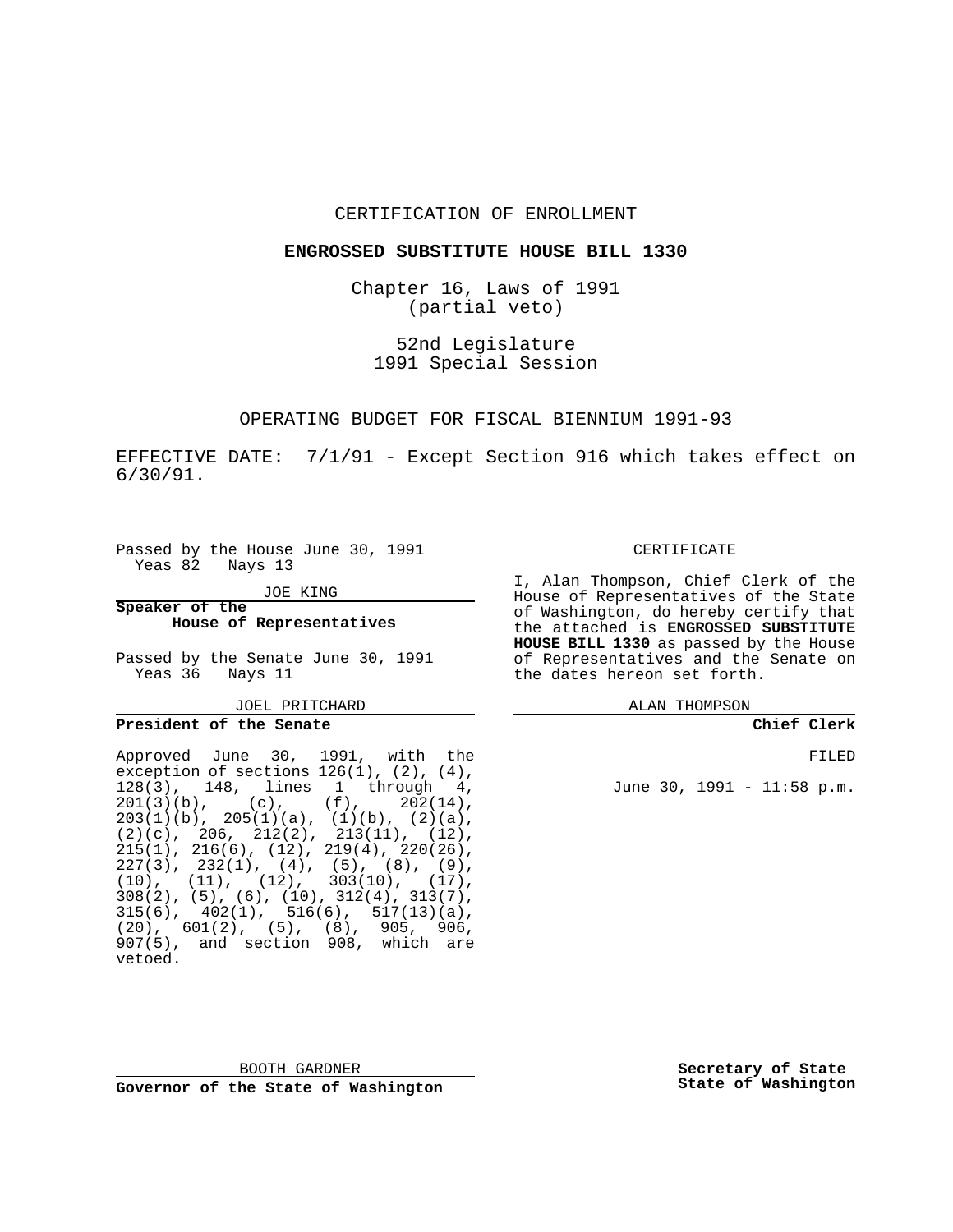## **ENGROSSED SUBSTITUTE HOUSE BILL 1330** \_\_\_\_\_\_\_\_\_\_\_\_\_\_\_\_\_\_\_\_\_\_\_\_\_\_\_\_\_\_\_\_\_\_\_\_\_\_\_\_\_\_\_\_\_\_\_

\_\_\_\_\_\_\_\_\_\_\_\_\_\_\_\_\_\_\_\_\_\_\_\_\_\_\_\_\_\_\_\_\_\_\_\_\_\_\_\_\_\_\_\_\_\_\_

AS RECOMMENDED BY THE CONFERENCE COMMITTEE Passed Legislature - 1991 1st Special Session

#### **State of Washington 52nd Legislature 1991 1st Special Session**

**By** House Committee on Appropriations (originally sponsored by Representatives Locke, Silver, Spanel, Inslee, Morton and Holland; by request of Governor Gardner).

Read first time April 5, 1991.

 AN ACT Relating to fiscal matters; making appropriations and authorizing expenditures for the operations of state agencies for the fiscal biennium beginning July 1, 1991, and ending June 30, 1993; amending RCW 9.46.100, 41.60.050, 43.08.250, 43.09.270, 43.19.1923, 43.51.280, 70.146.080, 74.13.0903, and 82.49.030; repealing 1991 c 236 s 10 (uncodified); providing an effective date; and declaring an emergency.

8 BE IT ENACTED BY THE LEGISLATURE OF THE STATE OF WASHINGTON:

 NEW SECTION. **Sec. 1.** (1) A budget is hereby adopted and, subject to the provisions set forth in the following sections, the several amounts specified in the following sections, or so much thereof as shall be sufficient to accomplish the purposes designated, are hereby appropriated and authorized to be incurred for salaries, wages, and other expenses of the agencies and offices of the state and for other specified purposes for the fiscal biennium beginning July 1, 1991, and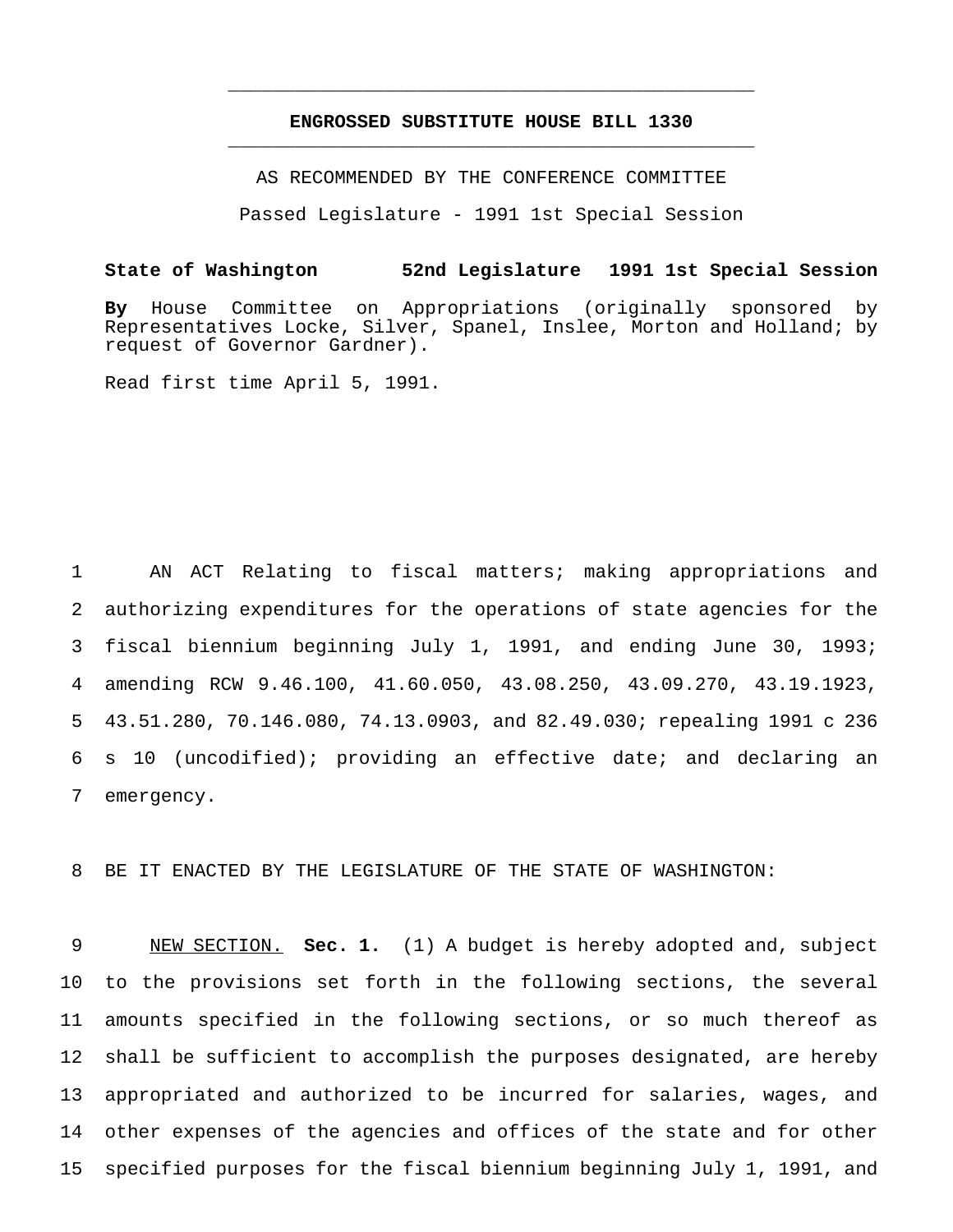ending June 30, 1993, except as otherwise provided, out of the several funds of the state hereinafter named.

 (2) Unless the context clearly requires otherwise, the definitions in this section apply throughout this act.

 (a) "Fiscal year 1992" or "FY 1992" means the fiscal year ending June 30, 1992.

 (b) "Fiscal year 1993" or "FY 1993" means the fiscal year ending June 30, 1993.

(c) "FTE" means full time equivalent.

 (d) "Lapse" or "revert" means the amount shall return to an unappropriated status.

 (e) "Provided solely" means the specified amount may be spent only for the specified purpose. Unless otherwise specifically authorized in this act, any portion of an amount provided solely for a specified purpose which is unnecessary to fulfill the specified purpose shall lapse.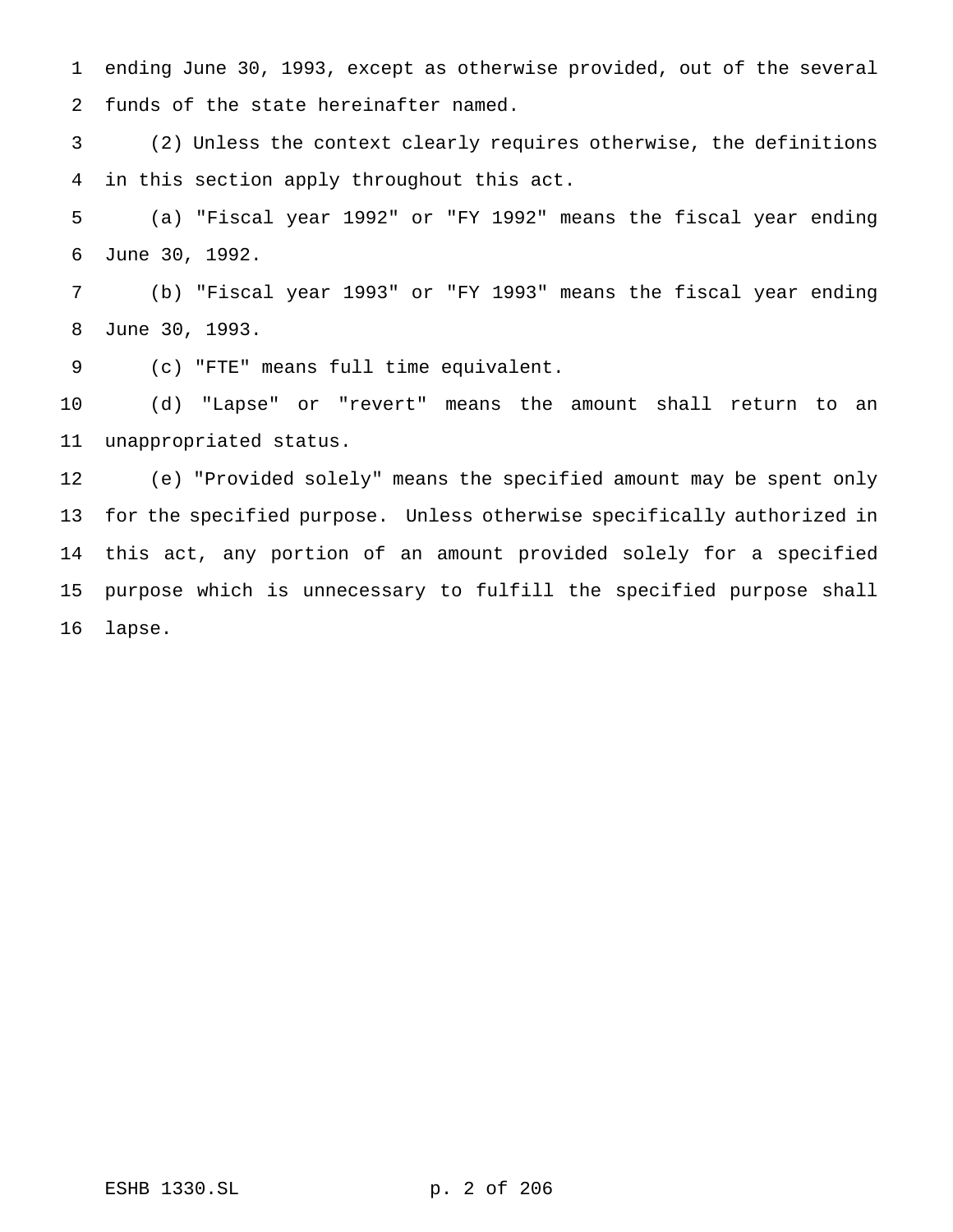#### **PART I**

#### **GENERAL GOVERNMENT**

 NEW SECTION. **Sec. 101. FOR THE HOUSE OF REPRESENTATIVES** General Fund Appropriation ............ \$ 53,992,000 The appropriation in this section is subject to the following conditions and limitations: (1) \$102,500 is provided solely for the task force on city and county finances to meet the requirements of RCW 82.14.301. (2) Up to \$125,000 is provided for a study of comparable worth in state employee salaries. The study shall review the current implementation of comparable worth and evaluate compensation policy alternatives and other personnel practices as they relate to comparable worth.

#### NEW SECTION. **Sec. 102. FOR THE SENATE**

General Fund Appropriation ............ \$ 41,071,000

 The appropriation in this section is subject to the following conditions and limitations:

 (1) \$102,500 is provided solely for the task force on city and county finances to meet the requirements of RCW 82.14.301.

 (2) \$10,000 is provided solely for expenses related to the meetings and conferences of the Pacific northwest economic region established under chapter 251, Laws of 1991 (Substitute Senate Bill No. 5008, Pacific northwest economic region).

| 24 | NEW SECTION. Sec. 103. FOR THE LEGISLATIVE BUDGET COMMITTEE |  |             |  |                                            |
|----|-------------------------------------------------------------|--|-------------|--|--------------------------------------------|
|    |                                                             |  |             |  | 25 General Fund Appropriation \$ 2,384,000 |
|    |                                                             |  | p. 3 of 206 |  | ESHB 1330.SL                               |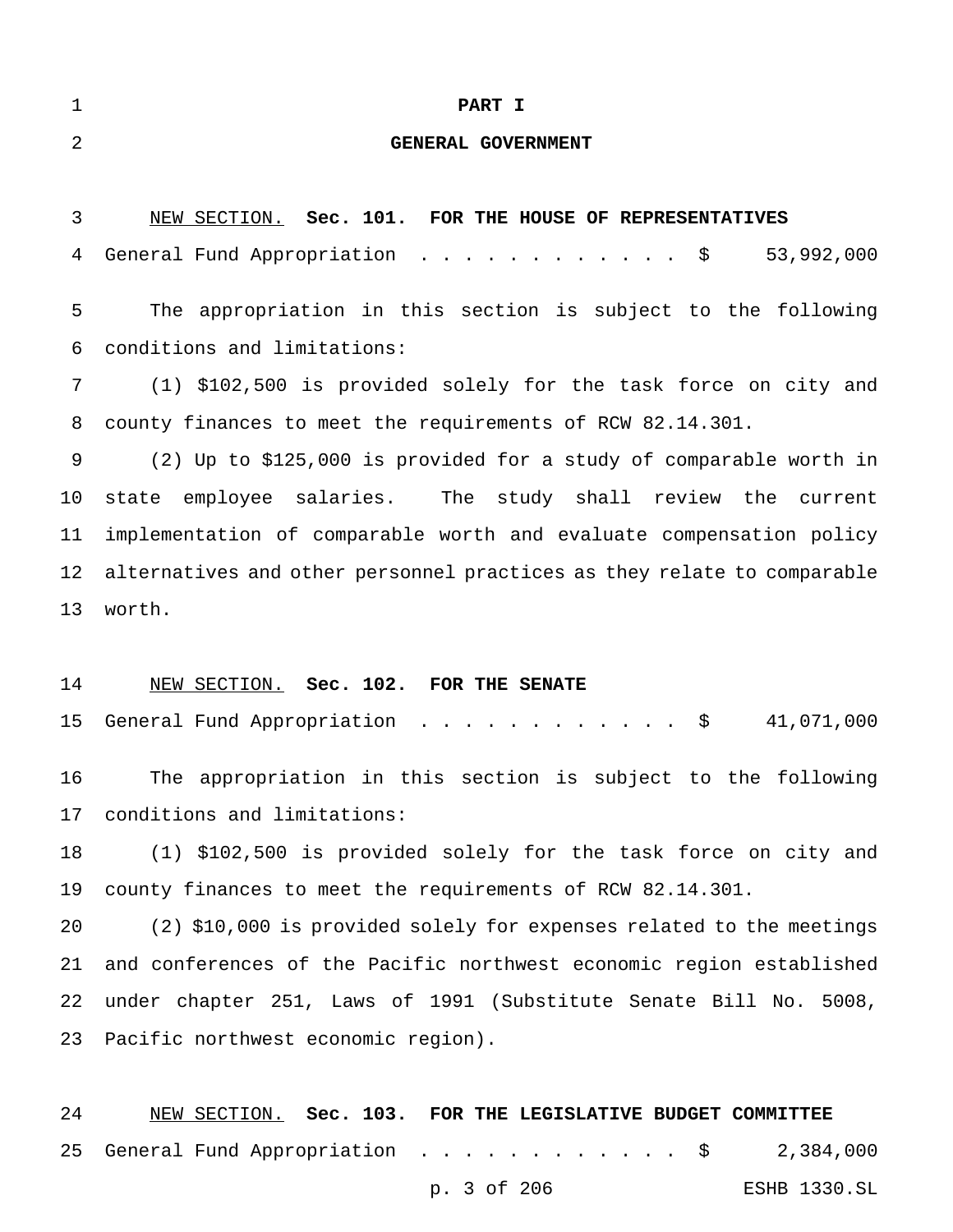NEW SECTION. **Sec. 104. FOR THE LEGISLATIVE EVALUATION AND ACCOUNTABILITY PROGRAM COMMITTEE**

3 General Fund Appropriation . . . . . . . . . . . \$ 2,858,000

 NEW SECTION. **Sec. 105. FOR THE OFFICE OF THE STATE ACTUARY** Department of Retirement Systems Expense Fund 6 Appropriation . . . . . . . . . . . . . . . \$ 1,280,000

 The appropriation in this section is subject to the following conditions and limitations: The office shall provide all necessary services for the department of retirement systems within the funds appropriated in this section.

 NEW SECTION. **Sec. 106. FOR THE JOINT LEGISLATIVE SYSTEMS COMMITTEE**

13 General Fund Appropriation . . . . . . . . . . . \$ 8,623,000

 The appropriation in this section is subject to the following conditions and limitations: The appropriation shall be transferred to the legislative systems revolving fund.

#### NEW SECTION. **Sec. 107. FOR THE STATUTE LAW COMMITTEE**

18 General Fund Appropriation . . . . . . . . . . . \$ 6,898,000

 The appropriation in this section is subject to the following conditions and limitations: \$15,000 is provided solely for the expenses of the law revision commission under chapter 1.30 RCW.

| 22 | NEW SECTION. Sec. 108. FOR THE REDISTRICTING COMMISSION |  |             |  |  |  |
|----|---------------------------------------------------------|--|-------------|--|--|--|
|    | 23 General Fund Appropriation \$ 888,000                |  |             |  |  |  |
|    | ESHB 1330.SL                                            |  | p. 4 of 206 |  |  |  |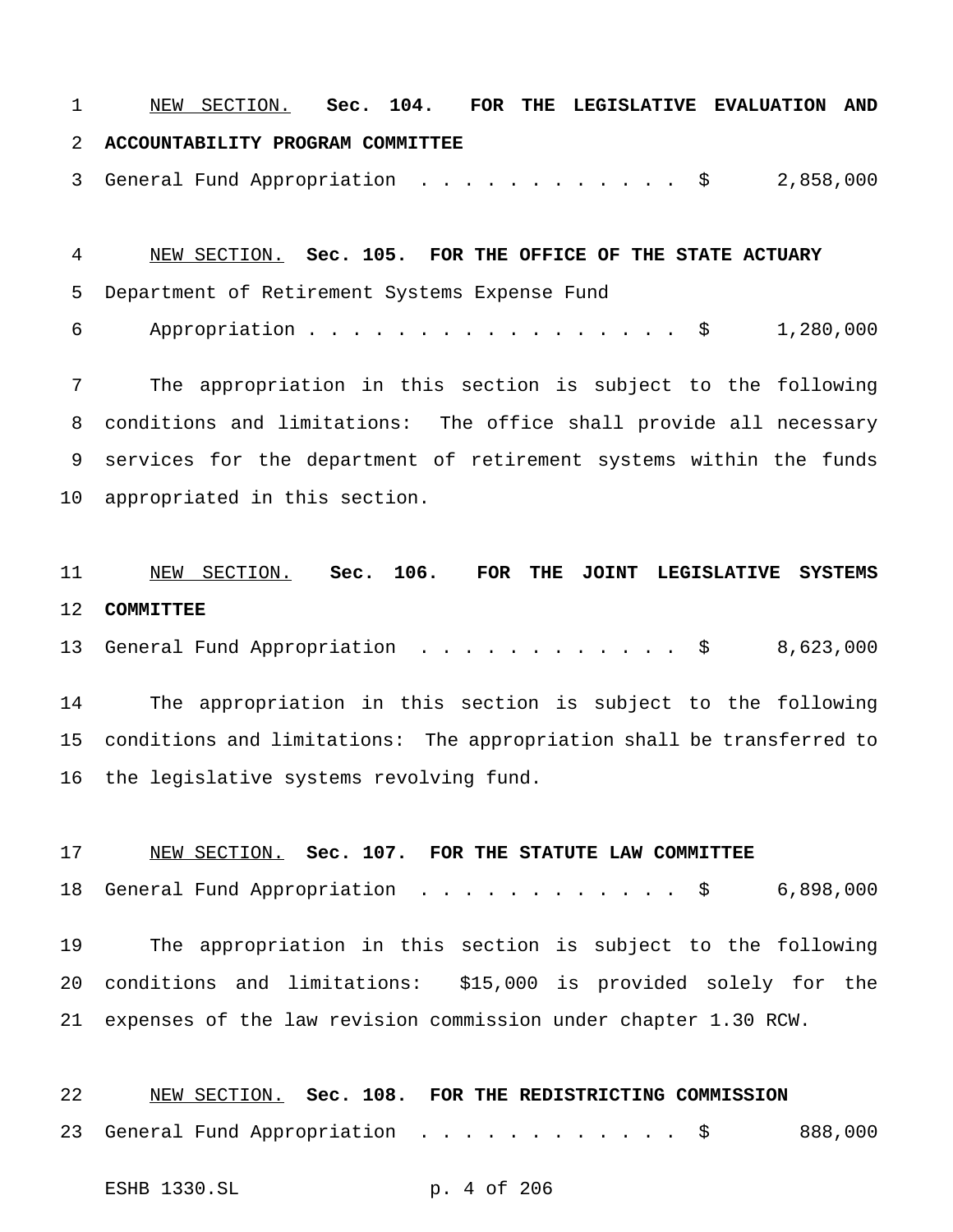NEW SECTION. **Sec. 109. FOR THE SUPREME COURT** 2 General Fund Appropriation . . . . . . . . . . . \$ 15,060,000 The appropriation in this section is subject to the following conditions and limitations: \$6,118,000 is provided solely for the indigent appeals program. NEW SECTION. **Sec. 110. FOR THE LAW LIBRARY** 7 General Fund Appropriation . . . . . . . . . . . \$ 3,189,000 NEW SECTION. **Sec. 111. FOR THE COURT OF APPEALS** 9 General Fund Appropriation . . . . . . . . . . . \$ 15,620,000 NEW SECTION. **Sec. 112. FOR THE COMMISSION ON JUDICIAL CONDUCT** 11 General Fund Appropriation . . . . . . . . . . . \$ 955,000 NEW SECTION. **Sec. 113. FOR THE ADMINISTRATOR FOR THE COURTS** 13 General Fund Appropriation . . . . . . . . . . . \$ 26,552,000 Public Safety and Education Account Appropriation................. \$ 28,409,000 TOTAL APPROPRIATION .......... \$ 54,961,000 The appropriations in this section are subject to the following conditions and limitations: (1) \$18,543,000 of the general fund appropriation is provided solely for the superior court judges program. Of this amount, a maximum of \$150,000 may be used to reimburse county superior courts for superior court judges temporarily assigned to other counties that are experiencing large and sudden surges in criminal filings.

p. 5 of 206 ESHB 1330.SL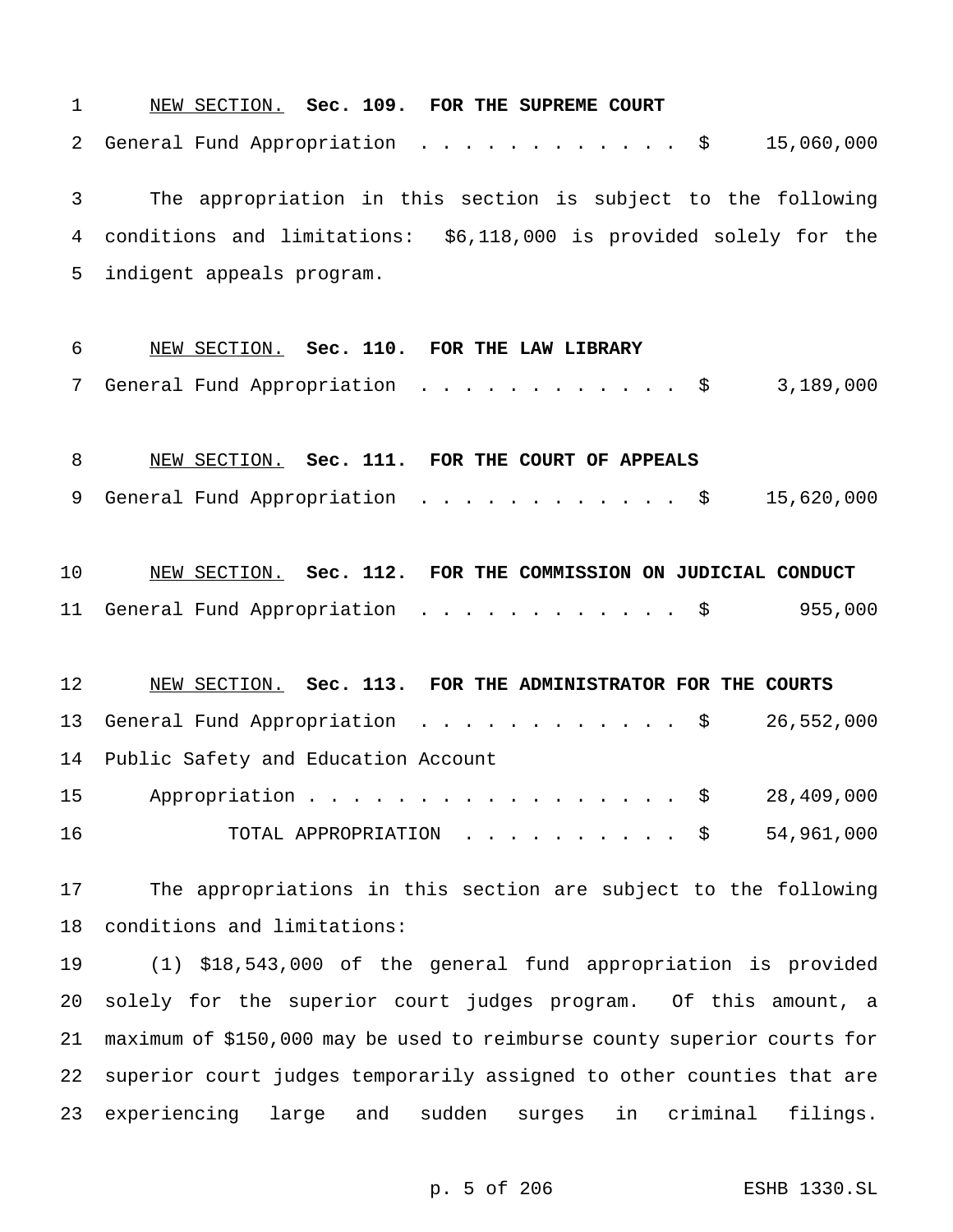#### **ADMINISTRATOR FOR THE COURTS**--cont.

 Reimbursement shall be limited to per diem and travel expenses of assigned judges.

 (2) \$1,744,000 of the public safety and education account appropriation is provided solely to install the district court information system (DISCIS) at forty-two district court sites. When providing equipment upgrades to an existing site, an equal amount of local matching funds shall be provided by the local jurisdictions.

 (3) \$217,000 of the public safety and education account appropriation is provided solely to contract with the state board for community college education to pay for court interpreter training classes in at least six community colleges for a total of at least 200 financially needy students, who shall be charged reduced tuition based on level of need. Other students may be served by charging the full tuition needed to recover costs.

 (4) \$725,000 of the general fund appropriation is provided solely to implement chapter 127, Laws of 1991 (Second Substitute Senate Bill No. 5127, foster care citizen review).

 (5) \$7,875,000 of the public safety and education account appropriation is provided solely for the continuation of treatment- alternatives-to-street-crimes (TASC) programs in Pierce, Snohomish, Clark, King, Spokane, and Yakima counties.

#### NEW SECTION. **Sec. 114. FOR THE OFFICE OF THE GOVERNOR**

23 General Fund Appropriation . . . . . . . . . . . \$ 7,773,000

 The appropriation in this section is subject to the following conditions and limitations:

(1) \$186,000 is provided solely for mansion maintenance.

```
ESHB 1330.SL p. 6 of 206
```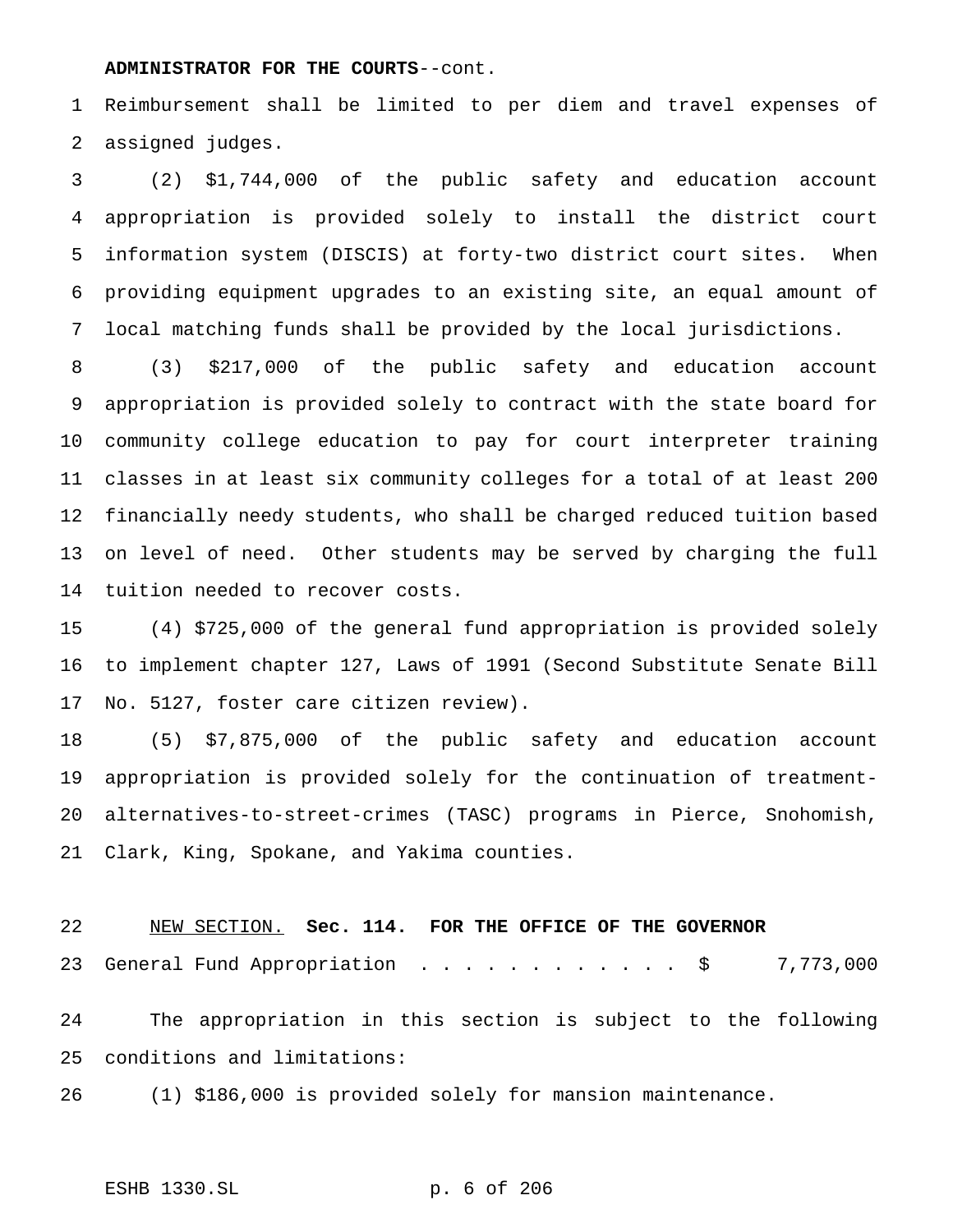#### **OFFICE OF THE GOVERNOR**--cont.

 (2) \$500,000 is provided solely for extradition expenses to carry out RCW 10.34.030, providing for the return of fugitives by the governor, including prior claims, and for extradition-related legal services as determined by the attorney general.

 (3) \$207,000 is provided solely for two FTE staff to implement chapter 24, Laws of 1991 (Substitute House Bill No. 1800, office of international relations).

# NEW SECTION. **Sec. 115. FOR THE COMMISSION ON AFRICAN-AMERICAN AFFAIRS** 10 General Fund Appropriation . . . . . . . . . . . \$ 286,000

# NEW SECTION. **Sec. 116. FOR THE LIEUTENANT GOVERNOR** General Fund Appropriation ............ \$ 524,000

# NEW SECTION. **Sec. 117. FOR THE PUBLIC DISCLOSURE COMMISSION** 14 General Fund Appropriation . . . . . . . . . . . \$ 1,884,000

 The appropriation in this section is subject to the following conditions and limitations: \$25,000 is provided solely to implement a system to track gratuities received by elected officials and other persons required to report under state public disclosure laws.

| 19 | NEW SECTION. Sec. 118. FOR THE SECRETARY OF STATE |  |
|----|---------------------------------------------------|--|
|    | 20 General Fund Appropriation \$ 8,618,000        |  |
|    | 21 Archives and Records Management Account        |  |
| 22 | Appropriation \$ 3,612,000                        |  |

p. 7 of 206 ESHB 1330.SL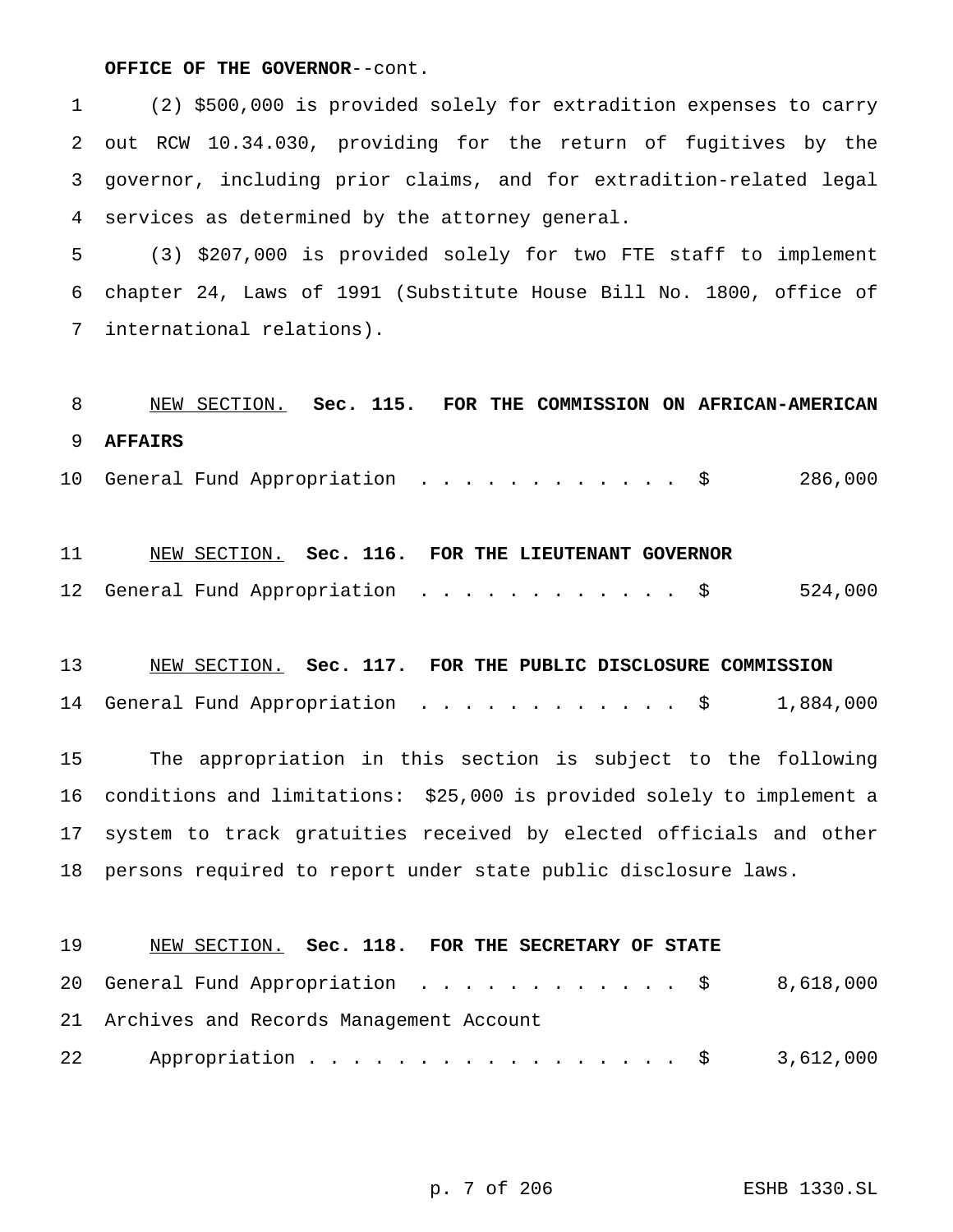#### **SECRETARY OF STATE**--cont.

Savings Recovery Account

| 2 Appropriation \$ 569,000                   |  |  |  |  |  |  |
|----------------------------------------------|--|--|--|--|--|--|
| TOTAL APPROPRIATION $\ldots$ , \$ 12,799,000 |  |  |  |  |  |  |

 The appropriations in this section are subject to the following conditions and limitations:

 (1) \$809,000 of the general fund appropriation is provided solely to reimburse counties for the state's share of primary and general election costs and the costs of conducting mandatory recounts on state measures.

 (2) \$2,919,000 of the general fund appropriation is provided solely for the verification of initiative and referendum petitions, maintenance of related voter registration records, legal advertising of state measures, and the publication and distribution of the voters and candidates pamphlet.

# NEW SECTION. **Sec. 119. FOR THE GOVERNOR'S OFFICE OF INDIAN AFFAIRS**

17 General Fund Appropriation . . . . . . . . . . . \$ 318,000

 NEW SECTION. **Sec. 120. FOR THE COMMISSION ON ASIAN-AMERICAN AFFAIRS** 20 General Fund Appropriation . . . . . . . . . . . \$ 370,000

| 21 | NEW SECTION. Sec. 121. FOR THE STATE TREASURER               |        |
|----|--------------------------------------------------------------|--------|
|    | 22 Motor Vehicle Account Appropriation \$                    | 44,000 |
|    | 23 State Treasurer's Service Fund Appropriation \$ 9,571,000 |        |
| 24 | TOTAL APPROPRIATION $\ldots$ , \$9,615,000                   |        |

ESHB 1330.SL p. 8 of 206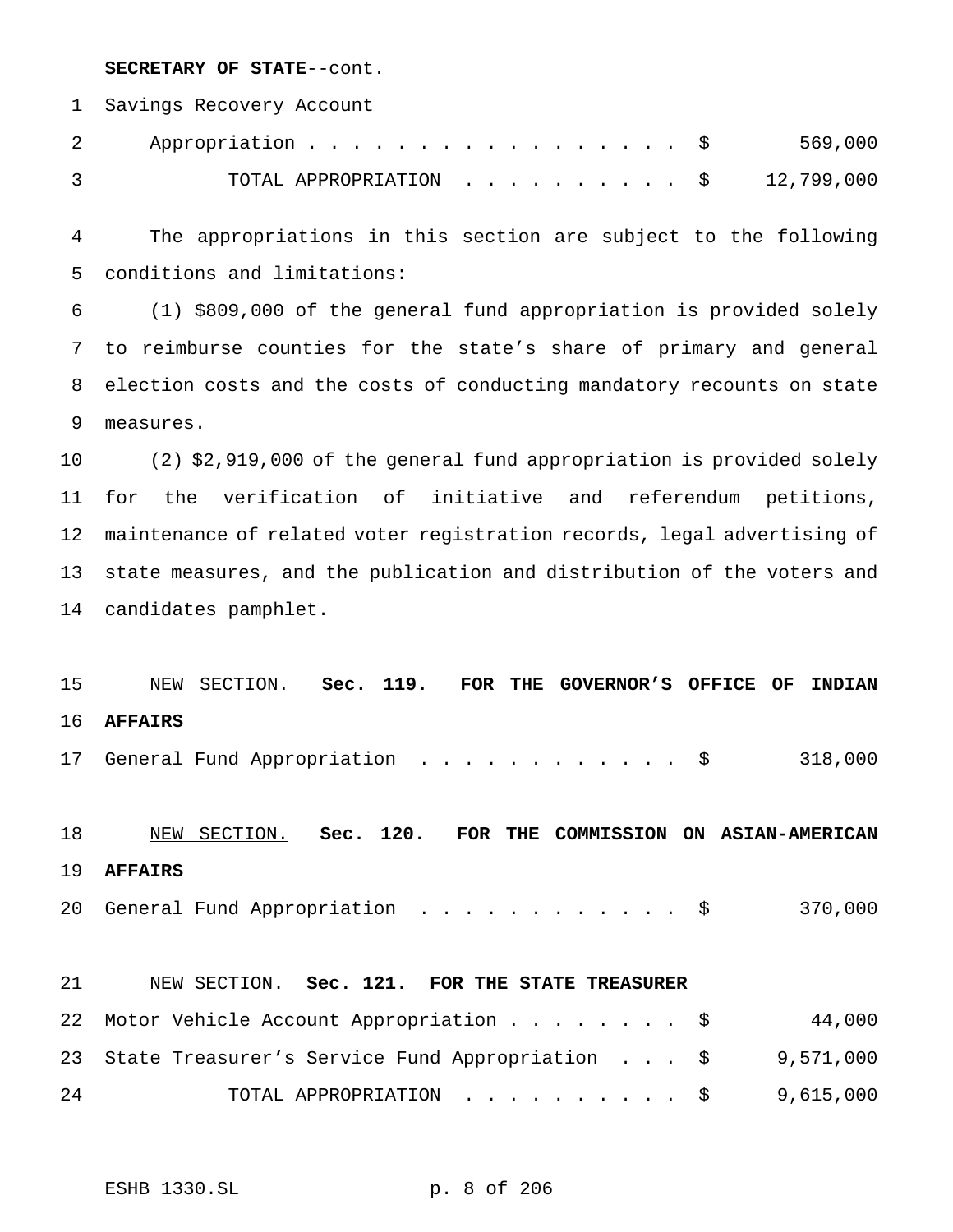NEW SECTION. **Sec. 122. FOR THE STATE AUDITOR** 2 General Fund Appropriation . . . . . . . . . . . \$ 615,000 3 Motor Vehicle Fund Appropriation . . . . . . . . \$ 243,000 4 Municipal Revolving Fund Appropriation . . . . . \$ 19,319,000 Auditing Services Revolving Fund Appropriation . . \$ 11,269,000 TOTAL APPROPRIATION .......... \$ 31,446,000

 The appropriations in this section are subject to the following conditions and limitations: \$280,000 of the auditing services revolving fund appropriation is provided solely for the whistleblower program.

# NEW SECTION. **Sec. 123. FOR THE CITIZENS' COMMISSION ON SALARIES FOR ELECTED OFFICIALS** 13 General Fund Appropriation . . . . . . . . . . . \$ 82,000

#### NEW SECTION. **Sec. 124. FOR THE ATTORNEY GENERAL**

|    | 15 General Fund--State Appropriation \$                               | 6, 264, 000 |
|----|-----------------------------------------------------------------------|-------------|
|    | 16 General Fund--Federal Appropriation \$                             | 1,589,000   |
|    | 17 Public Safety and Education Account Appropriation . \$             | 1,736,000   |
|    | 18 Legal Services Revolving Fund Appropriation \$                     | 90,555,000  |
|    | 19 Motor Vehicle Fund Appropriation \$                                | 727,000     |
| 20 | New Motor Vehicle Arbitration Account                                 |             |
| 21 | Appropriation \$                                                      | 1,742,000   |
| 22 | TOTAL APPROPRIATION $\cdot \cdot \cdot \cdot \cdot \cdot \cdot \cdot$ | 102,613,000 |

 The appropriations in this section are subject to the following conditions and limitations:

 (1) The attorney general shall report on actual legal services expenditures and actual attorney and support staffing levels for each

p. 9 of 206 ESHB 1330.SL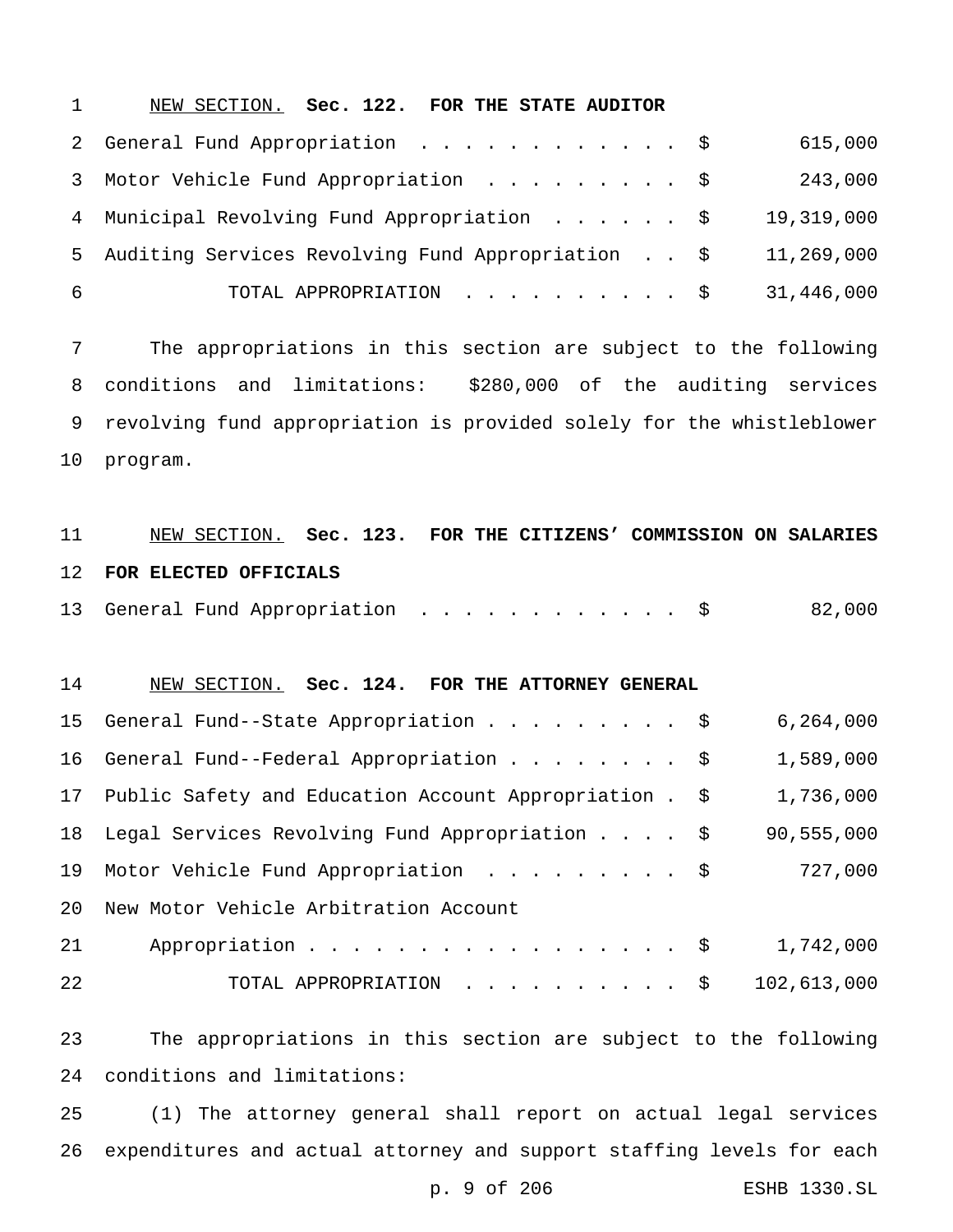#### **ATTORNEY GENERAL**--cont.

 agency receiving legal services. A report covering fiscal year 1992 shall be submitted to the office of financial management and the fiscal committees of the senate and house of representatives by September 1, 1992.

 (2) Beginning July 1, 1992, the attorney general shall include, at a minimum, the following information with each bill sent to agencies receiving legal services: (a) The number of hours and cost of attorney services provided during the billing period; (b) the number of hours and cost of support staff services provided during the billing period; (c) attorney general overhead and central support costs charged to the agency for the billing period; (d) direct legal costs, such as filing and docket fees, charged to the agency for the billing period; and (e) other costs charged to the agency for the billing period. If requested by an agency receiving legal services, the attorney general shall provide the information required in this subsection by program.

 (3) \$1,736,000 of the public safety and education account appropriation is provided solely for the attorney general's criminal litigation unit.

 NEW SECTION. **Sec. 125. FOR THE ECONOMIC AND REVENUE FORECAST COUNCIL** 21 General Fund Appropriation . . . . . . . . . . . \$ 868,000

 \*NEW SECTION. **Sec. 126. FOR THE OFFICE OF FINANCIAL MANAGEMENT** 24 General Fund--State Appropriation . . . . . . . . \$ 20,563,000 General Fund--Federal Appropriation........ \$ 101,000 26 Savings Recovery Account Appropriation . . . . . \$ 1,932,000

ESHB 1330.SL p. 10 of 206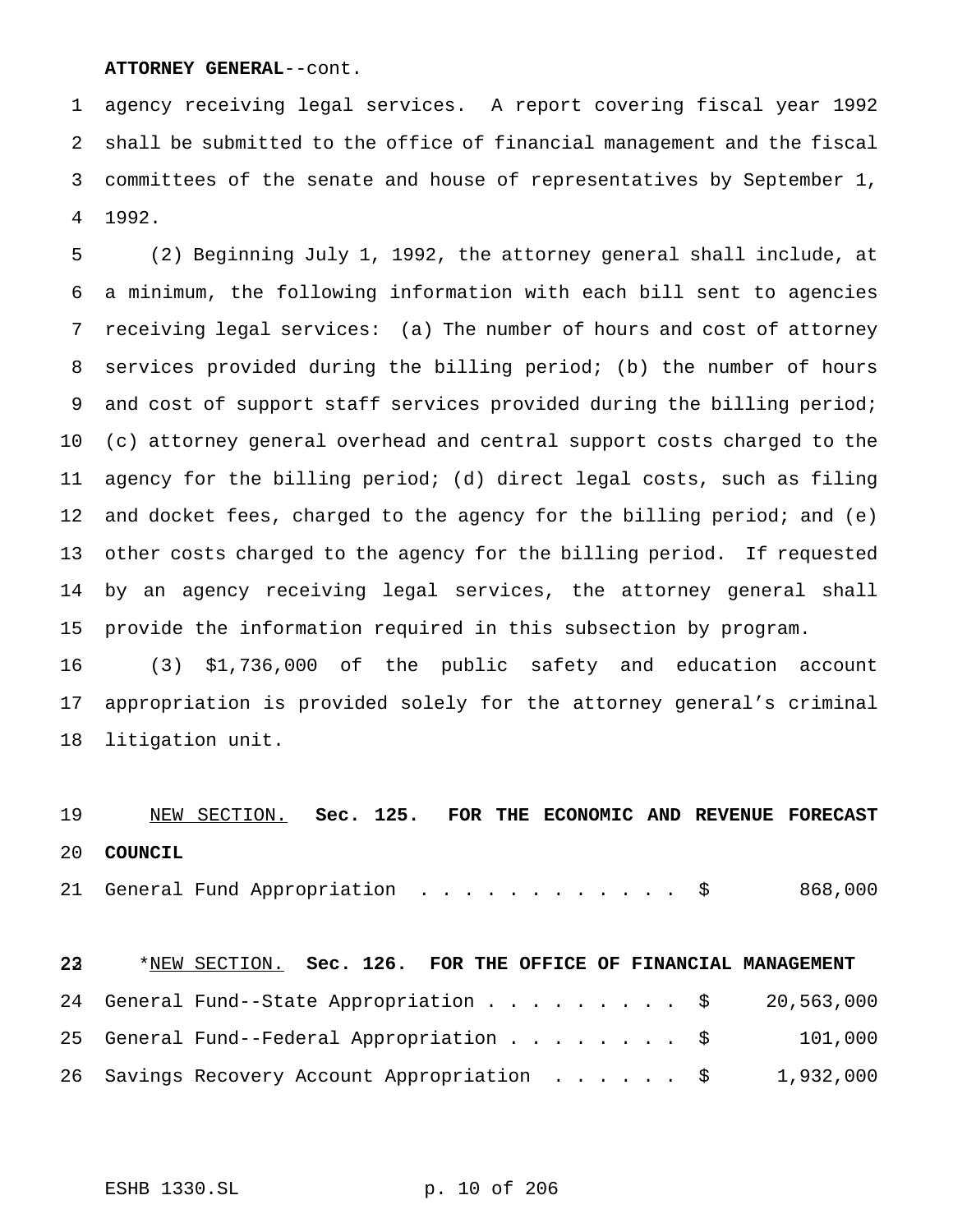#### **OFFICE OF FINANCIAL MANAGEMENT**--cont.

Public Safety and Education Account

|   | Appropriation \$<br>$\mathbf{2}$              | 290,000 |
|---|-----------------------------------------------|---------|
|   | 3 Motor Vehicle Fund Appropriation \$ 108,000 |         |
| 4 | TOTAL APPROPRIATION $\ldots$ , \$ 22,994,000  |         |

 The appropriations in this section are subject to the following conditions and limitations:

 (1) Within the appropriations provided in this section, the office of financial management shall conduct <sup>a</sup> state-wide study on the status of minority- and women-owned businesses. The office shall report the findings of this study to the trade and economic development committee 11 of the house of representatives and the commerce and labor committee of the senate by December 1, 1991.

13 (2) \$1,500,000 of the general fund--state appropriation is provided solely for <sup>a</sup> commission on student learning. This amount includes funding for <sup>a</sup> director and staff for the commission, contracts with teachers, faculty, administrators, and other consultants or organizations to assist the work of the commission, and for other 18 necessary activities.

 (3) The appropriations in this section include amounts sufficient to implement section 13 of chapter 36, Laws of 1991 (Engrossed Substitute House Bill No. 1608, children's mental health).

 (4) The office of financial management and the department of personnel shall jointly reconcile the two agencies' lists of authorized FTE positions for each agency under the jurisdiction of the department to personnel. The two agencies shall jointly submit the reconciled lists to the legislative fiscal committees by September 1, 1991.

**\*Sec. 126 was partially vetoed, see message at end of chapter.**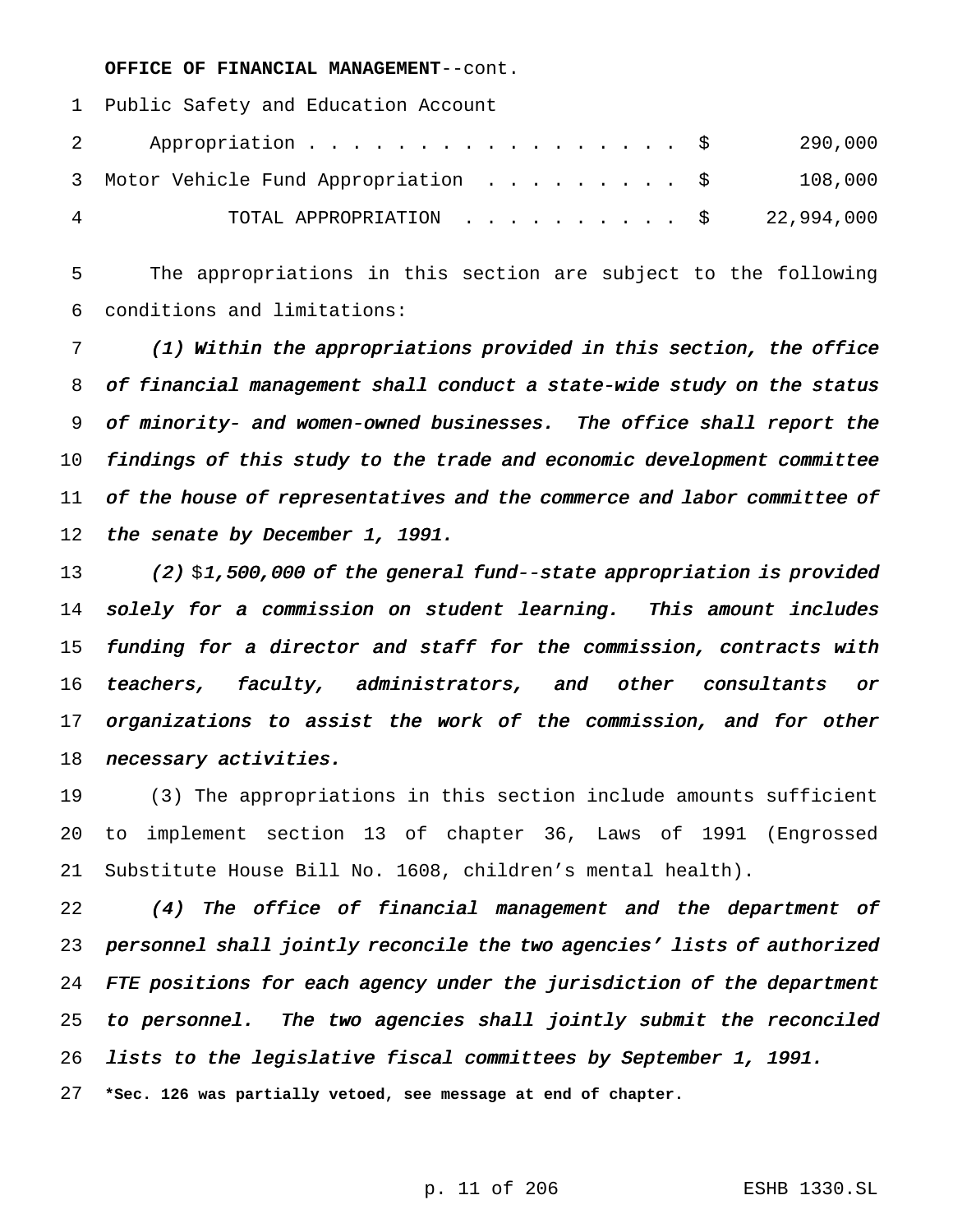NEW SECTION. **Sec. 127. FOR THE OFFICE OF ADMINISTRATIVE HEARINGS** Administrative Hearings Revolving Fund Appropriation................. \$ 11,730,000

\*NEW SECTION. **Sec. 128. FOR THE DEPARTMENT OF PERSONNEL**

Department of Personnel Service Fund

7 Appropriation . . . . . . . . . . . . . . . \$ 17,178,000

 The appropriation in this section is subject to the following conditions and limitations:

 (1) \$65,000 is provided solely to increase advertising for employment opportunities with the state.

 (2) \$121,000 is provided solely for an executive search specialist in the department to be utilized by all state agencies.

 (3) The office of financial management and the department of personnel shall jointly reconcile the two agencies' lists of authorized FTE positions for each agency under the jurisdiction of the department 17 of personnel. The two agencies shall jointly submit the reconciled 18 lists to the legislative fiscal committees by September 1, 1991.

**\*Sec. 128 was partially vetoed, see message at end of chapter.**

 NEW SECTION. **Sec. 129. FOR THE COMMITTEE FOR DEFERRED COMPENSATION**

22 General Fund Appropriation . . . . . . . . . . . \$ 384,000

 The appropriation in this section is subject to the following conditions and limitations: \$351,000 is provided solely for the administration of a state employee salary reduction plan for dependent care assistance.

ESHB 1330.SL p. 12 of 206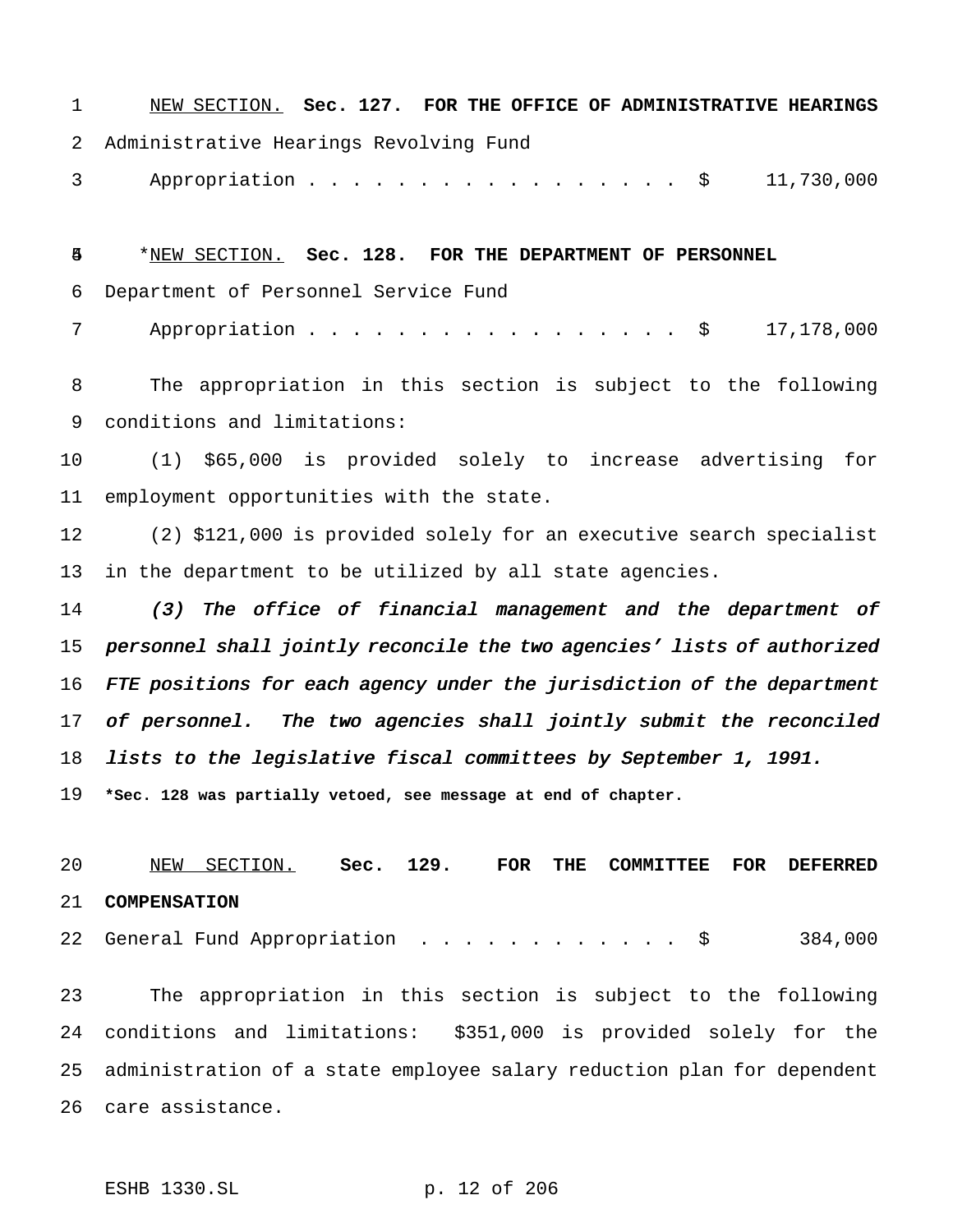NEW SECTION. **Sec. 130. FOR THE WASHINGTON STATE LOTTERY** Lottery Administrative Account Appropriation . . . \$ 18,658,000

 NEW SECTION. **Sec. 131. FOR THE COMMISSION ON HISPANIC AFFAIRS** 4 General Fund Appropriation . . . . . . . . . . . \$ 401,000

 NEW SECTION. **Sec. 132. FOR THE PERSONNEL APPEALS BOARD** Department of Personnel Service Fund 7 Appropriation . . . . . . . . . . . . . . . \$ 862,000

 NEW SECTION. **Sec. 133. FOR THE DEPARTMENT OF RETIREMENT SYSTEMS-- OPERATIONS**

 Department of Retirement Systems Expense Fund 11 Appropriation . . . . . . . . . . . . . . . \$ 27,791,000

 The appropriation in this section is subject to the following conditions and limitations: \$2,403,000 is provided solely for information systems projects known by the following names or successor names: Support of member database, support of audit, and audit of member files. Authority to expend this amount is conditioned on compliance with section 902 of this act. The department shall report to the fiscal committees of the senate and house of representatives on the status of the member database project by January 15, 1992.

 NEW SECTION. **Sec. 134. FOR THE STATE INVESTMENT BOARD** State Investment Board Expense Account 22 Appropriation . . . . . . . . . . . . . . . . \$ 4,555,000 The appropriation in this section is subject to the following conditions and limitations: \$1,700,000 is provided solely for one-time p. 13 of 206 ESHB 1330.SL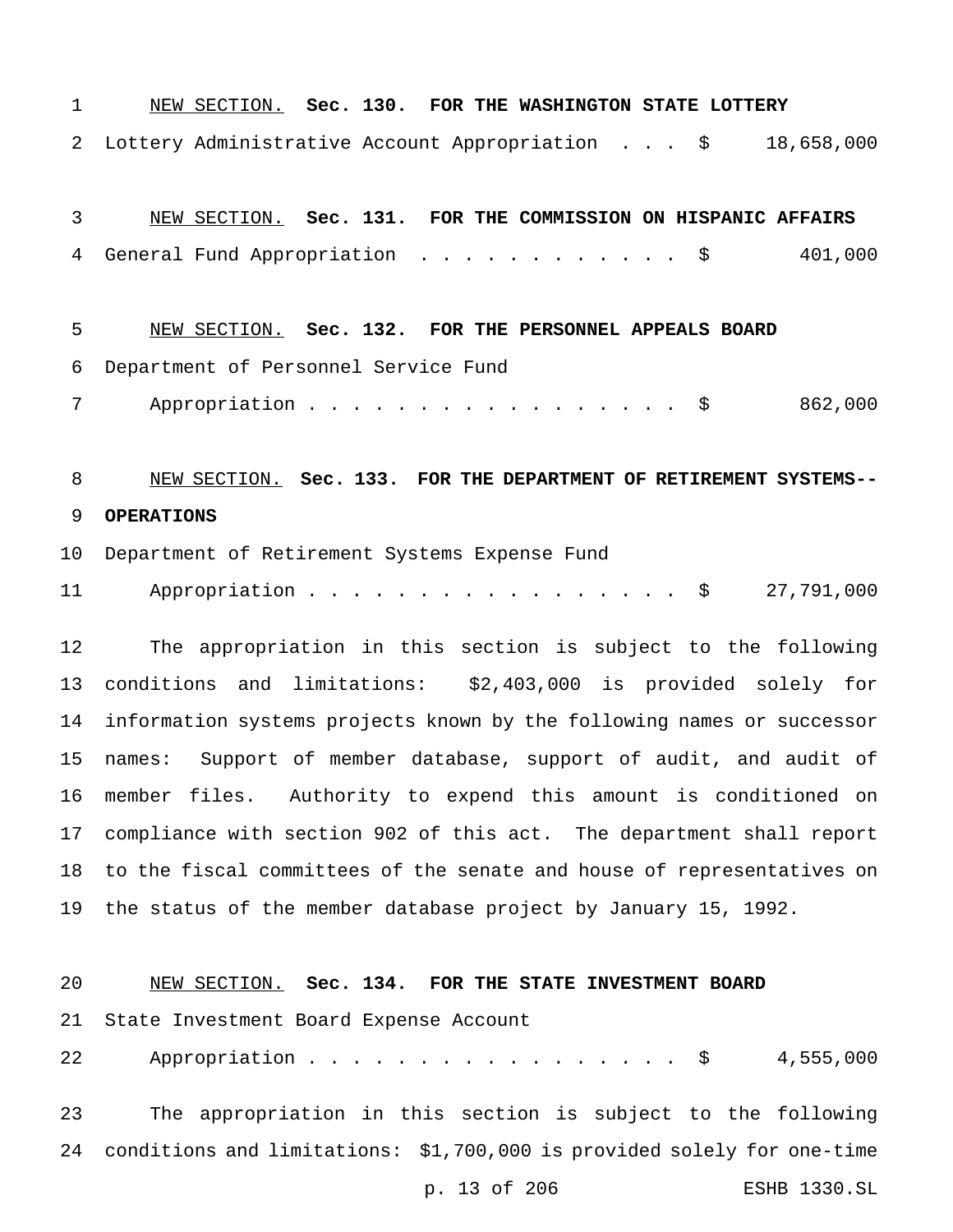#### **STATE INVESTMENT BOARD**--cont.

 expenditures incurred in exercising the board's fiduciary responsibilities associated with managing trust and retirement funds. The moneys provided in this subsection shall not be used to obligate the board to any on-going expenses, including equipment lease-purchase agreements, or the employment of permanent staff. The board shall report to the fiscal committees of the senate and house of representatives by January 15, 1992, on the use of the moneys provided in this subsection.

## NEW SECTION. **Sec. 135. FOR THE DEPARTMENT OF REVENUE**

|    | 10 General Fund Appropriation \$                   | 91,543,000   |
|----|----------------------------------------------------|--------------|
| 11 | Timber Tax Distribution Account Appropriation \$   | 4,241,000    |
| 12 | State Toxics Control Account Appropriation \$      | 90,000       |
| 13 | Solid Waste Management Account Appropriation \$    | 82,000       |
|    | 14 Pollution Liability Reinsurance Trust Account   |              |
| 15 | Appropriation \$                                   | 226,000      |
|    | 16 Vehicle Tire Recycling Account Appropriation \$ | 122,000      |
|    | 17 Air Operating Permit Account Appropriation \$   | 42,000       |
| 18 | Oil/Hazardous Substance Cleanup Account            |              |
| 19 | Appropriation \$                                   | 27,000       |
| 20 | TOTAL APPROPRIATION \$                             | 96, 373, 000 |

 The appropriations in this section are subject to the following conditions and limitations:

 (1) \$4,660,000 of the general fund appropriation is provided solely for the information systems project known as "taxpayer account integration management". Authority to expend this amount is conditioned on compliance with section 902 of this act.

```
ESHB 1330.SL p. 14 of 206
```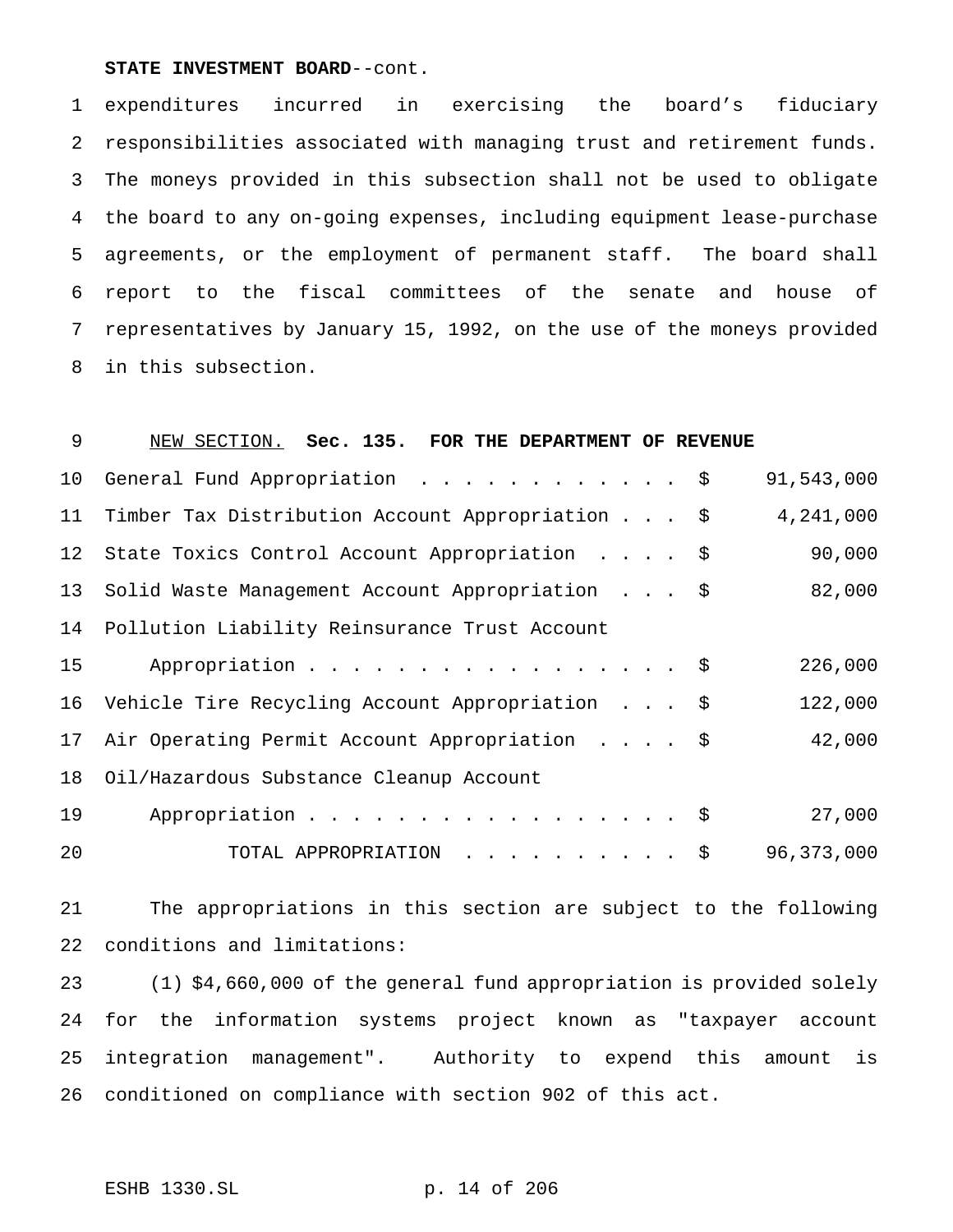#### **DEPARTMENT OF REVENUE**--cont.

 (2) \$668,000 of the general fund appropriation is provided solely to reimburse counties for property tax revenue losses resulting from enactment of chapters 203, 213, and 219, Laws of 1991 (Substitute Senate Bill No. 5110, House Bill No. 1299, House Bill No. 1642; senior citizens' tax exemptions).

 (3) \$168,000 of the general fund--state appropriation is provided solely for the implementation of chapter 218, Laws of 1991 (Substitute House Bill No. 1301, property tax administrative practices).

# NEW SECTION. **Sec. 136. FOR THE BOARD OF TAX APPEALS** General Fund Appropriation ............ \$ 1,572,000 NEW SECTION. **Sec. 137. FOR THE MUNICIPAL RESEARCH COUNCIL** General Fund Appropriation ............ \$ 2,385,000 NEW SECTION. **Sec. 138. FOR THE UNIFORM LEGISLATION COMMISSION** 14 General Fund Appropriation . . . . . . . . . . . \$ 49,000 NEW SECTION. **Sec. 139. FOR THE OFFICE OF MINORITY AND WOMEN'S BUSINESS ENTERPRISES** General Fund Appropriation ............ \$ 2,319,000 NEW SECTION. **Sec. 140. FOR THE DEPARTMENT OF GENERAL ADMINISTRATION** General Fund--State Appropriation......... \$ 5,119,000 General Fund--Federal Appropriation........ \$ 1,649,000 General Fund--Private/Local Appropriation..... \$ 274,000 Savings Recovery Account Appropriation ...... \$ 1,070,000 Risk Management Account Appropriation....... \$ 1,192,000 p. 15 of 206 ESHB 1330.SL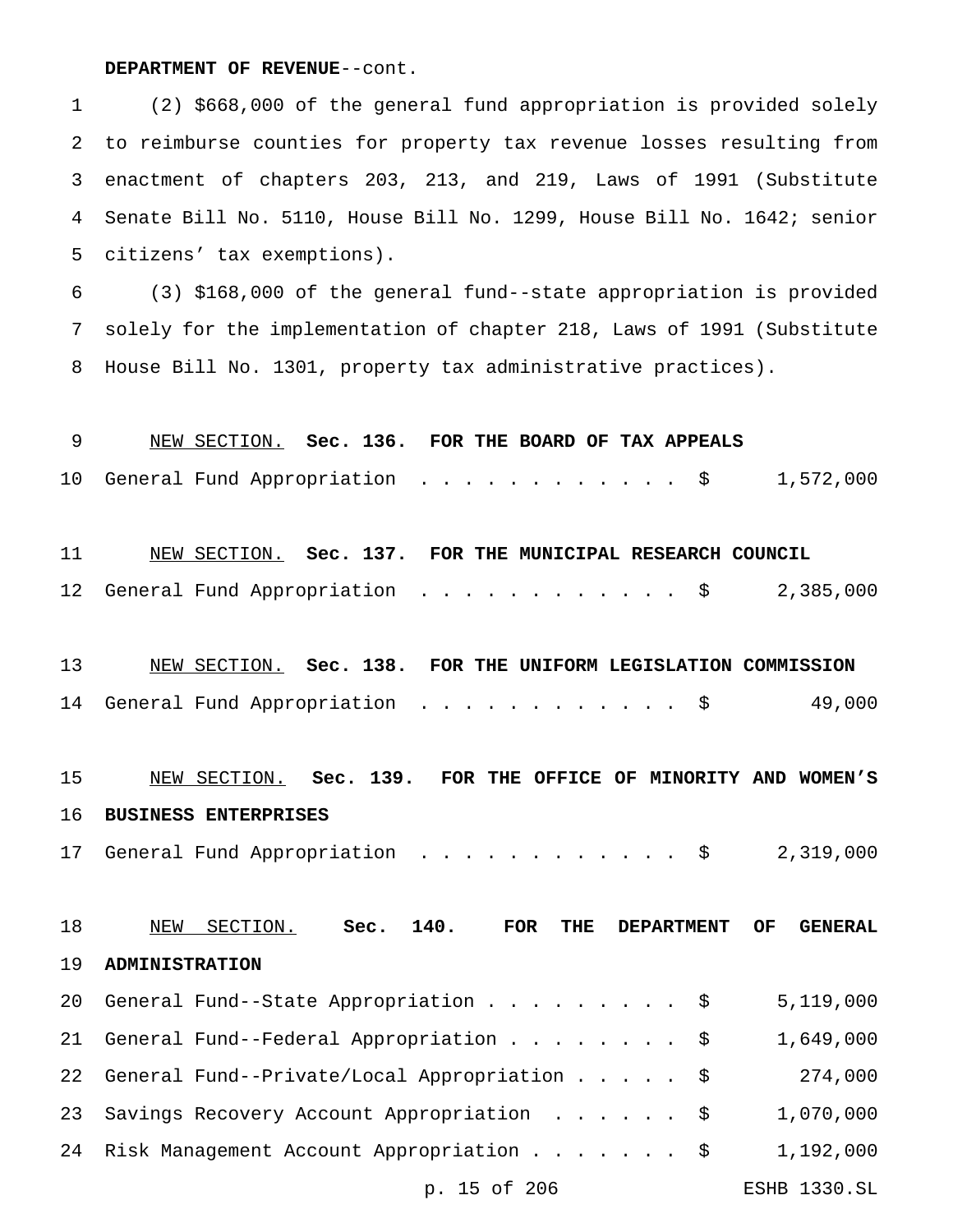**DEPARTMENT OF GENERAL ADMINISTRATION**--cont.

|   | 1 Motor Transport Account Appropriation \$          | 8,568,000  |
|---|-----------------------------------------------------|------------|
|   | 2 Central Stores Revolving Account Appropriation \$ | 4,365,000  |
|   | 3 Air Pollution Control Account Appropriation \$    | 111,000    |
|   | 4 General Administration Facilities and Services    |            |
| 5 | Revolving Fund Appropriation \$                     | 19,592,000 |
| 6 | TOTAL APPROPRIATION \$                              | 41,940,000 |

 The appropriations in this section are subject to the following conditions and limitations:

 (1) \$22,000 of the motor transport account appropriation and \$111,000 of the air pollution control account appropriation are provided solely to implement the department's responsibilities under chapter 199, Laws of 1991 (Engrossed Substitute House Bill No. 1028, air quality).

 (2) \$2,850,000 of the motor transport account appropriation is provided solely for replacement of motor vehicles through the state treasurer's financing contract program under chapter 39.94 RCW. The department may acquire new motor vehicles only to replace and not to increase the number of motor vehicles within the department's fleet.

 (3) \$4,365,000 of the central stores revolving fund appropriation is provided solely for the purchasing and contract administration activities of the office of state procurement, division of purchasing, as provided in RCW 43.19.1923. Of this amount \$555,000 is provided solely to implement chapter 297, Laws of 1991 (Second Substitute Senate Bill No. 5143, purchasing recycled goods).

 (4) \$117,000 of the general administration facilities and services revolving fund appropriation is provided solely to assist state agencies in processing asbestos claims.

ESHB 1330.SL p. 16 of 206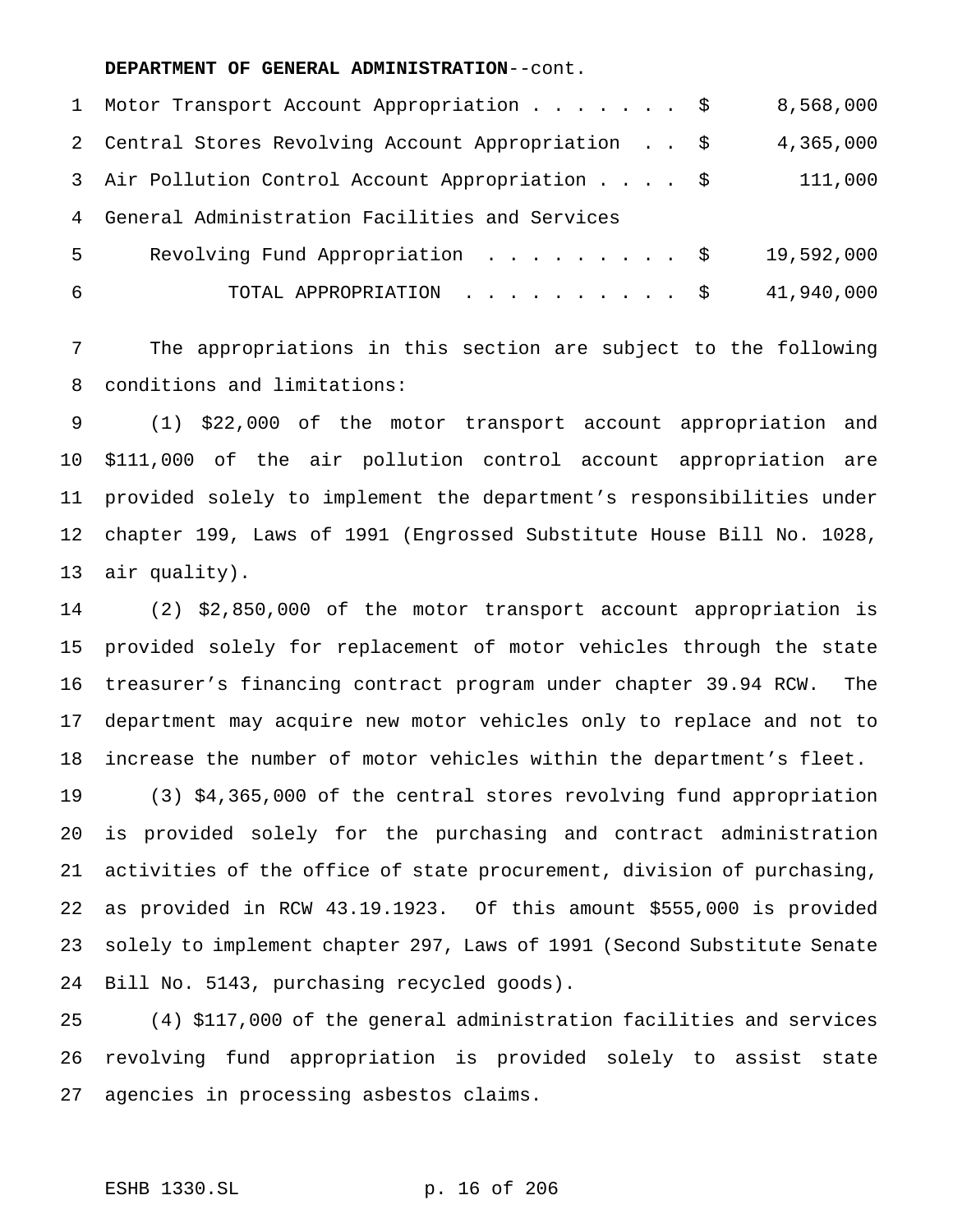#### **DEPARTMENT OF GENERAL ADMINISTRATION**--cont.

 (5) The department shall develop a consolidated mail service to handle all incoming mail in the 98504 zip code area, as well as all outgoing mail of executive branch agencies in the Olympia, Tumwater, and Lacey area, as determined by the director of general administration. Upon request, the department shall also provide outgoing mail services to legislative and judicial agencies in the Olympia, Tumwater, and Lacey area. For purposes of administering the consolidated mail service, the director shall:

 (a) Determine the nature and extent of agency participation in the service, including the phasing of participation;

 (b) Subject to the approval of the director of financial management and in compliance with applicable personnel laws, transfer employees and equipment from other agencies to the department when the director determines that such transfers will further the efficiency of the consolidated mail service. The director of financial management shall ensure that there are no net increases in state-wide staffing levels as a result of providing services currently being performed by state agencies through the consolidated mail service;

 (c) Periodically assess charges on participating agencies to recover the cost of providing consolidated mail services;

 (d) Accurately account for all costs incurred in implementation of the consolidated mail operation, and document any cost savings or 23 avoidances; and

 (e) By September 1, 1992, report to the appropriate committees of the legislature on the implementation of the service, including documentation of cost savings or avoidances achieved from the consolidation of mail services during fiscal year 1992.

#### NEW SECTION. **Sec. 141. FOR THE DEPARTMENT OF INFORMATION SERVICES**

p. 17 of 206 ESHB 1330.SL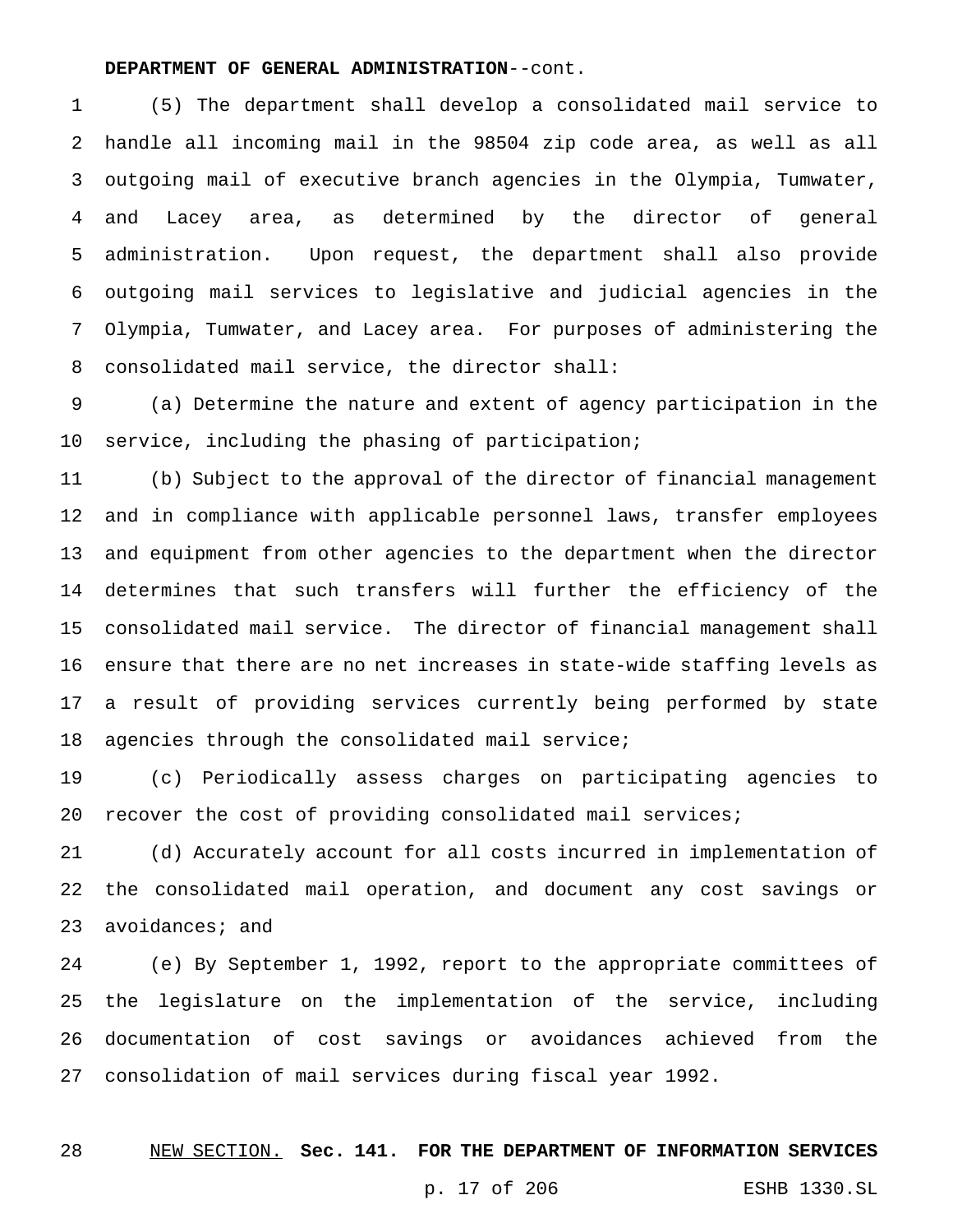#### **DEPARTMENT OF INFORMATION SERVICES**--cont.

|   | 1 General Fund Appropriation \$                   | 428,000   |
|---|---------------------------------------------------|-----------|
|   | 2 Data Processing Revolving Fund Appropriation \$ | 1,379,000 |
| 3 | TOTAL APPROPRIATION \$                            | 1,807,000 |

 The appropriations in this section are subject to the following conditions and limitations:

 (1) \$428,000 of the general fund appropriation is provided solely to complete the video telecommunications demonstration project begun by the department during the 1989-91 biennium. Authority to spend this amount is conditioned on compliance with section 903 of this act.

 (2) The department shall report to the appropriate committees of the legislature by January 15, 1992, on the state's information systems development, review, and approval process. The report shall include recommendations on the appropriate roles and responsibilities of individual agencies, the department of information services, and the office of financial management.

 NEW SECTION. **Sec. 142. FOR THE PRESIDENTIAL ELECTORS** 17 General Fund Appropriation . . . . . . . . . . . \$ 1,000

# NEW SECTION. **Sec. 143. FOR THE INSURANCE COMMISSIONER**

Insurance Commissioner's Regulatory Account

Appropriation................. \$ 15,432,000

 The appropriation in this section is subject to the following conditions and limitations: The insurance commissioner shall employ a fiscal analyst to (1) review financial statements and other data to discern potential financial difficulties of insurance companies admitted to do business in this state; (2) monitor the financial condition of admitted companies on a priority basis; (3) coordinate ESHB 1330.SL p. 18 of 206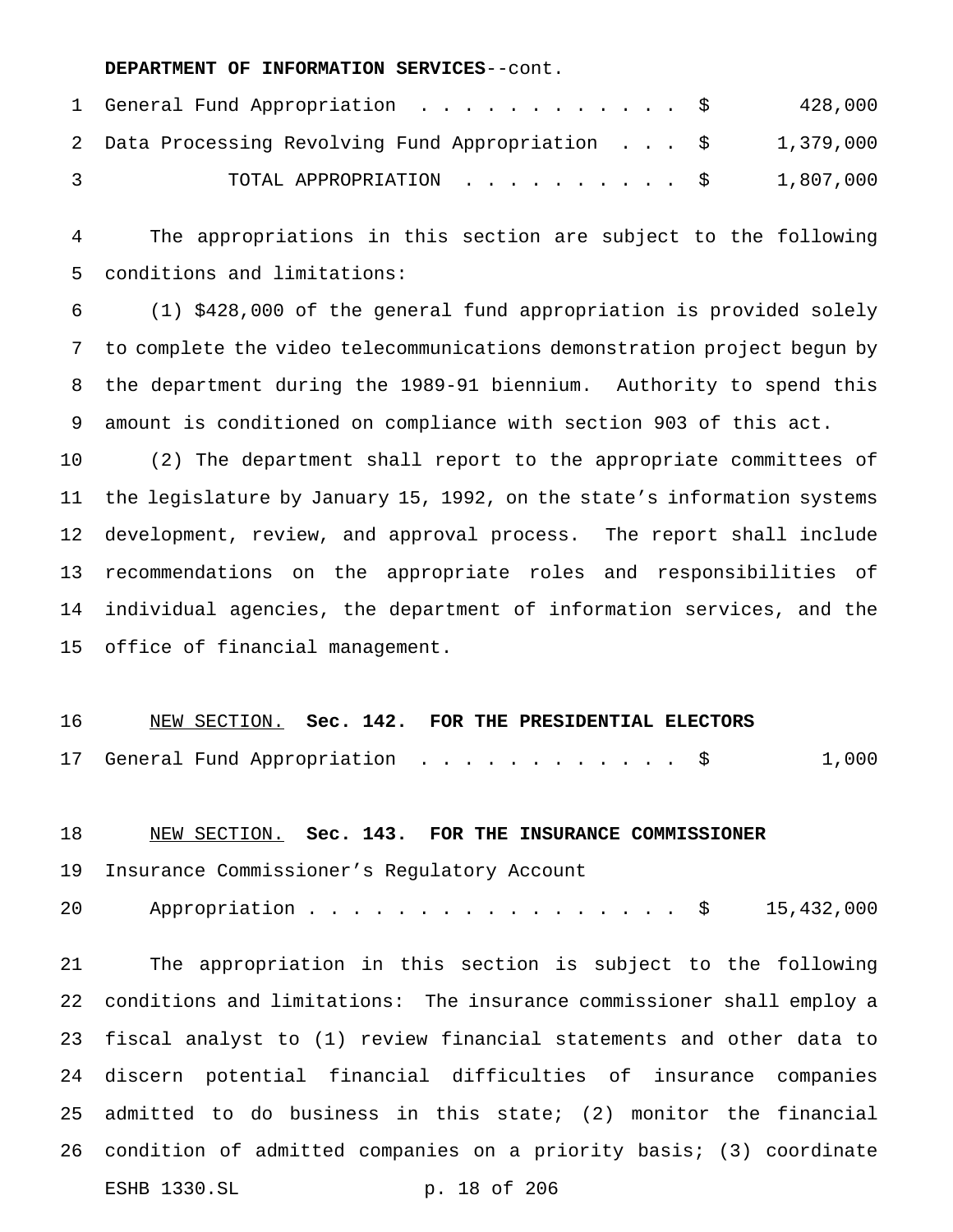#### **INSURANCE COMMISSIONER**--cont.

 information within the insurance commissioner's office that relates to solvency conditions; and (4) analyze the financial statements of foreign companies seeking admission in this state in order to expedite the admissions process.

| 5 - | NEW SECTION. Sec. 144. FOR THE BOARD OF ACCOUNTANCY |         |
|-----|-----------------------------------------------------|---------|
|     | 6 General Fund Appropriation \$                     | 523,000 |
|     | 7 Certified Public Accountants' Account             |         |
|     | Appropriation \$<br>8 - 10                          | 669,000 |
| -9  | TOTAL APPROPRIATION $\ldots$ , \$ 1,192,000         |         |

 NEW SECTION. **Sec. 145. FOR THE DEATH INVESTIGATION COUNCIL** Death Investigations Account Appropriation .... \$ 12,000

| 12                                       |  |  |  | NEW SECTION. Sec. 146. FOR THE PROFESSIONAL ATHLETIC COMMISSION |
|------------------------------------------|--|--|--|-----------------------------------------------------------------|
| 13 General Fund Appropriation \$ 144,000 |  |  |  |                                                                 |

## NEW SECTION. **Sec. 147. FOR THE HORSE RACING COMMISSION**

Horse Racing Commission Fund Appropriation .... \$ 4,865,000

 The appropriation in this section is subject to the following conditions and limitations:

 (1) None of this appropriation may be used for the purpose of certifying Washington-bred horses under RCW 67.16.075.

 (2) \$91,000 of this appropriation is provided solely for additional coordinators for satellite betting sites. This amount may be expended only during the fiscal period ending June 30, 1992.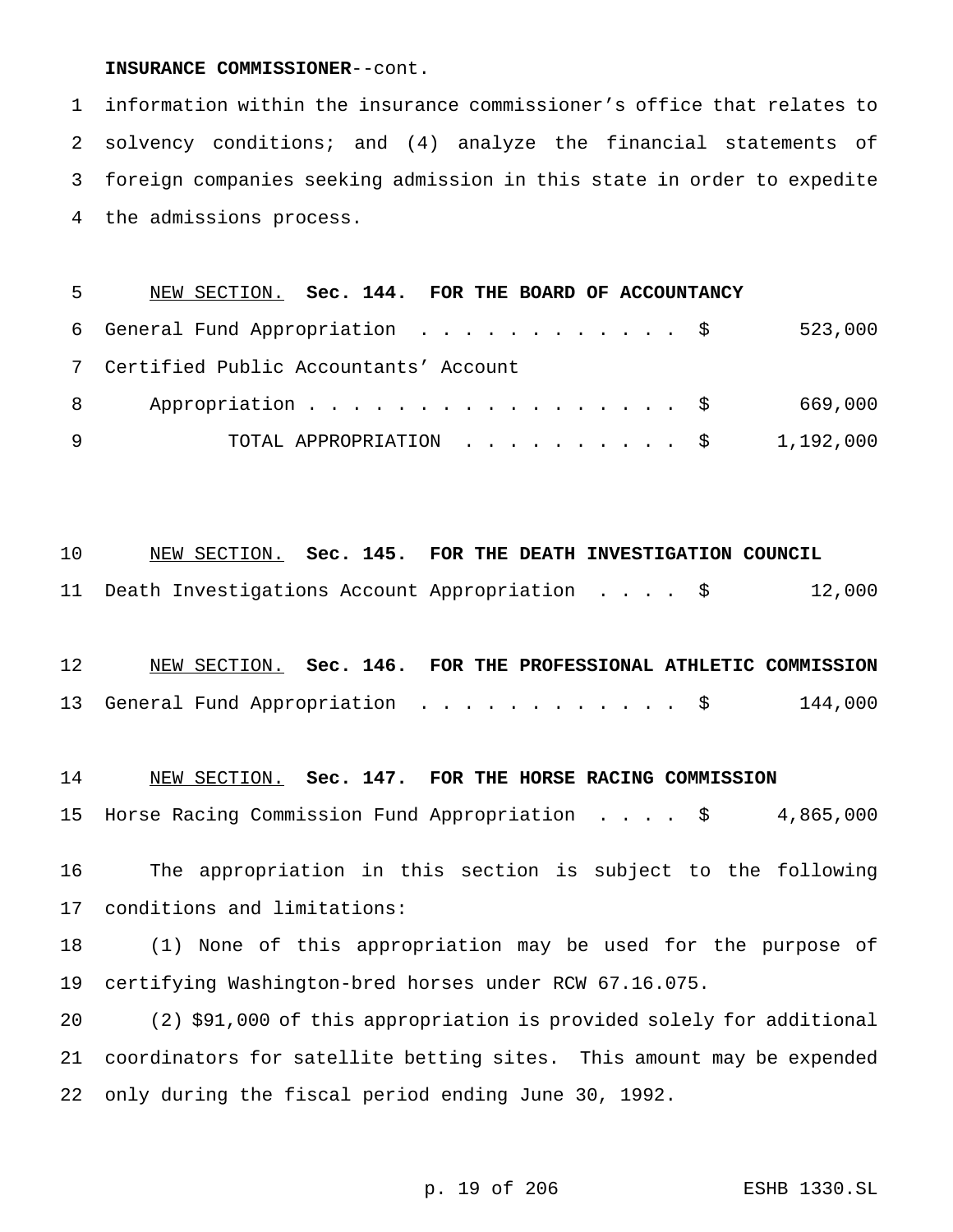\*

#### NEW SECTION. **Sec. 148. FOR THE LIQUOR CONTROL BOARD**

Liquor Revolving Fund Appropriation........ \$ 106,415,000

 The appropriation in this section is subject to the following 5 conditions and limitations:  $$2,847,000$  is provided solely to implement Senate Bill No. <sup>5560</sup> (cigarette tax enforcement). If the bill is not enacted by July 31, 1991, the amount provided shall lapse.

**\*Sec. 148 was partially vetoed, see message at end of chapter.**

# NEW SECTION. **Sec. 149. FOR THE UTILITIES AND TRANSPORTATION COMMISSION**

|    | 11 Public Service Revolving Fund Appropriation \$ 29,189,000 |         |
|----|--------------------------------------------------------------|---------|
|    | 12 Grade Crossing Protective Fund Appropriation \$           | 320,000 |
| 13 | TOTAL APPROPRIATION $\ldots$ , \$ 29,509,000                 |         |

 The appropriations in this section are subject to the following conditions and limitations: \$50,000 of the public service revolving fund appropriation is provided solely for the purpose of contracting with the state energy office to develop plans and recommendations to expand the availability of compressed natural gas refueling stations for motor vehicles, pursuant to chapter 199, Laws of 1991 (Engrossed Substitute House Bill No. 1028).

# NEW SECTION. **Sec. 150. FOR THE BOARD FOR VOLUNTEER FIRE FIGHTERS** Volunteer Fire Fighters' Relief and Pension

Administrative Fund Appropriation....... \$ 373,000

#### NEW SECTION. **Sec. 151. FOR THE MILITARY DEPARTMENT**

ESHB 1330.SL p. 20 of 206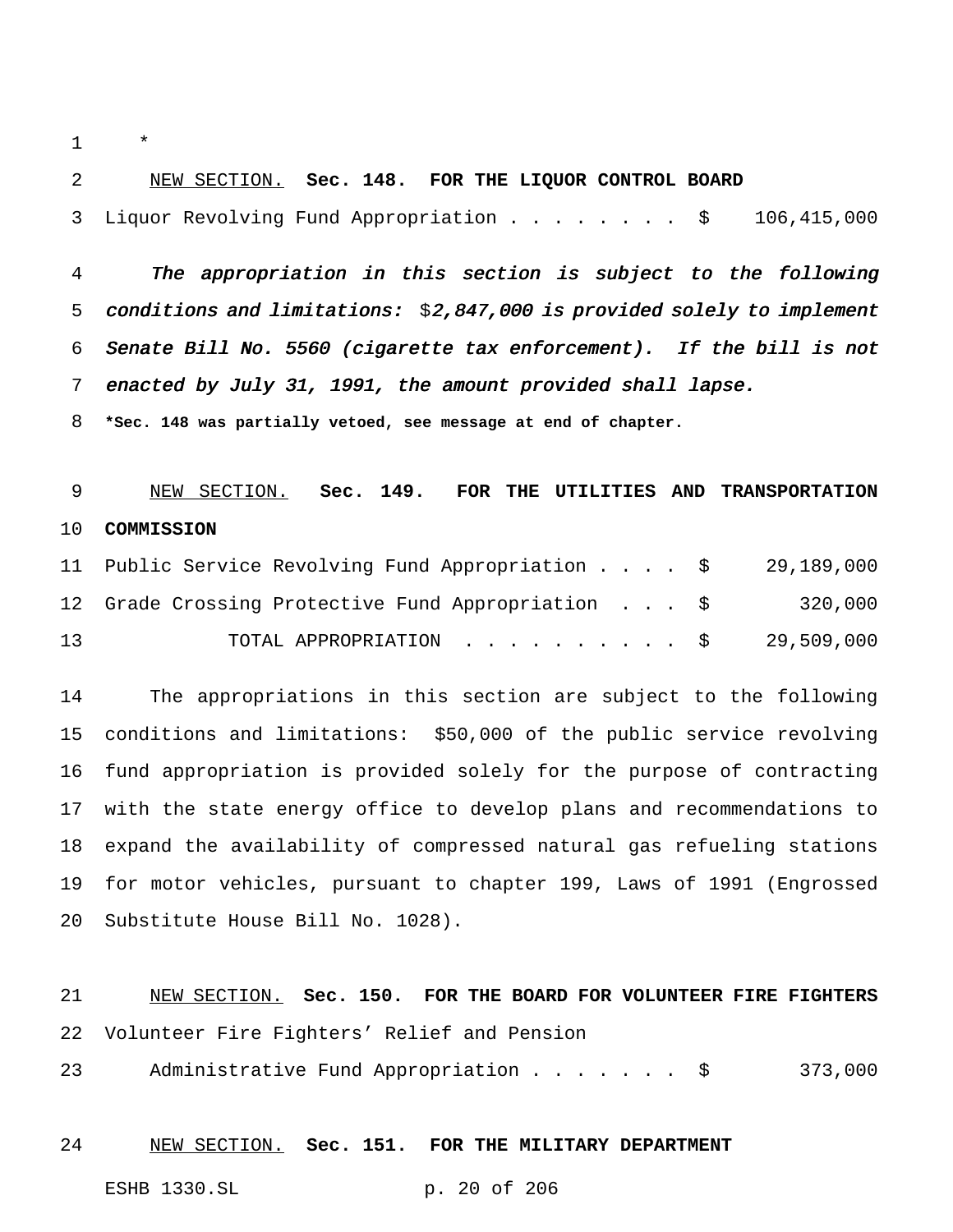#### **MILITARY DEPARTMENT**--cont.

|   | 1 General Fund--State Appropriation \$             |  |  | 9,549,000 |
|---|----------------------------------------------------|--|--|-----------|
|   | 2 General Fund--Federal Appropriation \$ 7,582,000 |  |  |           |
|   | 3 General Fund--Private/Local Appropriation \$     |  |  | 180,000   |
| 4 | TOTAL APPROPRIATION $\ldots$ , \$ 17,311,000       |  |  |           |

 The appropriations in this section are subject to the following conditions and limitations: \$10,000 of the general fund--state appropriation is provided to the public affairs office for headquarters STARC, Camp Murray, Washington air national guard solely for the purpose of a publication to assist in the recruitment and retention of the Washington national guard.

 NEW SECTION. **Sec. 152. FOR THE PUBLIC EMPLOYMENT RELATIONS COMMISSION** 13 General Fund Appropriation . . . . . . . . . . . \$ 2,176,000

(End of part)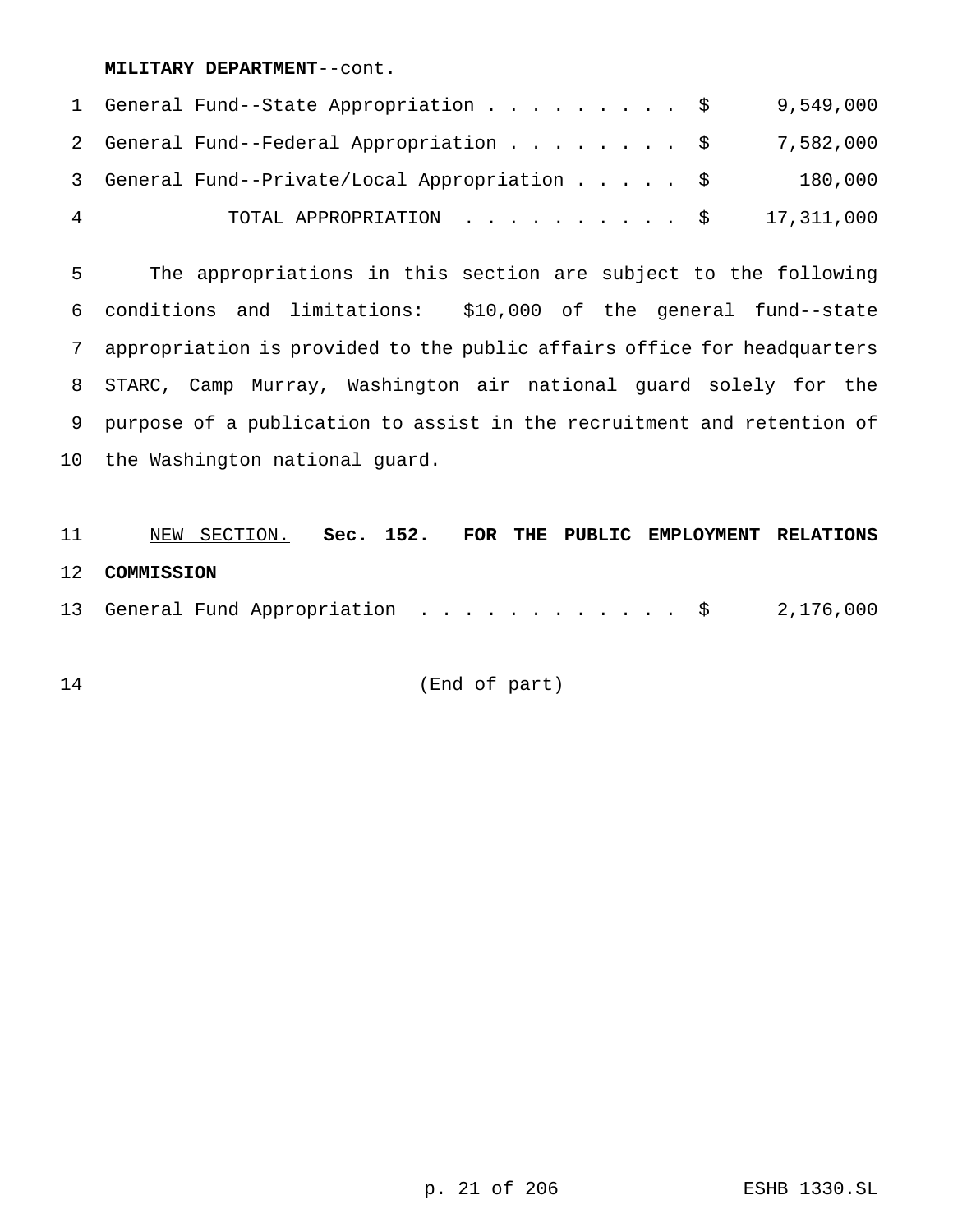|  |  | I |
|--|--|---|
|  |  |   |
|  |  |   |
|  |  |   |
|  |  |   |
|  |  |   |
|  |  |   |
|  |  |   |
|  |  |   |
|  |  |   |
|  |  |   |
|  |  |   |
|  |  |   |
|  |  |   |
|  |  |   |
|  |  |   |
|  |  |   |
|  |  |   |
|  |  |   |
|  |  |   |
|  |  |   |
|  |  |   |

#### **PART II**

#### **HUMAN SERVICES**

## \*NEW SECTION. **Sec. 201. FOR THE DEPARTMENT OF SOCIAL AND HEALTH SERVICES**

 (1) Appropriations made in this act to the department of social and health services shall initially be allotted as required by this act. Subsequent allotment modifications shall not include transfers of moneys between sections of this act except as expressly provided in this act, nor shall allotment modifications permit moneys that are provided solely for a specified purpose to be used for other than that purpose.

 (2) The department of social and health services shall not initiate any services that will require expenditure of state general fund moneys unless expressly authorized in this act or other law, or unless the services were provided on March 1, 1991. The department may seek, receive, and spend, under RCW 43.79.260 through 43.79.282, federal moneys not anticipated in this act as long as the federal funding does not require expenditure of state moneys for the program in excess of amounts anticipated in this act. If the department receives unanticipated unrestricted federal moneys, those moneys shall be spent for services authorized in this act, and an equal amount of appropriated state general fund moneys shall lapse. As used in this subsection, "unrestricted federal moneys" includes block grants and other funds that federal law does not require to be spent on specifically defined projects or matched on a formula basis by state funds.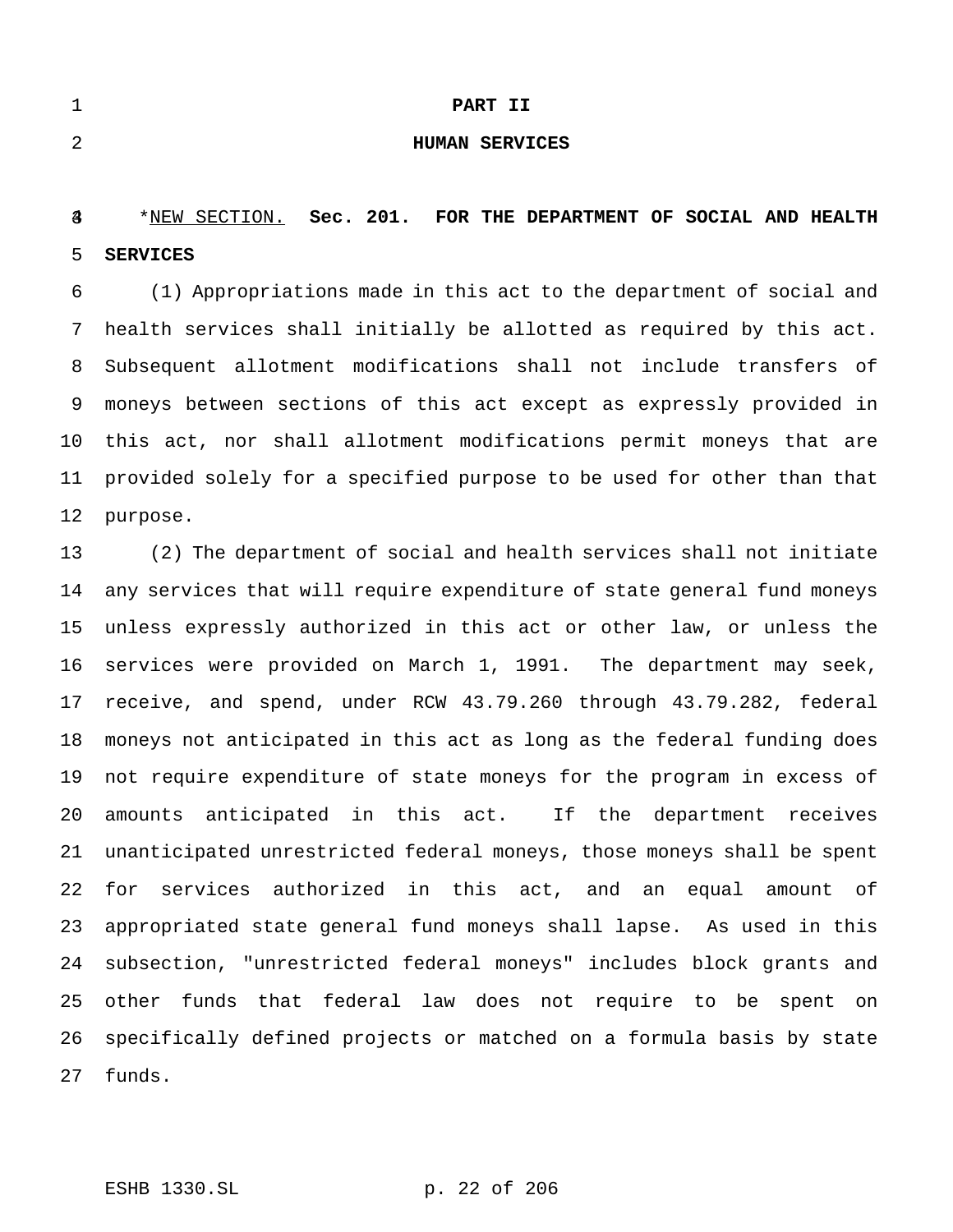#### **DEPARTMENT OF SOCIAL AND HEALTH SERVICES**--cont.

 (3) Appropriations in this act derived from the \$31,600,000 federal child care block grant and the Title IV-A grant are subject to the following conditions and limitations:

 (a) \$13,290,000 is provided solely for vendor rate increases for child care facilities. Increases by cluster shall result in rates set at a uniform percentile of child care provider rates across clusters. Rates set by other methods shall result in the same percentage increase as the state-wide average increase for rates set by cluster. The department shall transfer rate increase funds among child care programs as necessary to maintain a uniform rate policy.

11 (b)  $$6,200,000$  is provided solely for funding the early childhood education and assistance program in the department of community development.

14 (c)  $\frac{1}{4}$  (c)  $\frac{1}{4}$ ,901,000 of this amount is provided solely for block grants to communities for locally designated child care services. Distribution of this money shall take into account the number of 17 infants and children up to age 13 and the incidence of poverty in each 18 community.

 (d) \$1,000,000 is provided solely to contract with eligible providers for specialized child care and respite care for children of homeless parents. Providers shall demonstrate that licensed child-care facilities are available to provide specialized child care for children under six years of age. Respite child-care providers shall demonstrate that respite child care is available for children under six years of age and shall submit to a felony background check through the state patrol. Child-care services provided by shelters shall be subject to department of community development rules on applicant eligibility criteria. The total allocation to providers within a county shall be not less than twenty-five thousand dollars per fiscal year in counties

p. 23 of 206 ESHB 1330.SL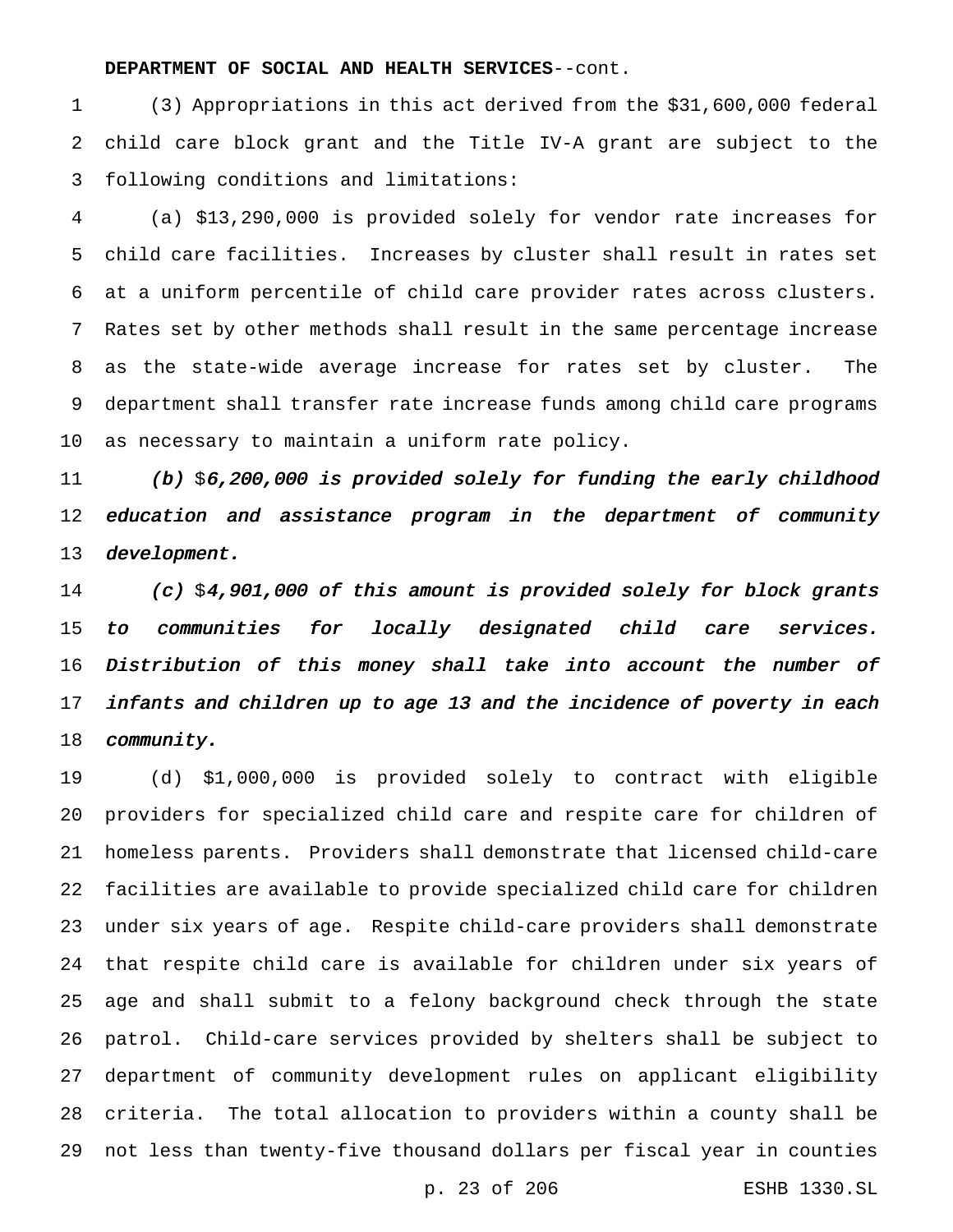#### **DEPARTMENT OF SOCIAL AND HEALTH SERVICES**--cont.

 that had at least one hundred children under the age of five served in emergency shelters for the preceding year as reported by the department of community development and not less than ten thousand dollars for all other counties. If Substitute Senate Bill No. 5653 (homeless child care) is enacted by July 31, 1991, the amount provided in this subsection is provided solely to implement the bill.

 (e) \$450,000 of this amount shall be deposited in the child care facility revolving fund for loans or grants to assist persons, businesses, or organizations to start or operate a licensed child care facility to the extent permitted by federal law, pursuant to chapter 248, Laws of 1991 (Substitute Senate Bill No. 5583, child care facility fund).

13 (f)  $\$850,000$  is provided solely as a fifty percent match of local funds to provide grants to child-care resource and referral programs that provide parents with information on child-care services; that provide parent-support services; that support child-care providers; that recruit licensed child-care providers, emphasizing areas with inadequate supply; that provide technical assistance to employers on employee child-care benefits; that provide information to state and local policymakers; and that collaborate with neighboring child-care providers to accurately describe demand in the area and coordinate 22 efforts for the delivery of these services. If Substitute Senate Bill No. <sup>5580</sup> (child care referral) is enacted by July 31, 1991, the amount provided in this subsection is provided solely to implement the bill. (g) \$100,000 is provided solely for licensing and regulation activities of the department of social and health services.

 (h) \$100,000 is provided solely for data collection, evaluation, and reporting activities of the department of social and health services.

ESHB 1330.SL p. 24 of 206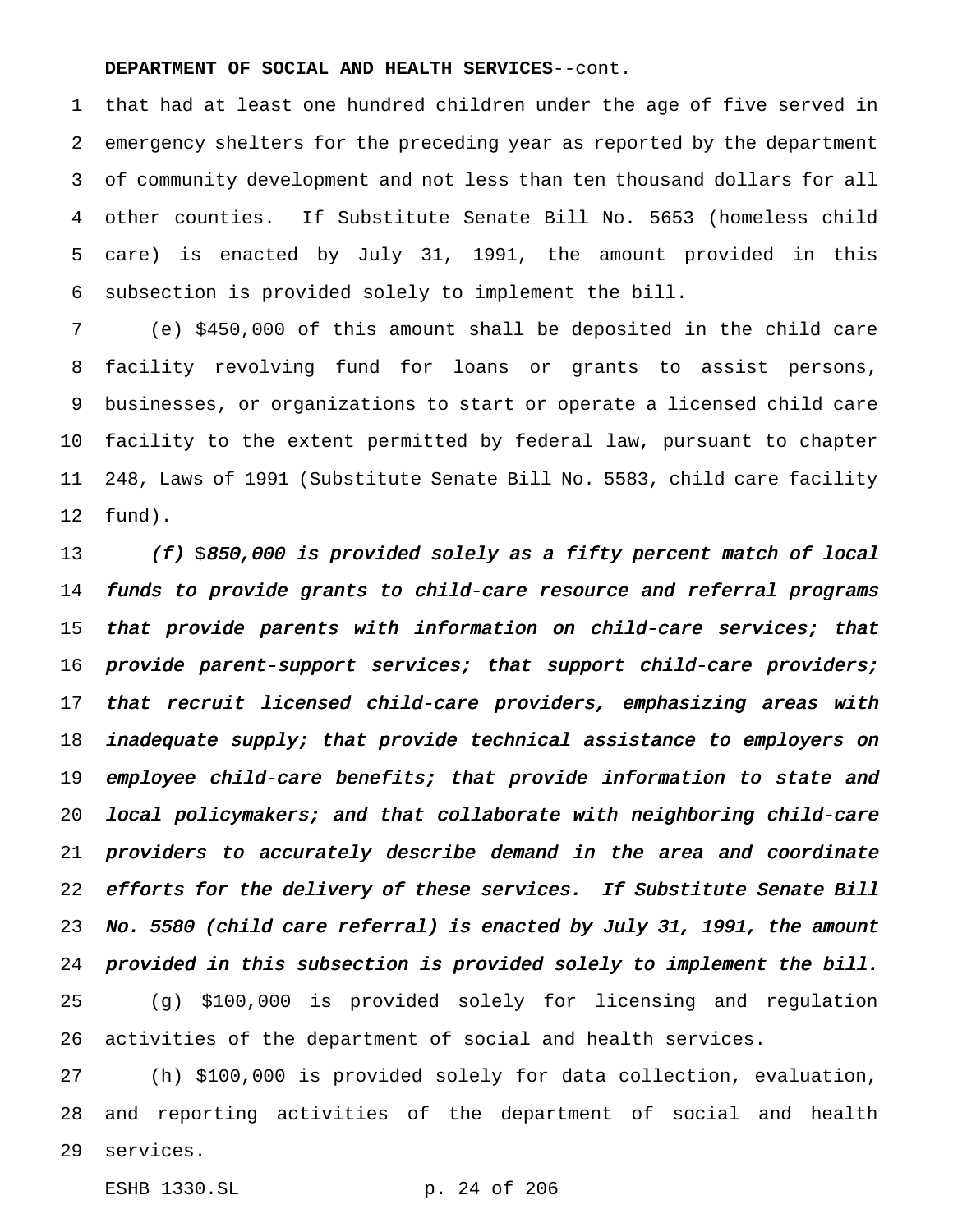**DEPARTMENT OF SOCIAL AND HEALTH SERVICES**--cont.

 (i) \$4,609,000 is provided solely to increase child care slots for low-income families.

 (j) \$100,000 is provided solely for transfer through interagency agreement to the department of health to fund increased child care licensing workload.

**\*Sec. 201 was partially vetoed, see message at end of chapter.**

 \*NEW SECTION. **Sec. 202. FOR THE DEPARTMENT OF SOCIAL AND HEALTH SERVICES--CHILDREN AND FAMILY SERVICES PROGRAM**

|                 | 10 General Fund--State Appropriation \$               | 277,041,000 |
|-----------------|-------------------------------------------------------|-------------|
|                 | 11 General Fund--Federal Appropriation \$ 174,174,000 |             |
|                 | 12 Drug Enforcement and Education Account             |             |
| 13              | Appropriation $\frac{1}{5}$                           | 4,000,000   |
|                 | 14 Public Safety and Education Account                |             |
| 15 <sub>1</sub> | Appropriation $\frac{1}{5}$                           | 2,618,000   |
| 16              | TOTAL APPROPRIATION \$                                | 457,833,000 |

 The appropriations in this section are subject to the following conditions and limitations:

 (1) \$1,000,000 of the general fund--state appropriation is provided solely to implement chapter 364, Laws of 1991 (Engrossed Substitute Senate Bill No. 5025, youth and family services) subject to the following conditions and limitations.

 (a) \$94,000 of this amount is provided solely for an evaluation of family reconciliation services pursuant to section 1, chapter 364, Laws of 1991 (Engrossed Second Substitute Senate Bill No. 5025, youth and family services).

 (b) \$650,000 is provided solely to expand family reconciliation services.

p. 25 of 206 ESHB 1330.SL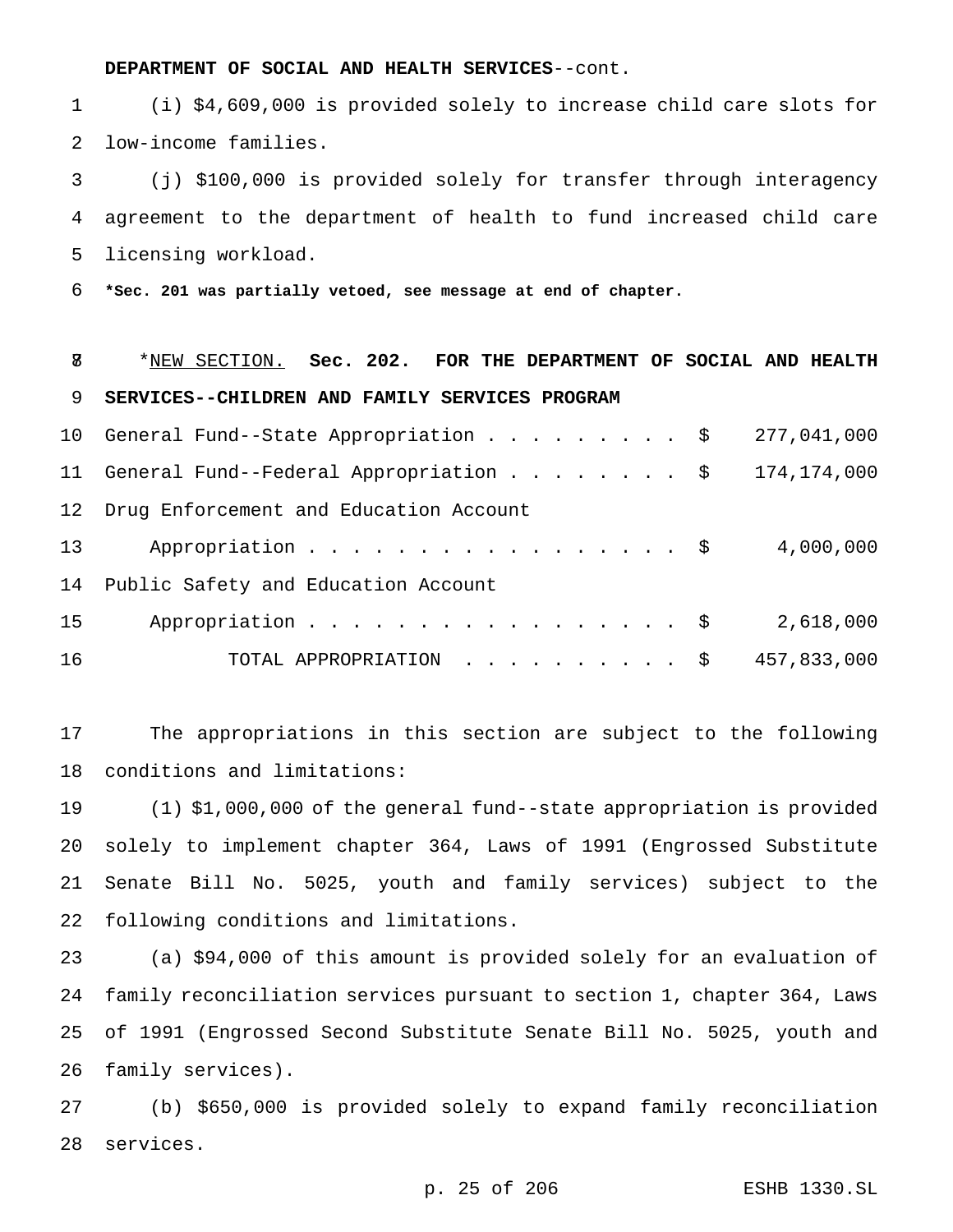#### **DSHS--Children and Family Services Program**--cont.

 (c) \$256,000 is provided solely to expand homebuilder services to Whatcom county on July 1, 1992.

 (2) \$5,902,000 of the general fund--state appropriation and \$1,081,000 of the general fund--federal appropriation are provided solely for vendor rate increases of five percent on January 1, 1992, and on January 1, 1993, for children's out-of-home residential providers except interim care, including but not limited to foster parents and child placement agencies, and 3.1 percent on January 1, 1992, and 3.4 percent on January 1, 1993, for other providers, except child care providers.

 (3) \$1,350,000 of the general fund--state appropriation is provided solely for the continuation of the family violence pilot project and to initiate one new project at a cost of no more than \$350,000.

 (4) \$1,150,000 of the general fund--state appropriation is provided solely to implement a therapeutic home program under section 2 of chapter 326, Laws of 1991 (Engrossed Substitute House Bill No. 1608, children's services).

 (5) \$500,000 of the general fund--state appropriation is provided solely to implement chapter 283, Laws of 1991 (Second Substitute Senate Bill No. 5341, foster parent liability insurance).

 (6) \$110,000 of the general fund--state appropriation is provided solely for volunteers of America of Spokane's crosswalk project.

 (7) \$3,300,000 of the general fund--state appropriation is provided solely for direct services provided by four existing continuum of care projects.

 (8) \$900,000 of the drug enforcement and education account appropriation and \$300,000 of the general fund--state appropriation are provided solely to contract for the operation of one pediatric interim care facility. The facility shall provide residential care for up to ESHB 1330.SL p. 26 of 206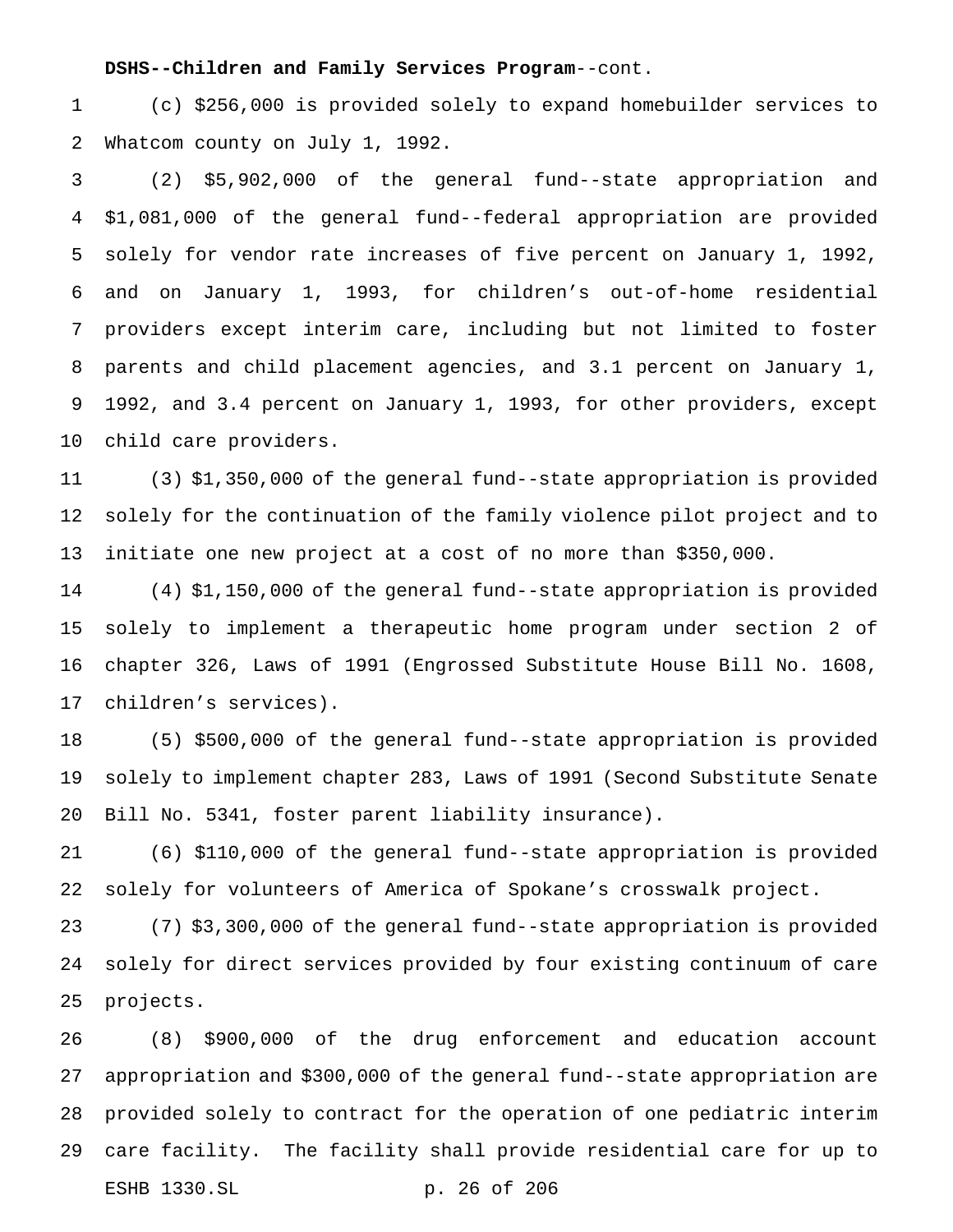### **DSHS--Children and Family Services Program**--cont.

 twelve children through two years of age. Seventy-five percent of the children served by the facility must be in need of special care as a result of substance abuse by their mothers. The facility also shall provide on-site training to biological, adoptive, or foster parents. The facility shall provide at least three months of consultation and support to parents accepting placement of children from the facility. The facility may recruit new and current foster and adoptive parents for infants served by the facility. The department shall not require case management as a condition of the contract. The department shall solicit proposals from current pediatric interim care providers. The department shall select a provider from among the current pediatric interim care providers through an accelerated selection process by August 15, 1991. The contract shall be awarded by August 15, 1991.

 (9) \$700,000 of the general fund--state appropriation and \$299,000 of the drug enforcement and education account appropriation are provided solely for up to three nonfacility based programs for the training, consultation, support, and recruitment of biological, foster, and adoptive parents of children through age three in need of special care as a result of substance abuse by their mothers, except that each program may serve up to three medically fragile nonsubstance-abuse- affected children. In selecting nonfacility based programs, preference shall be given to programs whose federal or private funding sources have expired or have successfully performed under the existing pediatric interim care program. The department shall select providers under this subsection using an accelerated selection process, to be completed no later than August 15, 1991.

 (10) The amounts in subsections (8) and (9) of this section may be used to continue the existing pediatric interim care programs through August 15, 1991.

p. 27 of 206 ESHB 1330.SL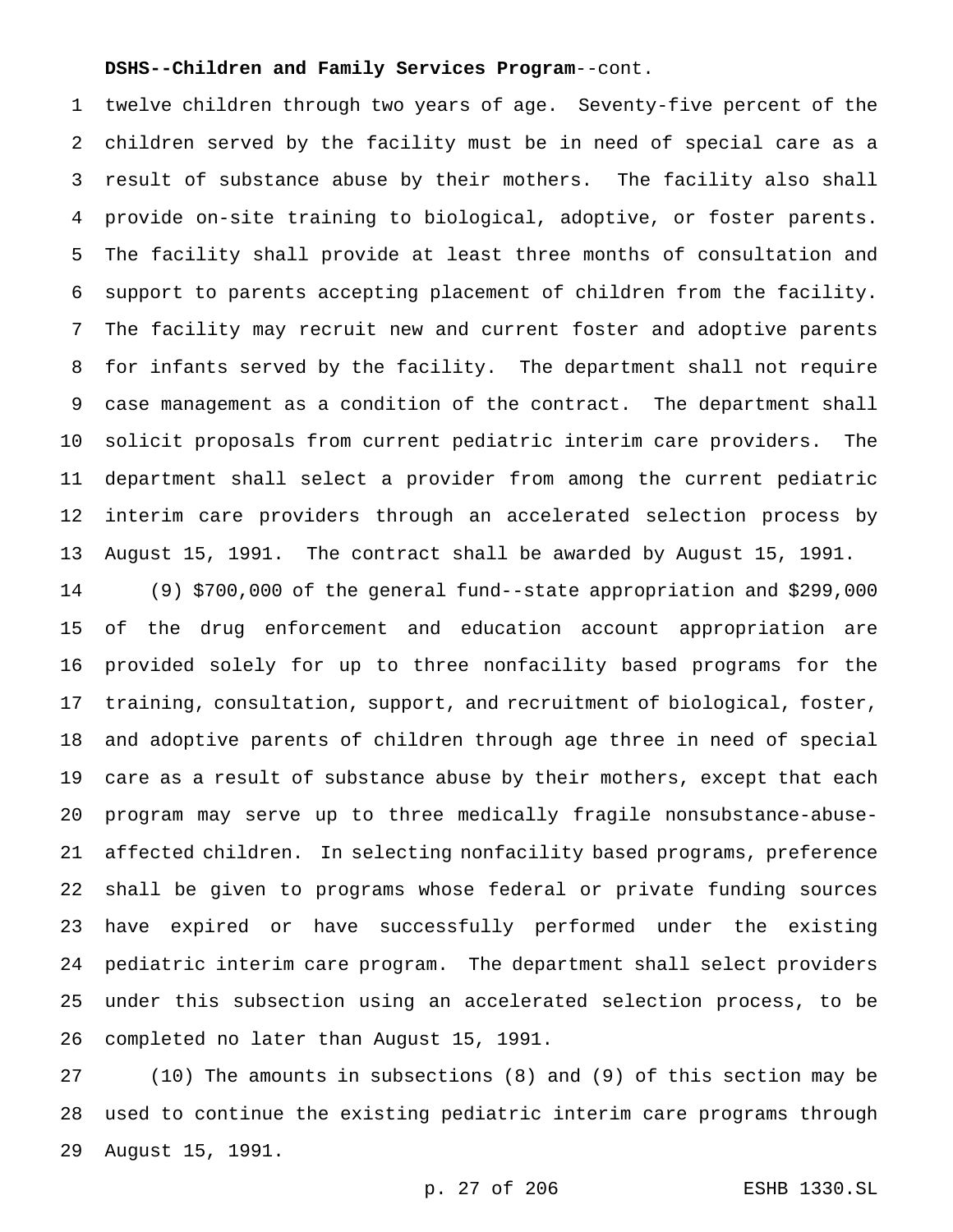#### **DSHS--Children and Family Services Program**--cont.

 (11) \$200,000 of the public safety and education account is provided solely to implement sections 11 and 12, chapter 301, Laws of 1991 (Engrossed Substitute House Bill No. 1884, domestic violence programs).

 (12) Up to \$25,000 of the general fund--state appropriation is provided to implement section 7 of chapter 301, Laws of 1991 (Substitute House Bill No. 1884, domestic violence programs).

 (13) \$1,500,000 of the general fund--state appropriation is provided solely for increased funding for domestic violence programs. (14) The department shall not continue adoption support payments 11 under RCW 74.13.109 beyond the age of eighteen years.

 (15) \$480,000 of the general fund--state appropriation is provided solely for purchase of service and for grants to nonprofit child placement agencies licensed under chapter 74.15 RCW to recruit potential adoptive parents for, and place for adoption, children with physical, mental, or emotional disabilities, children who are part of a sibling group, children over age 10, and minority or limited English-speaking children.

**\*Sec. 202 was partially vetoed, see message at end of chapter.**

# \*NEW SECTION. **Sec. 203. FOR THE DEPARTMENT OF SOCIAL AND HEALTH SERVICES--JUVENILE REHABILITATION PROGRAM**

#### (1) COMMUNITY SERVICES

|    | 24 General Fund--State Appropriation \$ 57,604,000 |            |
|----|----------------------------------------------------|------------|
|    | 25 General Fund--Federal Appropriation \$          | 135,000    |
|    | 26 Drug Enforcement and Education Account          |            |
| 27 | Appropriation $\frac{1}{2}$                        | 1,762,000  |
| 28 | TOTAL APPROPRIATION \$                             | 59,501,000 |

ESHB 1330.SL p. 28 of 206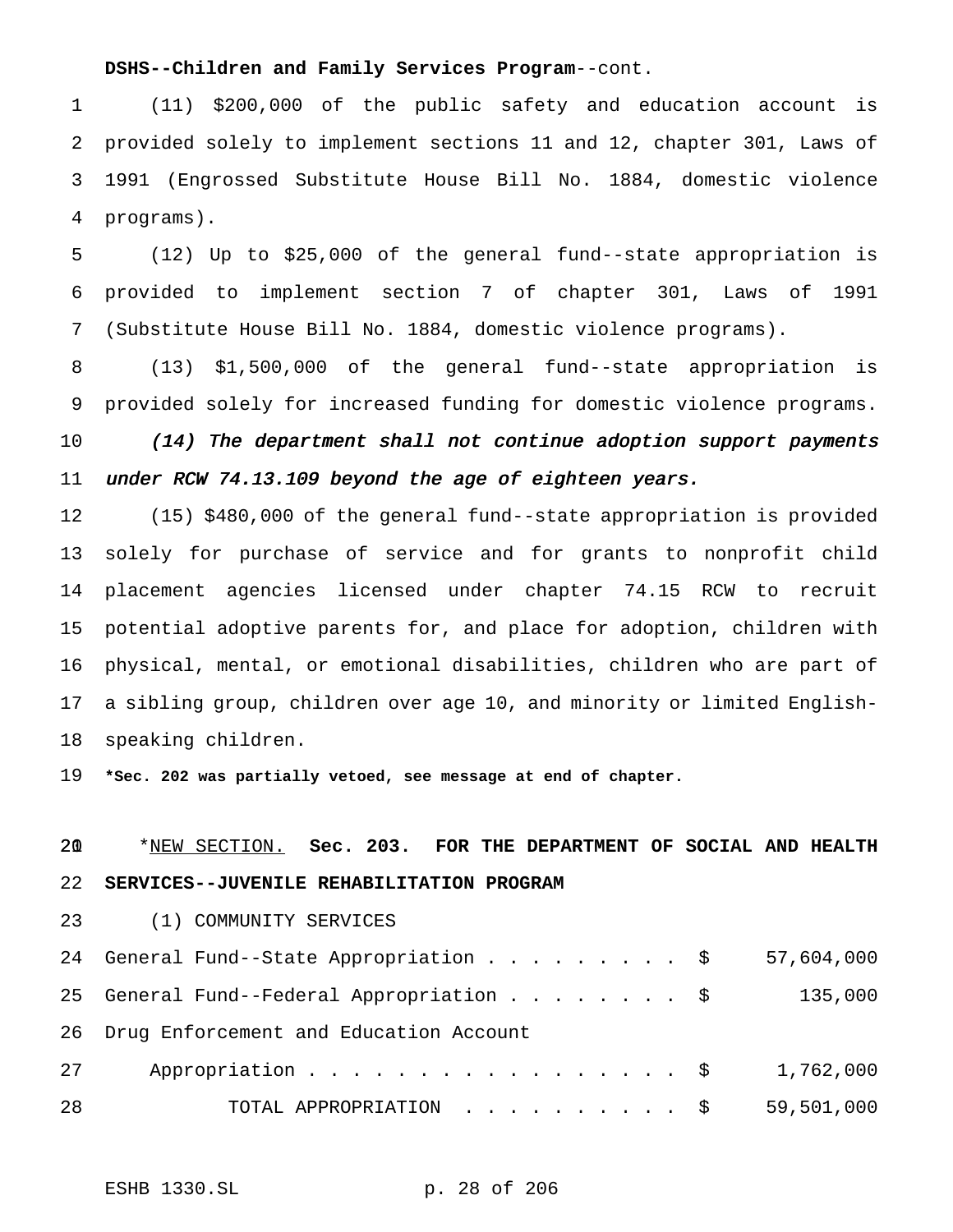#### **DSHS--Juvenile Rehabilitation Program**--cont.

 The appropriations in this subsection are subject to the following conditions and limitations:

 (a) \$1,117,000 of the general fund--state appropriation is provided solely to provide vendor rate increases of five percent on January 1, 1992, and five percent on January 1, 1993, to juvenile rehabilitation group homes, and 3.1 percent on January 1, 1992, and 3.4 percent on January 1, 1993, for other vendors.

8 (b)  $$1,501,000$  of the general fund--state appropriation is provided solely to expand option <sup>B</sup> community services to divert additional youth equivalent to fifty-nine beds in FY <sup>1992</sup> and seventy-two beds in FY 1993. Actual expenditures shall be proportionate to the annual beds 12 saved within state institutions, up to the funding level provided.

(2) INSTITUTIONAL SERVICES

| 14 | 54,370,000<br>General Fund--State Appropriation \$                      |
|----|-------------------------------------------------------------------------|
| 15 | 949,000<br>General Fund--Federal Appropriation \$                       |
| 16 | Drug Enforcement and Education Account                                  |
| 17 | 940,000<br>Appropriation $\frac{1}{9}$                                  |
| 18 | TOTAL APPROPRIATION \$<br>56,259,000                                    |
| 19 | (3) PROGRAM SUPPORT                                                     |
| 20 | General Fund Appropriation \$<br>4,390,000                              |
| 21 | Drug Enforcement and Education Account                                  |
| 22 | Appropriation $\frac{1}{5}$<br>342,000                                  |
| 23 | TOTAL APPROPRIATION \$<br>4,732,000                                     |
| 24 | The appropriations in this subsection are subject to the following      |
| 25 | conditions and limitations: \$90,000 of the general fund--state         |
| 26 | appropriation is provided solely to implement chapter 234, Laws of 1991 |
| 27 | (Second Substitute Senate Bill No. 5167, juvenile justice act),         |
| 28 | including section 2 of the act.                                         |
|    |                                                                         |

**\*Sec. 203 was partially vetoed, see message at end of chapter.**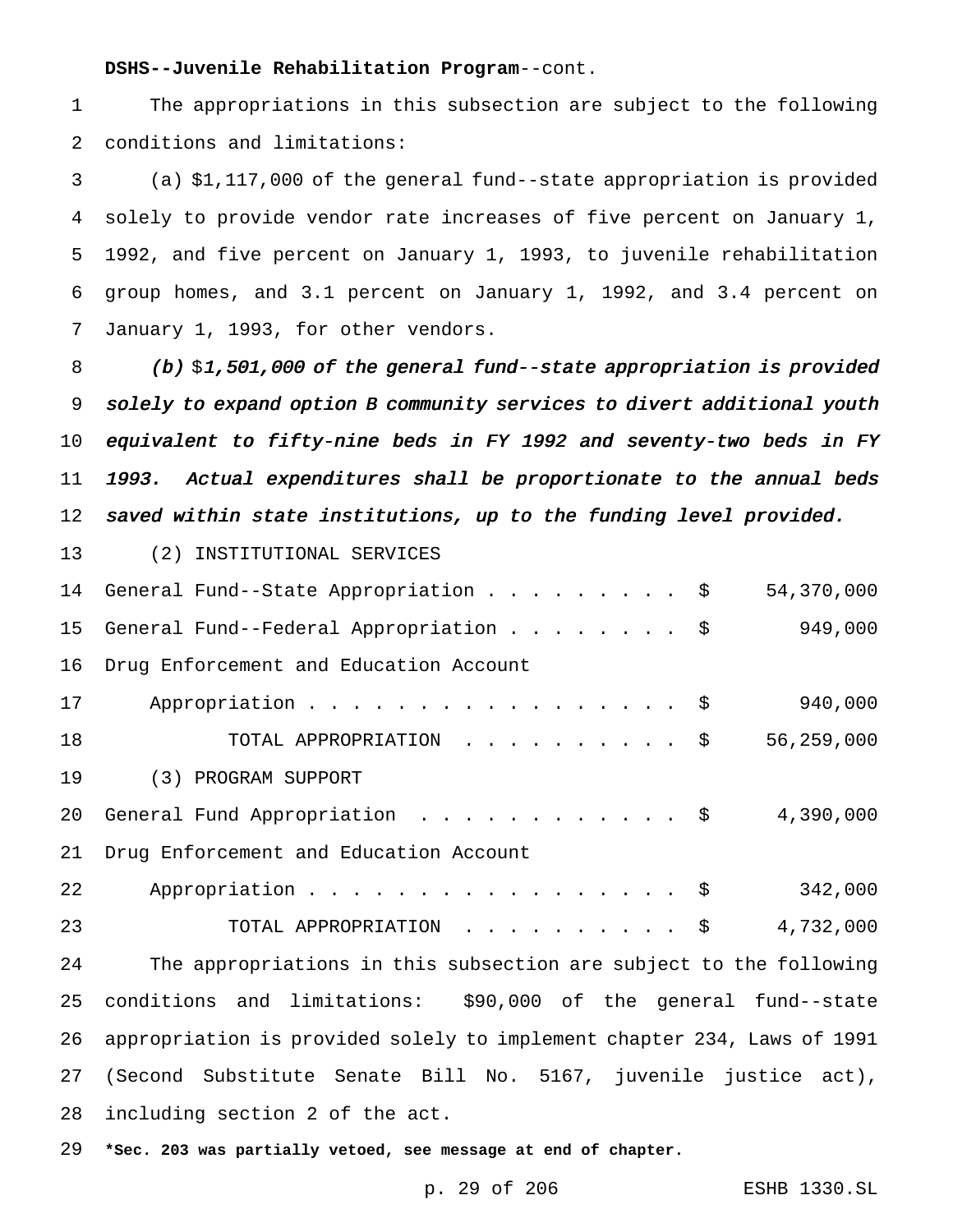NEW SECTION. **Sec. 204. FOR THE DEPARTMENT OF SOCIAL AND HEALTH SERVICES--MENTAL HEALTH PROGRAM**

(1) COMMUNITY SERVICES/REGIONAL SUPPORT NETWORKS

|   | 4 General Fund--State Appropriation \$ 235,715,000          |  |
|---|-------------------------------------------------------------|--|
|   | 5 General Fund--Federal Appropriation \$ 110,751,000        |  |
|   | 6 General Fund--Local Appropriation $\frac{1}{5}$ 3,360,000 |  |
| 7 | TOTAL APPROPRIATION $\ldots$ , \$ 349,826,000               |  |

 The appropriations in this subsection are subject to the following conditions and limitations:

 (a) \$6,213,000 of the general fund--state appropriation and \$2,863,000 of the general fund--federal appropriation are provided solely for vendor rate increases of 3.1 percent on January 1, 1992, and 3.4 percent on January 1, 1993.

 (b) \$33,021,000 of the general fund--state appropriation and \$250,000 of the general fund--federal appropriation are provided for the continued implementation of chapter 206, Laws of 1989, as amended, and other community enhancements. Of this amount:

 (i) \$7,200,000 is provided solely to implement sections 1(16) and 2(8) of chapter 262, Laws of 1991 (Second Substitute Senate Bill No. 5667, evaluation/treatment access).

 (ii) \$400,000 of the general fund--state appropriation is provided solely for Pierce county for costs related to the administration of the involuntary treatment act.

 (iii) \$17,582,000 is provided solely to expand mental health service capacity in a manner to be determined by the regional support networks. However, community services that will reduce the populations of the state hospitals shall have first priority for these funds.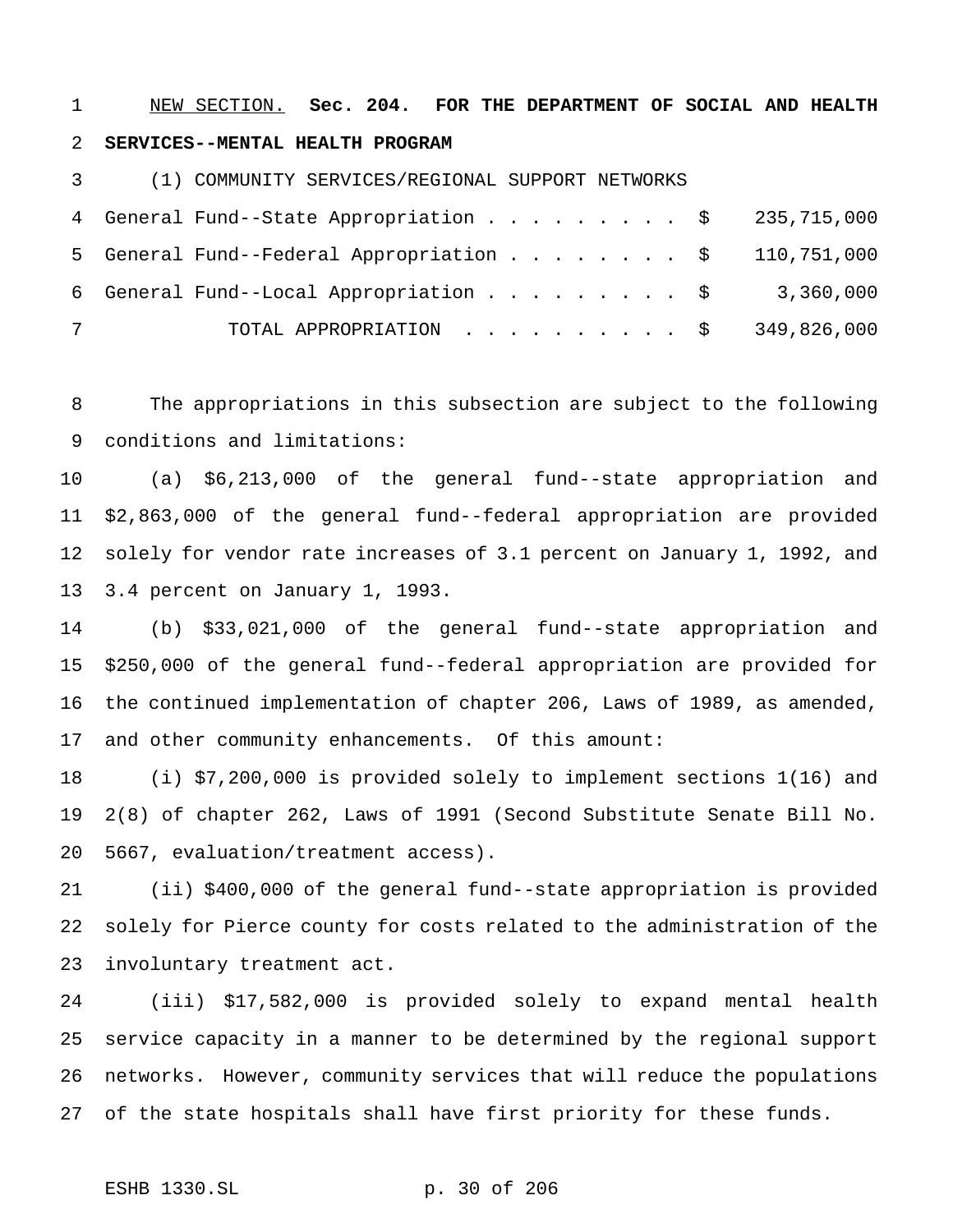#### **DSHS--Mental Health Program**--cont.

 (iv) \$1,900,000 of the general fund--state appropriation is provided solely for regional support networks for acquisition and implementation of local management information systems in compliance with RCW 71.24.035. These information systems shall assure exchange of state required core data concerning mental health programs. The department of social and health services shall contract with regional support networks for these information systems.

 (v) \$1,600,000 of the general fund--state appropriation is provided solely for an integrated information system which allows for assured exchange of state required core data in compliance with RCW 71.24.035. Authority to expend these funds is conditioned on compliance with section 902 of this act.

 (vi) \$589,000 of the general fund--state appropriation is provided solely to establish the Grays Harbor regional support network by January 1, 1992.

 (vii) \$500,000 of the general fund--state appropriation is provided solely to implement section 14, chapter 326, Laws of 1991 (Engrossed Substitute House Bill No. 1608, services for children).

 (viii) \$750,000 of the general fund--state appropriation and \$250,000 of the general fund--federal appropriation are provided solely for up to five performance-based contracts for the delivery of children's mental health services with regional support networks that have developed interagency children's mental health services delivery plans. To be eligible for a contract, the interagency children's mental health services delivery plan shall:

 (A) Involve the major child-serving systems, including education, child welfare, and juvenile justice, in the county or counties served by the regional support network, in a coordinated system for delivery 29 of children's mental health services; and

```
p. 31 of 206 ESHB 1330.SL
```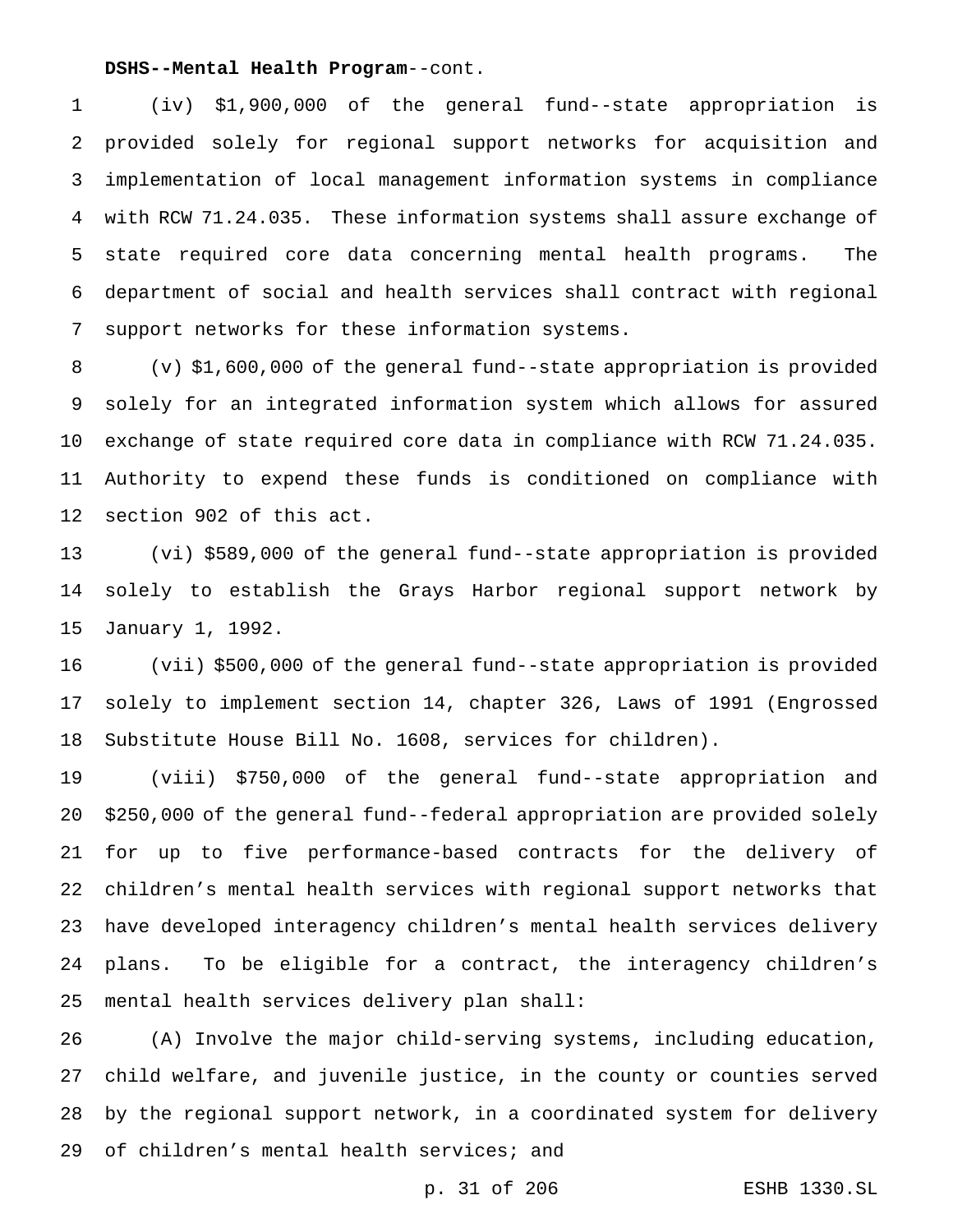### **DSHS--Mental Health Program**--cont.

 (B) Include mechanisms for interagency case planning, where necessary, that do not result in duplicative case management, to meet the mental health needs of children served through the plan.

 (c) \$1,500,000 of the general fund--state appropriation is provided solely for transportation services.

 (d) \$2,000,000 of the general fund--state appropriation is provided solely to enroll an additional four counties in the regional support network program by January 1993.

(2) INSTITUTIONAL SERVICES

|                 | 10 General Fund--State Appropriation \$   |  |  |  |  | 237,703,000 |
|-----------------|-------------------------------------------|--|--|--|--|-------------|
|                 | 11 General Fund--Federal Appropriation \$ |  |  |  |  | 13,604,000  |
| 12              | TOTAL APPROPRIATION \$                    |  |  |  |  | 251,307,000 |
| 13 <sup>7</sup> | (3) CIVIL COMMITMENT                      |  |  |  |  |             |
|                 | 14 General Fund--State Appropriation \$   |  |  |  |  | 4,908,000   |
| 15              | (4) SPECIAL PROJECTS                      |  |  |  |  |             |
|                 | 16 General Fund--State Appropriation \$   |  |  |  |  | 1,917,000   |
| 17              | General Fund--Federal Appropriation \$    |  |  |  |  | 2,966,000   |
| 18              | TOTAL APPROPRIATION \$                    |  |  |  |  | 4,883,000   |

 The appropriations in this subsection are subject to the following conditions and limitations: \$59,000 of the general fund--state appropriation is provided solely for vendor rate increases of 3.1 percent on January 1, 1992, and 3.4 percent on January 1, 1993.

(5) PROGRAM SUPPORT

|    | 24 General Fund--State Appropriation \$ 6,197,000   |  |  |  |  |  |  |
|----|-----------------------------------------------------|--|--|--|--|--|--|
|    | 25 General Fund--Federal Appropriation \$ 1,887,000 |  |  |  |  |  |  |
| 26 | TOTAL APPROPRIATION \$ 8,084,000                    |  |  |  |  |  |  |

ESHB 1330.SL p. 32 of 206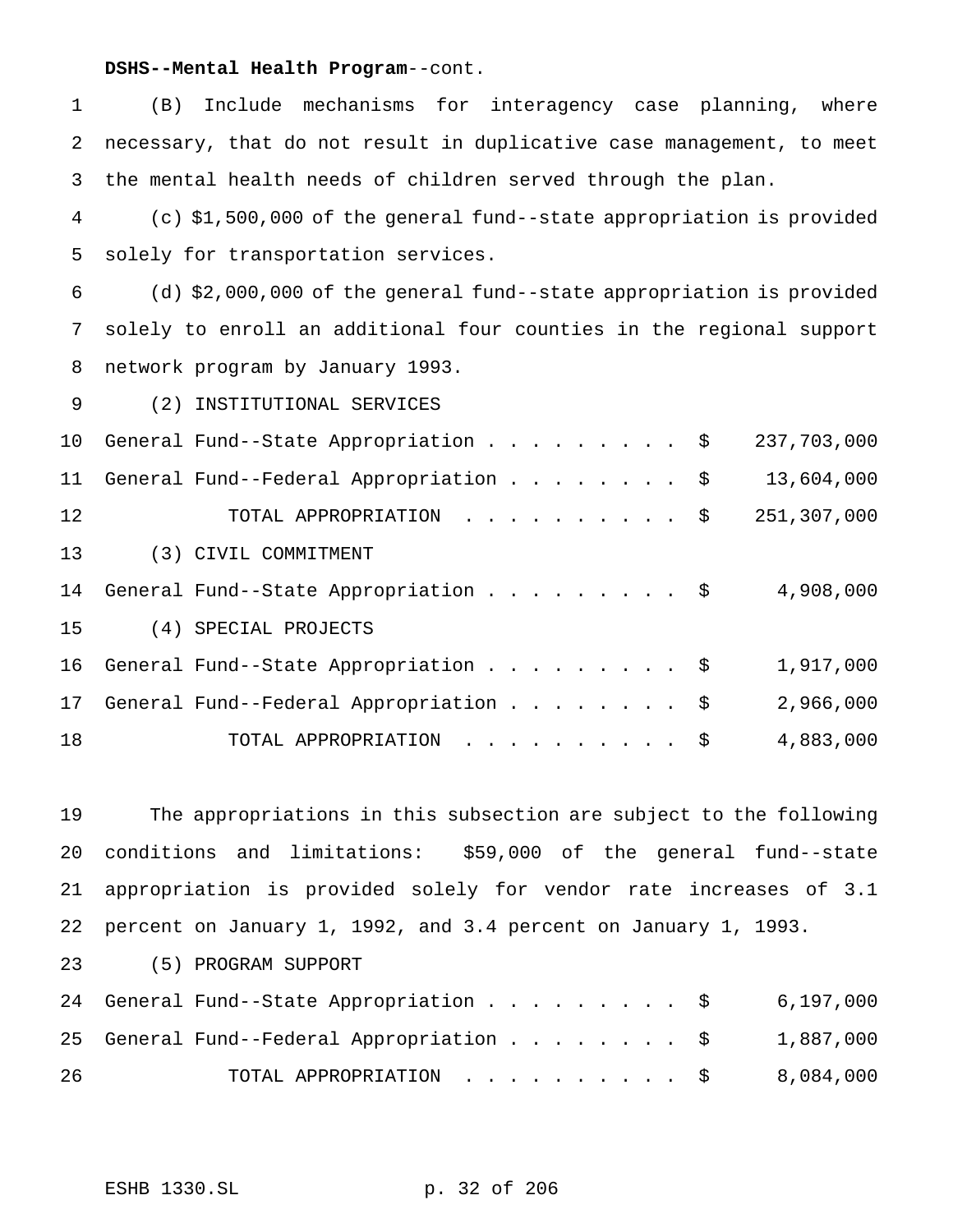#### **DSHS--Mental Health Program**--cont.

 The appropriations in this section are subject to the following conditions and limitations: \$338,000 from the general fund--state appropriation is provided solely for transfer by interagency agreement to the University of Washington for an evaluation of mental health reform. The legislative budget committee shall review the evaluation work plan and deliverables. The indirect cost rate for this study shall be the same as that for the first steps evaluation.

# \*NEW SECTION. **Sec. 205. FOR THE DEPARTMENT OF SOCIAL AND HEALTH SERVICES--DEVELOPMENTAL DISABILITIES PROGRAM**

(1) COMMUNITY SERVICES

|    | 12 General Fund--State Appropriation \$ 189,332,000   |  |  |  |  |  |  |                                               |
|----|-------------------------------------------------------|--|--|--|--|--|--|-----------------------------------------------|
|    | 13 General Fund--Federal Appropriation \$ 111,394,000 |  |  |  |  |  |  |                                               |
| 14 |                                                       |  |  |  |  |  |  | TOTAL APPROPRIATION $\ldots$ , \$ 300,726,000 |

 The appropriations in this subsection are subject to the following conditions and limitations:

 (a) Community-based services shall be provided for at least two hundred fifty clients who during the 1991-93 biennium transfer from state residential habilitation centers to state or federally funded community placements. No more than one hundred twenty-five of these clients may be provided community-based residential services through the state-operated living alternative community residential program (SOLA). If fewer than one hundred twenty-five clients choose the (SOLA) program, any savings shall be applied to the stabilization of existing community-based vocational programs for the developmentally disabled.

 (b) The department shall continue to use King county for the administration of community-based residential services.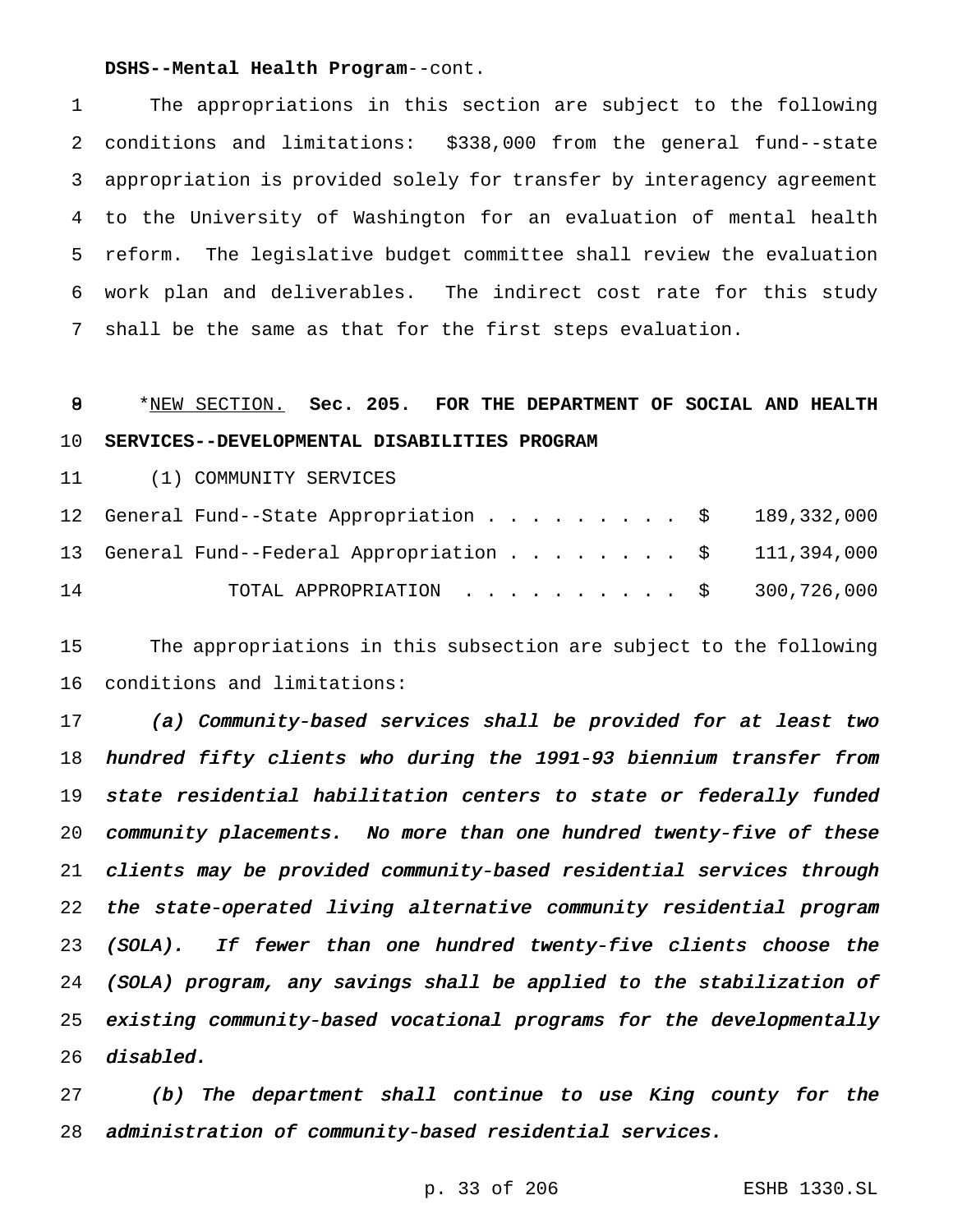#### **DSHS--Developmental Disabilities Program**--cont.

 (c) \$500,000 of the general fund--state appropriation, or as much thereof as may be necessary, is provided solely for tenant or intensive tenant support services for clients of group homes of over fifteen clients that demonstrate difficulty in meeting departmental standards.

 (d) \$706,000 of the general fund--state appropriation and \$815,000 of the general fund--federal appropriation are provided solely for community-based residential programs for twelve clients under the care of the united cerebral palsy intermediate care facility for the mentally retarded.

 (e) \$3,150,000 of the general fund--state appropriation and \$3,698,000 of the general fund--federal appropriation are provided solely for community-based services for developmentally disabled persons who have transferred from Western State Hospital or Eastern State Hospital to the community or who in the judgment of the secretary are at risk of being committed to either hospital.

 (f) \$1,500,000 of the general fund--state appropriation is provided solely for the family support services program.

 (g) \$7,200,000 of the general fund--state appropriation and \$7,200,000 of the general fund--federal appropriation are provided solely for additional clients in the state-operated living alternative community residential program (SOLA) who previously resided in residential habilitation centers. Any of these amounts used for employment or day programs shall be used to contract with private community providers.

 (h) \$5,900,000 of the general fund--state appropriation and \$5,900,000 of the general fund--federal appropriation are provided solely for additional clients in privately operated community residential programs who previously resided in residential habilitation centers.

ESHB 1330.SL p. 34 of 206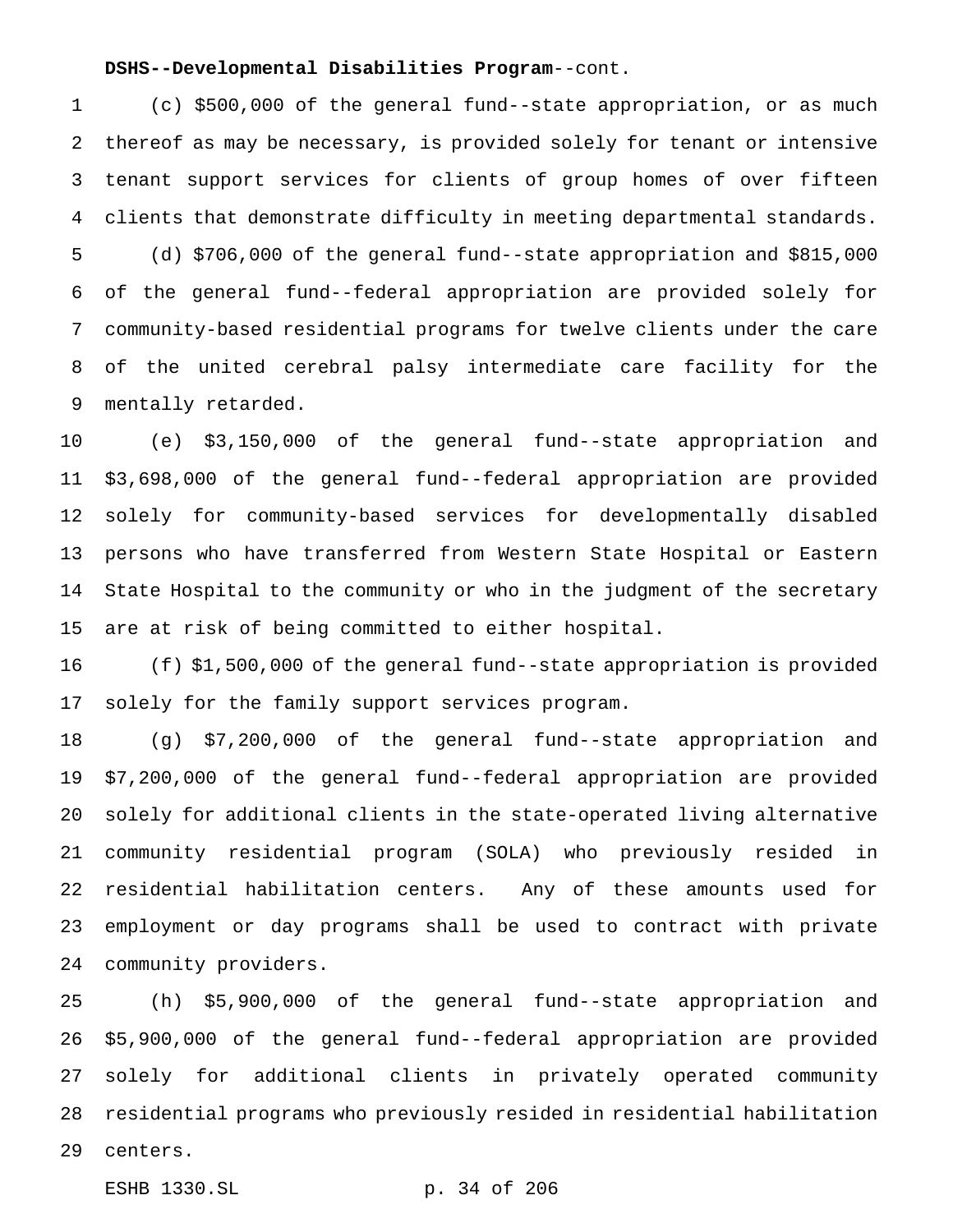## **DSHS--Developmental Disabilities Program**--cont.

 (i) \$1,800,000 of the general fund--state appropriation and \$600,000 of the general fund--federal appropriation are provided solely for costs related to additional case management.

 (j) \$800,000 of the general fund--state appropriation and \$800,000 of the general fund--federal appropriation are provided solely for emergency community residential placements in lieu of placement at residential habilitation centers.

 (k) \$1,924,000 of the general fund--state appropriation and \$1,465,000 of the general fund--federal appropriation are provided solely for community-based residential services for seventy clients transferred from Fircrest School to the community.

(2) INSTITUTIONAL SERVICES

 General Fund--State Appropriation......... \$ 115,404,000 General Fund--Federal Appropriation........ \$ 143,511,000 15 TOTAL APPROPRIATION . . . . . . . . . . \$ 258,915,000

16 (a) \$6,100,000 of the general fund--state appropriation and \$7,200,000 of the general fund--federal appropriation are provided solely for costs related to temporary staff at residential habilitation centers.

 (b) \$400,000 of the general fund--state appropriation is provided solely for enhanced staff training.

22 (c)  $8,500,000$  of the general fund--state appropriation is provided solely for persons who risk causing the loss of federal financial participation, or to the extent this amount is not necessary for that purpose and after approval by the office of financial management, for the stabilization of existing community programs, the expansion of community-based residential programs, and programs designed to keep clients in their own or <sup>a</sup> relative's home.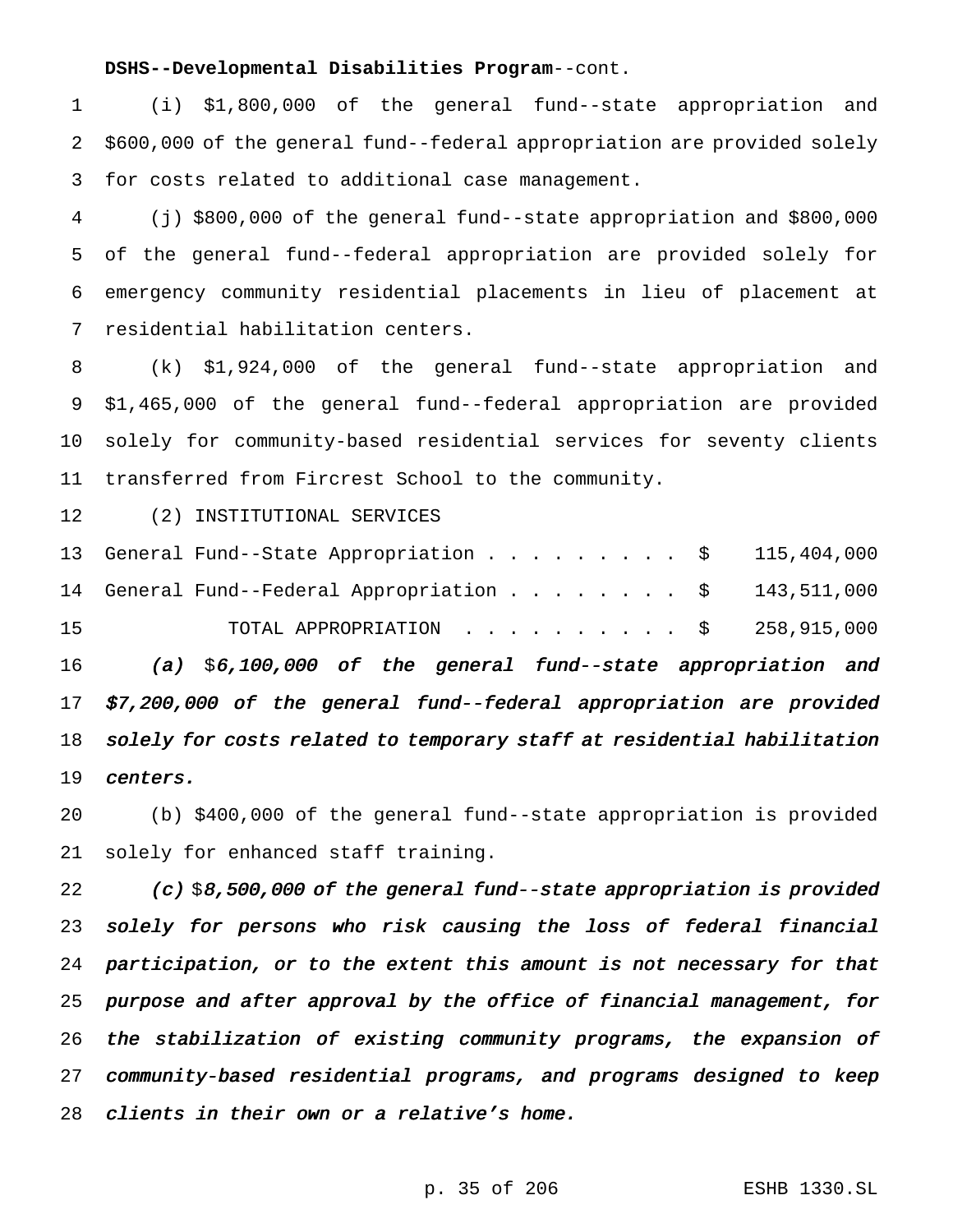**DSHS--Developmental Disabilities Program**--cont.

#### (3) PROGRAM SUPPORT

|   | 2 General Fund--State Appropriation \$             | 5,638,000 |
|---|----------------------------------------------------|-----------|
|   | 3 General Fund--Federal Appropriation \$ 1,094,000 |           |
| 4 | TOTAL APPROPRIATION $\ldots$ , \$ 6,732,000        |           |

 The appropriations in this section are subject to the following conditions and limitations: \$1,040,000 of the general fund--state appropriation is provided solely to establish five regional centers representing all areas of the state and to provide grants to nonprofit community-based organizations to provide services for the deaf in each region. If Substitute Senate Bill No. 5458 (regional deaf centers) is enacted by July 31, 1991, the amount provided in this subsection is provided solely to implement the bill.

**\*Sec. 205 was partially vetoed, see message at end of chapter.**

15 \*NEW SECTION. Sec. 206. FOR THE DEPARTMENT OF SOCIAL AND HEALTH SERVICES--DEVELOPMENTAL DISABILITIES PROGRAM--PROGRAM SUPPORT

17 The sum of  $$200,000$ , or so much thereof as may be necessary, is 18 appropriated from the state general fund to the developmental disabilities program of the department of social and health services for <sup>a</sup> contract with the center for disability policy and research of the University of Washington in the biennium ending June 30, 1993, for <sup>a</sup> suggested plan describing <sup>a</sup> ten-year schedule for the operation of state-funded services for the developmentally disabled. The plan shall set priorities for the use of existing resources; include contingency plans for reduced, stable, and increased funding levels; include <sup>a</sup> strategy of operating residential habilitation centers, state-operated 27 living alternatives, and community services; propose ways to use savings to serve unserved clients in the community; propose ways to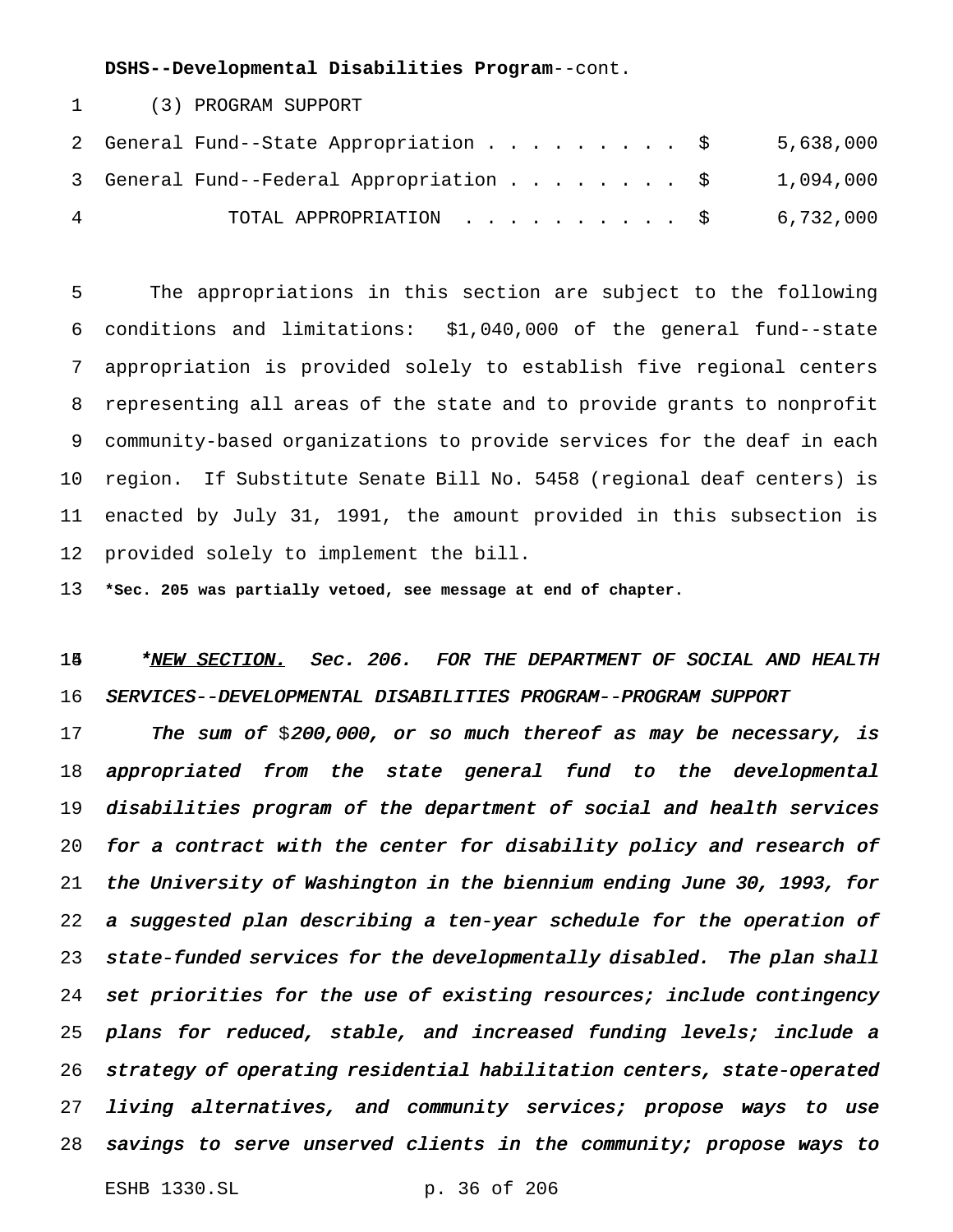DEPARTMENT OF SOCIAL AND HEALTH SERVICES--Developmental disabilities program--program support--cont.

 maximize federal funds for the provision of community services; and evaluate the impact on clients moved from residential habilitation centers to community-based residences. In addition, the plan must address the mix of state and privately operated services and the stabilization of community services. In developing the plan, the center shall coordinate and cooperate with the department and the department shall provide such assistance to the center as may be necessary. In the planning process, the center shall consult with and report to the appropriate legislative committees.

**\*Sec. 206 was vetoed, see message at end of chapter.**

## NEW SECTION. **Sec. 207. FOR THE DEPARTMENT OF SOCIAL AND HEALTH SERVICES--DEVELOPMENTAL DISABILITIES PROGRAM--INTERLAKE SCHOOL**

 The sum of \$26,270,000, or so much thereof as may be necessary, is appropriated from the state general fund to the developmental disabilities program of the department of social and health services to operate, without the support of federal funds under the ICF/MR program pursuant to Title XIX of the federal social security act, the Interlake school during the 1991-93 fiscal biennium. This action will result in the withdrawal of the Interlake school from the federal ICF/MR program. The division of developmental disabilities shall convene an advisory committee of treatment professionals and parents or guardians of the residents of the Interlake school to ensure high-quality care for these residents after withdrawal from the federal program.

 NEW SECTION. **Sec. 208. FOR THE DEPARTMENT OF SOCIAL AND HEALTH SERVICES--DEVELOPMENTAL DISABILITIES PROGRAM--COMMUNITY SERVICES EXPANSION**

p. 37 of 206 ESHB 1330.SL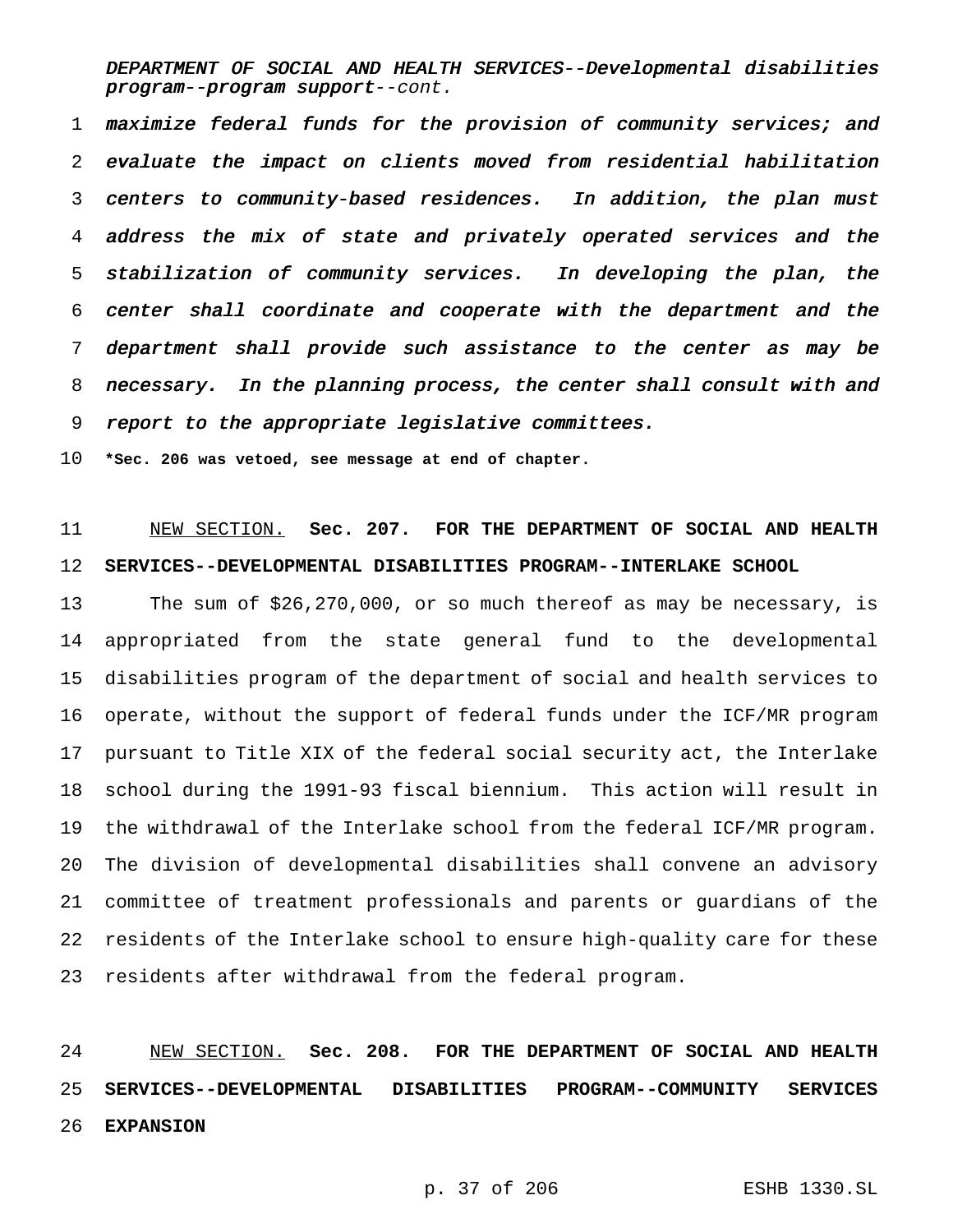### **DEPARTMENT OF SOCIAL AND HEALTH SERVICES--Developmental disabilities program--Community services**--cont.

 The sum of \$17,000,000, or so much thereof as may be necessary, is appropriated from the state general fund to the developmental disabilities program of the department of social and health services for the community services program to expand community-based services during the 1991-93 fiscal biennium. Of this appropriation:

 (1) \$6,700,000 of the general fund appropriation is provided solely for expansion of employment programs for persons who have completed a high school curriculum within the previous two years.

 (2) \$5,400,000 of the general fund appropriation is provided solely for employment programs for those persons who complete a high school curriculum during the 1991-93 biennium.

 (3) \$4,200,000 of the general fund appropriation is provided solely to expand the family support services program.

 (4) \$700,000 of the general fund appropriation is provided solely to add new cases to the early intervention services program.

 NEW SECTION. **Sec. 209. FOR THE DEPARTMENT OF SOCIAL AND HEALTH SERVICES--DEVELOPMENTAL DISABILITIES PROGRAM--COMMUNITY VENDOR RATES** The sums of \$10,834,000 from the general fund--state appropriation and \$5,480,000 from the general fund--federal appropriation, or so much thereof as may be necessary, are provided for vendor rate increases of six percent on January 1, 1992, and on January 1, 1993, to be used only for increases to vendors currently providing services and not for program expansion, to the department of social and health services, developmental disabilities program for the biennium ending June 30, 1993.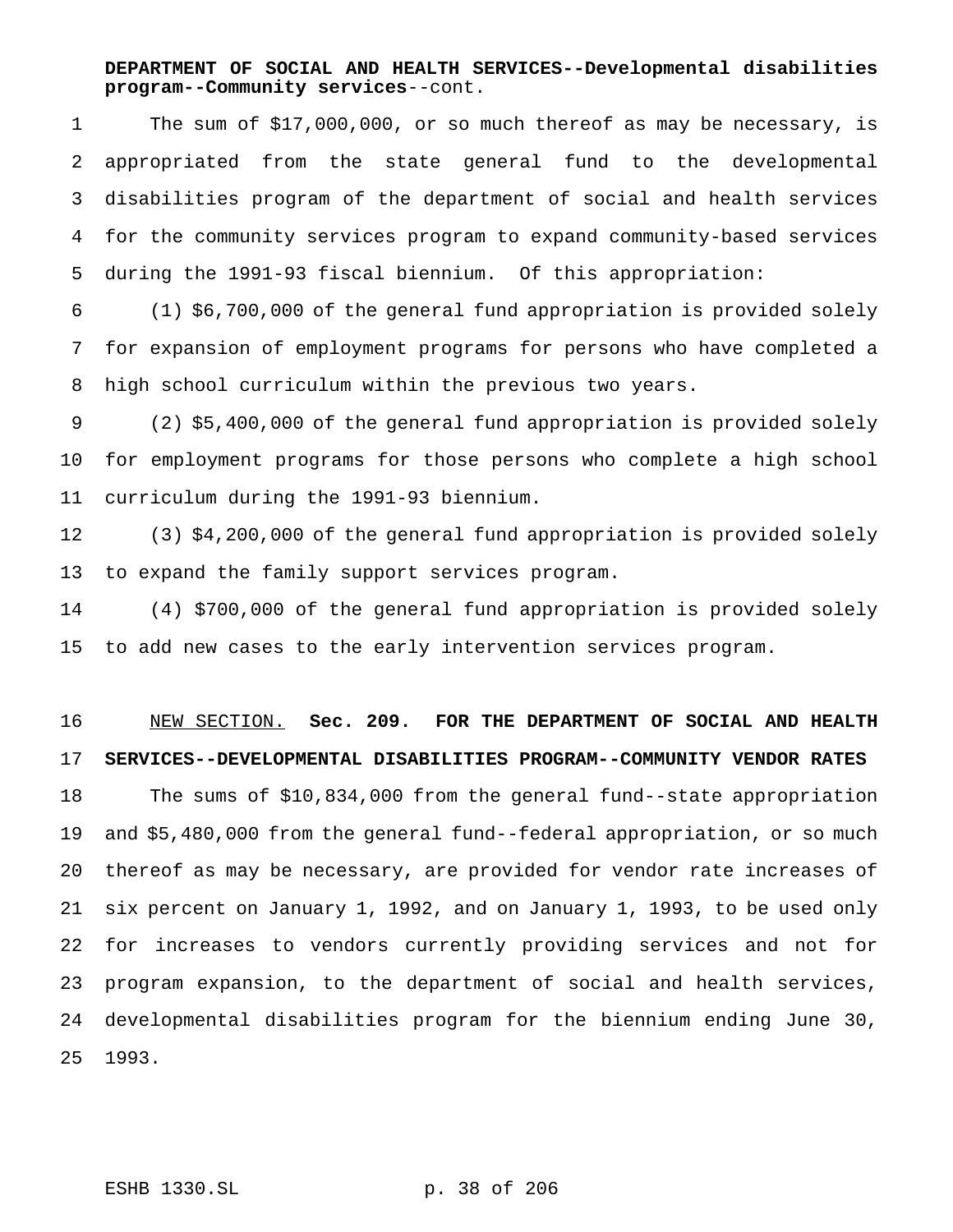NEW SECTION. **Sec. 210. FOR THE DEPARTMENT OF SOCIAL AND HEALTH SERVICES--LONG-TERM CARE SERVICES**

 General Fund--State Appropriation......... \$ 565,033,000 4 General Fund--Federal Appropriation . . . . . . . \$ 665,949,000 TOTAL APPROPRIATION .......... \$ 1,230,982,000

 The appropriations in this section are subject to the following conditions and limitations:

 (1) Nursing home rates shall be adjusted for inflation under RCW 74.46.495 by 3.1 percent on July 1, 1991, and 3.4 percent on July 1, 1992.

 (2) \$1,000,000 of the general fund--state appropriation is provided solely to increase the capacity of the chore services program.

 (3) At least \$16,686,400 of the general fund--state appropriation shall initially be allotted for implementation of the senior citizens services act. However, at least \$1,290,300 of this amount shall be used solely for programs that use volunteer workers for the provision of chore services to persons whose need for chore services is not being met by the chore services programs.

 (4) \$714,000 of the general fund--state appropriation is provided solely to continue funding for the volunteer chore services program.

 (5) \$5,276,000 of the general fund--state appropriation and \$3,171,000 of the general fund--federal appropriation are provided solely for vendor rate increases of 3.1 percent on January 1, 1992, and 3.4 percent on January 1, 1993.

 (6) \$5,001,000 of the general fund--state appropriation and \$3,751,000 of the general fund--federal appropriation are provided solely for salary and wage increases for chore workers (both contracted and individual providers), COPES workers (agency and individual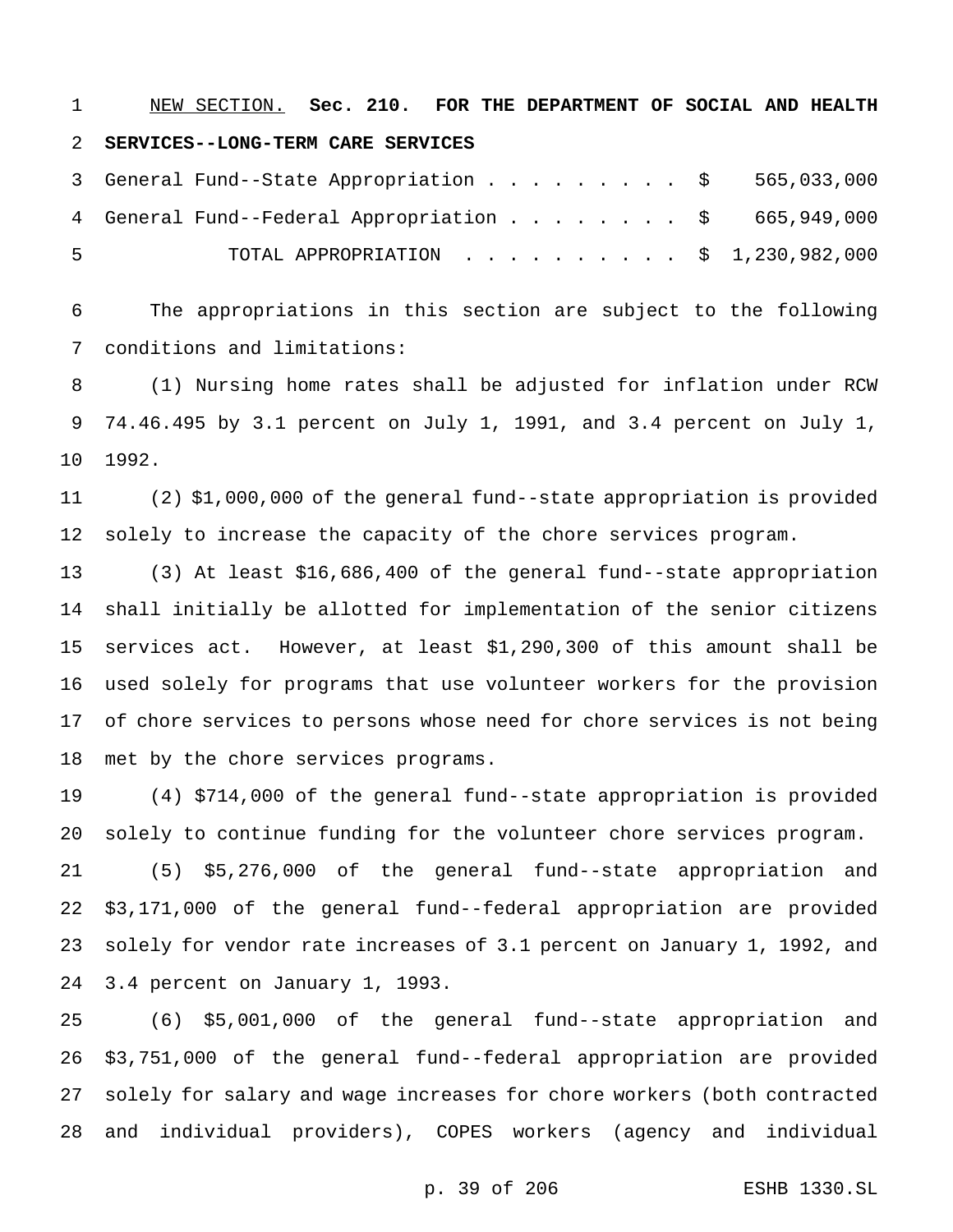#### **DSHS--Long-term Care Services**--cont.

 providers), Title XIX personal care contracted workers, and respite care workers.

 (7) \$1,477,000 of the general fund--state appropriation and \$1,748,000 of the general fund--federal appropriation are provided solely for increases in the assisted living program.

 (8) \$100,000 of the general fund--state appropriation is provided solely for a prospective rate enhancement for nursing homes meeting all of the following conditions: (a) The nursing home entered into an arms-length agreement for a facility lease prior to January 1, 1980; (b) the lessee purchased the leased facility after January 1, 1980; (c) the lessor defaulted on its loan or mortgage for the assets of the facility; (d) the facility is located in a county with a 1989 population of less than 45,000 and an area more than 5,000 square miles. The rate increase shall be effective July 1, 1990. To the extent possible, the increase shall recognize the 1982 fair market value of the nursing home's assets as determined by an appraisal contracted by the department of general administration. If necessary, the increase shall be granted from state funds only. In no case shall the annual value of the rate increase exceed \$50,000. The rate adjustment in this subsection shall not be implemented if it jeopardizes federal matching funds for qualifying facilities or the long-term care program in general. Funds may be disbursed on a monthly basis.

 (9) Within the appropriations in this section, the department shall implement chapter 271, Laws of 1991 (Engrossed Substitute House Bill No. 2100, nursing homes/ethnic minorities).

 NEW SECTION. **Sec. 211. FOR THE DEPARTMENT OF SOCIAL AND HEALTH SERVICES--INCOME ASSISTANCE PROGRAM**

ESHB 1330.SL p. 40 of 206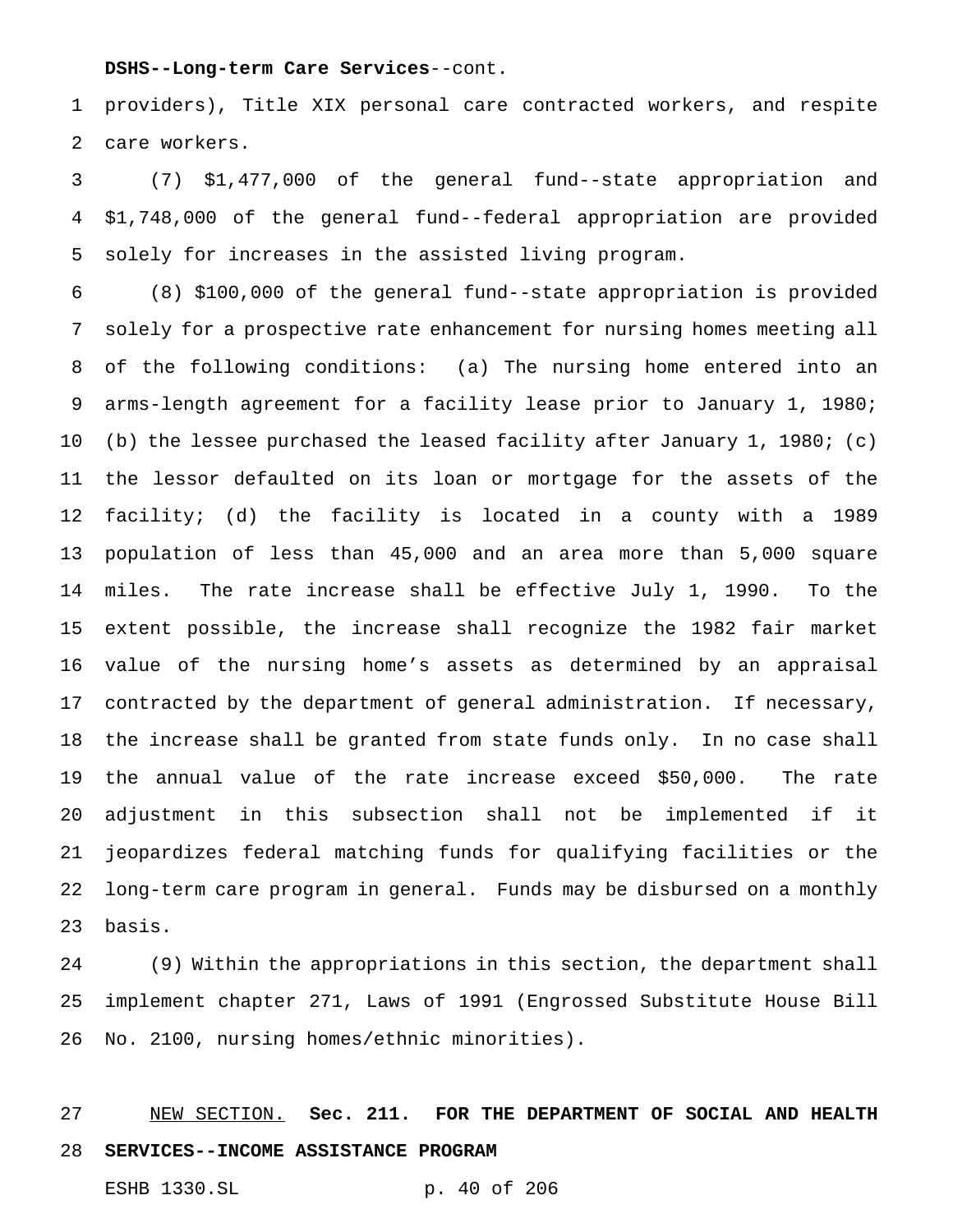**DSHS--Income Assistance Program**--cont.

|               |  |  |  |  |  |  |  | 1 General Fund--State Appropriation \$ 601,519,000   |
|---------------|--|--|--|--|--|--|--|------------------------------------------------------|
|               |  |  |  |  |  |  |  | 2 General Fund--Federal Appropriation \$ 655,543,000 |
| $\mathcal{R}$ |  |  |  |  |  |  |  | TOTAL APPROPRIATION $\ldots$ , \$ 1,257,062,000      |

 The appropriations in this section are subject to the following conditions and limitations:

 (1) Payment levels in the programs for aid to families with dependent children, general assistance, and refugee assistance shall contain an energy allowance to offset the costs of energy. The allowance shall be excluded from consideration as income for the purpose of determining eligibility and benefit levels of the food stamp program to the maximum extent such exclusion is authorized under federal law and RCW 74.08.046. To this end, up to \$230,000,000 of the income assistance payments is so designated for exemptions of the following amounts:

| 15 Family size: 1 2 3 4 5 6 7 8 or more      |  |  |  |  |  |
|----------------------------------------------|--|--|--|--|--|
| 16 Exemption: \$55 71 86 102 117 133 154 170 |  |  |  |  |  |

 (2) \$1,100,000 of the general fund--state appropriation and \$1,173,000 of the general fund--federal appropriation are provided solely for a 3.1 percent vendor rate increase on January 1, 1992, and a 3.4 percent increase on January 1, 1993.

 (3) \$21,404,000 of the general fund--state appropriation and \$25,887,000 of the general fund--federal appropriation are provided solely for a grant standard increase for aid for families with dependent children, the family independence program, general assistance--special and supplemental security income additional requirements, consolidated emergency assistance, and refugee

p. 41 of 206 ESHB 1330.SL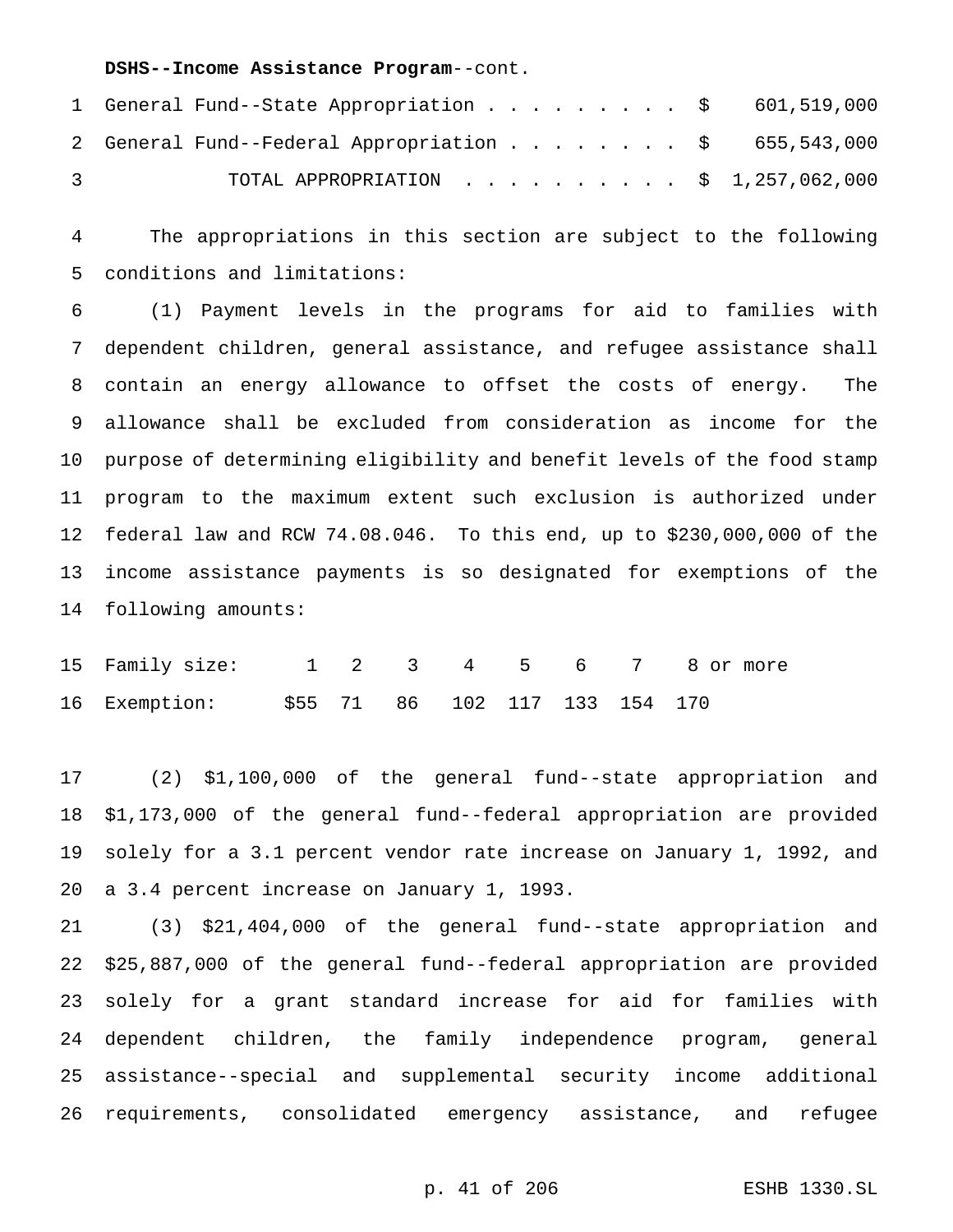#### **DSHS--Income Assistance Program**--cont.

 assistance. The increase shall equal 3.1 percent on January 1, 1992, and 3.4 percent on January 1, 1993.

 (4) \$1,008,000 of the general fund--state appropriation is provided solely to implement retrospective budgeting under RCW 74.04.005(6)(b)(ii).

 \*NEW SECTION. **Sec. 212. FOR THE DEPARTMENT OF SOCIAL AND HEALTH SERVICES--ALCOHOL AND SUBSTANCE ABUSE PROGRAM**

|                 | 9 General Fund--State Appropriation \$ 45,437,000    |  |
|-----------------|------------------------------------------------------|--|
|                 | 10 General Fund--Federal Appropriation \$ 41,691,000 |  |
|                 | 11 Drug Enforcement and Education Account            |  |
| 12 <sup>°</sup> | State Appropriation \$ 38,236,000                    |  |
| 13              | TOTAL APPROPRIATION $\ldots$ , \$ 125,364,000        |  |

 The appropriations in this section are subject to the following conditions and limitations:

 (1) \$3,242,000 of the general fund--state appropriation is provided solely for vendor rate increases of 3.1 percent on January 1, 1992, and 3.4 percent on January 1, 1993.

19 (2)  $$200,000$  of the general fund--state appropriation is provided 20 solely to add adult intensive inpatient treatment beds. The beds shall be procured from <sup>a</sup> nonprofit provider in Pierce county with existing capacity currently under contract with the department.

**\*Sec. 212 was partially vetoed, see message at end of chapter.**

 \*NEW SECTION. **Sec. 213. FOR THE DEPARTMENT OF SOCIAL AND HEALTH SERVICES--MEDICAL ASSISTANCE PROGRAM** General Fund--State Appropriation......... \$ 968,684,000 General Fund--Federal Appropriation........ \$ 1,058,273,000 ESHB 1330.SL p. 42 of 206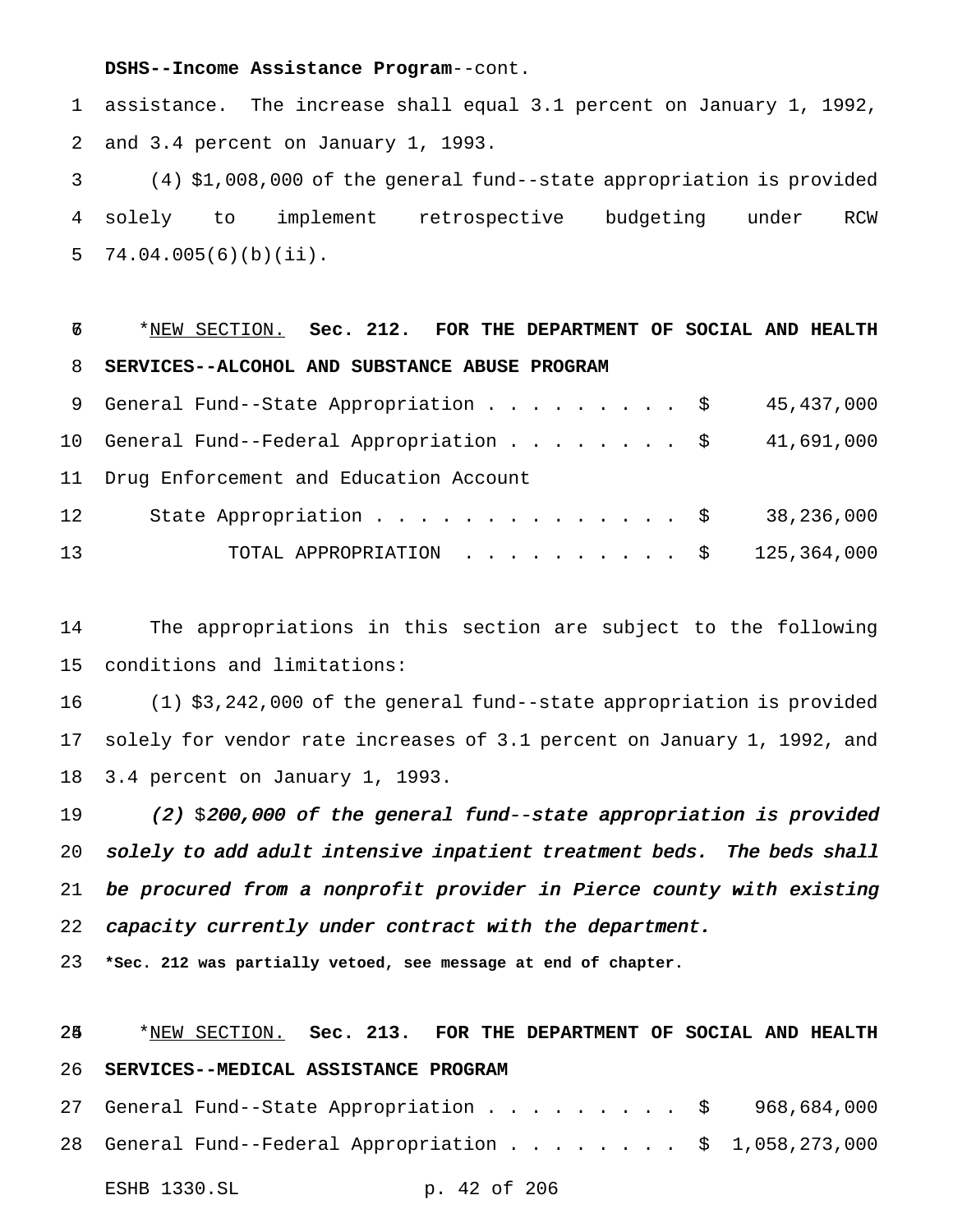#### **DSHS--Medical Assistance Program**--cont.

| 1 General Fund--Local Appropriation \$ 12,000,000 |  |  |  |  |  |  |
|---------------------------------------------------|--|--|--|--|--|--|
| TOTAL APPROPRIATION \$ 2,038,957,000              |  |  |  |  |  |  |

 The appropriations in this section are subject to the following conditions and limitations:

 (1) \$10,853,000 of the general fund--state appropriation and \$11,832,000 of the general fund--federal appropriation is provided solely for a 3.1 percent vendor rate increase on January 1, 1992, and a 3.4 percent increase on January 1, 1993.

 (2) \$2,262,000 of the general fund--state appropriation and \$2,763,000 of the general fund--federal appropriation is provided solely for the grant standard increase authorized in section 211 of this act.

 (3) The department shall adopt measures to realize savings of \$7,500,000 in general fund--state expenditures for optional medicaid services or coverages as estimated in the March 1991 forecast estimate by the office of financial management. These limits or measures shall be effective no later than September 1, 1991, and shall be reported to the appropriate committees of the legislature by that date.

 (4) The department shall establish standards for the use and frequency of use of reimbursable chiropractic services. The standards shall recognize the medical or therapeutic value of such services.

 (5) The department shall continue disproportionate share payments and vendor payment advances to Harborview medical center. It is the intent of the legislature that Harborview medical center continue to be an economically viable component of the health care system and that the state's financial interest in Harborview medical center be recognized. To this end, the legislature requests that the chair of Harborview medical center board of trustees convene a work group consisting of

p. 43 of 206 ESHB 1330.SL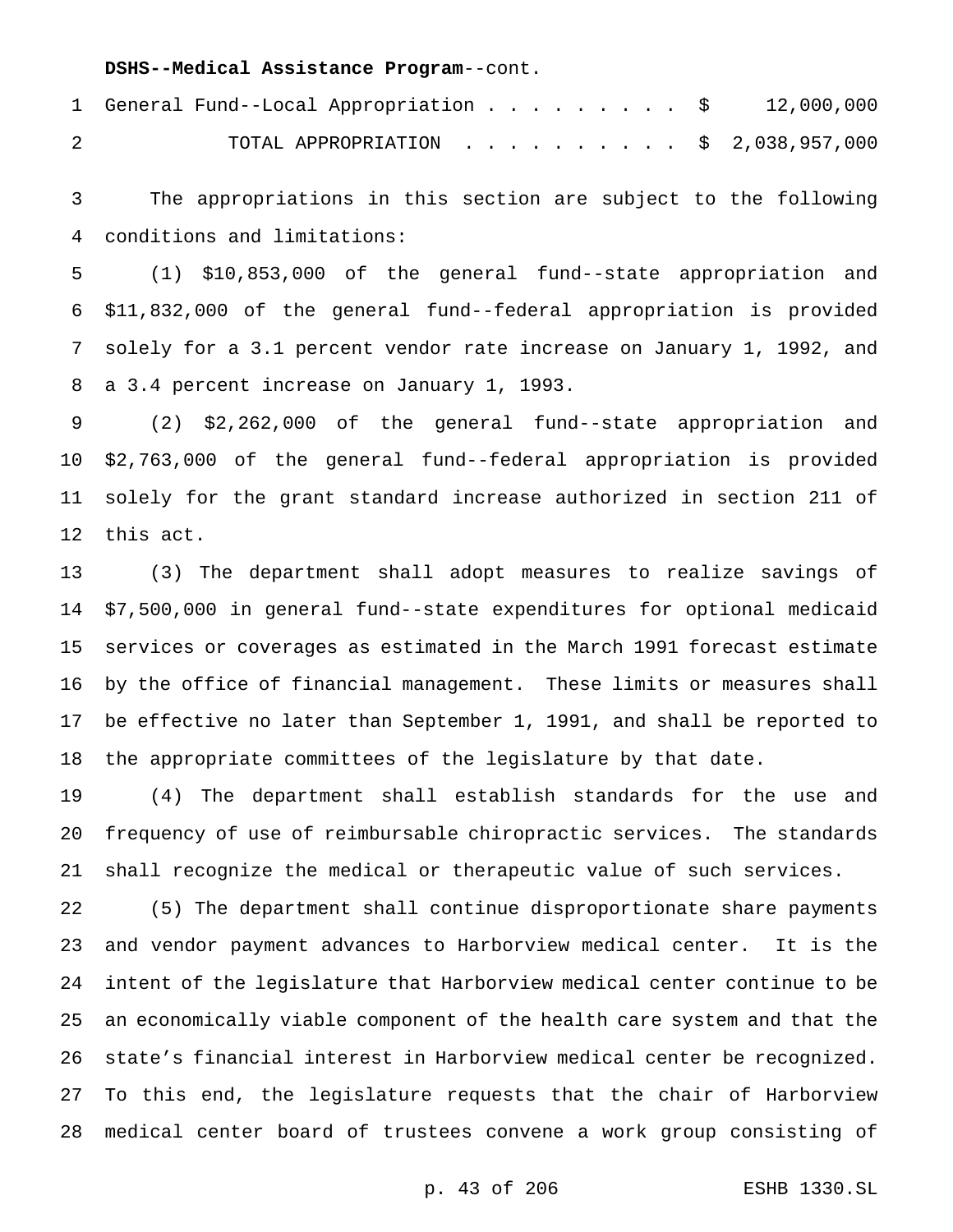#### **DSHS--Medical Assistance Program**--cont.

 state legislators and county elected officials, with representation from the University of Washington board of regents and administration, to discuss alternative governance strategies. The legislature requests that by December 1, 1991, the work group submit to appropriate legislative committees recommendations to improve the structure and governance process of Harborview medical center. It is the intent of the legislature that Harborview medical center maintain its high standards of care through active participation in health research. Therefore, the legislature expects Harborview medical center to proceed with the renovation of Harborview hall.

 (6) The department is authorized under 42 U.S.C. Sec. 1396b(a)(1) to pay third-party health insurance premiums for categorically needy medical assistance recipients upon a determination that payment of the health insurance premium is cost effective. In determining cost effectiveness, the department shall compare the amount, duration, and scope of coverage offered under the medical assistance program.

 (7) The department shall continue variable ratable reductions for the medically indigent and general assistance--unemployable programs in effect November 1, 1988.

 (8) \$14,473,000 of the general fund--state appropriation and \$17,566,000 of the general fund--federal appropriation are provided solely for the adult dental program for Title XIX categorically eligible and medically needy persons.

 (9) \$125,000 of the general fund--state appropriation and \$150,000 of the general fund--federal appropriation are provided solely for a prenatal care project. The project shall be designed to triage low- income pregnant women according to health needs and to refer them through an equitable client distribution system to appropriate maternity care providers. The project shall be located in an urban ESHB 1330.SL p. 44 of 206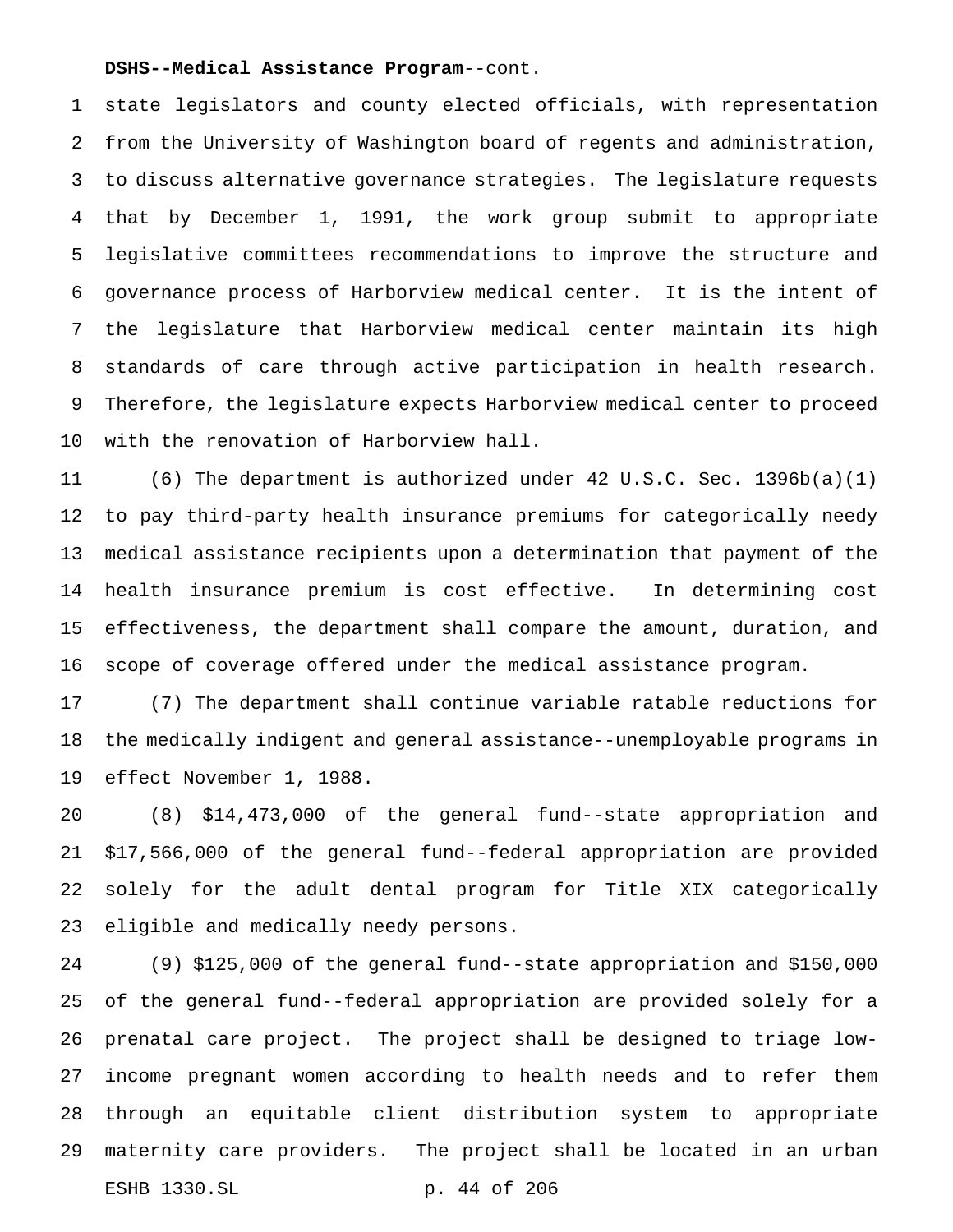#### **DSHS--Medical Assistance Program**--cont.

 county designated as a maternity care distressed area, with a high need for such services, as evidenced by the number of women unable otherwise to obtain care and by the rate of infant mortality and similar factors. The department shall give preference to existing programs that are at risk of termination due to lack of funding.

 (10) Not more than \$261,000 from the appropriations in this section may be expended to implement chapter 233, Laws of 1991 (Substitute Senate Bill No. 5010, occupational therapy), subject to the adoption of savings measures by the department under subsection (3) of this section.

(11) The department shall, no later than January 1, 1992:

 (a) Develop and effect medical assistance procedural codes and payments schedules for the following diabetic services to be provided to eligible persons in her or his home:

15 (i) Home blood monitoring;

(ii) Insulination;

17 (iii) Intensive insulin therapy; and

18 (iv) Related foot care.

 (b) Reimbursement for such services may be limited to registered nurses who are certified in diabetes education and physicians who are board certified in endocrinology or diabetology.

 (12) Within appropriated funds, the department shall increase total payments to managed care providers to reduce the gap between each 24 provider's rate and the amount that providers would have received if 25 rates were set at the state-wide fee-for-service equivalent. The department shall reduce the gap in <sup>a</sup> uniform manner. These increased payments shall be made in the form of signing bonuses.

**\*Sec. 213 was partially vetoed, see message at end of chapter.**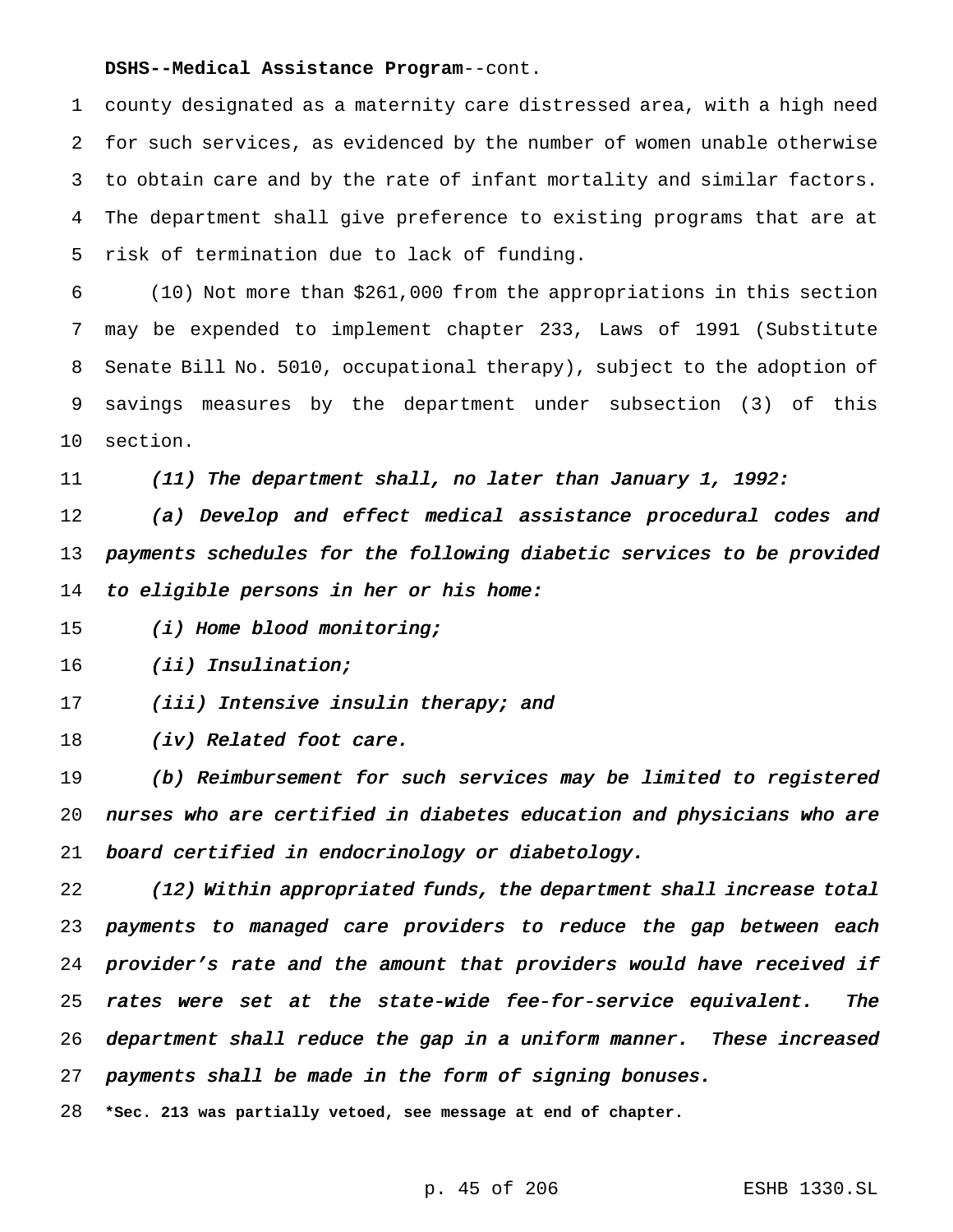NEW SECTION. **Sec. 214. FOR THE DEPARTMENT OF SOCIAL AND HEALTH SERVICES--VOCATIONAL REHABILITATION PROGRAM**

|   | 3 General Fund--State Appropriation \$ 16,601,000   |  |  |  |  |  |  |
|---|-----------------------------------------------------|--|--|--|--|--|--|
|   | 4 General Fund--Federal Appropriation \$ 56,973,000 |  |  |  |  |  |  |
| 5 | TOTAL APPROPRIATION $\ldots$ , \$ 73,574,000        |  |  |  |  |  |  |

 The appropriations in this section are subject to the following conditions and limitations:

 (1) \$91,000 of the general fund--state appropriation is provided solely for vendor rate increases of 3.1 percent on January 1, 1992, and 3.4 percent on January 1, 1993.

 (2) \$1,621,000 of the general fund--state appropriation and \$3,576,000 of the general fund--federal appropriation are provided solely to enhance vocational rehabilitation services.

### \*NEW SECTION. **Sec. 215. FOR THE DEPARTMENT OF SOCIAL AND HEALTH SERVICES--ADMINISTRATION AND SUPPORTING SERVICES PROGRAM**

|    | 17 General Fund--State Appropriation \$ 53,529,000   |        |
|----|------------------------------------------------------|--------|
|    | 18 General Fund--Federal Appropriation \$ 37,706,000 |        |
|    | 19 Industrial Insurance Premium Refund Account       |        |
| 20 | Appropriation $\frac{1}{2}$                          | 80,000 |
| 21 | TOTAL APPROPRIATION $\ldots$ , \$ 91,315,000         |        |

 The appropriations in this section are subject to the following conditions and limitations:

24 (1)  $$400,000$  of the general fund--state appropriation is provided solely to mitigate the impact of state institutions on local communities in the manner provided under RCW 72.72.030(1).

```
ESHB 1330.SL p. 46 of 206
```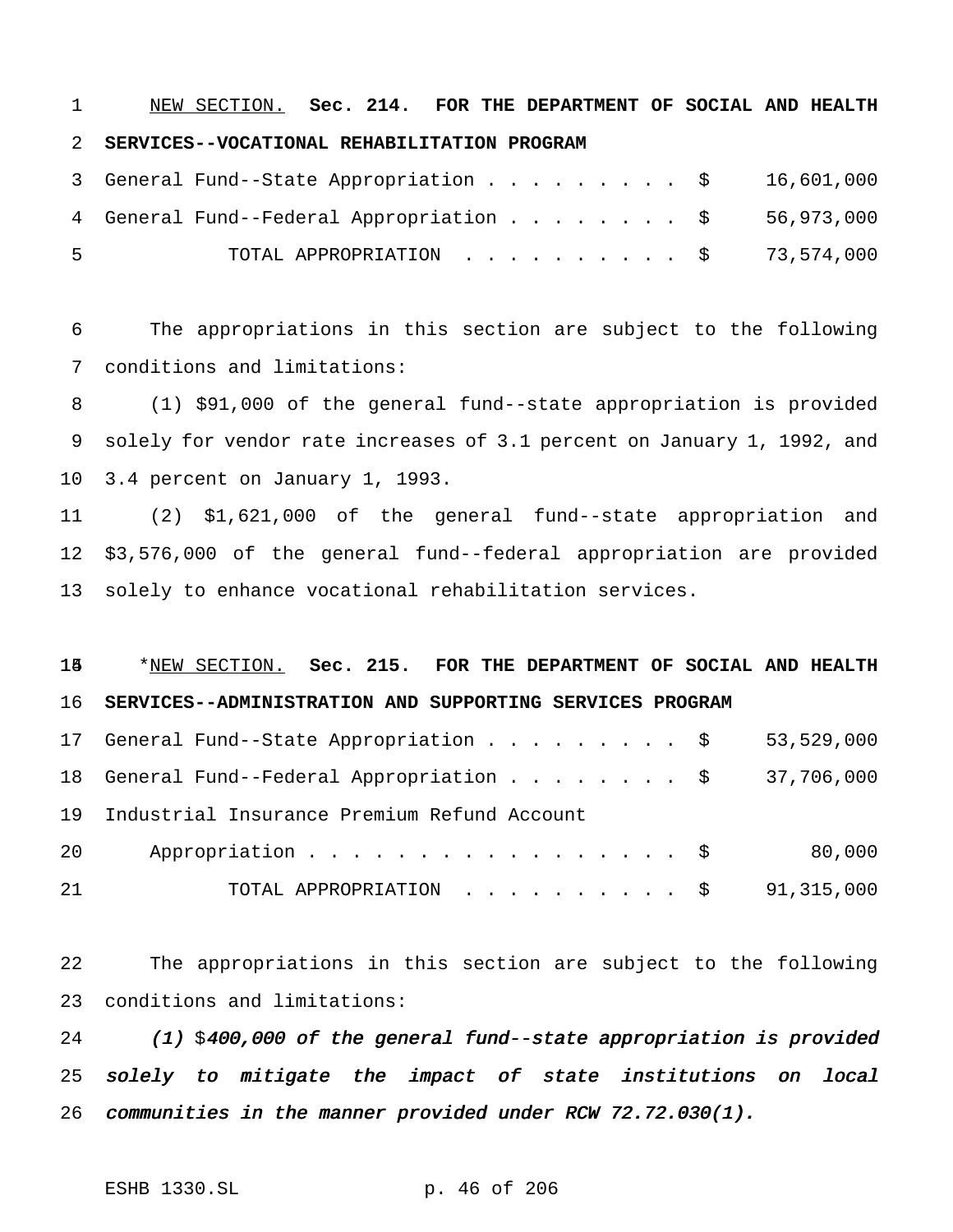#### **DSHS--Administration and Supporting Services Program**--cont.

 (2) \$500,000 of the general fund--state appropriation is provided solely to implement section 28 of chapter 315, Laws of 1991 (Engrossed Substitute Senate Bill No. 5555, timber family support centers).

 (3) \$6,500,000 of the general fund--state appropriation may be expended for the implementation of the automated client eligibility system (ACES) only after:

 (a) The ACES advanced planning document for implementation is 8 approved by the federal government;

 (b) The ACES request for proposals for implementation is completed; (c) The department complies with section 902 of this act; and (d) The March 28, 1991, recommendations of the information services board are implemented.

 If expenditures are made during fiscal year 1992 in compliance with this subsection, it is the intent of the legislature to appropriate to the department an equivalent sum in the 1992 supplemental appropriations act as replacement of the sums expended under this subsection.

**\*Sec. 215 was partially vetoed, see message at end of chapter.**

## \*NEW SECTION. **Sec. 216. FOR THE DEPARTMENT OF SOCIAL AND HEALTH SERVICES--COMMUNITY SERVICES ADMINISTRATION PROGRAM**

|     | 22 General Fund--State Appropriation \$ 221,996,000   |  |  |  |  |  |  |                                    |
|-----|-------------------------------------------------------|--|--|--|--|--|--|------------------------------------|
|     | 23 General Fund--Federal Appropriation \$ 267,315,000 |  |  |  |  |  |  |                                    |
| 2.4 |                                                       |  |  |  |  |  |  | TOTAL APPROPRIATION \$ 489,311,000 |

p. 47 of 206 ESHB 1330.SL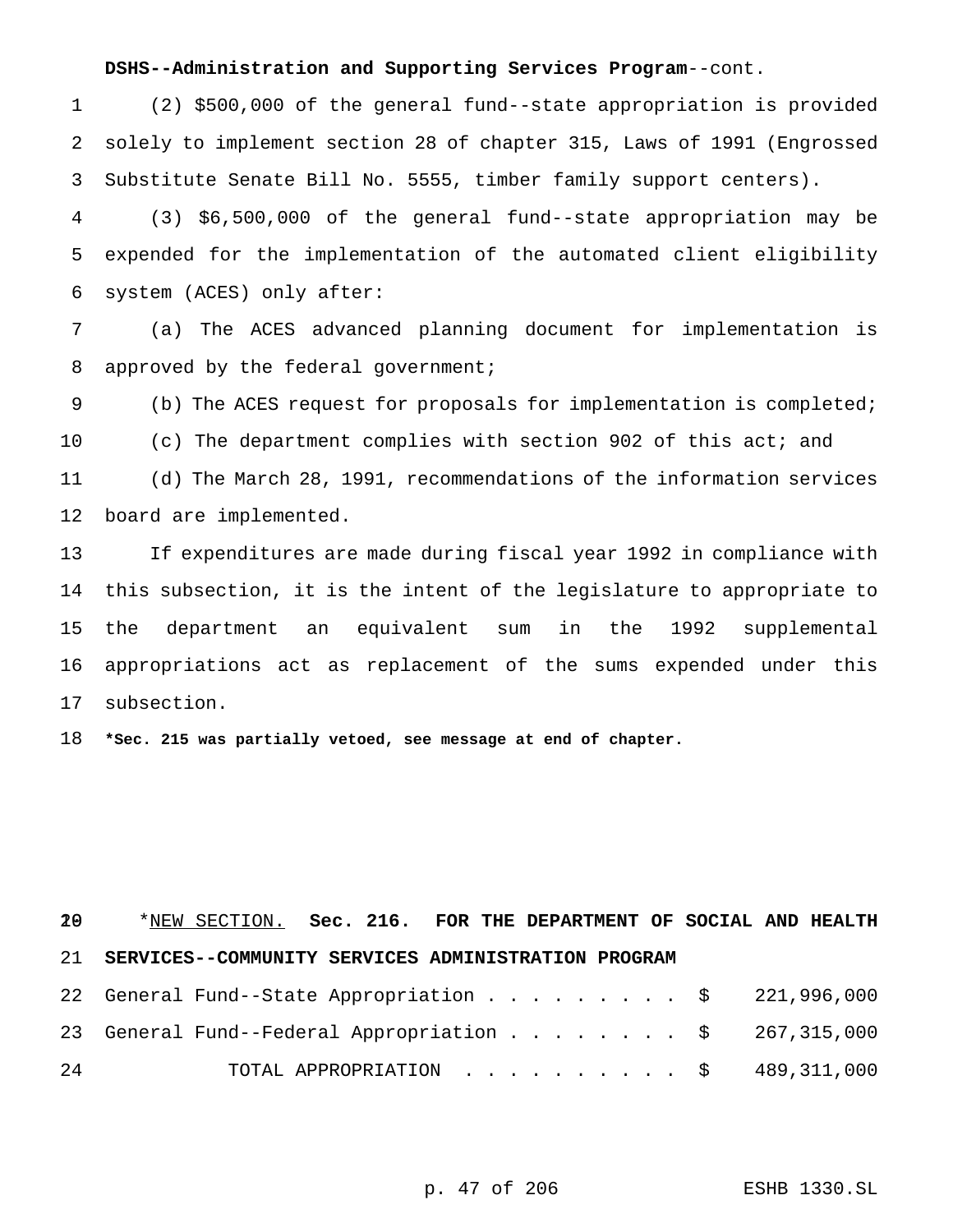#### **DSHS--Community Services Administration Program**--cont.

 The appropriations in this section are subject to the following conditions and limitations:

 (1) \$266,000 of the general fund--state appropriation and \$50,000 of the general fund--federal appropriation are provided solely for vendor rate increases of 3.1 percent on January 1, 1992, and 3.4 percent on January 1, 1993.

 (2) \$1,748,000 of the general fund--state appropriation and \$1,748,000 of the general fund--federal appropriation are provided solely for the supplemental security income pilot project.

 (3) \$500,000 of the general fund--state appropriation is provided solely to implant section 28 of Substitute Senate Bill No. 5555 (timber area assistance). If the bill is not enacted by July 31, 1991, the amount provided in this subsection shall lapse.

 (4) \$266,000 of the general fund--state appropriation and \$492,000 of the general fund--federal appropriation are provided solely for development costs of the automated client eligibility system. Authority to expend these funds is conditioned on compliance with section 902 of this act.

 (5) \$435,000 is provided solely for transfer by interagency agreement to the University of Washington for the continuation of the first steps evaluation. The legislative budget committee shall review the evaluation progress and deliverables. Overhead on the research contract shall continue at the 1989-91 level.

 (6) Twenty percent of the local office staffing added for increased caseload shall be deployed to expand evening and/or weekend service hours. The department shall attempt to make these expanded hours 27 consistent from week to week at any given site. The department shall inform recipients of the availability of expanded hours to assist them in the transition from public assistance to work. The department shall ESHB 1330.SL p. 48 of 206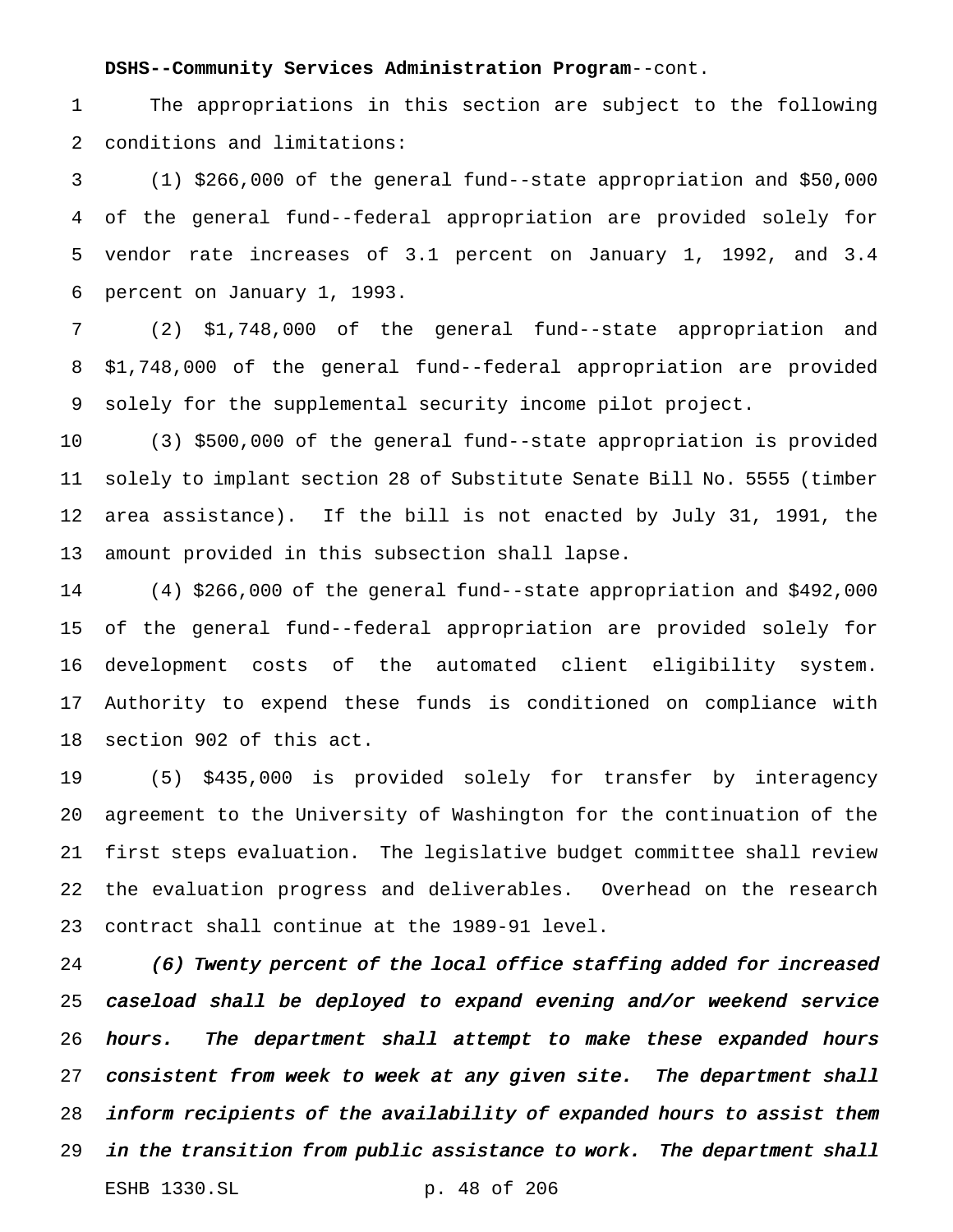**DSHS--Community Services Administration Program**--cont.

 try to schedule appointments for recipients who work during these expanded hours. The department, to the extent practicable, shall provide these expanded hours through flexible employee work hours and other methods that do not require overtime.

 (7) \$250,000 of the general fund--state appropriation is provided solely for the delivery of information to new immigrants and legal aliens. The program shall emphasize information needed to help these individuals become healthy, productive members of their communities.

 (8) The department shall establish procedures for the timely referral of general assistance clients not meeting the criteria for supplemental security income to employment, vocational, and educational services designed to assist them in entering the work force.

 (9) \$636,600 of the general fund--state appropriation and \$1,181,400 of the general fund--federal appropriation are provided solely for transfer by interagency agreement to the legislative budget committee for an independent evaluation of the family independence program as required by section 14, chapter 434, Laws of 1987.

 (10) \$1,000,000 of the general fund--state appropriation and \$1,000,000 of the general fund--federal appropriation are provided solely for transfer by interagency agreement to the institute for public policy at The Evergreen State College to continue to conduct a longitudinal study for public assistance recipients, pursuant to section 14, chapter 434, Laws of 1987.

 (11) \$800,000 of the general fund--state appropriation is provided solely to expand refugee services.

 $(12)$  \$442,000 of the general fund--state appropriation and \$1,214,000 of the general fund--federal appropriation are provided solely for <sup>a</sup> grant standard increase for aid to families with dependent children, the family independence program, general assistance--special,

p. 49 of 206 ESHB 1330.SL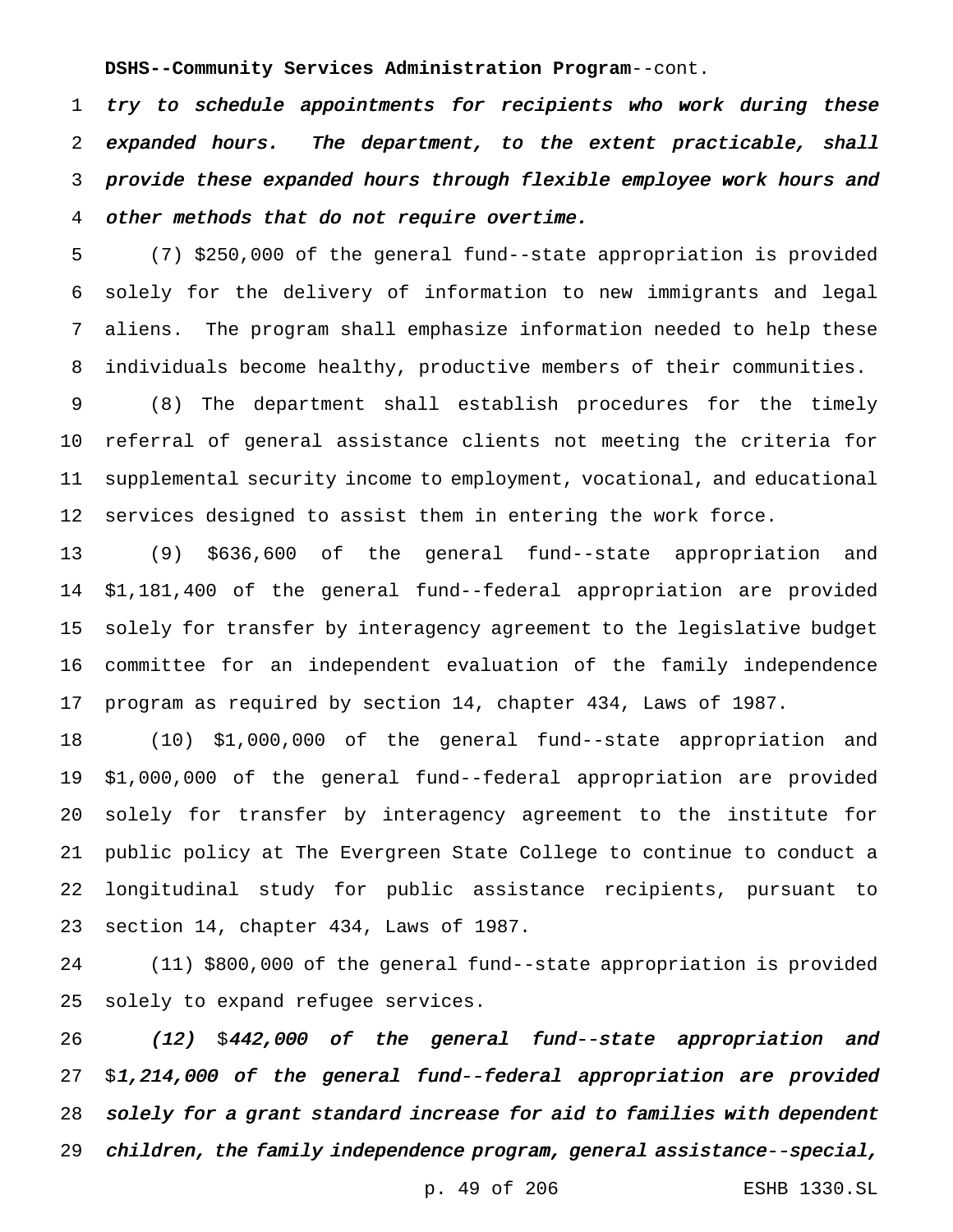**DSHS--Community Services Administration Program**--cont.

 supplemental security income additional requirements, consolidated emergency assistance, and refugee assistance. The increase shall equal 3.1 percent on January 1, 1992, and 3.4 percent on January 1, 1993.

 (13) \$600,000 of the general fund--state appropriation is provided solely for transfer by interagency agreement to the office of the superintendent of public instruction for the purpose of English as a second language courses.

**\*Sec. 216 was partially vetoed, see message at end of chapter.**

## NEW SECTION. **Sec. 217. FOR THE DEPARTMENT OF SOCIAL AND HEALTH SERVICES--REVENUE COLLECTIONS PROGRAM**

|    | 11 General Fund--State Appropriation \$                   | 43,979,000 |
|----|-----------------------------------------------------------|------------|
|    | 12 General Fund--Federal Appropriation \$                 | 90,407,000 |
|    | 13 General Fund--Local Appropriation \$                   | 280,000    |
|    | 14 Public Safety and Education Account Appropriation . \$ | 5,100,000  |
| 15 | TOTAL APPROPRIATION $\ldots$ , \$ 139,766,000             |            |

 The appropriations in this section are subject to the following conditions and limitations: \$5,100,000 from the public safety and education account appropriation is provided solely to county officials to provide child support enforcement services.

### NEW SECTION. **Sec. 218. FOR THE DEPARTMENT OF SOCIAL AND HEALTH SERVICES--PAYMENTS TO OTHER AGENCIES PROGRAM**

|    | 22 General Fund--State Appropriation \$ 33,062,000   |  |
|----|------------------------------------------------------|--|
|    | 23 General Fund--Federal Appropriation \$ 11,516,000 |  |
| 24 | TOTAL APPROPRIATION $\ldots$ , \$ 44,578,000         |  |

\*

ESHB 1330.SL p. 50 of 206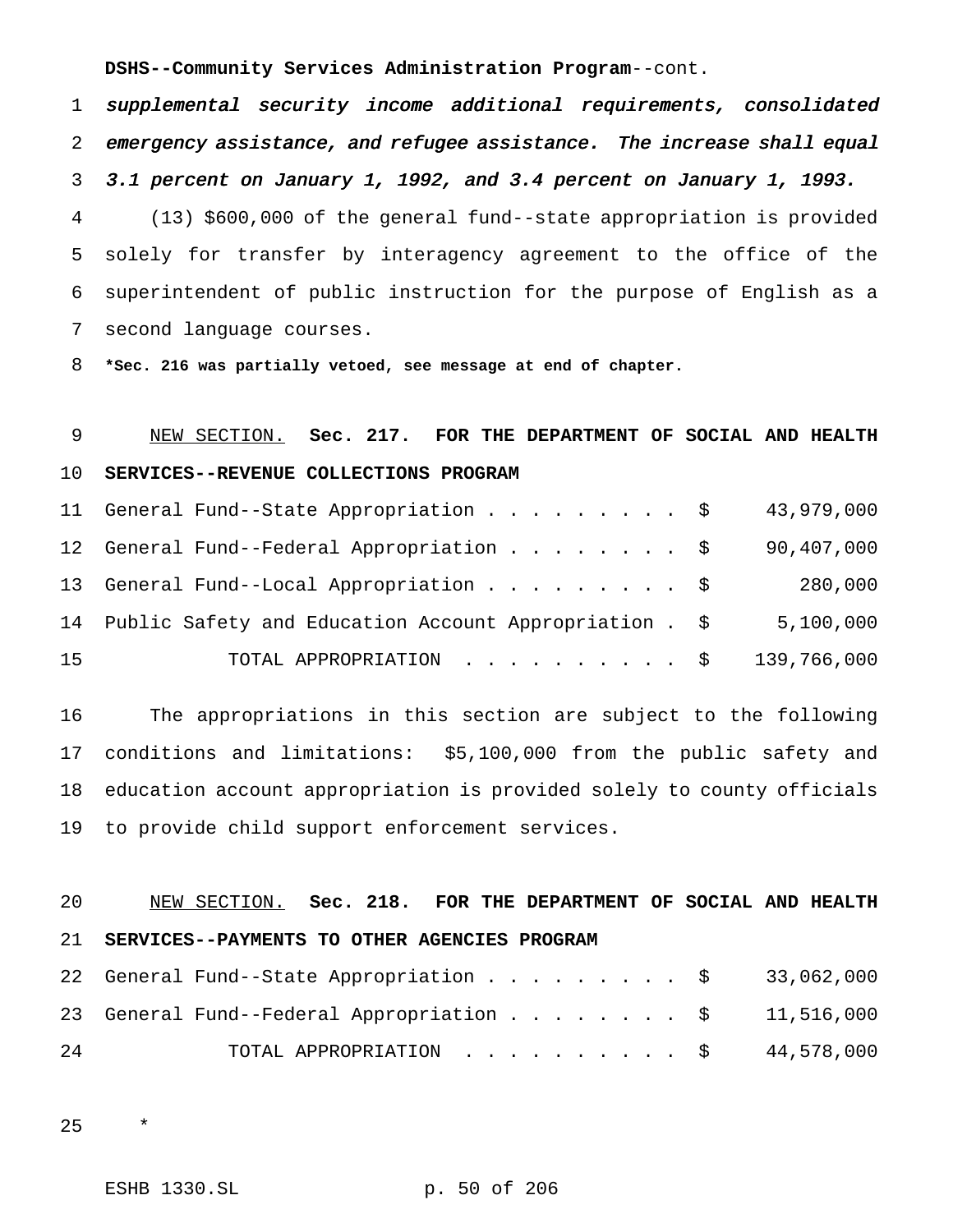NEW SECTION. **Sec. 219. FOR THE WASHINGTON STATE HEALTH CARE AUTHORITY**

State Health Care Authority Administrative Account

| $4\degree$ | Appropriation \$9,357,000                  |  |
|------------|--------------------------------------------|--|
|            | 5 General Fund Appropriation \$ 366,000    |  |
| -6         | TOTAL APPROPRIATION $\ldots$ , \$9,723,000 |  |

 The appropriations in this section are subject to the following conditions and limitations:

 (1) \$2,261,000 of the state health care authority administrative account appropriation is provided solely to implement the recommendations of the health care purchasing study concerning the use of diagnostic-related groups for hospital care, the implementation of a resource-based relative value scale for physicians' fees, and new prescription drug policies. The departments of social and health services, veteran's affairs, health, corrections, and other state agencies that purchase or oversee health care services shall work cooperatively with the health care authority to implement the study's recommendations.

 (2) The state employees' benefits board shall consider developing and offering to employees a health care benefit plan that minimizes the impact of deductibles, copayments, or coinsurance on lower-paid employees by using a sliding scale or a means test for out-of-pocket expenses.

 (3) The general fund appropriation is provided solely for the operations of the health care commission.

 (4) The health care authority shall conduct <sup>a</sup> study of health care coverage for retired and disabled state, local government, and public school employees. The study shall include, but not be limited to: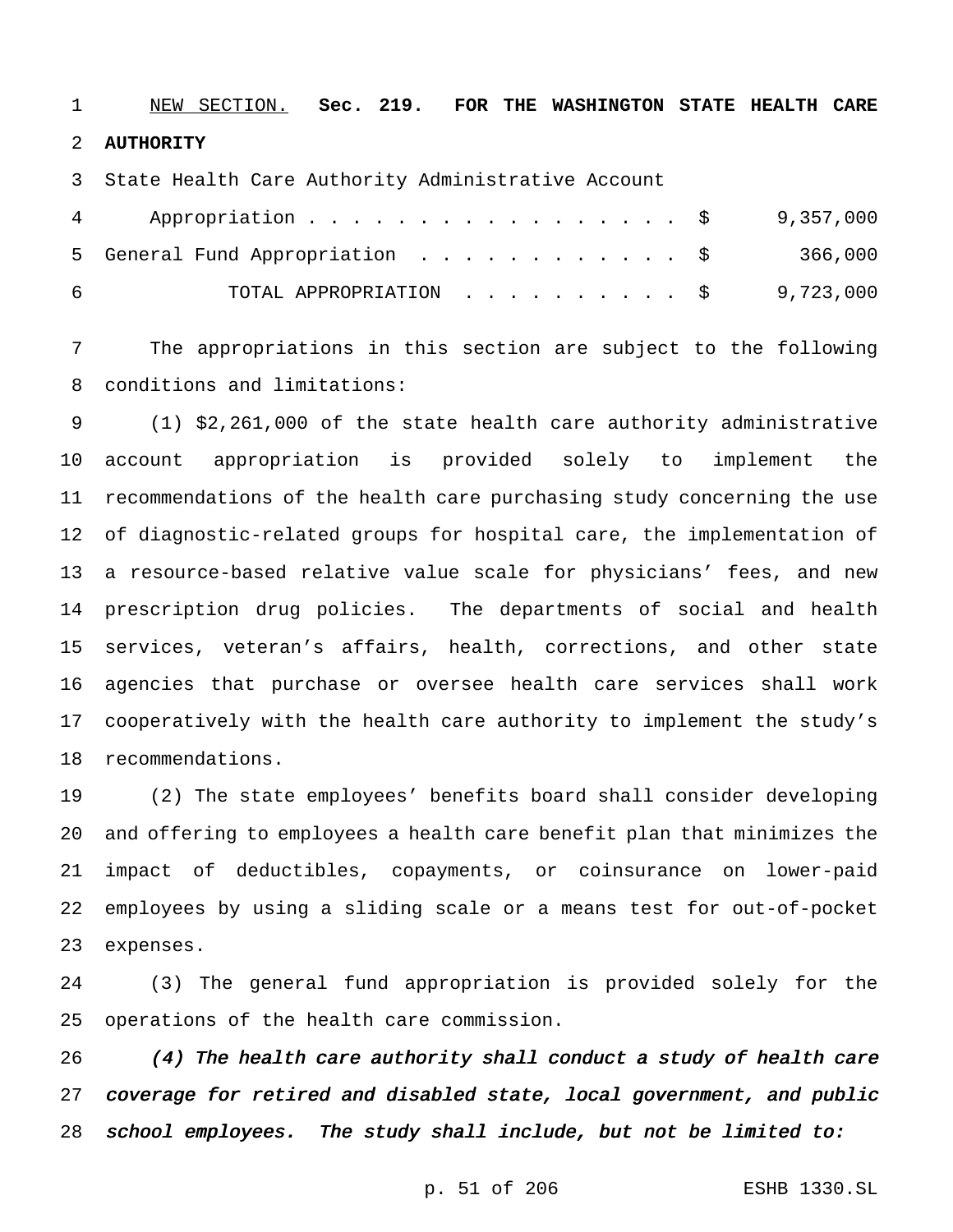(a) Collection of information regarding the cost to both employers and retired or disabled employees of health care coverage, the level of employer subsidization of retiree health care premiums, and the types and prevalence of use of coverage available through employers;

 (b) Evaluation of the feasibility and cost of allowing retired and disabled public employees to continue coverage under plans offered through their employers at <sup>a</sup> reasonable cost to the employees;

 (c) Evaluation of the feasibility and cost of allowing retired and disabled public employees to participate in plans offered by the state employees' benefits board even if the employees did not participate in 11 such plans while active; and

 (d) Development of mechanisms to prefund health care coverage for retired and disabled employees.

 The health care authority may form technical advisory committees with representatives from active and retired employee groups, employers, the legislature, the executive branch, and the private 17 sector to assist with the study. The health care authority shall submit its findings and recommendations to the governor and the legislature by December 1, 1991.

**\*Sec. 219 was partially vetoed, see message at end of chapter.**

| 22 |                     | *NEW SECTION.                                   | <b>Sec. 220. FOR</b> |  | THE DEPARTMENT | OF | <b>COMMUN</b> |         |
|----|---------------------|-------------------------------------------------|----------------------|--|----------------|----|---------------|---------|
| 23 | <b>DEVELOPMENT</b>  |                                                 |                      |  |                |    |               |         |
|    |                     | 24 General Fund--State Appropriation \$         |                      |  |                |    | 102,767,000   |         |
|    |                     | 25 General Fund--Federal Appropriation \$       |                      |  |                |    | 153,195,000   |         |
|    |                     | 26 General Fund--Private/Local Appropriation \$ |                      |  |                |    | 1,370,000     |         |
| 27 |                     | Public Safety and Education Account             |                      |  |                |    |               |         |
| 28 |                     | Appropriation \$                                |                      |  |                |    | 5,532,000     |         |
| 29 |                     | Building Code Council Account Appropriation \$  |                      |  |                |    |               | 924,000 |
|    | <b>ESHB 1330.SL</b> |                                                 | p. 52 of 206         |  |                |    |               |         |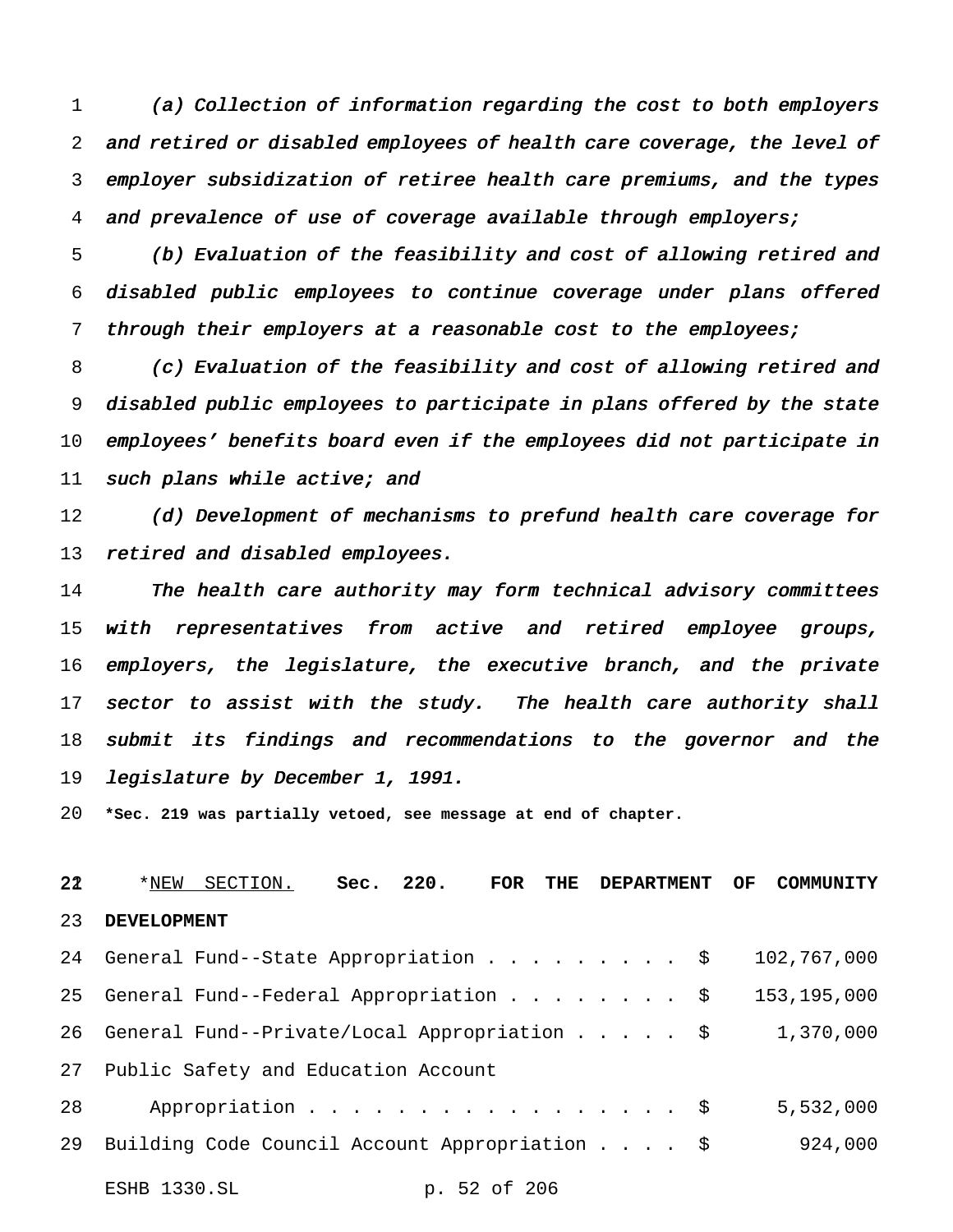|   | 1 Public Works Assistance Account Appropriation \$   |  | 1,022,000   |
|---|------------------------------------------------------|--|-------------|
|   | 2 Fire Service Training Account Appropriation \$     |  | 803,000     |
|   | 3 State Toxics Control Account Appropriation \$      |  | 556,000     |
|   | 4 Drug Enforcement and Education Account             |  |             |
| 5 | Appropriation \$                                     |  | 4,188,000   |
|   | 6 Low Income Weatherization Account Appropriation \$ |  | 2,563,000   |
|   | 7 Washington Housing Trust Fund Appropriation \$     |  | 13,500,000  |
|   | 8 Oil Spill Administration Account Appropriation \$  |  | 395,000     |
| 9 | TOTAL APPROPRIATION \$                               |  | 286,815,000 |

 The appropriations in this section are subject to the following conditions and limitations:

 (1) \$5,331,000 of the general fund--state appropriation and \$2,500,000 of the general fund--federal appropriation are provided solely for the early childhood education and assistance program.

 (2) \$970,000 of the general fund--state appropriation is provided solely for the department to offer technical assistance to timber- dependent communities in economic diversification and revitalization efforts, as authorized by section 9, chapter 314, Laws of 1991 (Engrossed Substitute House Bill No. 1341, timber-dependent communities).

 (3) \$750,000 of the general fund--state appropriation is provided solely for mortgage assistance in timber-dependent communities as authorized in sections 23 through 27, chapter 315, Laws of 1991 (Engrossed Substitute Senate Bill No. 5555, timber areas assistance). (4) \$400,000 of the general fund--state appropriation is provided solely for a state-wide stabilization program for arts organizations that have annual budgets exceeding \$200,000. The grants authorized in this subsection shall be made to individual arts organizations. No

p. 53 of 206 ESHB 1330.SL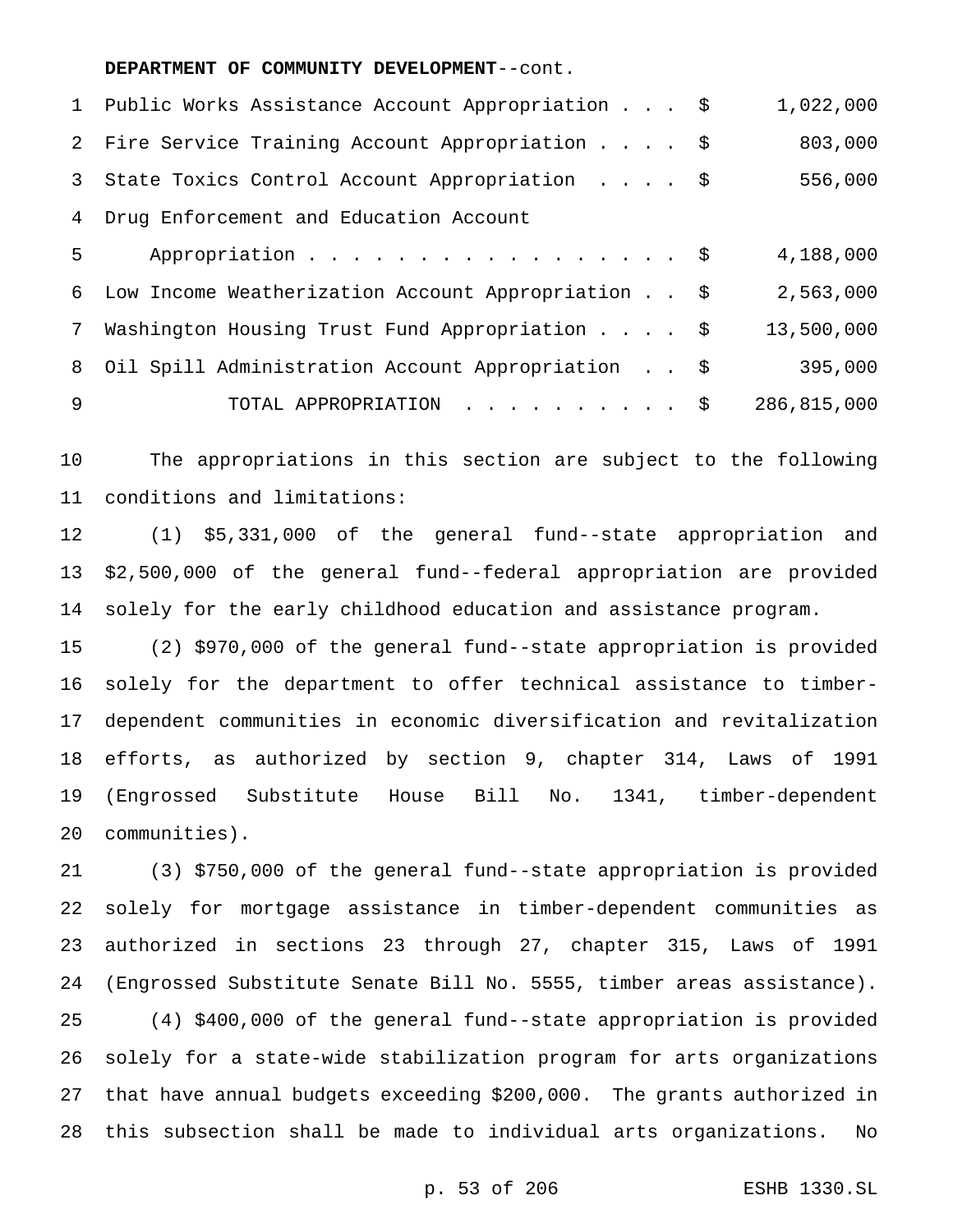portion of this amount may be expended for a grant without equal matching funds from nonstate sources. No organization may receive a grant without a written contract. No money may be paid under the contract unless the grantee has operated without a deficit during the contract period, which shall be for at least one year, beginning no earlier than July 1, 1991.

 (5) \$50,000 of the general fund--state appropriation is provided solely as a pass-through grant to the city of Vancouver for costs associated with the Medal of Honor project.

 (6) \$3,213,000 of the general fund--state appropriation is provided solely for emergency food assistance authorized under section 201, chapter 336, Laws of 1991 (Second Substitute Senate Bill No. 5568, hunger and nutrition). Of this amount, \$2,913,000 shall be allocated by the department for the purpose of supporting the operation of food banks, food distribution programs, and tribal voucher programs, for the purchase, transportation and storage of food under the emergency food assistance program. These funds may be used to purchase food for people with special nutritional needs. The remaining \$300,000 shall be allocated to food banks in timber-dependent communities, as defined in chapter 314, Laws of 1991 (Engrossed Substitute House Bill No. 1341, timber-dependent communities).

 (7) \$20,000 of the general fund--state appropriation is provided solely for a grant for the Children's Museum.

 (8) \$300,000 of the general fund--state appropriation is provided solely for continuation of the Washington state games.

 (9) \$300,000 of the general fund--state appropriation is provided solely for continuation of the community economic diversification program under chapter 43.63A RCW.

### ESHB 1330.SL p. 54 of 206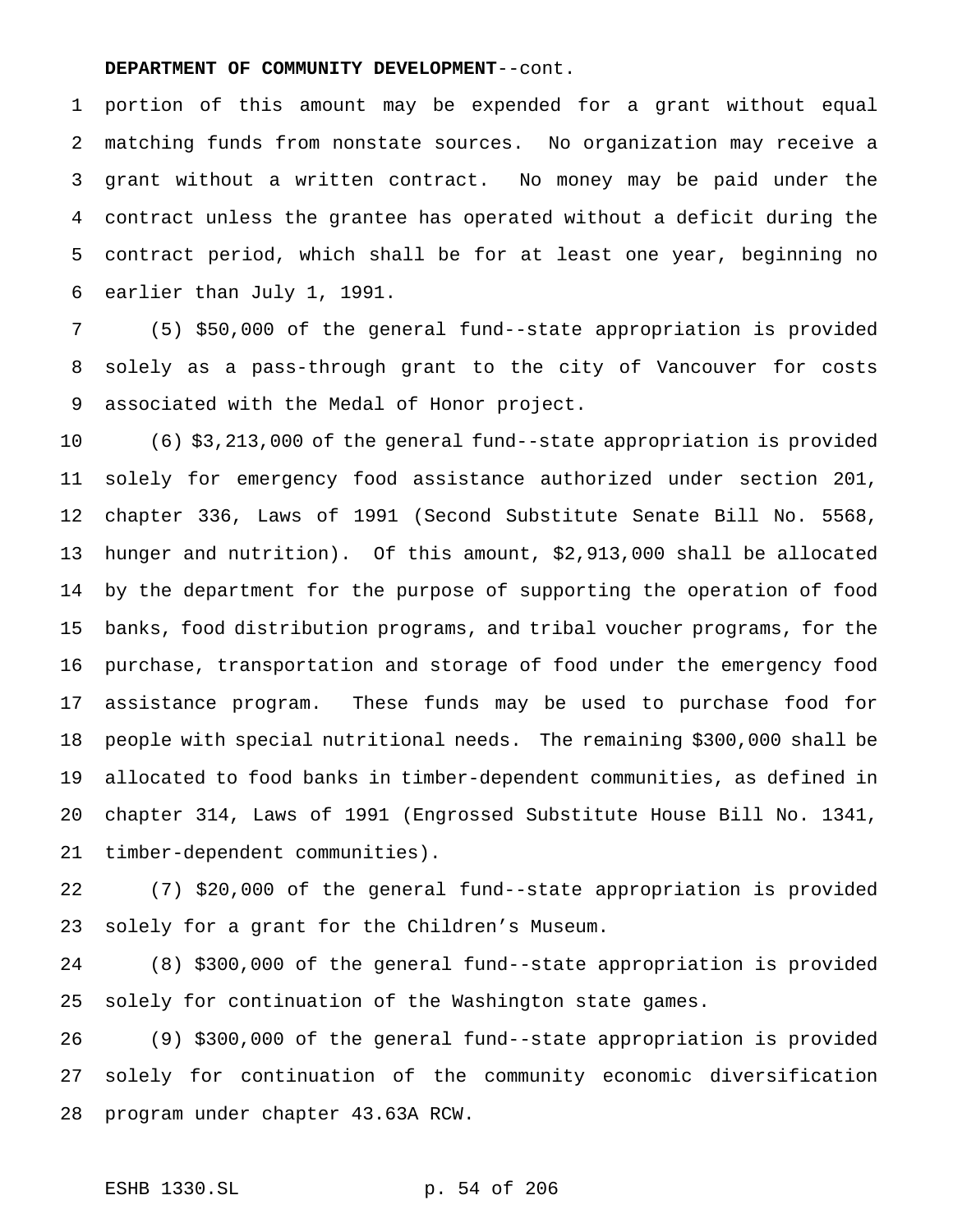(10) \$68,000 of the state building code council appropriation is provided solely to implement chapter 347, Laws of 1991 (Engrossed Substitute House Bill No. 2026, water resources management).

 (11) \$14,539,000 of the general fund--state appropriation is provided solely for growth management planning grants to local governments.

 (12) \$7,739,000 of the general fund--state appropriation is provided solely to implement Engrossed Substitute House Bill No. 1025 (growth management). If this bill is not enacted by July 31, 1991, \$5,239,000 of the amount provided in this subsection shall lapse. Of the amount provided in this subsection:

 (a) \$4,250,000 is provided solely for planning grants to local governments additional to those provided for under subsection (11) of this section;

 (b) \$1,000,000 is provided solely to conduct environmental planning pilot projects; and

 (c) \$975,000 is provided solely to contract with the environmental hearings office for three growth planning hearings boards. A maximum of \$1,950,000 of the amount provided in this subsection (12) may be used for this purpose.

 (13) \$7,955,000 of the general fund--federal appropriation is provided solely for the drug control and system improvement formula grant program, to be distributed as follows:

 (a) \$4,400,000 to local units of government to continue existing local drug task forces.

(b) \$800,000 to local units of government for urban projects.

 (c) \$766,000 to the department of community development to continue the state-wide drug prosecution assistance program.

p. 55 of 206 ESHB 1330.SL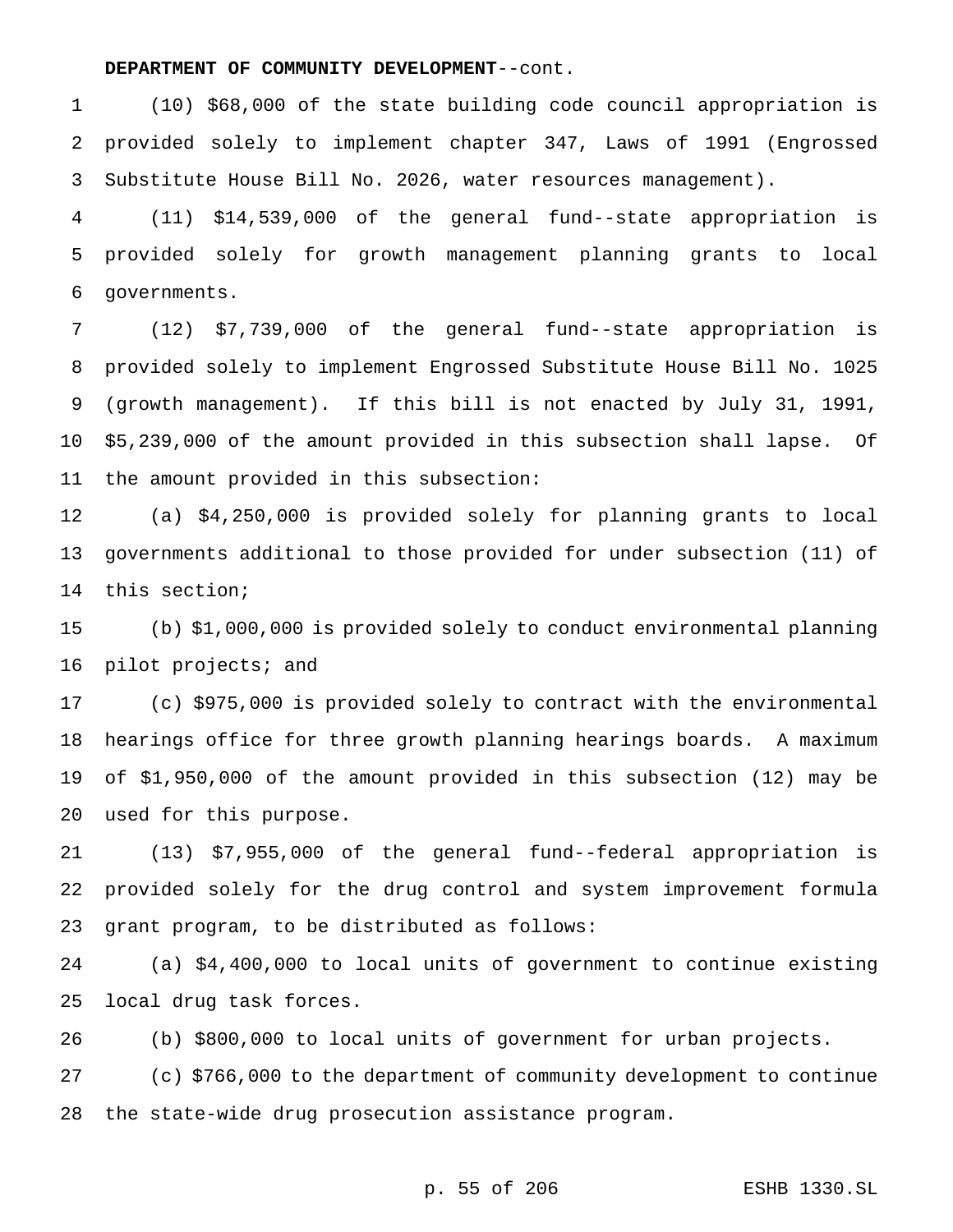(d) \$170,000 to the department of community development for a state-wide drug offense indigent defense program.

 (e) \$440,000 to the department of community development for drug education programs in the common schools. The department shall give priority to programs in underserved areas. The department shall direct the funds to education programs that employ either local law enforcement officers or state troopers.

(f) \$50,000 to the Washington state patrol for data management.

 (g) \$225,000 to the Washington state patrol for a technical support unit.

 (h) \$375,000 to the Washington state patrol for support of law enforcement task forces.

 (i) \$120,000 to the Washington state patrol for continued funding for a clandestine drug lab unit. The patrol shall coordinate activities related to the clandestine drug lab unit with the department of ecology to ensure maximum effectiveness of the program.

 (j) \$150,000 to the Washington state patrol for coordination of local drug task forces.

 (k) \$279,000 to the department of community development for allocation to public or private nonprofit groups or organizations with experience and expertise in the field of domestic violence, for the purpose of continuing existing domestic violence advocacy programs, providing legal and other assistance to victims and witnesses in court proceedings, and establishing new domestic violence advocacy programs. (l) \$180,000 to the department of community development for general administration of grants.

 (14) \$500,000 of the general fund--state appropriation is provided solely for fire protection contracts. The department shall award contracts for cities and towns where state-owned facilities constitute ESHB 1330.SL p. 56 of 206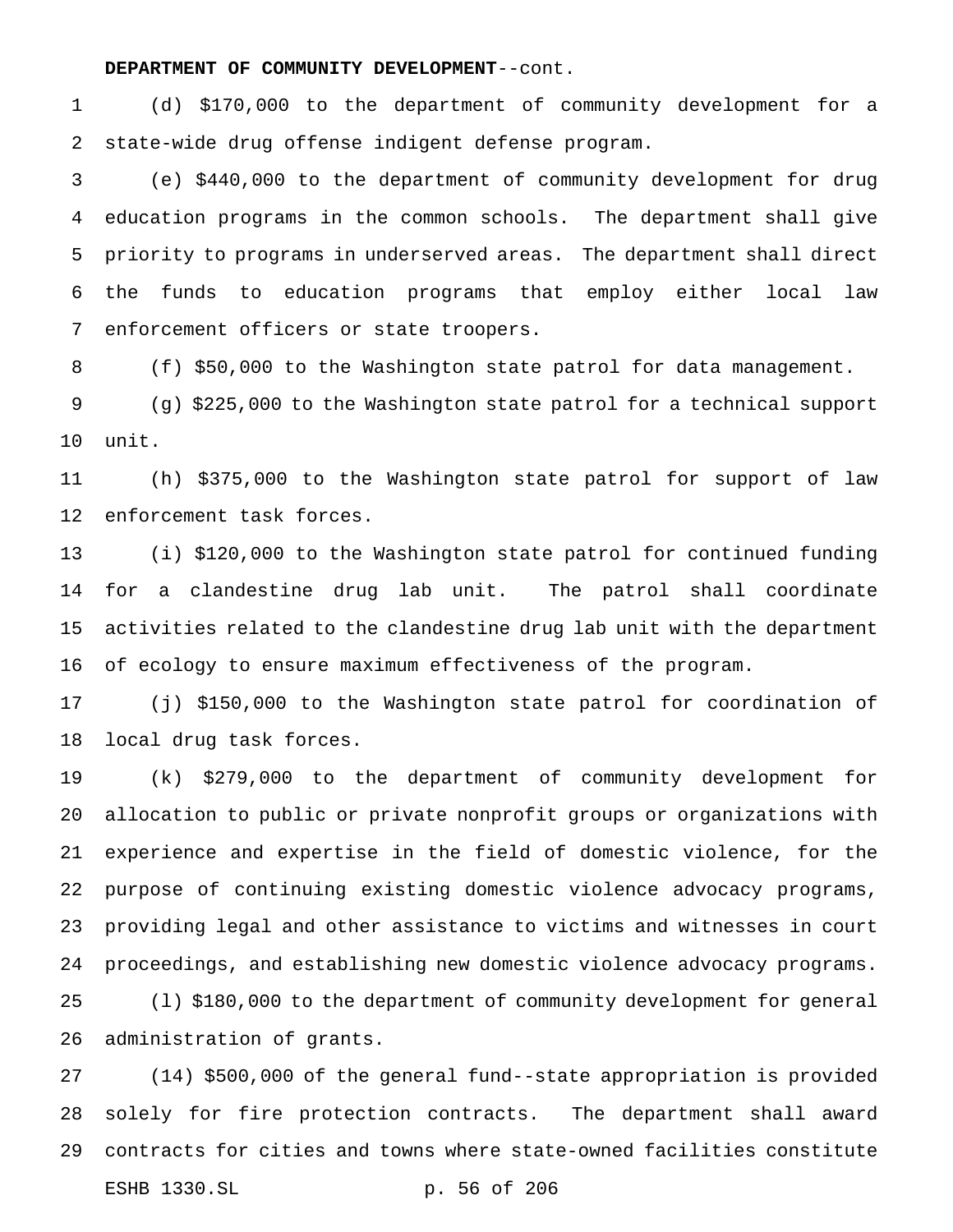fifteen percent of the total valuation of property within the jurisdiction, and where the city or town does not have an existing agreement with a state agency for fire protection reimbursement.

 (15) \$1,080,000 of the general fund--state appropriation is provided solely for continuation of the urban-rural links grant program established under the growth management act of 1990.

 (16) \$300,000 of the public safety and education account appropriation is provided solely for legal advocacy services to victims of sexual assault under chapter 267, Laws of 1991 (Engrossed Substitute House Bill No. 1534, sexual assault investigation).

 (17) \$395,000 of the oil spill administration account appropriation is provided solely to implement chapter 200, Laws of 1991 (Engrossed Substitute House Bill No. 1027, oil and hazardous substance spill prevention and response).

 (18) \$75,000 of the general fund--state appropriation is provided solely for the Mount St. Helen's monitoring system.

 (19) \$340,000 of the general fund--state appropriation is provided solely to replace lost federal funds for continued support of the community development finance program.

 (20) \$200,000 of the general fund--state appropriation is provided solely to continue assistance to Okanogan county to address impacts associated with tourism developments.

 (21) \$46,000 of the general fund--state appropriation is provided solely to implement chapter 297, Laws of 1991 (Substitute Senate Bill No. 5143 recycled products).

 (22) \$250,000 of the general fund--state appropriation is provided solely to provide technical assistance and managerial support to nonprofit community-based organizations by:

p. 57 of 206 ESHB 1330.SL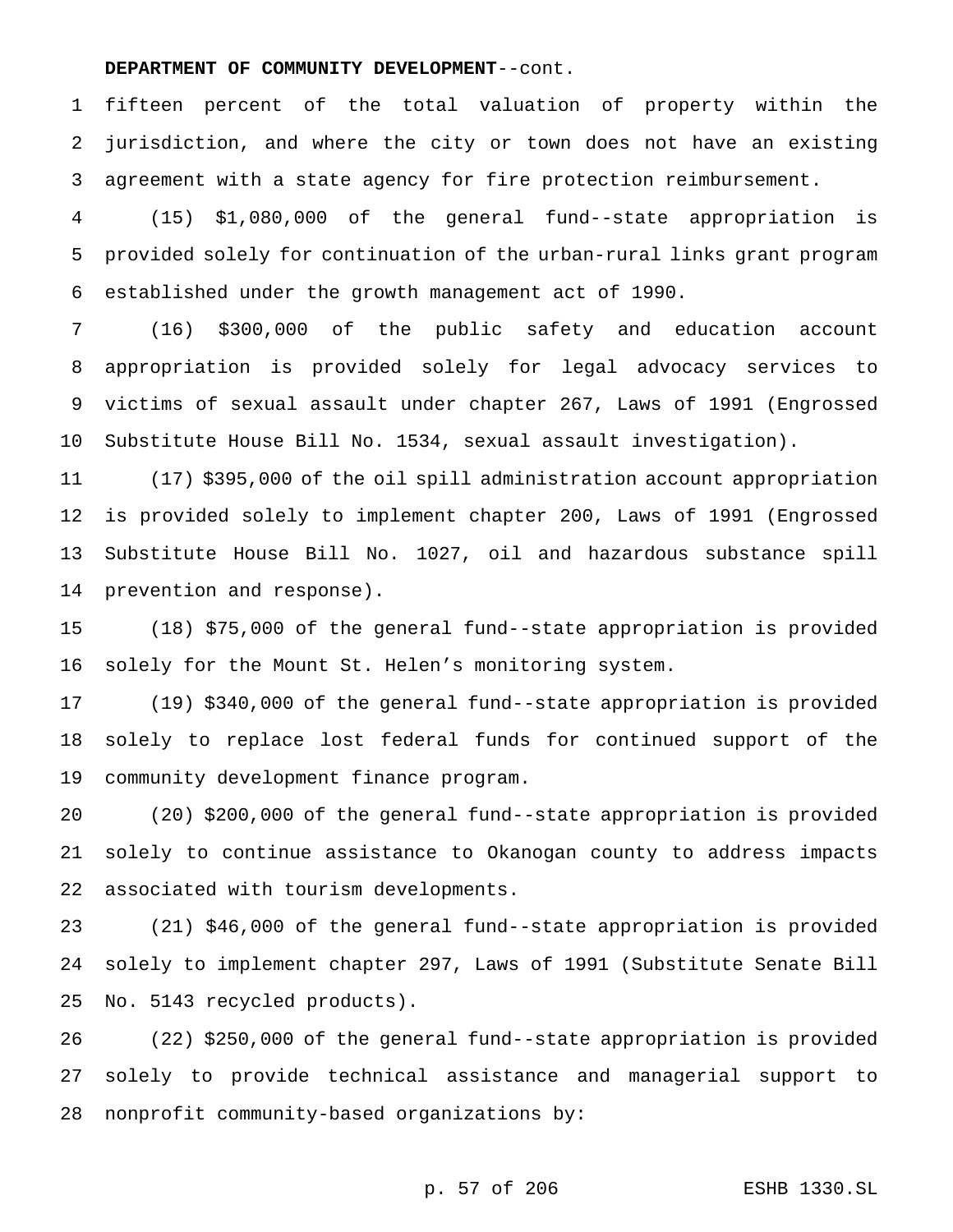(a) Acting as a clearinghouse for and providing information and referral services;

 (b) Providing management training courses designed for nonprofit managers, staff, and boards;

(c) Providing direct assistance to individual organizations;

 (d) Assisting organizations in soliciting and managing volunteers; and

 (e) Coordinating activities with the state volunteer center, other state agencies, local service providers, and other volunteer organizations giving similar assistance.

 If Substitute Senate Bill No. 5581 (community partnership program) is enacted by July 31, 1991, the amount provided in this subsection is provided solely to implement the bill.

 (23) \$40,000 of the general fund--state appropriation is provided solely to continue the circuit-rider program, which provides technical and managerial assistance to cities and counties.

 (24) \$50,000 of the general fund--state appropriation is provided solely to provide technical assistance to local governments to help them implement screening procedures, service delivery standards, and cost recovery, and the other requirements of RCW 10.101.020, 10.101.030, and 10.101.040. If Substitute Senate Bill No. 5072 (indigent defense task force) is enacted by July 31, 1991, the amount provided in this subsection is provided solely to implement the bill. (25) \$50,000 of the general fund--state appropriation is provided solely for Washington's share of costs associated with the Bi-State Policy Advisory Committee.

 (26) The department shall not reduce grants or contracts in assistance of units of government without prior notification to the appropriate legislative committees.

ESHB 1330.SL p. 58 of 206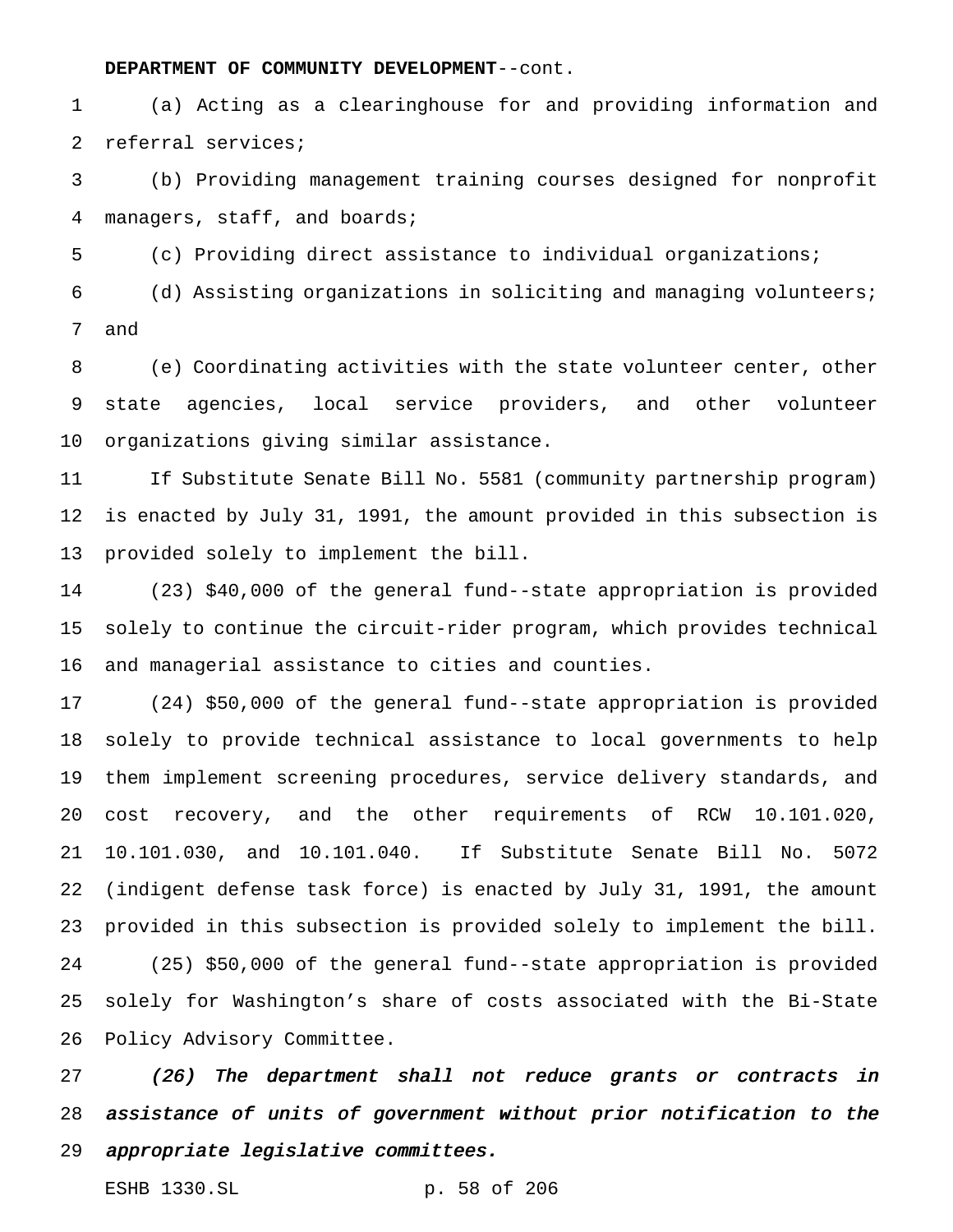(27) \$25,000 of the general fund--state appropriation is provided solely for a contract with an organization representing persons with disabilities. Under the contract, the organization shall provide legal advocacy to ensure that the state, as trustee, is fully complying with the fiduciary duties owed to persons with disabilities, pursuant to trusts established under state and federal law.

**\*Sec. 220 was partially vetoed, see message at end of chapter.**

#### NEW SECTION. **Sec. 221. FOR THE HUMAN RIGHTS COMMISSION**

|    | 9 General Fund--State Appropriation \$          |  |  |  | 4,292,000 |
|----|-------------------------------------------------|--|--|--|-----------|
|    | 10 General Fund--Federal Appropriation \$       |  |  |  | 942,000   |
|    | 11 General Fund--Private/Local Appropriation \$ |  |  |  | 520,000   |
| 12 | TOTAL APPROPRIATION \$                          |  |  |  | 5,754,000 |

 The appropriations in this section are subject to the following conditions and limitations: \$520,000 of the general fund-- local/private appropriation is provided solely for the provision of technical assistance services by the department.

### NEW SECTION. **Sec. 222. FOR THE BOARD OF INDUSTRIAL INSURANCE APPEALS**

 Public Safety and Education Account 20 Appropriation . . . . . . . . . . . . . . . \$ 110,000 Worker and Community Right-to-Know Account 22 Appropriation . . . . . . . . . . . . . . . \$ 20,000 Accident Fund Appropriation............ \$ 8,373,000 24 Medical Aid Fund Appropriation . . . . . . . . . \$ 8,373,000 TOTAL APPROPRIATION .......... \$ 16,876,000

p. 59 of 206 ESHB 1330.SL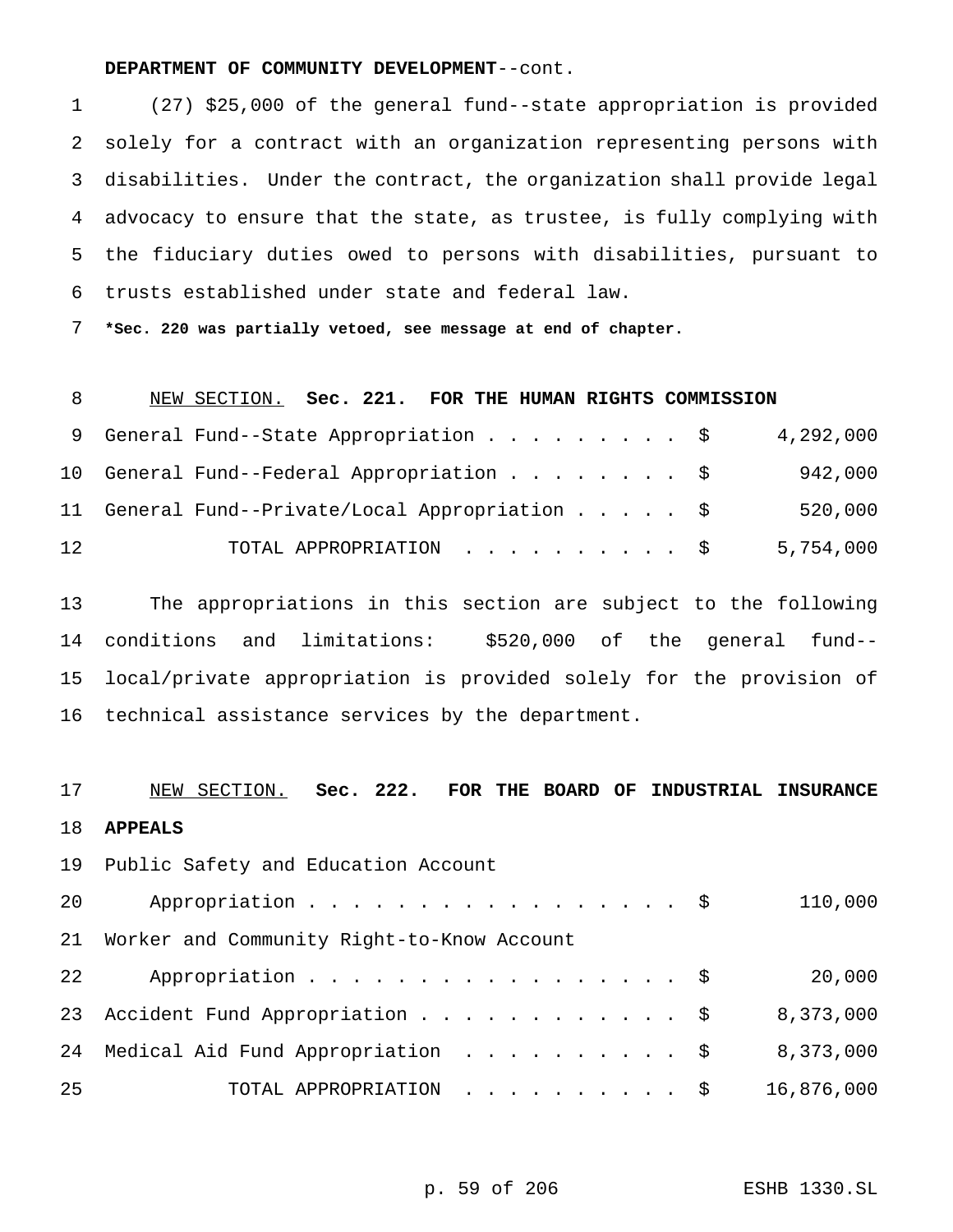|   | Sec. 223. FOR THE CRIMINAL JUSTICE TRAINING<br>NEW SECTION. |
|---|-------------------------------------------------------------|
| 2 | COMMISSION                                                  |
|   | 3 General Fund Appropriation \$<br>66,000                   |
|   | 4 Death Investigations Account Appropriation \$<br>36,000   |
|   | 5 Public Safety and Education Account                       |
| 6 | Appropriation \$<br>12,016,000                              |
| 7 | Drug Enforcement and Education Account                      |
| 8 | Appropriation \$<br>370,000                                 |
| 9 | 12,488,000<br>TOTAL APPROPRIATION \$                        |

 The appropriations in this section are subject to the following conditions and limitations:

 (1) \$33,000 of the general fund appropriation is provided solely to implement chapter 328, Laws of 1991 (Engrossed Substitute House Bill No. 1181, private detectives licensing).

 (2) \$33,000 of the general fund appropriation is provided solely to implement chapter 334, Laws of 1991 (Second Substitute Senate Bill No. 5124, security guards licensing).

| 18 | NEW SECTION. Sec. 224. FOR THE DEPARTMENT OF LABOR AND INDUSTRIES |  |  |  |             |
|----|-------------------------------------------------------------------|--|--|--|-------------|
| 19 | General Fund Appropriation $\ldots$ \$                            |  |  |  | 10,708,000  |
| 20 | Public Safety and Education Account State                         |  |  |  |             |
| 21 | Appropriation $\frac{1}{9}$                                       |  |  |  | 21,226,000  |
| 22 | Public Safety and Education Account Federal                       |  |  |  |             |
| 23 | Appropriation \$                                                  |  |  |  | 4,480,000   |
| 24 | Accident Fund Appropriation \$                                    |  |  |  | 131,416,000 |
|    | 25 Electrical License Fund Appropriation \$                       |  |  |  | 15,230,000  |
| 26 | Farm Labor Revolving Account Appropriation \$                     |  |  |  | 30,000      |
| 27 | Medical Aid Fund Appropriation \$                                 |  |  |  | 148,883,000 |
|    |                                                                   |  |  |  |             |

ESHB 1330.SL p. 60 of 206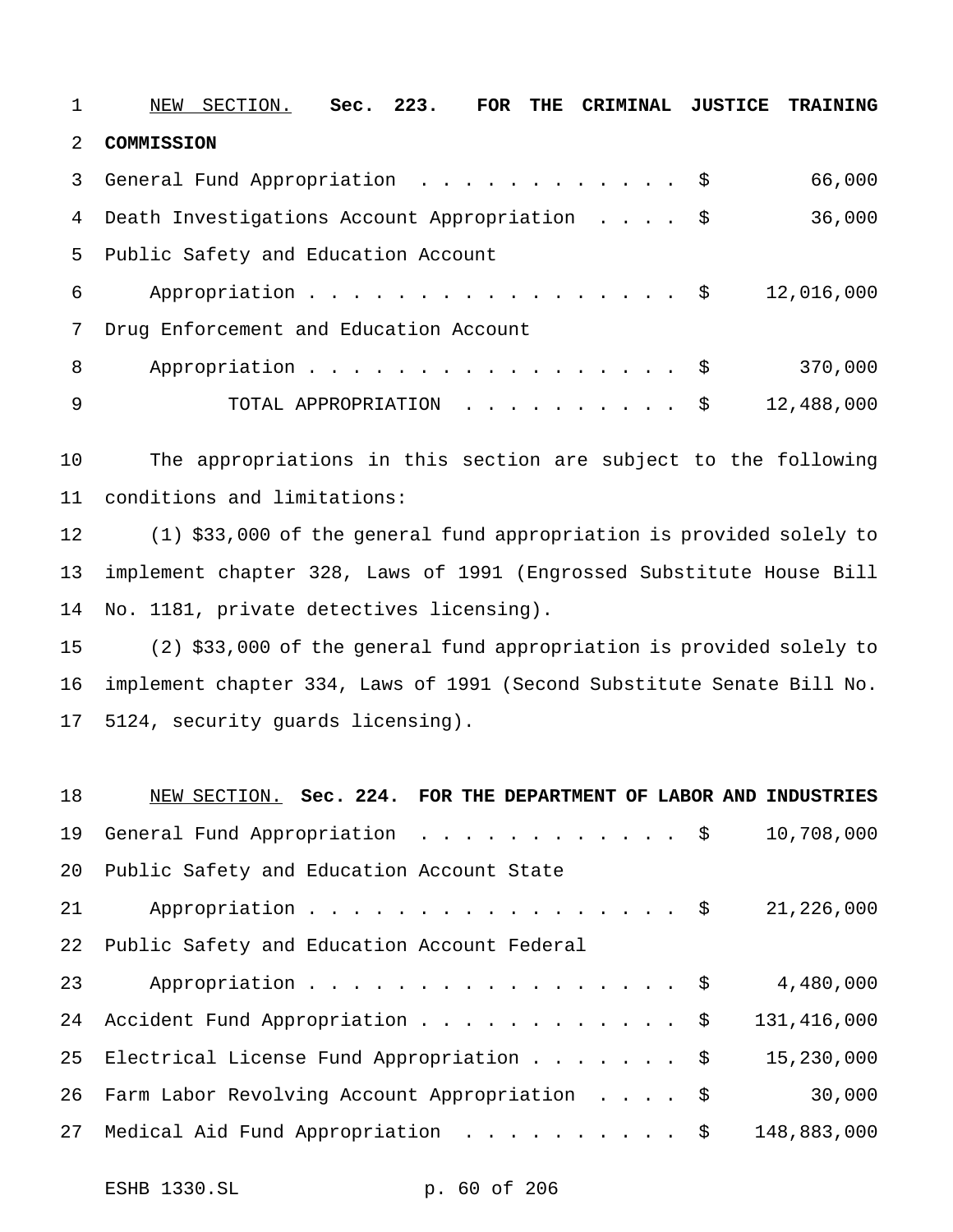**DEPARTMENT OF LABOR AND INDUSTRIES**--cont.

|   | 1 Plumbing Certificate Fund Appropriation \$    | 649,000     |
|---|-------------------------------------------------|-------------|
|   | 2 Pressure Systems Safety Fund Appropriation \$ | 1,898,000   |
|   | 3 Worker and Community Right-to-Know Fund       |             |
| 4 | Appropriation $\frac{1}{5}$                     | 2,112,000   |
| 5 | TOTAL APPROPRIATION \$                          | 336,632,000 |

 The appropriations in this section are subject to the following conditions and limitations:

 (1) \$8,970,229 from the accident fund appropriation; \$7,265,063 from the medical aid fund appropriation; \$714,163 from the electrical license fund appropriation; \$41,139 from the plumbing certificate fund appropriation; \$92,956 from the pressure systems safety fund appropriation; \$317 from the public safety and education account appropriation; and \$12,448 from the worker and community right-to-know fund appropriation are provided solely for information systems projects named in this section. Authority to expend these moneys is conditioned on compliance with section 902 of this act. For the purposes of this section, "information systems projects" means the projects known by the following names or successor names: Document imaging, state fund information system, safety and health information management system, and local area network/wide area network data communications.

 (2) \$50,000 of the accident fund appropriation and \$50,000 of the medical aid fund appropriation are provided solely to implement Substitute Senate Bill No. 5374 (labor/management cooperative program). (3) \$2,466,500 from the accident fund appropriation and \$2,466,500 from the medical aid fund appropriation is provided solely to increase the claims management staffing levels.

 (4) \$263,500 from the accident fund appropriation and \$263,500 from the medical aid fund appropriation are provided solely to increase the

p. 61 of 206 ESHB 1330.SL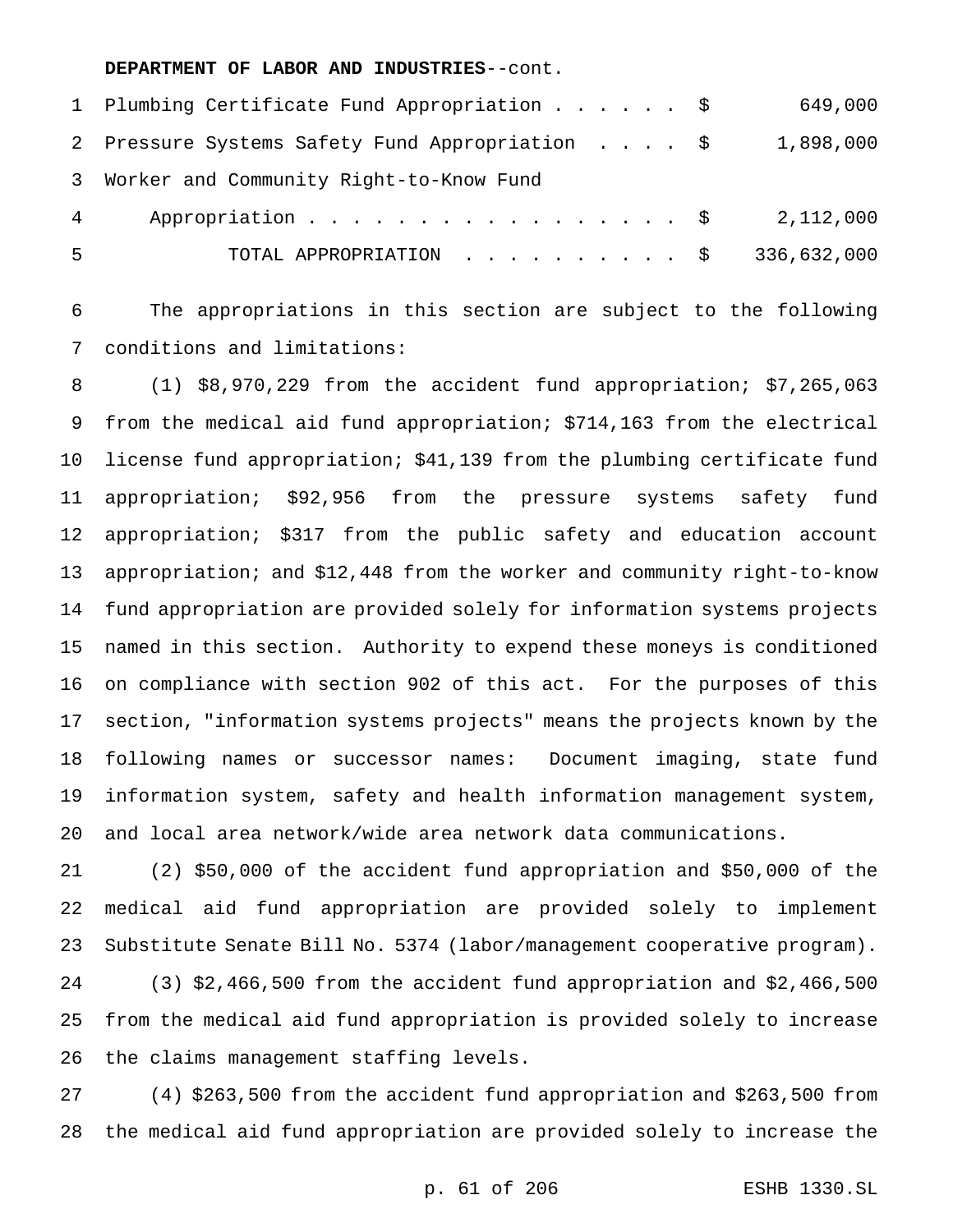#### **DEPARTMENT OF LABOR AND INDUSTRIES**--cont.

 staffing levels of the asbestos-related disease claims filed with the department.

 (5) \$1,920,150 from the accident fund appropriation and \$338,850 from the medical aid fund appropriation are provided solely to increase staffing levels for work environment improvement safety and health package.

 (6) \$70,000 from the accident fund appropriation and \$70,000 from the medical aid fund appropriation are provided solely to add one additional staff to establish a return-to-work program for all state agencies and institutions of higher education.

 (7) \$42,000 of the medical aid fund appropriation and \$42,000 of the accident fund appropriation are provided solely for an additional adjudicator position to assist in monitoring complaints and compliance of self-insured employers.

# NEW SECTION. **Sec. 225. FOR THE INDETERMINATE SENTENCE REVIEW BOARD**

17 General Fund Appropriation . . . . . . . . . . . \$ 3,247,000

# NEW SECTION. **Sec. 226. FOR THE DEPARTMENT OF VETERANS AFFAIRS** General Fund--State Appropriation......... \$ 21,839,000 General Fund--Federal Appropriation........ \$ 6,708,000 General Fund--Local Appropriation......... \$ 10,429,000 TOTAL APPROPRIATION .......... \$ 38,976,000

 The appropriations in this section are subject to the following conditions and limitations: \$300,000 of the general fund--state appropriation is provided solely for the expansion of services for counseling of Vietnam veterans for post-traumatic stress disorder.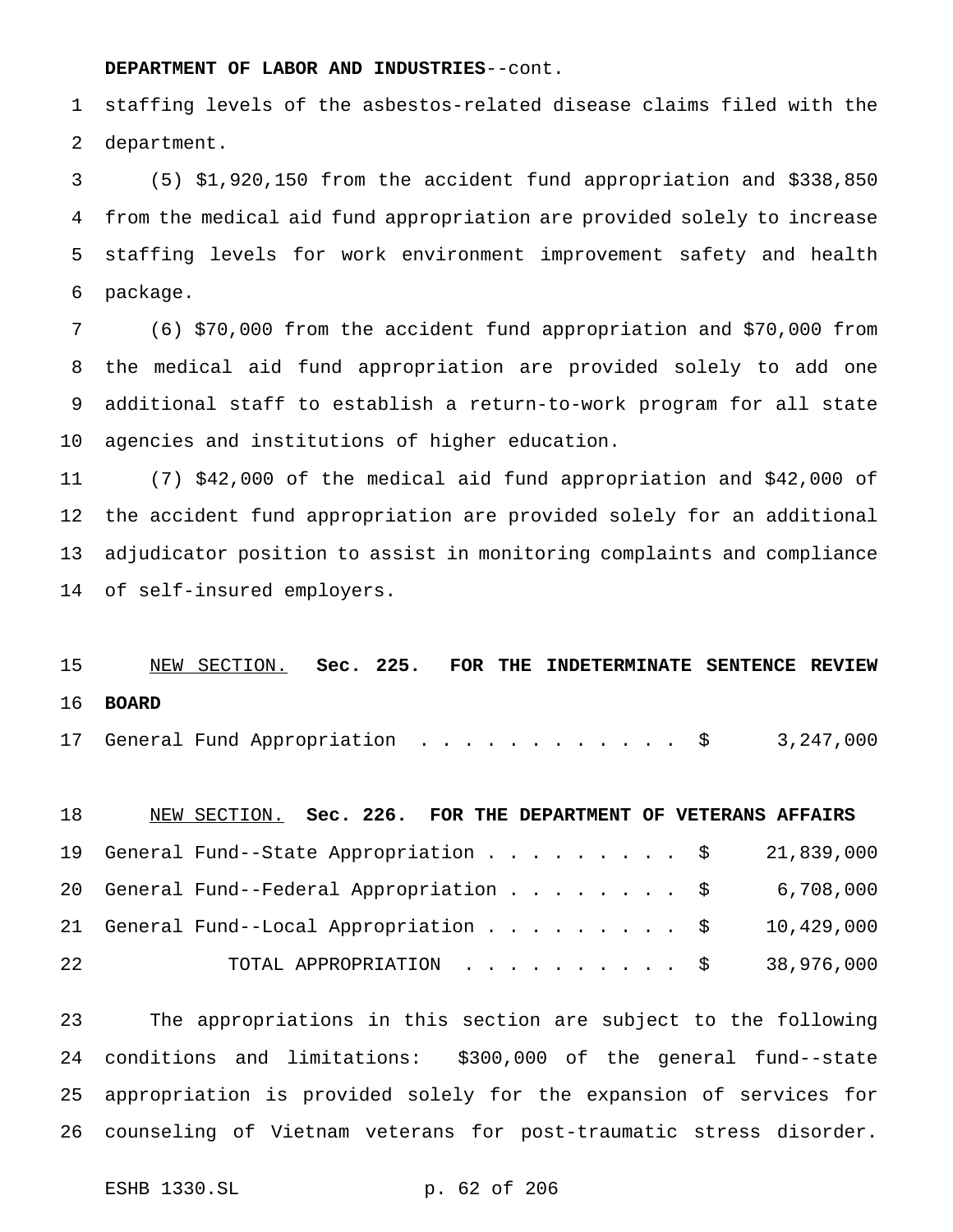#### **DEPARTMENT OF VETERANS AFFAIRS**--cont.

 This counseling shall be provided in a joint effort between existing community mental health systems and the department. The department shall place a priority on the delivery of these services to minority veterans.

#### \*NEW SECTION. **Sec. 227. FOR THE DEPARTMENT OF HEALTH**

| 7  | General Fund--State Appropriation \$          | 132,613,000  |
|----|-----------------------------------------------|--------------|
| 8  | General Fund--Federal Appropriation \$        | 109,011,000  |
| 9  | General Fund--Local Appropriation \$          | 16,100,000   |
| 10 | Hospital Commission Account Appropriation \$  | 2,919,000    |
| 11 | Medical Disciplinary Account Appropriation \$ | 1,677,000    |
| 12 | Health Professions Account Appropriation \$   | 25, 237, 000 |
| 13 | Public Safety and Education Account           |              |
| 14 | Appropriation \$                              | 90,000       |
| 15 | State Toxics Control Account Appropriation \$ | 3,321,000    |
| 16 | Drug Enforcement and Education Account        |              |
| 17 | Appropriation \$                              | 492,000      |
| 18 | Medical Test Site Licensure Account           |              |
| 19 | Appropriation $\frac{1}{5}$                   | 489,000      |
| 20 | Safe Drinking Water Account Appropriation \$  | 710,000      |
| 21 | TOTAL APPROPRIATION \$                        | 292,659,000  |

 The appropriations in this section are subject to the following conditions and limitations:

 (1) \$3,312,000 of the general fund--state appropriation is provided solely to implement the Puget Sound water quality management plan.

 (2) \$3,500,000 of the general fund--state appropriation is provided solely to increase funding to regional AIDS service networks to address growth in the number of persons living with AIDS. Seventy-five percent

p. 63 of 206 ESHB 1330.SL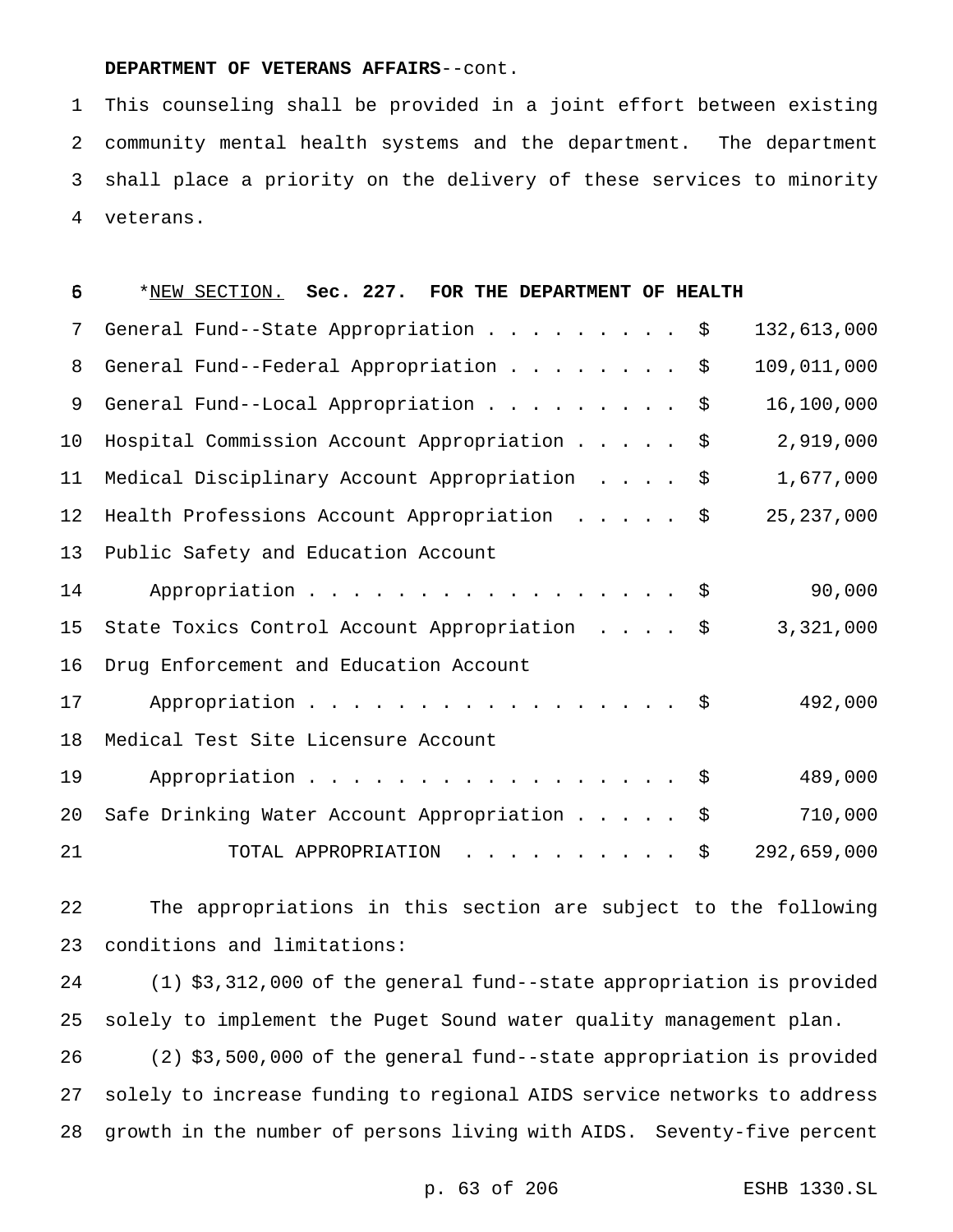#### **DEPARTMENT OF HEALTH**--cont.

 of these funds shall be allocated on the basis of reported incidence of surviving Class IV AIDS cases and twenty-five percent shall be distributed on the basis of each region's population. Ongoing funding for each regional AIDS service network shall continue at 1989-91 levels.

 (3) \$5,000,000 of the general fund--state appropriation is provided solely for enhancement of the women, infants, and children nutritional program pursuant to section 101, chapter 366, Laws of <sup>1991</sup> (Second Substitute Senate Bill No. 5568, hunger/nutritional problems).

 (4) \$165,000 of the general fund--state appropriation is provided solely to provide inflation adjustments of 3.1 percent on January 1, 1992, and 3.4 percent on January 1, 1993 for current medical and dental services provided by community clinics.

 (5) \$1,000,000 of the general fund--state appropriation is provided solely for expanding the high priority infant tracking program.

 (6) \$2,410,000 of the general fund--state appropriation is provided solely to continue implementation of the trauma system plan.

 (7) \$2,400,000 of the general fund--state appropriation is provided solely for expansion of migrant health clinic services.

 (8) \$1,100,000 of the general fund--state appropriation is provided solely for expanding by 1000 the number of women funded through the state-only prenatal program.

 (9) The entire safe drinking water account appropriation is provided solely to implement chapter 304, Laws of 1991 (Substitute House Bill No. 1709, water system operating permit).

 (10) \$450,000 of the general fund--state appropriation provided solely for implementation of chapter 332, Laws of 1991 (Engrossed Substitute House Bill No. 1960, health professions practice).

#### ESHB 1330.SL p. 64 of 206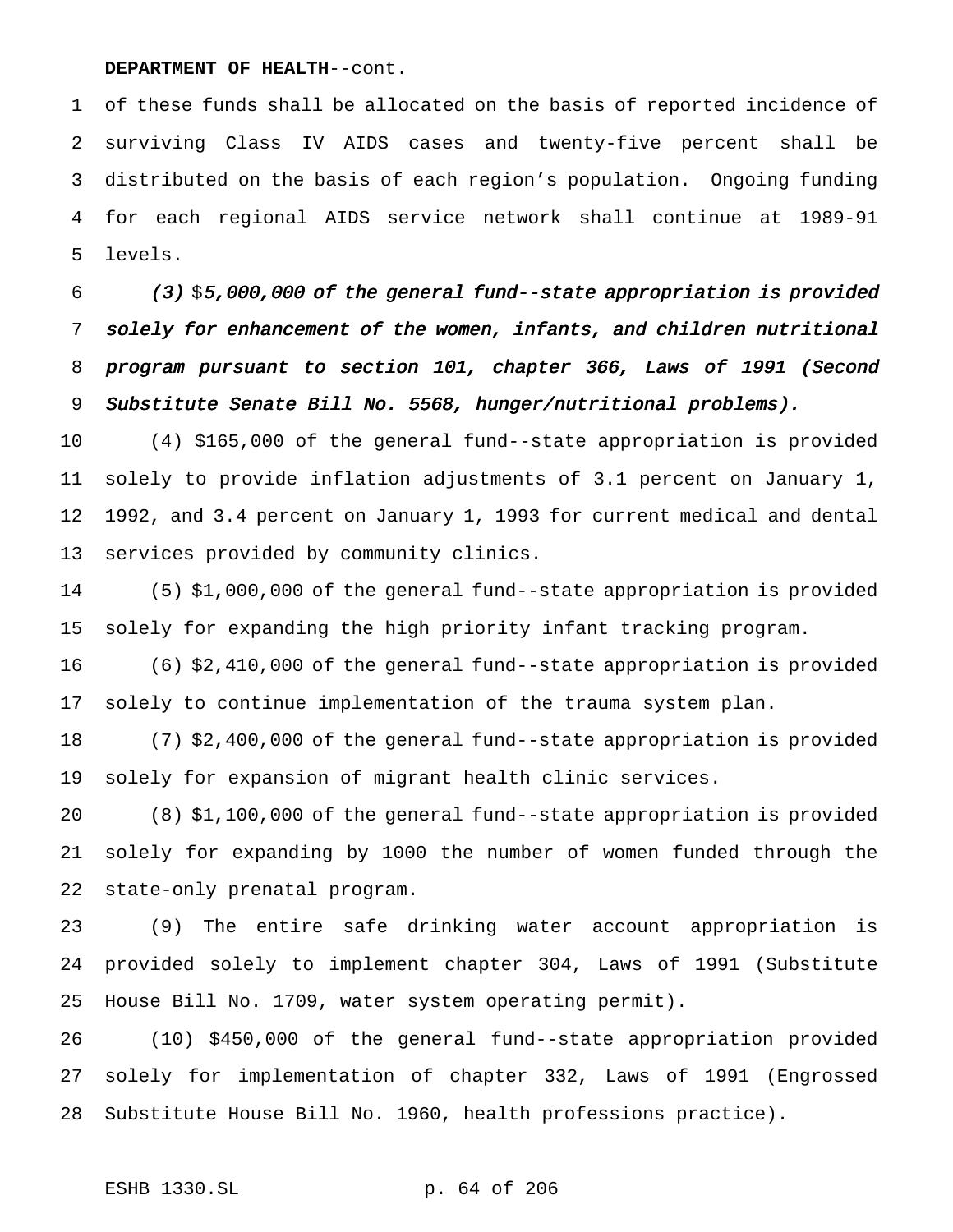#### **DEPARTMENT OF HEALTH**--cont.

 (11) \$1,000,000 of the general fund--state appropriation is provided solely for a grant to a nonprofit agency whose major goal is AIDS prevention and education.

**\*Sec. 227 was partially vetoed, see message at end of chapter.**

#### NEW SECTION. **Sec. 228. FOR THE DEPARTMENT OF CORRECTIONS**

(1) COMMUNITY CORRECTIONS

7 General Fund Appropriation . . . . . . . . . . . \$ 106,548,000 Drug Enforcement and Education Account

| - 9 | Appropriation \$ 7,604,000                                |         |
|-----|-----------------------------------------------------------|---------|
|     | 10 Public Safety and Education Account Appropriation . \$ | 200,000 |
| 11  | TOTAL APPROPRIATION $\ldots$ , \$ 114,352,000             |         |

 The appropriations in this subsection are limited to the following conditions and limitations:

 (a) \$200,000 from the public safety and education account appropriation is provided solely for comprehensive local criminal justice planning under the county partnership program pursuant to RCW 72.09.300.

 (b) \$75,000 of the general fund--state appropriation is provided solely to implement chapter 147, Laws of 1991 (Substitute Senate Bill No. 5128, witness notification).

(2) INSTITUTIONAL SERVICES

|    | 22 General Fund Appropriation \$ 358,209,000  |  |
|----|-----------------------------------------------|--|
|    | 23 Drug Enforcement and Education Account     |  |
| 24 | Appropriation \$ 25,837,000                   |  |
| 25 | TOTAL APPROPRIATION $\ldots$ , \$ 384,046,000 |  |
| 26 | (3) ADMINISTRATION AND PROGRAM SUPPORT        |  |
|    | 27 General Fund Appropriation \$ 37,651,000   |  |

p. 65 of 206 ESHB 1330.SL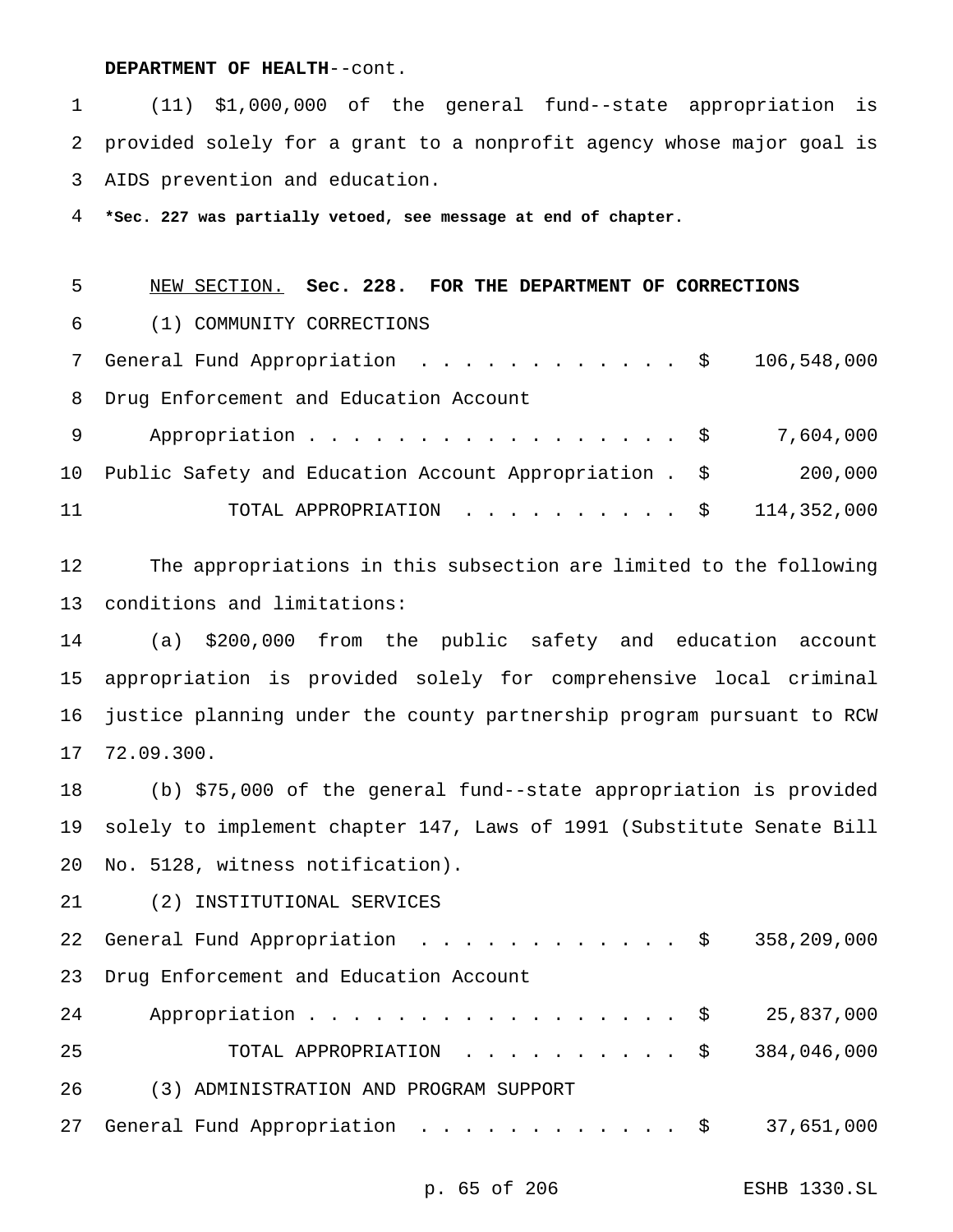#### **DEPARTMENT OF CORRECTIONS**--cont.

Drug Enforcement and Education Account

2 Appropriation . . . . . . . . . . . . . . . . \$ 2,140,000 Industrial Insurance Premium Refund Account Appropriation................. \$ 72,000 TOTAL APPROPRIATION .......... \$ 39,863,000

 The appropriations in this section are subject to the following conditions and limitations:

 (a) \$350,000 of the general fund appropriation is provided solely to mitigate the impact of state institutions on local communities in the manner provided under RCW 72.72.030(2).

 (b) \$125,000 of the general fund appropriation is provided solely for an additional affirmative action officer.

(4) CORRECTIONAL INDUSTRIES

14 General Fund Appropriation . . . . . . . . . . . \$ 3,526,000

 NEW SECTION. **Sec. 229. FOR THE DEPARTMENT OF SERVICES FOR THE BLIND**

|    | 17 General Fund--State Appropriation \$ 2,957,000   |  |  |  |  |  |                                              |
|----|-----------------------------------------------------|--|--|--|--|--|----------------------------------------------|
|    | 18 General Fund--Federal Appropriation \$ 7,969,000 |  |  |  |  |  |                                              |
| 19 |                                                     |  |  |  |  |  | TOTAL APPROPRIATION $\ldots$ , \$ 10,926,000 |

 The appropriations in this section are subject to the following conditions and limitations: \$47,000 of the general fund--state appropriation is provided solely for vendor rate increases of 3.1 percent on January 1, 1992, and 3.4 percent on January 1, 1993.

 NEW SECTION. **Sec. 230. FOR THE WASHINGTON BASIC HEALTH PLAN** General Fund Appropriation ............ \$ 45,768,000

```
ESHB 1330.SL p. 66 of 206
```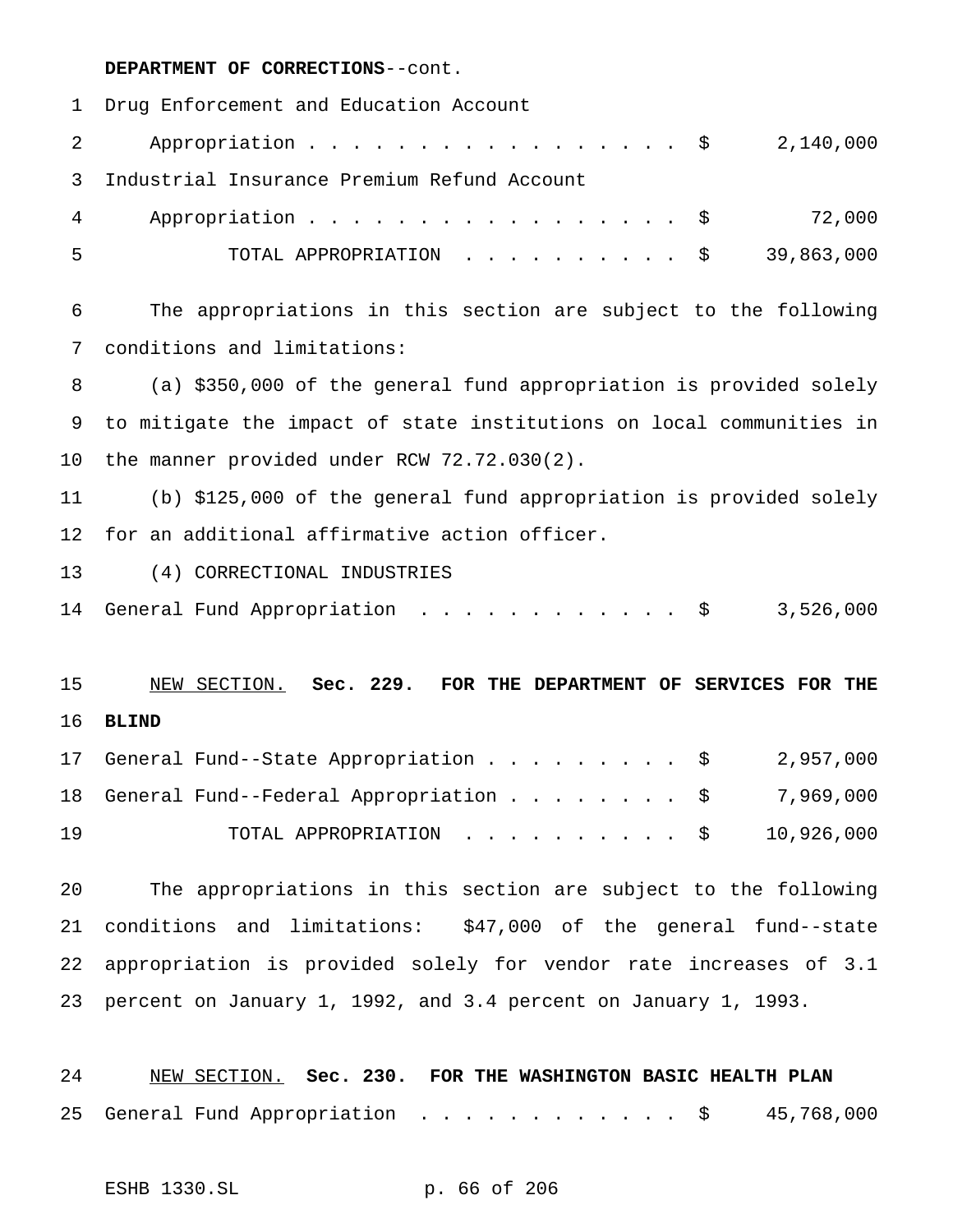#### **WASHINGTON BASIC HEALTH PLAN**--cont.

 The appropriation in this section is subject to the following conditions and limitations:

 (1) The basic health plan may enroll up to 24,000 members during the 1991-93 biennium.

 (2) At least 2,000 of the 4,000 members added must be from timber communities on the Olympic Peninsula and southwest Washington that were not served by the plan during 1989-91, pursuant to section 22, chapter 315, Laws of 1991 (Engrossed Substitute Senate Bill No. 5555, timber assistance).

 (3) Plan enrollment may exceed 24,000 by up to 1,300, beginning January 1, 1993, if coordination of benefits with medicaid is in place and will result in savings of at least \$4,500,000 from the state general fund by June 30, 1993. Before expanding enrollment, the plan shall report to the fiscal committees of the house of representatives and senate on the anticipated savings level.

 (4) A maximum of \$4,151,000 of the general fund appropriation may be expended for administration of the plan.

 NEW SECTION. **Sec. 231. FOR THE SENTENCING GUIDELINES COMMISSION** General Fund Appropriation ............ \$ 628,000

| 20 | *NEW SECTION. Sec. 232. FOR THE EMPLOYMENT SECURITY DEPARTMENT |           |
|----|----------------------------------------------------------------|-----------|
|    | 22 General Fund--State Appropriation \$                        | 32,000    |
|    | 23 General Fund--Federal Appropriation \$ 133,302,000          |           |
|    | 24 General Fund--Local Appropriation \$                        | 9,329,000 |
|    | 25 Administrative Contingency Fund--Federal                    |           |
| 26 | Appropriation \$ 11,808,000                                    |           |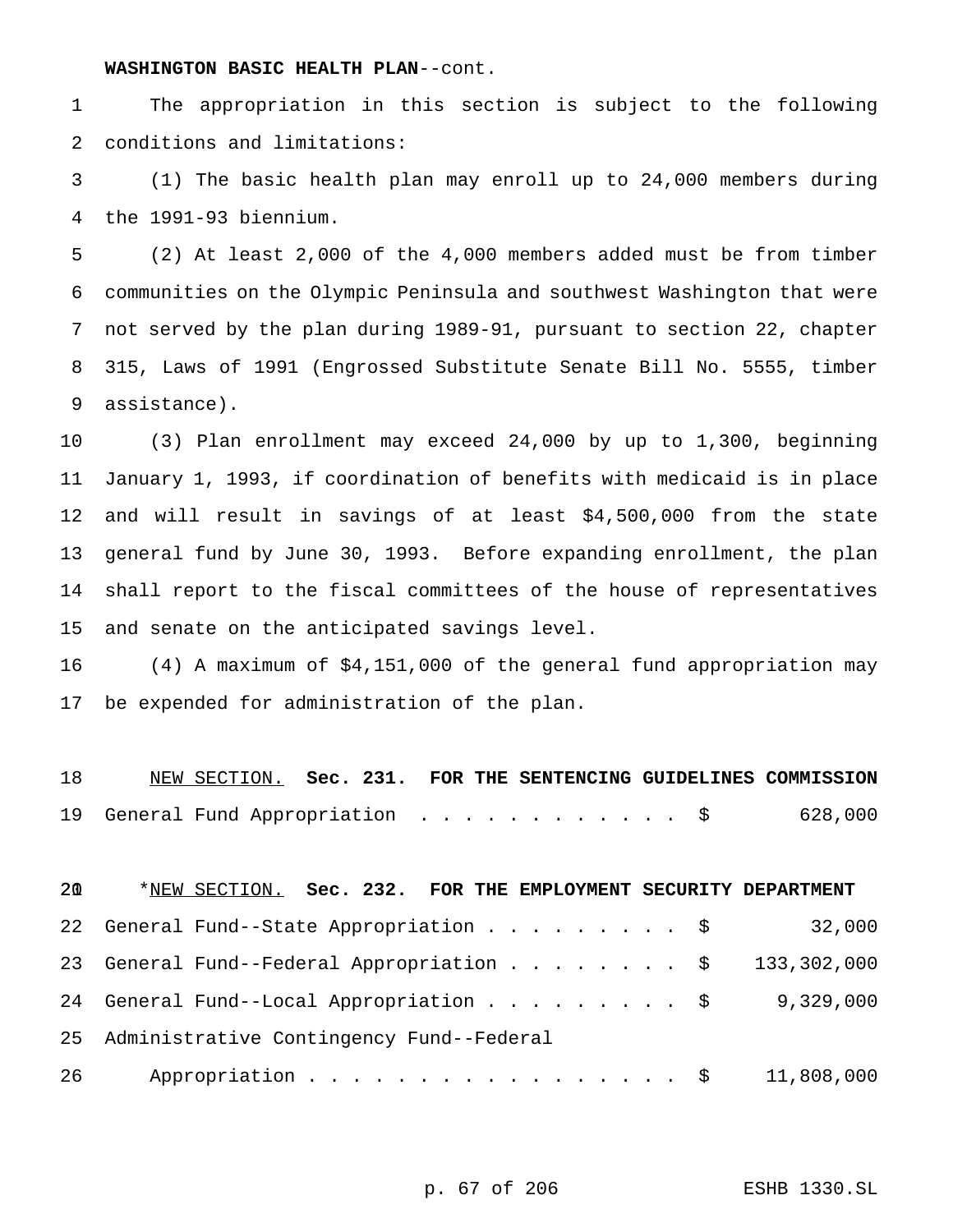#### **EMPLOYMENT SECURITY DEPARTMENT**--cont.

Unemployment Compensation Administration Fund

 Federal Appropriation............. \$ 130,803,000 Employment Service Administration Account

|                | 4 Federal Appropriation \$9,837,000           |  |  |  |  |  |  |
|----------------|-----------------------------------------------|--|--|--|--|--|--|
| 5 <sup>5</sup> | TOTAL APPROPRIATION $\ldots$ , \$ 295,111,000 |  |  |  |  |  |  |

 The appropriations in this section are subject to the following conditions and limitations:

8 (1) \$1,278,000 of the unemployment compensation administration fund--federal appropriation is provided solely to implement sections 3, 4, <sup>5</sup> and <sup>9</sup> of chapter 315, Laws of <sup>1991</sup> (Engrossed Substitute Senate Bill No. 5555, timber areas assistance) for administration of extended unemployment benefits.

 (2) \$70,000 of the administrative contingency fund--federal appropriation is provided solely to implement section 30 of chapter 315, Laws of 1991, (Engrossed Substitute Senate Bill No. 5555, timber areas assistance) for the department to contract with the department of community development for support of existing employment centers in timber-dependent communities.

 (3) \$240,000 of the administrative contingency fund--federal appropriation is provided solely for the department to contract with the department of community development for support of existing reemployment support centers.

23 (4) \$160,000 of the administrative contingency fund--federal appropriation is provided solely for transfer to the department of trade and economic development for administrative costs of the child care facility fund to implement chapter 248, Laws of <sup>1991</sup> (Substitute Senate Bill No. 5583, child care facility fund).

#### ESHB 1330.SL p. 68 of 206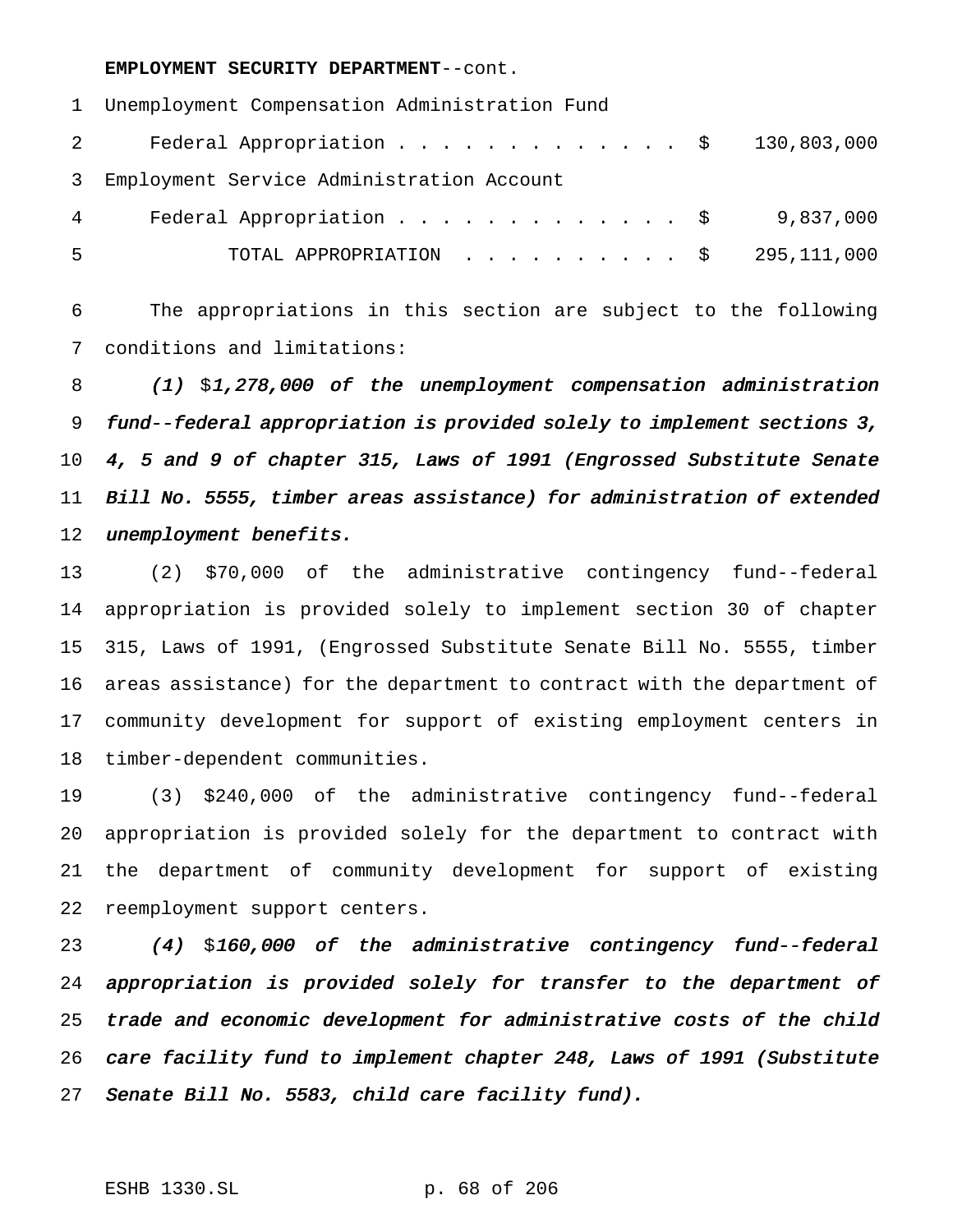### **EMPLOYMENT SECURITY DEPARTMENT**--cont.

1 (5) \$600,000 of the administrative contingency fund--federal appropriation is provided solely for transfer to the department of social and health services division of vocational rehabilitation solely to contract with the Washington initiative for supported employment for the purpose of continuing the promotion of supported employment services for persons with significant disabilities. Any agreement for the use of <sup>a</sup> portion of the moneys provided in this subsection shall require that an amount equal to at least one-half of that portion be contributed from nonstate sources for the same purpose. The department shall audit the nonprofit organization at the end of the biennium to ensure that the organization has secured the required matching fund.

 (6) \$1,000,000 of the administrative contingency fund--federal appropriation is provided solely to implement sections 5 through 9 of chapter 315, Laws of 1991 (Engrossed Substitute Senate Bill No. 5555, countercyclical program for timber-impacted areas).

 (7) \$500,000 of the administrative contingency fund--federal appropriation is provided solely to implement section 3 of chapter 315, Laws of 1991 (Engrossed Substitute Senate Bill No. 5555, self-employment enterprise development program for timber areas).

20 (8)  $$2,322,000$  of the administrative contingency administration fund--federal appropriation is provided solely for the corrections clearinghouse coordinator, corrections clearinghouse ex-offender program, and the corrections clearinghouse career awareness program.

24 (9)  $$2,650,000$  of the administrative contingency administration fund--federal appropriation is provided solely for the Washington service corps program.

27 (10) \$287,000 of the administrative contingency administration fund--federal appropriation is provided solely for the resource center for the handicapped.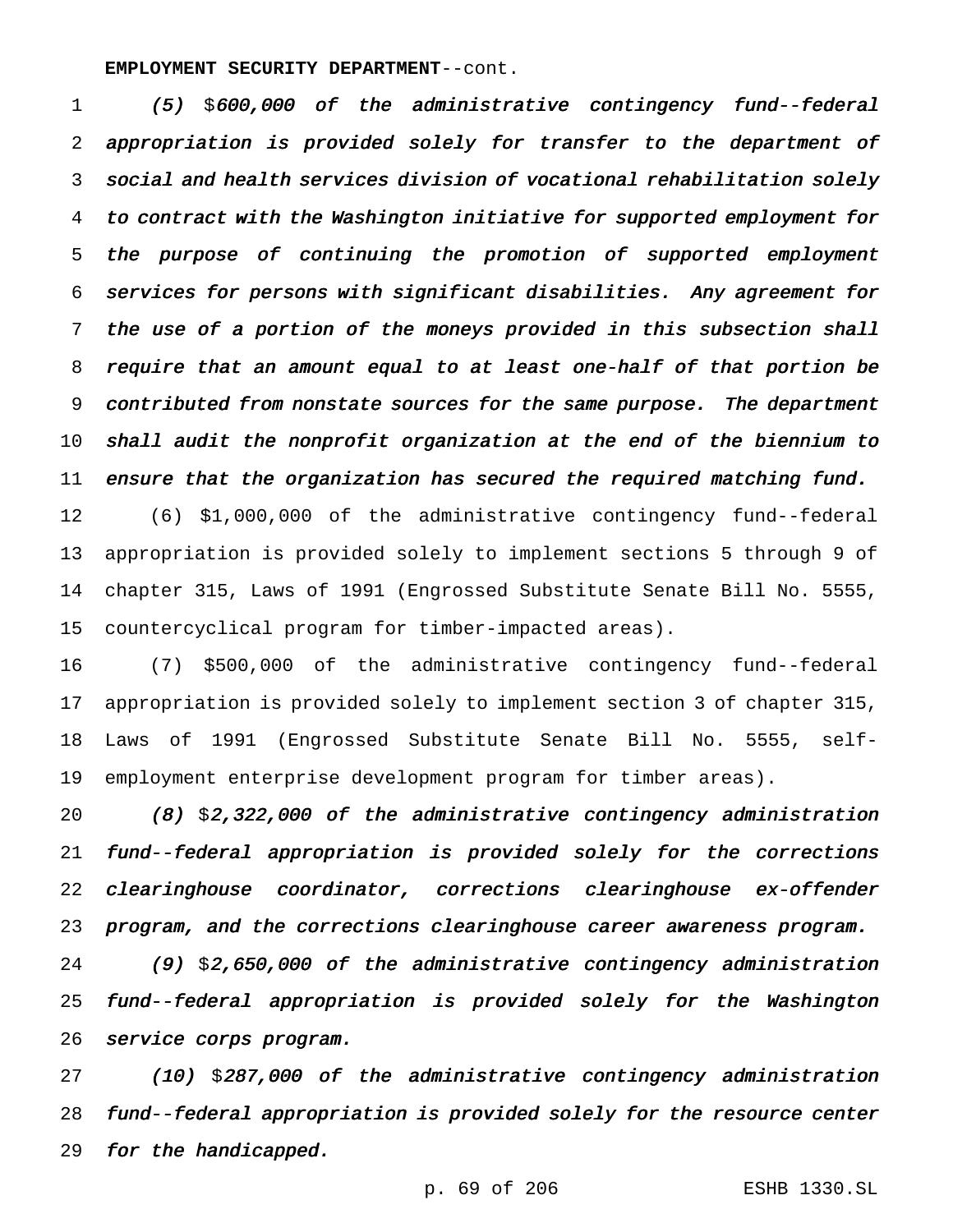#### **EMPLOYMENT SECURITY DEPARTMENT**--cont.

 (11) The appropriations in this section from the administrative contingency fund--federal appropriation are based on <sup>a</sup> fund revenue 3 forecast of  $$12,112,000$  for the 1991-93 biennium, including the 1989-91 ending fund balance. In order to maintain the programs funded by the administrative contingency fund and to provide the legislature the opportunity to appropriate supplemental moneys in the case of <sup>a</sup> shortfall in revenue to the fund, the department shall not reduce expenditures for the programs identified in subsections (2) through (10) of this section from the administrative contingency fund pursuant to RCW 43.88.110 until fiscal year 1993.

11 (12) From federal funds received by the department for the purpose 12 of assisting displaced timber workers, the department shall make funds available to implement <sup>a</sup> pilot program for dislocated timber worker training as provided in section <sup>16</sup> of chapter 315, Laws of <sup>1991</sup> (Engrossed Substitute Senate Bill No. 5555, timber assistance). The program shall be developed with the Skagit Valley community college to provide training opportunities for dislocated workers in the areas of fisheries, wildlife, recreation, and other natural resource 19 professions. The department shall consult with the departments of natural resources, ecology, wildlife, fisheries, and the state parks and recreation commission in developing the program.

**\*Sec. 232 was partially vetoed, see message at end of chapter.**

(End of part)

ESHB 1330.SL p. 70 of 206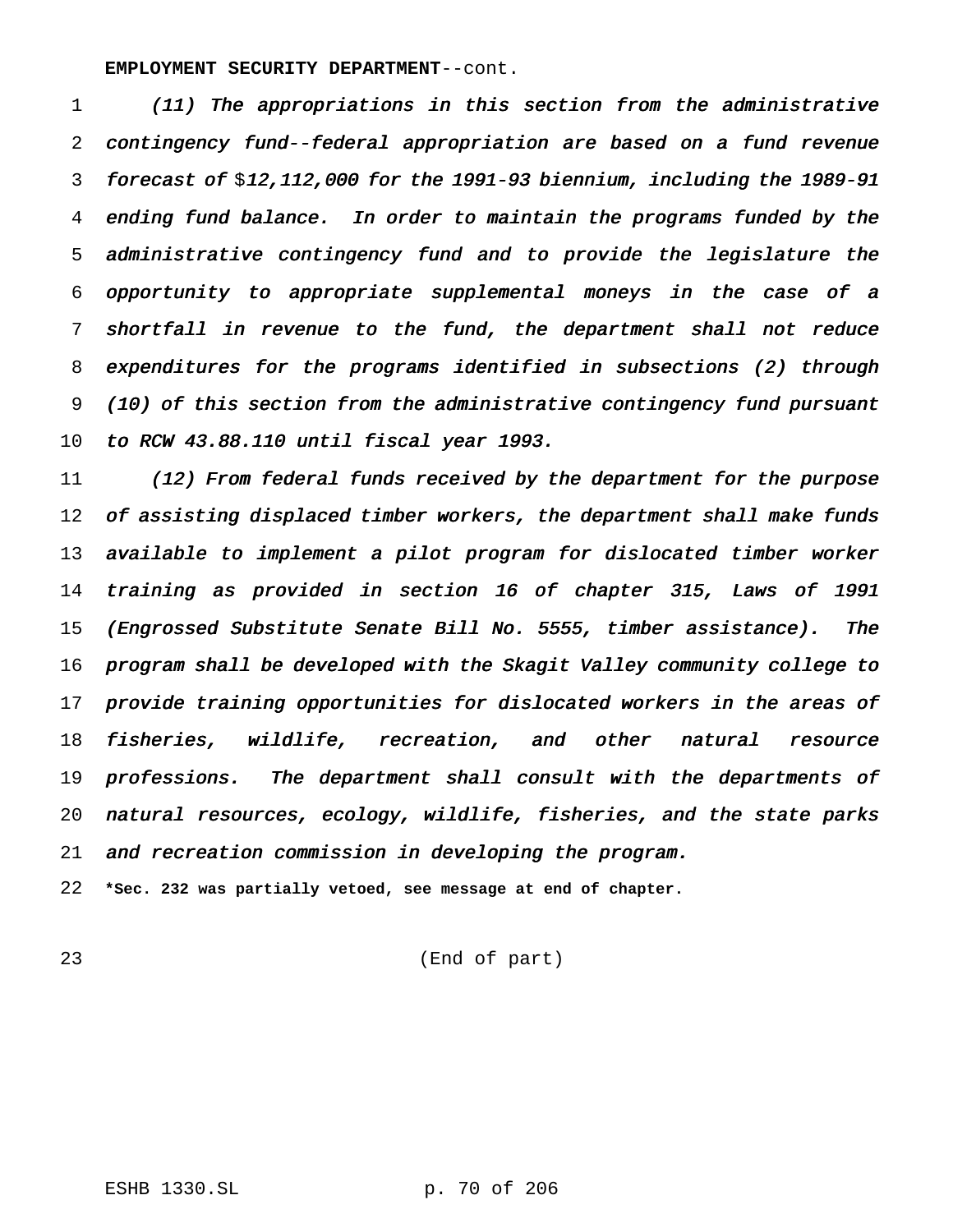| ◄<br>- | <b>PART</b> | ----<br>ᆂᆂᆂ |
|--------|-------------|-------------|
|        |             |             |

#### **NATURAL RESOURCES**

| 3  | NEW SECTION. Sec. 301. FOR THE STATE ENERGY OFFICE    |            |
|----|-------------------------------------------------------|------------|
|    | 4 General Fund--State Appropriation \$                | 2,359,000  |
|    | 5 General Fund--Federal Appropriation \$              | 20,433,000 |
|    | 6 General Fund--Private/Local Appropriation \$        | 5,640,000  |
| 7  | Geothermal Account--Federal Appropriation \$          | 40,000     |
| 8  | Building Code Council Account Appropriation \$        | 86,000     |
| 9  | Air Pollution Control Account Appropriation \$        | 6,830,000  |
| 10 | Energy Code Training Account Appropriation \$         | 121,000    |
| 11 | Energy Efficiency Services Account Appropriation . \$ | 1,008,000  |
| 12 | TOTAL APPROPRIATION                                   | 36,517,000 |

 The appropriations in this section are subject to the following conditions and limitations:

 (1) \$43,000 of the general fund--state appropriation is provided solely to maintain the database for the state hydropower plan.

 (2) \$292,000 of the general fund--state appropriation and all of the energy efficiency services account appropriation are provided solely to implement chapter 201, Laws of 1991 (Engrossed Substitute Senate Bill No. 5245, energy policy development).

 (3) The entire air pollution control account appropriation is provided solely to implement chapter 199, Laws of 1991 (Engrossed Substitute House Bill No. 1028, air pollution control) and chapter 202, Laws of 1991 (Second Substitute House Bill No. 1671, growth strategies and transportation planning). It is the intent of the legislature that revenue generated from fees established by chapter 199, Laws of 1991 may be used for purposes of implementing chapter 202, Laws of 1991.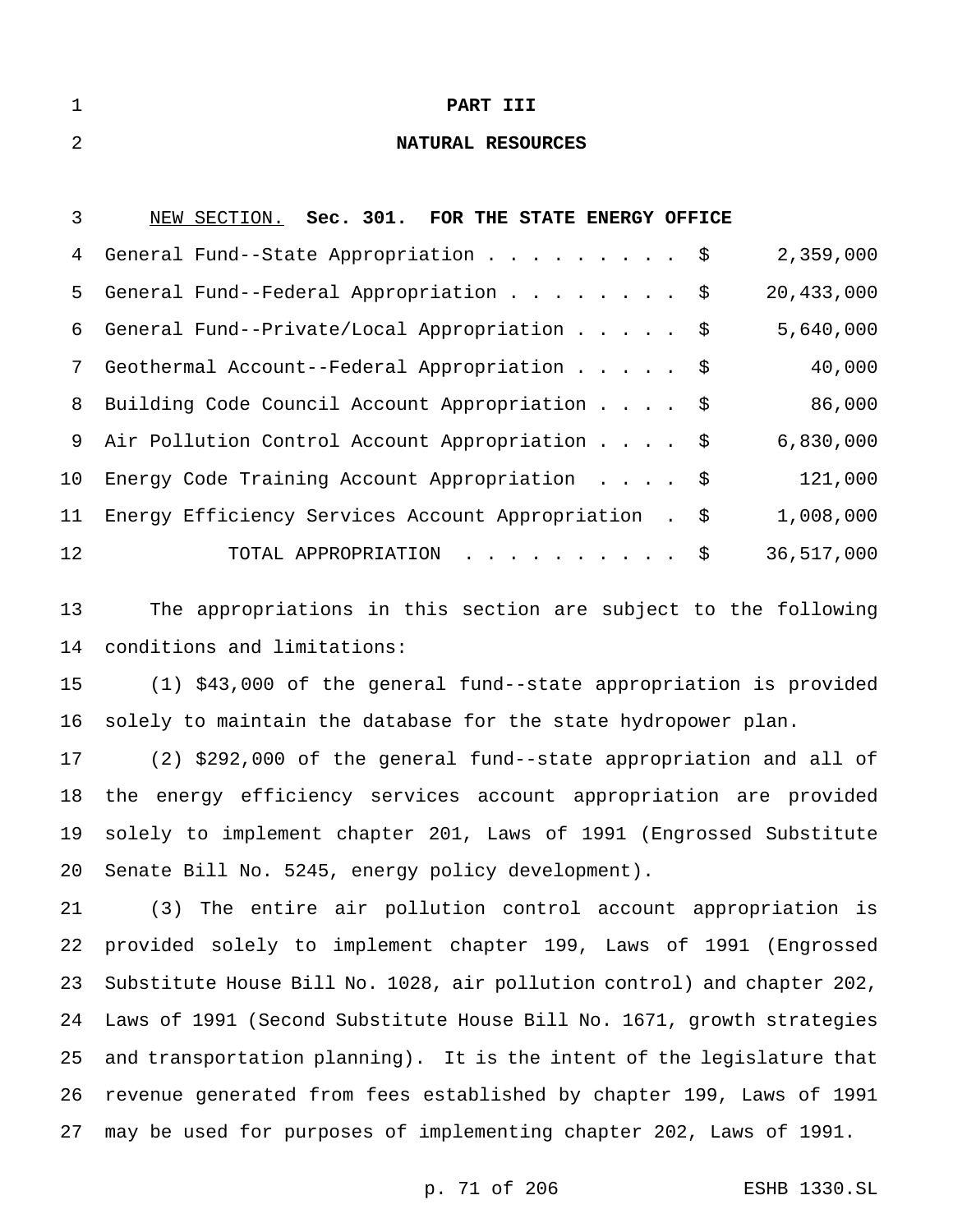| $\mathbf{1}$   |                                                |  |  |  |  | NEW SECTION. Sec. 302. FOR THE COLUMBIA RIVER GORGE COMMISSION |
|----------------|------------------------------------------------|--|--|--|--|----------------------------------------------------------------|
|                | 2 General Fund--State Appropriation \$         |  |  |  |  | 537,000                                                        |
|                | 3 General Fund--Private/Local Appropriation \$ |  |  |  |  | 516,000                                                        |
| $\overline{4}$ |                                                |  |  |  |  | TOTAL APPROPRIATION $\ldots$ , \$ 1,053,000                    |

| 5  | *NEW SECTION. Sec. 303. FOR THE DEPARTMENT OF ECOLOGY |              |
|----|-------------------------------------------------------|--------------|
| 7  | General Fund--State Appropriation \$                  | 65,589,000   |
| 8  | General Fund--Federal Appropriation<br>\$             | 38, 234, 000 |
| 9  | General Fund--Private/Local Appropriation \$          | 1,015,000    |
| 10 | Flood Control Assistance Account Appropriation \$     | 3,999,000    |
| 11 | Special Grass Seed Burning Research Account           |              |
| 12 | Appropriation $\frac{1}{5}$                           | 132,000      |
| 13 | Reclamation Revolving Account Appropriation \$        | 513,000      |
| 14 | Emergency Water Project Revolving Account             |              |
| 15 | Appropriation: Appropriation pursuant to              |              |
| 16 | chapter 1, Laws of 1977 ex.s. \$                      | 300,000      |
| 17 | Litter Control Account Appropriation \$               | 7,674,000    |
| 18 | State and Local Improvements Revolving Account--      |              |
| 19 | Waste Disposal Facilities: Appropriation              |              |
| 20 | pursuant to chapter 127, Laws of 1972                 |              |
| 21 | ex.s. (Referendum 26) $\frac{1}{5}$                   | 2,547,000    |
| 22 | State and Local Improvements Revolving Account--      |              |
| 23 | Waste Disposal Facilities 1980: Appropriation         |              |
| 24 | pursuant to chapter 159, Laws of 1980                 |              |
| 25 | $(Referendum 39)$<br>\$                               | 908,000      |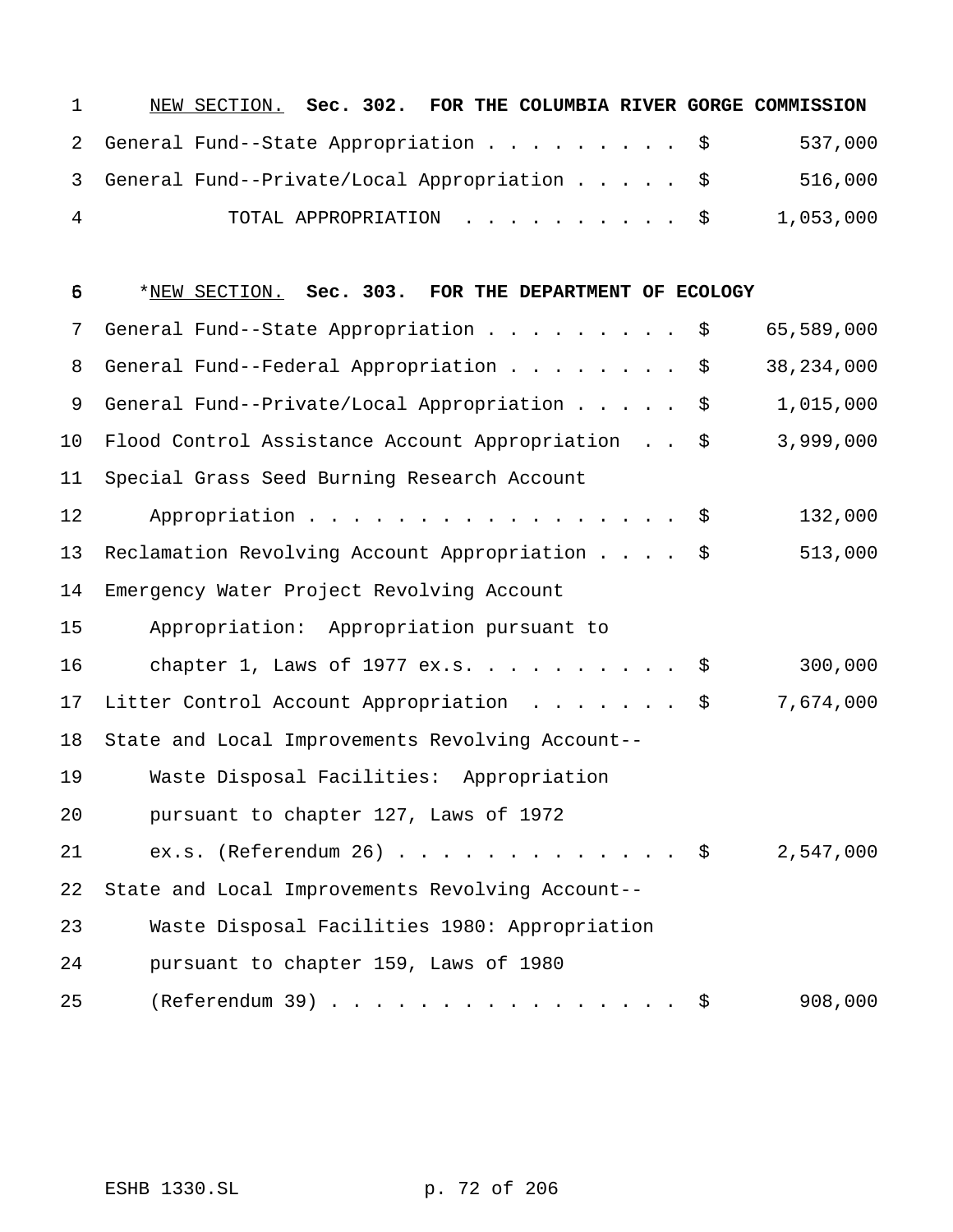| $\mathbf 1$ | State and Local Improvements Revolving Account--    |                   |
|-------------|-----------------------------------------------------|-------------------|
| 2           | Water Supply Facilities: Appropriation pursuant     |                   |
| 3           | to chapter 234, Laws of 1979 ex.s.                  |                   |
| 4           | $(Referendum 38)$                                   | \$<br>1,298,000   |
| 5           | Stream Gaging Basic Data Fund Appropriation         | \$<br>302,000     |
| 6           | Vehicle Tire Recycling Account Appropriation        | \$<br>7,820,000   |
| 7           | Water Quality Account Appropriation                 | \$<br>3,461,000   |
| 8           | Wood Stove Education Account Appropriation          | \$<br>1,380,000   |
| 9           | Worker and Community Right-to-Know Fund             |                   |
| 10          | Appropriation                                       | \$<br>393,000     |
| 11          | State Toxics Control Account--State Appropriation.  | \$<br>48,128,000  |
| 12          | State Toxics Control Account--Federal Appropriation | \$<br>7,527,000   |
| 13          | Local Toxics Control Account Appropriation          | \$<br>3,220,000   |
| 14          | Water Quality Permit Account Appropriation          | \$<br>14,532,000  |
| 15          | Solid Waste Management Account Appropriation        | \$<br>7,918,000   |
| 16          | Underground Storage Tank Account Appropriation      | \$<br>3,862,000   |
| 17          | Hazardous Waste Assistance Account Appropriation.   | \$<br>5,543,000   |
| 18          | Air Pollution Control Account Appropriation         | \$<br>7,955,000   |
| 19          | Aquatic Lands Enhancement Account Appropriation     | \$<br>50,000      |
| 20          | Oil Spill Response Account Appropriation \$         | 2,863,000         |
| 21          | Oil Spill Administration Account Appropriation \$   | 3,104,000         |
| 22          | Fresh Water Aquatic Weed Control Account            |                   |
| 23          | Appropriation                                       | \$<br>895,000     |
| 24          | Air Operating Permit Account Appropriation          | \$<br>2,511,000   |
| 25          | TOTAL APPROPRIATION                                 | \$<br>243,673,000 |

 The appropriations in this section are subject to the following conditions and limitations: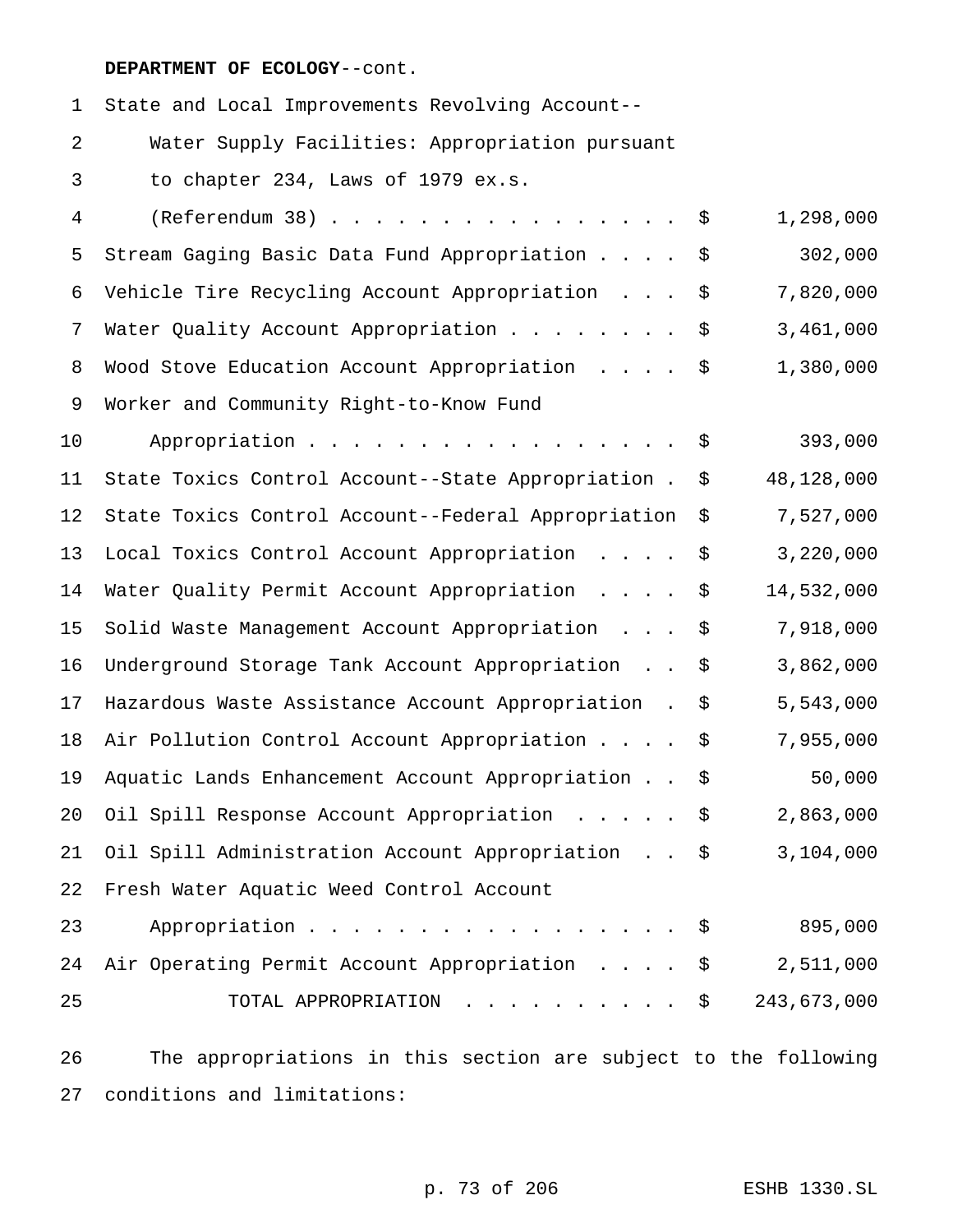(1) \$9,462,000 of the general fund--state appropriation and \$1,149,000 of the general fund--federal appropriation are provided solely for the implementation of the Puget Sound water quality management plan.

 (2) \$5,640,000 of the general fund--state appropriation is provided solely for the auto emissions inspection and maintenance program. The amount provided in this subsection is contingent upon a like amount being deposited in the general fund from auto emission inspection fees in accordance with RCW 70.120.170(4).

 (3) \$1,323,000 of the general fund--state appropriation is provided solely for water resource management activities associated with the continued implementation of the growth management act (chapter 17, Laws of 1990 1st ex.s.).

 (4) \$1,000,000 of the general fund--state appropriation and \$578,000 of the water quality permit account appropriation are provided solely to carry out the recommendations of the commission on efficiency and accountability in government concerning the wastewater discharge permit program.

 (5) \$961,000 of the general fund--state appropriation, \$3,459,000 of the general fund--federal appropriation, and \$2,316,000 of the air pollution control account appropriation are provided solely for grants to local air pollution control authorities.

 (6) The aquatic lands enhancement account appropriation is provided solely for the department to: (a) Conduct a sediment transport study of the Nooksack river to determine the amount of material that would have to be removed from the river to minimize flooding; and (b) develop an environmental assessment, of the Nooksack river and, based on this assessment, develop a sand and gravel management plan, for the river. In preparing the management plan, the department shall seek input from ESHB 1330.SL p. 74 of 206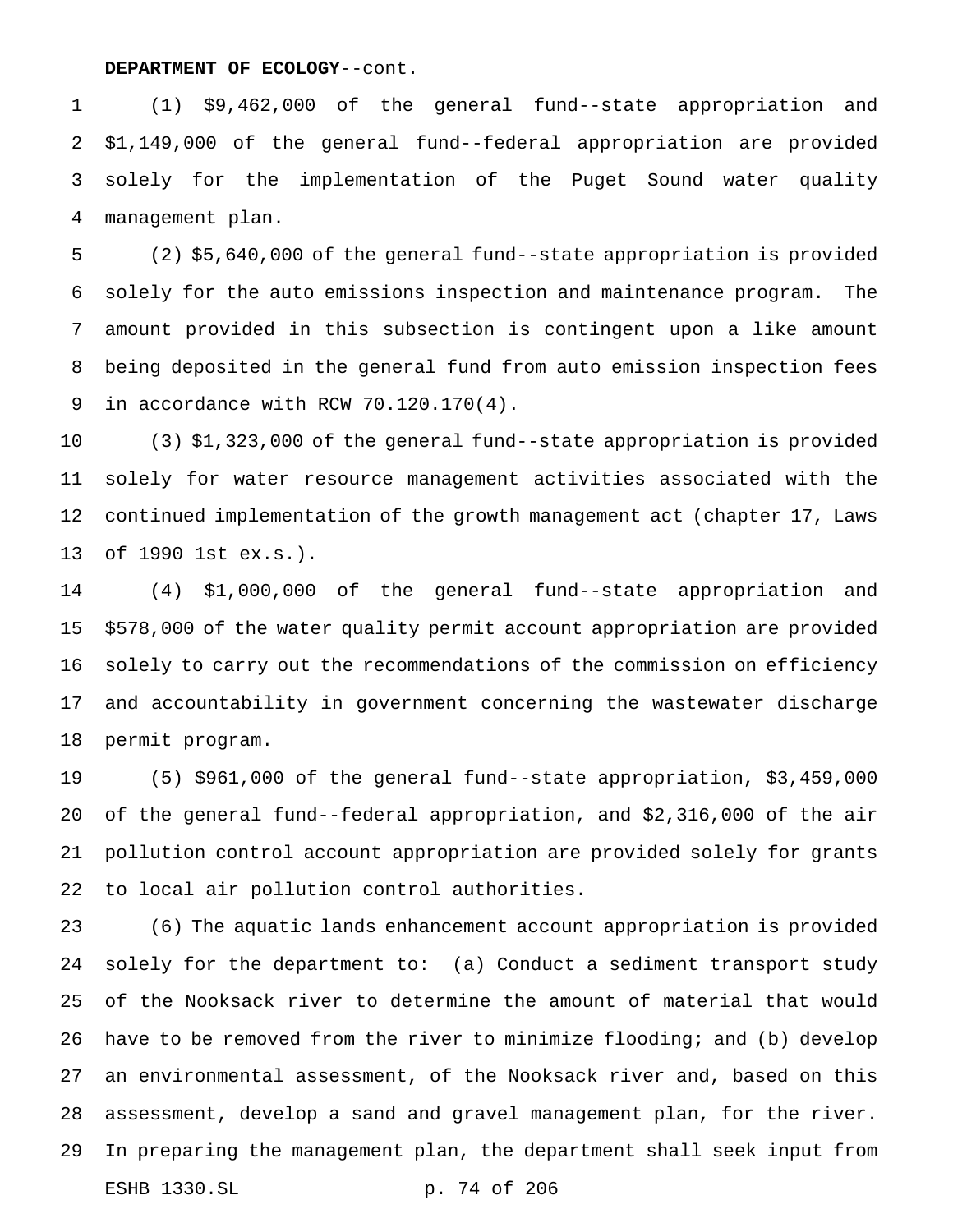appropriate state and local agencies, Indian tribes, and other interested parties to the maximum extent feasible. The department shall prepare the management plan in such a manner that the plan can be used as a model for future plans that may be developed for other state rivers.

 (7) \$491,000 of the general fund--state appropriation is provided solely to implement chapter 347, Laws of 1991 (Engrossed Substitute House Bill No. 2026, water resources management).

 (8) \$6,000,000 of the state toxics control account appropriation is provided solely for the following purposes:

 (a) To conduct remedial actions for sites for which there are no potentially liable persons or for which potentially liable persons cannot be found;

 (b) To provide funding to assist potentially liable persons under RCW 70.105D.070(2)(d)(xi) to pay for the cost of the remedial actions; and

 (c) To conduct remedial actions for sites for which potentially liable persons have refused to comply with the orders issued by the department under RCW 70.105D.030 requiring the persons to provide the remedial action.

 (9) \$3,104,000 of the oil spill administration account appropriation and the entire oil spill response account appropriation are provided solely to implement chapter 200, Laws of 1991 (Engrossed Substitute House Bill No. 1027, oil and hazardous substance spill prevention and response).

 (10) \$100,000 of the general fund--state appropriation is provided solely as state matching funds for the Columbia basin irrigation project.

p. 75 of 206 ESHB 1330.SL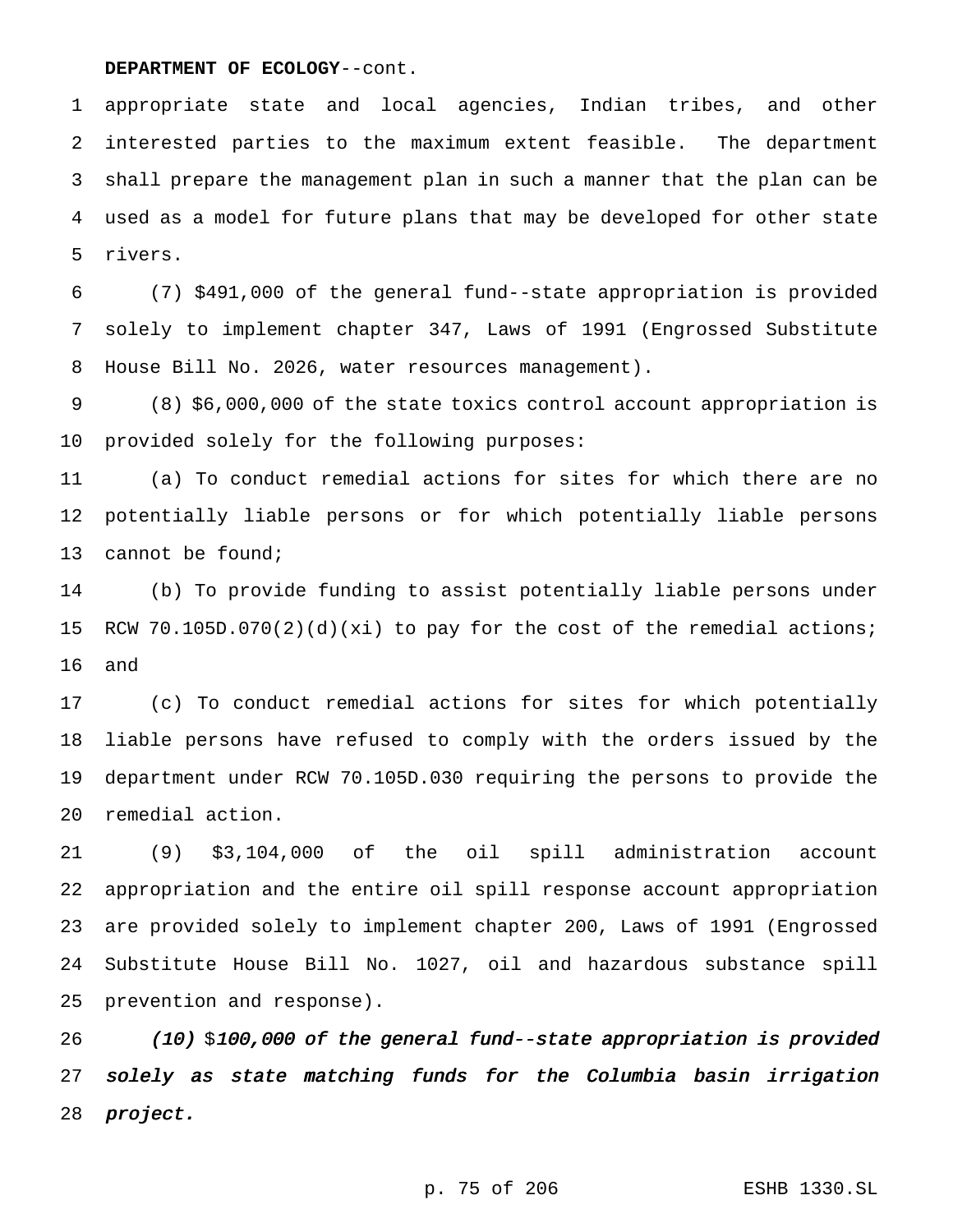(11) \$286,000 of the general fund--state appropriation is provided solely to implement chapter 350, Laws of 1991 (Second Substitute Senate Bill No. 5358, water system interties).

 (12) \$139,000 of the solid waste management account appropriation is provided solely to implement chapter 297, Laws of 1991 (Senate Bill No. 5143, recycled products procurement).

 (13) \$30,000 of the general fund--state appropriation is provided solely for the department's participation in the Pacific Ocean resources management compact.

 (14) \$200,000 of the general fund--state appropriation is provided solely to implement chapter 273, Laws of 1991 (House Bill No. 2021, joint water resource policy committee).

 (15) \$100,000 of the state toxics control account appropriation is provided for a study on the need for regional hazardous materials response teams. The study shall include, but not be limited to, the following items: Review of existing services, determination of where services are needed and the risks of not providing those services, funding requirements, equipment standards, training, mutual aid between jurisdictions, liability, and cost recovery. The study shall include specific recommendations on each of these items. Furthermore, the study shall include a specific recommendation on how to implement regional teams based upon geographic location and public exposure. The study shall include a review of steps taken in Oregon to address these problems. The state emergency response commission shall act as the steering committee for the study. Representatives from adjoining states may be requested to assist the commission.

 (16) The entire fresh water aquatic weed control account appropriation is provided solely to implement chapter 302, Laws of 1991 (Engrossed Substitute House Bill No. 1389, aquatic plant regulation). ESHB 1330.SL p. 76 of 206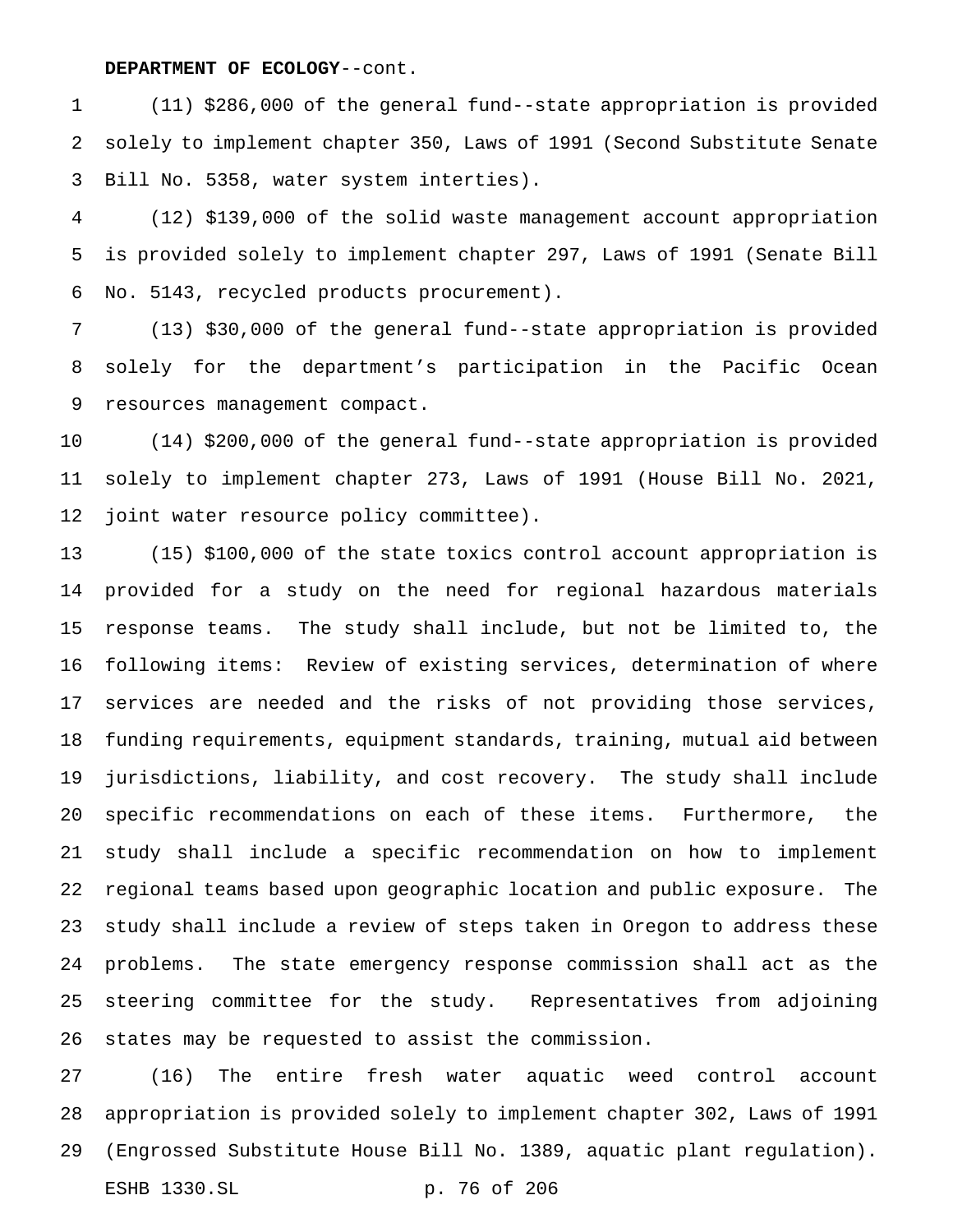1 (17) The department shall provide \$450,000 to the department of wildlife from the coastal protection fund for wildlife rehabilitative services.

**\*Sec. 303 was partially vetoed, see message at end of chapter.**

# NEW SECTION. **Sec. 304. FOR THE WASHINGTON POLLUTION LIABILITY REINSURANCE PROGRAM**

7 Pollution Liability Insurance Trust Program . . . . \$ 878,000

# NEW SECTION. **Sec. 305. FOR THE STATE PARKS AND RECREATION COMMISSION**

| 10 <sup>°</sup> | General Fund--State Appropriation \$               |  | 38,450,000 |
|-----------------|----------------------------------------------------|--|------------|
| 11              | General Fund--Federal Appropriation \$             |  | 1,683,000  |
| 12              | General Fund--Private/Local Appropriation \$       |  | 1,043,000  |
| 13              | Trust Land Purchase Account Appropriation \$       |  | 14,935,000 |
| 14              | Winter Recreation Program Account Appropriation \$ |  | 832,000    |
| 15              | ORV (Off-Road Vehicle) Account Appropriation \$    |  | 225,000    |
| 16              | Snowmobile Account Appropriation $\ldots$ \$       |  | 1,283,000  |
| 17              | Millersylvania State Park--Private/Local           |  |            |
| 18              | Appropriation \$                                   |  | 9,000      |
| 19              | Public Safety and Education Account                |  |            |
| 20              | Appropriation \$                                   |  | 50,000     |
| 21              | Motor Vehicle Fund Appropriation \$                |  | 1,112,000  |
| 22              | Oil Spill Administration Account Appropriation \$  |  | 61,000     |
| 23              | TOTAL APPROPRIATION \$                             |  | 59,683,000 |

 The appropriations in this section are subject to the following conditions and limitations:

p. 77 of 206 ESHB 1330.SL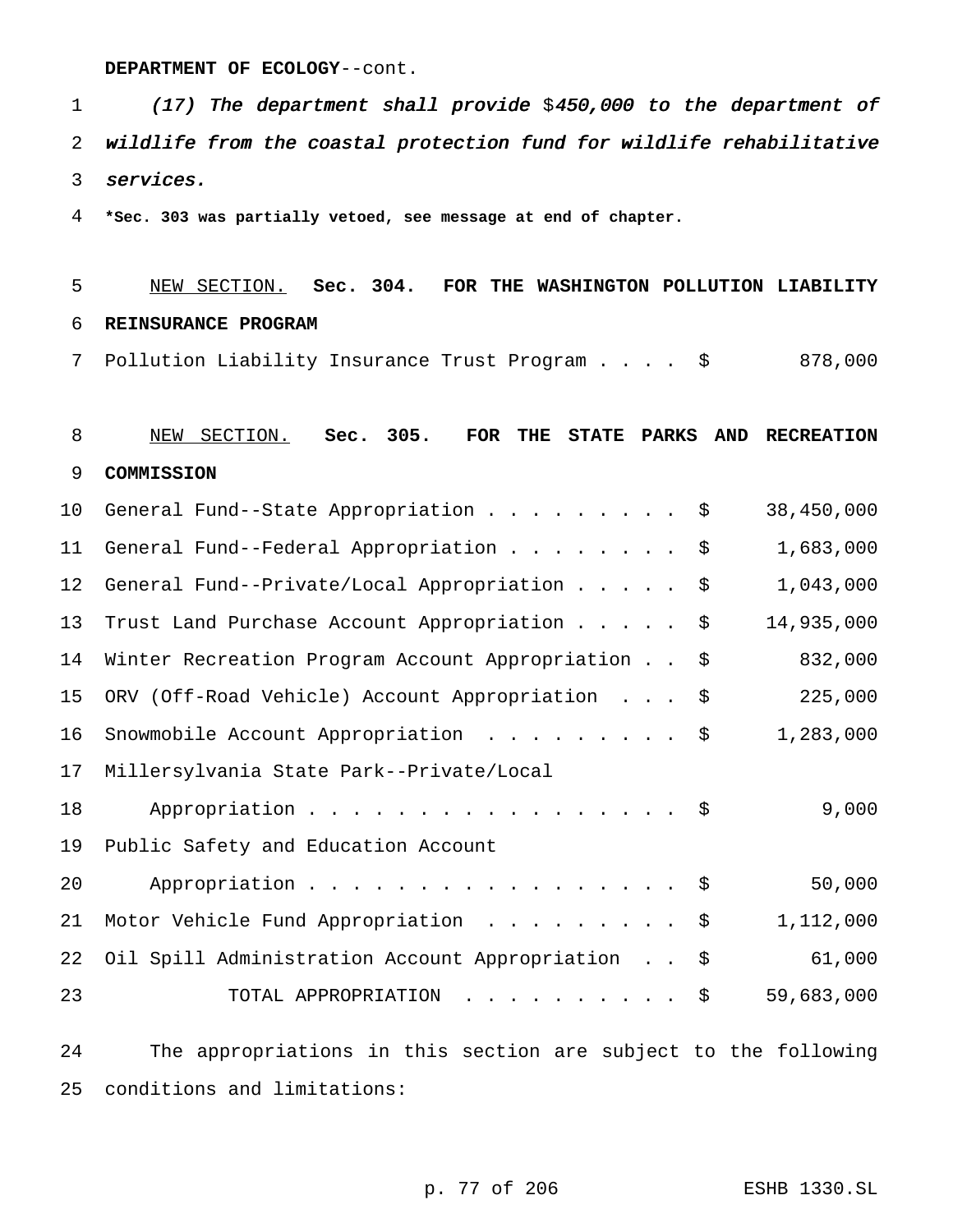#### **STATE PARKS AND RECREATION COMMISSION--cont.**

 (1) The commission shall conduct a review of fees charged to park users. The commission's review shall: (a) Examine current park use, including use by campers, day users, boaters, recreational vehicle operators, and other users of park facilities; (b) examine the extent to which user groups pay park fees to support their use of park facilities; and (c) propose alternatives to the current structure of park fees that equitably distribute the cost of operating state parks among the various user groups. The commission shall submit the results of the review to the office of financial management and the appropriate committees of the legislature by January 1, 1992.

 (2) \$65,000 of the trust land purchase account appropriation is provided solely for preparation of a conceptual plan for future alpine skiing facilities and service levels at Mount Spokane State Park. In preparing the plan, the commission shall: (a) Reevaluate the goals and objectives of the alpine ski area; (b) examine current functions of the alpine ski area including lodge use, ski patrol operations, food and beverage services, equipment rentals, grooming of slopes, selection and maintenance of ski runs, and customer service and public relations; (c) determine how to provide reasonable opportunities for the use of the alpine ski area for all members of the skiing public; and (d) propose alternatives to the current management approach. The commission shall submit the plan to the office of financial management and the appropriate committees of the legislature by August 1, 1992.

 (3) \$120,000 of the trust land purchase account appropriation is provided solely for the scenic rivers program.

 (4) \$644,000 of the trust land purchase account appropriation is provided solely to repair damage to state parks facilities caused by November and December, 1990, and January, 1991, storms.

```
ESHB 1330.SL p. 78 of 206
```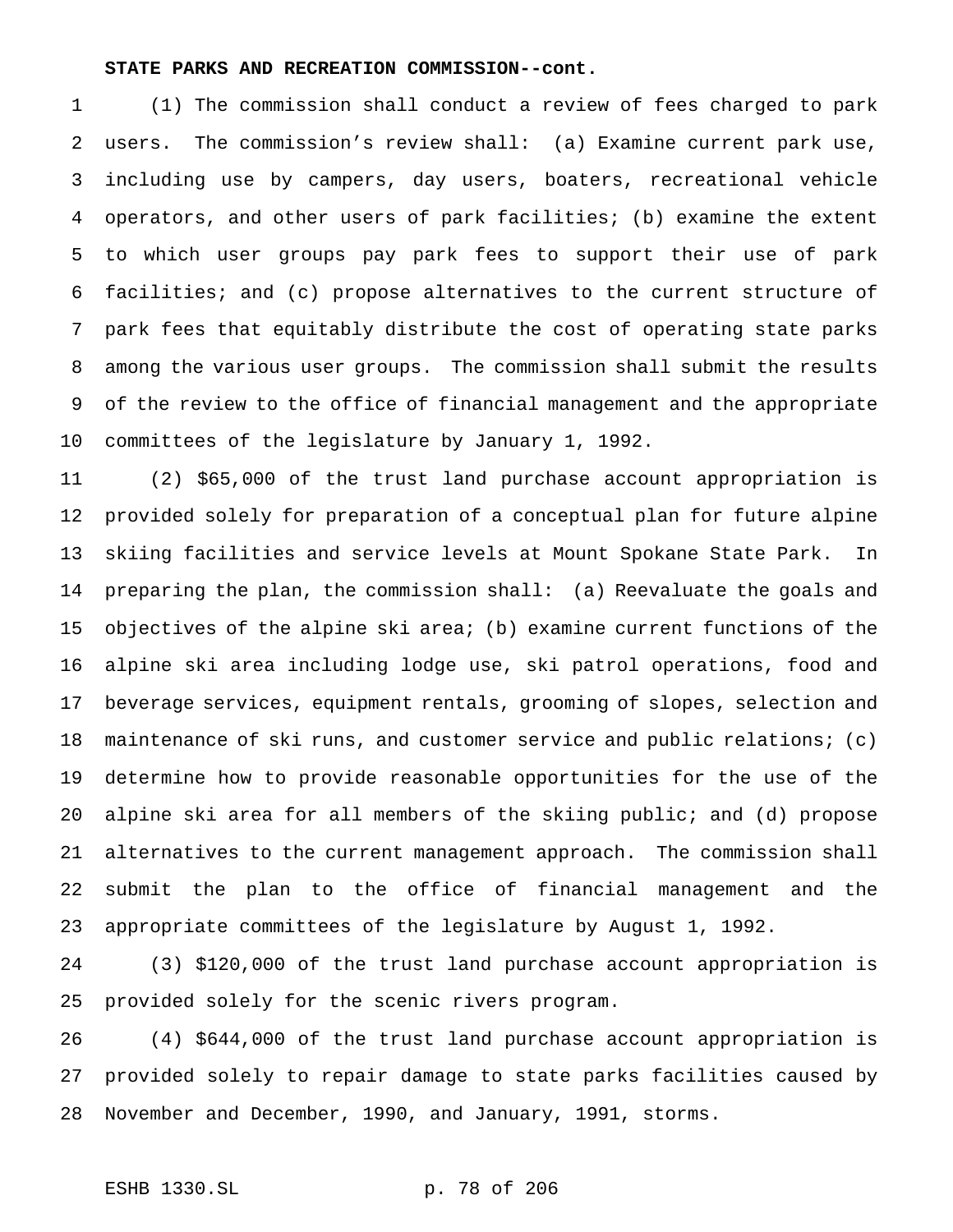#### **STATE PARKS AND RECREATION COMMISSION--cont.**

 (5) \$294,000 of the general fund state appropriation is provided solely to implement the Puget Sound water quality management plan.

 (6) The entire trust land purchase account appropriation is provided solely for costs associated with the administration, maintenance, and operation of state parks and other state parks programs.

 (7) \$61,000 of the oil spill administration account appropriation is provided solely to implement chapter 200, Laws of 1991 (Engrossed Substitute House Bill No. 1027, oil and hazardous substance spill prevention and response).

# NEW SECTION. **Sec. 306. FOR THE INTERAGENCY COMMITTEE FOR OUTDOOR RECREATION**

|    | 13 Outdoor Recreation Account--State Appropriation \$     |  | 2,172,000 |
|----|-----------------------------------------------------------|--|-----------|
|    | 14 Outdoor Recreation Account--Federal Appropriation . \$ |  | 32,000    |
|    | 15 Firearms Range Account Appropriation \$                |  | 44,000    |
| 16 | TOTAL APPROPRIATION \$                                    |  | 2,248,000 |

 NEW SECTION. **Sec. 307. FOR THE ENVIRONMENTAL HEARINGS OFFICE** General Fund Appropriation ............ \$ 1,180,000

 The appropriation in this section is subject to the following conditions and limitations: \$80,000 is provided solely for an additional administrative law judge.

# \*NEW SECTION. **Sec. 308. FOR THE DEPARTMENT OF TRADE AND ECONOMIC DEVELOPMENT** 25 General Fund Appropriation . . . . . . . . . . . \$ 33,708,000 26 Motor Vehicle Fund Appropriation . . . . . . . . \$ 564,000

p. 79 of 206 ESHB 1330.SL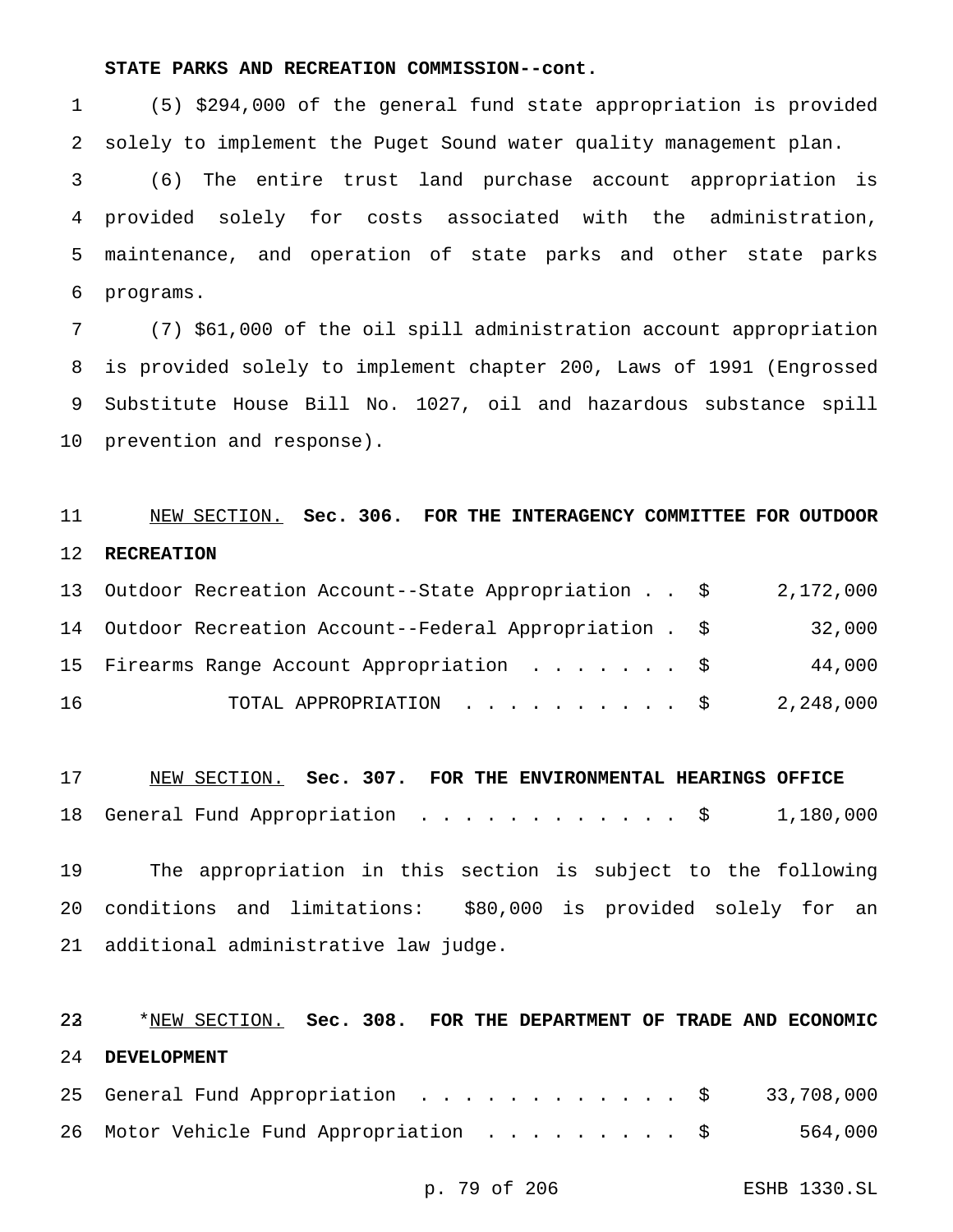#### **DEPARTMENT OF TRADE AND ECONOMIC DEVELOPMENT**--cont.

|   | 1 Solid Waste Management Account Appropriation \$   | 1,000,000 |
|---|-----------------------------------------------------|-----------|
|   | 2 Litter Control Account Appropriation \$ 1,000,000 |           |
| 3 | TOTAL APPROPRIATION $\ldots$ , \$ 36,272,000        |           |

 (1) \$500,000 of the general fund appropriation is provided solely for establishment of a European trade office. The amount provided in this subsection is contingent on receipt of at least \$200,000 in nonstate sources from port associations for establishment of the office.

9 (2)  $$200,000$  of the general fund appropriation is provided solely 10 for the Washington Research Foundation.

 (3) \$1,000,000 of the litter control account appropriation and \$1,000,000 of the solid waste management account appropriation are provided solely for the purposes of implementing the market development center created in chapter 319, Laws of 1991 (Second Substitute Senate Bill No. 5591, comprehensive recycling program) for the fiscal year ending June 30, 1992.

 (4) \$2,000,000 of the general fund appropriation is provided solely to continue and expand the department's efforts to promote value-added manufacturing under the forest products program, as authorized under section 7, chapter 314, Laws of 1991 (Engrossed Substitute House Bill No. 1341, timber-dependent communities). Within this amount, the department shall maintain expenditures for the forest products program at the fiscal year 1991 level. The balance of this amount shall be provided as contracts to promote value-added manufacturing. The department shall report to the appropriate committees of the legislature on the amount and types of contracts provided by January 1, 1992.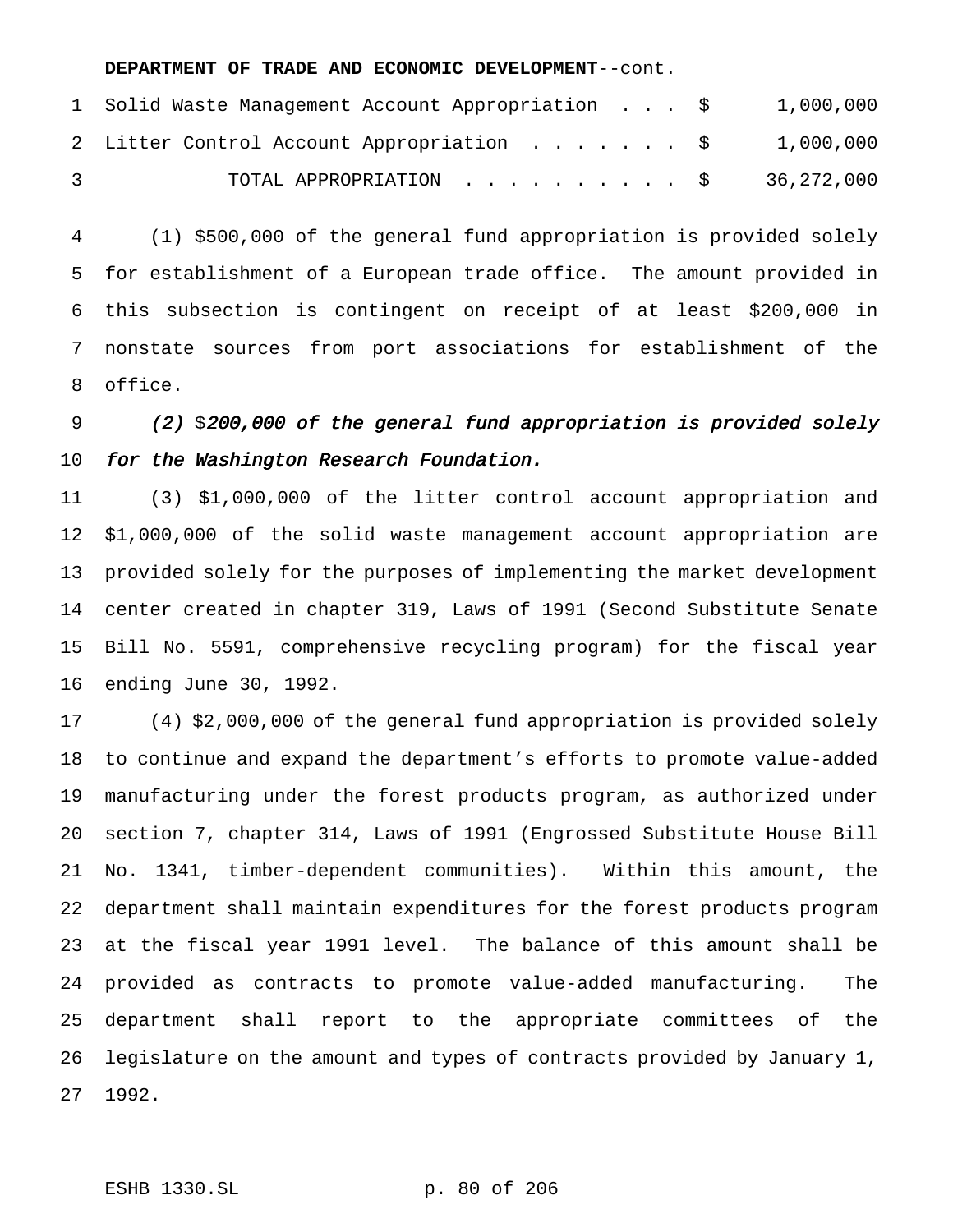**DEPARTMENT OF TRADE AND ECONOMIC DEVELOPMENT**--cont.

 $(5)$  \$1,000,000 of the general fund--state appropriation is provided solely for business contracts authorized under section 7, chapter 314, Laws of <sup>1991</sup> (Engrossed Substitute House Bill No. 1341, timber- dependent communities). The amount provided in this subsection shall be placed in reserve and not expended prior to the report required under subsection (4) of this section.

 (6) \$1,000,000 of the general fund appropriation is provided solely 8 for program coordination of the department's timber assistance efforts, as authorized in sections 3, 4, 6, and 7, chapter 314, Laws of <sup>1991</sup> (Engrossed Substitute House Bill No. 1341, timber-dependent communities).

 (7) \$1,200,000 of the general fund appropriation is provided solely for establishment of the Pacific Northwest export assistance center, as authorized in sections 11 through 18 of chapter 314, Laws of 1991 (Engrossed Substitute House Bill No. 1341, timber-dependent communities). The center will provide export assistance to firms located in timber-dependent communities.

 (8) \$8,195,000 of the general fund appropriation is provided solely for the Washington high technology center.

 (9) The department of trade and economic development shall establish a schedule of fees for services performed by the department's overseas trade offices. The fee schedule shall generate revenue of at least \$1,032,000 during the 1991-93 biennium, which shall be deposited in the general fund.

 (10) The department shall not reduce grants or contracts in assistance of units of government without first notifying the appropriate legislative committees.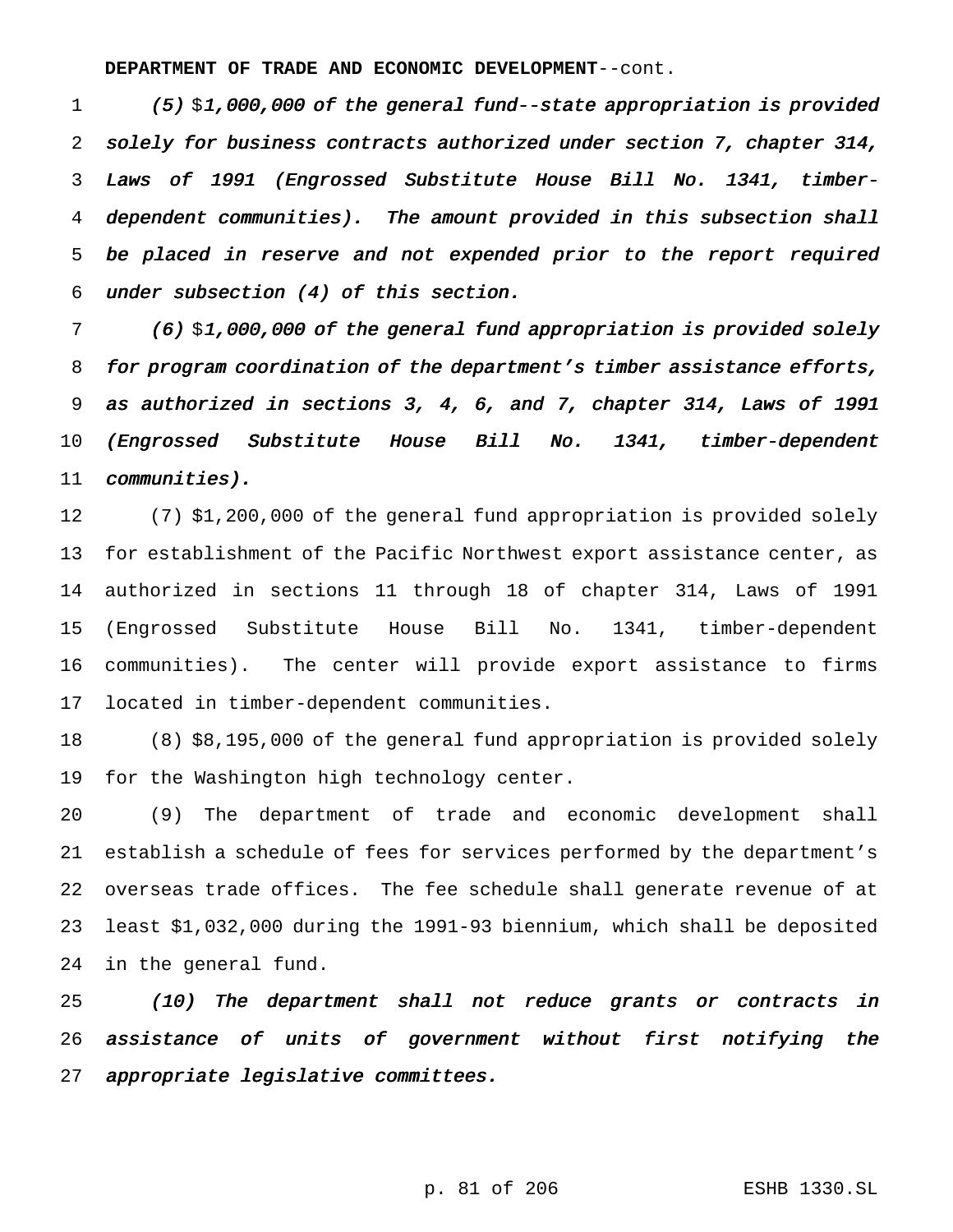#### **DEPARTMENT OF TRADE AND ECONOMIC DEVELOPMENT**--cont.

 (11) \$100,000 of the general fund appropriation is provided solely for a contract with the Tacoma world trade center to enhance export opportunities for Washington businesses.

 (12) \$150,000 of the general fund appropriation is provided solely as an enhancement to the current level of funding for grants to associate development organizations (ADOs).

**\*Sec. 308 was partially vetoed, see message at end of chapter.**

#### NEW SECTION. **Sec. 309. FOR THE CONSERVATION COMMISSION**

|    | 9 General Fund Appropriation \$ 2,189,000   |         |
|----|---------------------------------------------|---------|
|    | 10 Water Quality Account Appropriation \$   | 192,000 |
| 11 | TOTAL APPROPRIATION $\ldots$ , \$ 2,381,000 |         |

 The appropriations in this section are subject to the following conditions and limitations:

 (1) Not more than eight percent of the water quality account moneys administered by the commission may be used by the commission for administration and program activities related to the grant and loan program.

 (2) \$385,000 of the general fund appropriation is provided solely to implement the Puget Sound water quality management plan.

 (3) \$650,000 of the general fund appropriation is provided solely for increased basic operation grants to conservation districts.

 NEW SECTION. **Sec. 310. FOR THE WINTER RECREATION COMMISSION** 23 General Fund Appropriation . . . . . . . . . . . \$ 20,000

 NEW SECTION. **Sec. 311. FOR THE PUGET SOUND WATER QUALITY AUTHORITY**

ESHB 1330.SL p. 82 of 206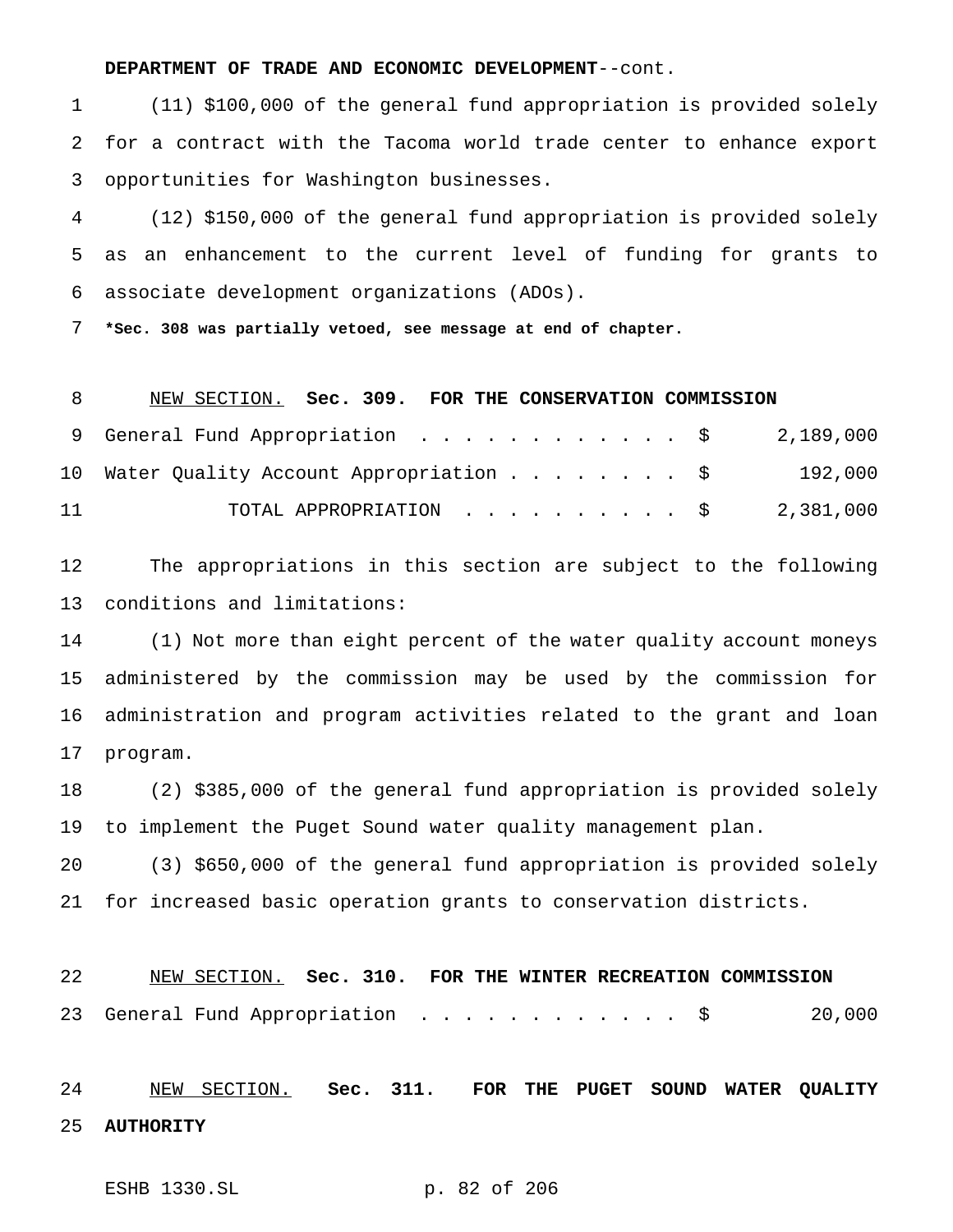**PUGET SOUND WATER QUALITY AUTHORITY**--cont.

|                | 1 General Fund--State Appropriation \$   | 3,679,000 |
|----------------|------------------------------------------|-----------|
|                | 2 General Fund--Federal Appropriation \$ | 202,000   |
|                | 3 Water Quality Account Appropriation \$ | 1,100,000 |
| $\overline{4}$ | TOTAL APPROPRIATION \$                   | 4,981,000 |

 The appropriations in this section are subject to the following conditions and limitations:

 (1) \$330,000 of the general fund--state appropriation is provided solely for an interagency agreement with Washington State University cooperative extension service for field agents to provide technical assistance in implementing the Puget Sound water quality management plan.

 (2) \$240,000 of the general fund--state appropriation is provided solely for an interagency agreement with the University of Washington sea grant program for field agents to provide technical assistance in implementing the Puget Sound water quality management plan.

 (3) In addition to the amounts provided in subsections (1) and (2) of this section, \$812,000 of the general fund--state appropriation is provided solely to implement other provisions of the Puget Sound water quality management plan.

#### \*NEW SECTION. **Sec. 312. FOR THE DEPARTMENT OF FISHERIES**

|    | 22 General Fund--State Appropriation \$               | 61,034,000 |
|----|-------------------------------------------------------|------------|
|    | 23 General Fund--Federal Appropriation \$             | 17,901,000 |
|    | 24 General Fund--Private/Local Appropriation \$       | 8,301,000  |
|    | 25 Aquatic Lands Enhancement Account Appropriation \$ | 1,092,000  |
|    | 26 Oil Spill Administration Account Appropriation \$  | 410,000    |
| 27 | TOTAL APPROPRIATION \$                                | 88,738,000 |

p. 83 of 206 ESHB 1330.SL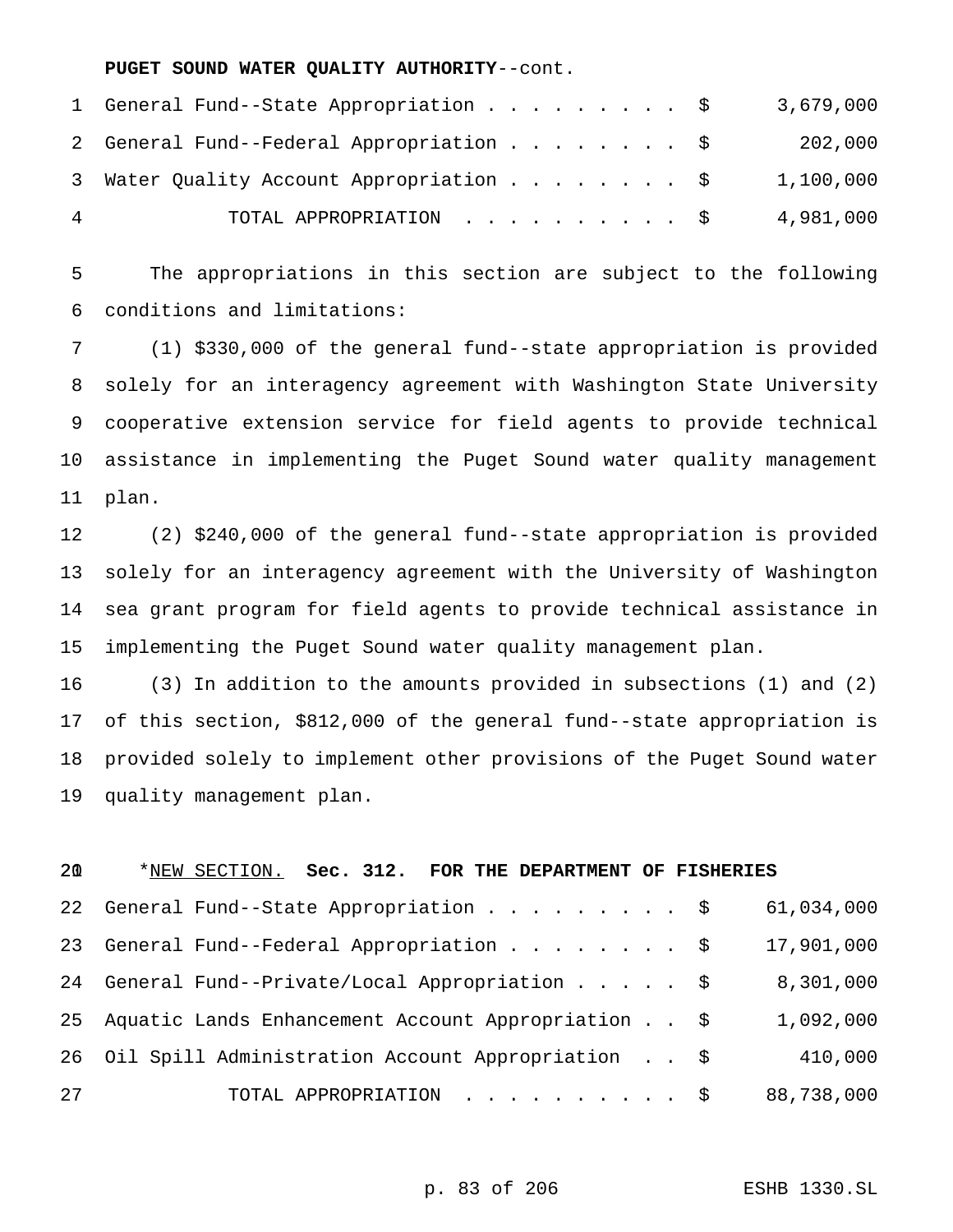## **DEPARTMENT OF FISHERIES**--cont.

 The appropriations in this section are subject to the following conditions and limitations:

 (1) \$263,000 of the general fund--state appropriation is provided solely for improvements to and monitoring of wastewater discharges from state salmon hatcheries.

 (2) \$1,180,000 of the general fund--state appropriation is provided solely to implement the Puget Sound water quality management plan.

 (3) \$410,000 of the oil spill administration account appropriation is provided solely to implement chapter 200, Laws of 1991 (Engrossed Substitute House Bill No. 1027, oil and hazardous substance spill prevention and response).

12 (4) \$785,000 of the general fund--state appropriation is provided solely for increased coho salmon production through pen-rearing, delay release methods.

 (5) \$950,000 of the general fund--state appropriation is provided solely for attorney general cost, on behalf of the department of fisheries, department of natural resources, department of health, and the state parks and recreation commission, in defending the state and public interest in tribal shellfish litigation (U.S. v. Washington, subproceeding 89-3). The attorney general cost shall be paid as an interagency reimbursement.

 (6) \$427,000 of the general fund--state appropriation is provided solely for increased enforcement activities.

**\*Sec. 312 was partially vetoed, see message at end of chapter.**

| 25 | *NEW SECTION. Sec. 313. FOR THE DEPARTMENT OF WILDLIFE          |              |  |         |
|----|-----------------------------------------------------------------|--------------|--|---------|
|    | 27 General Fund Appropriation \$ 11,497,000                     |              |  |         |
|    | 28 ORV (Off-Road Vehicle) Account Appropriation \$              |              |  | 275,000 |
|    | 29 Aquatic Lands Enhancement Account Appropriation \$ 1,096,000 |              |  |         |
|    | ESHB 1330.SL                                                    | p. 84 of 206 |  |         |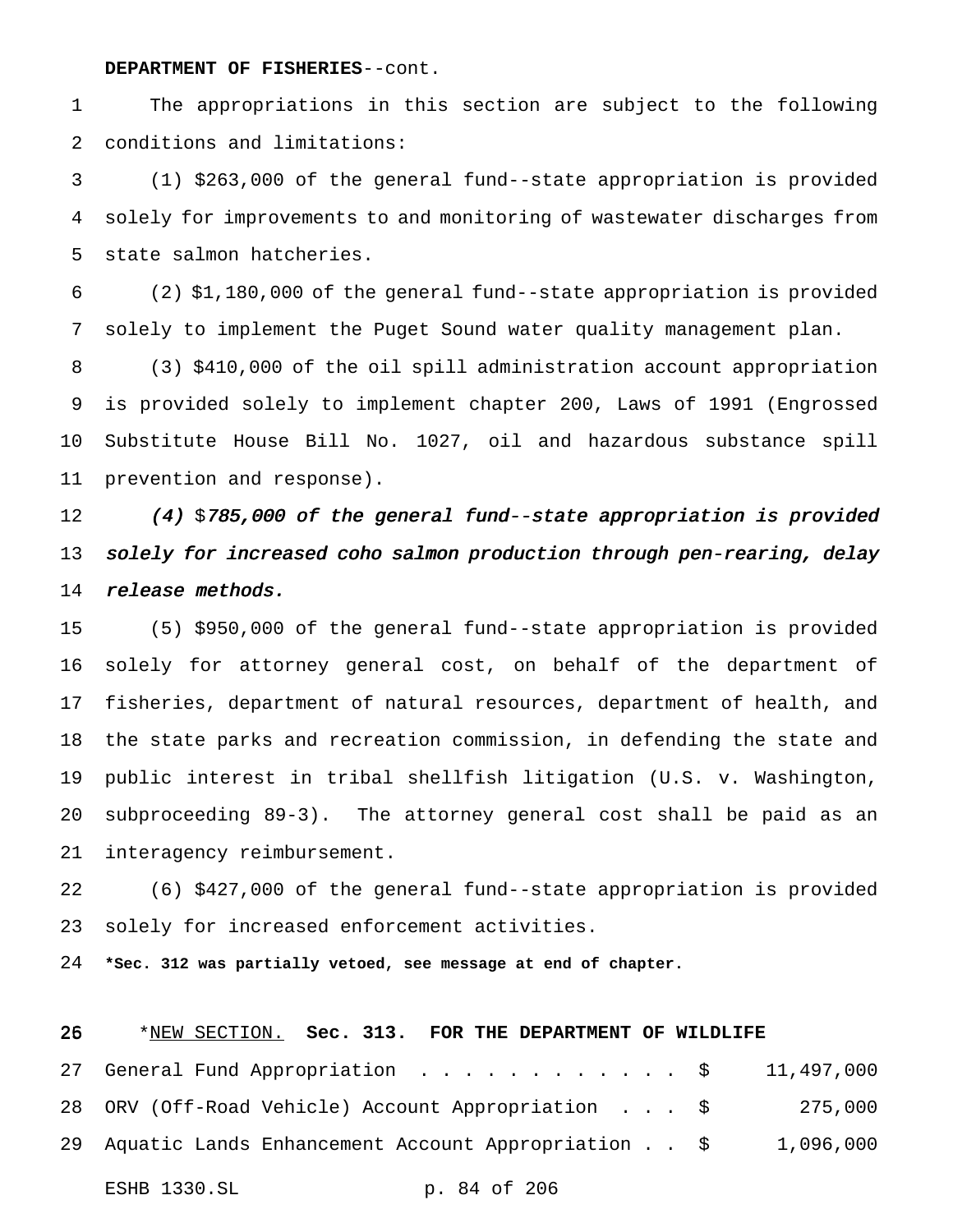#### **DEPARTMENT OF WILDLIFE**--cont.

Public Safety and Education Account

| $\overline{2}$ | Appropriation \$                                  | 589,000    |
|----------------|---------------------------------------------------|------------|
|                | 3 Wildlife Fund--State Appropriation \$           | 50,002,000 |
|                | 4 Wildlife Fund--Federal Appropriation \$         | 16,308,000 |
|                | 5 Wildlife Fund--Private/Local Appropriation \$   | 2,120,000  |
| 6              | Game Special Wildlife Account Appropriation \$    | 532,000    |
| 7              | Oil Spill Administration Account Appropriation \$ | 565,000    |
| 8              | TOTAL APPROPRIATION \$                            | 82,984,000 |

 The appropriations in this section are subject to the following conditions and limitations:

 (1) \$514,000 of the general fund appropriation is provided solely to implement the Puget Sound water quality management plan.

 (2) \$565,000 of the oil spill administration account appropriation is provided solely to implement chapter 200, Laws of 1991 (Engrossed Substitute House Bill No. 1027, oil and hazardous substance spill prevention and response).

 (3) \$770,000 of the wildlife fund--state appropriation is provided solely for the operation of the game farm program.

 (4) During the 1991-93 biennium the wildlife enforcement FTE staff levels shall not be reduced below the fiscal year 1991 average FTE staff level. \$1,300,000 of the general fund--state appropriation and \$3,872,000 of the wildlife fund--state appropriation are provided solely for wildlife enforcement. If House Bill No. 2235 (hunting and fishing fees) is not enacted by July 31, 1991, this subsection shall be null and void.

 (5) \$25,000 of the general fund appropriation and \$25,000 of the wildlife fund--state appropriation are provided solely for a demonstration project to develop a wildlife mitigation plan for private

p. 85 of 206 ESHB 1330.SL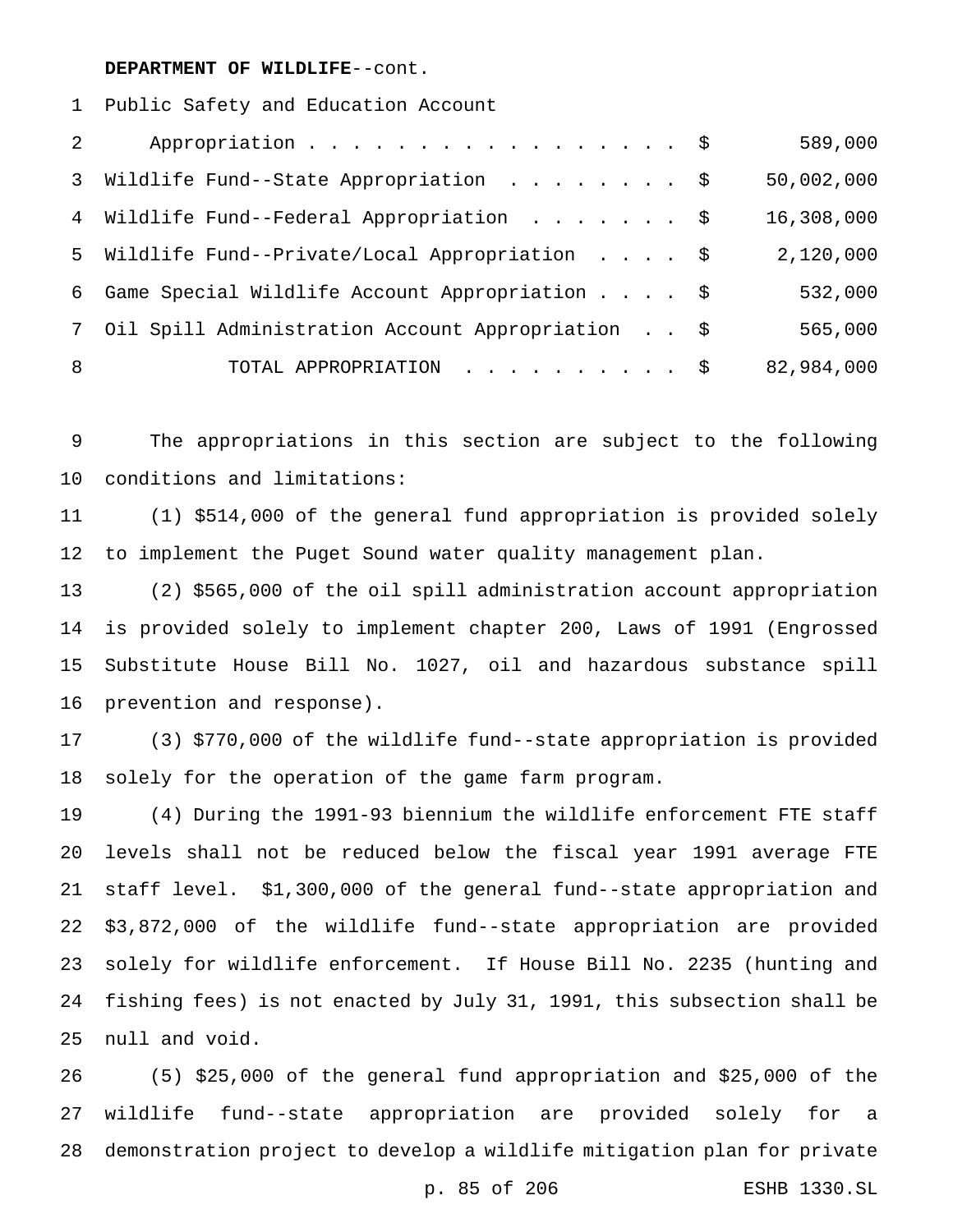#### **DEPARTMENT OF WILDLIFE**--cont.

 and public lands in the Lake Roosevelt area. The department shall create a steering committee consisting of representatives of local private landowners, local government, tribes, hunters, fishers, and other users of wildlife in the Lake Roosevelt area. The committee shall study and report to the department on issues related to the development of the Lake Roosevelt plan including, but not limited to, local government impact, wildlife species, needs of wildlife users, other recreational needs, land use regulations, and wildlife supply.

 (6) The office of financial management and legislative committees staff shall examine wildlife fees and expenditures. Issues to be examined shall include the division of agency resources in support of both game and nongame activities and the overall funding level for the agency. If House Bill No. 2235 (hunting and fishing fees) is not enacted by July 31, 1991, this subsection shall be null and void.

15 (7) The department shall expend \$450,000 from the coastal protection fund for <sup>a</sup> marine mammal and bird rehabilitation center, of 17 which  $$400,000$  is for one-time capital costs and  $$50,000$  is for biennial contract staffing costs for the center.

**\*Sec. 313 was partially vetoed, see message at end of chapter.**

| 20 | NEW SECTION. Sec. 314. FOR THE DEPARTMENT OF NATURAL RESOURCES |              |
|----|----------------------------------------------------------------|--------------|
|    | 21 General Fund--State Appropriation \$                        | 58,010,000   |
|    | 22 General Fund--Federal Appropriation \$                      | 604,000      |
|    | 23 General Fund--Private/Local Appropriation \$                | 12,000       |
|    | 24 ORV (Off-Road Vehicle) Account Appropriation \$             | 4,521,000    |
|    | 25 Forest Development Account Appropriation \$                 | 30, 155, 000 |
|    | 26 Survey and Maps Account Appropriation \$                    | 1,074,000    |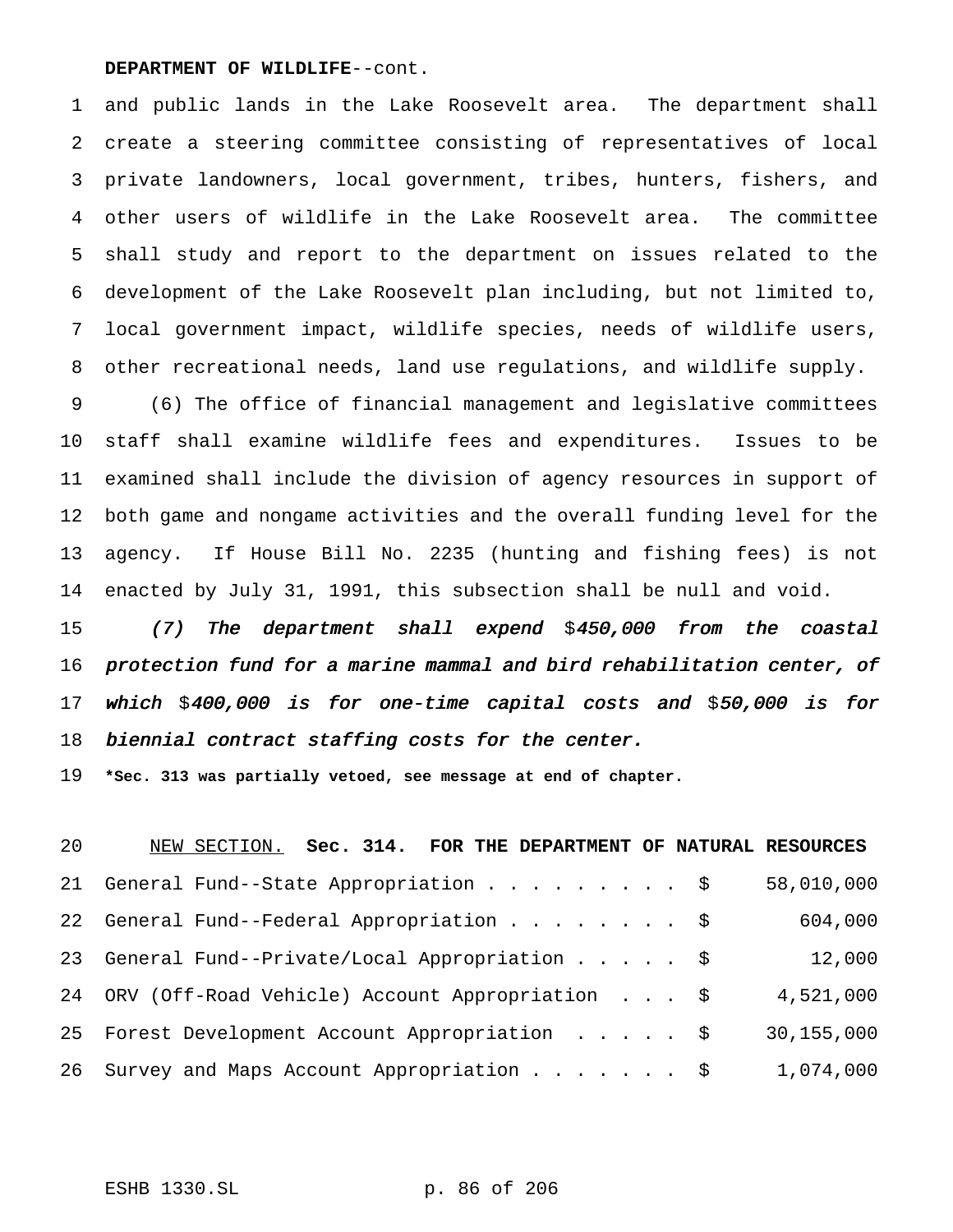Natural Resources Conservation Area Stewardship 2 Account Appropriation . . . . . . . . . . . . \$ 1,080,000 Aquatic Lands Enhancement Account Appropriation . . \$ 1,491,000 Resource Management Cost Account Appropriation . . \$ 79,780,000 Aquatic Land Dredged Material Disposal Site Account Appropriation............. \$ 814,000 State Toxics Control Account Appropriation .... \$ 764,000 8 Air Pollution Control Account Appropriation . . . . \$ 430,000 9 Oil Spill Administration Ac28uft00AppteprCantonl Account Appropriation 10500,000

11 TOTAL APPROPRIATION . . . . . . . . . . . . . . . \$ 179,363,000

 The appropriations in this section are subject to the following conditions and limitations:

 (1) \$1,841,000, of which \$1,136,000 is from the resource management cost account appropriation and \$705,000 is from the forest development account appropriation, is provided solely for the development of a harvest planning system for state trust lands.

 (2) \$450,000, of which \$225,000 is from the resource management cost account appropriation and \$225,000 is from the aquatic lands enhancement account appropriation is provided solely for the control and eradication of Spartina, including research, environmental impact statements, and public education. The department shall develop a Spartina eradication plan and report to the house of representatives natural resources committee and the senate environment and natural resources committee by January 15, 1992, on the plan.

 (3) \$5,185,000 of the general fund--state appropriation is provided solely for the emergency fire suppression subprogram.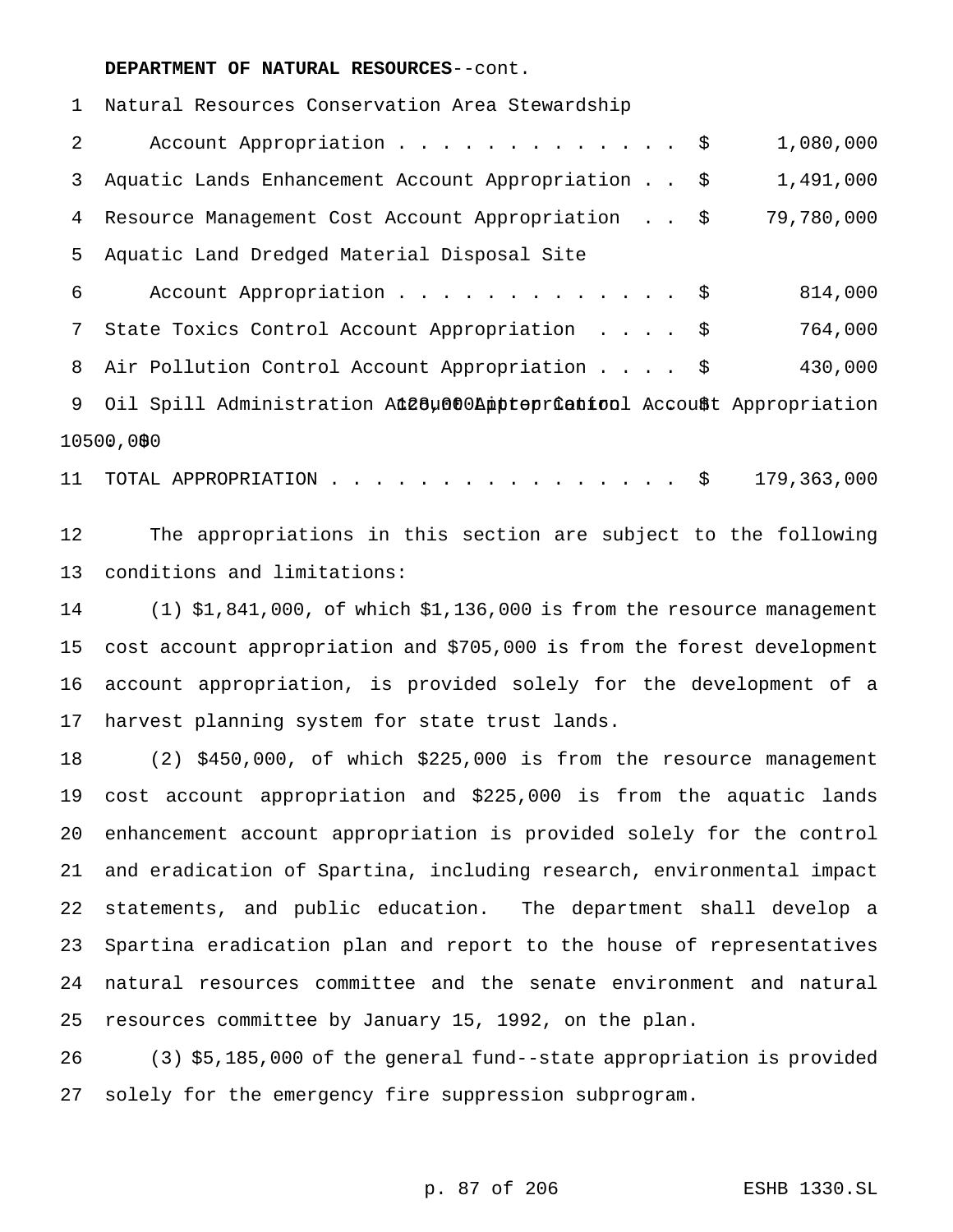(4) \$1,909,000 of the general fund--state appropriation is provided solely to implement the Puget Sound water quality management plan.

 (5) \$2,840,000 of the general fund--state appropriation is provided solely for cooperative monitoring, evaluation, and research projects related to implementation of the timber-fish-wildlife agreement.

 (6) \$1,683,000 of the general fund--state appropriation is provided solely for the development of an electronic forest practices permit processing data management system.

 (7) \$163,000 of the general fund state appropriation is provided solely for the department to contract with the University of Washington college of forest resources for continuation of the timber supply study. The study shall identify the quantity of timber present now and the quantity of timber that may be available from forest lands in the future, use various assumptions of landowner management, and include changes in the forest land base, amount of capital invested in timber management, and expected harvest age. No portion of this appropriation may be expended for indirect costs associated with the study.

 (8) The department of natural resources shall sell approximately 726 acres of undeveloped land at the Northern State multiservice center to Skagit county. The land shall be sold at fair market value, which shall not exceed \$701,000 if the sale occurs before January 1, 1992. Proceeds of the sale shall be deposited in the charitable, educational, penal and reformatory institutions account. The sale of the land shall be conditioned on the permanent dedication of the land for public recreational uses, which may include fairgrounds, and up to 50 acres of which may be used for purposes of a public educational institution.

 (9) \$500,000 of the general fund--state appropriation and \$1,000,000 of the resource management cost account appropriation are provided solely to implement sections 5 through 9, chapter 315, Laws of ESHB 1330.SL p. 88 of 206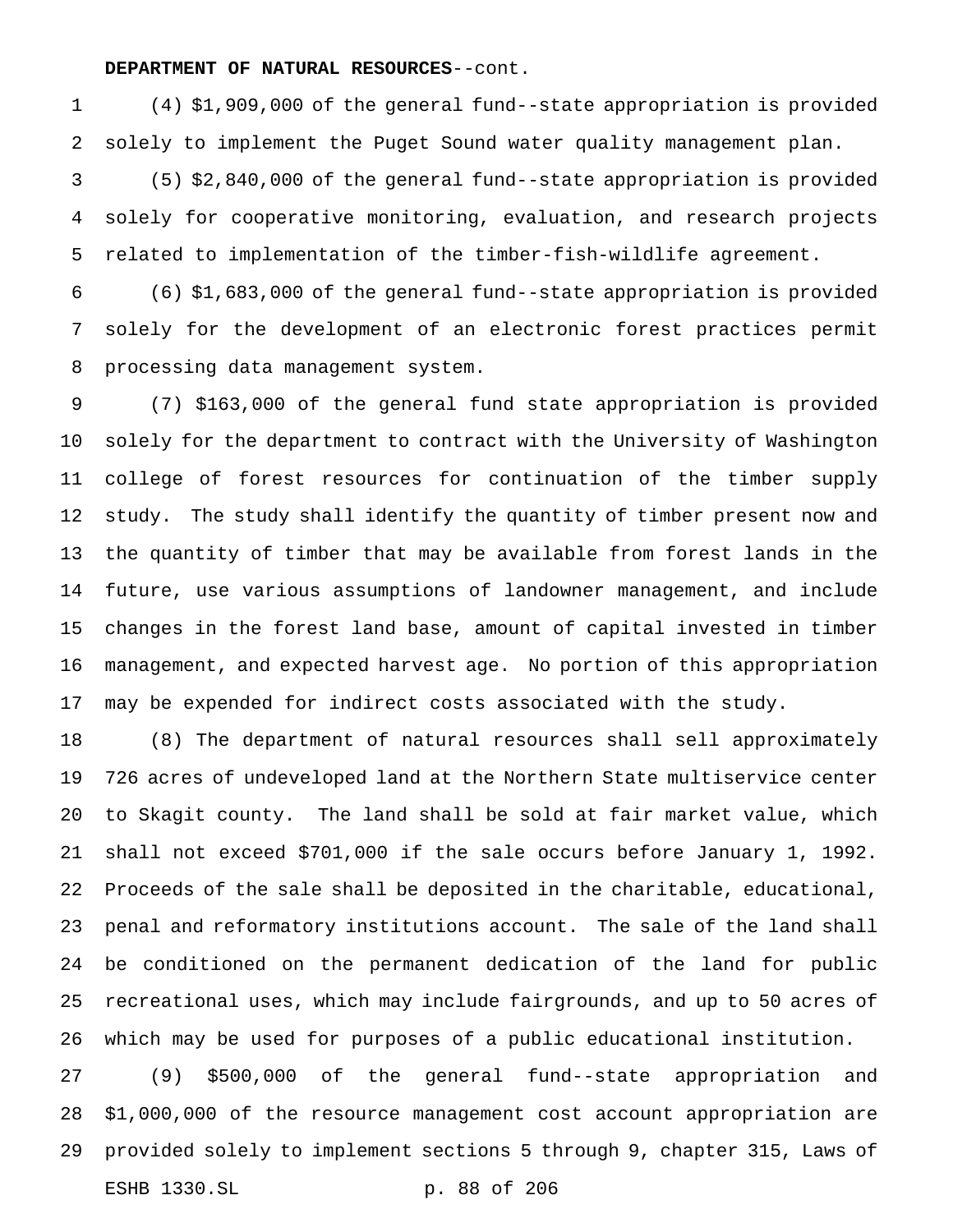1991 (Engrossed Substitute Senate Bill No. 5555, countercyclical program for timber-impacted areas).

 (10) \$3,400,000 of the general fund--state appropriation is provided solely for forest practices activities. Of the amount provided in this subsection, \$1,500,000 is provided solely for monitoring and enforcement of forest practices permit conditions, reforestation requirements, and conversion requirements. The department shall submit a plan to the appropriate committees of the legislature by October 1, 1991, showing how it will spend this amount. The balance of the amount provided in this subsection shall be expended as follows: \$760,000 to the department of fisheries, \$660,000 to the department of wildlife, and \$480,000 to the department of ecology for each of these department's responsibilities related to forest practices.

 (11) \$429,000 of the air pollution control account appropriation, \$60,000 of the forest development account appropriation, and \$141,000 of the resource management cost account appropriations are provided solely to implement chapter 199, Laws of 1991 (Engrossed Substitute House Bill No. 1028, air pollution control).

 (12) \$150,000 of the general fund--state appropriation is provided solely for the department to contract for increased development of the Mount Tahoma cross-country ski trails system. No portion of the amount provided in this subsection may be expended without equal matching funds from nonstate sources for the same purpose.

 (13) \$1,700,000 of the general fund--state appropriation is provided for fiscal year 1993 solely for the forest practices program for activities related to critical wildlife habitat, cumulative effects assessment, clear-cut size and timing, wetlands, and rate-of-harvest monitoring that are required as a result of rules adopted by the forest

p. 89 of 206 ESHB 1330.SL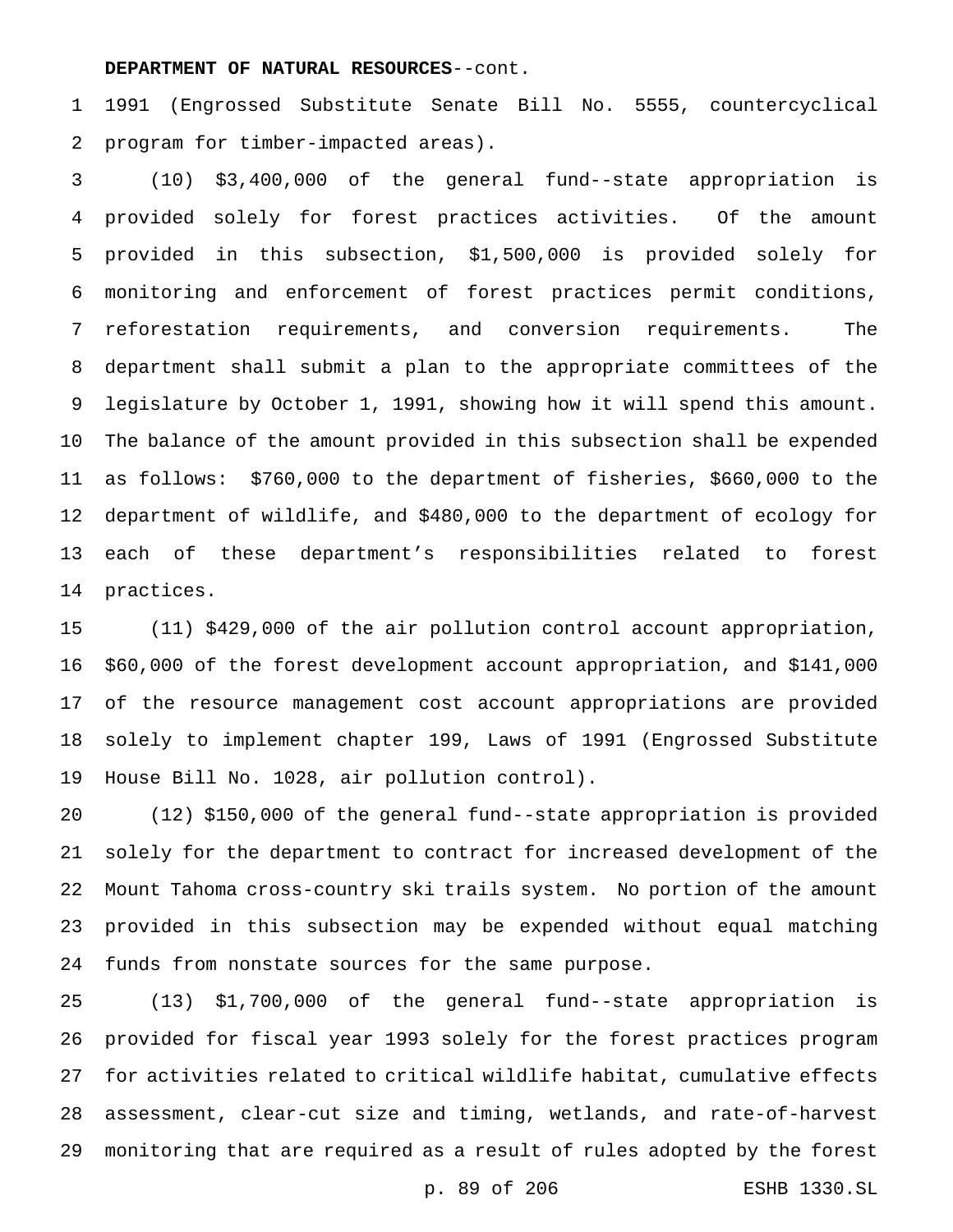practices board. The department shall submit a status report on adoption of forest practices rules by February 1, 1992, to the appropriate committees of the legislature. The amount provided in this subsection shall lapse if the forest practices board does not adopt rules on these items by June 30, 1992.

 (14) \$160,000 from the natural resources conservation area stewardship account appropriation is provided solely for operating expenses of the natural heritage program.

 (15) \$128,000 of the oil spill administration account appropriation is provided solely to implement chapter 200, Laws of 1991 (Engrossed Substitute House Bill No. 1027, oil and hazardous substance spill prevention and response).

## \*NEW SECTION. **Sec. 315. FOR THE DEPARTMENT OF AGRICULTURE**

|    | 15 General Fund State Appropriation \$ 19,680,000          |  |
|----|------------------------------------------------------------|--|
|    | 16 General Fund Federal Appropriation \$ 1,226,000         |  |
|    | 17 State Toxics Control Account Appropriation \$ 1,109,000 |  |
| 18 | TOTAL APPROPRIATION $\ldots$ , \$ 22,015,000               |  |

 The appropriations in this section are subject to the following conditions and limitations:

 (1) Within the appropriations provided in this section, the department shall collect and provide information to growers on minor use crop pesticides.

 (2) \$100,000 of the general fund--state appropriation is provided solely to implement the Puget Sound water quality management plan.

 (3) \$872,000 of the general fund--state appropriation is provided solely for the state noxious weed program. Of this amount \$524,000 is provided solely for noxious weed control grants.

ESHB 1330.SL p. 90 of 206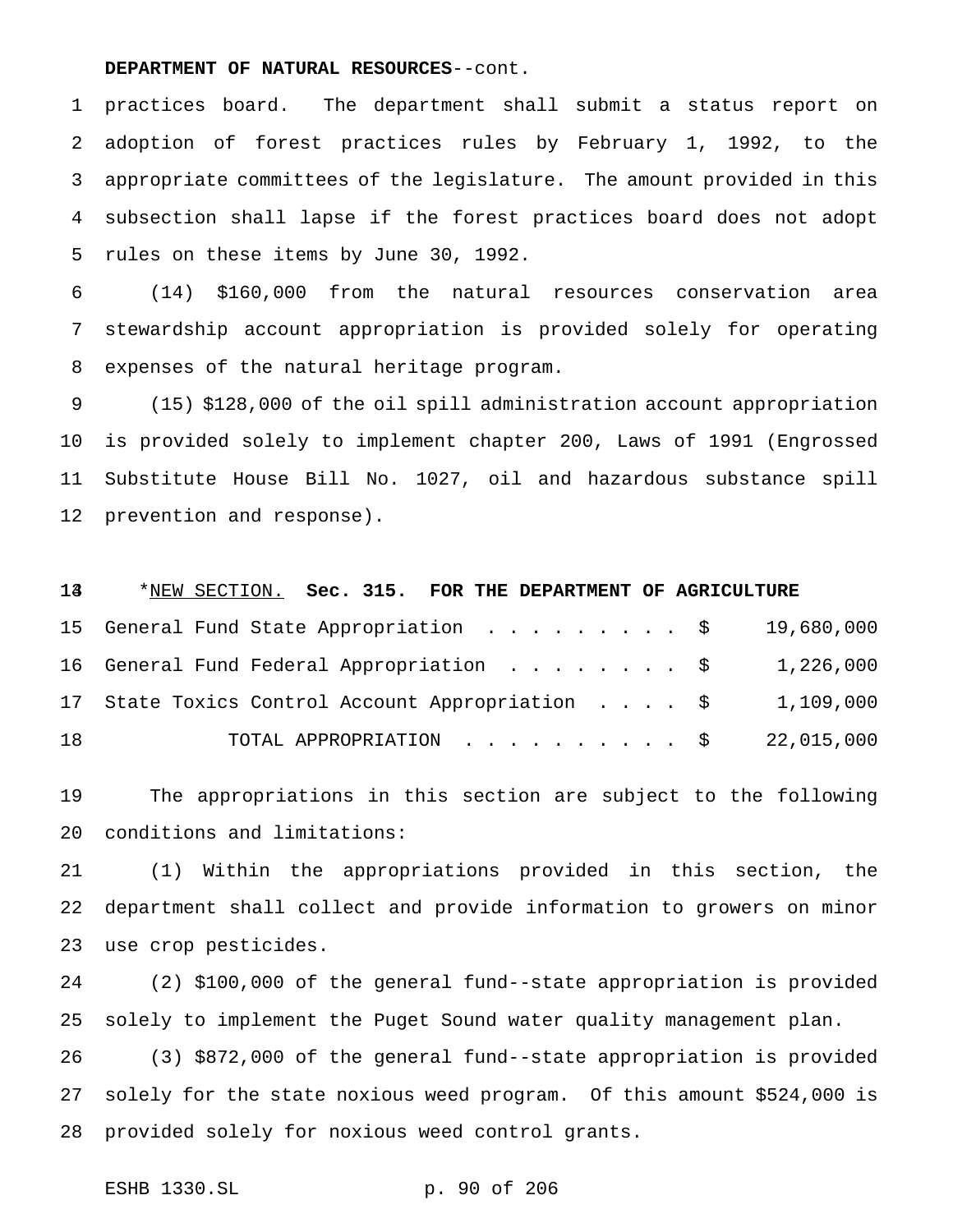#### **DEPARTMENT OF AGRICULTURE**--cont.

 (4) The appropriations in this section are based on an assumption that the IMPACT program will establish fees pursuant to RCW 28B.30.541. (5) \$97,000 of the general fund--state appropriation is provided solely to implement chapter 280, Laws of 1991 (Engrossed Second Substitute Senate Bill No. 5096, adverse impacts on agriculture).

 (6) \$172,000 of the general fund--state appropriation is provided solely to maintain the existing Yakima livestock marketing news office. **\*Sec. 315 was partially vetoed, see message at end of chapter.**

# NEW SECTION. **Sec. 316. FOR THE STATE CONVENTION AND TRADE CENTER** State Convention/Trade Center Account

11 Appropriation . . . . . . . . . . . . . . . \$ 21,490,000

 The appropriation in this section is subject to the following conditions and limitations: \$4,786,000 is provided solely for marketing the facilities and services of the convention center, for promoting the locale as a convention and visitor destination, and for related activities. Of the amount provided in this section, the center shall not expend more than is received from revenue generated by the special excise tax deposited in the state convention and trade center operations account under RCW 67.40.090(3). Projections of such revenue shall be as determined and updated by the department of revenue.

### NEW SECTION. **Sec. 317. FOR THE OFFICE OF MARINE SAFETY**

|    | 22 Oil Spill Administration Account Appropriation \$ | 3,162,000 |
|----|------------------------------------------------------|-----------|
|    | 23 State Toxics Control Account Appropriation \$     | 372,000   |
| 24 | Total Appropriation $\ldots$ \$                      | 3,534,000 |

(End of part)

p. 91 of 206 ESHB 1330.SL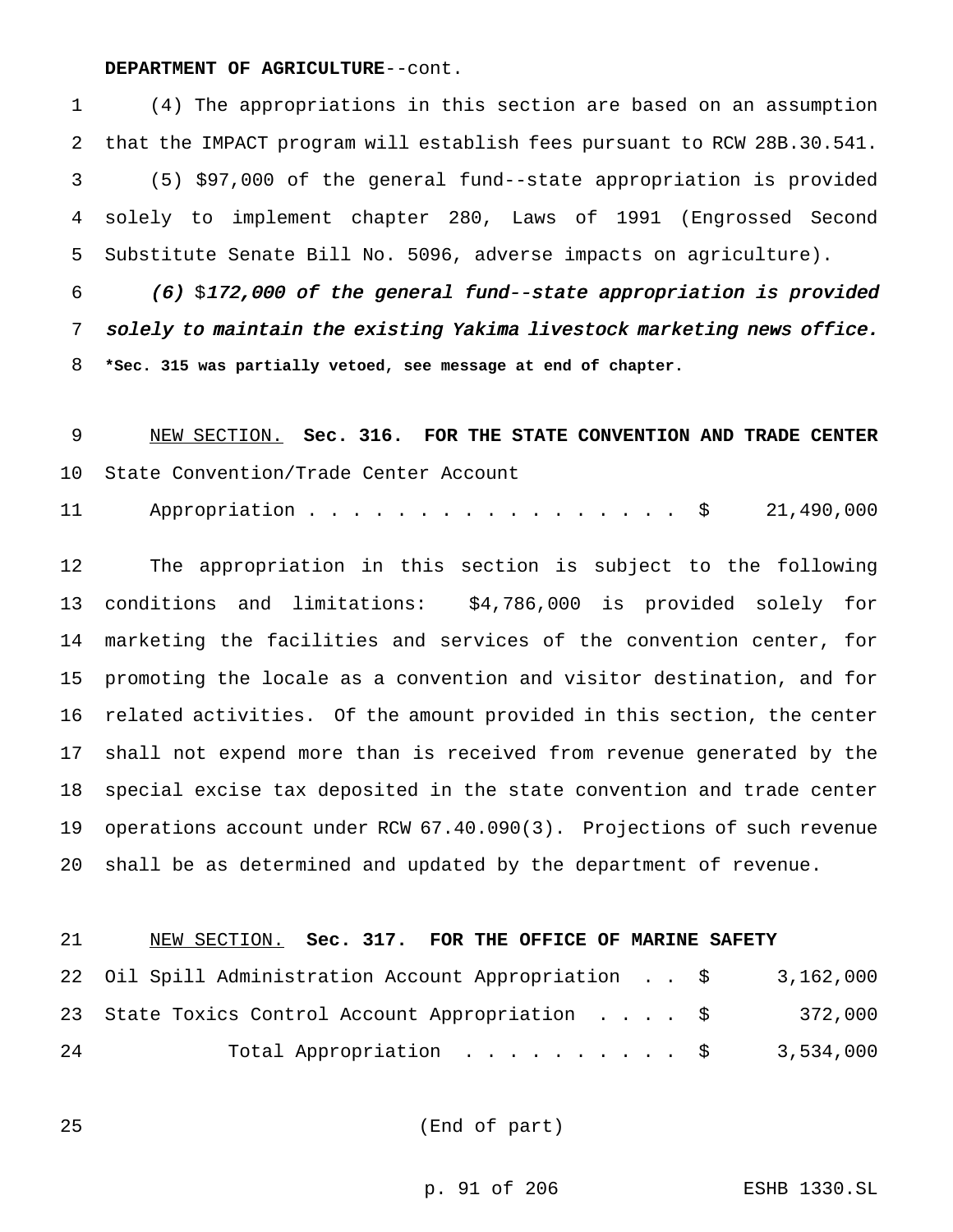| $\mathbf 1$    | PART IV                                                                 |
|----------------|-------------------------------------------------------------------------|
| $\overline{2}$ | <b>TRANSPORTATION</b>                                                   |
|                |                                                                         |
| 3              | NEW SECTION. Sec. 401. FOR THE STATE PATROL                             |
| 4              | 24,089,000<br>General Fund--State Appropriation \$                      |
| 5              | 220,000<br>General Fund--Federal Appropriation<br>\$                    |
| 6              | 169,000<br>General Fund--Private/Local Appropriation<br>\$              |
| 7              | Death Investigations Account Appropriation<br>24,000<br>\$              |
| 8              | Drug Enforcement and Education Account Appropriation \$<br>1,960,000    |
| 9              | 26,462,000<br>TOTAL APPROPRIATION<br>- \$                               |
| 10             | The appropriations in this section are subject to the following         |
| 11             | conditions and limitations:                                             |
| 12             | (1) The staff of the Washington state patrol crime laboratory shall     |
| 13             | not provide tests for marijuana to cities or counties except:<br>(a) To |
| 14             | verify weight for criminal cases where weight is a factor, or (b) for   |
| 15             | criminal cases that the prosecuting attorney and field administrator of |
| 16             | the crime laboratory agree are likely to go to trial.                   |
| 17             | (2) \$194,900 of the general fund--state appropriation is provided      |
| 18             | solely for security costs for the national governors' association 1991  |
| 19             | conference.                                                             |
| 20             | (3) \$151,000 of the general fund--state appropriation is provided      |
| 21             | solely for reimbursement to local law enforcement agencies for the cost |
| 22             | of registering sex offenders.                                           |
| 23             | (4) \$320,000 of the general fund--state appropriation is provided      |
| 24             | for aircraft lease costs.                                               |
| 25             | (5) \$271,000 of the general fund--state appropriation is provided      |
| 26             | for vehicle license fraud investigation.                                |
|                |                                                                         |

ESHB 1330.SL p. 92 of 206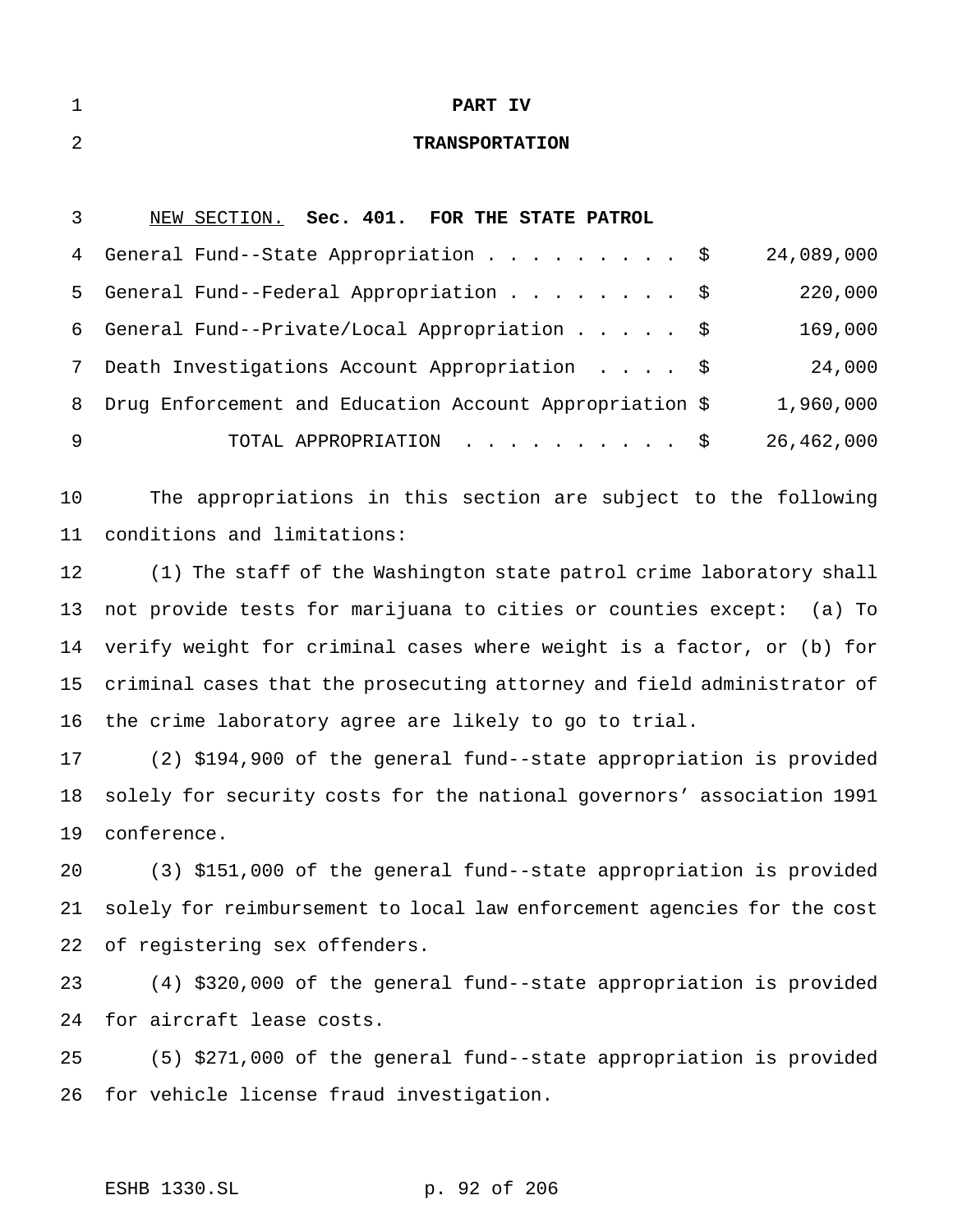**STATE PATROL**--cont.

 (6) \$150,000 of the general fund--state appropriation is provided for special services.

 (7) \$60,000 of the general fund--state appropriation is provided solely to implement chapter 274, Laws of 1991 (Substitute House Bill 1997, sex offender registration).

| В  | *NEW SECTION. Sec. 402. FOR THE DEPARTMENT OF LICENSING |            |
|----|---------------------------------------------------------|------------|
|    | 8 General Fund Appropriation \$                         | 21,240,000 |
|    | 9 Architects' License Account Appropriation \$          | 861,000    |
|    | 10 Cemetery Account Appropriation \$                    | 203,000    |
|    | 11 Health Professions Account Appropriation \$          | 506,000    |
|    | 12 Professional Engineers' Account Appropriation \$     | 2,096,000  |
|    | 13 Real Estate Commission Account Appropriation \$      | 7,396,000  |
|    | 14 Air Pollution Control Account Appropriation \$       | 106,000    |
| 15 | TOTAL APPROPRIATION \$                                  | 32,408,000 |

 The appropriations in this section are subject to the following conditions and limitations:

18 (1) A total of  $$1,000,000$  shall be transferred to the department of licensing from the following agencies for operation of the master license system: The department of revenue, the department of agriculture, the department of labor and industries, the employment security department, the department of health, the liquor control board, the lottery commission, the department of ecology, and the secretary of state. The office of financial management shall transfer funds from the agencies based on the relative number of licenses issued by each agency through the master license system, weighted to account for differences in the amount of department work required per license issued.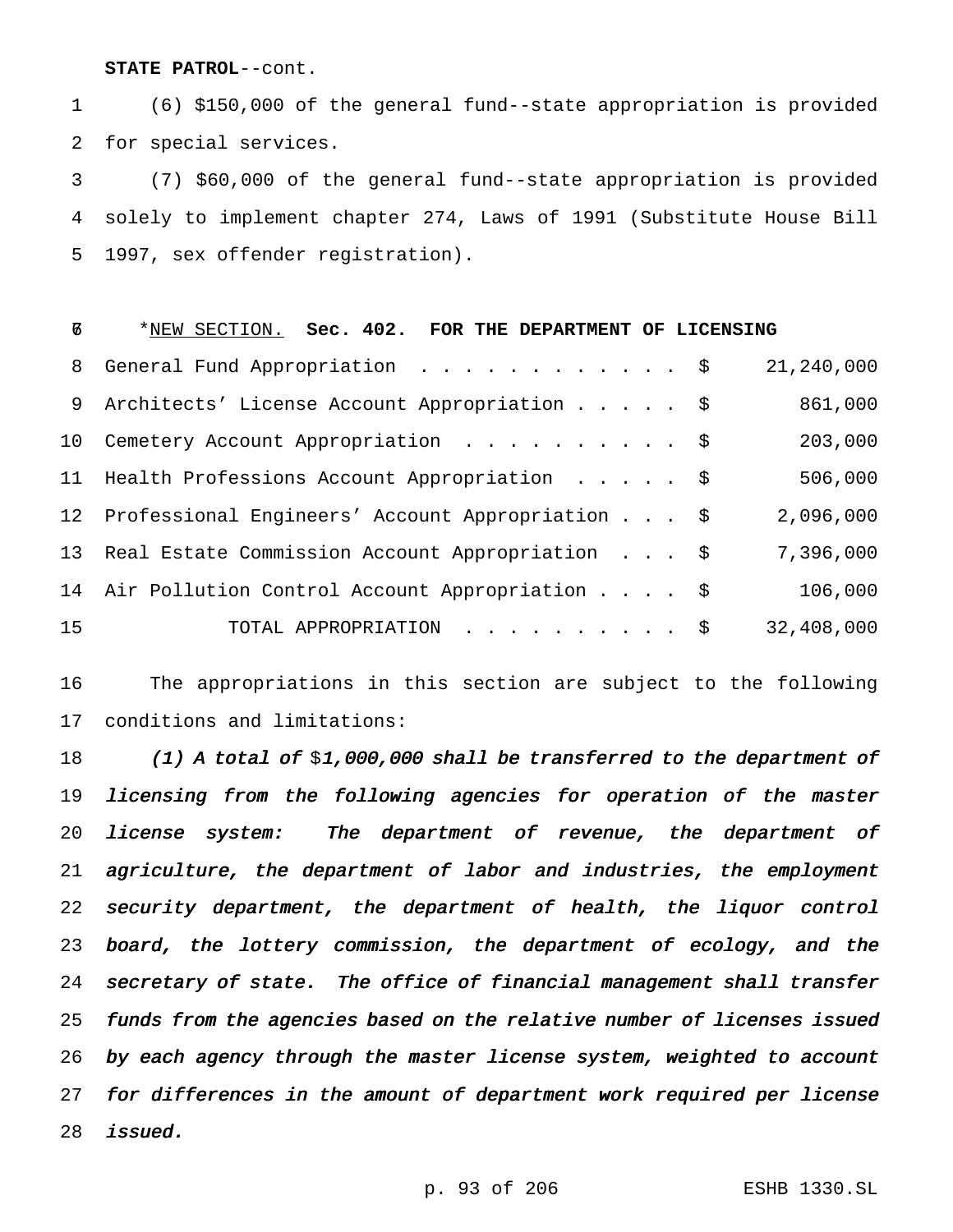# **DEPARTMENT OF LICENSING**--cont.

| $\mathbf 1$ |                                                                         | (2) Of the general fund appropriation, the amounts specified in        |  |  |  |  |  |
|-------------|-------------------------------------------------------------------------|------------------------------------------------------------------------|--|--|--|--|--|
| 2           |                                                                         | this subsection are provided solely for the purposes of the following  |  |  |  |  |  |
| 3           |                                                                         | legislation. The general fund shall be reimbursed by June 30, 1993, by |  |  |  |  |  |
| 4           | an assessment of fees sufficient to cover all costs of implementing the |                                                                        |  |  |  |  |  |
| 5           | specified legislation.                                                  |                                                                        |  |  |  |  |  |
| 6           | (a)                                                                     | Chapter 334, Laws of 1991 (Engrossed Second Substitute                 |  |  |  |  |  |
| 7           |                                                                         | Senate Bill No. 5124, licensing private                                |  |  |  |  |  |
| 8           |                                                                         | security guards) $\ldots$ \$<br>538,000                                |  |  |  |  |  |
| 9           | (b)                                                                     | Chapter 328, Laws of 1991 (Engrossed Substitute                        |  |  |  |  |  |
| 10          |                                                                         | House Bill No. 1181, licensing private                                 |  |  |  |  |  |
| 11          |                                                                         | detectives) $\ldots$ \$<br>145,000                                     |  |  |  |  |  |
| 12          | (c)                                                                     | Chapter 236, Laws of 1991 (Substitute House                            |  |  |  |  |  |
| 13          |                                                                         | 42,000<br>Bill No. 1712, athlete agent registration) $\$$              |  |  |  |  |  |
| 14          | (d)                                                                     | Chapter 324, Laws of 1991 (Engrossed Substitute                        |  |  |  |  |  |
| 15          |                                                                         | 329,000<br>House Bill No. 1136, cosmetology regulations) $\frac{1}{2}$ |  |  |  |  |  |
| 16          |                                                                         | *Sec. 402 was partially vetoed, see message at end of chapter.         |  |  |  |  |  |

NEW SECTION. **Sec. 403.** 1991 c 236 s 10 is repealed.

(End of part)

ESHB 1330.SL p. 94 of 206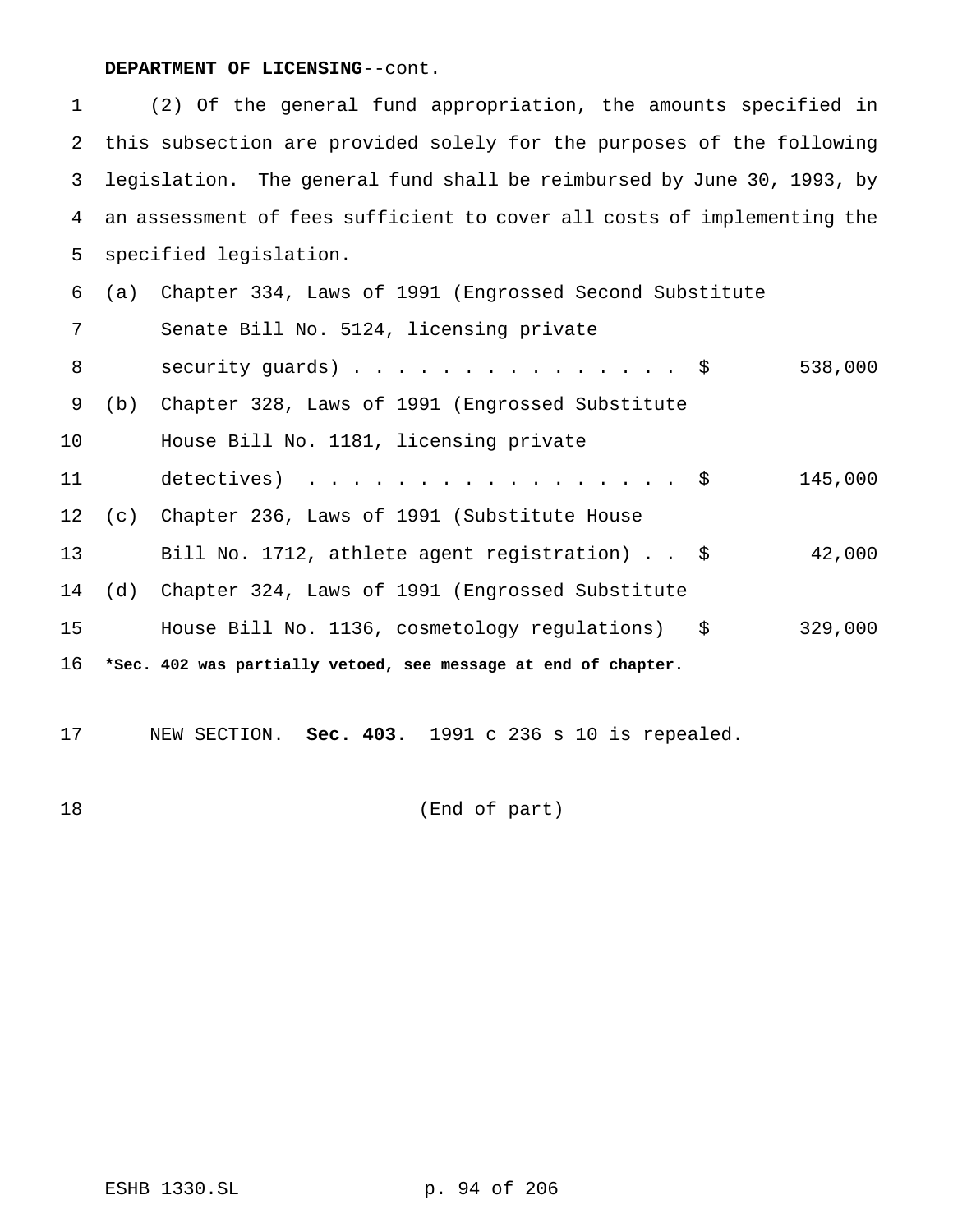|   |                  |          |      |      | PART V |     |                       |    |        |
|---|------------------|----------|------|------|--------|-----|-----------------------|----|--------|
| 2 | <b>EDUCATION</b> |          |      |      |        |     |                       |    |        |
|   |                  |          |      |      |        |     |                       |    |        |
|   | NEW              | SECTION. | Sec. | 501. | FOR    | THE | <b>SUPERINTENDENT</b> | OF | PUBLIC |

| 4  | INSTRUCTION--FOR STATE ADMINISTRATION    |              |
|----|------------------------------------------|--------------|
| 5  | General Fund--State Appropriation \$     | 23,813,000   |
|    | 6 General Fund--Federal Appropriation \$ | 13,006,000   |
| 7  | Public Safety and Education Account      |              |
| 8  | Appropriation \$                         | 383,000      |
| 9  | Drug Enforcement and Education Account   |              |
| 10 | Appropriation \$                         | 153,000      |
| 11 | TOTAL APPROPRIATION \$                   | 37, 355, 000 |

 The appropriations in this section are subject to the following conditions and limitations:

 (1) The entire public safety and education account appropriation is provided solely for administration of the traffic safety education program, including in-service training related to instruction in the risks of driving while under the influence of alcohol and other drugs. (2) The entire drug enforcement and education account appropriation is provided solely for administration of the grant awards established under chapter 28A.170 RCW.

 (3) \$100,000 of the general fund--state appropriation is provided solely to print and distribute an informational brochure on enrollment options.

 (4) The superintendent of public instruction shall propose procedures and standards to meet demonstrable funding needs beyond the level provided in the state-funded program for handicapped children. The procedures and standards shall permit relief for a school district only if a district can at least demonstrate that: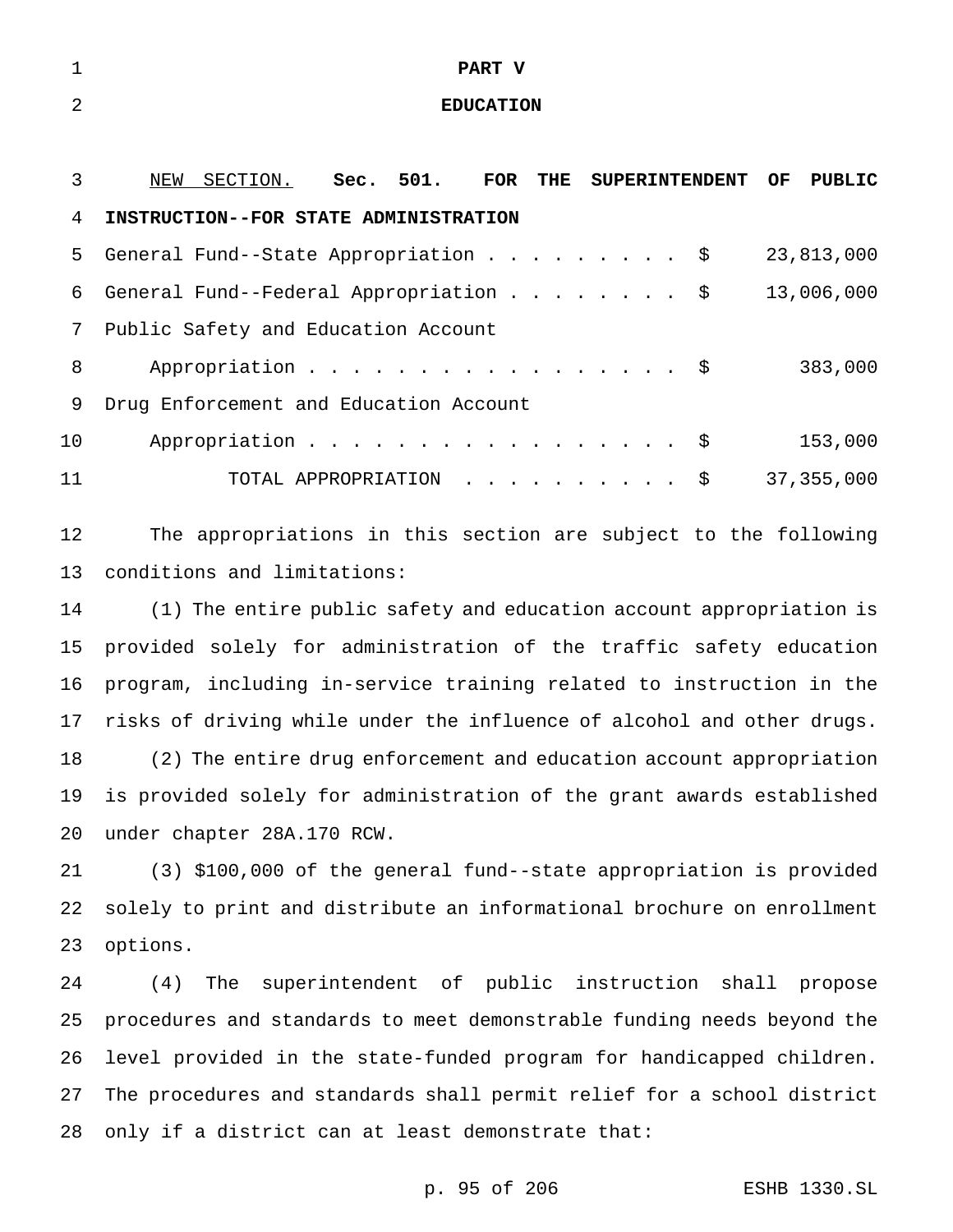#### **SPI--For State Administration**--cont.

 (a) Student characteristics and costs of providing program services in the district differ significantly from the assumptions of the state handicapped funding formula;

 (b) Individualized education plans are properly and efficiently prepared and formulated;

 (c) The district is making a reasonable effort to provide program services for handicapped children within funds generated by the state funding formula;

 (d) District programs are operated in a reasonably efficient manner;

 (e) No indirect costs are charged against the handicapped program; and

 (f) Any available federal funds are insufficient to address the additional needs.

 The superintendent of public instruction shall submit a report describing the proposed procedures and standards to the legislature by January 10, 1992.

 (5) \$650,000 of the general fund--state appropriation is provided solely to upgrade the data collection capability of the superintendent of public instruction. The office of financial management may not disburse any of this amount until the superintendent:

 (a) Establishes an advisory committee on information needs with representation from the senate ways and means committee, the house of representatives appropriations committee, the office of financial management, and educational service districts;

 (b) Presents a decision package to the office of financial management describing the recommended system design, including cost estimates, describing the extent to which the recommended system meets the information needs established by the advisory committee, and ESHB 1330.SL p. 96 of 206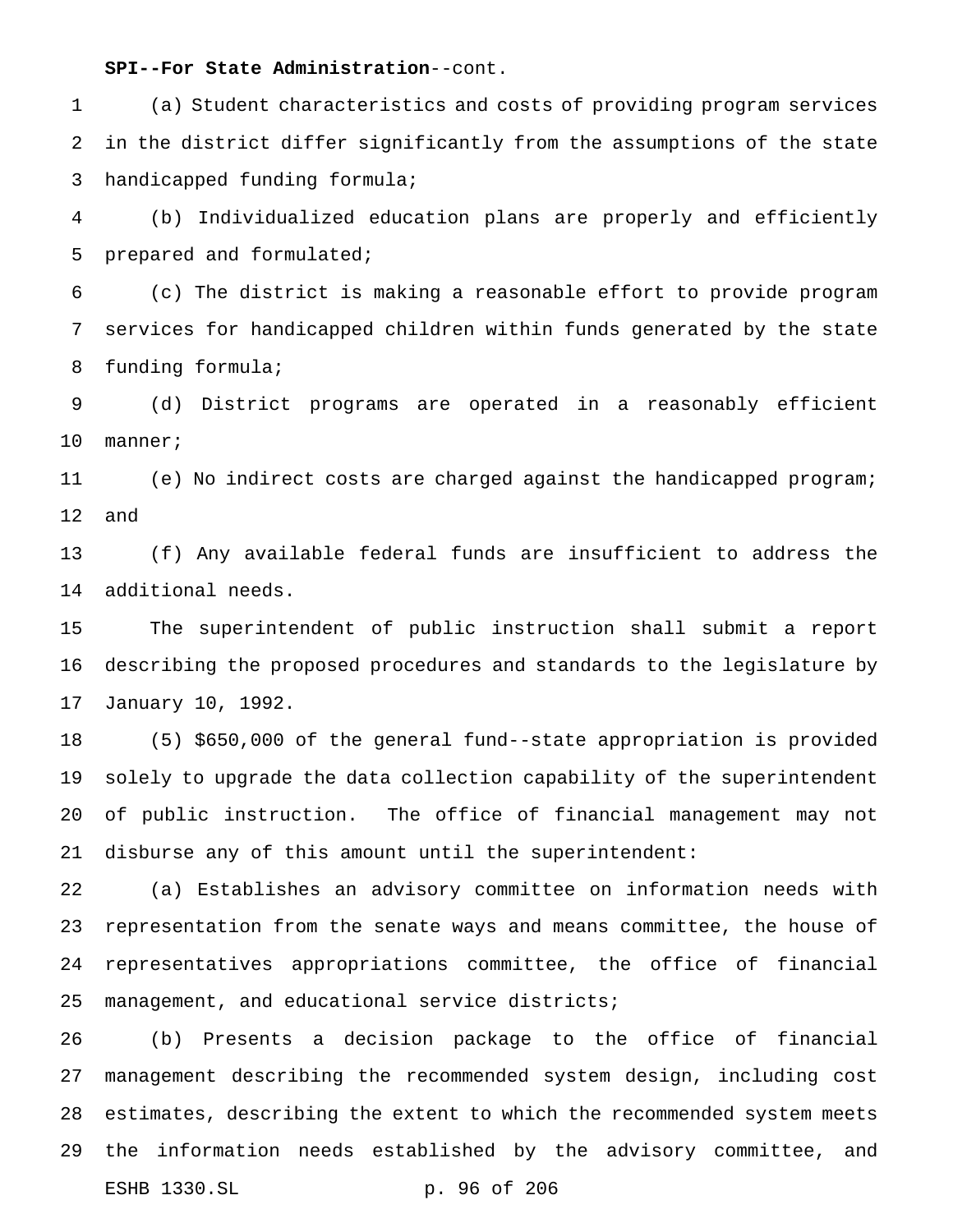## **SPI--For State Administration**--cont.

 describing comparable information for at least two alternative systems; and

 (c) Receives approval from the office of financial management for the recommended system design.

 (6) \$1,000,000 of the general fund--state appropriation is provided solely for inservice training, technical assistance, and evaluation of the special services demonstration projects authorized in chapter 265, Laws of 1991 (Engrossed Substitute House Bill No. 1329, special services demonstration projects).

 (7) \$853,000 of the general fund--state appropriation is provided solely for the operation and expenses of the state board of education, including basic education assistance activities.

 (8) \$500,000 of the general fund--state appropriation is provided solely for certification investigation activities of the office of professional practices.

 (9) \$39,000 of the general fund--state appropriation is provided to implement chapter 255, Laws of 1991 (Second Substitute Senate Bill No. 5022, teacher excellence awards).

 (10) The superintendent shall adopt rules to implement the intent of RCW 28A.400.275 and 28A.400.280.

 NEW SECTION. **Sec. 502. FOR THE SUPERINTENDENT OF PUBLIC INSTRUCTION--FOR GENERAL APPORTIONMENT (BASIC EDUCATION)**

General Fund Appropriation ............ \$ 5,215,683,000

 The appropriation in this section is subject to the following conditions and limitations:

 (1) \$500,537,000 of the general fund appropriation is provided solely for the remaining months of the 1990-91 school year.

p. 97 of 206 ESHB 1330.SL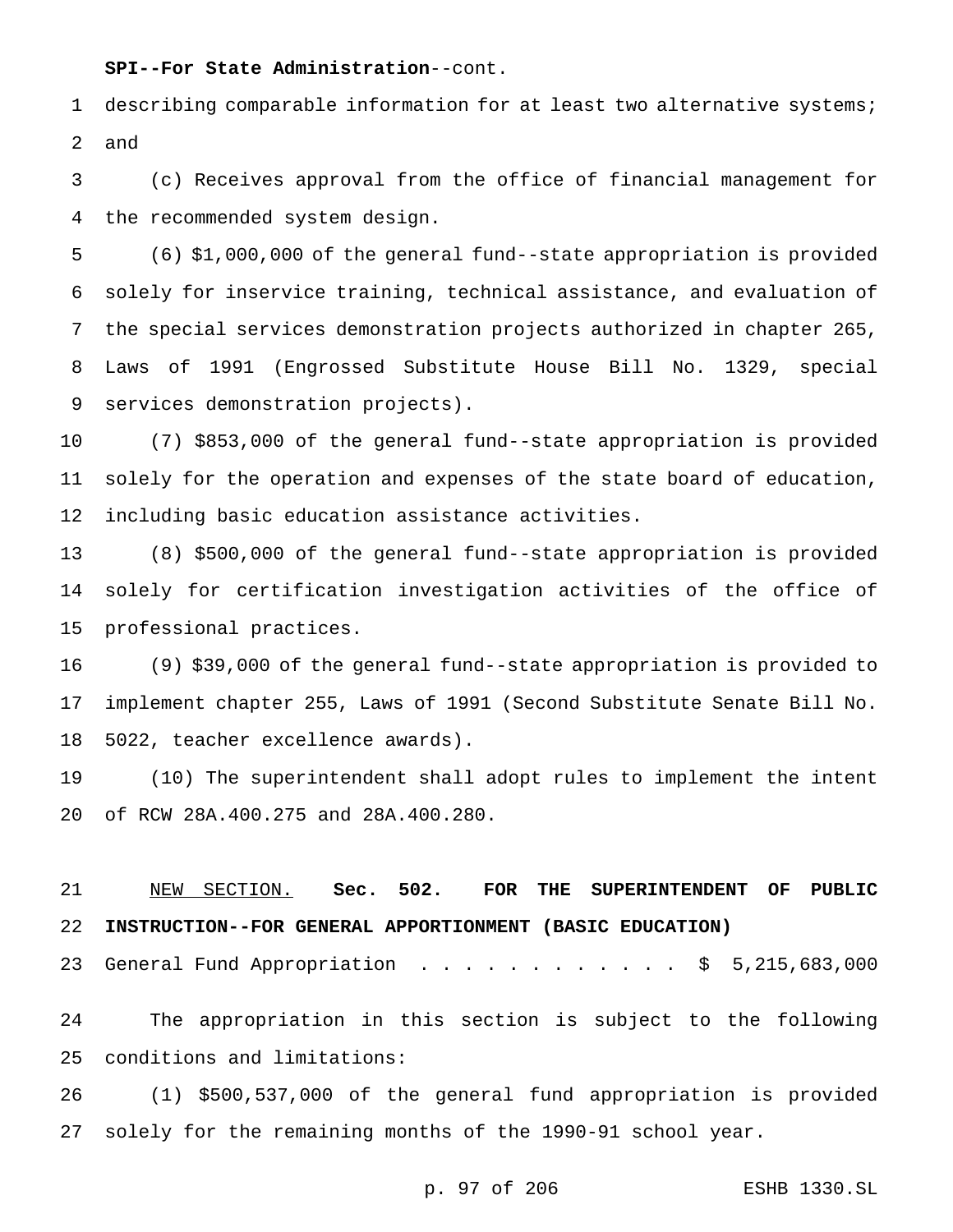(2) Allocations for certificated staff salaries for the 1991-92 and 1992-93 school years shall be determined using formula-generated staff units calculated pursuant to this subsection. Small school enrollments in kindergarten through grade six shall generate funding under (a) of this subsection, and shall not generate allocations under (d) and (e) of this subsection, if the staffing allocations generated under (a) of this subsection exceed those generated under (d) and (e) of this subsection. The certificated staffing allocations shall be as follows: (a) On the basis of average annual full time equivalent enrollments, excluding full time equivalent enrollment otherwise recognized for certificated staff unit allocations under (c) through (f) of this subsection:

 (i) Four certificated administrative staff units for each one thousand full time equivalent kindergarten through twelfth grade students excluding full time equivalent handicapped enrollment as recognized for funding purposes under section 509 of this act;

 (ii) 54.3 certificated instructional staff units for each one thousand full time equivalent students in kindergarten through third grade, excluding full time equivalent handicapped students ages six 20 through eight; and

 (iii) Forty-six certificated instructional staff units for each one thousand full time equivalent students, excluding full time equivalent 23 handicapped students ages nine and above;

 (b) For school districts with a minimum enrollment of 250 full time equivalent students, whose full time equivalent student enrollment count in a given month exceeds the first of the month full time equivalent enrollment count by 5 percent, an additional state allocation of 110 percent of the share that such increased enrollment

ESHB 1330.SL p. 98 of 206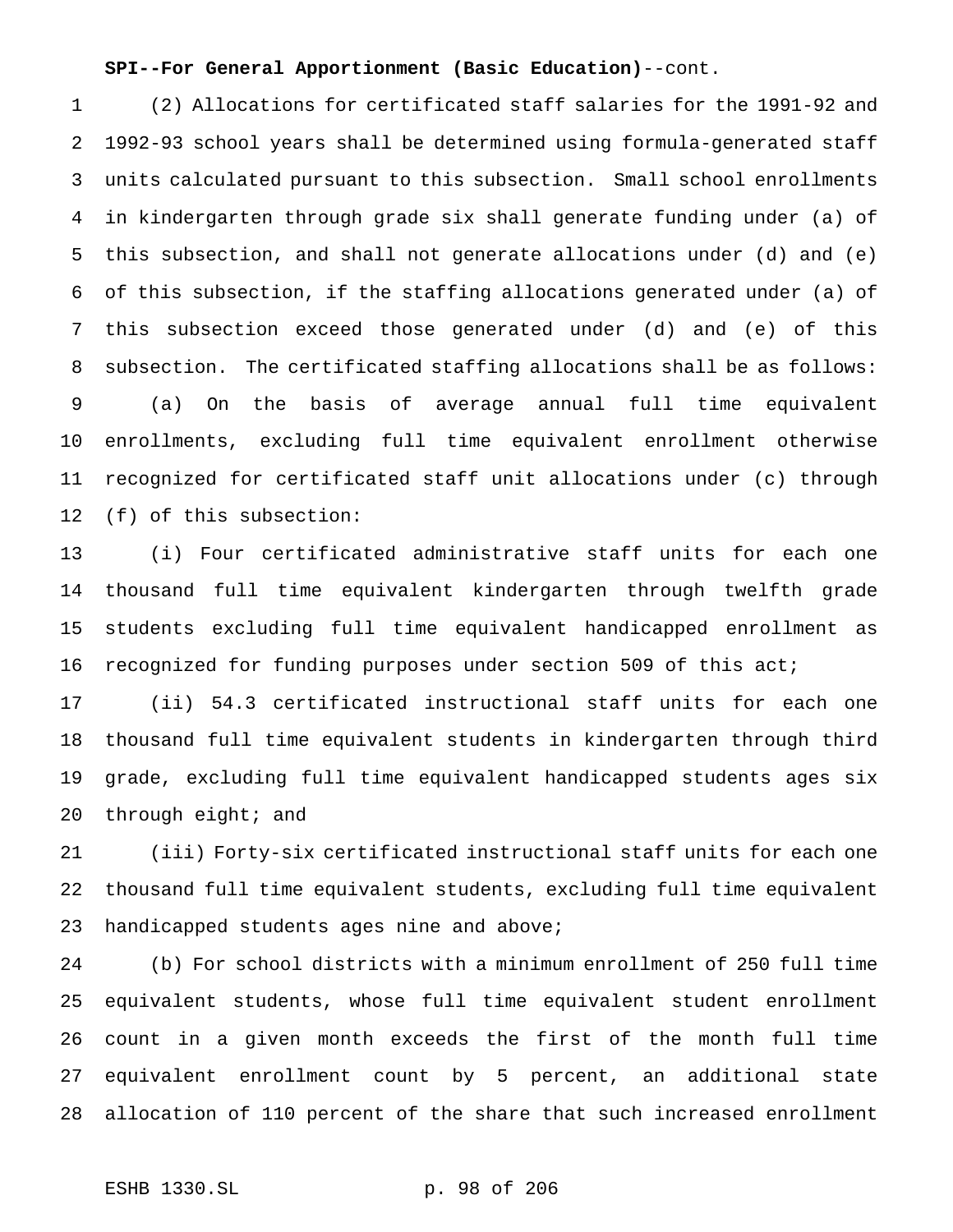would have generated had such additional full time equivalent students 2 been included in the normal enrollment count for that particular month; (c) On the basis of full time equivalent enrollment in vocational education programs and skill center programs approved by the superintendent of public instruction, 0.92 certificated instructional staff units and 0.08 certificated administrative staff units for each 16.67 full time equivalent vocational students;

 (d) For districts enrolling not more than twenty-five average annual full time equivalent students in kindergarten through grade eight, and for small school plants within any school district which have been judged to be remote and necessary by the state board of education and enroll not more than twenty-five average annual full time equivalent students in kindergarten through grade eight:

 (i) For those enrolling no students in grades seven and eight, 1.76 certificated instructional staff units and 0.24 certificated administrative staff units for enrollment of not more than five students, plus one-twentieth of a certificated instructional staff unit 18 for each additional student enrolled; and

 (ii) For those enrolling students in grades seven or eight, 1.68 certificated instructional staff units and 0.32 certificated administrative staff units for enrollment of not more than five students, plus one-tenth of a certificated instructional staff unit for each additional student enrolled.

 (e) For specified enrollments in districts enrolling more than twenty-five but not more than one hundred average annual full time equivalent students in kindergarten through grade eight, and for small school plants within any school district which enroll more than twenty-five average annual full time equivalent kindergarten through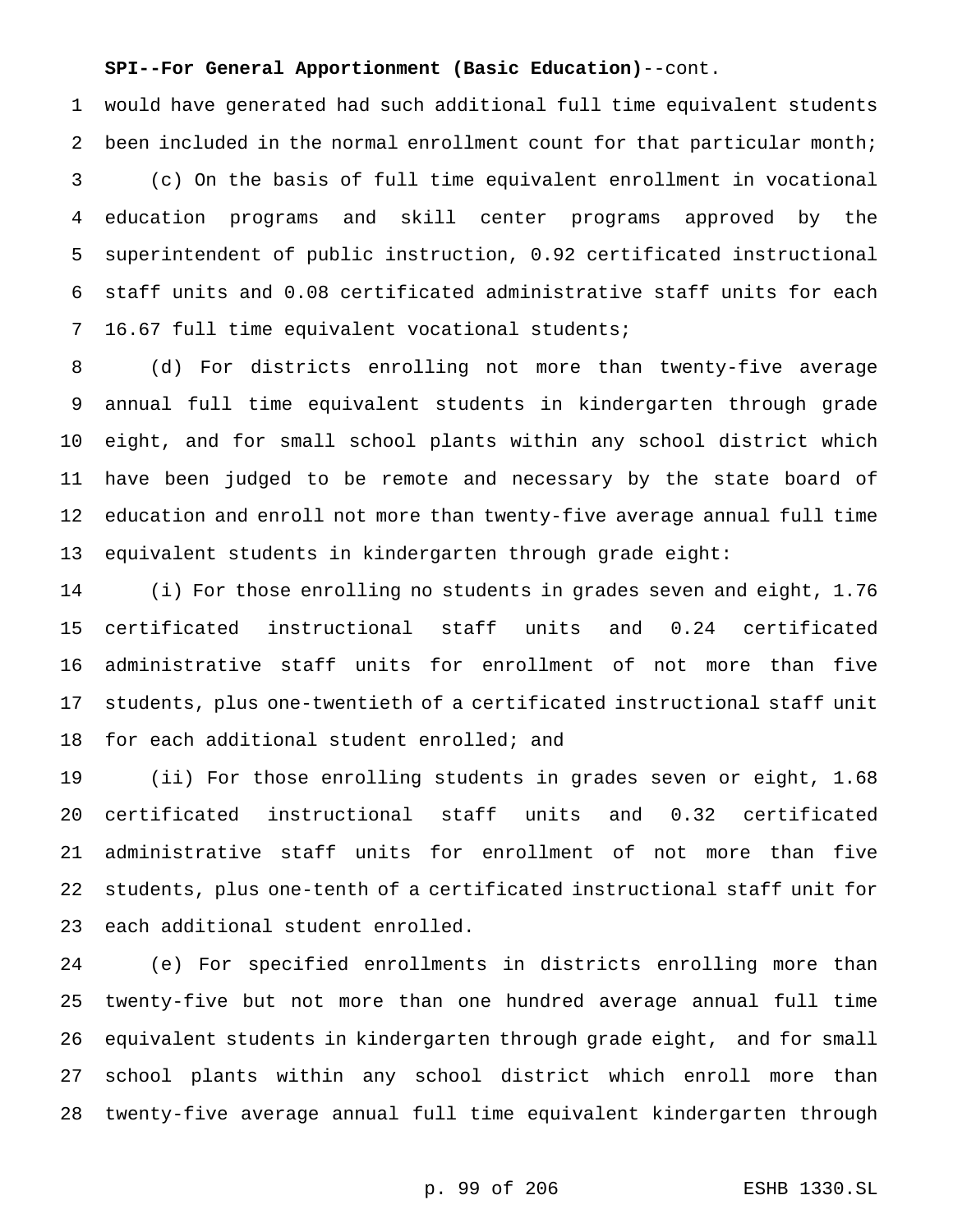eighth grade students and have been judged to be remote and necessary by the state board of education:

 (i) For enrollment of up to sixty annual average full time equivalent students in kindergarten through grade six, 2.76 certificated instructional staff units and 0.24 certificated administrative staff units; and

 (ii) For enrollment of up to twenty annual average full time equivalent students in grades seven and eight, 0.92 certificated instructional staff units and 0.08 certificated administrative staff units.

 (f) For districts operating no more than two high schools with enrollments of less than three hundred average annual full time equivalent students, for enrollment in grades nine through twelve in each such school, other than alternative schools:

 (i) For remote and necessary schools enrolling students in any grades nine through twelve but no more than twenty-five average annual full time equivalent kindergarten through twelfth grade students, four and one-half certificated instructional staff units and one-quarter of a certificated administrative staff unit;

 (ii) For all other small high schools under this subsection, nine certificated instructional staff units and one-half of a certificated administrative staff unit for the first sixty average annual full time equivalent students, and additional staff units based on a ratio of 0.8732 certificated instructional staff units and 0.1268 certificated administrative staff units per each additional forty-three and one-half average annual full time equivalent students.

 Units calculated under (f)(ii) of this subsection shall be reduced by certificated staff units at the rate of forty-six certificated instructional staff units and four certificated administrative staff ESHB 1330.SL p. 100 of 206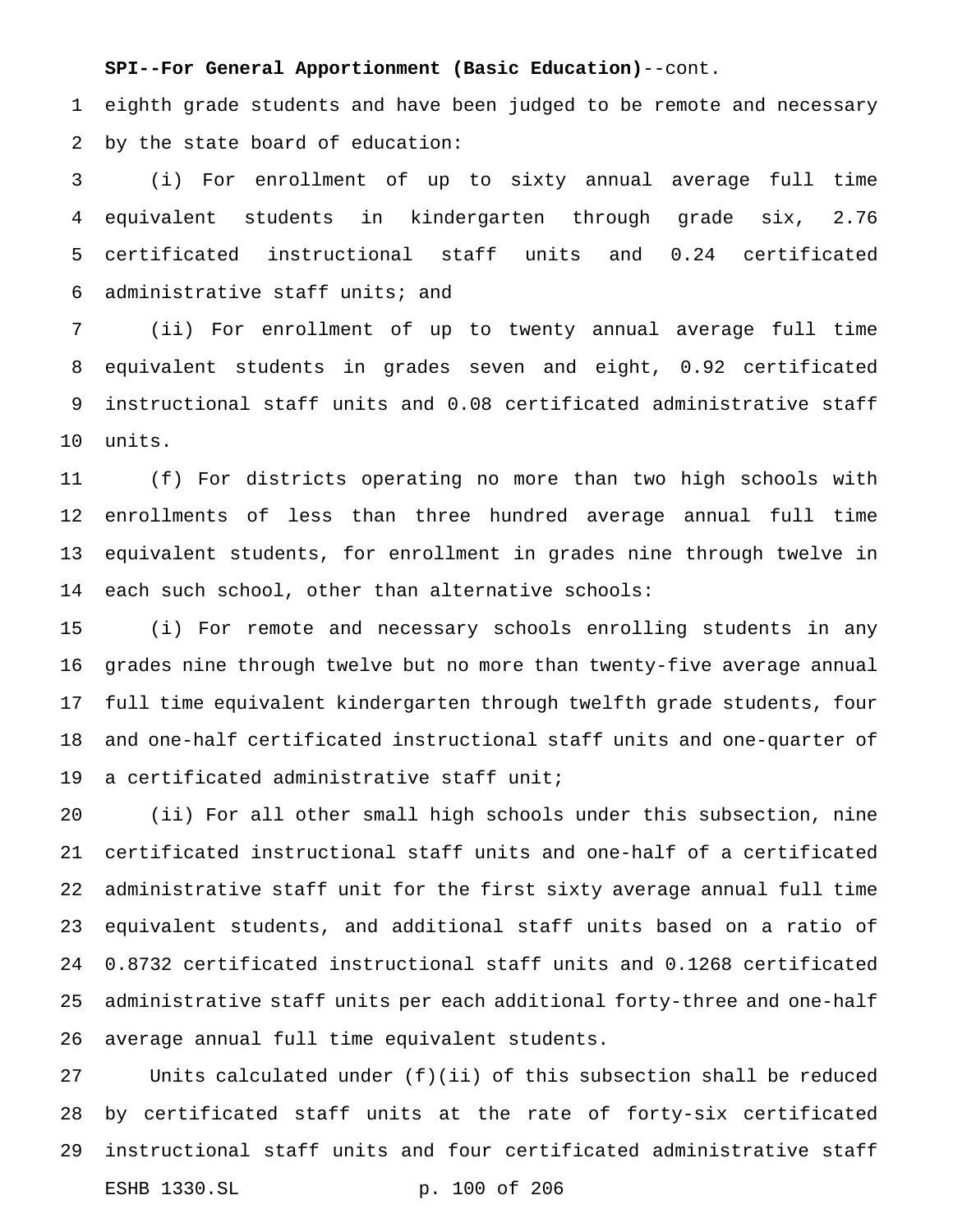units per thousand vocational and handicapped full time equivalent students.

 (g) For each nonhigh school district having an enrollment of more than seventy annual average full time equivalent students and less than one hundred eighty students, operating a grades K-8 program or a grades 1-8 program, an additional one-half of a certificated instructional staff unit;

 (h) For each nonhigh school district having an enrollment of more than fifty annual average full time equivalent students and less than one hundred eighty students, operating a grades K-6 program or a grades 1-6 program, an additional one-half of a certificated instructional staff unit.

 (3) Allocations for classified salaries for the 1991-92 and 1992-93 school years shall be calculated using formula-generated classified staff units determined as follows:

 (a) For enrollments generating certificated staff unit allocations under subsection (2) (d) through (h) of this section, one classified staff unit for each three certificated staff units allocated under such subsections.

 (b) For all other enrollment in grades kindergarten through twelve, including vocational but excluding handicapped full time equivalent enrollments, one classified staff unit for each sixty average annual full time equivalent students.

 (c) For each nonhigh school district with an enrollment of more than fifty annual average full time equivalent students and less than one hundred eighty students, an additional one-half of a classified staff unit.

 (4) Fringe benefit allocations shall be calculated at a rate of 21.11 percent in the 1991-92 and 1992-93 school years of certificated

p. 101 of 206 ESHB 1330.SL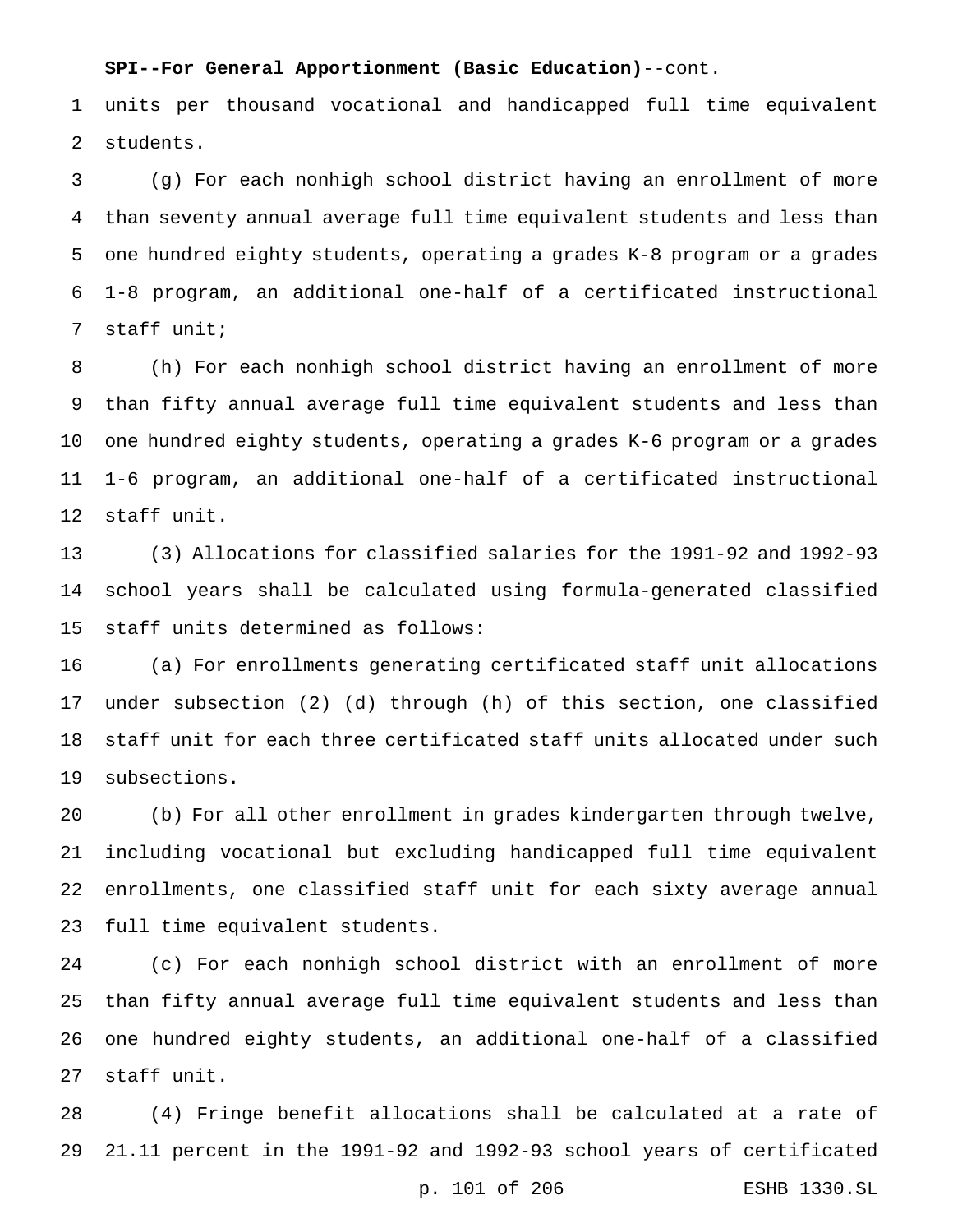salary allocations provided under subsection (2) of this section, and a rate of 18.84 percent in the 1991-92 and 1992-93 school years of classified salary allocations provided under subsection (3) of this section.

 (5) Insurance benefit allocations shall be calculated at the rates specified in section 505 of this act, based on:

 (a) The number of certificated staff units determined in subsection (2) of this section; and

 (b) The number of classified staff units determined in subsection (3) of this section multiplied by 1.152. This factor is intended to adjust allocations so that, for the purposes of distributing insurance benefits, full time equivalent classified employees may be calculated on the basis of 1440 hours of work per year, with no individual employee counted as more than one full time equivalent.

 (6)(a) For nonemployee-related costs associated with each certificated staff unit allocated under subsection (2) (a), (b), and (d) through (h) of this section, there shall be provided a maximum of \$6,848 per certificated staff unit in the 1991-92 school year and a maximum of \$7,060 per certificated staff unit in the 1992-93 school year.

 (b) For nonemployee-related costs associated with each certificated staff unit allocated under subsection (2)(c) of this section, there shall be provided a maximum of \$13,049 per certificated staff unit in the 1991-92 school year and a maximum of \$13,454 per certificated staff unit in the 1992-93 school year.

 (7) Allocations for substitute costs for classroom teachers shall be distributed at a maximum rate of \$318 for the 1991-92 school year and \$318 per year for the 1992-93 school year for allocated classroom teachers. Solely for the purposes of this subsection, allocated ESHB 1330.SL p. 102 of 206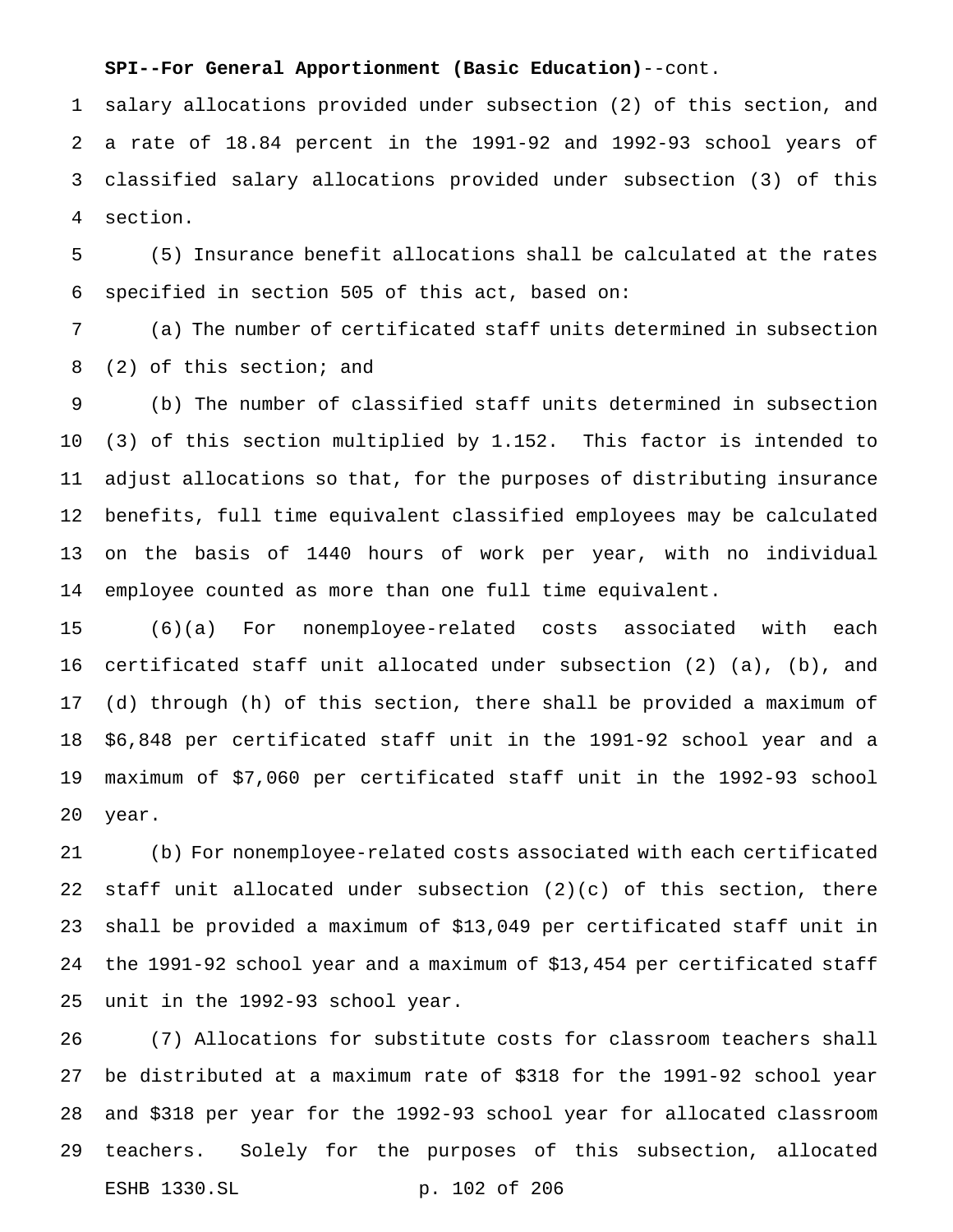classroom teachers shall be equal to the number of certificated instructional staff units allocated under subsection (2) of this section, multiplied by the ratio between the number of actual basic education certificated teachers and the number of actual basic education certificated instructional staff reported state-wide for the 1990-91 school year.

 (8) The superintendent may distribute a maximum of \$4,633,000 outside the basic education formula during fiscal years 1992 and 1993 as follows:

 (a) For fire protection for school districts located in a fire protection district as now or hereafter established pursuant to chapter 52.04 RCW, a maximum of \$386,000 may be expended in fiscal year 1992 and a maximum of \$398,000 may be expended in fiscal year 1993.

 (b) For summer vocational programs at skills centers, a maximum of \$1,777,000 may be expended in fiscal year 1992 and a maximum of \$1,788,000 may be expended in fiscal year 1993.

 (c) A maximum of \$284,000 may be expended for school district emergencies.

 (9) For the purposes of RCW 84.52.0531, the increase per full time equivalent student in state basic education appropriations provided under this act, including appropriations for salary and benefits increases, is 5.6 percent from the 1990-91 school year to the 1991-92 school year, and 5.0 percent from the 1991-92 school year to the 1992-93 school year.

 (10) A maximum of \$2,450,000 may be expended in the 1991-92 fiscal year and a maximum of \$2,450,000 may be expended in the 1992-93 fiscal year for high technology vocational equipment for secondary vocational education programs and skill centers.

# p. 103 of 206 ESHB 1330.SL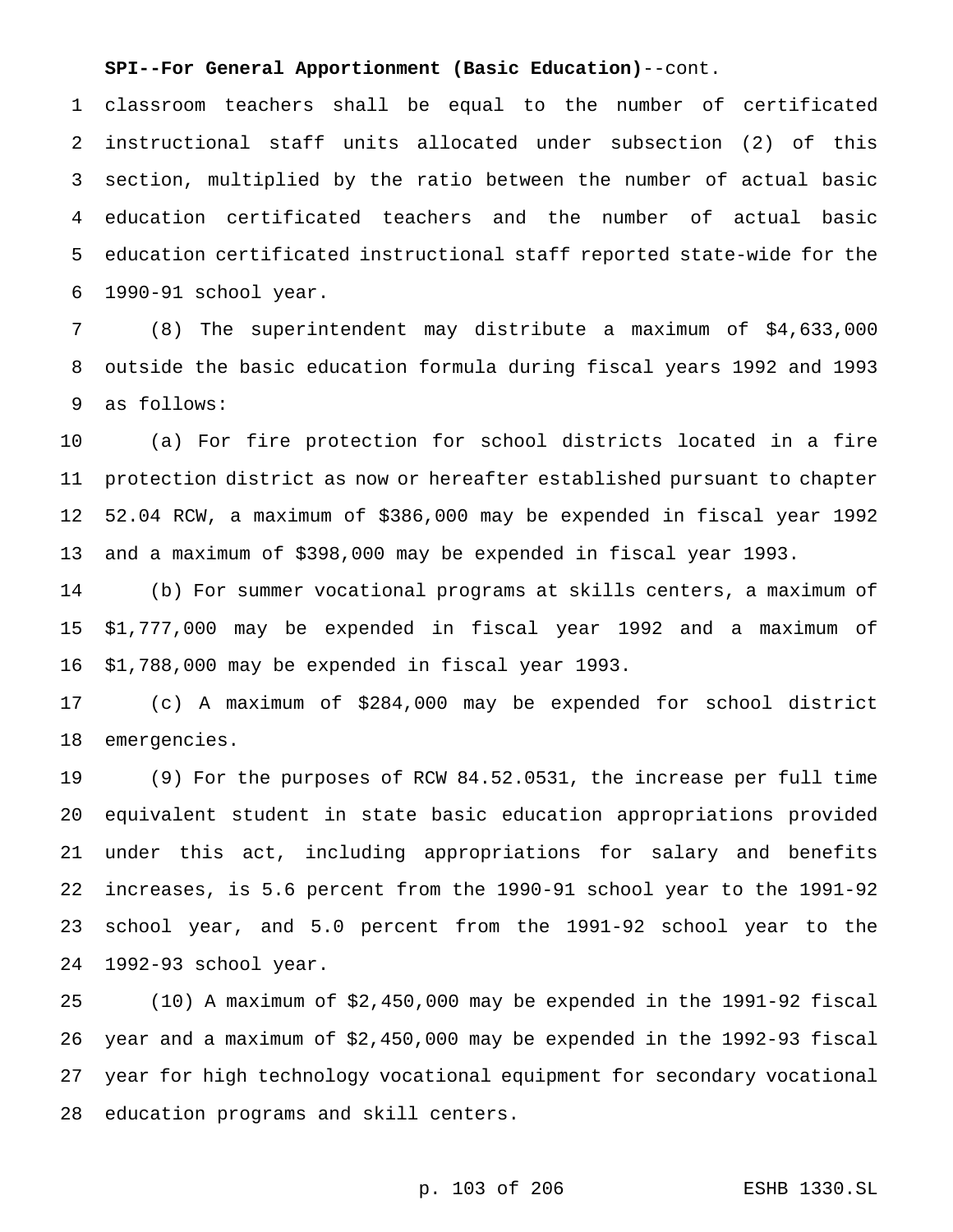(11)(a) Funds provided under subsection (2)(a)(ii) of this section in excess of the amount required to maintain the statutory minimum ratio established under RCW 28A.150.260(2)(c), shall be allocated only if the district documents an actual ratio equal to or greater than 54.3 certificated instructional staff per thousand full time equivalent students in grades K-3. For any school district documenting a lower certificated instructional staff ratio, the allocation shall be based on the district's actual K-3 certificated instructional staff ratio achieved in that school year, or the statutory minimum ratio established under RCW 28A.150.260(2)(c), if greater.

 (b) Districts at or above 51.0 certificated instructional staff per one thousand full time equivalent students in grades K-3 may dedicate up to 1.3 of the 54.3 funding ratio to employ additional classified instructional assistants assigned to basic education classrooms in grades K-3. For purposes of documenting a district's staff ratio under subsection (11)(a) and (c) of this section, funds used by the district to employ additional classified instructional assistants shall be converted to a certificated staff equivalent and added to the district's actual certificated instructional staff ratio. Additional classified instructional assistants, for the purposes of this subsection, shall be determined using the 1989-90 school year as the base year.

 (c) Any district maintaining a ratio equal to or greater than 54.3 certificated instructional staff per thousand full time equivalent students in grades K-3 may use allocations generated under subsection  $(2)(a)(ii)$  in excess of that required to maintain the minimum ratio established under RCW 28A.150.260(2)(c) to employ additional basic education certificated instructional staff or classified instructional assistants in grades 4-6. Funds allocated under this section shall ESHB 1330.SL p. 104 of 206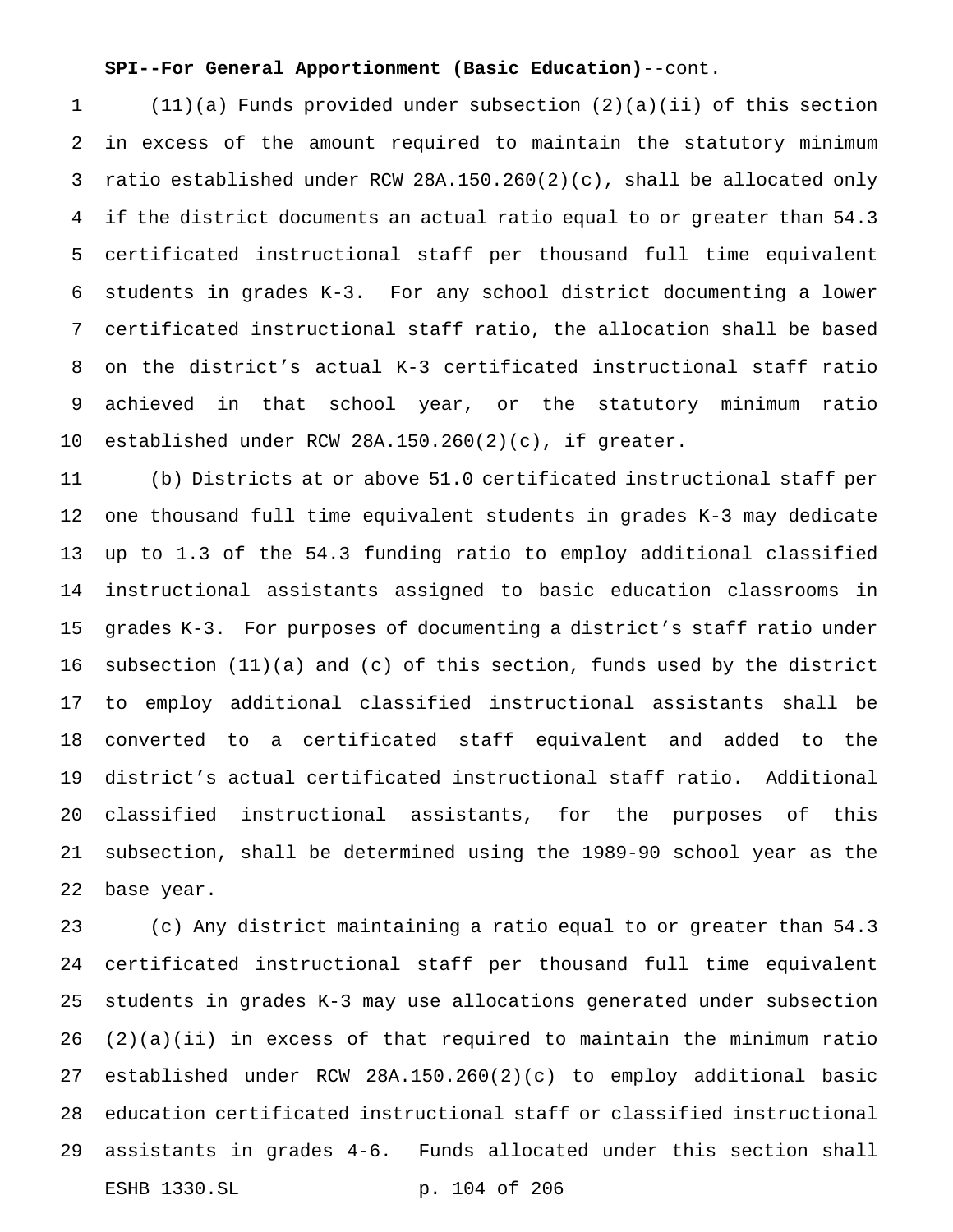only be expended to reduce class size in grades K-6. No more than 1.3 of the certificated instructional funding ratio amount may be expended for provision of classified instructional assistants.

 (12) The superintendent of public instruction shall study the rate of staff per student if current levels of certificated instructional staffing and paraprofessionals are counted together as "classroom resources." A report identifying "classroom resource" per pupil rates shall be provided to the appropriate fiscal and policy committees of the house of representatives and senate by January 10, 1992.

# NEW SECTION. **Sec. 503. FOR THE SUPERINTENDENT OF PUBLIC INSTRUCTION--BASIC EDUCATION EMPLOYEE COMPENSATION INCREASES**

12 General Fund Appropriation . . . . . . . . . . . \$ 218,249,000

 The appropriation in this section is subject to the following conditions and limitations:

 (1) The following calculations determine the salaries used in the general fund allocations for certificated instructional, certificated administrative, and classified staff units under section 502 of this act:

 (a) Salary allocations for certificated instructional staff units shall be determined for each district by multiplying the district's certificated instructional derived base salary shown on LEAP Document 12, by the district's average staff mix factor for basic education certificated instructional staff in that school year, computed using LEAP Document 1A.

 (b) Salary allocations for certificated administrative staff units and classified staff units for each district shall be based on the

#### p. 105 of 206 ESHB 1330.SL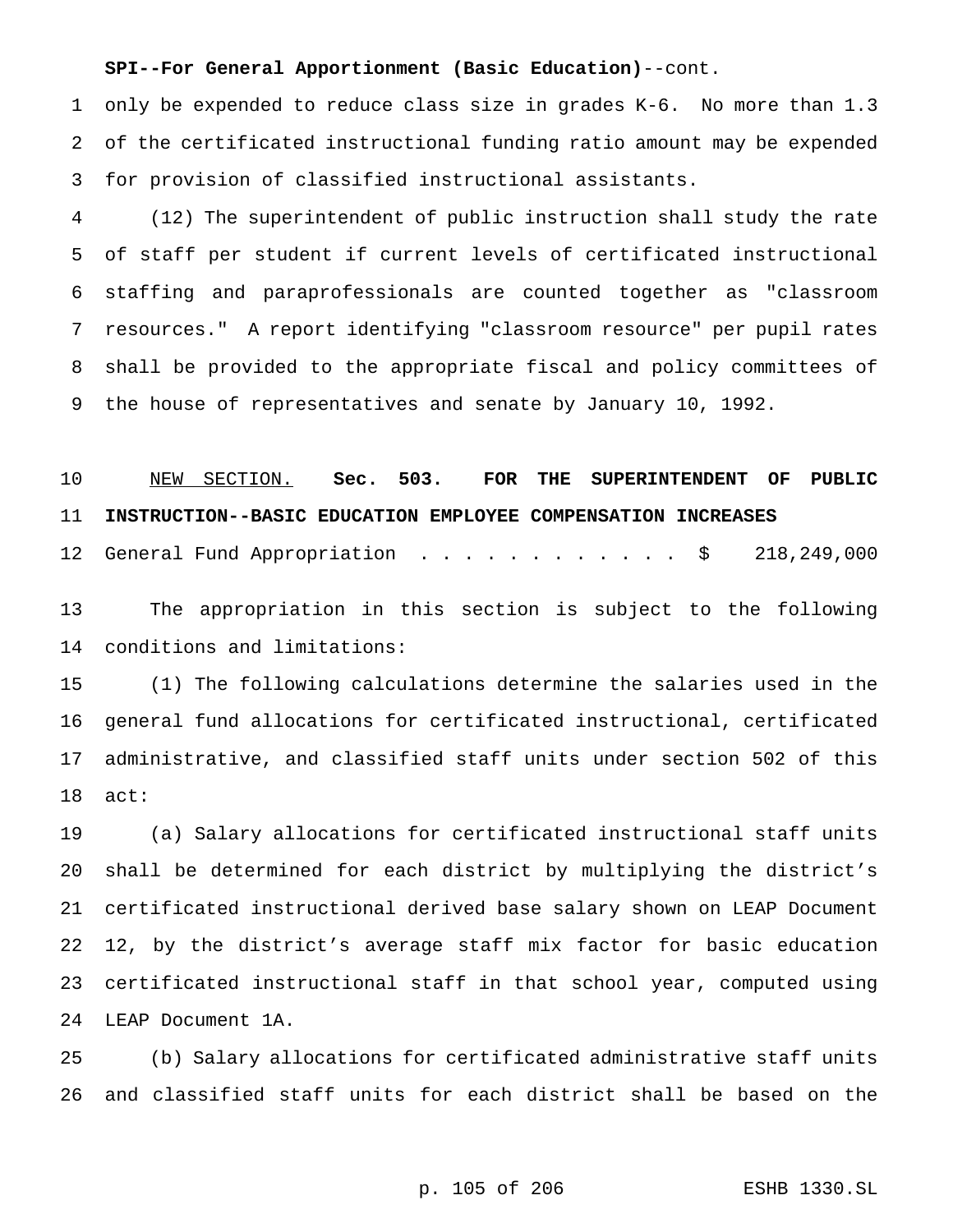**SPI--Basic Education Employee Compensation Increases**--cont.

 district's certificated administrative and classified salary allocation amounts shown on LEAP Document 12.

(2) For the purposes of this section:

 (a) "Basic education certificated instructional staff" is defined as provided in RCW 28A.150.100.

 (b) "LEAP Document 1A" means the computerized tabulation establishing staff mix factors for basic education certificated instructional staff according to education and years of experience, as developed by the legislative evaluation and accountability program committee on April 8, 1991, at 13:35 hours.

 (c) "LEAP Document 12" means the computerized tabulation of 1990- 91, 1991-92, and 1992-93 school year salary allocations for basic education certificated administrative staff and basic education classified staff and derived base salaries for basic education certificated instructional staff as developed by the legislative evaluation and accountability program committee on June 26, 1991, at 12:01 hours.

 (3) Incremental fringe benefits factors shall be applied to salary increases at a rate of 1.2047 for certificated salaries and 1.1534 for classified salaries for both the 1991-92 and 1992-93 school years.

 (4) The increase for each certificated administrative staff unit provided under section 502 of this act shall be the 1990-91 state-wide average certificated administrative salary increased by 4.0 percent for 1991-92, and further increased by 3.547 percent for 1992-93, as shown on LEAP Document 12.

 (5) The increase for each classified staff unit provided under section 502 of this act shall be the 1990-91 state-wide average classified salary increased by 4.0 percent for 1991-92 and further increased by 3.547 percent for 1992-93, as shown on LEAP Document 12. ESHB 1330.SL p. 106 of 206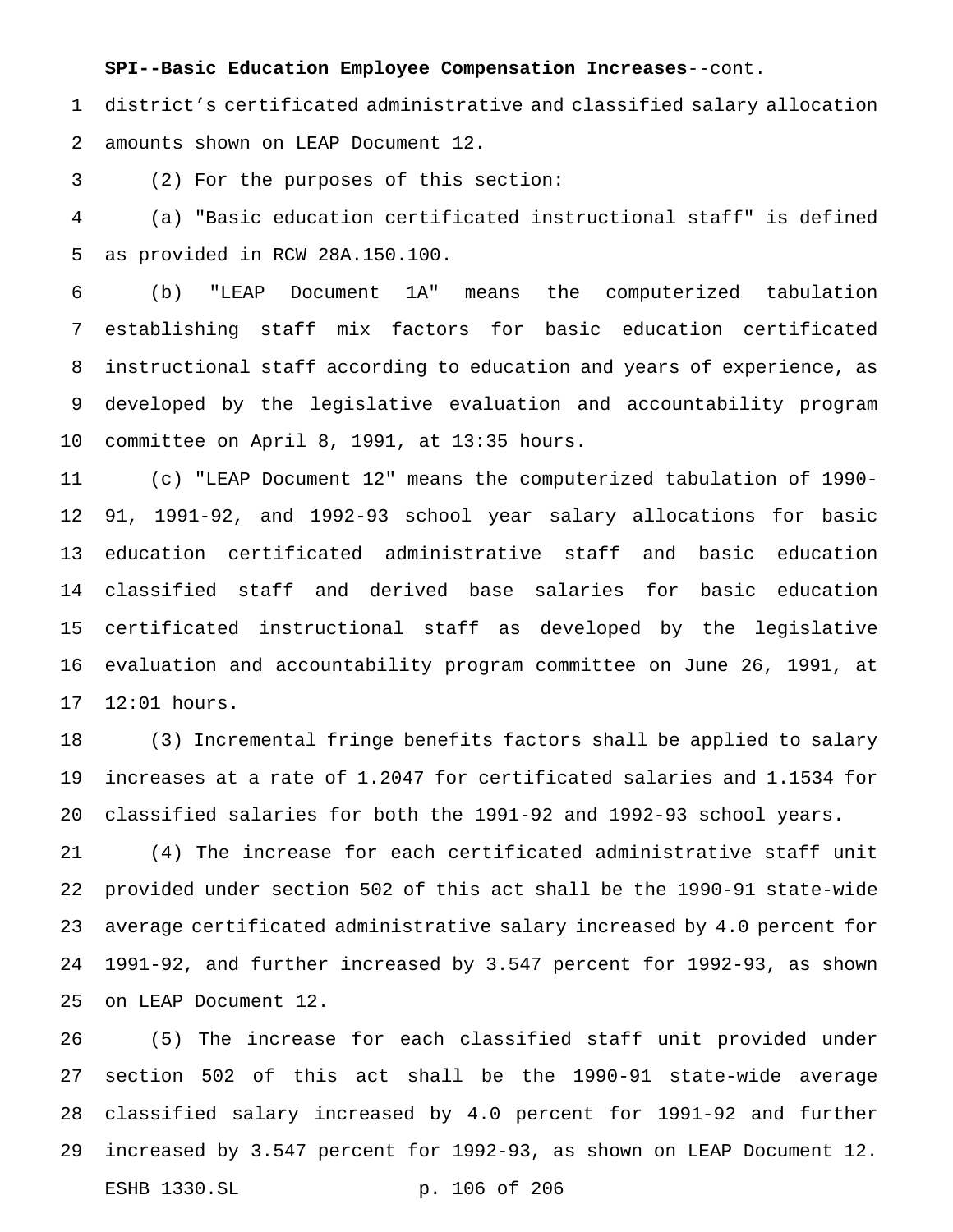### **SPI--Basic Education Employee Compensation Increases**--cont.

 (6) Increases for certificated instructional staff units provided under section 502 of this act shall be the difference between the salary allocation specified in subsection (1)(a) of this section and the salary allocation specified as follows:

 (a) For 1991-92, the allocation for each certificated instructional staff unit shall be the 1991-92 derived base salary, as shown on LEAP Document 12, multiplied by the district's average staff mix factor for actual 1991-92 full time equivalent basic education certificated instructional staff using LEAP Document 1A.

 (b) For 1992-93, the allocation for each certificated instructional staff unit shall be the 1992-93 derived base salary, as shown on LEAP Document 12, multiplied by the district's average staff mix factor for actual 1992-93 full time equivalent basic education certificated instructional staff using LEAP Document 1A.

 (7)(a) Pursuant to RCW 28A.150.410, the following state-wide salary allocation schedules for certificated instructional staff are established for basic education salary allocations for the 1991-92 and 1992-93 school years: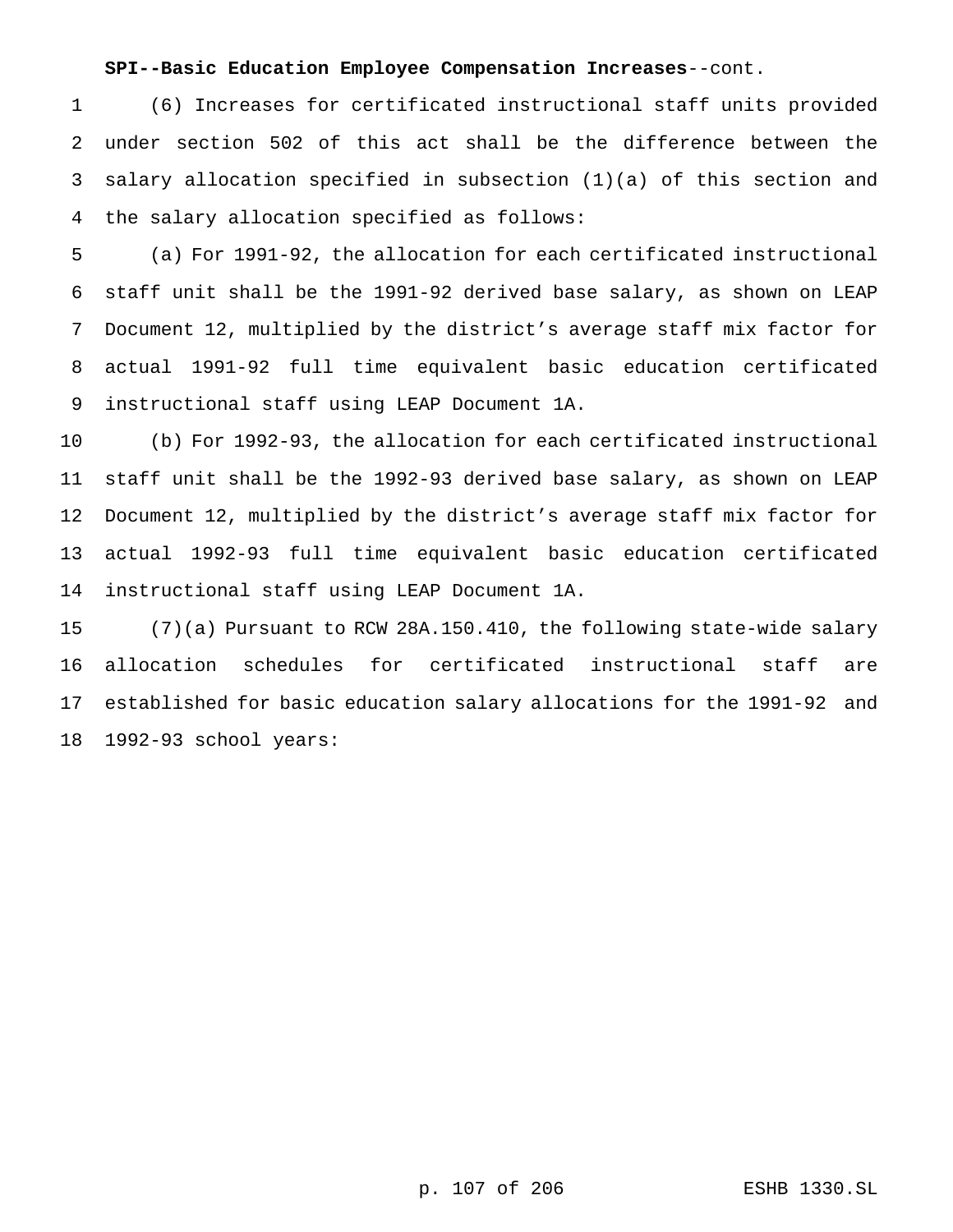1991-92 STATE-WIDE SALARY ALLOCATION SCHEDULE

#### FOR INSTRUCTIONAL STAFF

Years of

| 4           | Service             | BA     | <b>BA+15</b> | BA+30  | $BA+45$ | <b>BA+90</b> |
|-------------|---------------------|--------|--------------|--------|---------|--------------|
|             |                     |        |              |        |         |              |
| 5           | $\mathsf{O}\xspace$ | 20,801 | 21,363       | 21,945 | 22,528  | 24,400       |
| 6           | 1                   | 21,482 | 22,063       | 22,664 | 23,285  | 25,212       |
| 7           | $\sqrt{2}$          | 22,178 | 22,776       | 23,395 | 24,076  | 26,035       |
| 8           | 3                   | 22,908 | 23,525       | 24,161 | 24,880  | 26,874       |
| $\mathsf 9$ | $\overline{4}$      | 23,652 | 24,307       | 24,961 | 25,718  | 27,764       |
| 10          | 5                   | 24,430 | 25,102       | 25,775 | 26,589  | 28,668       |
| $11$        | 6                   | 25,240 | 25,910       | 26,620 | 27,492  | 29,603       |
| 12          | 7                   | 26,064 | 26,750       | 27,478 | 28,407  | 30,569       |
| 13          | 8                   | 26,899 | 27,624       | 28,368 | 29,374  | 31,566       |
| 14          | $\mathsf 9$         |        | 28,528       | 29,309 | 30,352  | 32,595       |
| 15          | 10                  |        |              | 30,262 | 31,379  | 33,653       |
| 16          | 11                  |        |              |        | 32,437  | 34,760       |
| 17          | 12                  |        |              |        | 33,461  | 35,897       |
| 18          | 13                  |        |              |        |         | 37,062       |
| 19          | 14                  |        |              |        |         | 38,233       |
| 20          | 15 or more          |        |              |        |         | 39,227       |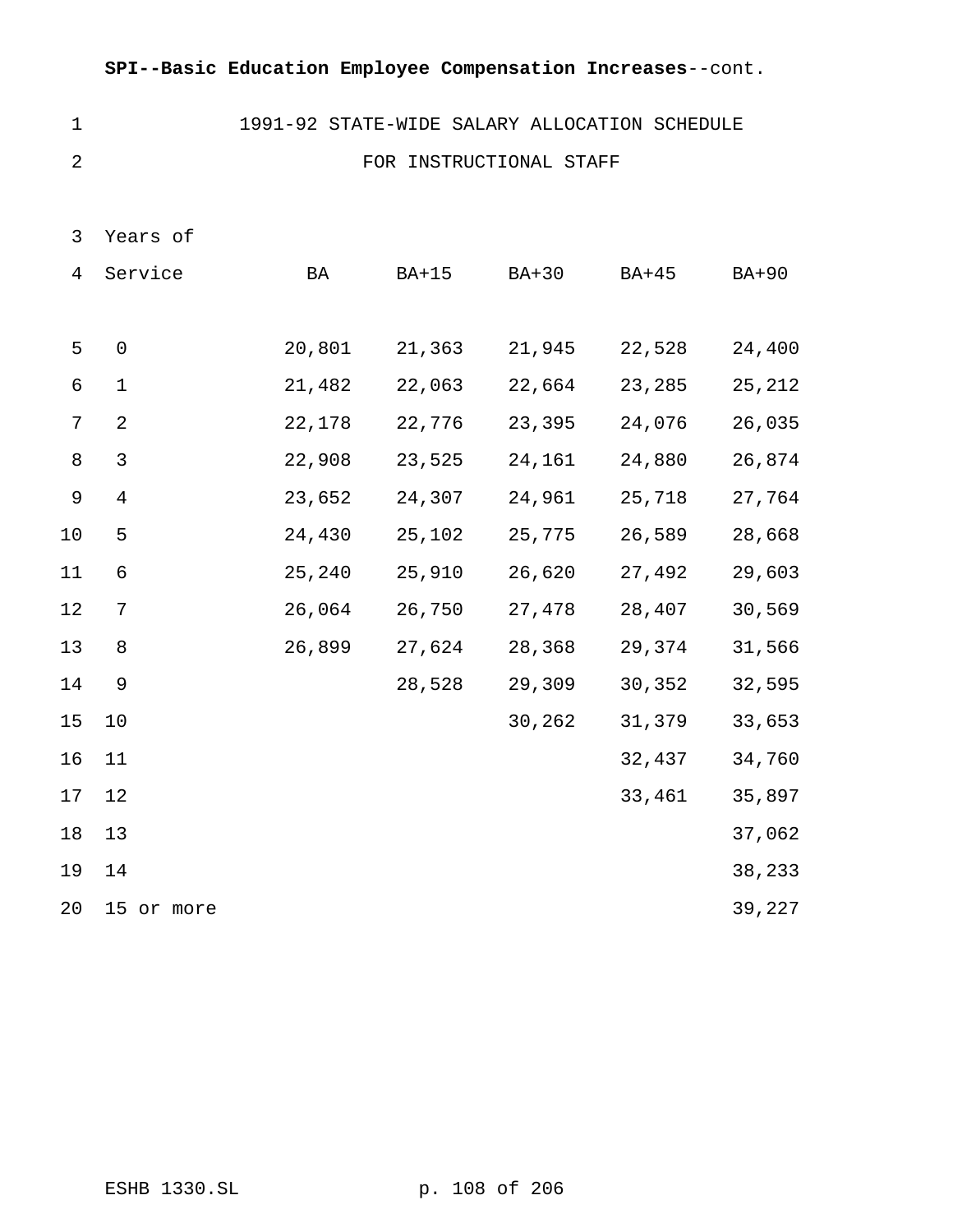| 1              | Years of            |        |        |        |         |
|----------------|---------------------|--------|--------|--------|---------|
| $\overline{2}$ | Service             | BA+135 | МA     | MA+45  | $MA+90$ |
| $\mathfrak{Z}$ |                     |        |        |        | or PHD  |
|                |                     |        |        |        |         |
| $\overline{4}$ | $\mathsf{O}\xspace$ | 25,606 | 24,939 | 26,811 | 28,018  |
| 5              | $\mathbf 1$         | 26,434 | 25,696 | 27,624 | 28,846  |
| 6              | $\sqrt{2}$          | 27,295 | 26,488 | 28,447 | 29,706  |
| $\overline{7}$ | 3                   | 28,188 | 27,292 | 29,286 | 30,600  |
| $\,8\,$        | $\overline{4}$      | 29,115 | 28,130 | 30,176 | 31,527  |
| 9              | 5                   | 30,073 | 29,000 | 31,080 | 32,485  |
| 10             | 6                   | 31,043 | 29,904 | 32,015 | 33,455  |
| 11             | $\overline{7}$      | 32,065 | 30,818 | 32,981 | 34,476  |
| 12             | 8                   | 33,116 | 31,786 | 33,978 | 35,528  |
| 13             | 9                   | 34,198 | 32,762 | 35,007 | 36,609  |
| 14             | 10                  | 35,308 | 33,791 | 36,064 | 37,720  |
| 15             | 11                  | 36,449 | 34,849 | 37,172 | 38,861  |
| 16             | 12                  | 37,637 | 35,949 | 38,309 | 40,049  |
| 17             | 13                  | 38,854 | 37,086 | 39,474 | 41,265  |
| 18             | 14                  | 40,116 | 38,258 | 40,720 | 42,528  |
| 19             | 15 or more          | 41,159 | 39,252 | 41,779 | 43,634  |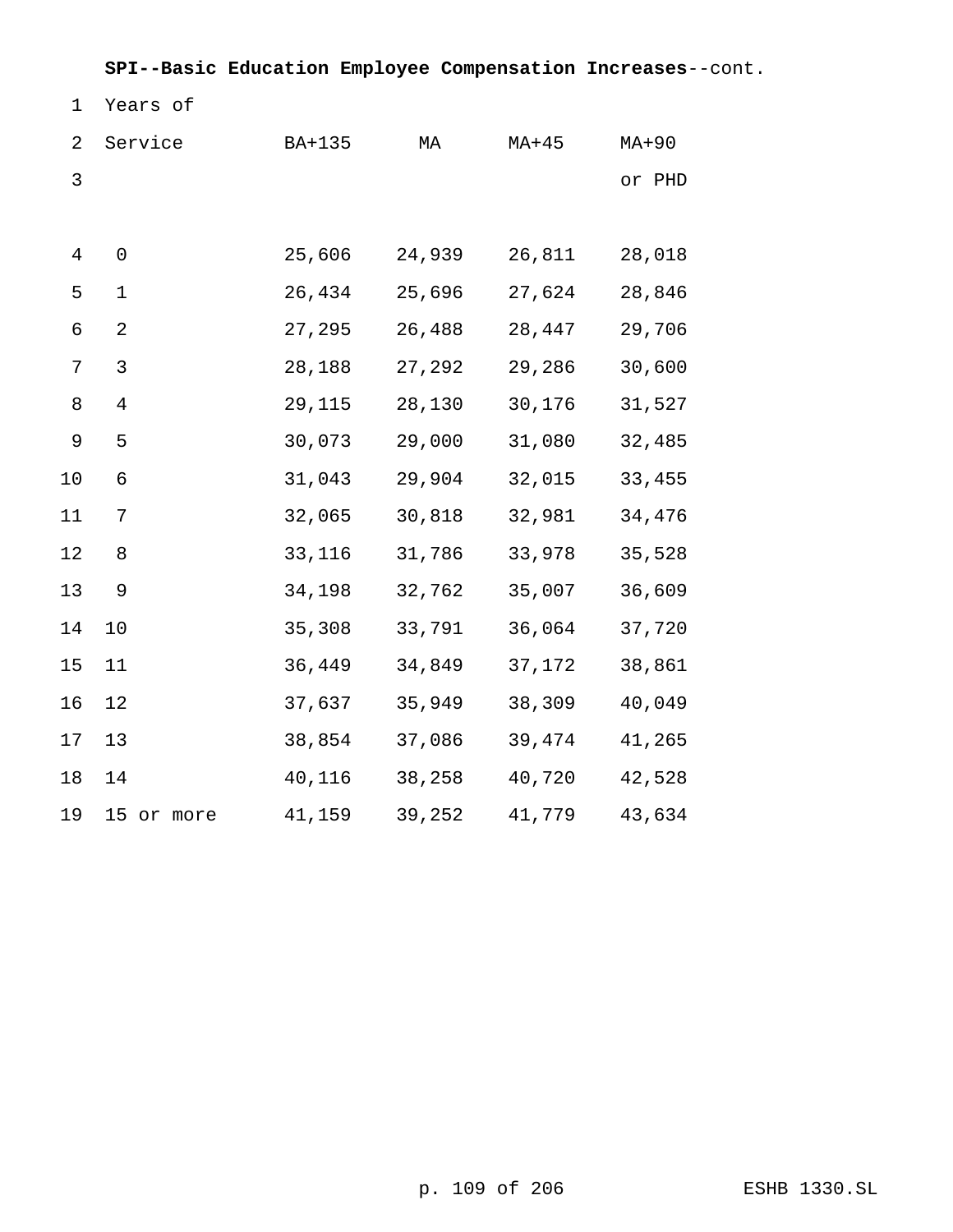# **1992-93 STATE-WIDE SALARY ALLOCATION SCHEDULE**

# **FOR INSTRUCTIONAL STAFF**

Years of

| $\overline{4}$ | Service        | BA     | <b>BA+15</b> | $BA+30$ | $BA+45$ | <b>BA+90</b> |
|----------------|----------------|--------|--------------|---------|---------|--------------|
|                |                |        |              |         |         |              |
| 5              | $\mathsf 0$    | 21,539 | 22,120       | 22,724  | 23,327  | 25,265       |
| $\epsilon$     | $\mathbf 1$    | 22,244 | 22,845       | 23,468  | 24,111  | 26,106       |
| 7              | $\sqrt{2}$     | 22,965 | 23,584       | 24,225  | 24,930  | 26,959       |
| $\,8\,$        | $\mathsf{3}$   | 23,721 | 24,359       | 25,018  | 25,763  | 27,827       |
| $\mathsf 9$    | $\overline{4}$ | 24,491 | 25,169       | 25,847  | 26,630  | 28,749       |
| 10             | 5              | 25,296 | 25,992       | 26,689  | 27,532  | 29,685       |
| 11             | 6              | 26,135 | 26,829       | 27,564  | 28,468  | 30,653       |
| 12             | 7              | 26,988 | 27,699       | 28,453  | 29,414  | 31,653       |
| 13             | $\,8\,$        | 27,853 | 28,603       | 29,375  | 30,416  | 32,686       |
| 14             | $\mathsf 9$    |        | 29,540       | 30,349  | 31,428  | 33,751       |
| 15             | 10             |        |              | 31,335  | 32,492  | 34,846       |
| 16             | 11             |        |              |         | 33,587  | 35,993       |
| 17             | 12             |        |              |         | 34,648  | 37,170       |
| 18             | 13             |        |              |         |         | 38,376       |
| 19             | 14             |        |              |         |         | 39,589       |
| 20             | 15 or more     |        |              |         |         | 40,618       |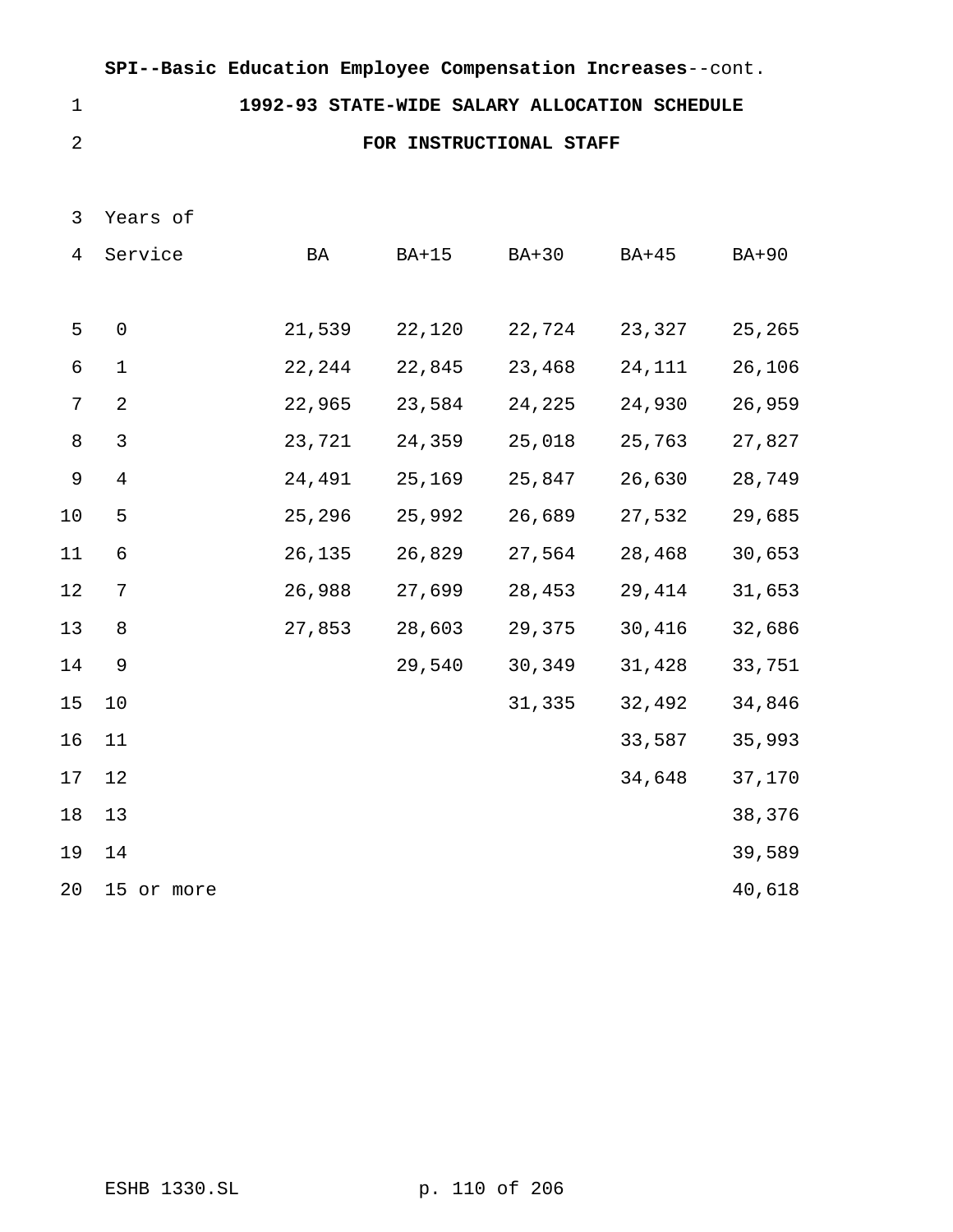| 1              | Years of       |        |        |         |         |
|----------------|----------------|--------|--------|---------|---------|
| $\overline{2}$ | Service        | BA+135 | МA     | $MA+45$ | $MA+90$ |
| $\mathsf{3}$   |                |        |        |         | or PHD  |
|                |                |        |        |         |         |
| $\overline{4}$ | $\mathsf 0$    | 26,514 | 25,824 | 27,762  | 29,012  |
| 5              | $1\,$          | 27,372 | 26,608 | 28,603  | 29,869  |
| 6              | $\sqrt{2}$     | 28,263 | 27,428 | 29,456  | 30,759  |
| $\overline{7}$ | $\mathfrak{Z}$ | 29,188 | 28,260 | 30,324  | 31,685  |
| 8              | $\overline{4}$ | 30,148 | 29,128 | 31,246  | 32,645  |
| 9              | 5              | 31,139 | 30,029 | 32,182  | 33,637  |
| 10             | $\epsilon$     | 32,144 | 30,965 | 33,150  | 34,642  |
| 11             | 7              | 33,202 | 31,912 | 34,151  | 35,699  |
| 12             | 8              | 34,290 | 32,913 | 35,183  | 36,788  |
| 13             | 9              | 35,411 | 33,924 | 36,248  | 37,908  |
| 14             | 10             | 36,561 | 34,989 | 37,344  | 39,058  |
| 15             | 11             | 37,742 | 36,085 | 38,490  | 40,239  |
| 16             | 12             | 38,972 | 37,224 | 39,667  | 41,469  |
| 17             | 13             | 40,232 | 38,401 | 40,874  | 42,729  |
| 18             | 14             | 41,539 | 39,615 | 42,165  | 44,036  |
| 19             | 15 or more     | 42,619 | 40,644 | 43,261  | 45,181  |

 (b) As used in this subsection, the column headings "BA+(N)" refer to the number of credits earned since receiving the baccalaureate degree.

 (c) For credits earned after the baccalaureate degree but before the masters degree, any credits in excess of forty-five credits may be counted after the masters degree. Thus, as used in this subsection, the column headings "MA+(N)" refer to the total of:

(i) Credits earned since receiving the masters degree; and

p. 111 of 206 ESHB 1330.SL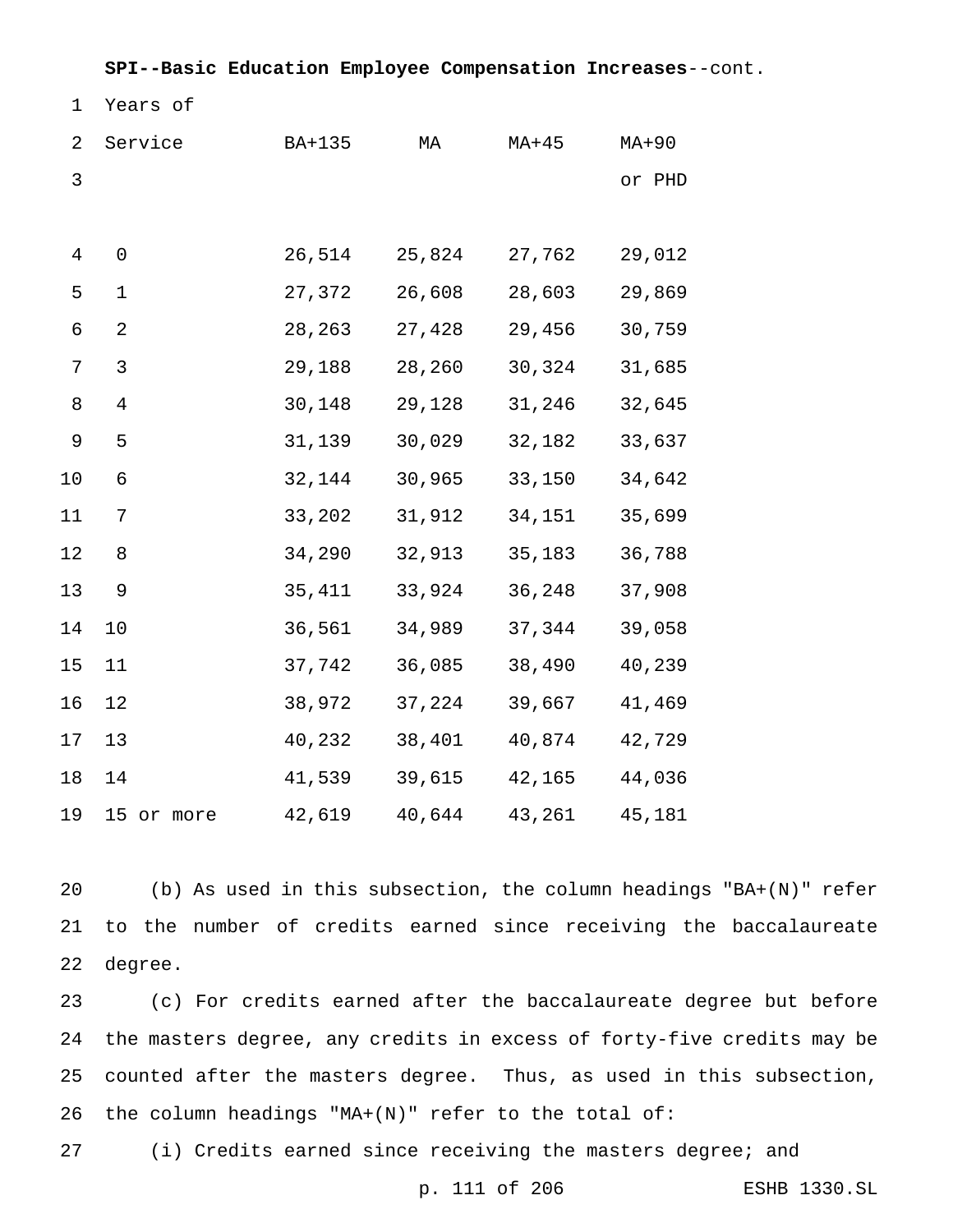(ii) Any credits in excess of forty-five credits that were earned after the baccalaureate degree but before the masters degree.

(8) For the purposes of this section:

(a) "BA" means a baccalaureate degree.

(b) "MA" means a masters degree.

(c) "PHD" means a doctorate degree.

 (d) "Years of service" shall be calculated under the same rules used by the superintendent of public instruction for salary allocations in the 1990-91 school year.

 (e) "Credits" means college quarter hour credits and equivalent inservice credits computed in accordance with RCW 28A.415.020.

 (9) The salary allocation schedules established in subsection (7) of this section are for allocation purposes only except as provided in RCW 28A.400.200(2).

 NEW SECTION. **Sec. 504. FOR THE SUPERINTENDENT OF PUBLIC INSTRUCTION--CATEGORICAL PROGRAM SALARY INCREASES**

17 General Fund Appropriation . . . . . . . . . . . \$ 47,058,000

 The appropriation in this section is subject to the following conditions and limitations:

 (1) The incremental fringe benefits factors applied to salary increases in subsection (3) of this section shall be 1.2047 for certificated salaries and 1.1534 for classified salaries in the 1991-92 and 1992-93 school years.

 (2) Salary increases for each school year for state-supported formula units in the following categorical programs include costs of incremental fringe benefits and shall be distributed by increasing allocation rates for each school year by the amounts specified below:

ESHB 1330.SL p. 112 of 206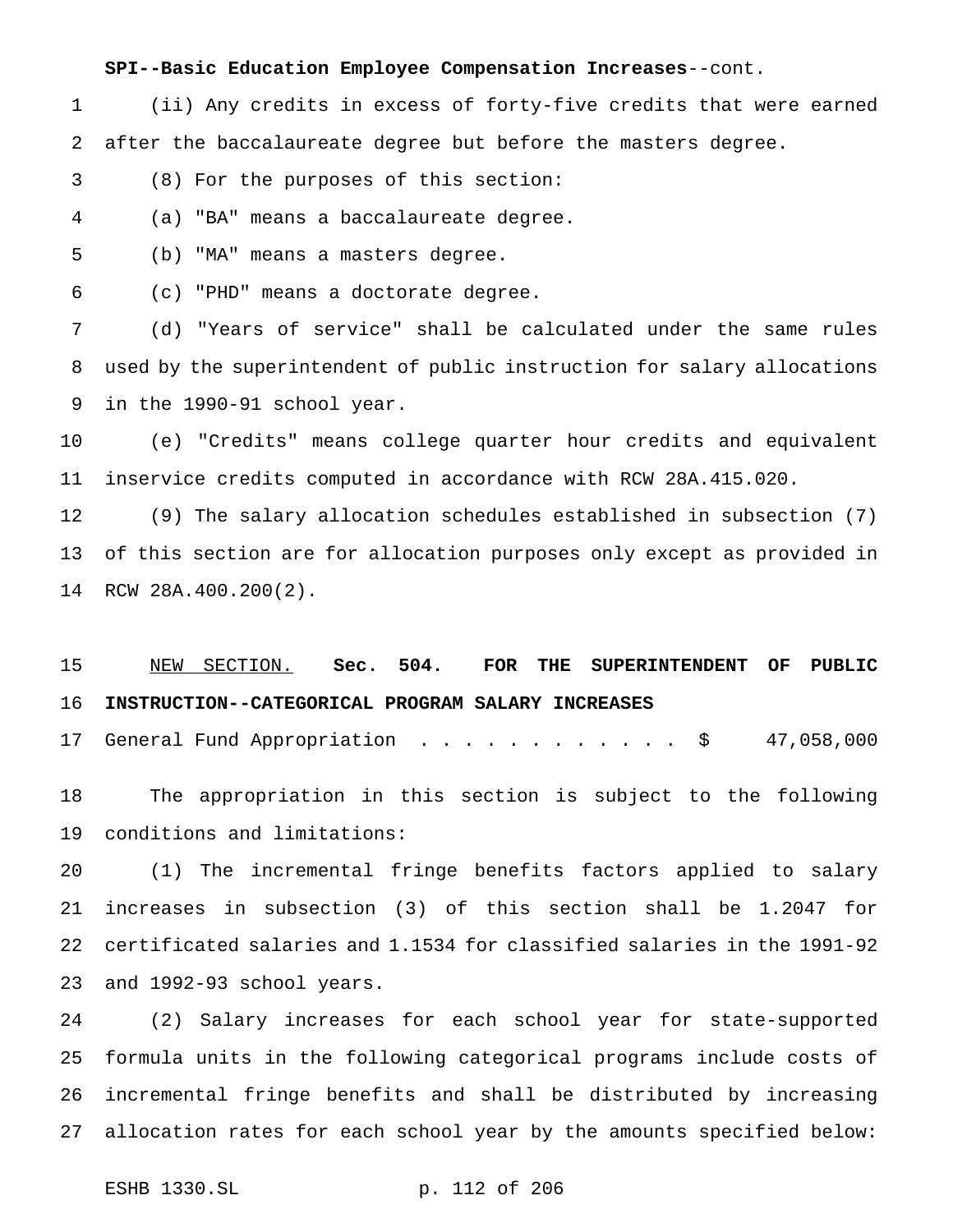### **SPI--For School Employee Insurance Benefit Increases**--cont.

 (a) Transitional bilingual instruction: The rates specified in section 519 of this act shall be increased by \$18.66 per pupil for the 1991-92 school year and by \$35.87 per pupil for the 1992-93 school year.

 (b) Learning assistance: The rates specified in section 520 of this act shall be increased by \$14.15 per pupil for the 1991-92 school year and by \$27.20 per pupil for the 1992-93 school year.

 (c) Education of highly capable students: The rates specified in section 515 of this act shall be increased by \$11.05 per pupil for the 1991-92 school year and by \$21.24 per pupil for the 1992-93 school year.

 (d) Vocational technical institutes: The rates for vocational programs specified in section 507 of this act shall be increased by \$80.05 per full time equivalent student for the 1991-92 school year, and by \$167.21 per full time equivalent student for the 1992-93 school year. A maximum of \$734,000 is provided for the 1991-92 fiscal year and a maximum of \$1,685,000 is provided for the 1992-93 fiscal year.

 (e) Pupil transportation: The rates provided under section 506 of this act shall be increased by \$.72 per weighted pupil-mile for the 1991-92 school year, and by \$1.39 per weighted pupil-mile for the 1992-93 school year.

 (3) The superintendent of public instruction shall distribute salary increases and incremental fringe benefits for state-supported staff unit allocations in the handicapped program (section 509 of this act), in the educational service districts (section 511 of this act), and in the institutional education program (section 514 of this act), in the same manner as salary increases are provided for basic education staff.

#### p. 113 of 206 ESHB 1330.SL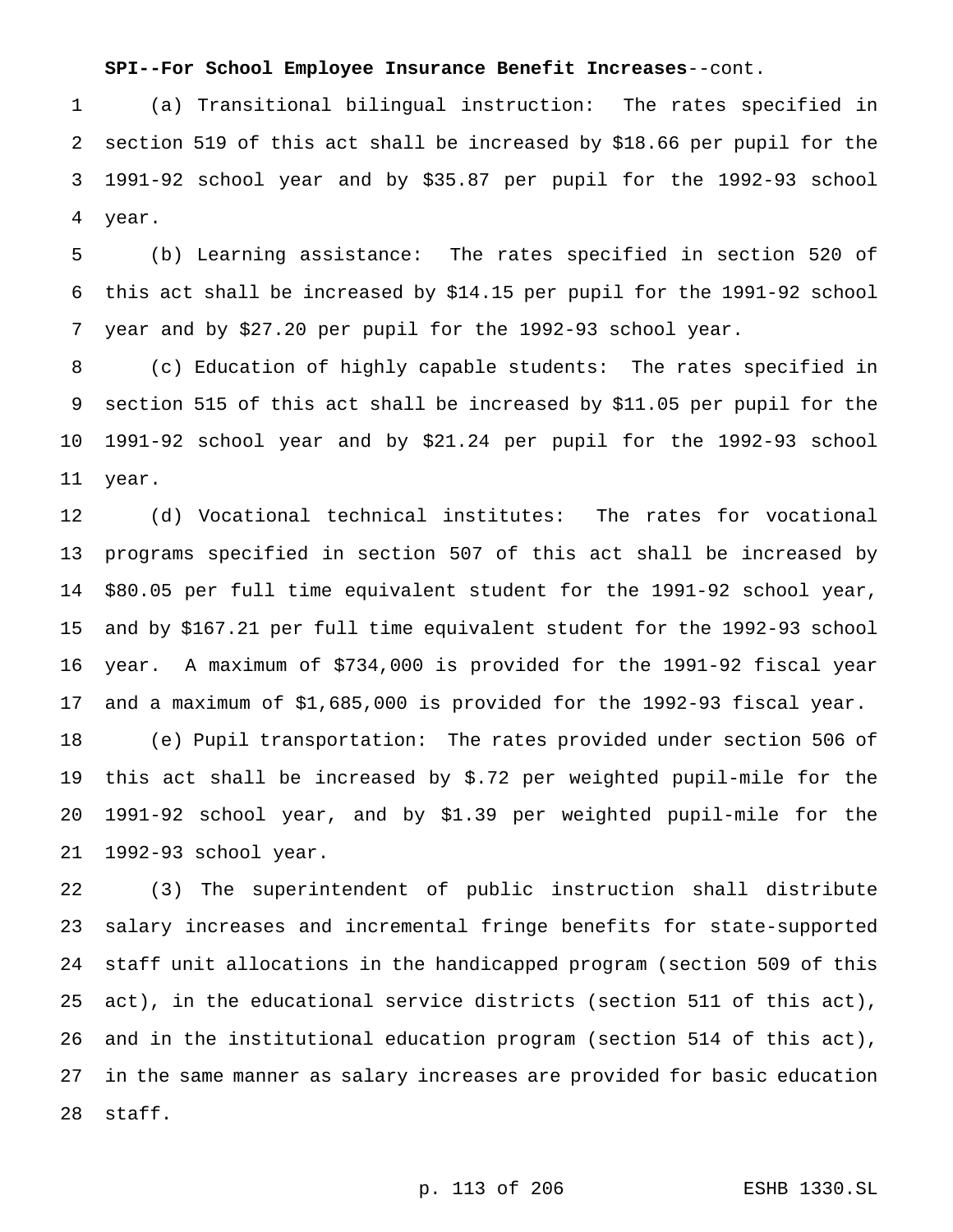NEW SECTION. **Sec. 505. FOR THE SUPERINTENDENT OF PUBLIC INSTRUCTION--FOR SCHOOL EMPLOYEE INSURANCE BENEFIT INCREASES** General Fund Appropriation ............ \$ 88,498,000

 The appropriation in this section is subject to the following conditions and limitations:

 (1) Allocations for insurance benefits from general fund appropriations provided under section 502 of this act shall be calculated at a rate of \$246.24 per month for each certificated staff unit, and for each classified staff unit adjusted pursuant to section 502(5)(b) of this act.

 (2) The appropriation in this section is provided solely to increase insurance benefit allocations for state-funded certificated and classified staff for the 1991-92 school year, effective October 1, 1991, to a rate of \$289.95 per month, and for the 1992-93 school year, effective October 1, 1992, to a rate of \$321.80 as distributed pursuant to this section.

 (3) The increase in insurance benefit allocations for basic education staff units under section 502(5) of this act, for handicapped program staff units as calculated under section 509 of this act, for state-funded staff in educational service districts, and for institutional education programs is \$43.71 per month for the 1991-92 school year and an additional \$31.85 per month in the 1992-93 school year.

 (4) The increases in insurance benefit allocations for the following categorical programs shall be calculated by increasing the annual state funding rates by the amounts specified in this subsection. Effective October 1 of each school year, the maximum rate adjustments provided on an annual basis under this section are:

ESHB 1330.SL p. 114 of 206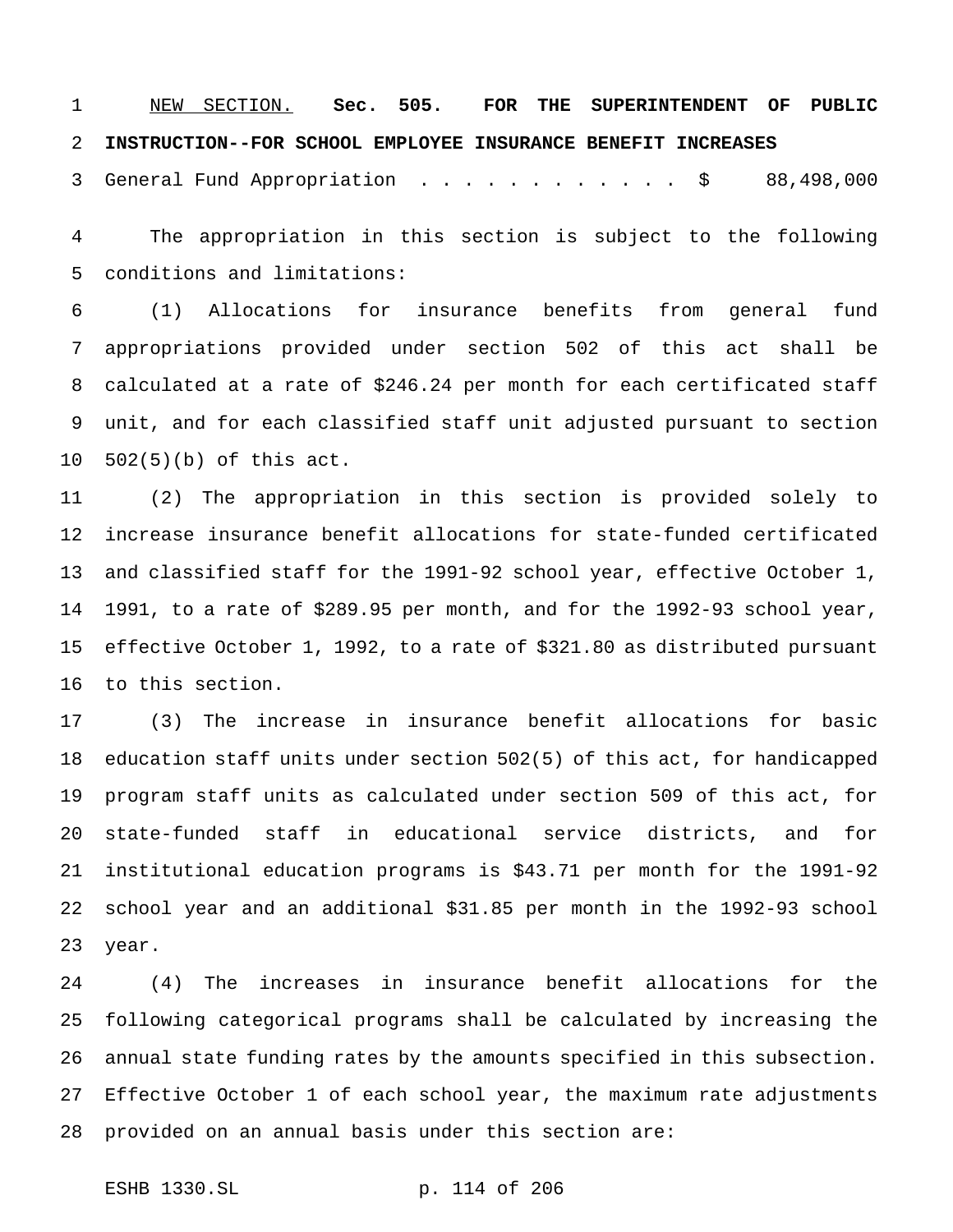## **SPI--For School Employee Insurance Benefit Increases**--cont.

 (a) For pupil transportation, an increase of \$.40 per weighted pupil-mile for the 1991-92 school year and an additional \$.29 per weighted pupil-mile for the 1992-93 school year;

 (b) For learning assistance, an increase of \$10.92 per pupil for the 1991-92 school year and an additional \$7.96 for the 1992-93 school year;

 (c) For education of highly capable students, an increase of \$3.72 per pupil for the 1991-92 school year and an additional \$2.71 per pupil 9 for the 1992-93 school year;

 (d) For transitional bilingual education, an increase of \$7.08 per pupil for the 1991-92 school year and an additional \$5.16 per pupil for the 1992-93 school year;

 (e) For vocational-technical institutes, an increase of \$29.09 per full time equivalent pupil for the 1991-92 school year and \$21.20 per full time equivalent pupil for the 1992-93 school year. A maximum of \$240,000 is provided for the 1991-92 fiscal year and \$543,000 is provided for the 1992-93 fiscal year.

# NEW SECTION. **Sec. 506. FOR THE SUPERINTENDENT OF PUBLIC INSTRUCTION--FOR PUPIL TRANSPORTATION**

20 General Fund Appropriation . . . . . . . . . . . \$ 292,126,000

 The appropriation in this section is subject to the following conditions and limitations:

 (1) \$26,028,000 is provided solely for distribution to school districts for the remaining months of the 1990-91 school year.

 (2) A maximum of \$134,333,000 may be distributed for pupil transportation operating costs in the 1991-92 school year.

#### p. 115 of 206 ESHB 1330.SL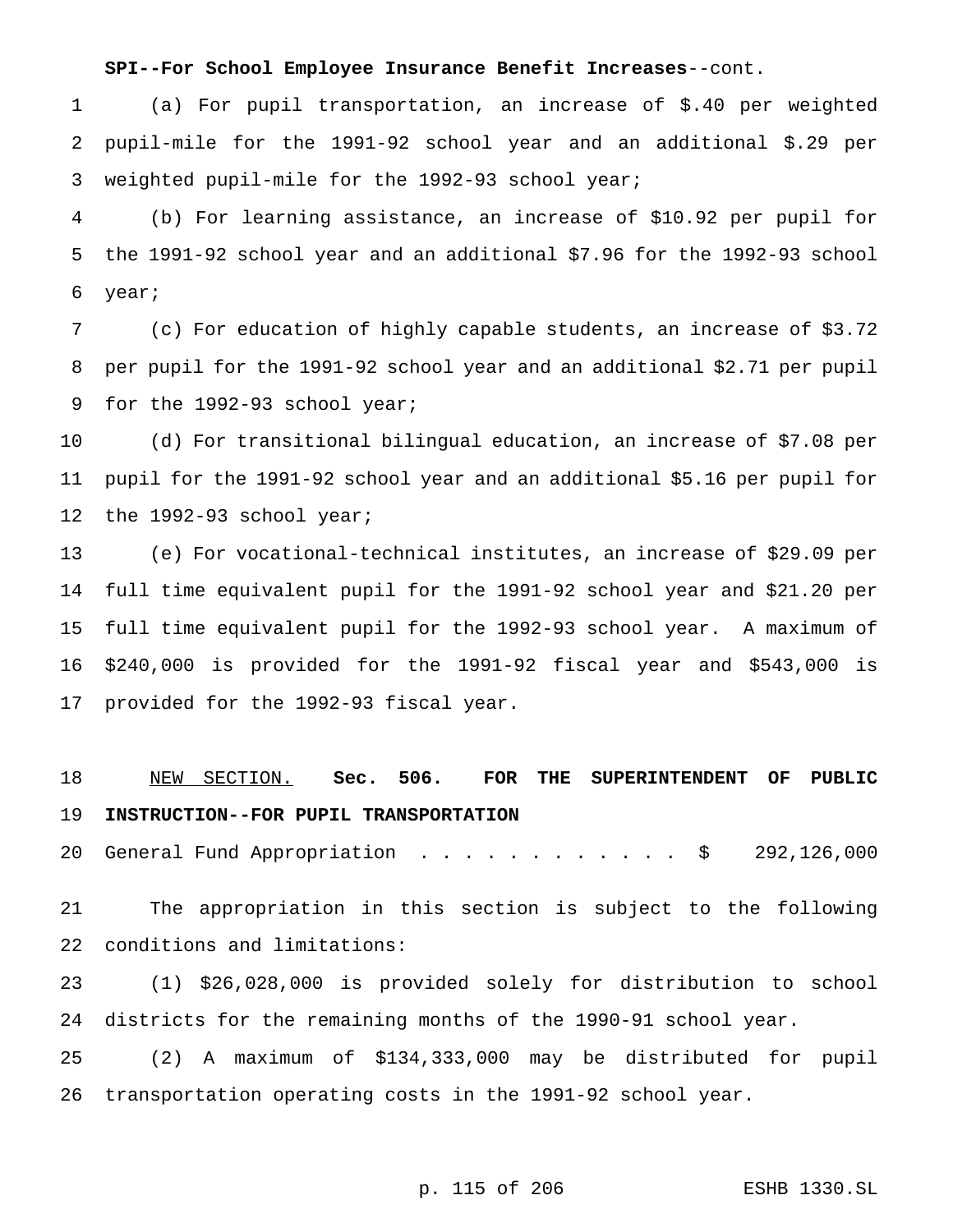### **SPI--For Pupil Transportation**--cont.

 (3) A maximum of \$873,000 may be expended for regional transportation coordinators.

 (4) A maximum of \$65,000 may be expended for bus driver training. (5) For eligible school districts, the small-fleet maintenance factor shall be funded at a rate of \$1.65 in the 1991-92 school year and \$1.70 in the 1992-93 school year per weighted pupil-mile.

 (6) The superintendent shall ensure that, by the 1992-93 school year, school districts in accordance with RCW 28A.160.160(4) are making good faith efforts to alleviate the problem of hazardous walking conditions for students.

 (7) \$755,000 of the general fund--state appropriation is provided solely to implement chapter 166, Laws of 1991 (Engrossed Substitute Senate Bill No. 5114, school bus safety crossing arms). Moneys provided in this subsection may be expended to reimburse school districts that purchased school bus safety crossing arms during the 1990-91 school year, subject to criteria and rules adopted by the superintendent.

 (8) \$100,000 is provided solely for the 1992-93 school year for transportation of students enrolled in "choice" programs. Transportation shall be limited to low-income students who are transferring to "choice" programs solely for educational reasons. The superintendent shall provide a report to the legislature concerning the use of these moneys by November 1, 1993.

 NEW SECTION. **Sec. 507. FOR THE SUPERINTENDENT OF PUBLIC INSTRUCTION--FOR VOCATIONAL-TECHNICAL INSTITUTES AND ADULT EDUCATION AT VOCATIONAL-TECHNICAL INSTITUTES**

27 General Fund Appropriation . . . . . . . . . . . \$ 86,545,000

ESHB 1330.SL p. 116 of 206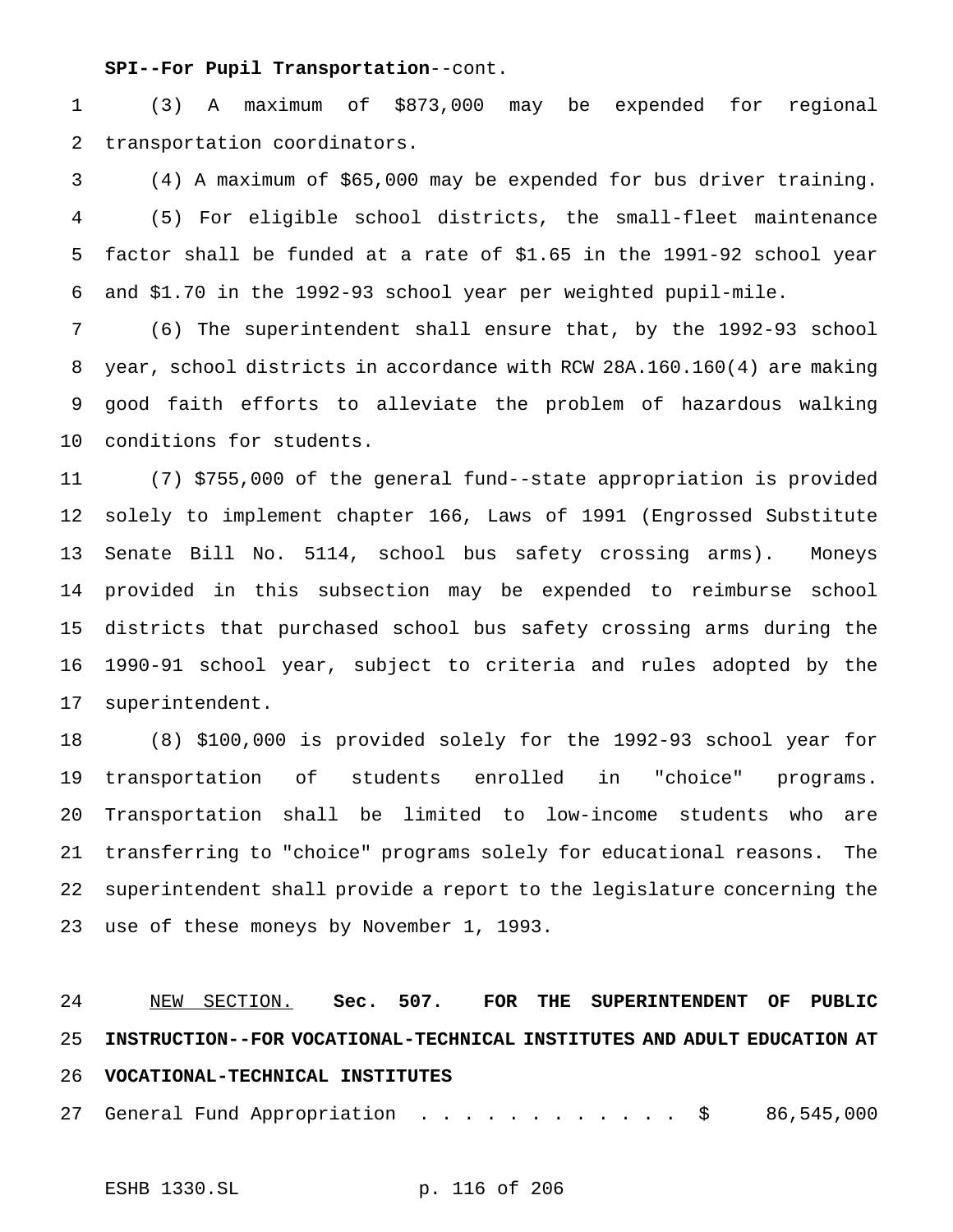# **SPI--For Vocational-Technical Institutes and Adult Education at Vocational-Technical Institutes**--cont.

 The appropriation in this section is subject to the following conditions and limitations:

 (1) Funding for vocational programs during the 1991-92 and 1992-93 school years shall be distributed at a rate of \$3,293 per student for a maximum of 12,655 full time equivalent students.

 (2) Funding for adult basic education programs during the 1991-92 and 1992-93 school years shall be distributed at a rate of \$1.62 per hour of student service for a maximum of 288,690 hours.

 (3) \$1,450,000 is provided solely to lease computer equipment, reprogram software and databases, and provide for other initial operating costs necessary to merge the computer systems of the vocational-technical institutes into the community and technical college system created under chapter 238 Laws of 1991 (Engrossed Substitute Senate Bill No. 5184, work force training education). The apportionment of this amount among the vocational-technical institutes shall be made by the director of the state board for community and technical colleges.

# NEW SECTION. **Sec. 508. FOR THE SUPERINTENDENT OF PUBLIC INSTRUCTION--FOR SCHOOL FOOD SERVICE PROGRAMS**

|    | 20 General Fund--State Appropriation \$ 6,000,000     |  |
|----|-------------------------------------------------------|--|
|    | 21 General Fund--Federal Appropriation \$ 148,000,000 |  |
| 22 | TOTAL APPROPRIATION $\ldots$ , \$ 154,000,000         |  |

 NEW SECTION. **Sec. 509. FOR THE SUPERINTENDENT OF PUBLIC INSTRUCTION--FOR HANDICAPPED EDUCATION PROGRAMS** General Fund--State Appropriation......... \$ 691,346,000

### p. 117 of 206 ESHB 1330.SL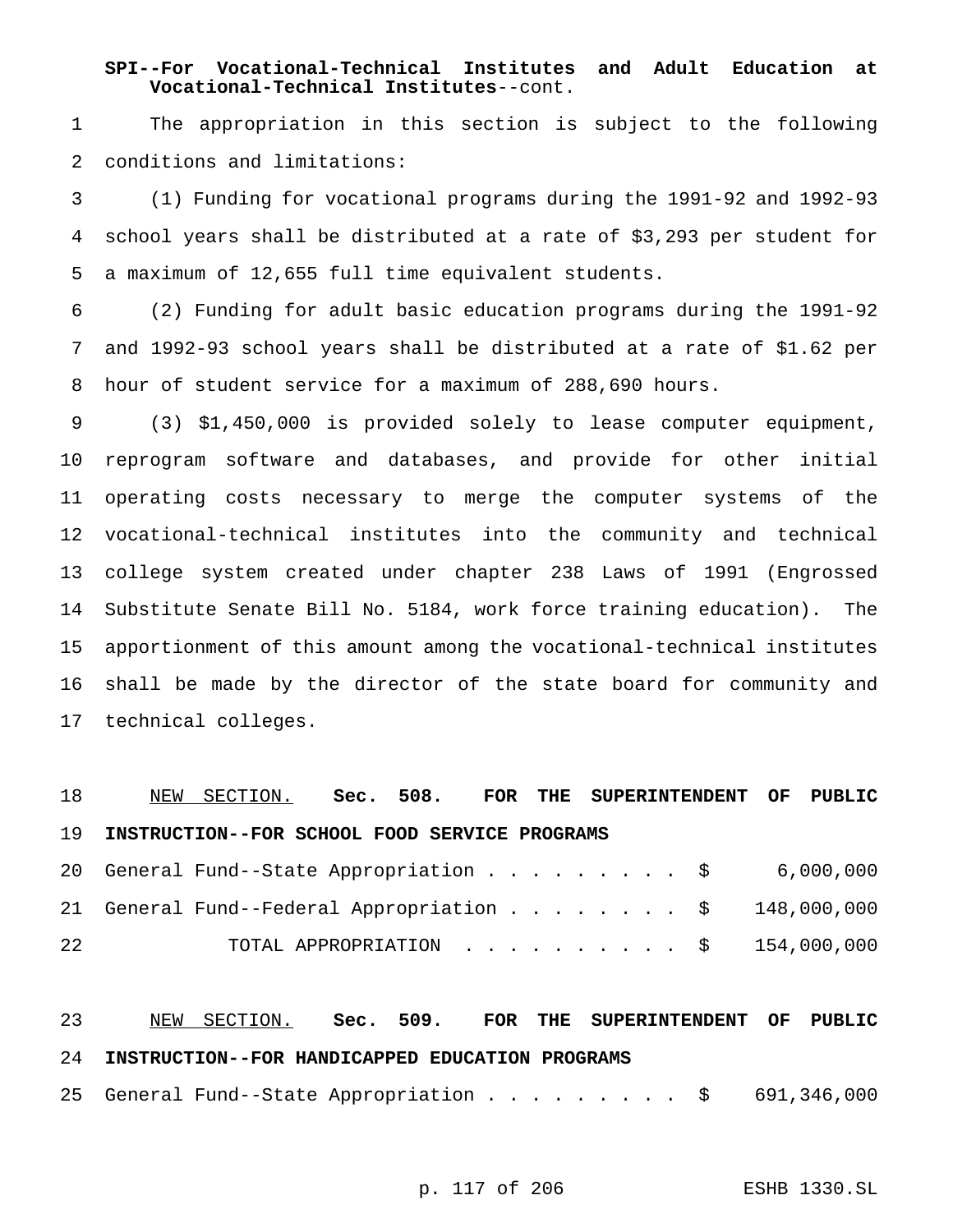#### **SPI--For Handicapped Education Programs**--cont.

| 1 General Fund--Federal Appropriation \$ 83,900,000 |  |  |  |  |  |
|-----------------------------------------------------|--|--|--|--|--|
| TOTAL APPROPRIATION \$ 775,246,000                  |  |  |  |  |  |

 The appropriations in this section are subject to the following conditions and limitations:

 (1) \$62,455,000 of the general fund--state appropriation is provided solely for the remaining months of the 1990-91 school year.

 (2) The superintendent of public instruction shall distribute state funds for the 1991-92 and 1992-93 school years in accordance with districts' actual handicapped enrollments and the allocation model established in LEAP Document 13 as developed on June 26, 1991, at 13:02 hours.

 (3) A maximum of \$614,000 may be expended from the general fund--state appropriation to fund 5.43 full time equivalent teachers and 2.1 full time equivalent aides at Children's Orthopedic Hospital and Medical Center. This amount is in lieu of money provided through the home and hospital allocation and the handicapped program.

 (4) \$192,000 of the general fund--state appropriation is provided solely for the early childhood home instruction program for hearing impaired infants and their families.

 (5) \$1,000,000 of the general fund--federal appropriation is provided solely for projects to provide handicapped students with appropriate job and independent living skills, including work experience where possible, to facilitate their successful transition out of the public school system. The funds provided by this subsection shall be from federal discretionary grants.

 (6) \$300,000 of the general fund--federal appropriation is provided solely for inservice training, technical assistance, and evaluation of the special services demonstration projects authorized in chapter 265,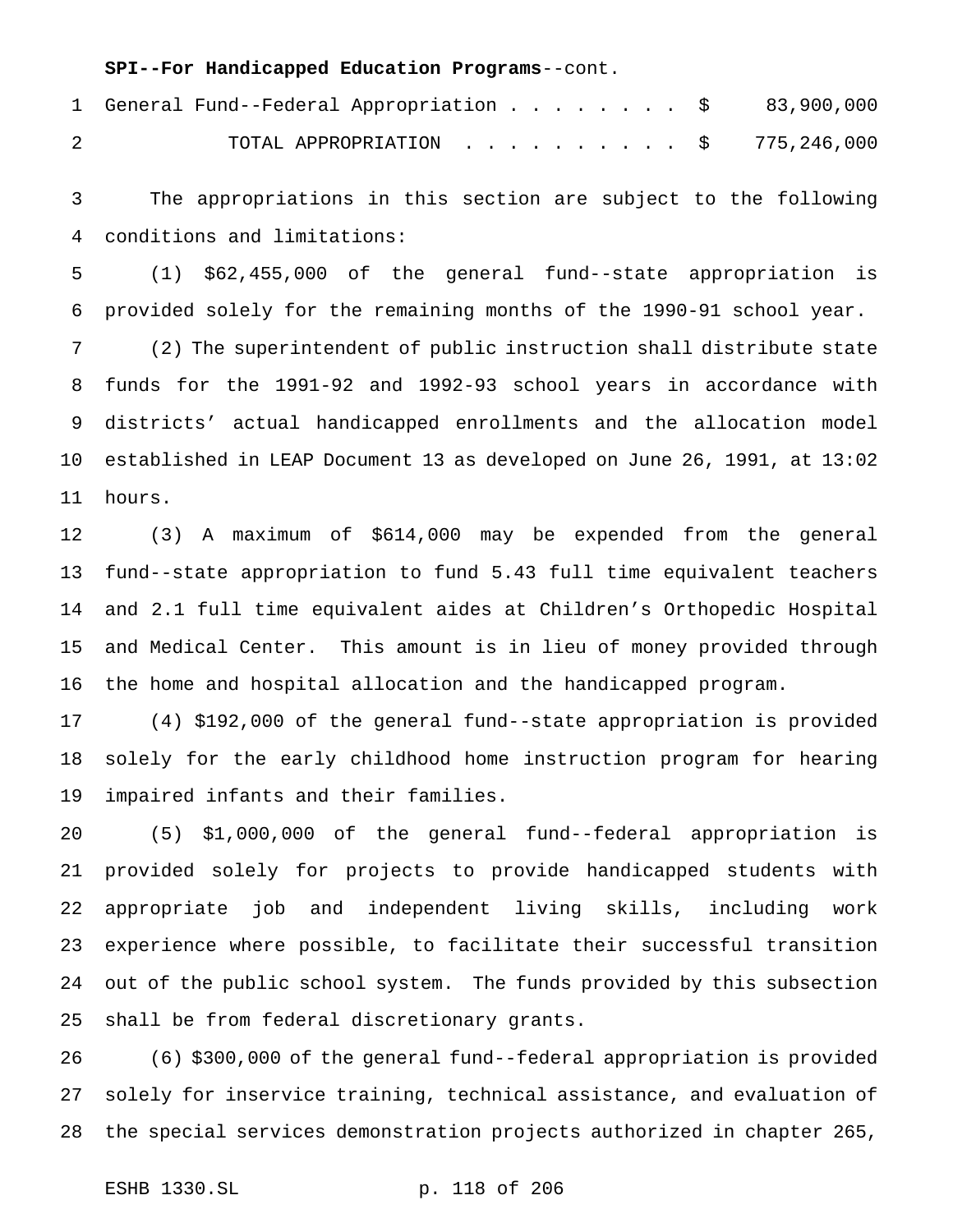### **SPI--For Handicapped Education Programs**--cont.

 Laws of 1991 (Engrossed Substitute House Bill No. 1329, special services demonstration projects).

 (7) Project funding for special services demonstration projects shall be allocated and disbursed under chapter 265, Laws of 1991 (Engrossed Substitute House Bill No. 1329, special services demonstration projects).

# NEW SECTION. **Sec. 510. FOR THE SUPERINTENDENT OF PUBLIC INSTRUCTION--FOR TRAFFIC SAFETY EDUCATION PROGRAMS**

Public Safety and Education Account

10 Appropriation . . . . . . . . . . . . . . . \$ 5,321,000

 The appropriation in this section is subject to the following conditions and limitations:

 (1) Not more than \$596,000 may be expended for regional traffic safety education coordinators.

 (2) A maximum of \$2,300,000 may be expended in the 1991-92 fiscal year and \$2,425,000 in the 1992-93 fiscal year to provide tuition assistance for traffic safety education for students from low-income families.

 NEW SECTION. **Sec. 511. FOR THE SUPERINTENDENT OF PUBLIC INSTRUCTION--FOR EDUCATIONAL SERVICE DISTRICTS**

21 General Fund Appropriation . . . . . . . . . . . \$ 11,070,000

 The appropriation in this section is subject to the following conditions and limitations:

 (1) The educational service districts shall continue to furnish financial services required by the superintendent of public instruction and RCW 28A.310.190 (3) and (4).

p. 119 of 206 ESHB 1330.SL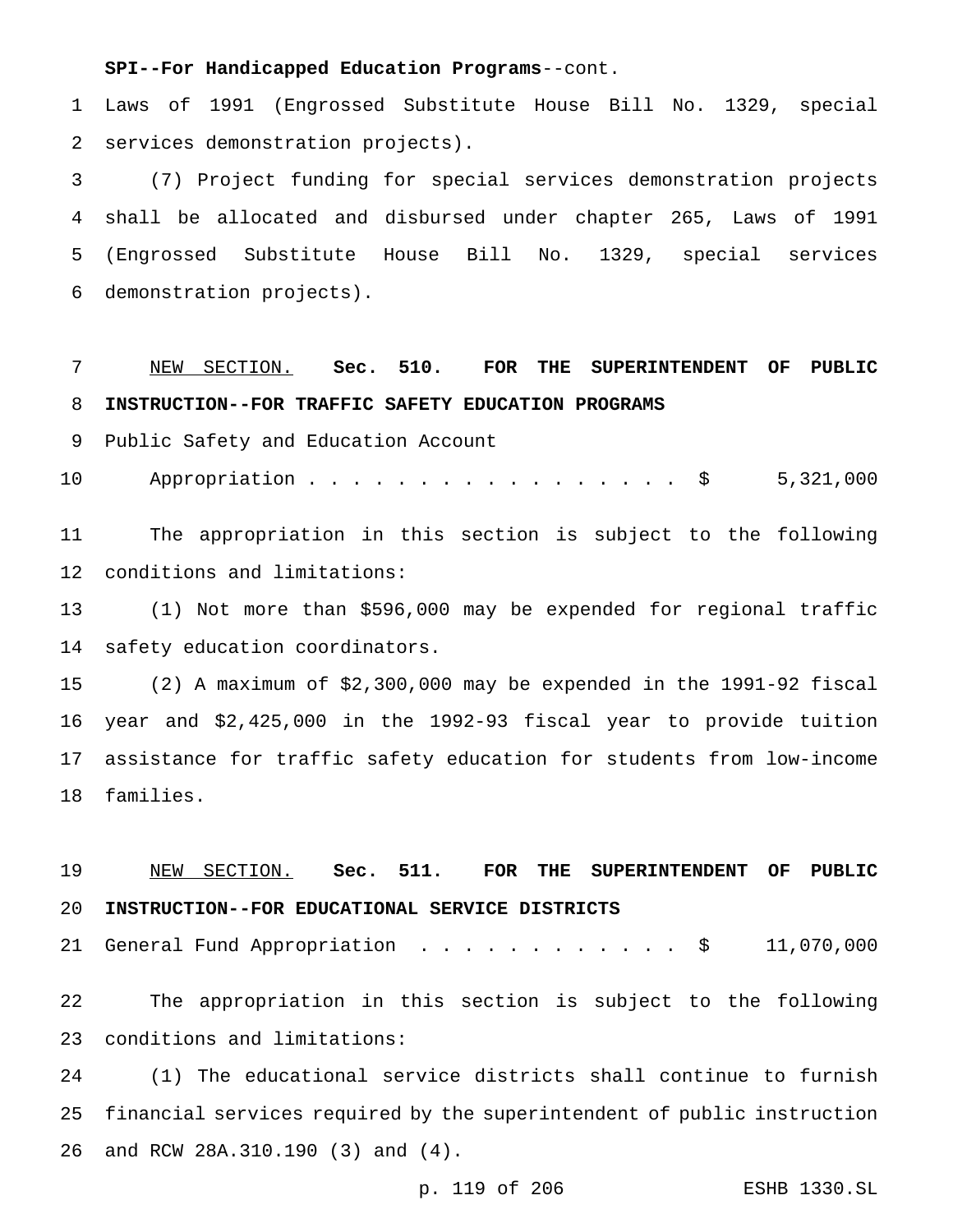### **SPI--For Educational Service Districts**--cont.

 (2) \$500,000 is provided solely to implement chapter 285, Laws of 1991 (Engrossed Substitute House Bill No. 1813, E.S.D. teacher recruitment coordination).

- NEW SECTION. **Sec. 512. FOR THE SUPERINTENDENT OF PUBLIC INSTRUCTION--FOR LOCAL EFFORT ASSISTANCE**
- 6 General Fund Appropriation . . . . . . . . . . . \$ 144,606,000

 The appropriation in this section is subject to the following conditions and limitations: \$144,606,000 is provided for state matching funds pursuant to RCW 28A.500.010.

# NEW SECTION. **Sec. 513. FOR THE SUPERINTENDENT OF PUBLIC INSTRUCTION--FOR THE ENUMERATED PURPOSES**

| 12 General Fund--Federal Appropriation \$ 183,032,000             |  |
|-------------------------------------------------------------------|--|
| 13 (1) Education Consolidation and Improvement Act \$ 178,000,000 |  |
| 14 (2) Education of Indian Children \$ 332,000                    |  |
| 15 (3) Adult Basic Education \$ 4,700,000                         |  |

# NEW SECTION. **Sec. 514. FOR THE SUPERINTENDENT OF PUBLIC INSTRUCTION--FOR INSTITUTIONAL EDUCATION PROGRAMS**

|    | 18 General Fund--State Appropriation \$ 24,950,000           |  |
|----|--------------------------------------------------------------|--|
|    | 19 General Fund--Federal Appropriation $\ldots$ \$ 7,700,000 |  |
| 20 | TOTAL APPROPRIATION $\ldots$ , \$ 32,650,000                 |  |

 The appropriations in this section are subject to the following conditions and limitations:

 (1) \$4,065,000 of the general fund--state appropriation is provided solely for the remaining months of the 1990-91 school year.

```
ESHB 1330.SL p. 120 of 206
```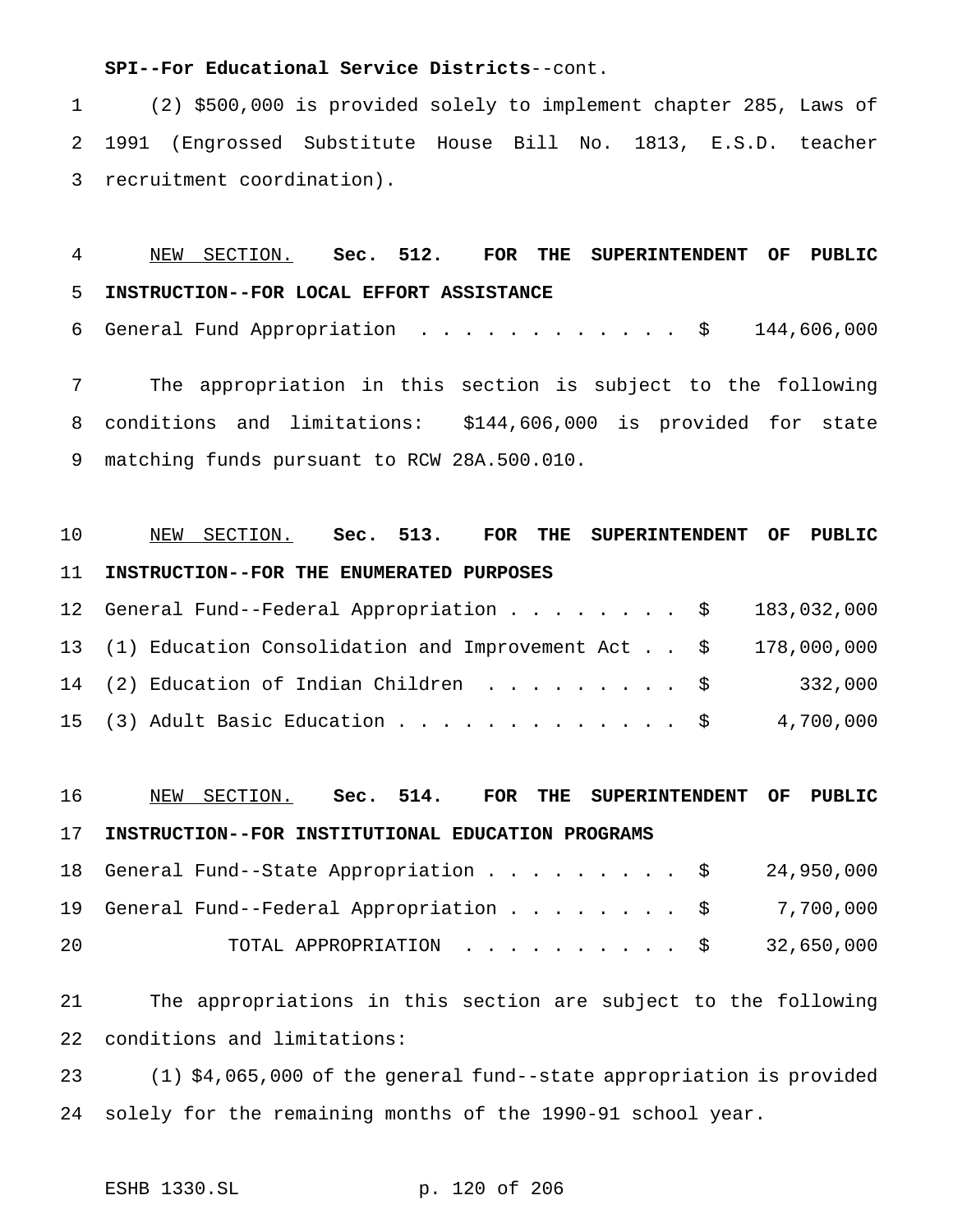## **SPI--For Institutional Education Programs**--cont.

 (2) A maximum of \$950,000 of the general fund--state appropriation may be expended for juvenile parole learning centers in the 1991-92 school year and \$950,000 in the 1992-93 school year at a rate not to exceed \$2,351 per full time equivalent student.

 (3) State funding provided under this section is based on salaries and other expenditures for a 220-day school year. The superintendent of public instruction shall monitor school district expenditure plans for institutional education programs to ensure that districts plan for a full-time summer program.

 (4) Average staffing ratios for each category of institution, excluding juvenile parole learning centers, shall not exceed the rates specified in the legislative budget notes.

(5) The superintendent of public instruction shall:

(a) Define what constitutes a full time equivalent student;

 (b) In cooperation with the secretary of social and health services, define responsibility for the variety of services offered through the common schools and the department of social and health services;

 (c) Convene meetings of the parties responsible for the well-being of children in the institutional education programs for purpose of identifying and resolving problems associated with service delivery; and

 (d) Report to the appropriate fiscal and policy committees of the legislature on (a), (b), and (c) of this subsection by January 10, 1992.

 NEW SECTION. **Sec. 515. FOR THE SUPERINTENDENT OF PUBLIC INSTRUCTION--FOR PROGRAMS FOR HIGHLY CAPABLE STUDENTS** General Fund Appropriation ............ \$ 10,398,000 p. 121 of 206 ESHB 1330.SL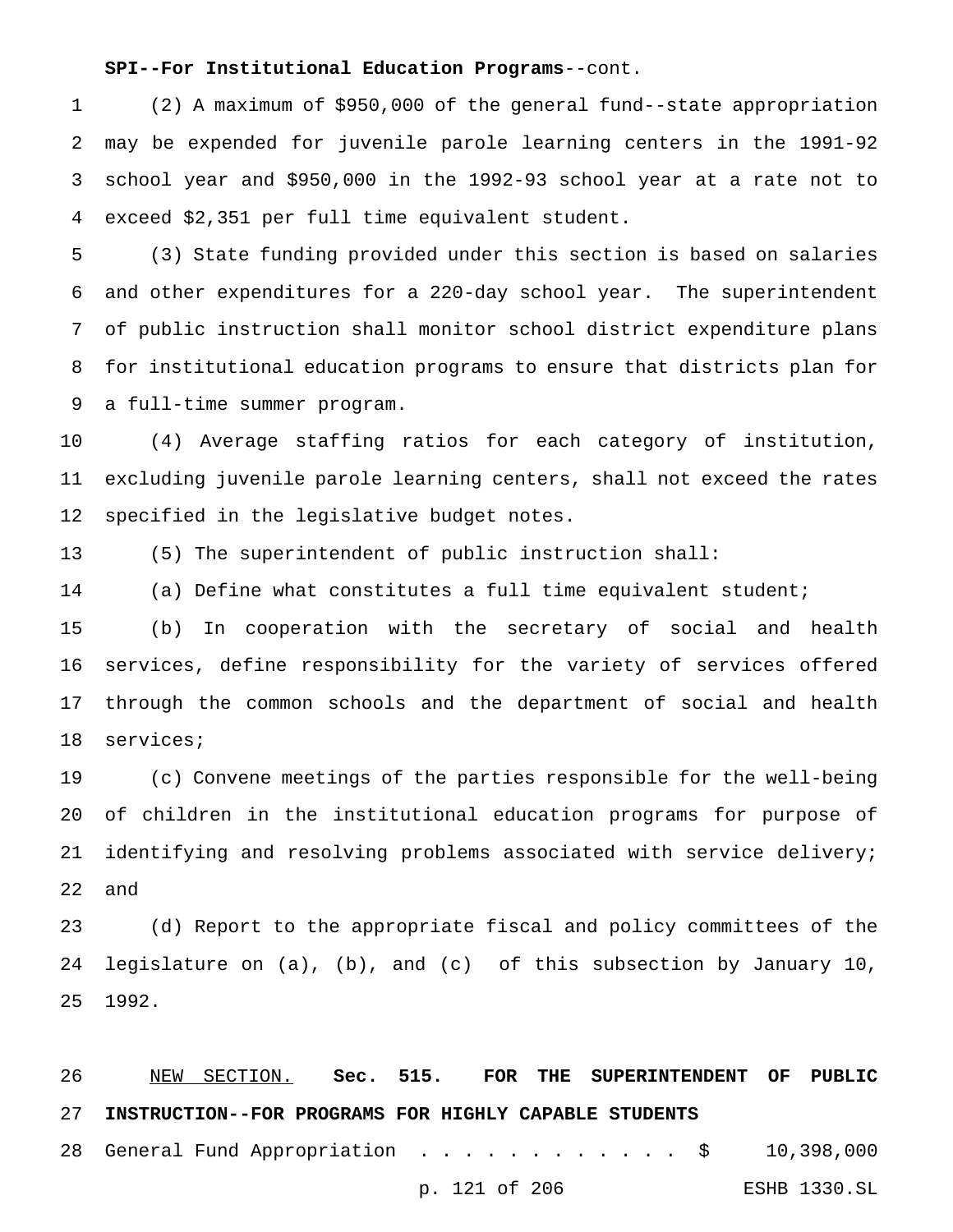## **SPI--For Programs for Highly Capable Students**--cont.

 The appropriation in this section is subject to the following conditions and limitations:

 (1) \$945,000 is provided solely for distribution to school districts for the remaining months of the 1990-91 school year.

 (2) Allocations for school district programs for highly capable students during the 1991-92 and 1992-93 school years shall be distributed at a maximum rate of \$397.16 per student for up to one and one-half percent of each district's full time equivalent enrollment.

 (3) A maximum of \$520,000 is provided to contract for gifted programs to be conducted at Fort Worden state park.

 \*NEW SECTION. **Sec. 516. FOR THE SUPERINTENDENT OF PUBLIC INSTRUCTION--FOR SCHOOL DISTRICT SUPPORT**

|    | 14 General Fund--State Appropriation \$ 6,155,000   |  |
|----|-----------------------------------------------------|--|
|    | 15 General Fund--Federal Appropriation \$ 6,085,000 |  |
|    | 16 Drug Enforcement and Education                   |  |
| 17 | Account Appropriation $\frac{1}{9}$ 13,509,000      |  |
| 18 | TOTAL APPROPRIATION $\ldots$ , \$ 25,749,000        |  |

 The appropriations in this section are subject to the following conditions and limitations:

 (1) \$282,000 of the general fund--state appropriation is provided solely for teacher in-service training in math, science, and computer technology.

 (2) \$651,000 of the general fund--state appropriation is provided solely for teacher training workshops conducted by the Pacific science center. \$496,000 of this amount is for in-service training in science to be provided to approximately ten percent of the kindergarten through eighth grade teachers each year.

ESHB 1330.SL p. 122 of 206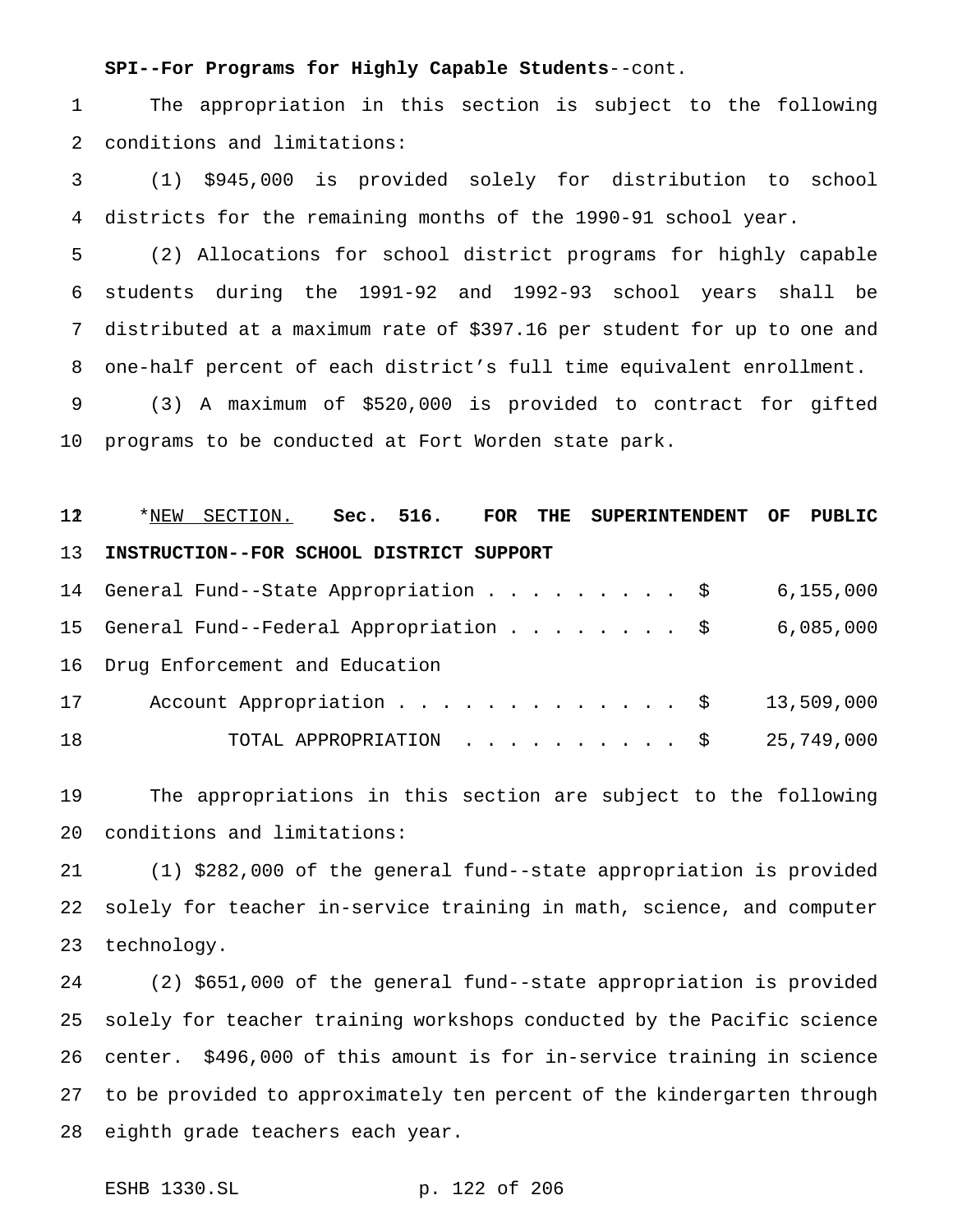### **SPI--For School District Support**--cont.

 (3) \$872,000 of the general fund--state appropriation and \$413,000 of the general fund--federal appropriation are provided solely for teacher training in drug and alcohol abuse education and prevention in kindergarten through grade twelve. The amount provided in this subsection includes \$300,000 from license fees collected pursuant to RCW 66.24.320 and 66.24.330 which are dedicated to juvenile drug and alcohol prevention programs under RCW 66.08.180(4).

 (4) \$3,000,000 of the general fund--state appropriation is provided solely for training of paraprofessional classroom assistants and classroom teachers to whom the assistants are assigned.

 (5) \$150,000 of the general fund--state appropriation is provided solely for school district staff training and materials to implement the architecture and children program.

 $(6)$  \$10,300,000 of the drug enforcement and education account appropriation is provided to support school district substance abuse awareness programs as provided under chapter 28A.170 RCW. Grant awards to participating districts shall be not less than grants awarded for the 1989-91 biennium, unless the district requests <sup>a</sup> lesser amount or 19 does not apply. Not more than \$50,000 of this amount may be used to evaluate the programs funded in this subsection.

 (7) \$3,209,000 of the drug enforcement and education account appropriation is provided solely for matching grants to enhance security in secondary schools. Not more than seventy-five percent of a district's total expenditures for school security in any school year may be paid from a grant under this subsection. The grants shall be expended solely for the costs of employing or contracting for building security monitors in secondary schools during school hours and school events. Of the amount provided in this subsection, at least \$3,000,000 shall be spent for grants to districts that, during the 1988-89 school

p. 123 of 206 ESHB 1330.SL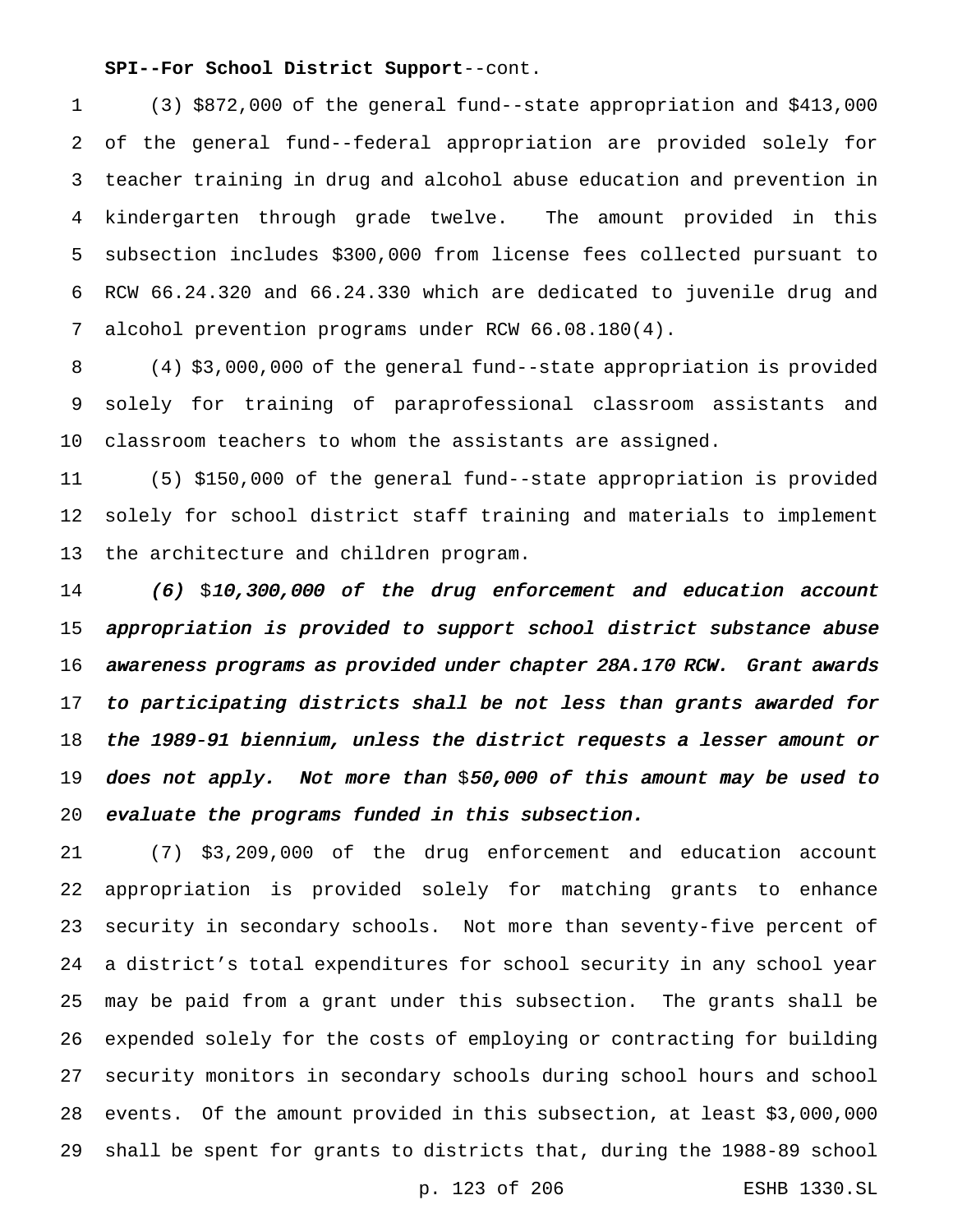#### **SPI--For School District Support**--cont.

 year, employed or contracted for security monitors in schools during school hours. However, these grants may be used only for increases in school district expenditures for school security over expenditure levels for the 1988-89 school year.

 (8) \$30,000 of the general fund--federal appropriation is provided solely for inservice training for elementary teachers on innovative methods of encouraging girls and minority students to develop and pursue an interest in math and science.

 (9) \$1,200,000 of the general fund--state appropriation is provided solely for support to strengthen school district management.

**\*Sec. 516 was partially vetoed, see message at end of chapter.**

 \*NEW SECTION. **Sec. 517. FOR THE SUPERINTENDENT OF PUBLIC INSTRUCTION--FOR SPECIAL AND PILOT PROGRAMS**

|    | 15 General Fund--State Appropriation \$ 62,036,000   |  |
|----|------------------------------------------------------|--|
|    | 16 General Fund--Federal Appropriation \$ 11,500,000 |  |
| 17 | TOTAL APPROPRIATION \$ 73,536,000                    |  |

 The appropriations in this section are subject to the following conditions and limitations:

 (1) \$2,231,000 of the general fund--state appropriation is provided solely for a contract with the Pacific science center for travelling van programs and other educational services for public schools.

 (2) \$88,000 of the general fund--state appropriation is provided solely for a contract with the Cispus learning center for environmental education programs.

 (3) \$2,000,000 of the general fund--federal appropriation is provided solely to fund innovative programs that are targeted to providing special assistance to at-risk students.

```
ESHB 1330.SL p. 124 of 206
```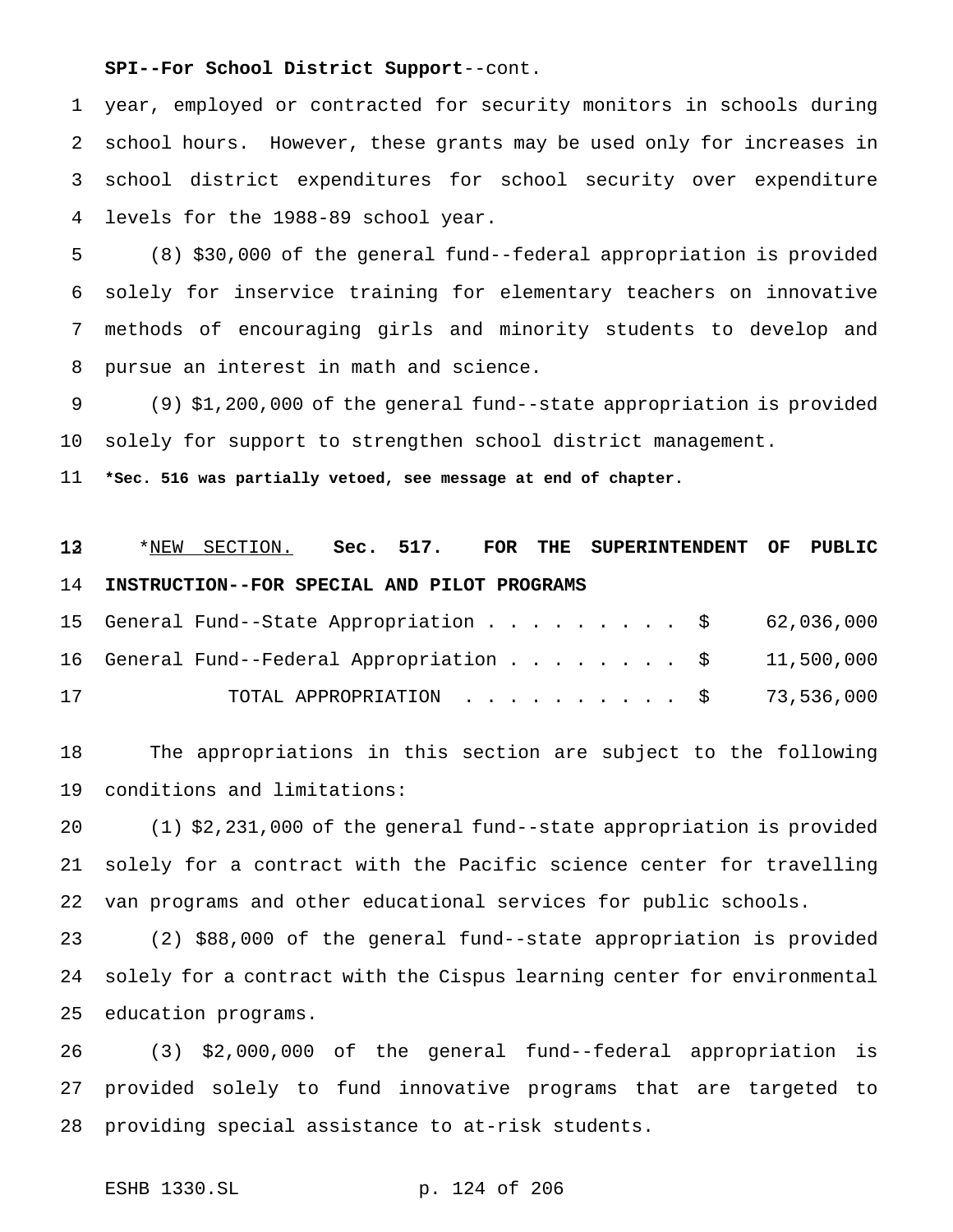(4) \$2,312,000 of the general fund--state appropriation is provided solely for the beginning teachers assistance program established under RCW 28A.405.450. Moneys shall be distributed under this subsection at a maximum rate per mentor/beginning teacher team of \$1,780 per year.

 (5) \$204,000 of the general fund--state appropriation is provided solely for child abuse education provisions of RCW 28A.300.150 through 28A.300.160.

 (6) \$50,000 of the general fund--state appropriation is provided solely to implement chapter 252, Laws of 1991 (Substitute House Bill No. 1885, teacher recruiting).

 (7) \$6,000,000 of the general fund--state appropriation is provided solely for a complex needs factor. \$3,333,000 of this amount shall be provided for the 1991-92 school year to districts according to LEAP Document 30, developed by the legislative evaluation and accountability program committee on June 27, 1991, at 13:40 hours. Funds shall be allocated for the 1992-93 school year according to LEAP Document 30 unless the superintendent develops a new complex needs formula and the legislature enacts a new formula. Development of the complex needs formula shall include consideration of elements included in LEAP Document 30, including ratios of students qualifying for free and reduced-price meals, students participating in bilingual education, and the number of different language or dialect programs offered.

 (8) \$900,000 of the general fund--state appropriation is provided solely for grants to school districts for programs to employ low-income students in grades ten through twelve as tutors for students in kindergarten through grade nine. School districts receiving these grants shall pay student tutors at least minimum wage. The tutoring shall be conducted after school hours. The school districts shall provide training and supervision of the student tutors.

p. 125 of 206 ESHB 1330.SL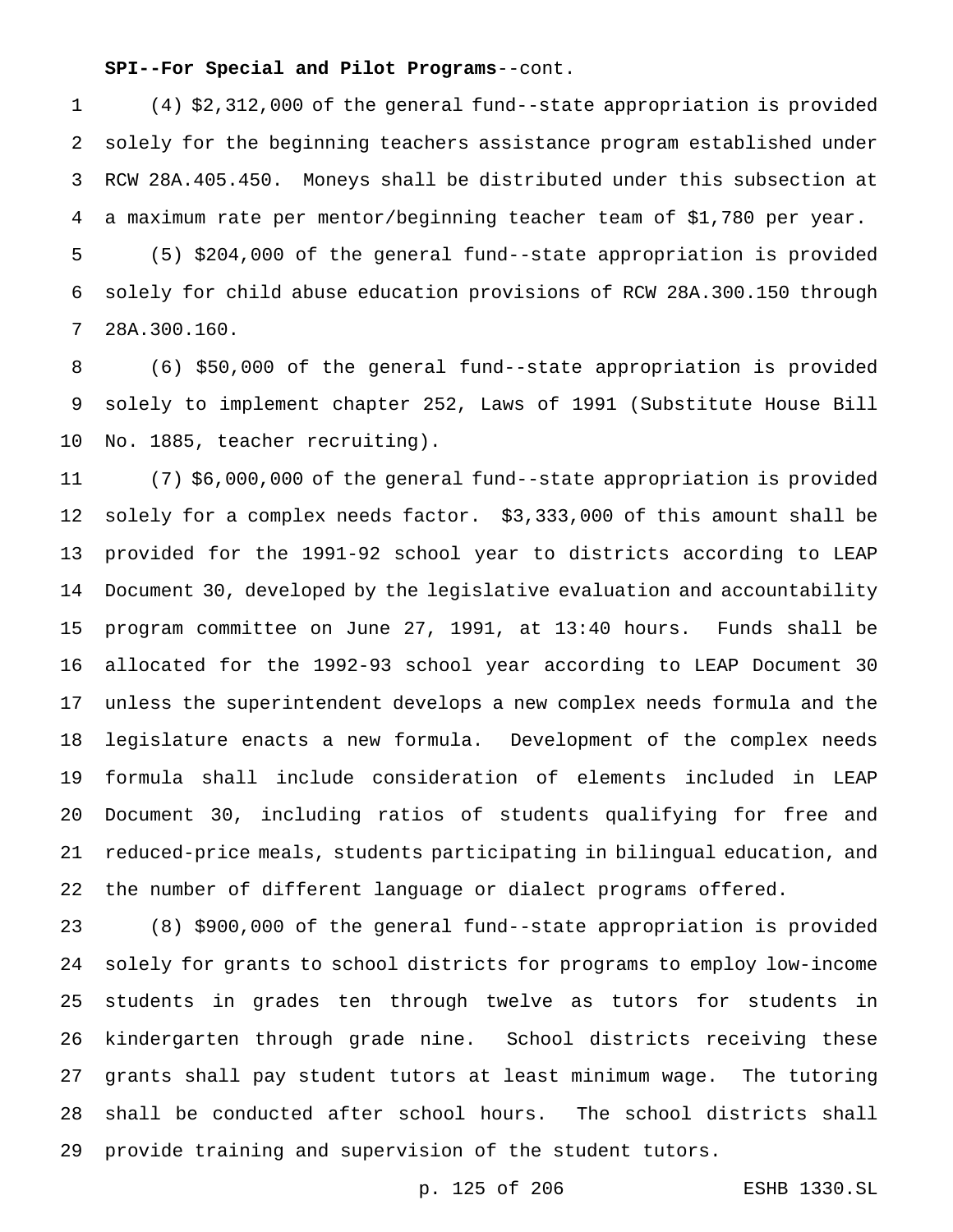(9) \$1,400,000 of the general fund--state appropriation is provided solely for grants for drop-out prevention and retrieval programs established under chapter 28A.175 RCW.

 (10) \$126,000 of the general fund--state appropriation is provided to operate a toll-free telephone number at the Lifeline Institute to assist school districts in youth suicide prevention.

 (11) \$1,519,000 of the general fund--state appropriation is provided solely for grants to public or private nonprofit organizations to assist parents of children in headstart or early childhood education and assistance programs who are enrolled in adult literacy classes or tutoring programs under RCW 28A.610.010 through 28A.610.020. Grants provided under this subsection may be used for scholarships, costs of transportation and child care, and other support services. Moneys provided under this subsection may not be used by the superintendent of public instruction for state administrative costs.

 (12) \$9,981,000 of the general fund--state appropriation is provided solely for the schools for the twenty-first century pilot programs established under RCW 28A.630.100 through 28A.630.290.

 (13) \$15,000,000 of the general fund--state appropriation is provided solely for early intervention and prevention services.

 (a) School districts and educational service districts receiving moneys under this subsection shall enter into interagency agreements 23 for coordinated case management with regional support networks if available, or counties if not available, or community-based public or private human service providers. To the greatest extent possible, the delivery of services to students shall not be duplicative of other programs, shall maximize the use of community-based and school-based intervention specialists, and shall emphasize the most efficient and cost-effective use of these funds. Districts shall use these funds to ESHB 1330.SL p. 126 of 206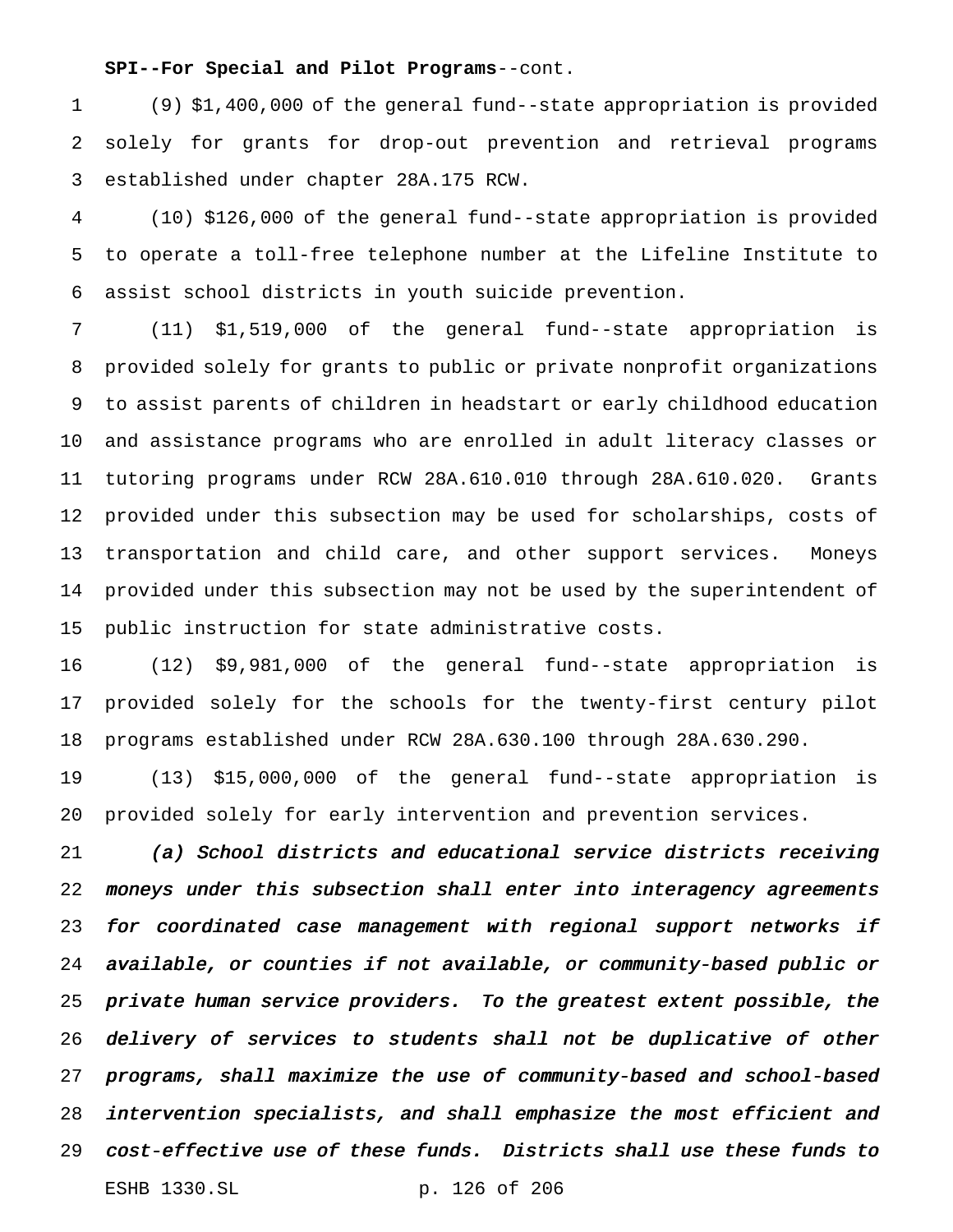provide services to students with priority based on need and shall emphasize provision of services for seriously emotionally disturbed children. Services for such seriously emotionally disturbed children shall be provided to the maximum extent possible through collaborative models using mental health providers approved by the regional support networks or the county in which the district is located.

 (b) The superintendent of public instruction shall distribute funds provided in this subsection equitably to all school districts based on the district's enrollment in kindergarten through grade six. However, the allocations for school districts enrolling fewer than 1,000 full time equivalent students shall be distributed to the educational service district in which the district is located. The educational service district shall use the allocation to provide early intervention and prevention services under a cooperative agreement between the district and the educational service district. Educational service districts shall coordinate the use of staff and resources to serve school districts under this section. School districts and educational service districts may not use the grants to supplant funding from other sources previously provided for counseling or intervention services.

 (c) If separate legislation establishing the Fair Start program is enacted by July 31, 1991, (b) of this subsection shall be null and void.

 (14) \$4,000,000 of the general fund--state appropriation is provided solely for grants, based on enrollments, to the Seattle and Tacoma school districts for magnet school programs established to encourage racial integration of schools through voluntary student transfers. The grants shall be used solely to support the development and implementation of specialized curricula and instructional programs that assist in the elimination, reduction, or prevention of minority

p. 127 of 206 ESHB 1330.SL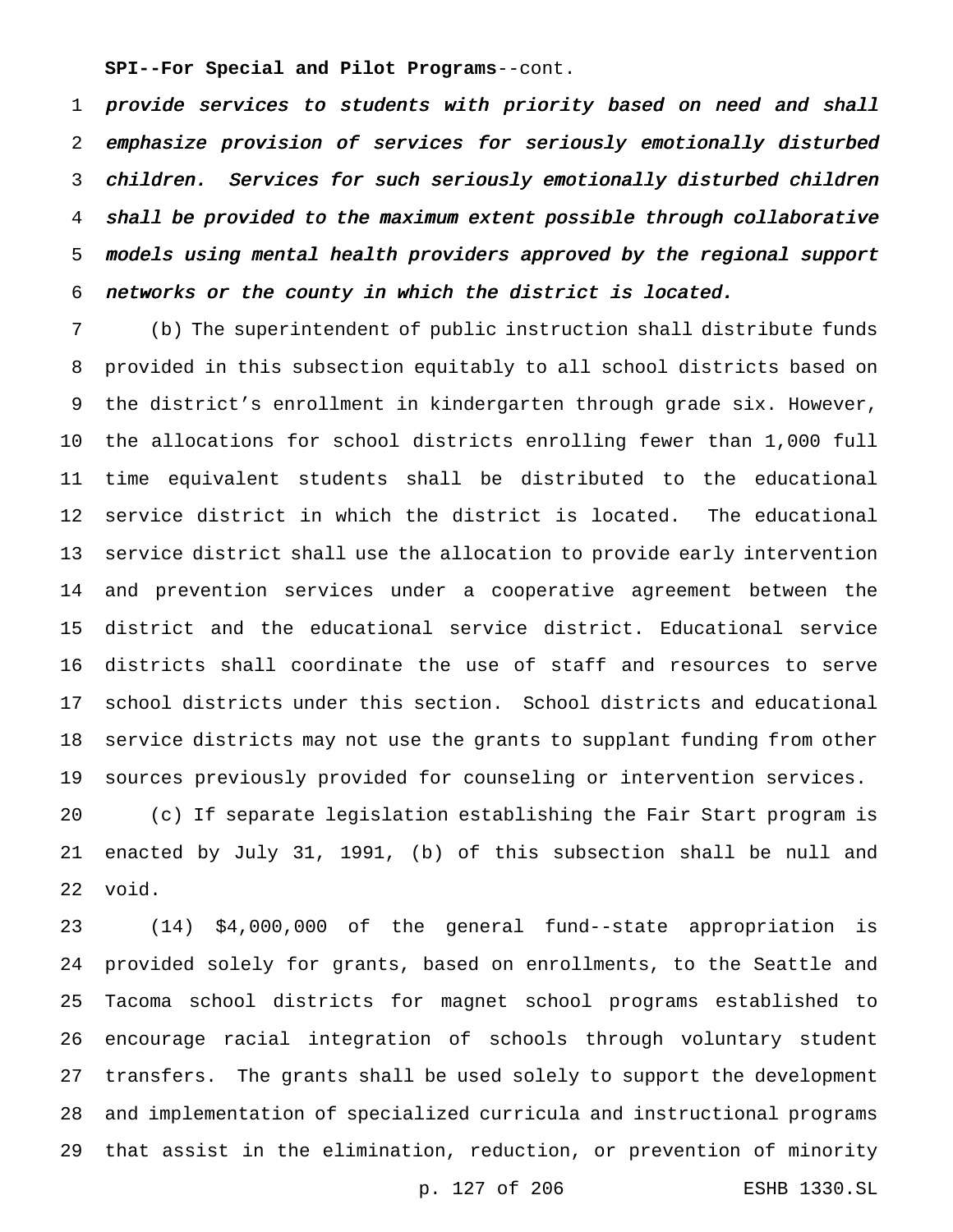group isolation. Placement of students in magnet programs shall not be based on test scores or grades. Grants shall be expended solely for planning and promotional activities; acquisition of books, materials, and equipment needed specifically to implement magnet programs; staff training designed specifically to assist in the development of magnet programs; and certificated staff assigned to instructional programs that are in addition to the school's core basic skills curriculum and that are an integral part of the magnet program. Grants may be used for staff development days only if these days are in addition to district-wide increases in supplemental contract days for certificated instructional staff.

 (15) \$25,000 of the general fund--state appropriation is provided solely for a program acknowledging the contributions of persons awarded the United States Medal of Honor.

 (16) \$50,000 of the general fund--state appropriation is provided solely for grants to school districts to develop model secondary school projects that combine academic and vocational education into a single instructional system. The projects shall integrate vocational and academic curriculum, emphasize increased guidance and counseling for students, and include active participation by employers, community service providers, parents, and community members.

 (17) \$500,000 of the general fund--state appropriation is provided solely for grants for homeless children education programs. The grant applications shall be submitted jointly by school districts and at least one shelter within the district serving homeless families. The grants are not intended to fund separate instructional programs for homeless children unless the services are necessary to facilitate adjustment into a regular classroom setting. The grants may be used for staffing, for coordinating the transfer of records, for ESHB 1330.SL p. 128 of 206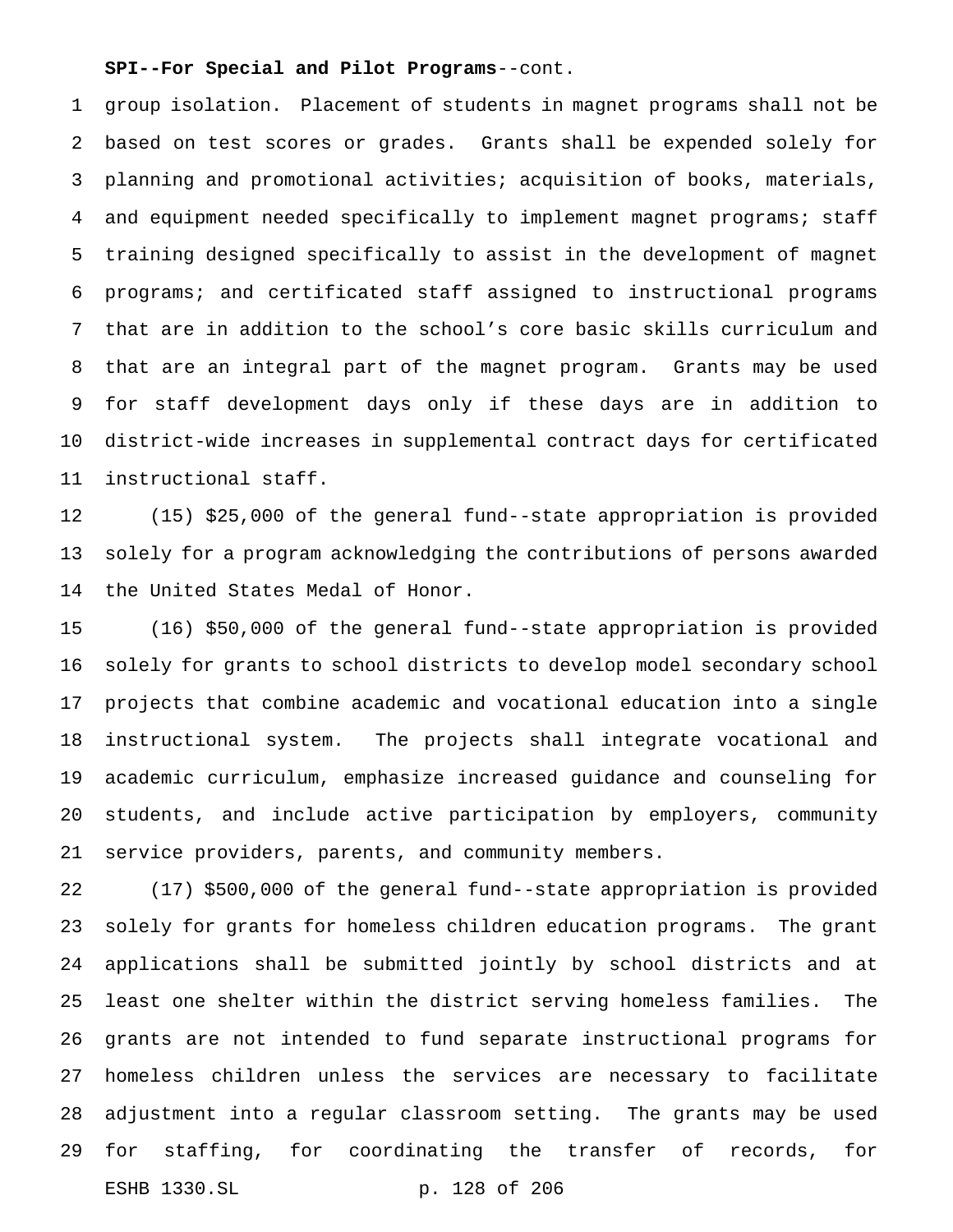transportation, for student assessment, or for other individualized instruction or assistance.

 (18) \$50,000 of the general fund--federal appropriation is provided solely for a pilot program for teenage suicide prevention through the Federal Way school district. None of this amount may be used by either the district or the superintendent of public instruction for indirect costs.

 (19) \$50,000 of the general fund--state and \$50,000 of the general fund--federal appropriation is provided solely for a pilot program for teenage suicide prevention in the Northshore school district.

11 (20) \$15,000,000 of the general fund--state appropriation is provided solely to implement the reach for excellence program to provide grants to local school districts to develop outcome-based educational programs and methods of assessing students' achievement.

 (a) The superintendent shall administer the program on <sup>a</sup> competitive grant basis and may appoint an advisory committee. Grants 17 may be used for planning, staff development, and training; purchase of instructional materials, supplies, and resources; development of new measures to assess student performance; and implementation of outcome-based educational programs.

 (b) If separate legislation enacting the reach for excellence program is enacted by July 31, 1991, (a) of this subsection shall be null and void.

 (21) \$2,000,000 of the general fund--state appropriation is provided solely for grants to school districts of the second class under RCW 28A.315.230. The superintendent shall provide grants based on full time equivalent enrollment to applicant school districts meeting all of the following criteria:

p. 129 of 206 ESHB 1330.SL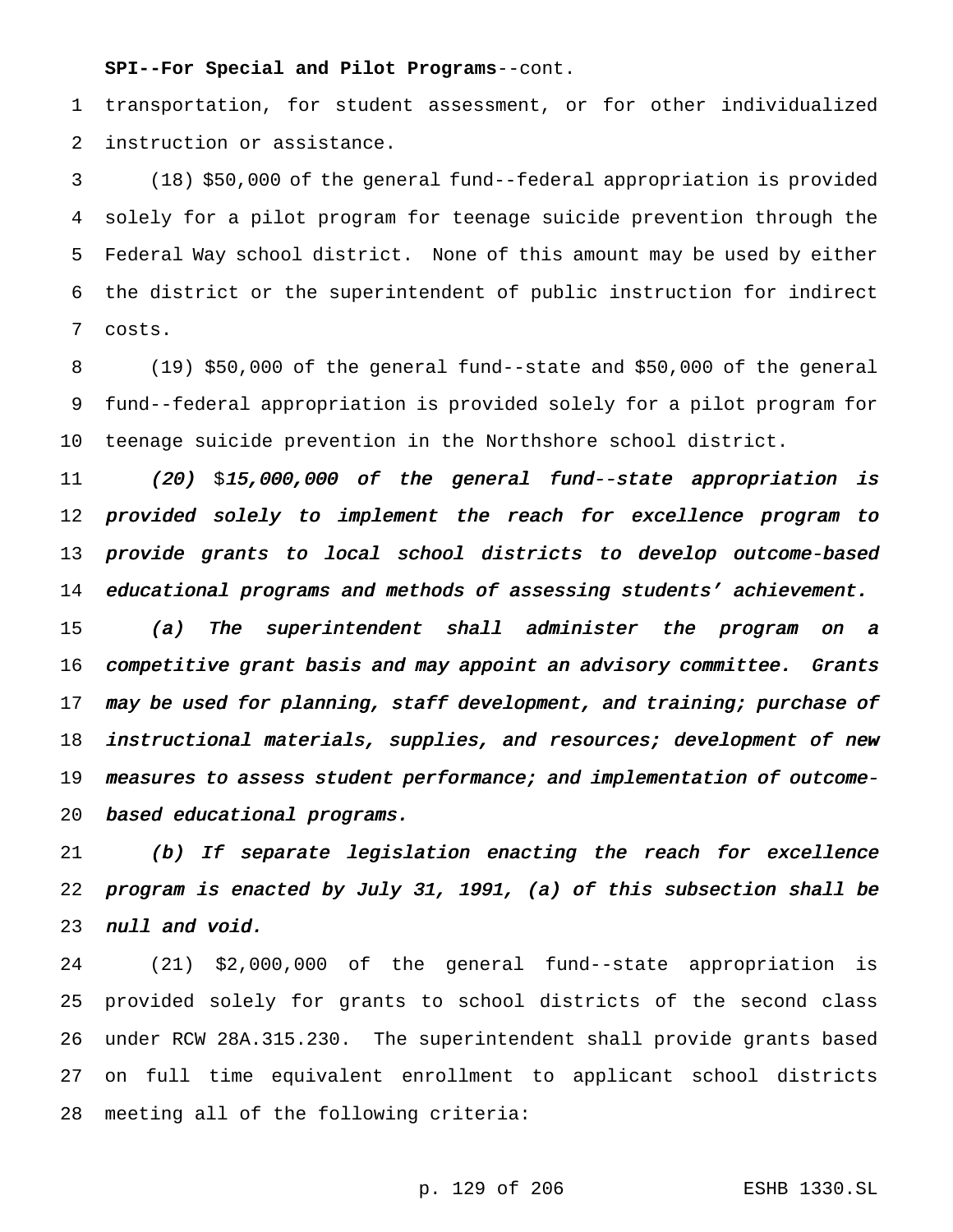(a) The median household income of the district is at least twenty percent below the state average;

 (b) The number of families receiving aid to families with dependent children exceeds the state-wide average by twenty percent; (c) The number of persons unemployed exceeds the state-wide

average by twenty percent;

 (d) The assessed valuation of property for excess levy purposes would require a levy rate of more than two dollars per one thousand dollars of valuation to raise a ten percent levy;

 (e) The district does not receive federal impact aid in excess of the maximum amount the district would be eligible to raise with a ten percent levy; and

 (f) The district does not receive federal forest moneys in excess of its basic education allocation.

 However, if a second class school district is a joint district under RCW 28A.315.350, the criteria under this subsection shall be applied based upon the county which comes closest to meeting the criteria under this subsection.

 (22) \$500,000 of the general fund--state appropriation is provided solely to implement chapter 258, Laws of 1991 (Substitute Senate Bill No. 5504, student teaching centers).

 (23) \$100,000 of the general fund--state appropriation is provided solely for a cooperative alternative high school operated jointly by the Willapa Valley, Raymond, and South Bend school districts.

**\*Sec. 517 was partially vetoed, see message at end of chapter.**

 NEW SECTION. **Sec. 518. FOR THE SUPERINTENDENT OF PUBLIC INSTRUCTION--FOR ENCUMBRANCES OF FEDERAL GRANTS**

28 General Fund Appropriation--Federal . . . . . . . \$ 51,216,000 ESHB 1330.SL p. 130 of 206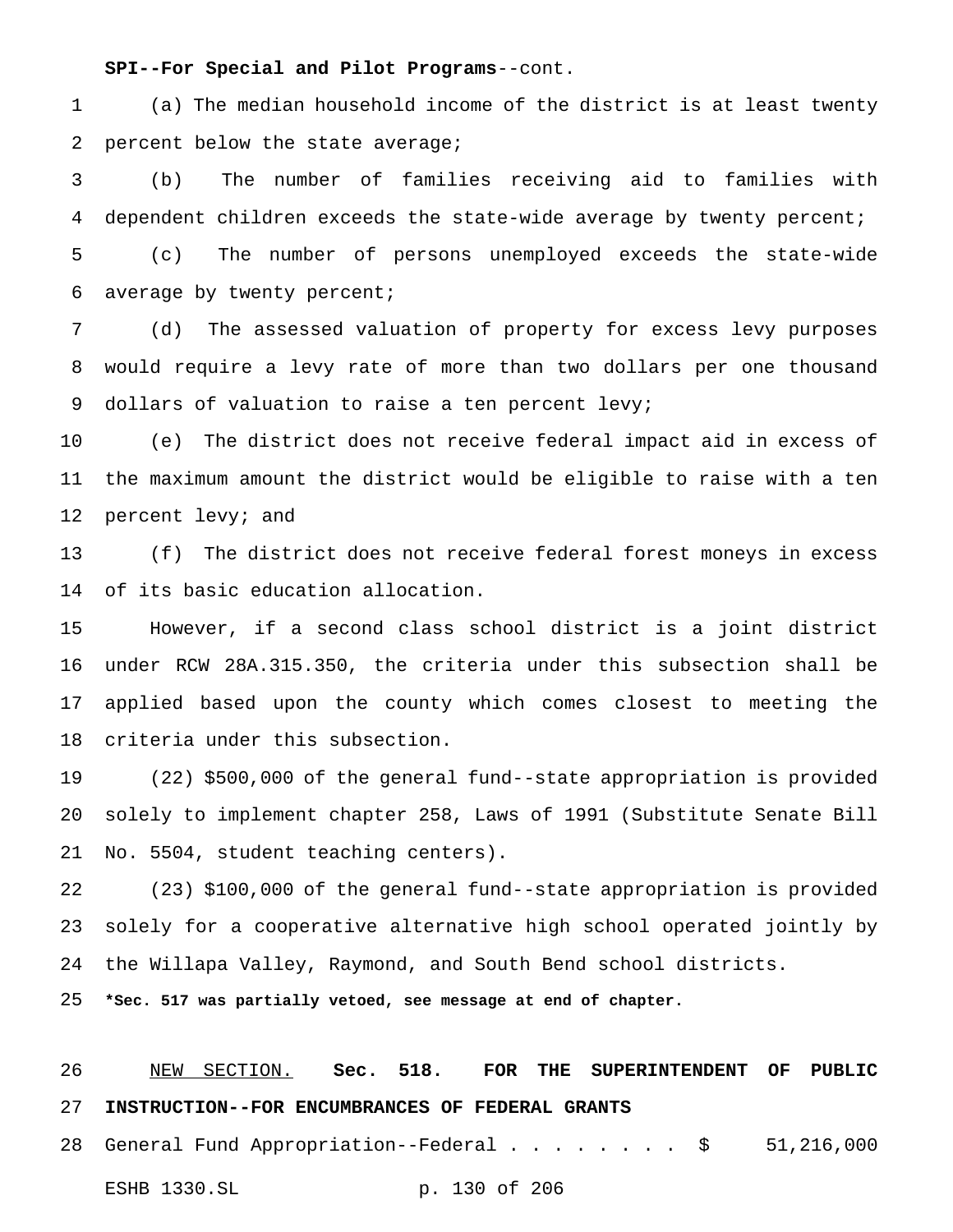NEW SECTION. **Sec. 519. FOR THE SUPERINTENDENT OF PUBLIC INSTRUCTION--FOR TRANSITIONAL BILINGUAL PROGRAMS**

General Fund Appropriation ............ \$ 23,882,000

 The appropriation in this section is subject to the following conditions and limitations:

 (1) \$2,395,000 is provided solely for the remaining months of the 1990-91 school year.

 (2) The superintendent shall distribute funds for the 1991-92 and 1992-93 school years at a rate for each year of \$508.82 per eligible student.

 (3) For a student served more than twenty-five percent of the school day in a transitional bilingual program, the superintendent of public instruction shall ensure that state basic education funds generated by the student are expended, to the greatest extent practical, in the instruction of that student.

 (4) Project funding for special services demonstration projects shall be allocated and disbursed under chapter 265, Laws of 1991 (Engrossed Substitute House Bill No. 1329, special services demonstration projects).

 NEW SECTION. **Sec. 520. FOR THE SUPERINTENDENT OF PUBLIC INSTRUCTION--FOR THE LEARNING ASSISTANCE PROGRAM**

22 General Fund Appropriation . . . . . . . . . . . \$ 91,732,000

 The appropriation in this section is subject to the following conditions and limitations:

 (1) \$8,850,000 is provided solely for the remaining months of the 1990-91 school year.

## p. 131 of 206 ESHB 1330.SL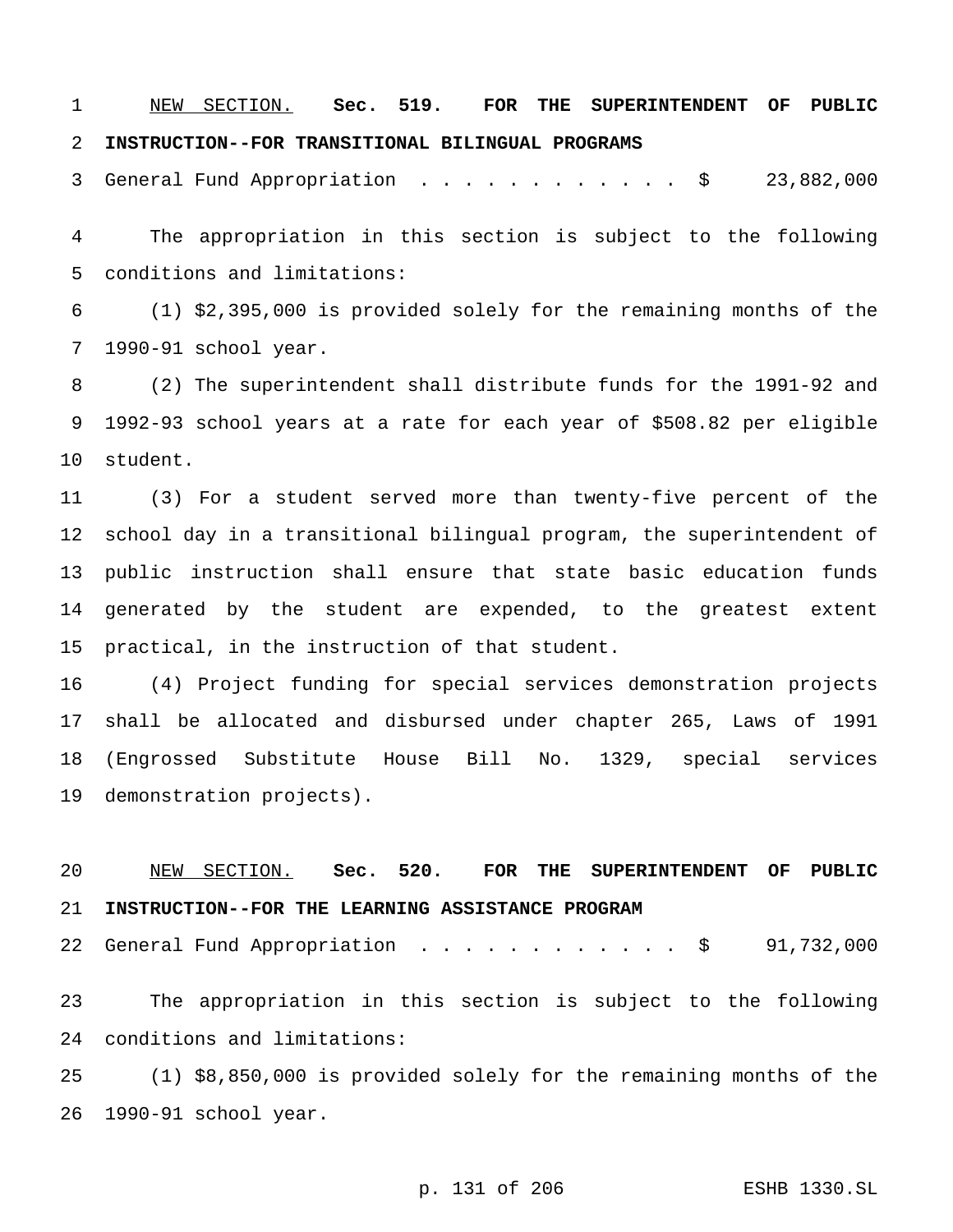#### **SPI--For the Learning Assistance Program**--cont.

 (2) Funding for school district learning assistance programs serving kindergarten through grade nine shall be distributed during the 1991-92 and 1992-93 school years at a maximum rate of \$426 per unit as calculated pursuant to this subsection. The number of units for each school district in each school year shall be the sum of: (a) The number of full time equivalent students enrolled in kindergarten through grade six in the district multiplied by the percentage of the district's students taking the fourth grade basic skills test who scored in the lowest quartile as compared to national norms, and then reduced by the number of students ages eleven and below in the district who are identified as specific learning disabled and are served through programs established pursuant to chapter 28A.155 RCW; and (b) the number of full time equivalent students enrolled in grades seven through nine in the district multiplied by the percentage of the district's students taking the eighth grade basic skills test who scored in the lowest quartile as compared to national norms, and then reduced by the number of students ages twelve through fourteen in the district who are identified as specific learning disabled and are served through programs established pursuant to chapter 28A.155 RCW. In determining these allocations, the superintendent shall use the most recent prior five-year average scores on the fourth grade and eighth grade state-wide basic skills tests.

 (3) Project funding for special services demonstration projects shall be allocated and disbursed under chapter 265, Laws of 1991 (Engrossed Substitute House Bill No. 1329, special services demonstration projects).

# NEW SECTION. **Sec. 521. FOR THE SUPERINTENDENT OF PUBLIC INSTRUCTION--FOR EDUCATIONAL CLINICS**

ESHB 1330.SL p. 132 of 206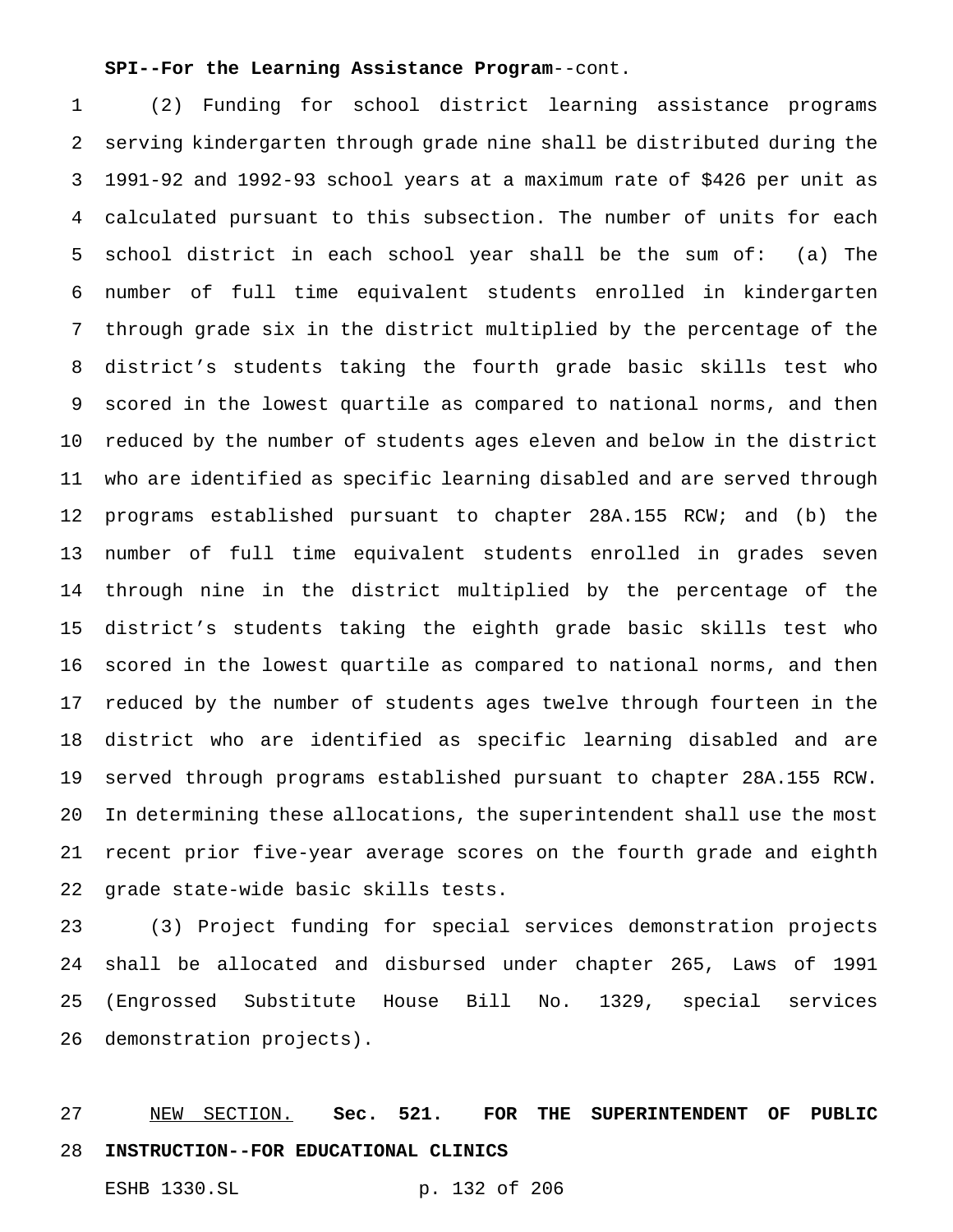#### **SPI--For Educational Centers**--cont.

1 General Fund Appropriation . . . . . . . . . . . \$ 3,584,000

 The appropriation in this section is subject to the following conditions and limitations: Not more than \$1,792,000 of the general fund appropriation may be expended during fiscal year 1992.

 NEW SECTION. **Sec. 522. FOR THE SUPERINTENDENT OF PUBLIC INSTRUCTION--LOCAL EDUCATION PROGRAM ENHANCEMENT FUNDS**

General Fund Appropriation ............ \$ 58,724,000

 The appropriation in this section is subject to the following conditions and limitations:

 (1) \$5,605,000 of the general fund appropriation is provided solely for the remaining months of the 1990-91 school year.

 (2) School districts receiving moneys pursuant to this section shall expend such moneys to meet educational needs identified by the district within the following program areas:

(a) Prevention and intervention services in the elementary grades;

(b) Reduction of class size;

(c) Early childhood education;

 (d) Student-at-risk programs, including dropout prevention and retrieval, and substance abuse awareness and prevention;

(e) Staff development and in-service programs;

(f) Student logical reasoning and analytical skill development;

(g) Programs for highly capable students;

(h) Programs involving students in community services;

(i) Senior citizen volunteer programs; and

 (j) Other purposes that enhance a school district's basic education program including purchase of instructional materials and supplies and other nonemployee-related costs.

p. 133 of 206 ESHB 1330.SL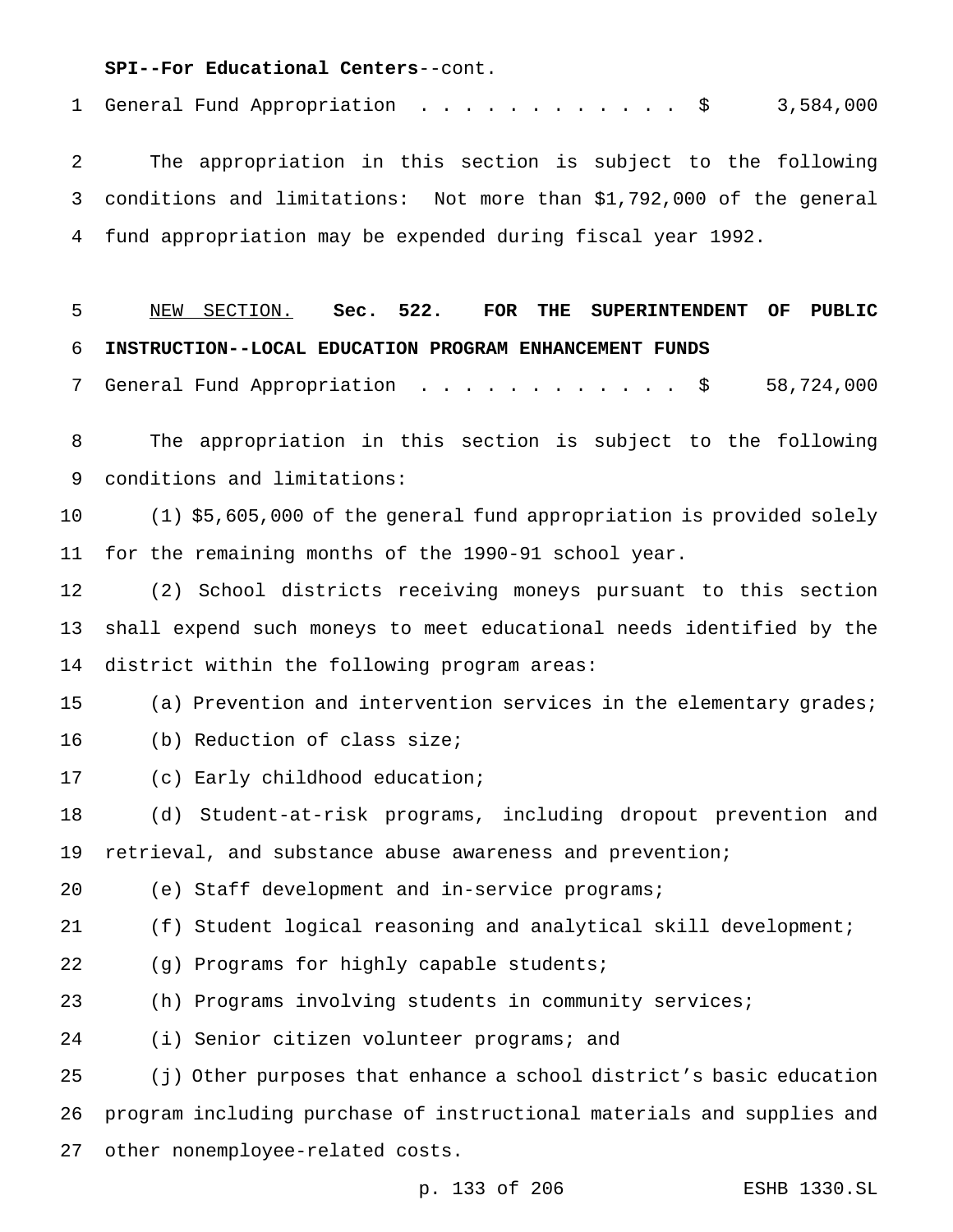#### **SPI--Local Education Program Enhancement**--cont.

 Program enhancements funded pursuant to this section do not fall within the definition of basic education for purposes of Article IX of the state Constitution and the state's funding duty thereunder, nor shall such funding as now or hereafter appropriated and allocated constitute levy reduction funds for purposes of RCW 84.52.0531.

 (3)(a) Allocation to eligible school districts for the 1991-92 and 1992-93 school years shall be calculated on the basis of average annual full time equivalent enrollment, at an annual rate of up to \$35.26 per pupil. For school districts enrolling not more than one hundred average annual full time equivalent students, and for small school plants within any school district designated as remote and necessary schools, the allocations shall be determined as follows:

 (i) Enrollment of not more than sixty average annual full time equivalent students in grades kindergarten through six shall generate funding based on sixty full time equivalent students;

 (ii) Enrollment of not more than twenty average annual full time equivalent students in grades seven and eight shall generate funding based on twenty full time equivalent students; and

 (ii) Enrollment of sixty or fewer average annual full time equivalent students in grades nine through twelve shall generate funding based on sixty full time equivalent students.

 (b) Allocations shall be distributed on a school-year basis pursuant to RCW 28A.510.250.

 NEW SECTION. **Sec. 523. FOR THE SUPERINTENDENT OF PUBLIC INSTRUCTION--FOR CERTIFICATED INSTRUCTIONAL STAFF--LONGEVITY SALARY INCREMENTS**

General Fund Appropriation ............ \$ 48,611,000

ESHB 1330.SL p. 134 of 206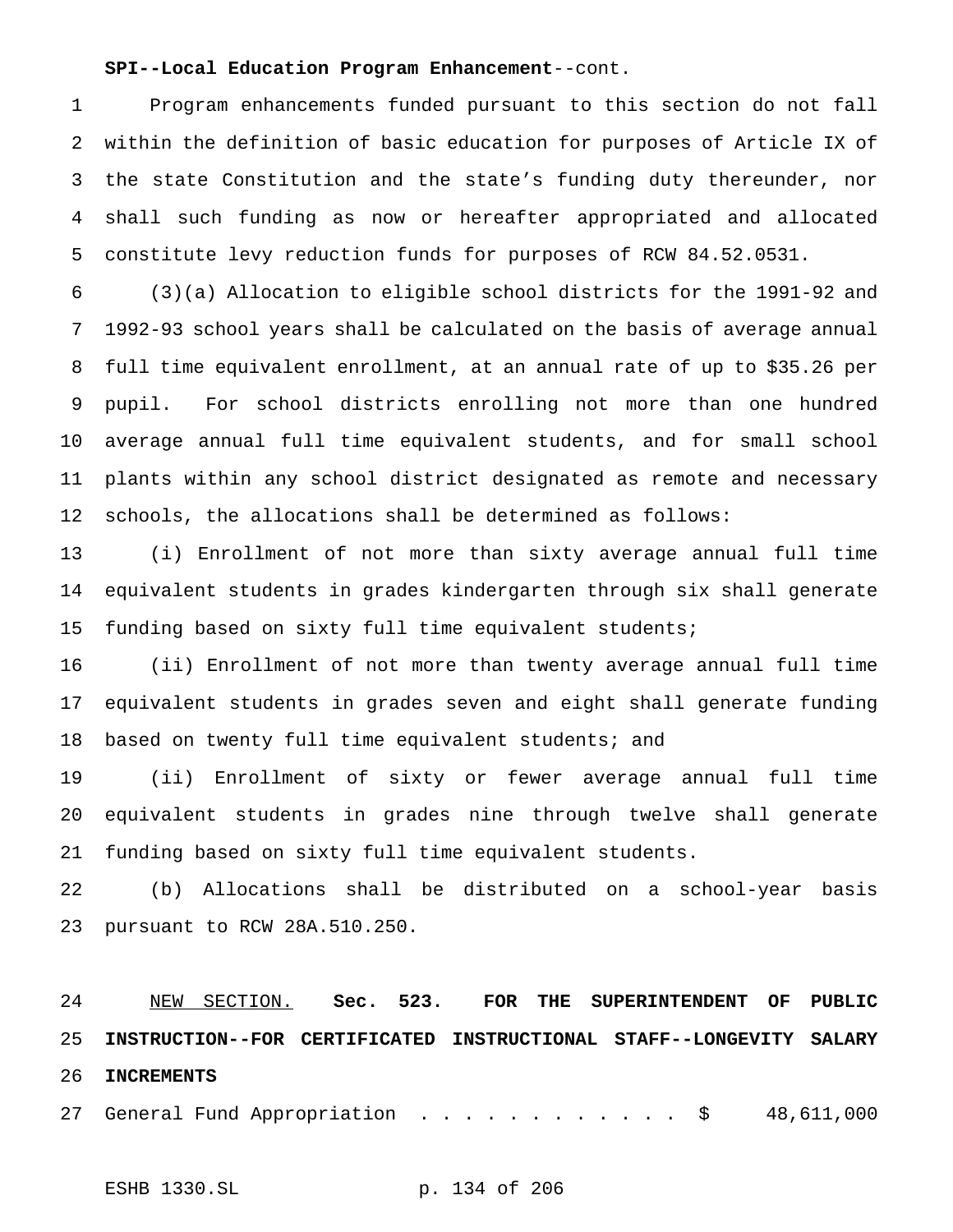# **SPI--For Certificated Instructional Staff--Longevity Salary Increments**--cont.

 The appropriation in this section is subject to the following conditions and limitations:

 (1) This appropriation is intended to provide eligible certificated instructional staff an average 3.2 percent increment for an additional year of experience in each school year, based on LEAP Document 1R as developed on March 29, 1990, at 11:00 hours.

 (2) The superintendent shall transfer the following amounts to the specified programs:

 (a) \$42,144,000 to General Apportionment, section 502 of this act; (b) \$6,252,000 to the Handicapped Education Program, section 509 of this act; and

 (c) \$215,000 to the Institutional Education Program, section 514 of this act.

 (3) Certificated instructional staff salary allocations in the specified programs shall be allocated in accordance with sections 502 and 503 of this act.

(End of part)

p. 135 of 206 ESHB 1330.SL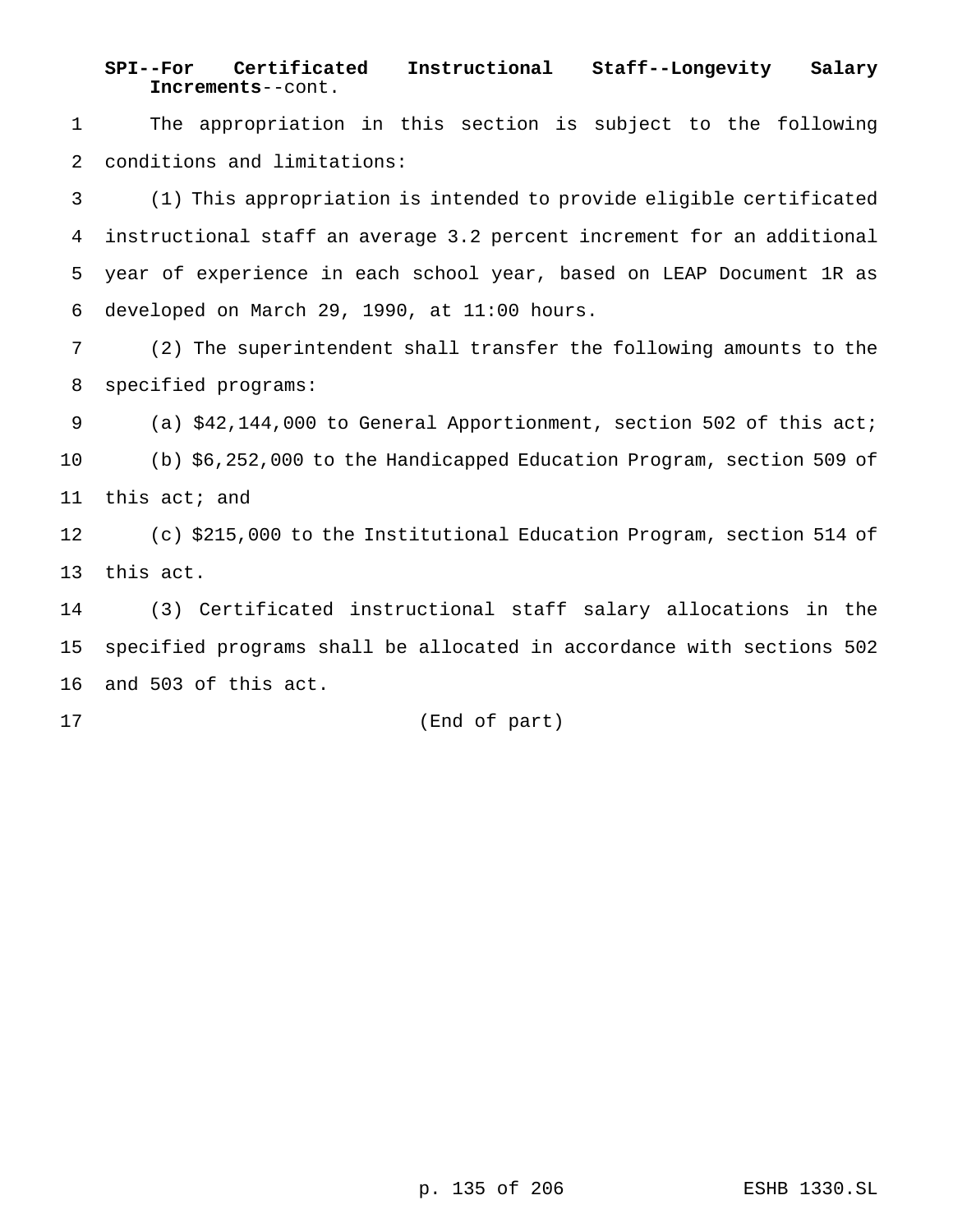#### **PART VI**

#### **HIGHER EDUCATION**

 \*NEW SECTION. **Sec. 601.** HIGHER EDUCATION. The appropriations in sections 602 through 610 of this act are subject to the following conditions and limitations:

 (1) "Institutions of higher education" means the institutions receiving appropriations pursuant to sections 602 through 610 of this act.

10 (2) The legislature affirms that institutions of higher education have the flexibility to manage their academic and other programs in 12 accordance with their missions, including the improvement, expansion, 13 addition, and reduction of programs as approved by the higher education coordinating board. An integral part of this flexibility is the responsibility of each institution to use their instructional support funds on supplies, materials, equipment, staffing, and other services 17 necessary to support and improve instruction. By June 1, 1992, the higher education coordinating board shall report to the legislature: (a) Defining instructional support expenditures and indirect or supporting expenditures; (b) identifying how much each institution is 21 spending in these areas; and  $(c)$  recommending guidelines and relative percentages for these expenditures.

 (3)(a) Student Quality Standard: Each institution and branch campus shall adhere to biennial budgeted enrollment levels. For the 1991-93 fiscal biennium, each institution of higher education shall spend not less than the average biennial amount listed in this subsection per full time equivalent student, plus or minus two percent. The amount includes total appropriated general fund state operating expenditures, less expenditures for plant maintenance and operation,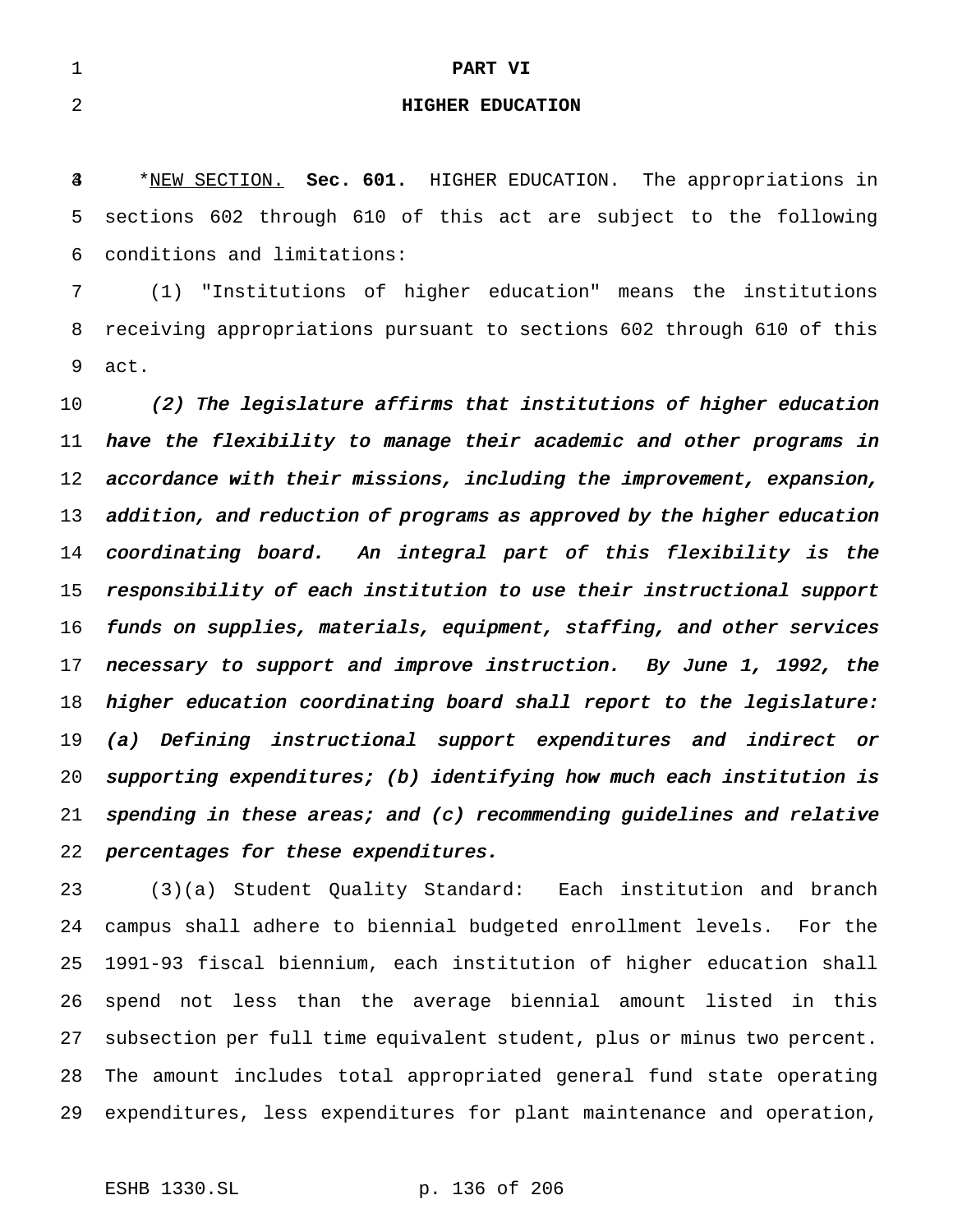with the exception of Washington State University, where cooperative extension and agriculture research expenditures are also excluded.

|    | 3 University of Washington \$           | 9,996 |
|----|-----------------------------------------|-------|
| 4  | Washington State University \$          | 8,084 |
|    | 5 Eastern Washington University \$      | 5,906 |
|    | 6 Central Washington University \$      | 5,932 |
| 7  | The Evergreen State College $\ldots$ \$ | 7,463 |
| 8  | Western Washington University \$        | 5,694 |
| 9  | State Board for Community College       |       |
| 10 | Education                               | 3,551 |

 (b) Budgeted Enrollments: Each institution shall enroll to its budgeted biennial average full time equivalent enrollments, plus or minus two percent, except each branch campus shall enroll within plus or minus twelve percent. If the estimated 1991-93 average biennial full time equivalent student enrollment of an institution or branch campus (as estimated on April 30, 1993, by the office of financial management using spring enrollment reports submitted by the institutions) varies from the biennial budgeted amount by more than two percent, or twelve percent for each branch campus, an amount equal to the student quality standard as included in (3)(a) of this subsection per full time equivalent student above or below the two percent or twelve percent branch campus variance shall revert to the state general fund.

p. 137 of 206 ESHB 1330.SL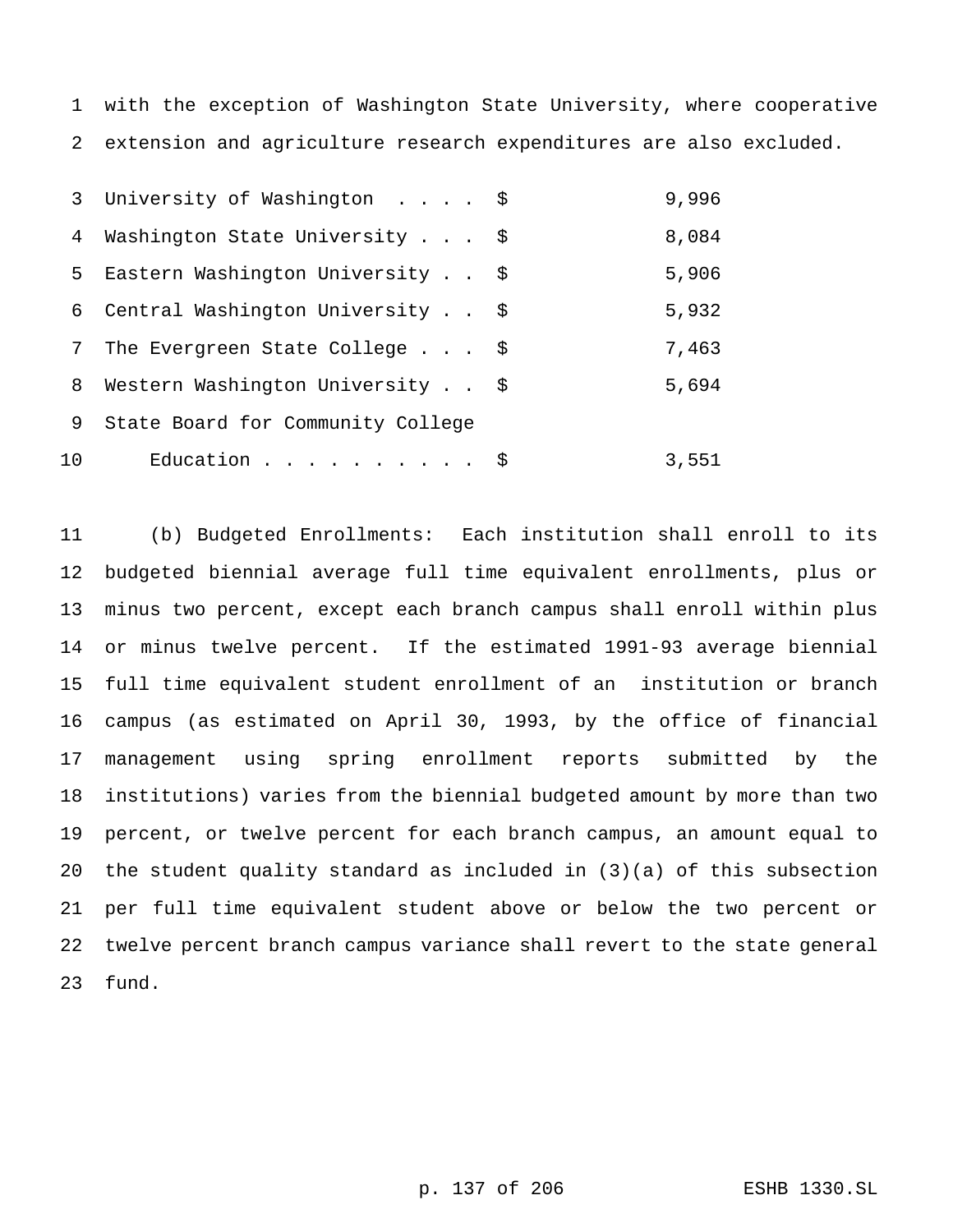| $\mathbf 1$<br>$\overline{2}$<br>3<br>$\overline{4}$<br>5 |                                                      | Average<br>$1991 - 93$<br>Budgeted<br>FTES |
|-----------------------------------------------------------|------------------------------------------------------|--------------------------------------------|
| 6                                                         | University of Washington                             |                                            |
| 7                                                         | Main campus                                          | 29,981                                     |
| 8                                                         | Tacoma branch                                        | 345                                        |
| 9                                                         | Bothell branch<br>$\sim$ $\sim$ $\sim$ $\sim$ $\sim$ | 348                                        |
| 10                                                        | Washington State University                          |                                            |
| 11                                                        | Main campus                                          | 15,862                                     |
| 12                                                        | Tri-Cities branch                                    | 467                                        |
| 13                                                        | Vancouver branch                                     | 343                                        |
| 14                                                        | Spokane branch                                       | 104                                        |
| 15                                                        | Eastern Washington University                        | 7,281                                      |
| 16                                                        | Central Washington University                        | 6,361                                      |
| 17                                                        | The Evergreen State College                          | 3,159                                      |
| 18                                                        | Western Washington University                        | 8,913                                      |
| 19                                                        | State Board for Community College                    |                                            |
| 20                                                        | Education                                            | 88,350                                     |

 (c) Facilities Quality Standard: During the 1991-93 biennium, no institution of higher education may allow its expenditures for plant operation and maintenance to fall more than five percent below the amounts allotted for this purpose.

 (4)(a) The amounts specified in (b), (c), and (d) of this subsection are maximum amounts that each institution may spend from the appropriations in sections 602 through 610 of this act for staff salary increases on January 1, 1992, and January 1, 1993, excluding classified staff salary increases, and subject to all the limitations contained in this section.

ESHB 1330.SL p. 138 of 206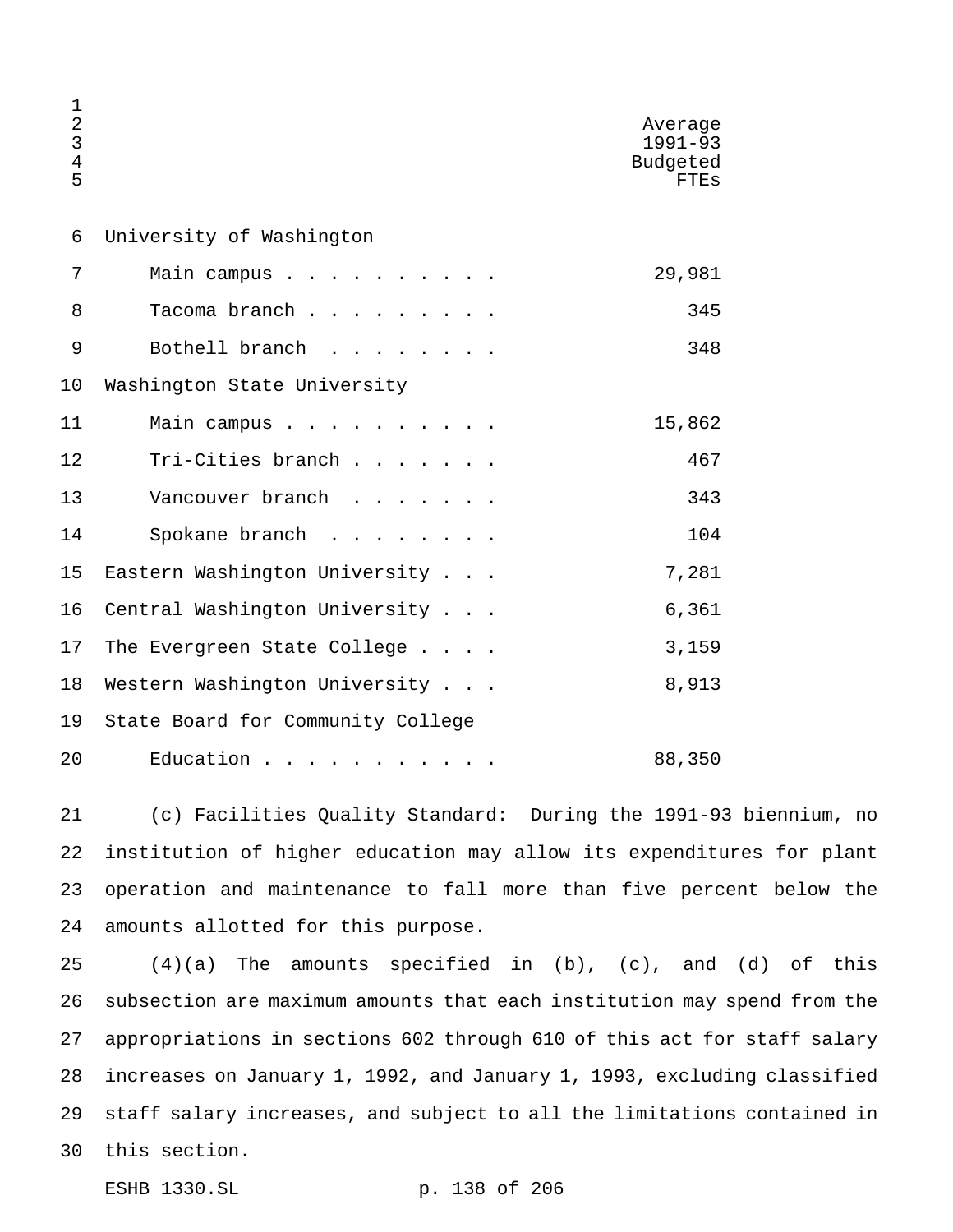(b) The following amounts shall be used to provide instruction and research faculty at each four-year institution an average salary increase of 3.9 percent on January 1, 1992, and 3.9 percent on January 1, 1993.

| 5 |                                     | $1991 - 92$ | $1992 - 93$ |
|---|-------------------------------------|-------------|-------------|
|   | 6 University of Washington \$       | 2,888,000   | 8,086,000   |
|   | 7 Washington State University \$    | 1,157,000   | 3,544,000   |
|   | 8 Eastern Washington University \$  | 435,000     | 1,190,000   |
|   | 9 Central Washington University \$  | 393,000     | 1,053,000   |
|   | 10 The Evergreen State College \$   | 185,000     | 502,000     |
|   | 11 Western Washington University \$ | 540,000     | 1,446,000   |
|   |                                     |             |             |

 (c) The following amounts shall be used to provide exempt professional staff, academic administrators, academic librarians, counselors, and teaching and research assistants as classified by the office of financial management, at each four-year institution, and the higher education coordinating board an average salary increase of 3.9 percent on January 1, 1992, and 3.9 percent on January 1, 1993. In providing these increases, institutions shall ensure that each person employed in these classifications is granted a salary increase of 3.1 percent on January 1, 1992, and 3.4 percent on January 1, 1993. The remaining amounts shall be used by each institution to grant salary increases on January 1, 1992, and on January 1, 1993 that address its most serious salary inequities among exempt staff within these classifications.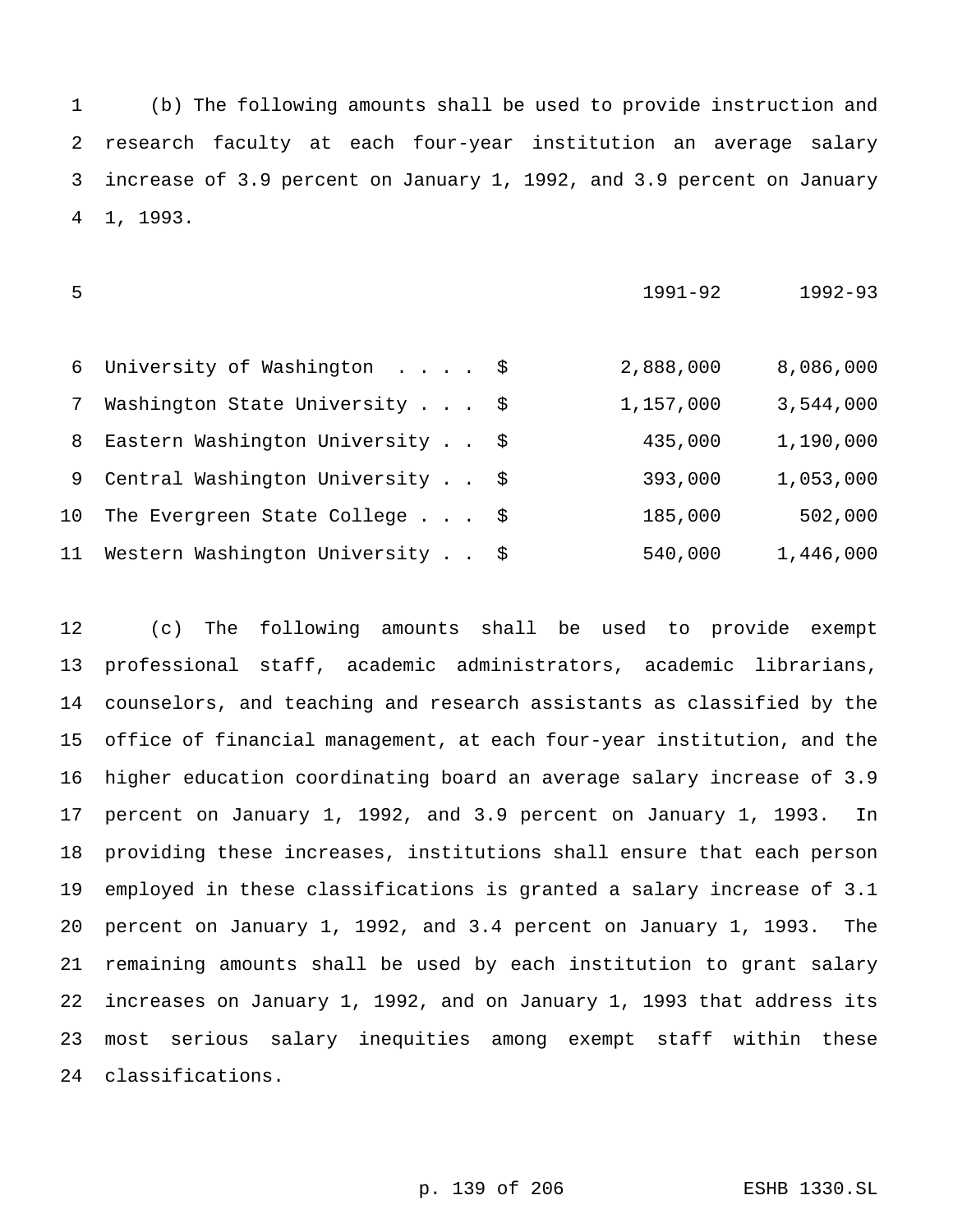|   |                                  | 1991-92 | $1992 - 93$ |
|---|----------------------------------|---------|-------------|
|   |                                  |         |             |
|   | 2 University of Washington \$    | 918,000 | 2,720,000   |
| 3 | Washington State University \$   | 625,000 | 1,898,000   |
| 4 | Eastern Washington University \$ | 118,000 | 348,000     |
| 5 | Central Washington University \$ | 93,000  | 275,000     |
|   | 6 The Evergreen State College \$ | 79,000  | 232,000     |
| 7 | Western Washington University \$ | 138,000 | 407,000     |
| 8 | Higher Education Coordinating    |         |             |
| 9 | Board                            | 25,000  | 75,000      |

 (d) \$4,342,000 for fiscal year 1992 and \$11,701,000 for fiscal year 1993 are provided solely for the state board for community college education to provide faculty and exempt staff for the community college system as a whole, average salary increases of 3.9 percent on January 1, 1992, and 3.9 percent on January 1, 1993.

 (e) The salary increases authorized under this subsection may be granted to state employees at Washington State University who are supported in full or in part by federal land grant formula funds.

 (5) In no case may the funds provided under this subsection and subsection (4) of this section be used to grant <sup>a</sup> salary increase 20 exceeding  $$3,900$  in fiscal year 1992, or  $$3,900$  in fiscal year 1993, to 21 any person whose annual salary exceeds  $$100,000$ .

 (6)(a) The following amounts from the appropriations in sections 602 and 610 of this act, or as much thereof as may be necessary, shall be spent to provide employees classified by the higher education personnel board a 3.6 percent across-the-board increase effective January 1, 1992, and an additional 3.6 percent across-the-board increase effective January 1, 1993.

ESHB 1330.SL p. 140 of 206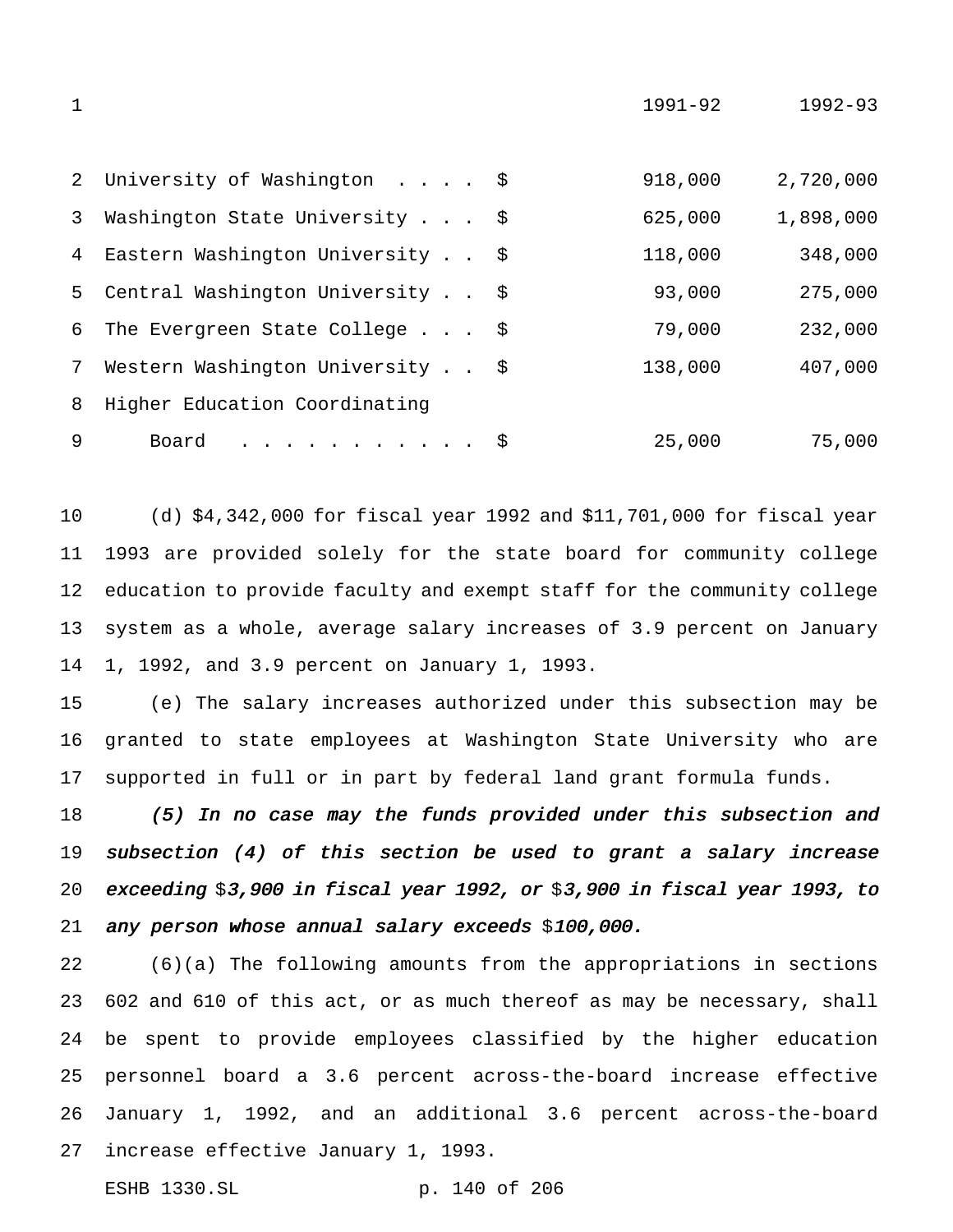| 1  |                                                                                                                                                                                                                                                                                                                                                                                                                                                                                                | 1991-92   | $1992 - 93$ |
|----|------------------------------------------------------------------------------------------------------------------------------------------------------------------------------------------------------------------------------------------------------------------------------------------------------------------------------------------------------------------------------------------------------------------------------------------------------------------------------------------------|-----------|-------------|
|    |                                                                                                                                                                                                                                                                                                                                                                                                                                                                                                |           |             |
| 2  | University of Washington \$                                                                                                                                                                                                                                                                                                                                                                                                                                                                    | 1,422,000 | 4,316,000   |
| 3  | Washington State University \$                                                                                                                                                                                                                                                                                                                                                                                                                                                                 | 868,000   | 2,647,000   |
| 4  | Eastern Washington University \$                                                                                                                                                                                                                                                                                                                                                                                                                                                               | 214,000   | 651,000     |
| 5  | Central Washington University \$                                                                                                                                                                                                                                                                                                                                                                                                                                                               | 172,000   | 525,000     |
| 6  | The Evergreen State College \$                                                                                                                                                                                                                                                                                                                                                                                                                                                                 | 131,000   | 396,000     |
| 7  | Western Washington University \$                                                                                                                                                                                                                                                                                                                                                                                                                                                               | 232,000   | 724,000     |
| 8  | State Board for Community College                                                                                                                                                                                                                                                                                                                                                                                                                                                              |           |             |
| 9  | Education $\frac{1}{5}$                                                                                                                                                                                                                                                                                                                                                                                                                                                                        | 1,323,000 | 4,031,000   |
| 10 | Higher Education Coordinating                                                                                                                                                                                                                                                                                                                                                                                                                                                                  |           |             |
| 11 | Board<br>$\mathbf{1} \quad \mathbf{1} \quad \mathbf{1} \quad \mathbf{1} \quad \mathbf{1} \quad \mathbf{1} \quad \mathbf{1} \quad \mathbf{1} \quad \mathbf{1} \quad \mathbf{1} \quad \mathbf{1} \quad \mathbf{1} \quad \mathbf{1} \quad \mathbf{1} \quad \mathbf{1} \quad \mathbf{1} \quad \mathbf{1} \quad \mathbf{1} \quad \mathbf{1} \quad \mathbf{1} \quad \mathbf{1} \quad \mathbf{1} \quad \mathbf{1} \quad \mathbf{1} \quad \mathbf{1} \quad \mathbf{1} \quad \mathbf{1} \quad \mathbf{$ | 12,000    | 36,000      |

 (b) The salary increases granted in this subsection (6) of this section shall be implemented in compliance and conformity with all requirements of the comparable worth agreement ratified by the 1986 Senate Concurrent Resolution No. 126, where applicable.

 (c) No salary increases may be paid under this subsection (6) of this section to any person whose salary has been Y-rated pursuant to rules adopted by the higher education personnel board.

 (7) The following amounts are provided to fund as much as may be required for salary increases resulting from the higher education personnel board's job classification revision of clerical support staff, as adopted by the board on January 3, 1991, and revised by the board on February 14, 1991.

 University of Washington .... \$ 2,386,000 25 Washington State University . . . \$ 1,057,000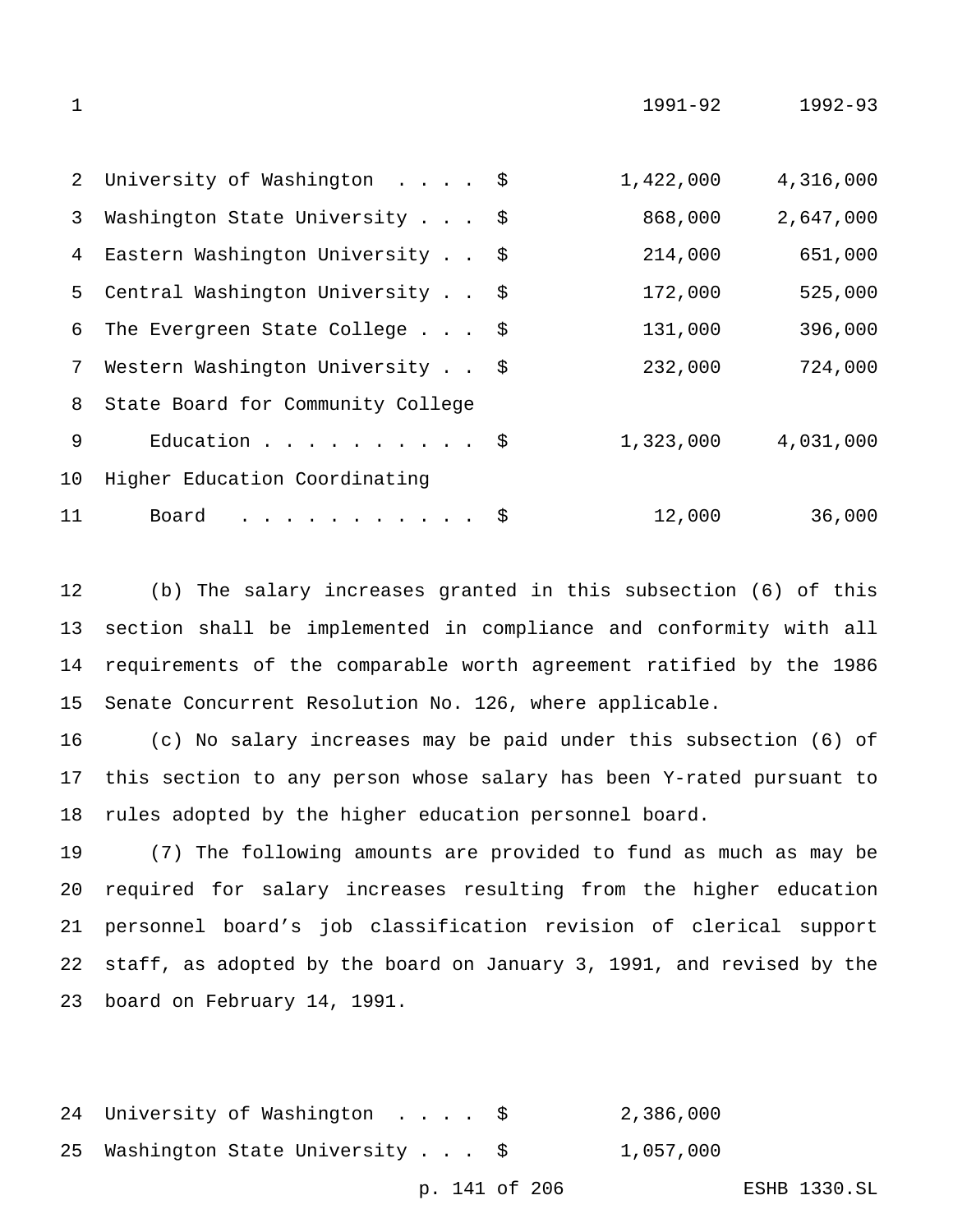|   | 1 Eastern Washington University \$                                                                                   | 239,000   |
|---|----------------------------------------------------------------------------------------------------------------------|-----------|
| 2 | Central Washington University \$                                                                                     | 198,000   |
| 3 | The Evergreen State College $\ldots$ \$                                                                              | 265,000   |
|   | 4 Western Washington University \$                                                                                   | 289,000   |
| 5 | State Board for Community College                                                                                    |           |
| 6 | Education $\frac{1}{5}$                                                                                              | 1,634,000 |
| 7 | Higher Education Coordinating                                                                                        |           |
| 8 | Board<br>$\mathbf{r}$ , and $\mathbf{r}$ , and $\mathbf{r}$ , and $\mathbf{r}$ , and $\mathbf{r}$ , and $\mathbf{r}$ | 26,000    |

 (8) No institution of higher education may deduct more than fifteen 10 percent for administrative overhead from any amount received for services performed under <sup>a</sup> contract or interagency agreement with an 12 agency or department of the state without prior approval from the office of financial management. This subsection applies to new or renewed contracts and interagency agreements entered into after June 30, 1990.

**\*Sec. 601 was partially vetoed, see message at end of chapter.**

 NEW SECTION. **Sec. 602. FOR THE STATE BOARD FOR COMMUNITY COLLEGE EDUCATION**

19 General Fund Appropriation . . . . . . . . . . . \$ 718,695,000

 The appropriation in this section is subject to the following conditions and limitations:

 (1) At least \$3,640,000 shall be spent on assessment of student outcomes.

 (2) At least \$1,500,000 shall be spent to recruit and retain minorities.

ESHB 1330.SL p. 142 of 206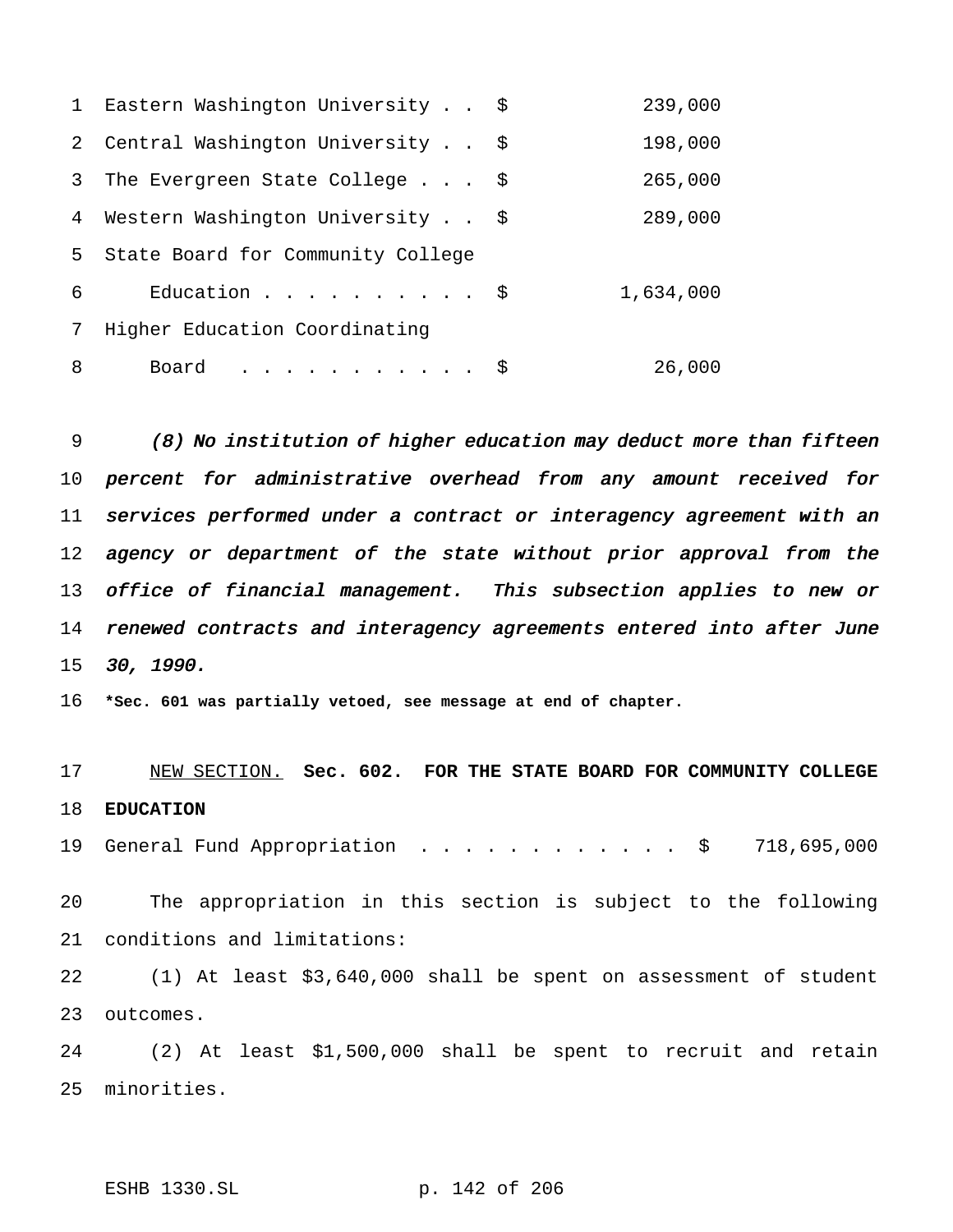### **STATE BOARD FOR COMMUNITY COLLEGE EDUCATION**--cont.

 (3) The 1991-93 enrollment increases funded by this appropriation shall be distributed among the community college districts based on the weighted prorated percentage enrollment plan developed by the state board for community college education, and contained in the legislative budget notes.

 (4) \$2,204,000 is provided solely for 500 supplemental FTE enrollment slots to implement section 17, chapter 315, Laws of 1991 (Engrossed Substitute Senate Bill No. 5555, timber dependent communities).

 (5) At least \$1,500,000 shall be spent as grants to the community college districts to fund unusually high start-up costs for training programs.

 (6) At least \$75,000 shall be used as payment to the state board for vocational education for the Lower Columbia College job skills program.

 (7) In addition to any other compensation adjustments provided in this act, salary increments may be funded by community college districts to the extent that funds are available from staff turnover. A maximum of \$1,000,000 of the appropriation in this section may be expended to supplement savings from staff turnover for the payment of faculty salary increments. The state board for community college education shall issue system-wide guidelines for the payment of salary increments for full time faculty by community college districts and monitor compliance with those guidelines.

| 25 | NEW SECTION. Sec. 603. FOR THE UNIVERSITY OF WASHINGTON   |  |  |               |  |  |              |  |
|----|-----------------------------------------------------------|--|--|---------------|--|--|--------------|--|
|    | 26 General Fund Appropriation \$ 689,120,000              |  |  |               |  |  |              |  |
|    | 27 Medical Aid Fund Appropriation $\ldots$ , \$ 3,625,000 |  |  |               |  |  |              |  |
|    |                                                           |  |  | p. 143 of 206 |  |  | ESHB 1330.SL |  |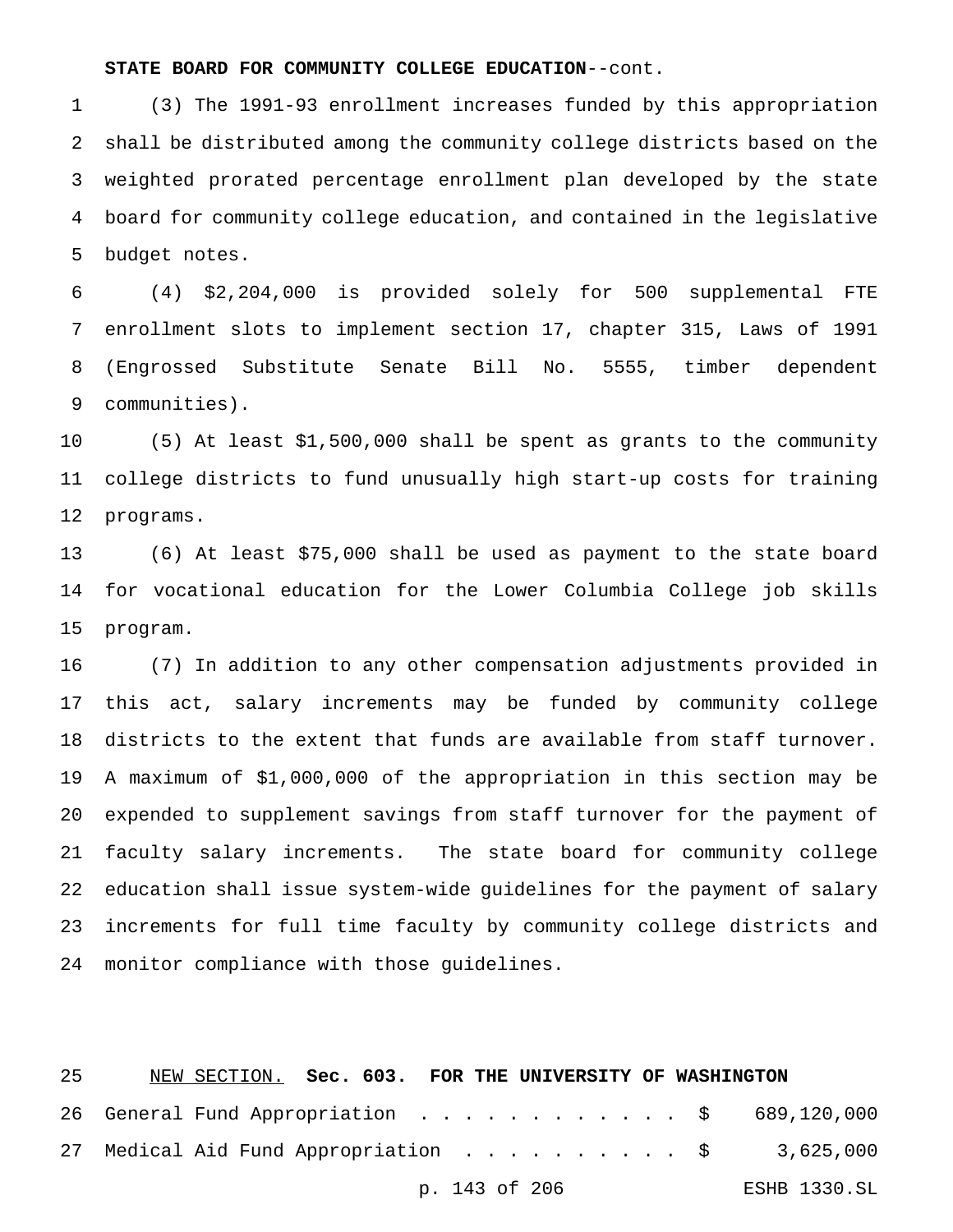#### **UNIVERSITY OF WASHINGTON**--cont.

|   | 1 Accident Fund Appropriation \$                    | 3,625,000 |
|---|-----------------------------------------------------|-----------|
|   | 2 Death Investigations Account Appropriation \$     | 1,033,000 |
|   | 3 Oil Spill Administration Account Appropriation \$ | 229,000   |
| 4 | TOTAL APPROPRIATION $\ldots$ , \$ 697,632,000       |           |

 The appropriations in this section are subject to the following conditions and limitations:

 (1) At least \$9,007,000 shall be spent to operate upper-division and graduate level courses offered at the Bothell branch campus. The amount referenced in this subsection does not include amounts authorized for 1991-93 salary increases.

 (2) At least \$7,664,000 shall be spent to operate upper-division and graduate level courses offered at the Tacoma branch campus. The amount referenced in this subsection does not include amounts authorized for 1991-93 salary increases.

 (3) At least \$400,000 shall be spent on assessment of student outcomes.

 (4) At least \$696,000 shall be spent to recruit and retain minorities.

 (5) \$575,000 is provided solely to operate the Olympic natural resources center.

 (6) \$229,000 of the oil spill administration account appropriation is provided solely to implement section 10, chapter 200, Laws of 1991 (Engrossed Substitute House Bill No. 1027, hazardous substance spills). (7) \$669,000 is provided solely to add 75 student FTEs to the evening degree program.

### NEW SECTION. **Sec. 604. FOR WASHINGTON STATE UNIVERSITY**

General Fund Appropriation ............ \$ 381,720,000

ESHB 1330.SL p. 144 of 206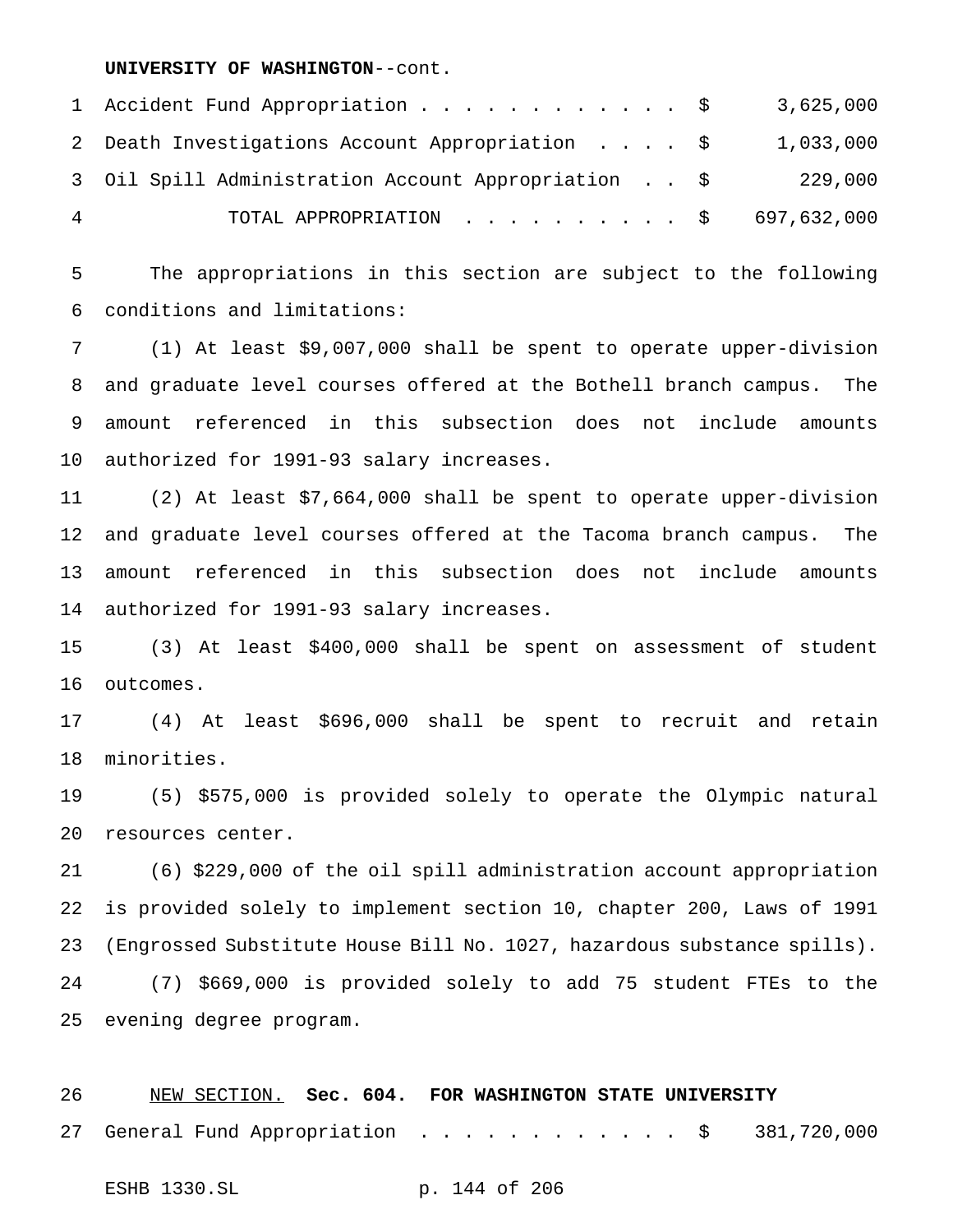#### **WASHINGTON STATE UNIVERSITY**--cont.

 The appropriation in this section is subject to the following conditions and limitations:

 (1) At least \$7,917,000 shall be spent to operate upper-division and graduate level courses offered at the Tri-Cities branch campus. At least \$500,000 of this amount is provided solely to implement sections 6, 7, and 8, chapter 341, Laws of 1991 (Engrossed Substitute House Bill No. 1426, research and extension programs). The amount referenced in this subsection does not include amounts authorized for 1991-93 salary increases.

 (2) At least \$7,125,000 shall be spent to operate upper-division and graduate level courses offered at the Vancouver branch campus. The amount referenced in this subsection does not include amounts authorized for 1991-93 salary increases.

 (3) At least \$7,107,000 shall be spent to operate graduate level courses offered at the Spokane branch campus. The amount referenced in this subsection does not include amounts authorized for 1991-93 salary increases.

 (4) At least \$400,000 shall be spent on assessment of student outcomes.

 (5) At least \$300,000 shall be spent to recruit and retain minorities.

 (6) \$60,000 is provided solely for the aquatic animal health program.

 NEW SECTION. **Sec. 605. FOR EASTERN WASHINGTON UNIVERSITY** General Fund Appropriation ............ \$ 103,396,000 The appropriation in this section is subject to the following conditions and limitations:

p. 145 of 206 ESHB 1330.SL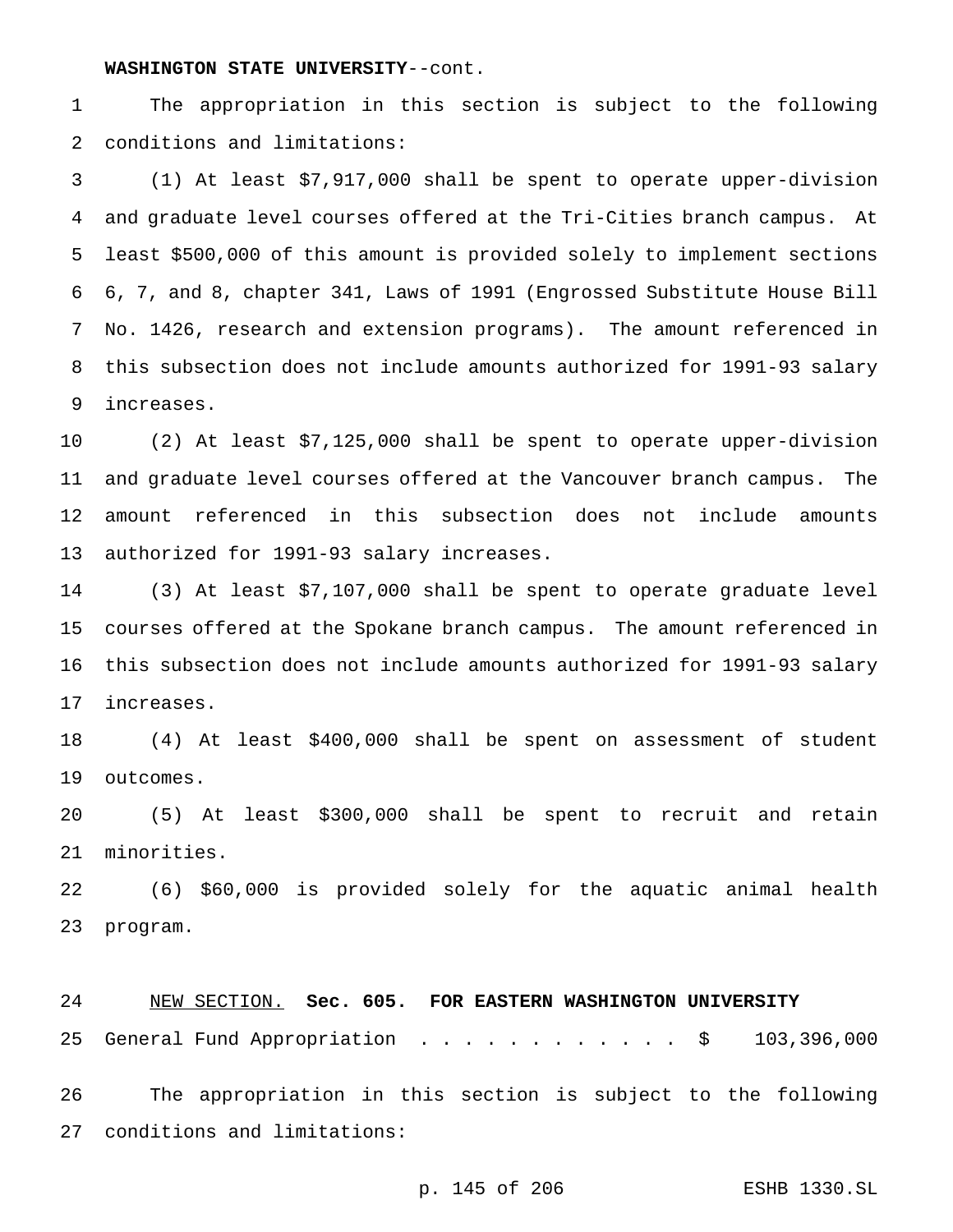#### **EASTERN WASHINGTON UNIVERSITY**--cont.

 (1) At least \$400,000 shall be spent on assessment of student outcomes.

 (2) At least \$200,000 shall be spent to recruit and retain minorities.

 NEW SECTION. **Sec. 606. FOR CENTRAL WASHINGTON UNIVERSITY** General Fund Appropriation ............ \$ 88,061,000

 The appropriation in this section is subject to the following conditions and limitations:

 (1) At least \$400,000 shall be spent on assessment of student outcomes.

 (2) At least \$151,000 shall be spent to recruit and retain minorities.

#### NEW SECTION. **Sec. 607. FOR THE EVERGREEN STATE COLLEGE**

14 General Fund Appropriation . . . . . . . . . . . \$ 55,374,000

 The appropriation in this section is subject to the following conditions and limitations:

 (1) At least \$400,000 shall be spent on assessment of student outcomes.

 (2) At least \$100,000 shall be spent to recruit and retain minorities.

 NEW SECTION. **Sec. 608. FOR WESTERN WASHINGTON UNIVERSITY** 22 General Fund Appropriation . . . . . . . . . . . \$ 115,445,000 The appropriation in this section is subject to the following

conditions and limitations:

ESHB 1330.SL p. 146 of 206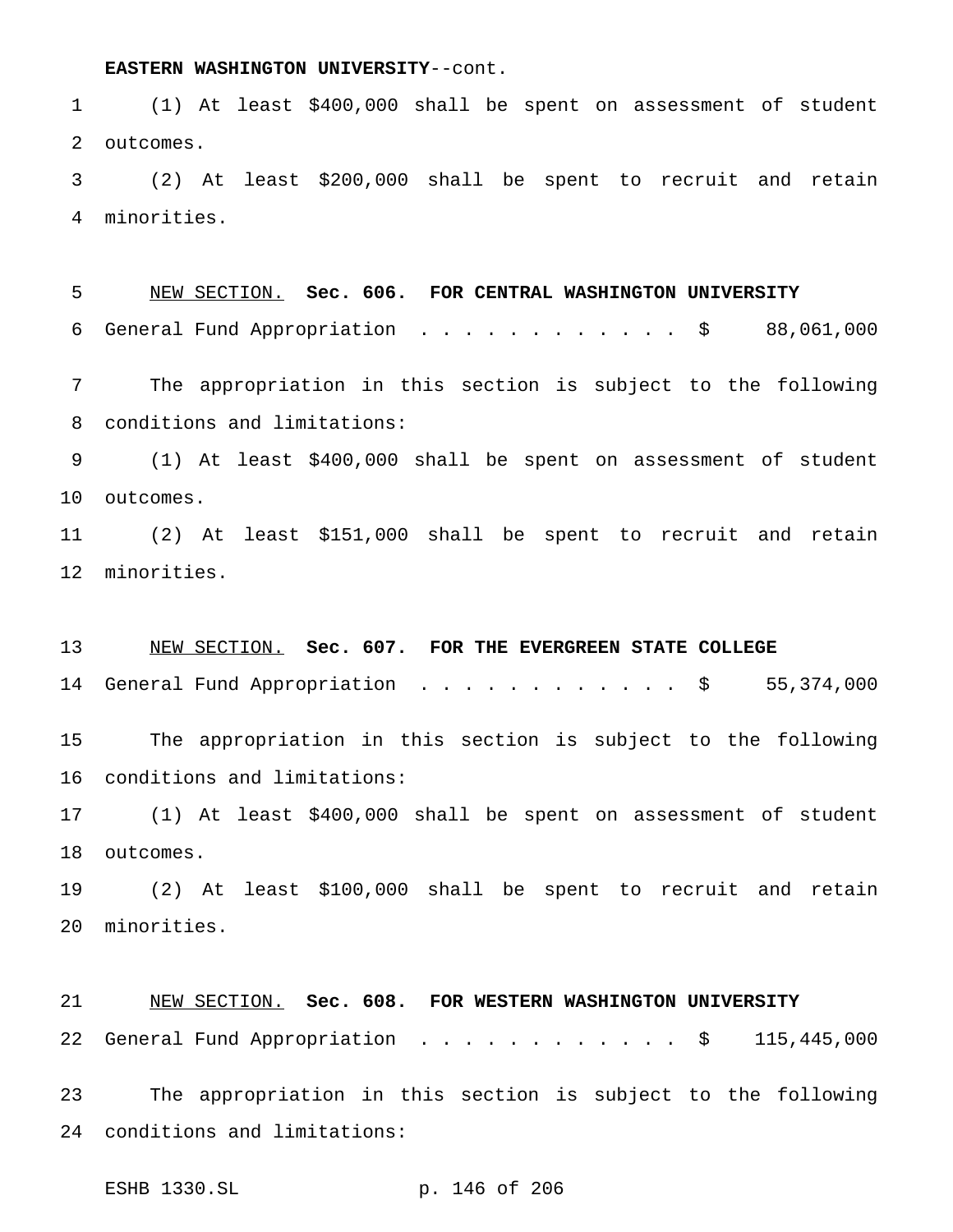#### **WESTERN WASHINGTON UNIVERSITY**--cont.

 (1) At least \$400,000 shall be spent on assessment of student outcomes.

 (2) At least \$200,000 shall be spent to recruit and retain minorities.

## NEW SECTION. **Sec. 609. FOR THE HIGHER EDUCATION COORDINATING BOARD--POLICY COORDINATION AND ADMINISTRATION**

| General Fund--State Appropriation \$                                                     | 4,633,000 |
|------------------------------------------------------------------------------------------|-----------|
| 8 General Fund--Federal Appropriation \$                                                 | 230,000   |
| TOTAL APPROPRIATION $\cdot \cdot \cdot \cdot \cdot \cdot \cdot \cdot \cdot$ \$ 4,863,000 |           |

 The appropriations in this section are provided to carry out the policy coordination, planning, studies, and administrative functions of the board and are subject to the following conditions and limitations: (1) \$100,000 of the general fund--state appropriation is provided solely to continue the Washington state writing demonstration project to be administered by the board or its designee. Under the project, proposals shall be competitively selected that enhance the skills of writing teachers in grades kindergarten through twelve in Washington public schools. The board shall evaluate the project by September 1, 1992, and recommend to the governor and legislature whether or not it should be continued.

 (2) The higher education coordinating board shall implement the following measures regarding tuition and fee waivers, reduced fees, and residency exemptions:

 (a) Each state university, regional university, state college, and the community college system shall include a special report on tuition and fee waivers in its biennial budget request.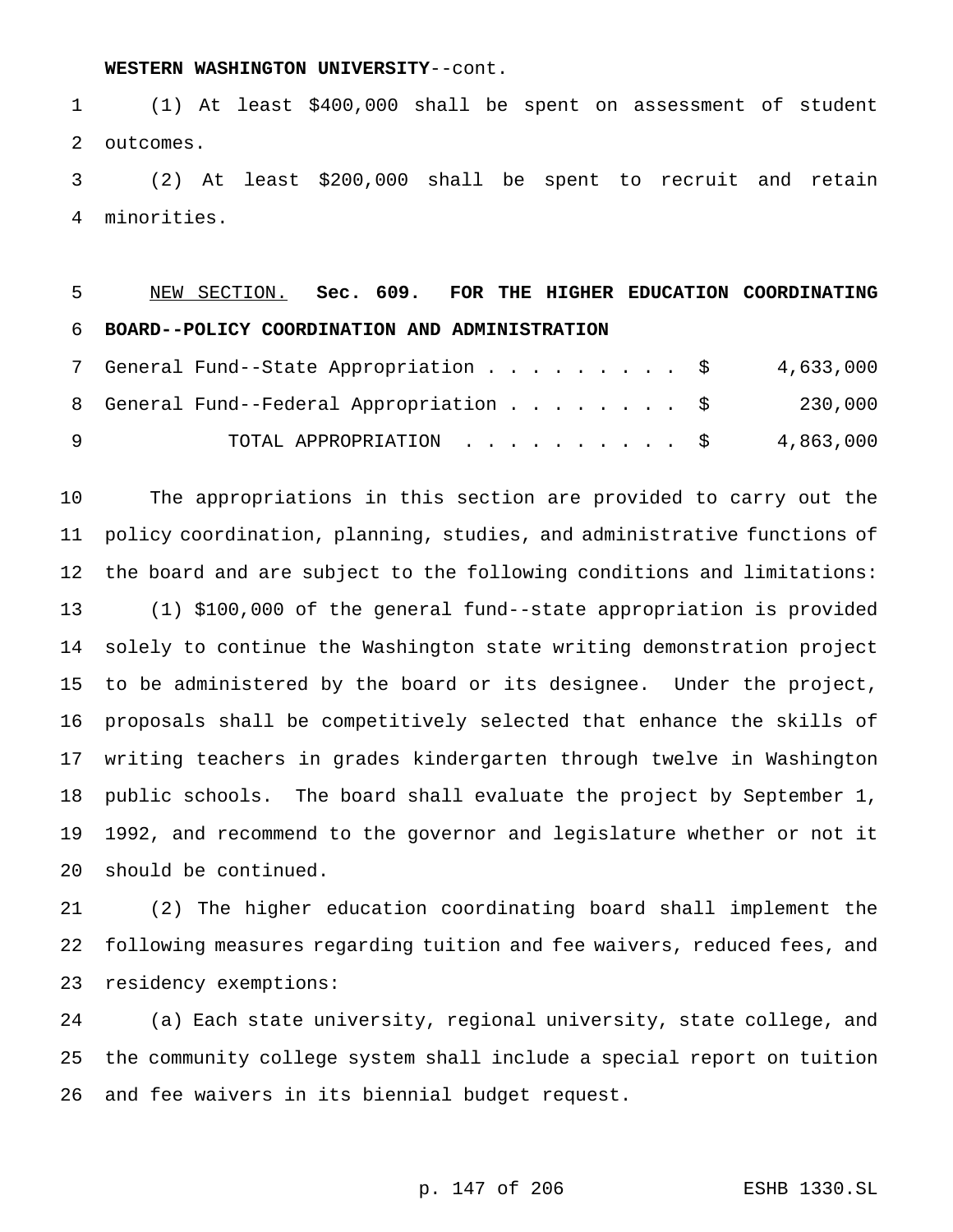### **HIGHER EDUCATION COORDINATING BOARD--Policy coordination and administration**--cont.

 (b) By December 1, 1991, in cooperation with the house of representatives and senate higher education and fiscal committees, the board shall develop and recommend evaluation criteria. The criteria shall include, but not be limited to, consideration of a financial needs test and a reauthorization requirement. The criteria for space- available waiver programs shall include, but not be limited to, consideration of overall access, demand, and effectiveness in achieving program goals.

 (c) Using the criteria, the board shall review and evaluate at least half of the existing programs by June 30, 1993, and recommend the continuation, modification, or termination of evaluated programs to the governor, the legislature, and the institutions of higher education.

 (3) \$52,000 of the general fund--state appropriation is provided solely to implement sections 7 and 8, chapter 228, Laws of 1991 (Engrossed Substitute Senate Bill No. 5475, higher education services for students with disabilities).

 (4) \$70,000 of the general fund--state appropriation is provided solely for a higher education faculty compensation study. By June 1, 1992, the higher education coordinating board, in consultation with the state board for community college education and with the cooperation of the institutions of higher education, shall report to the appropriate committees of the legislature on higher education faculty compensation. The report shall include historical and current information as well as recommendations regarding: (a) Salary increments; (b) salary disparity among institutions and within departments of institutions; and (c) performance-based compensation plans.

 (5) \$230,000 of the general fund--state appropriation is provided solely for the purposes of section 5, chapter 322, Laws of 1991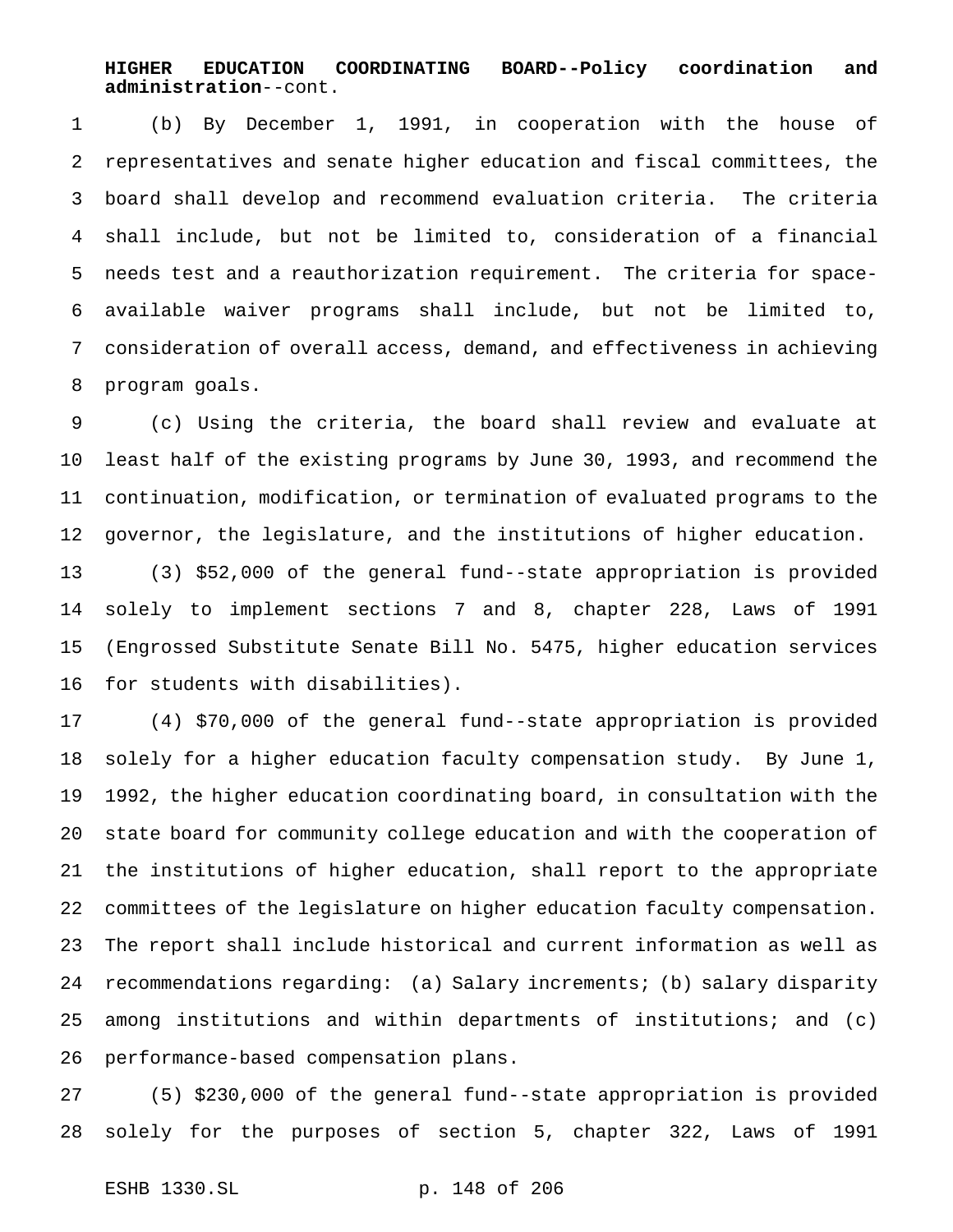**HIGHER EDUCATION COORDINATING BOARD--Policy coordination and administration**--cont.

 (Engrossed Substitute House Bill No. 1960, health personnel resources plan).

 (6) \$546,000 of the general fund--state appropriation is provided solely to implement sections 18 through 21, chapter 315, Laws of 1991 (Engrossed Substitute Senate Bill No. 5555, timber dependent communities).

 NEW SECTION. **Sec. 610. FOR THE HIGHER EDUCATION COORDINATING BOARD--FINANCIAL AID AND GRANT PROGRAMS**

|    | 9 General Fund--State Appropriation \$ 74,898,000   |        |
|----|-----------------------------------------------------|--------|
|    | 10 General Fund--Federal Appropriation \$ 3,326,000 |        |
|    | 11 State Education Grant Account Appropriation \$   | 40,000 |
| 12 | TOTAL APPROPRIATION $\ldots$ , \$ 78,264,000        |        |

 The appropriations in this section are subject to the following conditions and limitations:

 (1) \$1,012,000 of the general fund--state appropriation is provided solely for the displaced homemakers program.

 (2) \$467,000 of the general fund--state appropriation is provided solely for the western interstate commission for higher education.

 (3) \$73,419,000 of the general fund--state appropriation is provided solely for student financial aid, including all administrative costs. Of this amount:

 (a) \$66,639,000 is provided solely for the state need grant and state work study programs. Not less than \$24,200,000 shall be expended for state work study grants. Any state need grant moneys not awarded by April 1 of each year may be transferred to the state work study program for distribution.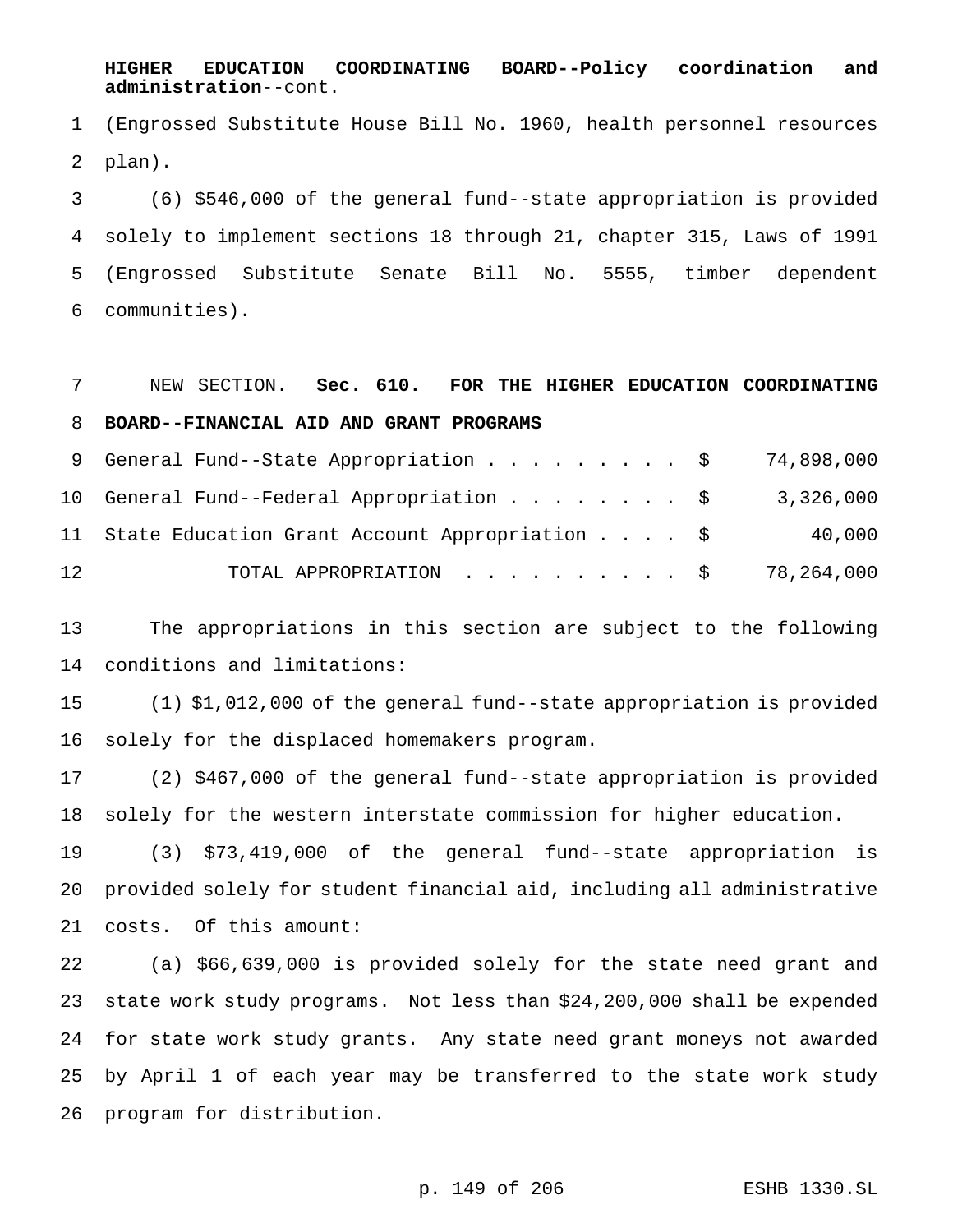**HIGHER EDUCATION COORDINATING BOARD--Financial aid and grant programs**- cont.

 (b) \$2,000,000 is provided solely for educational opportunity grants.

 (c) \$150,000 is provided solely for the health professional loan repayment program.

 (d) \$234,000 of the general fund--state appropriation is provided solely to implement chapter 255, Laws of 1991 (Second Substitute Senate Bill No. 5022, teacher excellence awards).

 (e) A maximum of \$350,000 may be expended to increase the financial aid administrative budget, excluding the four percent state work study program administrative allowance provision.

 NEW SECTION. **Sec. 611. FOR THE JOINT CENTER FOR HIGHER EDUCATION** 12 General Fund Appropriation . . . . . . . . . . . \$ 613,000

 The appropriation in this section is subject to the following conditions and limitations: The appropriation is provided solely to carry out the administrative and fiscal responsibilities of the joint center for higher education pursuant to chapter 205, Laws of 1991 (House Bill No. 2198, joint center for higher education).

 NEW SECTION. **Sec. 612. FOR THE COMPACT FOR EDUCATION** 19 General Fund Appropriation . . . . . . . . . . . \$ 101,000 NEW SECTION. **Sec. 613. FOR THE STATE BOARD FOR VOCATIONAL EDUCATION** 22 General Fund--State Appropriation . . . . . . . . \$ 4,043,000 23 General Fund--Federal Appropriation . . . . . . . \$ 33,067,000 24 TOTAL APPROPRIATION . . . . . . . . . . \$ 37,110,000

ESHB 1330.SL p. 150 of 206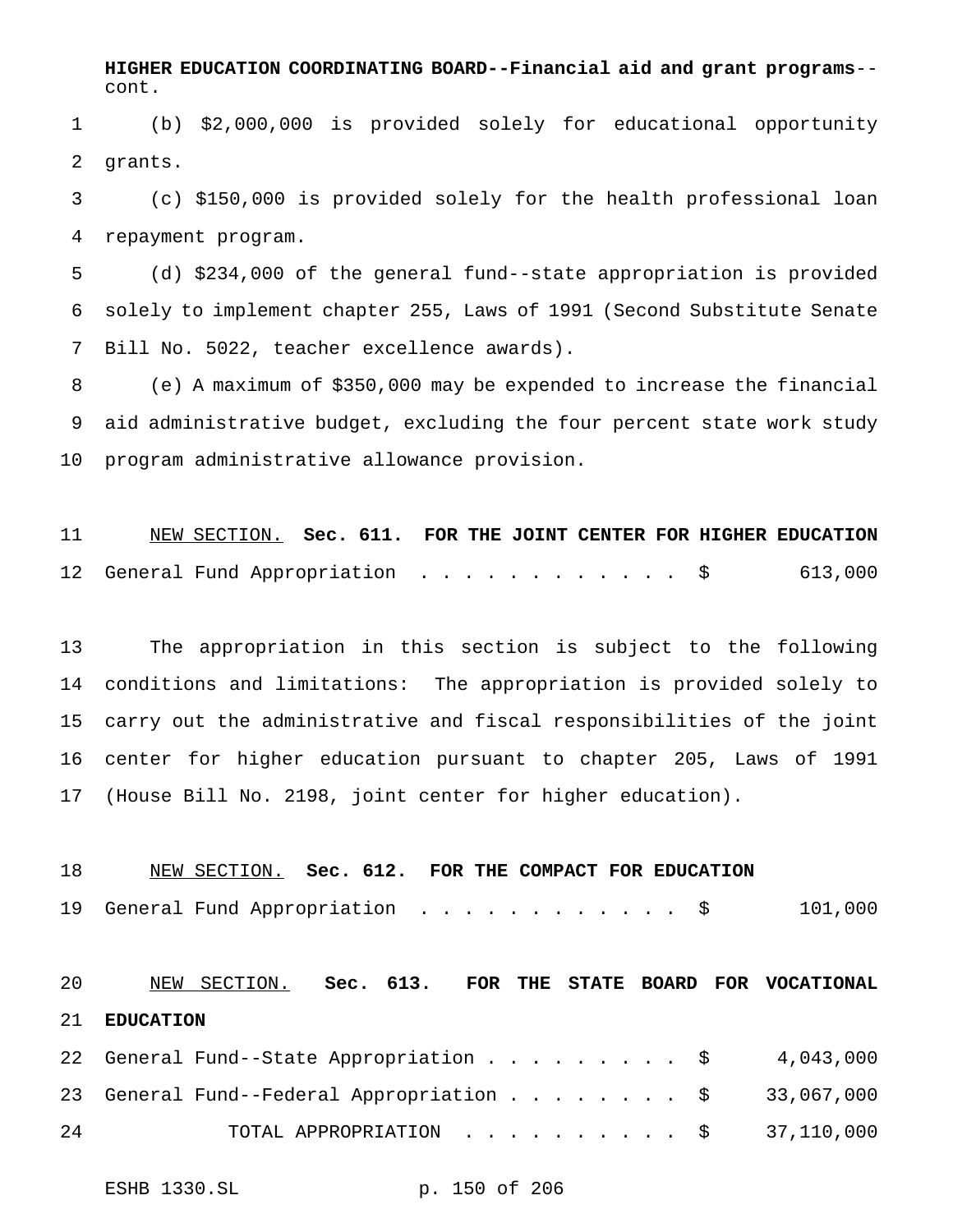NEW SECTION. **Sec. 614. FOR THE WASHINGTON INSTITUTE OF APPLIED TECHNOLOGY**

General Fund Appropriation ............ \$ 3,143,000

 NEW SECTION. **Sec. 615. FOR THE HIGHER EDUCATION PERSONNEL BOARD** Higher Education Personnel Board Service Fund

6 Appropriation . . . . . . . . . . . . . . . . \$ 2,405,000

 The appropriation in this section is subject to the following conditions and limitations:

 (1) \$2,000 is provided solely for salary increases for staff of the higher education personnel board resulting from the higher education personnel board's job classification revision of clerical support staff.

 (2) \$60,000 is provided solely for a 3.6 percent across-the-board salary increase effective January 1, 1992, and an additional 3.6 percent across-the-board salary increase effective January 1, 1993, for classified and exempt staff of the higher education personnel board.

#### NEW SECTION. **Sec. 616. FOR WASHINGTON STATE LIBRARY**

|    | 18 General Fund--State Appropriation \$ 14,495,000 |  |  |  |           |
|----|----------------------------------------------------|--|--|--|-----------|
|    | 19 General Fund--Federal Appropriation \$          |  |  |  | 4,671,000 |
|    | 20 General Fund--Private/Local Appropriation \$    |  |  |  | 46,000    |
| 21 | TOTAL APPROPRIATION $\ldots$ , \$ 19,212,000       |  |  |  |           |

 The appropriations in this section are subject to the following conditions and limitations:

 (1) \$2,463,516 of the general fund appropriation, of which \$54,000 is from federal funds, are provided solely for a contract with the

#### p. 151 of 206 ESHB 1330.SL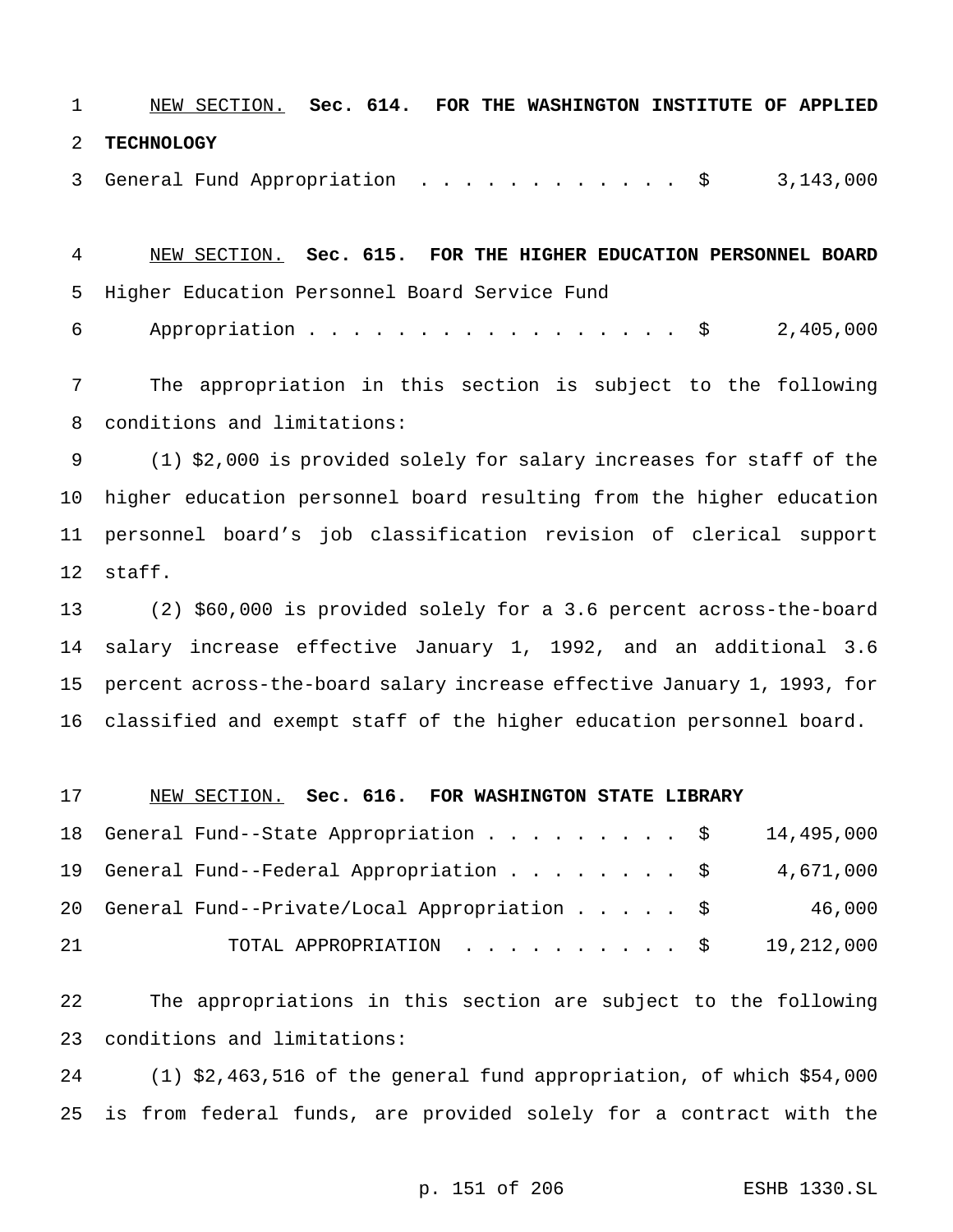**WASHINGTON STATE LIBRARY**--cont.

 Seattle public library for library services for the blind and physically handicapped.

 (2) \$100,000 of the general fund--state appropriation is provided solely to contract for provision of compiled business data regarding the Pacific rim region. Contracts shall be limited to Washington state libraries that comprise the Pacific rim business information service.

| 7  | NEW SECTION. Sec. 617. FOR THE WASHINGTON STATE ARTS COMMISSION                                          |
|----|----------------------------------------------------------------------------------------------------------|
| 8  | General Fund--State Appropriation \$<br>4,706,000                                                        |
| 9  | 900,000<br>General Fund--Federal Appropriation<br>\$                                                     |
| 10 | \$<br>5,606,000<br>TOTAL APPROPRIATION                                                                   |
|    |                                                                                                          |
| 11 | Sec. 618.<br>NEW<br>SECTION.<br><b>FOR</b><br><b>WASHINGTON</b><br>HISTORICAL<br>THE<br><b>STATE</b>     |
| 12 | <b>SOCIETY</b>                                                                                           |
| 13 | 1,278,000<br>General Fund Appropriation<br>- \$                                                          |
|    |                                                                                                          |
| 14 | 619.<br>SECTION. Sec.<br><b>FOR</b><br>NEW<br>THE<br><b>EASTERN</b><br><b>WASHINGTON</b><br><b>STATE</b> |
| 15 | HISTORICAL SOCIETY                                                                                       |
| 16 | General Fund Appropriation<br>922,000<br>\$                                                              |
|    |                                                                                                          |
| 17 | 620.<br>SECTION.<br>Sec.<br><b>FOR</b><br>NEW<br>THE<br><b>STATE</b><br>CAPITOL<br><b>HISTORICAL</b>     |
| 18 | <b>ASSOCIATION</b>                                                                                       |
| 19 | General Fund Appropriation<br>\$<br>1,117,000                                                            |

ESHB 1330.SL p. 152 of 206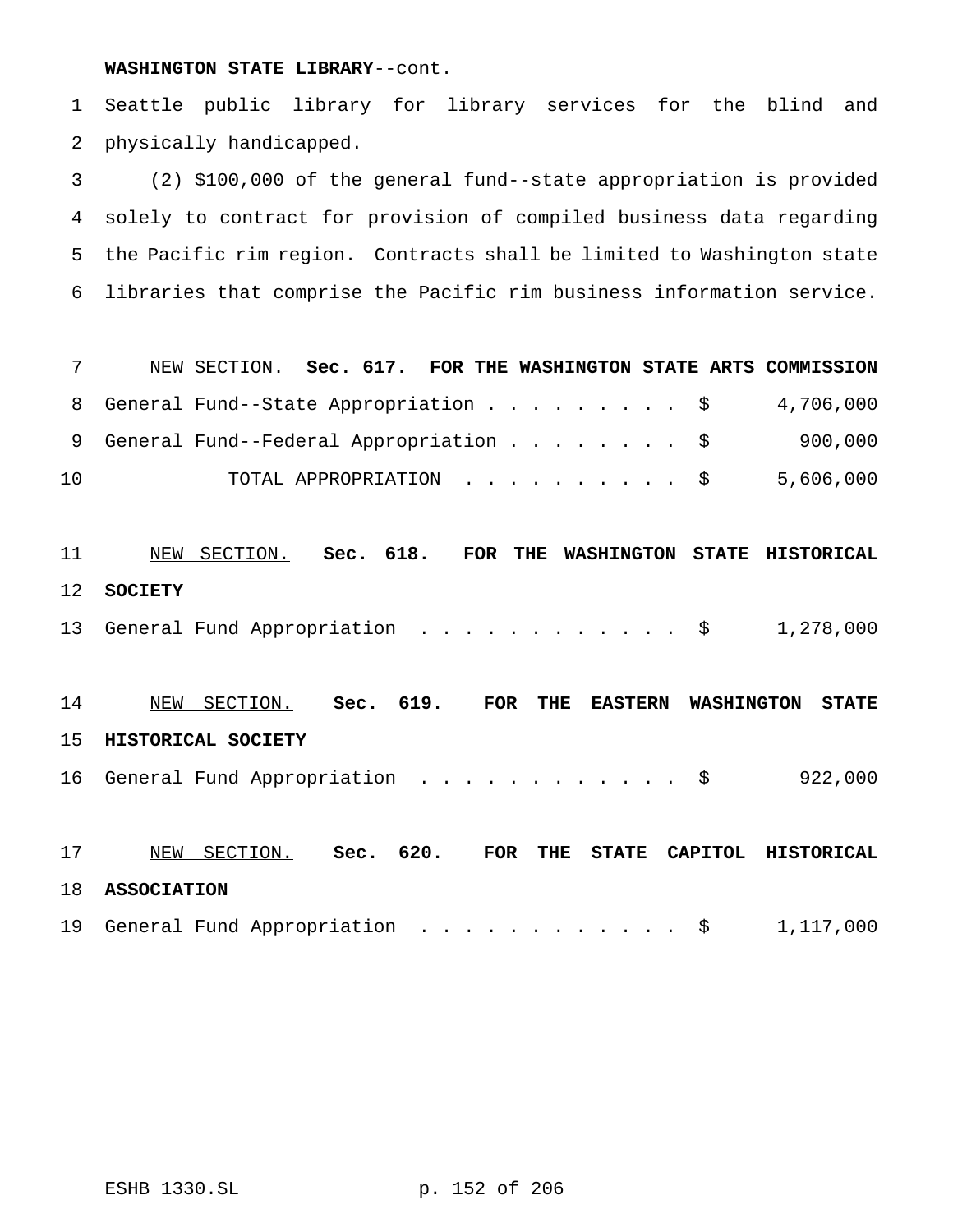**STATE CAPITOL HISTORICAL ASSOCIATION**--cont.

|   | 1 State Capitol Historical Association Museum |  |
|---|-----------------------------------------------|--|
|   | 2 Account Appropriation \$ 135,000            |  |
| 3 | TOTAL APPROPRIATION $\ldots$ , \$ 1,252,000   |  |

## NEW SECTION. **Sec. 621. FOR THE STATE SCHOOL FOR THE DEAF** 5 General Fund Appropriation--State . . . . . . . . \$ 12,450,000

| 6 General Fund Appropriation--Federal \$     | 235,000 |
|----------------------------------------------|---------|
| TOTAL APPROPRIATION $\ldots$ , \$ 12,685,000 |         |

| - 8 | NEW SECTION. Sec. 622. FOR THE STATE SCHOOL FOR THE BLIND |        |
|-----|-----------------------------------------------------------|--------|
|     | 9 General Fund Appropriation--State \$ 6,657,000          |        |
|     | 10 General Fund Appropriation--Federal \$                 | 68,000 |
| 11  | TOTAL APPROPRIATION $\ldots$ , \$ 6,725,000               |        |
| 12  | (End of part)                                             |        |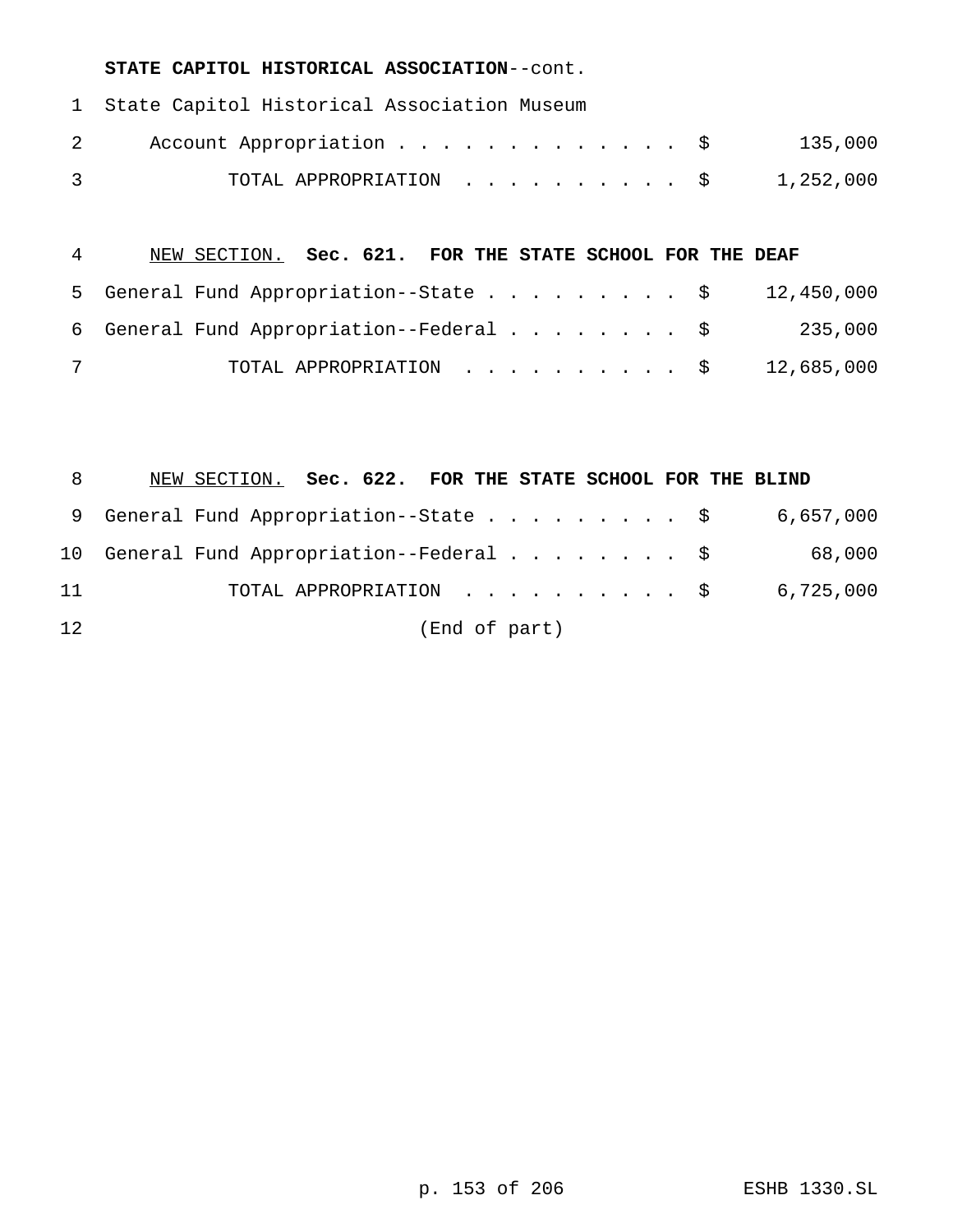**STATE SCHOOL FOR THE BLIND**--cont.

#### **PART VII**

#### **SPECIAL APPROPRIATIONS**

 NEW SECTION. **Sec. 701. FOR THE STATE TREASURER--BOND RETIREMENT AND INTEREST, AND ONGOING BOND REGISTRATION AND TRANSFER CHARGES: FOR GENERAL FUND BOND DEBT** 6 General Fund Appropriation . . . . . . . . . . . \$ 600,303,000 This appropriation is for deposit into the accounts listed in

 NEW SECTION. **Sec. 702. FOR THE STATE TREASURER--BOND RETIREMENT AND INTEREST, AND ONGOING BOND REGISTRATION AND TRANSFER CHARGES: FOR GENERAL OBLIGATION DEBT TO BE REIMBURSED BY ENTERPRISE ACTIVITIES**

State Convention and Trade Center Account

section 801 of this act.

| 13 <sup>7</sup> | Appropriation $\frac{1}{9}$                        | 23,896,000 |
|-----------------|----------------------------------------------------|------------|
| 14              | University of Washington Hospital Bond Retirement  |            |
| 15              | Fund 1975 Appropriation \$                         | 1,178,000  |
| 16              | Office-Laboratory Facilities Bond Redemption Fund  |            |
| 17              | Appropriation \$                                   | 274,000    |
| 18              | Higher Education Bond Retirement Fund 1979         |            |
| 19              | Appropriation $\frac{1}{5}$                        | 2,560,000  |
| 20              | State General Obligation Bond Retirement Fund 1979 |            |
| 21              | Appropriation \$                                   | 19,126,000 |
| 22              | TOTAL APPROPRIATION $\$                            | 47,034,000 |

 NEW SECTION. **Sec. 703. FOR THE STATE TREASURER--BOND RETIREMENT AND INTEREST, AND ONGOING BOND REGISTRATION AND TRANSFER CHARGES: FOR GENERAL OBLIGATION DEBT TO BE REIMBURSED AS PRESCRIBED BY STATUTE**

ESHB 1330.SL p. 154 of 206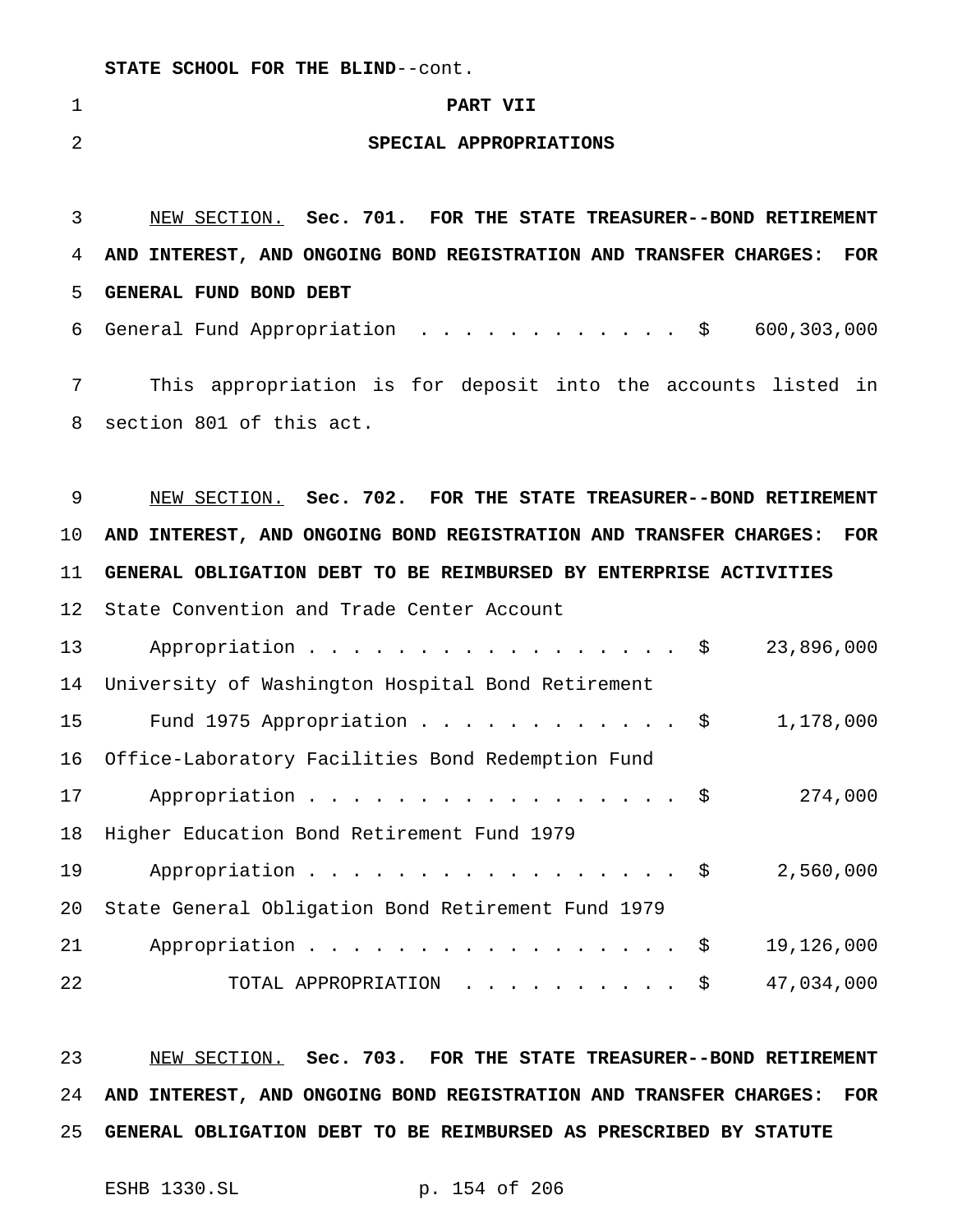**STATE TREASURER--Bond Retirement and Interest, Including ongoing Bond Registration and Transfer Charges: For general obligation debt to be reimbursed as prescribed by statute**--cont. Community College Refunding Bond Retirement Fund 2 1974 Appropriation . . . . . . . . . . . . . \$ 9,793,000 Community College Capital Construction Bond Redemption Fund 1975, 1976, 1977 5 Appropriation . . . . . . . . . . . . . . . \$ 10,292,000

|                 | 6 Higher Education Bond Retirement Fund 1979       |            |
|-----------------|----------------------------------------------------|------------|
| 7               | Appropriation $\frac{5}{9}$                        | 13,525,000 |
| 8               | Washington State University Bond Redemption Fund   |            |
| 9               | 1977 Appropriation \$                              | 518,000    |
| 10              | Higher Education Refunding Bond Redemption Fund    |            |
| 11              | 1977 Appropriation \$                              | 6,988,000  |
| 12 <sub>1</sub> | State General Obligation Bond Retirement Fund 1979 |            |
| 13              | Appropriation \$                                   | 42,251,000 |
| 14              | TOTAL APPROPRIATION \$                             | 83,367,000 |

# NEW SECTION. **Sec. 704. FOR THE STATE TREASURER--BOND RETIREMENT AND INTEREST, AND ONGOING BOND REGISTRATION AND TRANSFER CHARGES: FOR**

### **DEBT TO BE PAID BY STATUTORILY PRESCRIBED REVENUE**

 Common School Building Bond Redemption Fund 1967 19 Appropriation . . . . . . . . . . . . . . . \$ 6,910,000 State Building Bond Redemption Fund 1967 21 Appropriation . . . . . . . . . . . . . . . . \$ 654,000 State Building and Parking Bond Redemption Fund 1969 23 Appropriation . . . . . . . . . . . . . . . . \$ 2,450,000 TOTAL APPROPRIATION .......... \$ 10,014,000

p. 155 of 206 ESHB 1330.SL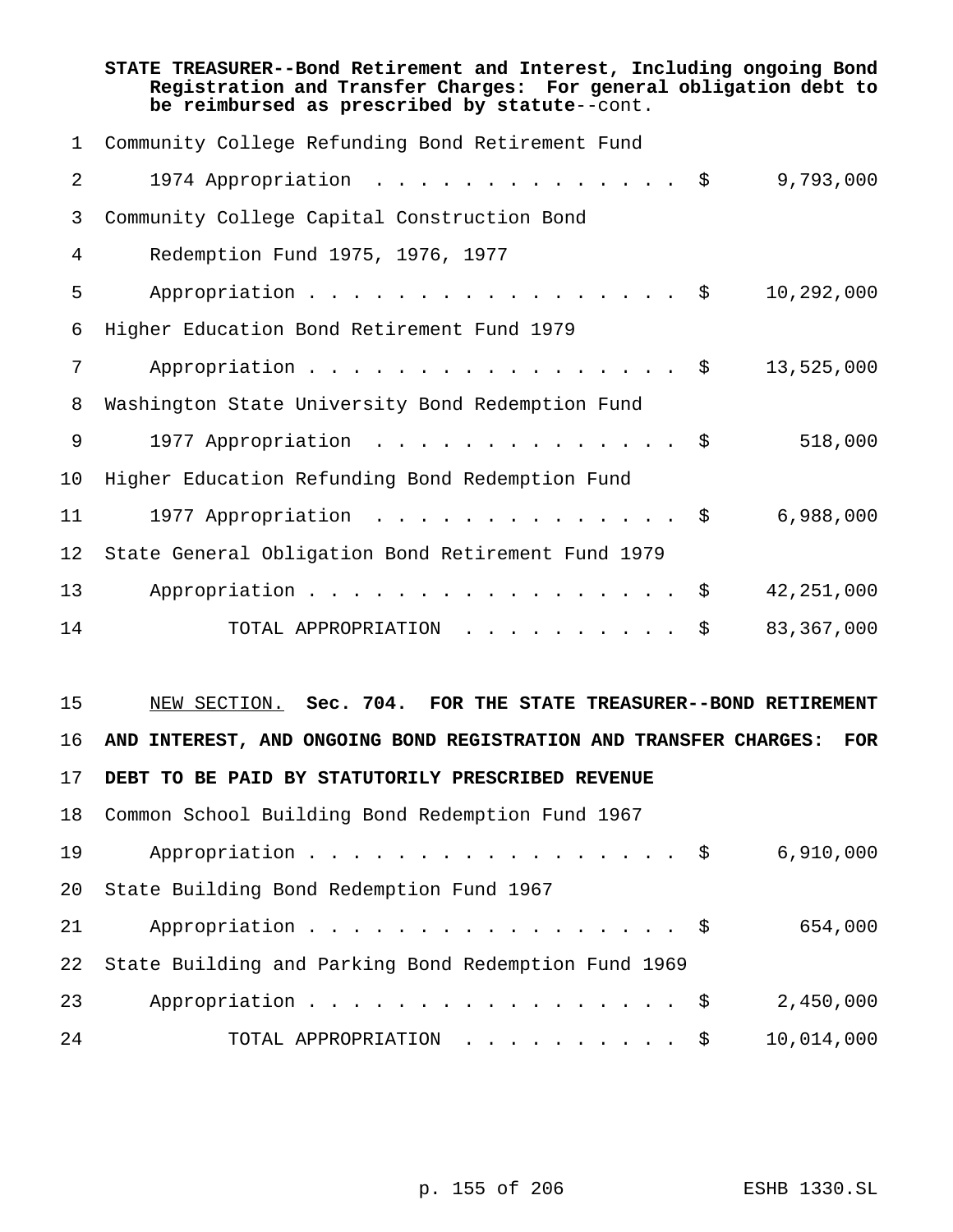NEW SECTION. **Sec. 705. FOR THE STATE TREASURER--BOND RETIREMENT AND INTEREST, AND ONGOING BOND REGISTRATION AND TRANSFER CHARGES: FOR DEBT TO BE PAID BY MOTOR VEHICLE FUND REVENUE** Highway Bond Retirement Fund Appropriation .... \$ 192,403,518

|            | 5 Ferry Bond Retirement Fund 1977 Appropriation \$ 28,172,551 |  |
|------------|---------------------------------------------------------------|--|
| <u>പ്ര</u> | TOTAL APPROPRIATION \$ 220,576,069                            |  |

 NEW SECTION. **Sec. 706. FOR THE STATE TREASURER--BOND RETIREMENT AND INTEREST, AND ONGOING BOND REGISTRATION AND TRANSFER CHARGES: FOR BOND SALE EXPENSES** State Convention and Trade Center Appropriation . . \$ 8,926 Excess Earnings Account Appropriation....... \$ 750,000 State/Local Improvements Revolving Account 13 Appropriation . . . . . . . . . . . . . . . . \$ 3,574 State/Local Improvements Revolving Account Waste 15 Disposal Facilities Appropriation . . . . . . \$ 13,388 State Building Construction Account 17 Appropriation . . . . . . . . . . . . . . . . \$ 44,715,566 State/Local Improvements Revolving Account Water 19 Supply Facilities Appropriation . . . . . . . \$ 2,680 Motor Vehicle Fund Appropriation ......... \$ 1,542,000 Urban Arterial Trust Account Appropriation .... \$ 552,496 Labor and Industries Construction Appropriation . . \$ 583,115 TOTAL APPROPRIATION .......... \$ 48,171,745

Total Bond Retirement and Interest Appropriation . \$ 1,009,464,782

 NEW SECTION. **Sec. 707. FOR THE GOVERNOR--FOR TRANSFER TO THE TORT CLAIMS REVOLVING FUND** General Fund Appropriation ............ \$ 9,532,000

### ESHB 1330.SL p. 156 of 206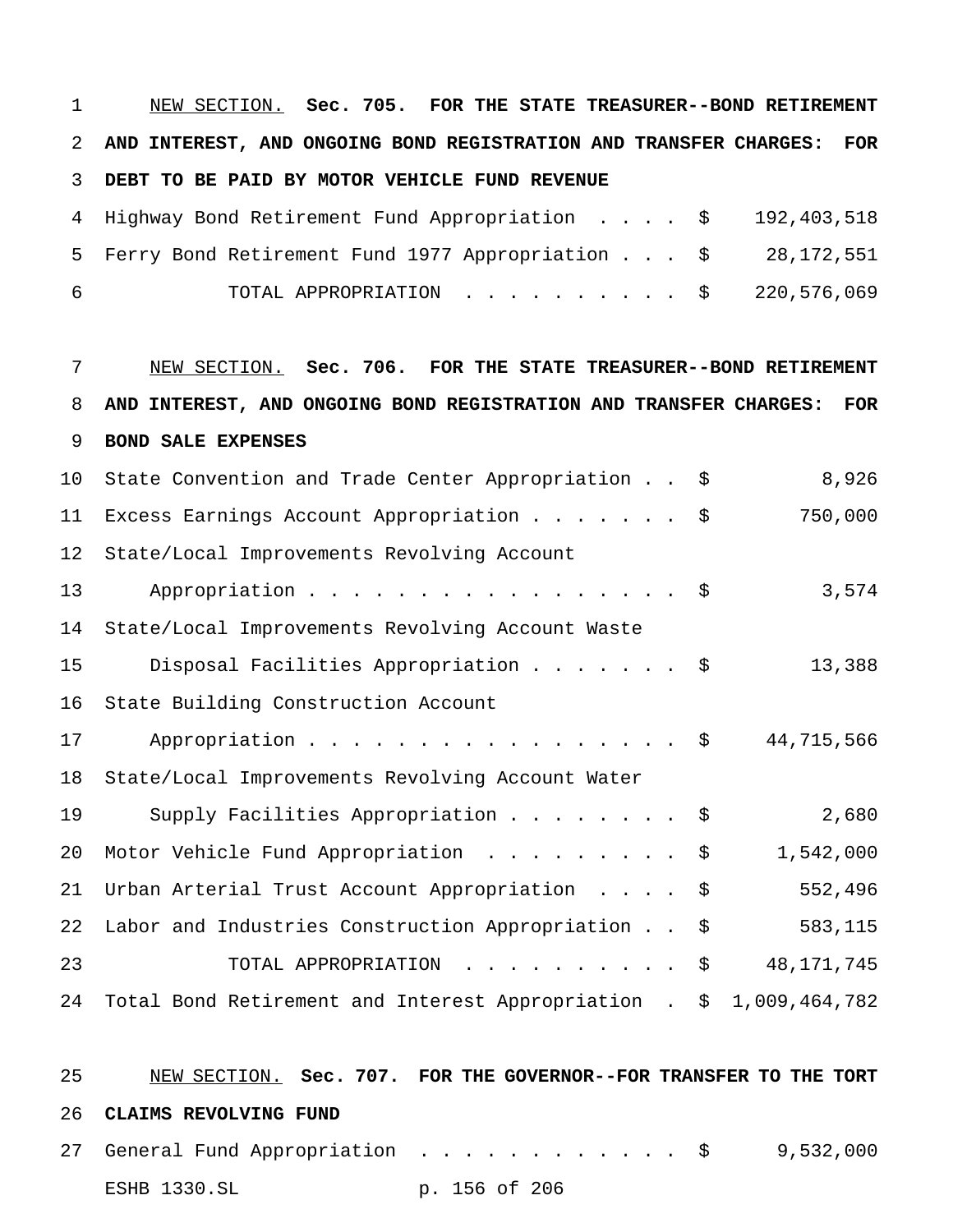|   | Governor--For Transfer to the Tort Claims Revolving Fund--cont. |            |
|---|-----------------------------------------------------------------|------------|
|   | 1 Motor Vehicle Fund Appropriation \$                           | 8,942,000  |
|   | 2 Wildlife Fund Appropriation \$                                | 106,000    |
|   | 3 Accident Fund Appropriation \$                                | 4,000      |
|   | 4 Ferry System Revolving Account Appropriation \$               | 4,744,000  |
|   | 5 Liquor Revolving Fund Appropriation \$                        | 378,000    |
|   | 6 Lottery Administrative Account \$                             | 50,000     |
|   | 7 Resource Management Cost Account Appropriation \$             | 980,000    |
|   | 8 Public Service Revolving Account Appropriation \$             | 48,000     |
| 9 | TOTAL APPROPRIATION $\frac{1}{5}$                               | 24,784,000 |

 NEW SECTION. **Sec. 708. FOR THE GOVERNOR--EMERGENCY FUND** General Fund Appropriation ............ \$ 1,500,000 The appropriation in this section is for the governor's emergency fund, for the critically necessary work of any agency.

| 14 | NEW SECTION. Sec. 709. FOR THE GOVERNOR--TORT DEFENSE SERVICES |         |
|----|----------------------------------------------------------------|---------|
|    | 15 General Fund Appropriation \$ 1,542,000                     |         |
|    | 16 Special Fund Agency Tort Defense Services                   |         |
| 17 | Revolving Fund Appropriation \$                                | 850,000 |
| 18 | TOTAL APPROPRIATION $\ldots$ , \$2,392,000                     |         |

 The appropriations in this section are subject to the following conditions and limitations: To facilitate payment of tort defense services from special funds, the state treasurer is directed to transfer sufficient moneys from each special fund to the special fund tort defense services revolving fund, in accordance with schedules provided by the office of financial management. The governor shall distribute the moneys appropriated in this section to agencies to pay for tort defense services.

p. 157 of 206 ESHB 1330.SL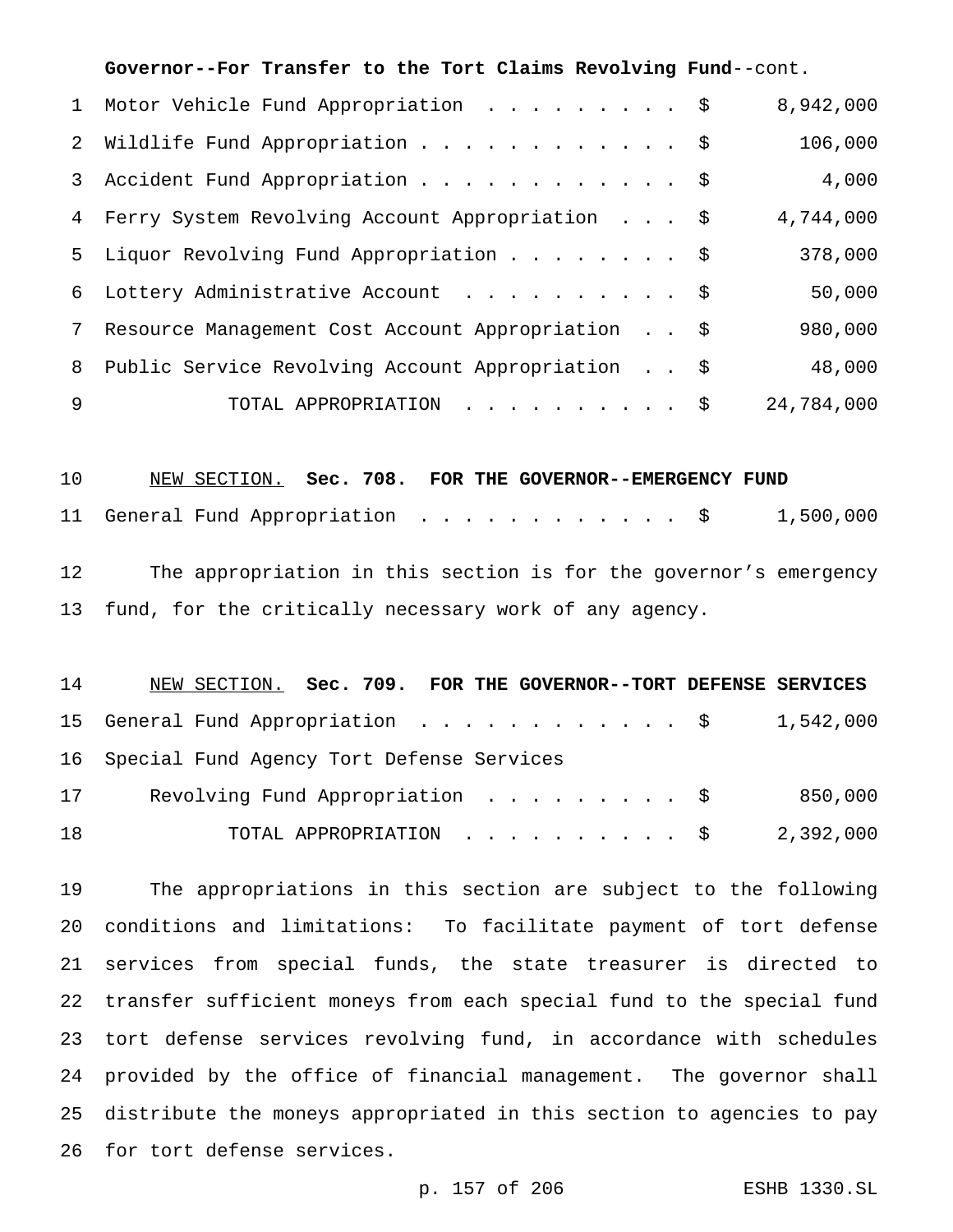| $\mathbf 1$ |                       | NEW SECTION. Sec. 710. FOR THE OFFICE OF FINANCIAL MANAGEMENT-- |               |      |      |         |
|-------------|-----------------------|-----------------------------------------------------------------|---------------|------|------|---------|
| 2           | <b>BELATED CLAIMS</b> |                                                                 |               |      |      |         |
| 3           | (1)                   | There is appropriated to the office of financial                |               |      |      |         |
| 4           |                       | management for payment of supplies and services                 |               |      |      |         |
| 5           |                       | furnished in previous biennia, from the General                 |               |      |      |         |
| 6           | Fund                  |                                                                 |               | . \$ |      | 800,000 |
| 7           | (2)                   | The following sums, or so much thereof as shall                 |               |      |      |         |
| 8           |                       | severally be found necessary, are hereby                        |               |      |      |         |
| 9           |                       | appropriated and authorized to be expended out                  |               |      |      |         |
| 10          |                       | of the several funds indicated, for the period                  |               |      |      |         |
| 11          |                       | from the effective date of this act to June 30,                 |               |      |      |         |
| 12          |                       | 1993, in order to reimburse the general fund for                |               |      |      |         |
| 13          |                       | expenditures from belated claims, to be                         |               |      |      |         |
| 14          |                       | disbursed on vouchers approved by the office of                 |               |      |      |         |
| 15          |                       | financial management:                                           |               |      |      |         |
| 16          |                       | Archives and Records Management Account                         |               |      | \$   | 562     |
| 17          |                       | Winter Recreational Program Account                             |               |      | \$   | 75      |
| 18          |                       | Snowmobile Account                                              |               |      | \$   | 226     |
| 19          |                       | Flood Control Assistance Account                                |               |      | \$   | 1,354   |
| 20          |                       | Aquatic Lands Enhancement \$                                    |               |      |      | 6       |
| 21          |                       | State Investment Board Expense Account \$                       |               |      |      | 1,995   |
| 22          |                       | State Toxics Control Account \$                                 |               |      |      | 671     |
| 23          |                       | State Emergency Water Projects Revolving                        |               |      |      |         |
| 24          |                       | Account $\ldots$ $\frac{1}{5}$                                  |               |      |      | 16      |
| 25          |                       | State and Local Improvement Revolving Account--                 |               |      |      |         |
| 26          |                       | Waste Disposal Facilities \$                                    |               |      |      | 384     |
| 27          |                       | Local Toxics Control Account                                    |               |      | \$   | 3,626   |
| 28          |                       | Litter Control Account \$                                       |               |      |      | 173     |
| 29          |                       | State Patrol Highway Account                                    |               |      | - \$ | 29,500  |
|             | ESHB 1330.SL          |                                                                 | p. 158 of 206 |      |      |         |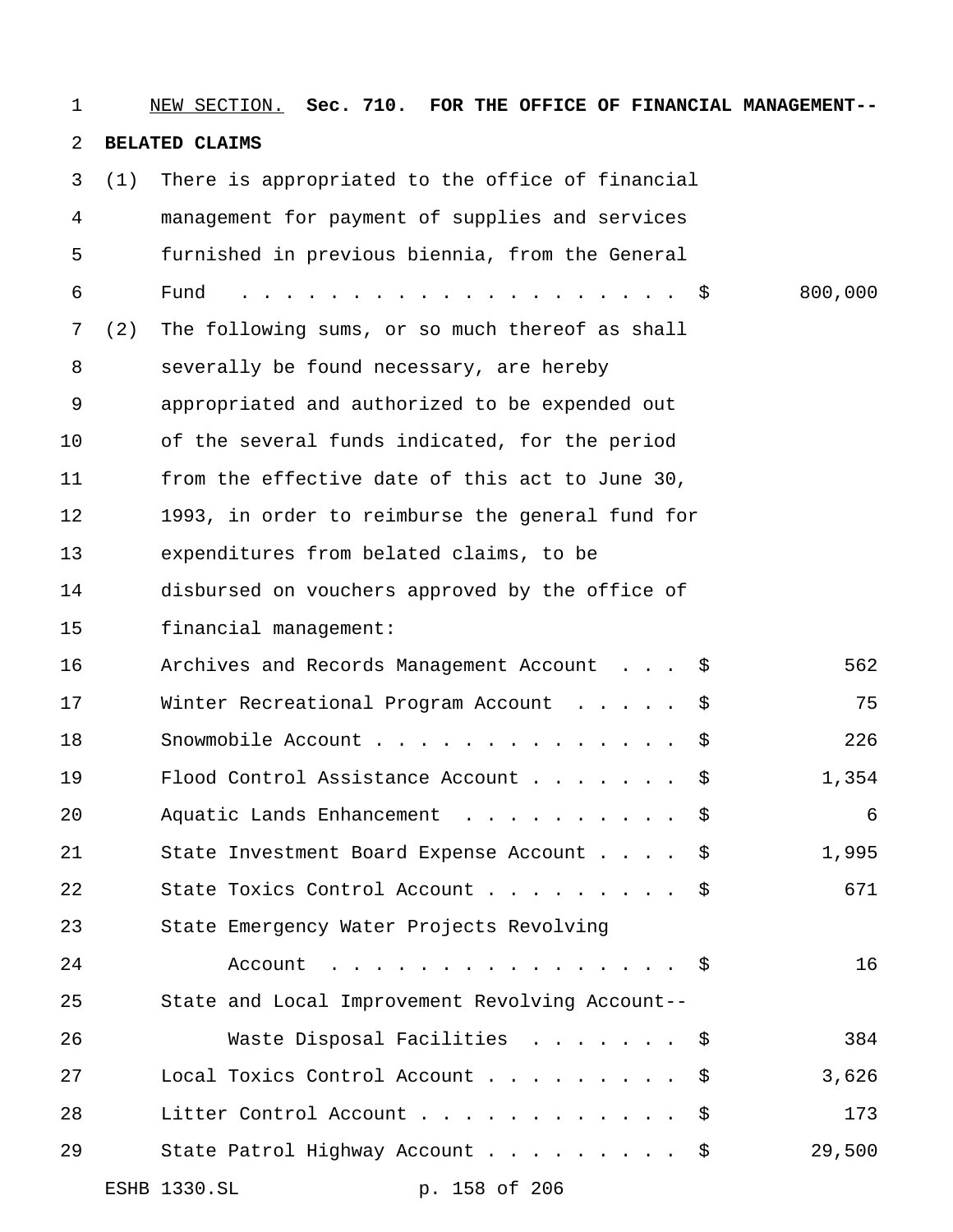#### **OFFICE OF FINANCIAL MANAGEMENT--BELATED CLAIMS**--cont.

| $\mathbf{1}$ | State Wildlife Fund $\frac{1}{5}$                | 31,700 |
|--------------|--------------------------------------------------|--------|
| 2            | Motor Vehicle Fund \$                            | 42,708 |
| 3            | High Capacity Transportation Account \$          | 7,110  |
| 4            | Public Service Revolving Account \$              | 3,038  |
| 5            | Insurance Commissioner's Regulatory Account . \$ | 2,079  |
| 6            | State Treasurer's Service Fund \$                | 37     |
| 7            | Legal Services Revolving Fund \$                 | 24,362 |
| 8            | Municipal Revolving Account \$                   | 6,249  |
| 9            | Department of Personnel Service Fund \$          | 1,238  |
| 10           | State Auditing Services Revolving Account \$     | 2,878  |
| 11           | Liquor Revolving Fund \$                         | 21,372 |
| 12           | Department of Retirement Systems Expense         |        |
| 13           |                                                  | 1,234  |
| 14           | Accident Fund \$                                 | 3,034  |
| 15           | Medical Aid Fund $\frac{1}{5}$                   | 3,034  |

 NEW SECTION. **Sec. 711.** FOR SUNDRY CLAIMS The following sums, or so much thereof as may be necessary, are appropriated from the general fund, unless otherwise indicated, for relief of various individuals, firms, and corporations for sundry claims. These appropriations are to be disbursed on vouchers approved by the director of general administration, except as otherwise provided, as follows:

(1) Pay'n Save Drug Stores, Inc., in settlement of

medical assistance pharmacy billings during the

1989-91 biennium: PROVIDED, That the department

of social and health services shall seek

reimbursement from federal funds to the maximum

extent permitted by federal

law . . . . . . . . . . . . . . . . . . . . \$ 8,111.92

p. 159 of 206 ESHB 1330.SL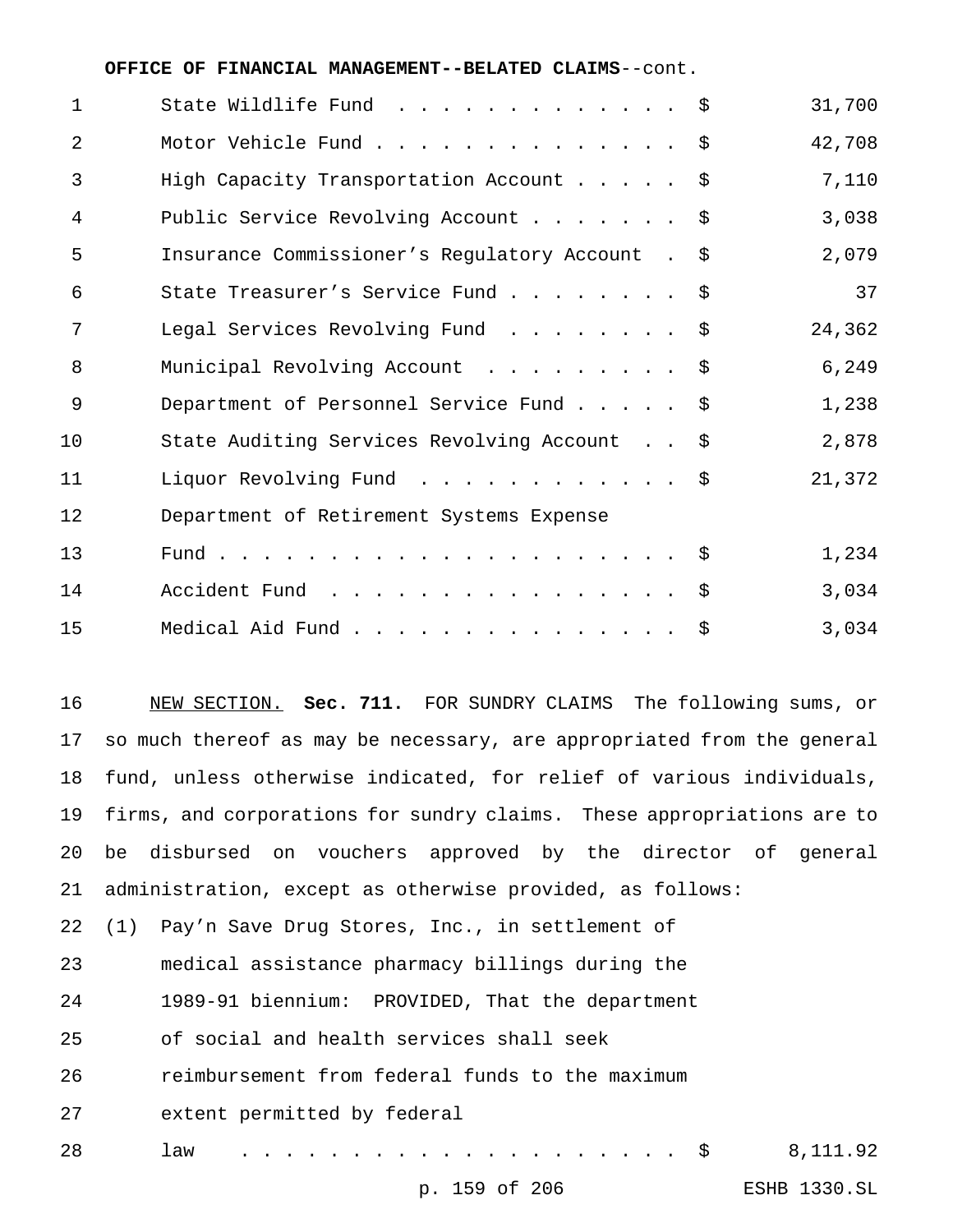SUNDRY CLAIMS--cont.

|  | 1 (2) State Auditor, for payment of weed district |  |
|--|---------------------------------------------------|--|
|  | 2 assessments against state lands pursuant to     |  |
|  | 3 RCW 17.04.180 \$ 1,715.72                       |  |

## NEW SECTION. **Sec. 712. FOR THE GOVERNOR--COMPENSATION--SALARY AND INSURANCE BENEFITS**

|     | 6 General Fund State Appropriation \$ 115,019,000    |  |
|-----|------------------------------------------------------|--|
|     | 7 General Fund Federal Appropriation \$ 17,626,000   |  |
|     | 8 Special Fund Salary and Insurance Contribution     |  |
| - 9 | Increase Revolving Fund Appropriation \$ 109,009,000 |  |
| 10  | TOTAL APPROPRIATION $\ldots$ , \$ 241,654,000        |  |

 The appropriations in this section, or so much thereof as may be necessary, shall be expended solely for the purposes designated in this section and are subject to the conditions and limitations specified in this section.

 (1) \$62,500,000 of the general fund state appropriation, \$16,500,000 of the general fund federal appropriation, and \$41,800,000 of the special fund salary and insurance contribution increase revolving fund appropriation are provided solely for a 3.6 percent across-the-board salary increase effective January 1, 1992, and an additional 3.6 percent across-the-board salary increase effective January 1, 1993, for all classified and exempt employees under the state personnel board and commissioned officers of the Washington state patrol.

 (2) \$3,100,000 of the general fund state appropriation, \$735,000 of the general fund federal appropriation, and \$107,000 of the special fund salary and insurance contribution are provided solely to:

```
ESHB 1330.SL p. 160 of 206
```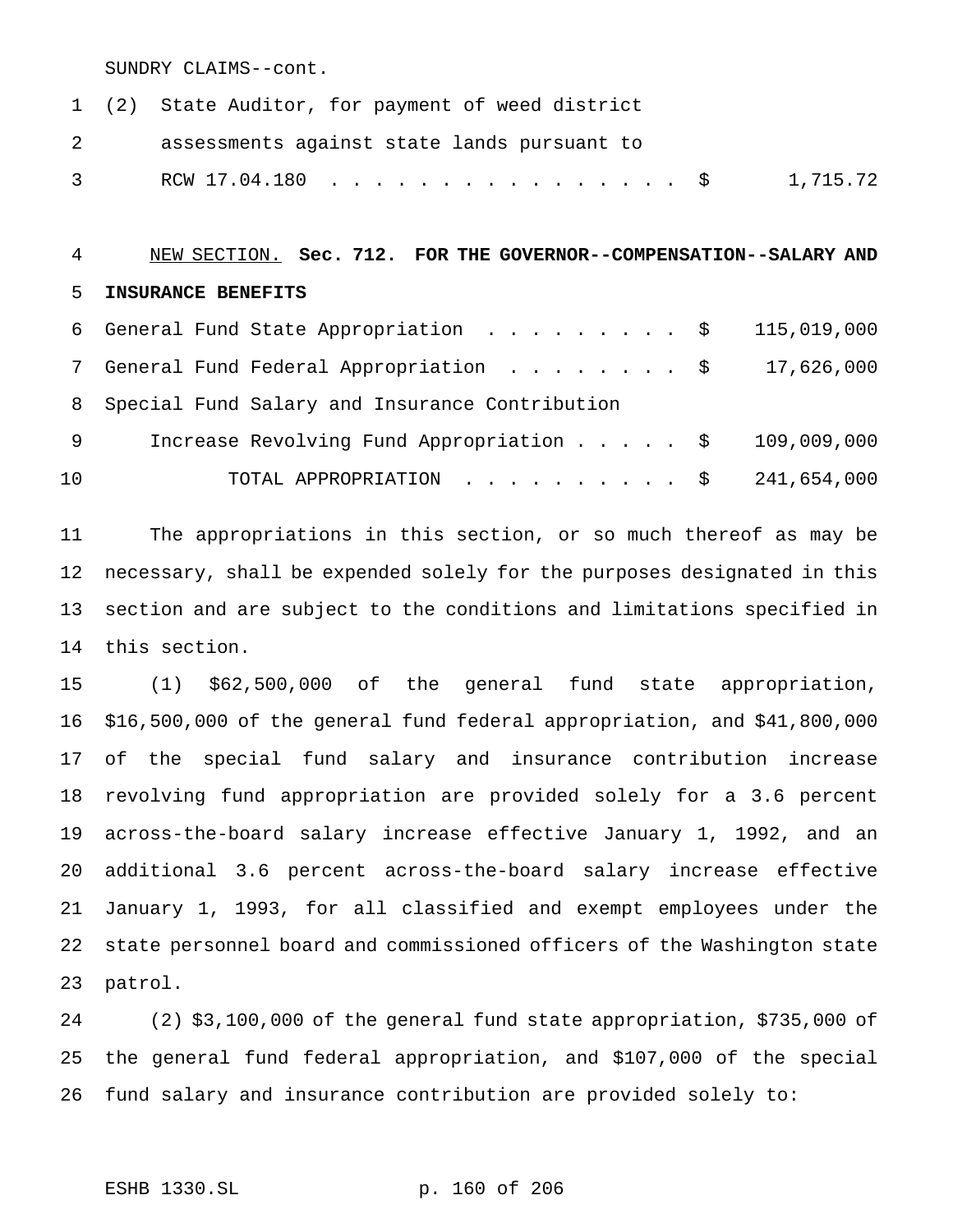#### **GOVERNOR--Compensation--Salary and Insurance Benefits**--cont.

 (a) Grant a 3.1 percent salary increase effective January 1, 1992, and an additional 3.6 percent salary increase effective January 1, 1993, to registered nurses and related job classes requiring licensure as a registered nurse; and

 (b) Increase shift differential pay for registered nurses and related job classes requiring licensure as a registered nurse from \$1.00 per hour to \$1.50 per hour for evening shift and from \$1.50 per hour to \$2.50 per hour for night shift.

 The salary increases granted in this subsection shall be in addition to any increase granted under subsection (1) of this section, and shall be granted only to employees classified under the state personnel board.

 (3) \$860,000 of the general fund state appropriation and \$235,000 of the general fund federal appropriation are provided solely to grant a five-range, or approximately 12.5 percent, salary increase effective July 1, 1991, to the psychologist 5 and psychologist 6 job classes (classes 6816 and 6820) to address problems with recruitment and retention.

 (4) \$121,000 of the general fund state appropriation, \$8,000 of the general fund federal appropriation, and \$4,030,000 of the special fund salary and insurance contribution increase revolving fund appropriation are provided for a four range, or approximately ten percent, salary increase effective July 1, 1991, for the transportation technician 2, transportation engineer 2, transportation engineer 5, and right-of-way agent 2 job classes, and all job classes directly indexed to one of those four benchmark job classes.

 (5) \$759,000 of the general fund state appropriation, \$147,000 of the general fund federal appropriation, and \$873,000 of the special fund salary and insurance contribution increase revolving fund p. 161 of 206 ESHB 1330.SL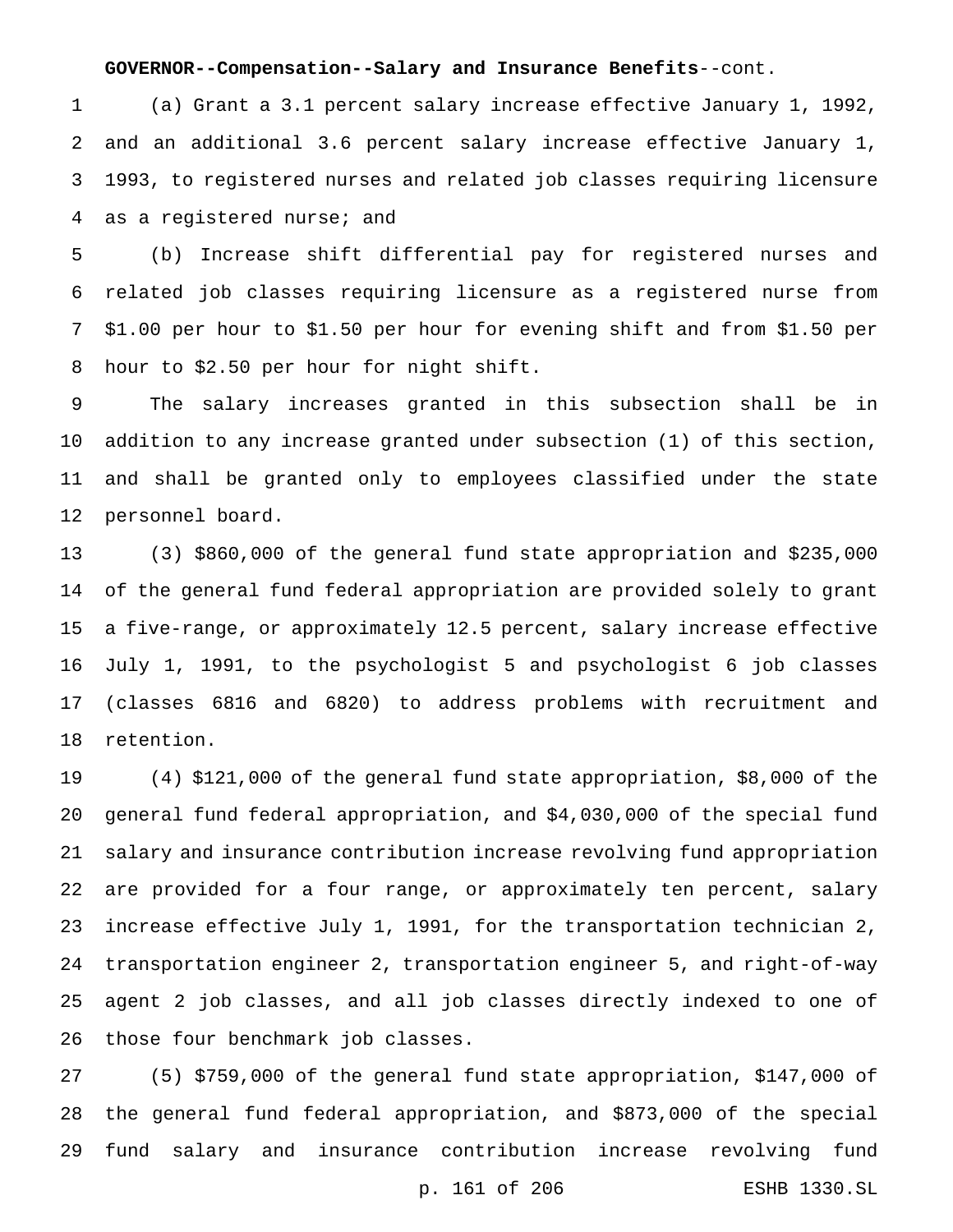### **GOVERNOR--Compensation--Salary and Insurance Benefits**--cont.

 appropriation are provided for a two-range, or approximately 5 percent, salary increase effective January 1, 1992, for the environmental engineer 2, architect 1, and civil engineer 2 job classes, and all job classes directly indexed to one of those three benchmark job classes. The salary increase granted in this subsection shall be in addition to any increase granted under subsection (1) of this section.

 (6) The governor shall allocate to state agencies \$15,000,000 from the general fund state appropriation, and \$15,000,000 from the special fund salary and insurance contribution increase revolving fund appropriation to fulfill the 1991-93 obligations of the comparable worth agreement ratified by 1986 Senate Concurrent Resolution No. 126. The amounts allocated under this subsection are for employees classified under both the state personnel board and the higher education personnel board systems.

 (7) The salary increases granted in this section shall be implemented in compliance and conformity with all requirements of the comparable worth agreement ratified by the 1986 Senate Concurrent Resolution No. 126, where applicable.

 (8)(a) The monthly contributions for insurance benefit premiums shall not exceed \$289.95 per eligible employee for fiscal year 1992, and \$321.80 for fiscal year 1993.

 (b) The monthly contributions for the margin in the self-insured medical and dental plans and for the operating costs of the health care authority shall not exceed \$8.36 per eligible employee for fiscal year 1992, and \$6.31 for fiscal year 1993.

 (c) Any returns of funds to the health care authority resulting from favorable claims experienced during the 1991-93 biennium shall be held in reserve within the state employees insurance account until appropriated by the legislature.

ESHB 1330.SL p. 162 of 206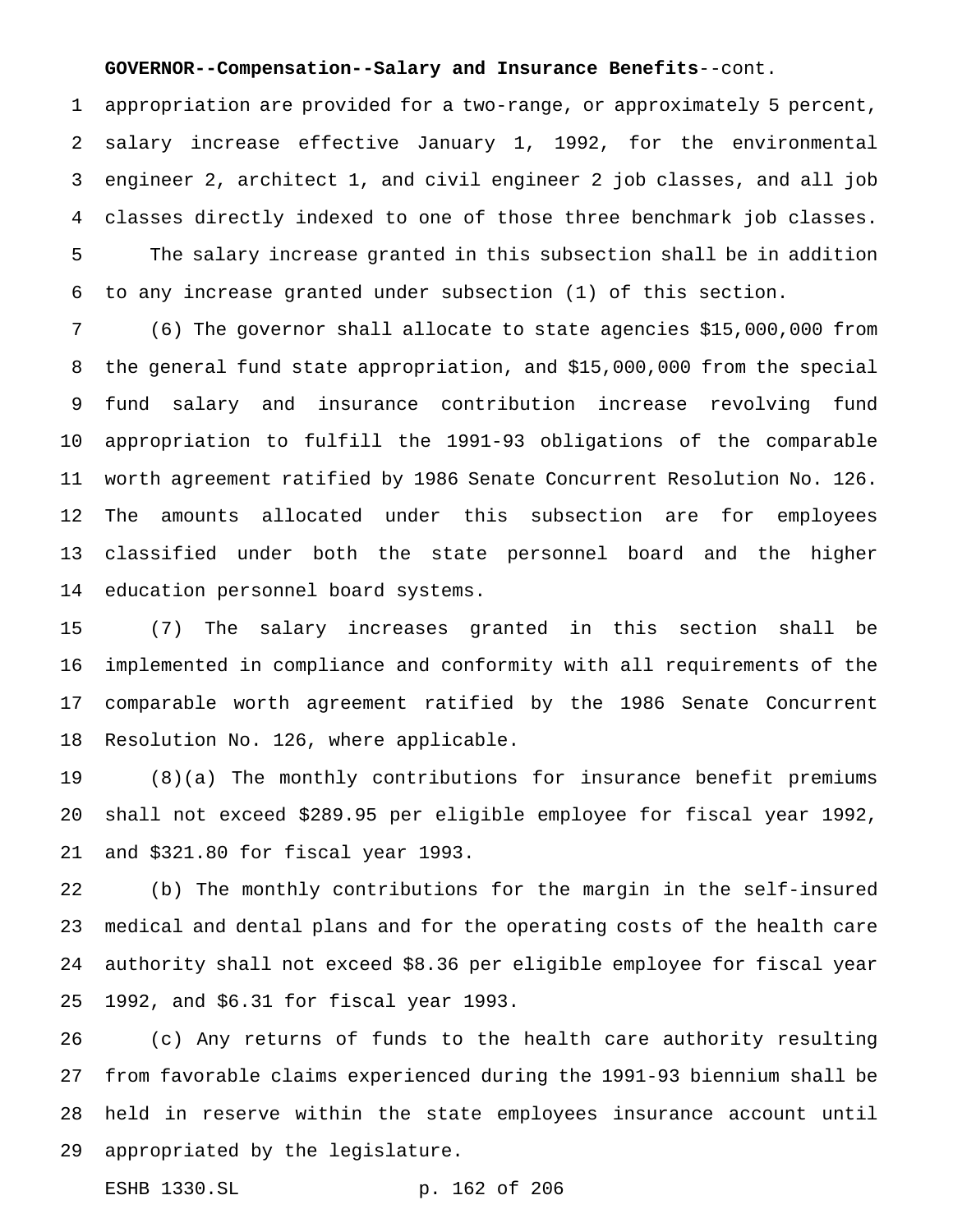#### **GOVERNOR--Compensation--Salary and Insurance Benefits**--cont.

 (d) Funds provided under this section, including funds resulting from dividends or refunds, shall not be used to increase employee insurance benefits over the level of services provided on the effective date of this act. Contributions by any county, municipal, or other political subdivision to which coverage is extended after the effective date of this act shall not receive the benefit of any surplus funds attributable to premiums paid prior to the date on which coverage is extended.

 (9) To facilitate the transfer of moneys from dedicated funds and accounts, the state treasurer is directed to transfer sufficient moneys from each dedicated fund or account to the special fund salary and insurance contribution increase revolving fund in accordance with schedules provided by the office of financial management.

 (10) In calculating individual agency allocations for this section, the office of financial management shall calculate the allocation of each subsection separately. The separate allocations for each agency may be combined under a single appropriation code for improved efficiency. The office of financial management shall transmit a list of agency allocations by subsection to the senate committee on ways and means and the house of representatives committee on appropriations.

 (11) No salary increase may be paid under this section to any person whose salary has been Y-rated pursuant to rules adopted by the state personnel board.

 (12) A maximum of \$7,342,000 of the special fund salary and insurance contribution increase revolving fund appropriation in this section may be expended for salary and benefit increases for ferry workers consistent with the 1991-93 transportation appropriations act.

#### p. 163 of 206 ESHB 1330.SL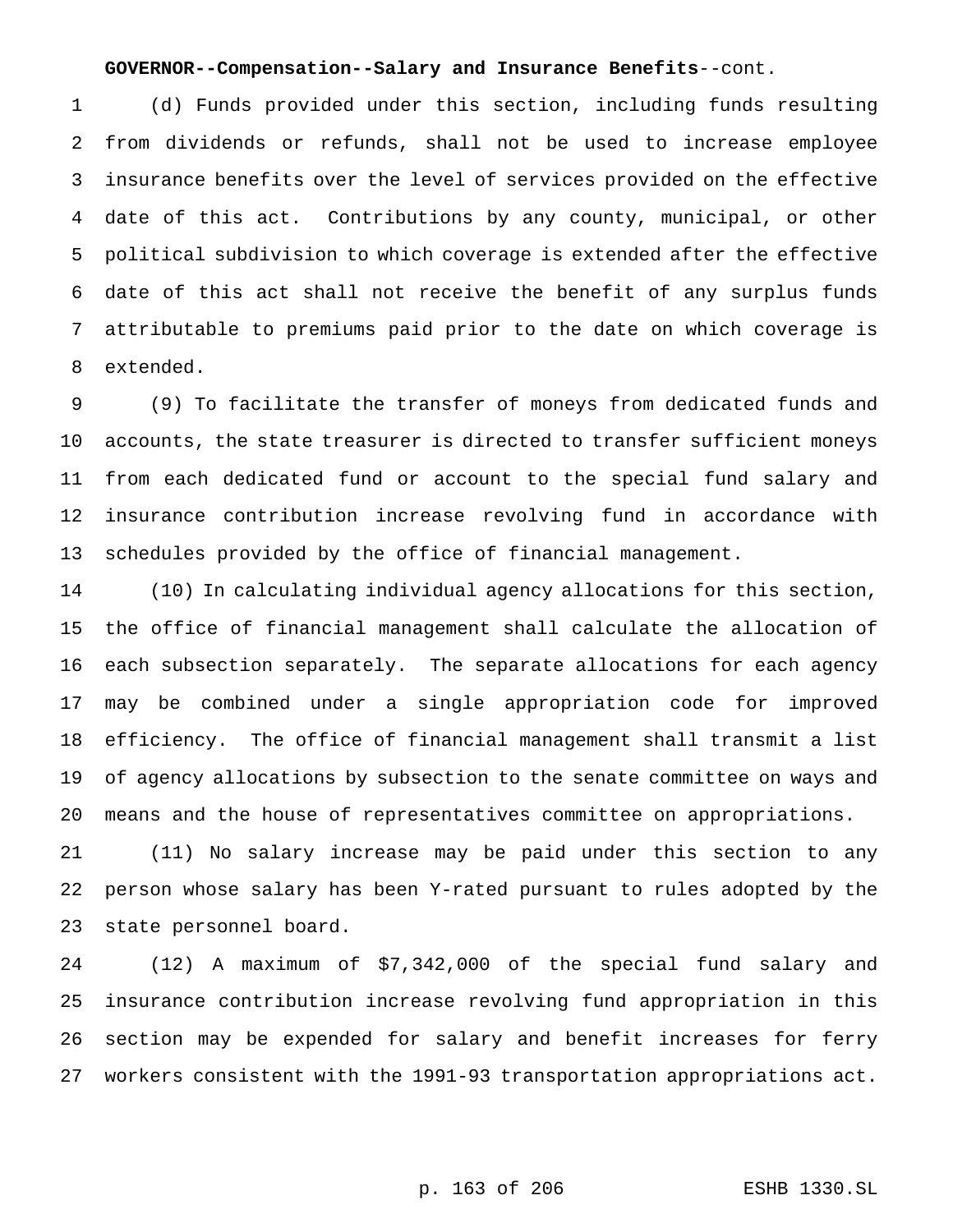NEW SECTION. **Sec. 713. INCREMENT SALARY INCREASES** The appropriations in Parts I through VI of this act to the agencies and institutions of the state contain \$52,597,000 for the purposes of providing increment salary increases for longevity to employees of the state pursuant to RCW 41.06.150(18), 28B.16.100(18), and other statutes. This amount will provide annual average salary increases of 1.9 percent during the 1991-93 biennium.

## NEW SECTION. **Sec. 714. FOR THE DEPARTMENT OF RETIREMENT SYSTEMS-- CONTRIBUTIONS TO RETIREMENT SYSTEMS**

 The appropriations in this section are subject to the following conditions and limitations: The appropriations shall be made on a quarterly basis.

 (1) There is appropriated for state contributions to the law enforcement officers' and fire fighters' retirement system:

| 15 |                                                        | FY 1992 | FY 1993     |
|----|--------------------------------------------------------|---------|-------------|
|    | 16 General Fund Appropriation \$ 76,000,000 81,500,000 |         |             |
| 17 | TOTAL APPROPRIATION \$                                 |         | 157,500,000 |

 (2) There is appropriated for contributions to the judicial retirement system:

| 20 |                                                      | FY 1992   | FY 1993 |
|----|------------------------------------------------------|-----------|---------|
|    | 21 General Fund Appropriation \$ 3,371,000 3,371,000 |           |         |
| 22 | TOTAL APPROPRIATION \$                               | 6,742,000 |         |

 The appropriation in this subsection is subject to the following conditions and limitations: \$92,000 is provided solely to implement chapter 159, Laws of 1991 (Substitute House Bill No. 1721, judicial retirement system).

ESHB 1330.SL p. 164 of 206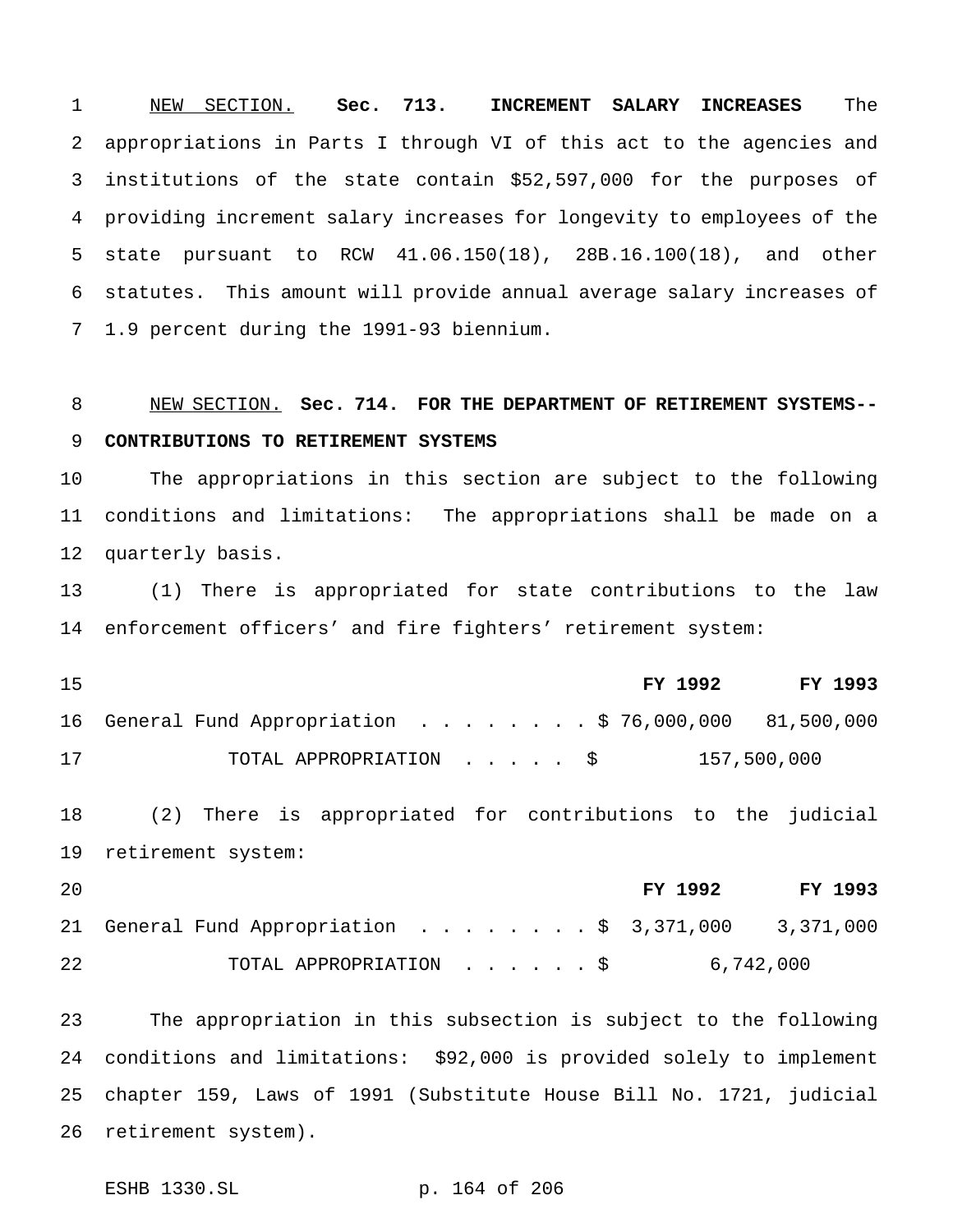**DEPARTMENT OF RETIREMENT SYSTEMS--Contributions to Retirement Systems**- cont.

 (3) There is appropriated for contributions to the judges retirement system:

|    |                                         |  |  |  | FY 1992   | <b>FY 1993</b> |
|----|-----------------------------------------|--|--|--|-----------|----------------|
|    | 4 General Fund Appropriation \$ 506,000 |  |  |  |           | 506,000        |
| Б. | TOTAL APPROPRIATION \$                  |  |  |  | 1,012,000 |                |

 The appropriation in this subsection is subject to the following conditions and limitations: \$2,000 is provided solely to implement chapter 159, Laws of 1991 (Substitute House Bill No. 1721 judicial retirement system).

## NEW SECTION. **Sec. 715. FOR THE OFFICE OF FINANCIAL MANAGEMENT-- CONTRIBUTIONS TO RETIREMENT SYSTEMS**

| 12 |                                                  | FY 1992           | FY 1993   |
|----|--------------------------------------------------|-------------------|-----------|
|    | 13 General Fund State Appropriation \$ 1,295,000 |                   | 3,255,000 |
|    | 14 Special Retirement Contribution Increase      |                   |           |
| 15 | Revolving Fund Appropriation \$                  | 900,000 2,100,000 |           |
| 16 | TOTAL APPROPRIATION \$                           | \$7,550,000       |           |

 The appropriations in this section are subject to the following conditions and limitations:

 (1) In addition to any cost of living adjustments provided under RCW 41.32.575, 41.32.487, 41.40.325, or 41.40.1981, on February 1, 1992, the department of retirement systems shall also pay an additional adjustment to any retiree of plan I of the public employees retirement system or plan I of the teachers retirement system whose state retirement benefit has a purchasing power of less than 60 percent of the purchasing power of the benefit the retiree received at age 65. Each such retiree shall be given a one-time increase sufficient, when

p. 165 of 206 ESHB 1330.SL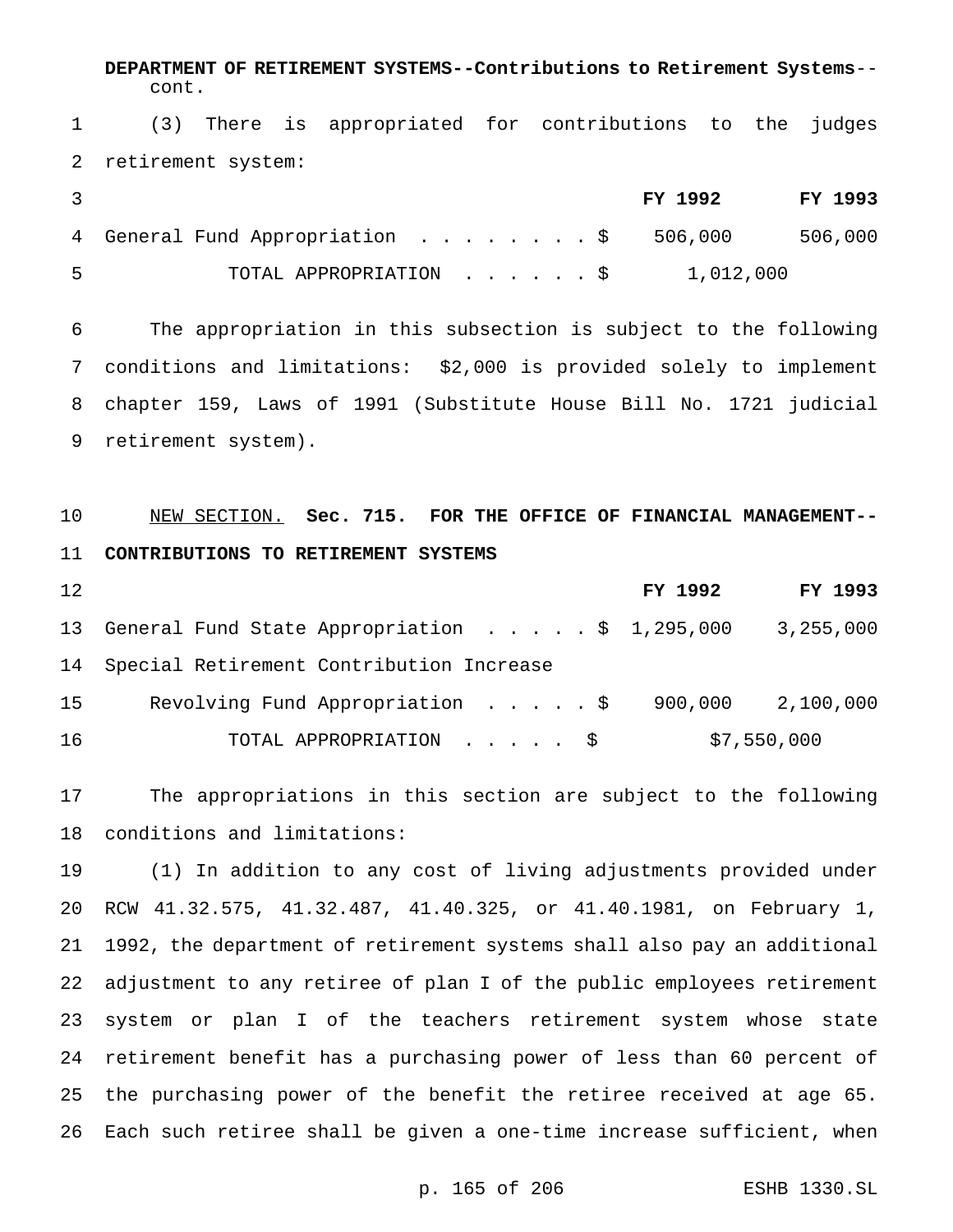### **OFFICE OF FINANCIAL MANAGEMENT--Contributions to Retirement Systems- cont.**

 combined with any other adjustment received on July 1, 1991, to restore the purchasing power of the retiree's state retirement benefit to 60 percent of the purchasing power of the benefit received by the retiree at age 65. This increase shall be calculated using the formulas contained in RCW 41.32.575 and 41.40.325 but without regard to RCW  $41.32.575(2)(b)$  and RCW  $41.40.325(2)(b)$ , and shall be effective for the remainder of the 1991-93 biennium.

 (2) \$4,450,000 of the general fund state appropriation and \$3,000,000 of the special retirement contribution increase revolving fund appropriation, or as much thereof as may be necessary, shall be distributed to state agencies to increase state contributions to the public employees retirement system to implement subsection (1) of this section.

 (3) \$100,000 of the general fund state appropriation, or as much thereof as may be necessary, shall be distributed to state agencies to increase state contributions to the teachers retirement system to implement subsection (1) of this section.

 NEW SECTION. **Sec. 716.** FOR THE SUPERINTENDENT OF PUBLIC INSTRUCTION--RETIREMENT CONTRIBUTIONS

20 General Fund Appropriation . . . . . . . \$ 7,450,000

 The appropriation in this section is subject to the following conditions and limitations:

 (1) In addition to any cost-of-living adjustments provided under RCW 41.32.575, 41.32.487, 41.40.325, or 41.40.1981, on February 1, 1992, the department of retirement systems shall also pay an additional adjustment to any retiree of plan I of the public employees' retirement

```
ESHB 1330.SL p. 166 of 206
```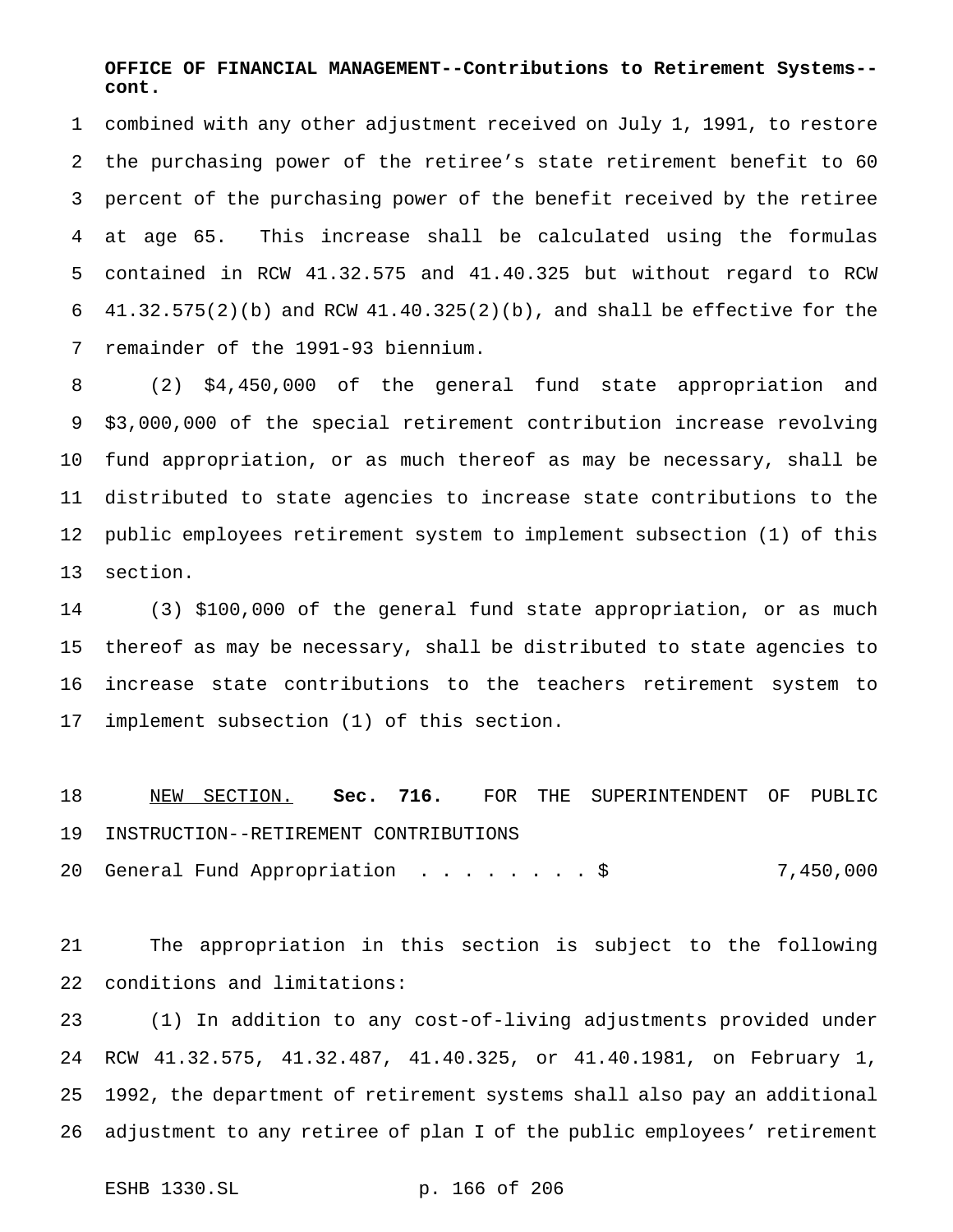SUPERINTENDENT OF PUBLIC INSTRUCTION--Retirement contributions--cont. system or plan I of the teachers' retirement system whose state retirement benefit has a purchasing power of less than 60 percent of the purchasing power of the benefit the retiree received at age 65. Each such retiree shall be given a one-time increase sufficient, when combined with any other adjustment received on July 1, 1991, to restore the purchasing power of the retiree's state retirement benefit to 60 percent of the purchasing power of the benefit received by the retiree at age 65. This increase shall be calculated using the formulas contained in RCW 41.32.575 and 41.40.325 but without regard to RCW 41.32.575(2)(b) and RCW 41.40.325(2)(b), and shall be effective for the remainder of the 1991-93 biennium.

 (2) \$5,550,000 for the teachers' retirement system and \$1,900,000 for the public employees' retirement system shall be distributed to local school districts and educational service districts to increase state retirement system contributions to implement subsection (1) of this section.

#### NEW SECTION. **Sec. 717. FOR THE STATE TREASURER--LOANS**

General Fund Appropriation--For transfer to the

 Convention and Trade Center Operating Account . . \$ 8,766,000 General Fund Appropriation--For transfer to the

 Community College Capital Projects Account . . . \$ 4,500,000 TOTAL APPROPRIATION ............ \$ 13,266,000

 The appropriations in this section are intended as loans to the accounts indicated.

(End of part)

p. 167 of 206 ESHB 1330.SL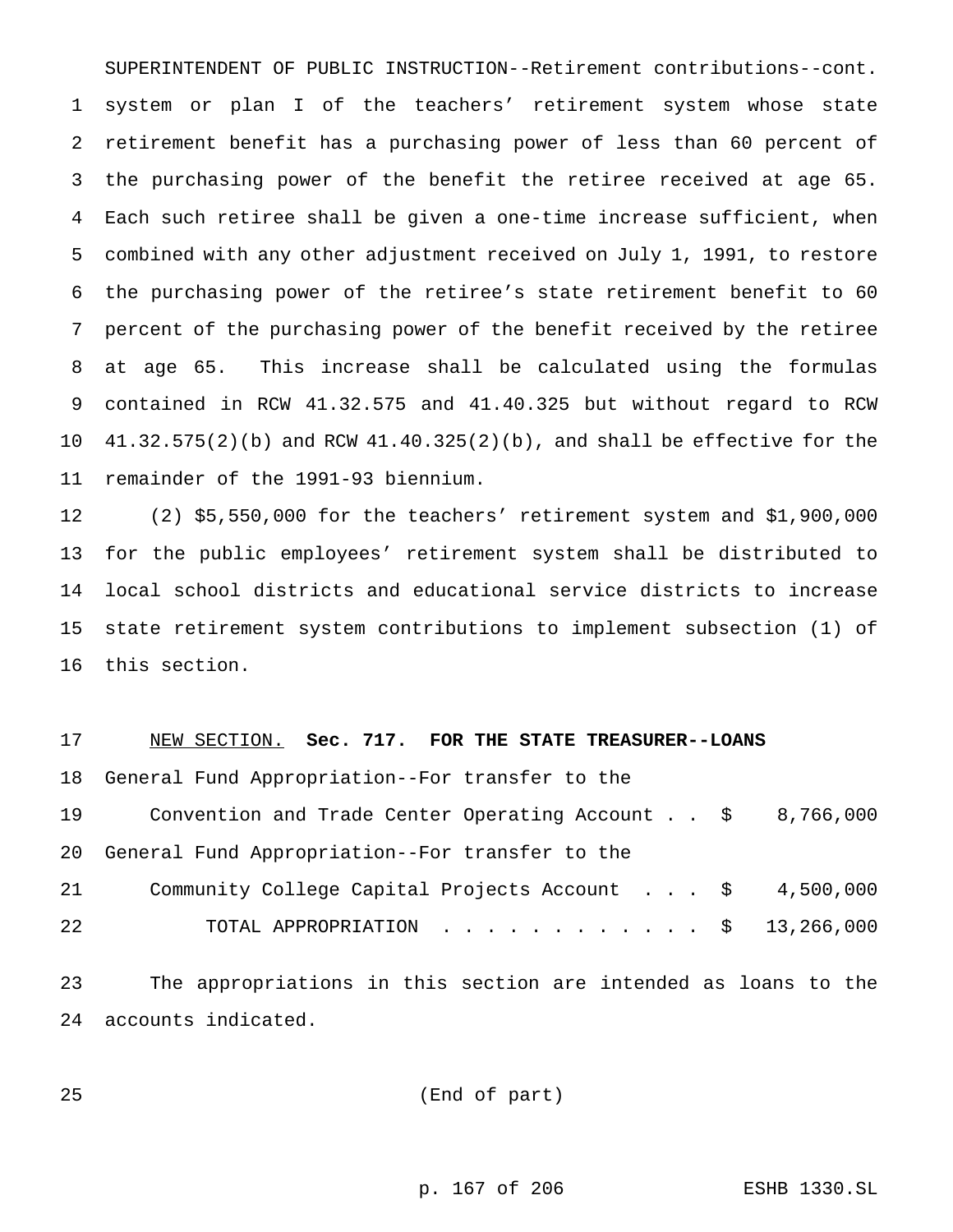#### **PART VIII**

#### **OTHER TRANSFERS AND APPROPRIATIONS**

 NEW SECTION. **Sec. 801. FOR THE STATE TREASURER--BOND RETIREMENT AND INTEREST, AND ONGOING BOND REGISTRATION AND TRANSFER CHARGES: FOR GENERAL OBLIGATION DEBT SUBJECT TO THE STATUTORY DEBT LIMIT** Fisheries Bond Redemption Fund 1977 7 Appropriation . . . . . . . . . . . . . . . \$ 1,370,000 Water Pollution Control Facilities Bond Redemption 9 Fund 1967 Appropriation . . . . . . . . . . . \$ 1,844,000 State Building and Higher Education Construction Bond Redemption Fund 1967 Appropriation.... \$ 1,902,000 State Building (Expo 74) Bond Redemption Fund 1973A 13 Appropriation . . . . . . . . . . . . . . . . \$ 376,000 State Building Bond Redemption Fund 1973 15 Appropriation . . . . . . . . . . . . . . . \$ 3,796,000 State Higher Education Bond Redemption Fund 1973 17 Appropriation . . . . . . . . . . . . . . . . \$ 4,387,000 State Building Authority Bond Redemption Fund Appropriation................. \$ 9,408,000 Community College Capital Improvement Bond Redemption Fund 1972 Appropriation ...... \$ 7,528,000 State Higher Education Bond Redemption Fund 1974 23 Appropriation . . . . . . . . . . . . . . . \$ 1,189,000 Waste Disposal Facilities Bond Redemption Fund 25 Appropriation . . . . . . . . . . . . . . . . \$ 57,907,000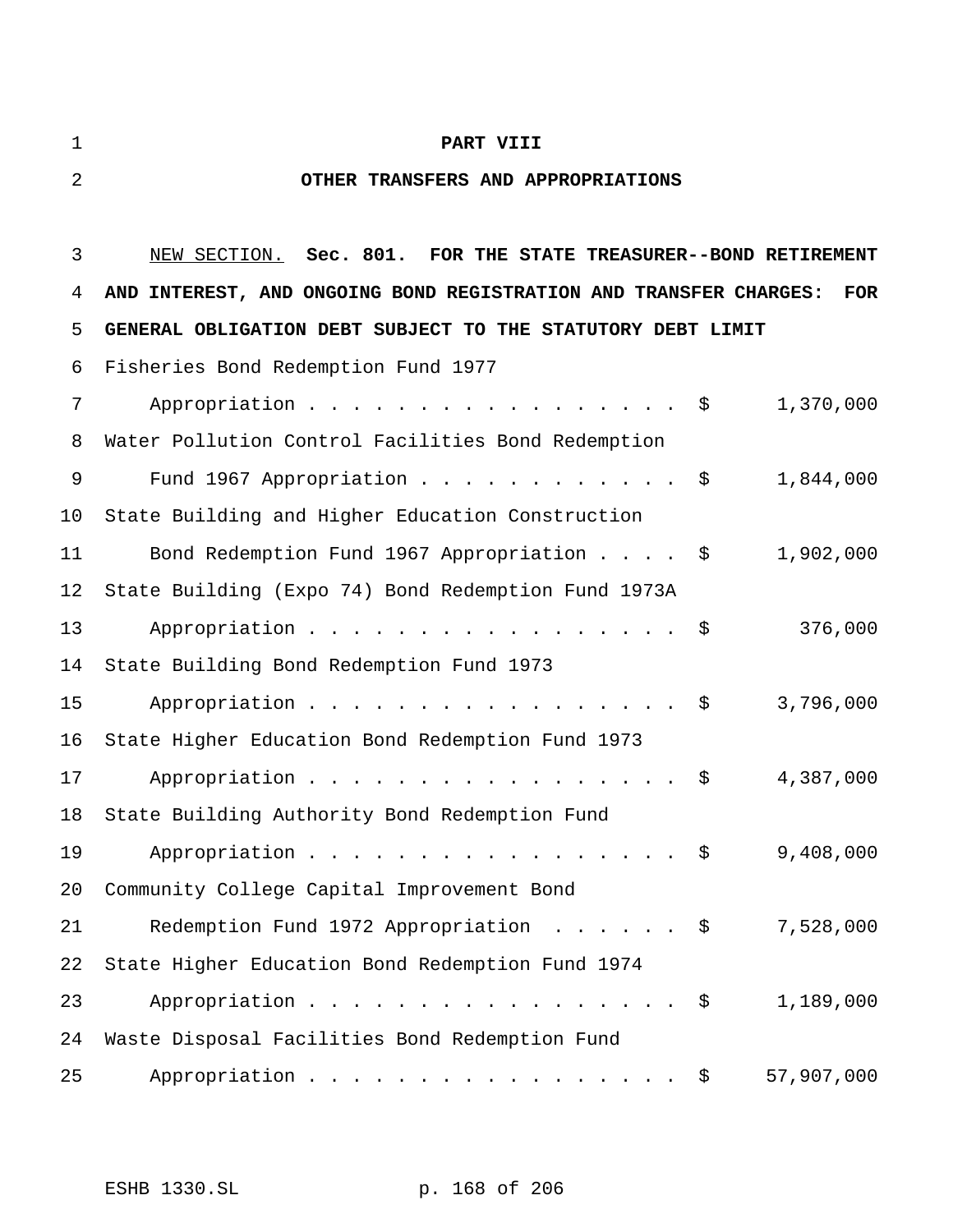| 1  | Water Supply Facilities Bond Redemption Fund       |      |               |
|----|----------------------------------------------------|------|---------------|
| 2  | Appropriation                                      | \$   | 11,105,058    |
| 3  | Recreation Improvements Bond Redemption Fund       |      |               |
| 4  | Appropriation                                      | - \$ | 6,021,890     |
| 5  | Social and Health Services Facilities 1972 Bond    |      |               |
| 6  | Redemption Fund Appropriation                      | - \$ | 3,712,694     |
| 7  | Outdoor Recreation Bond Redemption Fund 1967       |      |               |
| 8  | Appropriation                                      | - \$ | 3,967,392     |
| 9  | Indian Cultural Center Construction Bond           |      |               |
| 10 | Redemption Fund 1976 Appropriation                 | \$   | 124,027       |
| 11 | Fisheries Bond Redemption Fund 1976                |      |               |
| 12 | Appropriation                                      | - \$ | 761,536       |
| 13 | Higher Education Bond Redemption Fund 1975         |      |               |
| 14 | Appropriation $\frac{1}{5}$                        |      | 2,164,887     |
| 15 | State Building Bond Retirement Fund 1975           |      |               |
| 16 | Appropriation                                      | - \$ | 426,060       |
| 17 | Social and Health Services Bond Redemption Fund    |      |               |
| 18 | 1976 Appropriation                                 | \$   | 9,467,557     |
| 19 | Emergency Water Projects Bond Retirement Fund 1977 |      |               |
| 20 | Appropriation $\frac{1}{5}$                        |      | 2,624,875     |
| 21 | Higher Education Bond Redemption Fund 1977         |      |               |
| 22 | Appropriation $\frac{1}{5}$                        |      | 16,559,408    |
| 23 | Salmon Enhancement Bond Redemption Fund 1977       |      |               |
| 24 | Appropriation $\frac{1}{2}$                        |      | 3,883,552     |
| 25 | Fire Service Training Center Bond Retirement Fund  |      |               |
| 26 | 1977 Appropriation \$                              |      | 739,795       |
| 27 | State General Obligation Bond Retirement Bond 1979 |      |               |
| 28 | Appropriation \$                                   |      | 491,009,053   |
| 29 | TOTAL APPROPRIATION                                | \$   | 642, 277, 149 |

p. 169 of 206 ESHB 1330.SL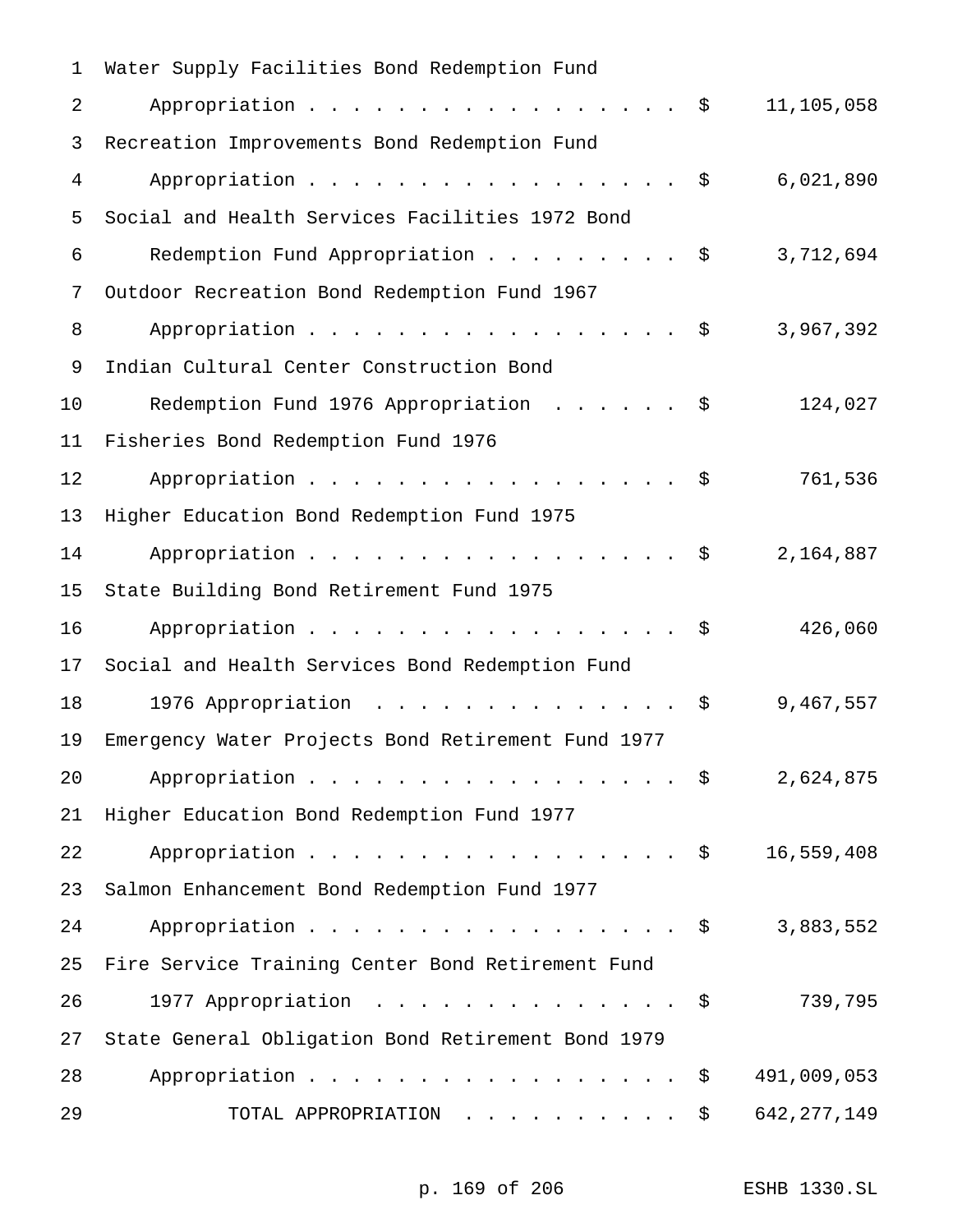| 1  | NEW SECTION. Sec. 802. FOR THE STATE TREASURER--STATE REVENUES |      |              |
|----|----------------------------------------------------------------|------|--------------|
| 2  | FOR DISTRIBUTION                                               |      |              |
| 3  | General Fund Appropriation for fire insurance                  |      |              |
| 4  | premiums tax distribution \$                                   |      | 4,600,000    |
| 5  | General Fund Appropriation for public utility                  |      |              |
| 6  | district excise tax distribution $\frac{1}{9}$                 |      | 24, 314, 000 |
| 7  | General Fund Appropriation for prosecuting                     |      |              |
| 8  | attorneys' salaries \$                                         |      | 2,704,000    |
| 9  | General Fund Appropriation for motor vehicle excise            |      |              |
| 10 | tax distribution $\frac{1}{2}$                                 |      | 83,075,000   |
| 11 | General Fund Appropriation for local mass transit              |      |              |
| 12 | assistance $\cdots$ $\frac{1}{2}$                              |      | 275,140,000  |
| 13 | General Fund Appropriation for camper and travel               |      |              |
| 14 | trailer excise tax distribution \$                             |      | 2,585,000    |
| 15 | General Fund Appropriation for Boating Safety/                 |      |              |
| 16 | Education and Law Enforcement Distribution $\frac{1}{2}$       |      | 760,000      |
| 17 | Aquatic Lands Enhancement Account Appropriation                |      |              |
| 18 | for harbor improvement revenue distribution $\phi$             |      | 90,000       |
| 19 | Liquor Excise Tax Fund Appropriation for liquor                |      |              |
| 20 | excise tax distribution $\frac{1}{5}$                          |      | 22,000,000   |
| 21 | Motor Vehicle Fund Appropriation for motor vehicle             |      |              |
| 22 | fuel tax and overload penalties distribution . \$              |      | 359,745,000  |
| 23 | Liquor Revolving Fund Appropriation for liquor                 |      |              |
| 24 | profits distribution                                           | - \$ | 45,645,850   |
| 25 | Timber Tax Distribution Account Appropriation for              |      |              |
| 26 | distribution to "Timber" counties \$                           |      | 83,100,000   |
| 27 | Municipal Sales and Use Tax Equalization Account               |      |              |
| 28 | Appropriation                                                  | \$   | 44,690,000   |

ESHB 1330.SL p. 170 of 206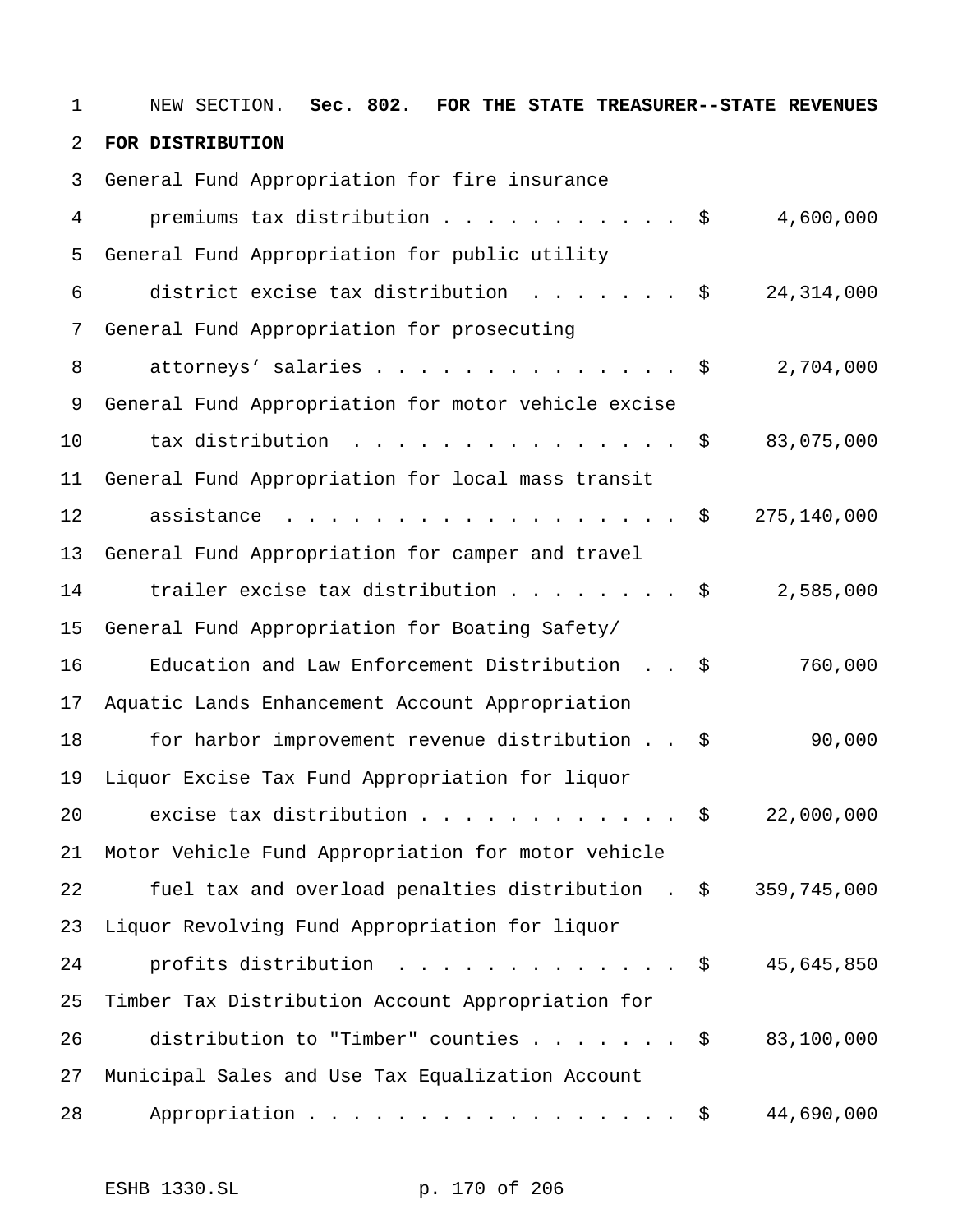|                | 1 County Sales and Use Tax Equalization Account         |            |
|----------------|---------------------------------------------------------|------------|
| 2              | Appropriation \$                                        | 15,100,000 |
|                | 3 Death Investigations Account Appropriation for        |            |
| $\overline{4}$ | distribution to counties for publicly                   |            |
| 5              | funded autopsies \$                                     | 750,000    |
|                | 6 County Criminal Justice Account Appropriation \$      | 56,152,000 |
|                | 7 Municipal Criminal Justice Account Appropriation . \$ | 22,460,000 |
| 8              | TOTAL APPROPRIATION \$ 1,042,910,850                    |            |

## NEW SECTION. **Sec. 803. FOR THE STATE TREASURER--FEDERAL REVENUES FOR DISTRIBUTION**

|    | 11 Forest Reserve Fund Appropriation for federal  |            |
|----|---------------------------------------------------|------------|
| 12 | forest reserve fund distribution $\frac{1}{2}$    | 70,000,000 |
|    | 13 General Fund Appropriation for federal flood   |            |
|    | 14 control funds distribution \$                  | 78,000     |
|    | 15 General Fund Appropriation for federal grazing |            |
| 16 | fees distribution \$                              | 53,000     |
| 17 | General Fund Appropriation for distribution of    |            |
| 18 | federal funds to counties in conformance          |            |
| 19 | with Public Law $97-99$ \$                        | 820,000    |
| 20 | TOTAL APPROPRIATION \$                            | 70,951,000 |

### NEW SECTION. **Sec. 804. FOR THE STATE TREASURER--TRANSFERS**

General Government Special Revenue Fund--State

- Treasurer's Service Account: For transfer to the
- general fund on or before July 20, 1993, an
- amount up to \$11,000,000 in excess of the cash

p. 171 of 206 ESHB 1330.SL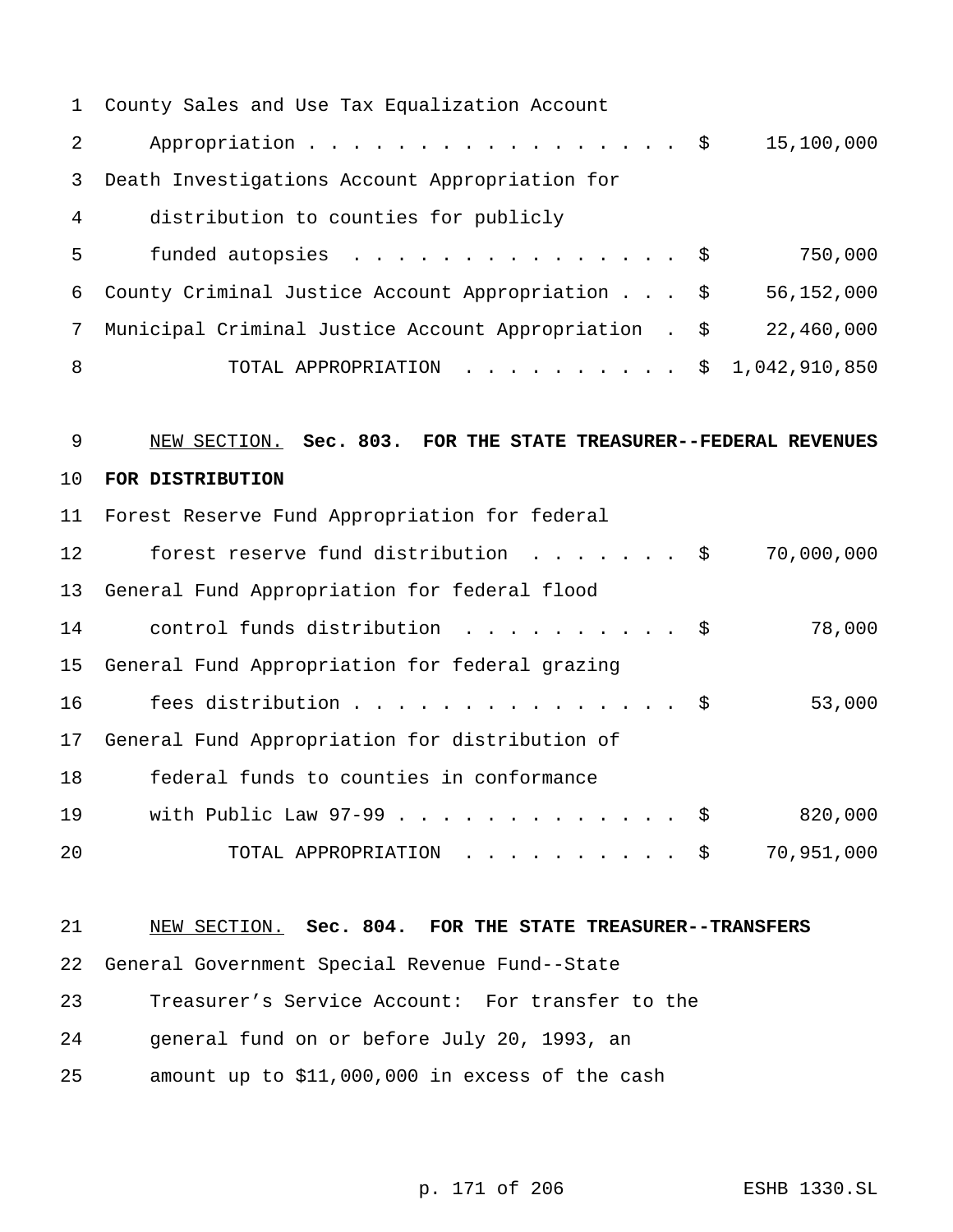| $\mathbf{1}$ | requirements in the State Treasurer's Service                       |
|--------------|---------------------------------------------------------------------|
| 2            | Account for fiscal year 1994, for credit                            |
| 3            | to the fiscal year in which earned $\ldots \ldots$ \$<br>11,000,000 |
| 4            | General Fund--State: For transfer to the                            |
| 5            | Natural Resources Fund--Water Quality                               |
| 6            | 12,753,000                                                          |
| 7            | General Fund--State: For transfer to the Flood                      |
| 8            | 3,700,000<br>Control Assistance Account \$                          |
| 9            | Public Facilities Construction Loan and Grant                       |
| 10           | Revolving Fund: For transfer to the General                         |
| 11           | 631,400<br>Fund                                                     |
| 12           | Water Quality Account: For transfer to the water                    |
| 13           | pollution revolving fund. Transfers shall be                        |
| 14           | made at intervals coinciding with deposits of                       |
| 15           | federal capitalization grant money into the                         |
| 16           | revolving fund. The amounts transferred shall                       |
| 17           | not exceed the match required                                       |
| 18           | for each federal deposit<br>14,500,000<br>- \$                      |
| 19           | Disability Accommodation Revolving Account:                         |
| 20           | 190,000<br>For transfer to the General Fund $\ldots$ \$             |
| 21           | Local Toxics Control Account: For transfer to the                   |
| 22           | general fund for reimbursement of expenses paid                     |
| 23           | by the general fund in support of grants to local                   |
| 24           | governments for water quality, remedial actions,                    |
| 25           | and solid and hazardous waste planning                              |
| 26           | 2,003,000<br>$\mathcal{S}$<br>purposes                              |
| 27           | NEW SECTION. Sec. 805. FOR THE DEPARTMENT OF RETIREMENT SYSTEMS--   |

### **TRANSFERS**

ESHB 1330.SL p. 172 of 206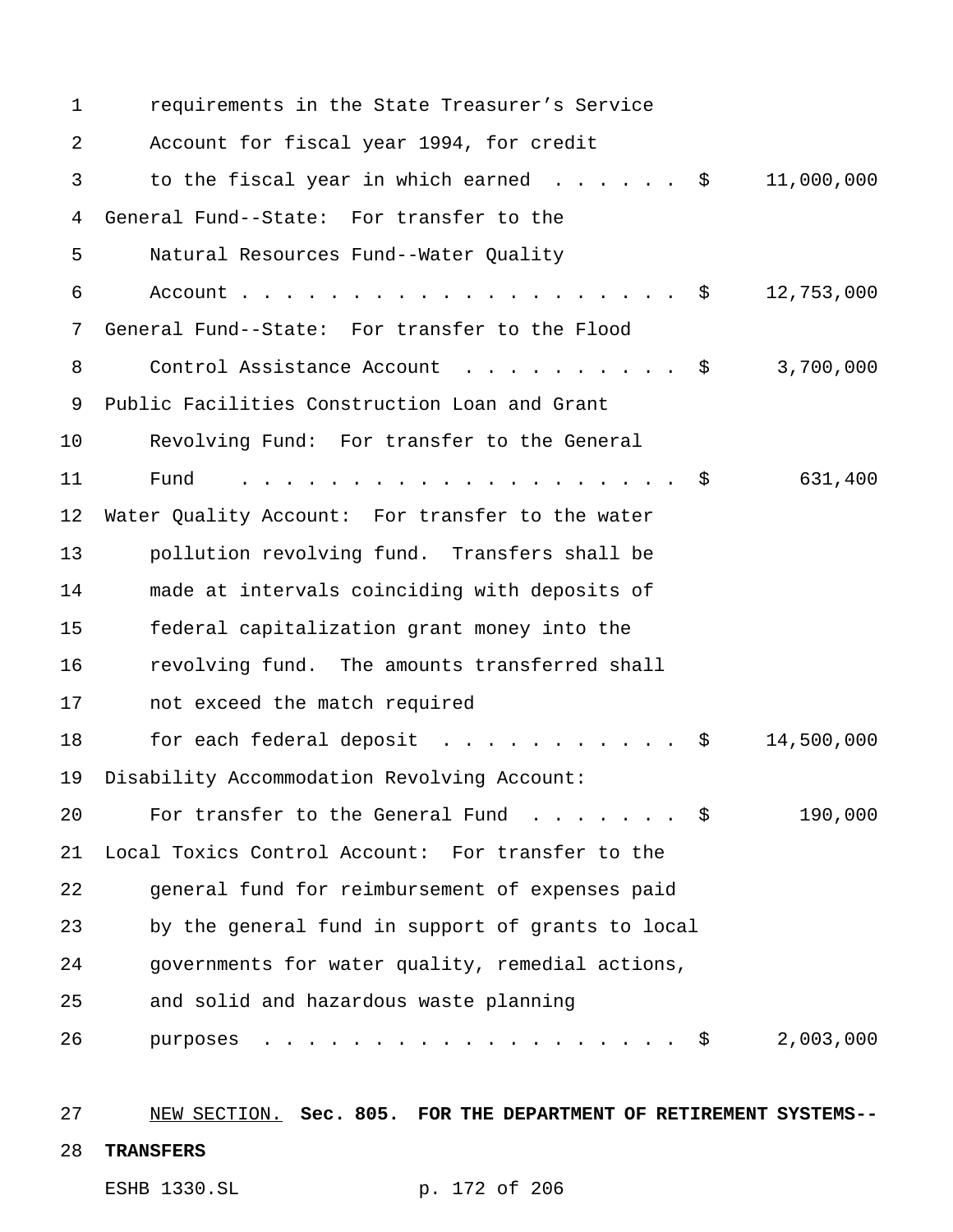|   | 1 General Fund Appropriation: For transfer to the  |         |
|---|----------------------------------------------------|---------|
| 2 | Department of Retirement Systems Expense           |         |
| 3 | Fund                                               | 18,000  |
|   | 4 Motor Vehicle Fund--State Patrol Highway Account |         |
| 5 | Appropriation: For transfer to the Department      |         |
| 6 | of Retirement Systems Expense Fund \$              | 118,000 |
|   |                                                    |         |

(End of part)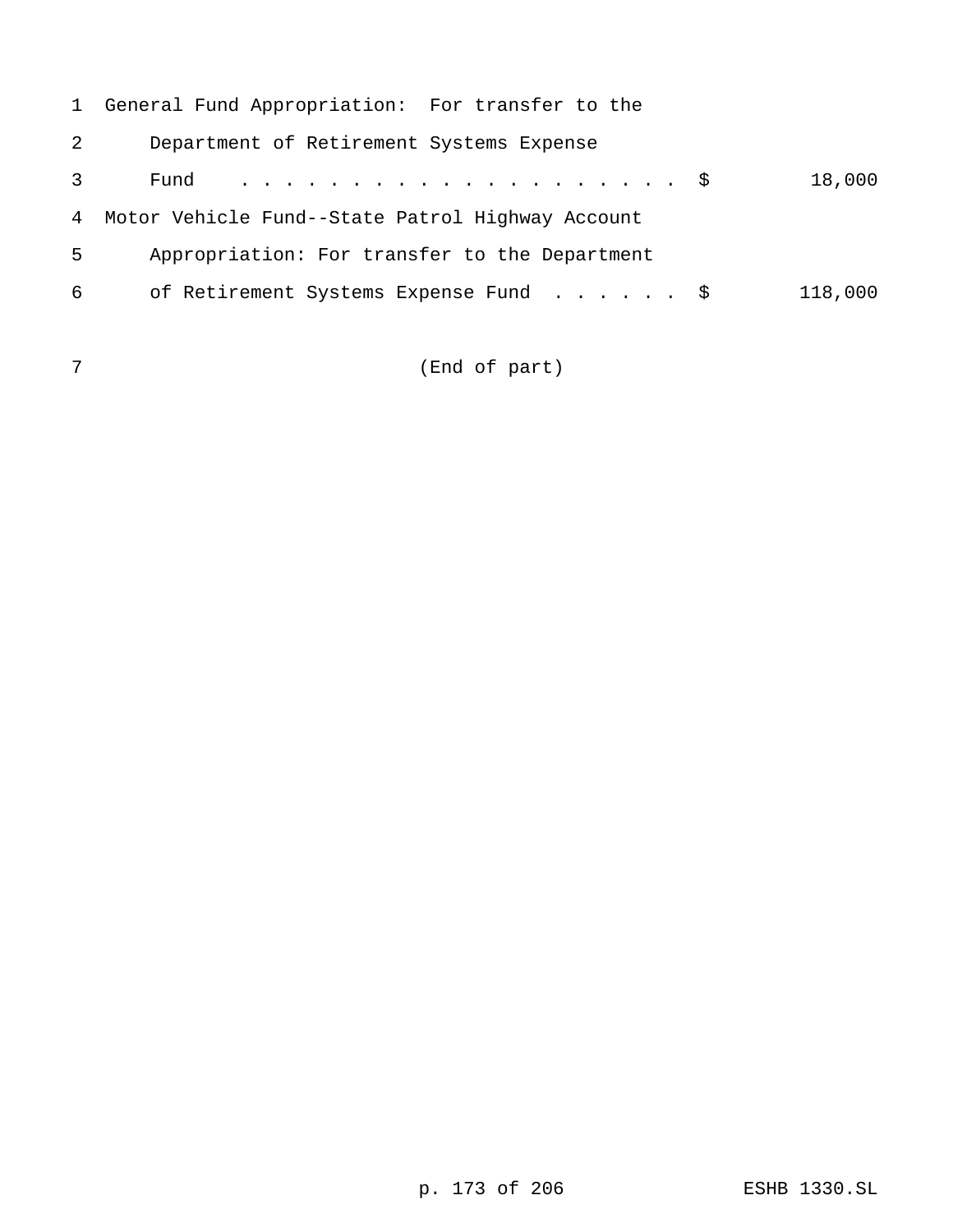**MISCELLANEOUS**--cont.

| ٠   |  |
|-----|--|
| . . |  |

#### **PART IX**

#### **MISCELLANEOUS**

 NEW SECTION. **Sec. 901.** EXPENDITURE AUTHORIZATIONS. The appropriations contained in this act are maximum expenditure authorizations. Pursuant to RCW 43.88.037, moneys disbursed from the treasury on the basis of a formal loan agreement shall be recorded as loans receivable and not as expenditures for accounting purposes. To the extent that moneys are disbursed on a loan basis, the corresponding appropriation shall be reduced by the amount of loan moneys disbursed from the treasury during the 1991-93 biennium.

 NEW SECTION. **Sec. 902.** INFORMATION SYSTEMS PROJECTS. Agencies shall comply with the following requirements regarding information systems projects when specifically directed to do so by this act.

 (1) The agency shall produce a feasibility study for each information systems project in accordance with published department of information services instructions. In addition to department of information services requirements, the study shall examine and evaluate the costs and benefits of maintaining the status quo and the costs and benefits of the proposed project. The study shall identify when and in what amount any fiscal savings will accrue, and what programs or fund sources will be affected.

 (2) The agency shall produce a project management plan for each project. The plan or plans shall address all factors critical to successful completion of each project. The plan shall include, but is not limited to, the following elements: A description of the problem or opportunity that the information systems project is intended to ESHB 1330.SL p. 174 of 206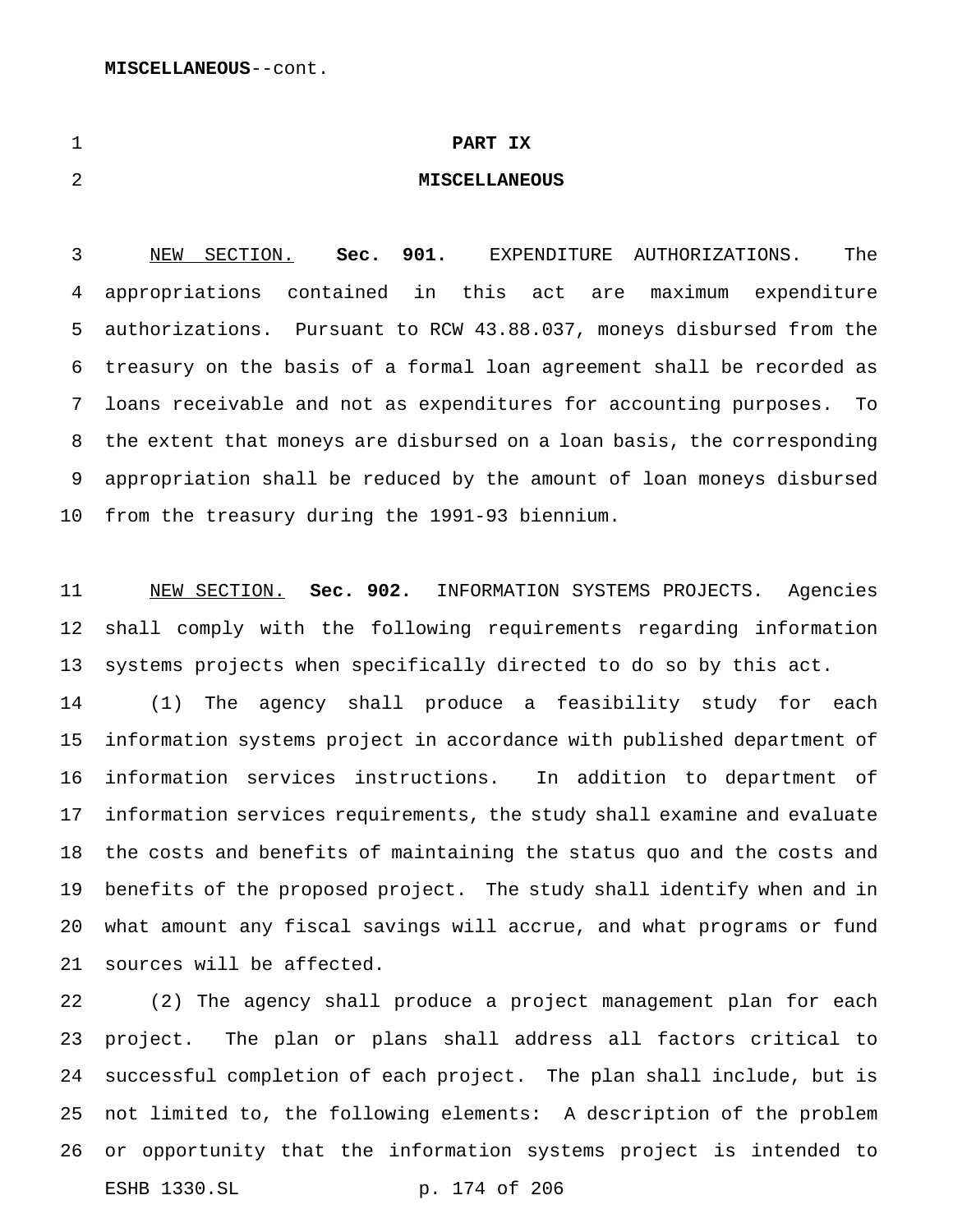address; a statement of project objectives and assumptions; definition of phases, tasks, and activities to be accomplished and the estimated cost of each phase; a description of how the agency will facilitate responsibilities of oversight agencies; a description of key decision points in the project life cycle; a description of variance control measures; a definitive schedule that shows the elapsed time estimated to complete the project and when each task is to be started and completed; and a description of resource requirements to accomplish the activities within specified time, cost, and functionality constraints. (3) A copy of each feasibility study and project management plan shall be provided to the department of information services, the office of financial management, and appropriate legislative committees. Authority to expend any funds for individual information systems projects is conditioned on approval of the relevant feasibility study and project management plan by the department of information services and the office of financial management.

 (4) A project status report shall be submitted to the department of information services, the office of financial management, and appropriate legislative committees for each project prior to reaching key decision points identified in the project management plan. Project status reports shall examine and evaluate project management, accomplishments, budget, action to address variances, risk management, cost and benefits analysis, and other aspects critical to completion of a project.

 Work shall not commence on any task in a subsequent phase of a project until the status report for the preceding key decision point has been approved by the department of information services and the office of financial management.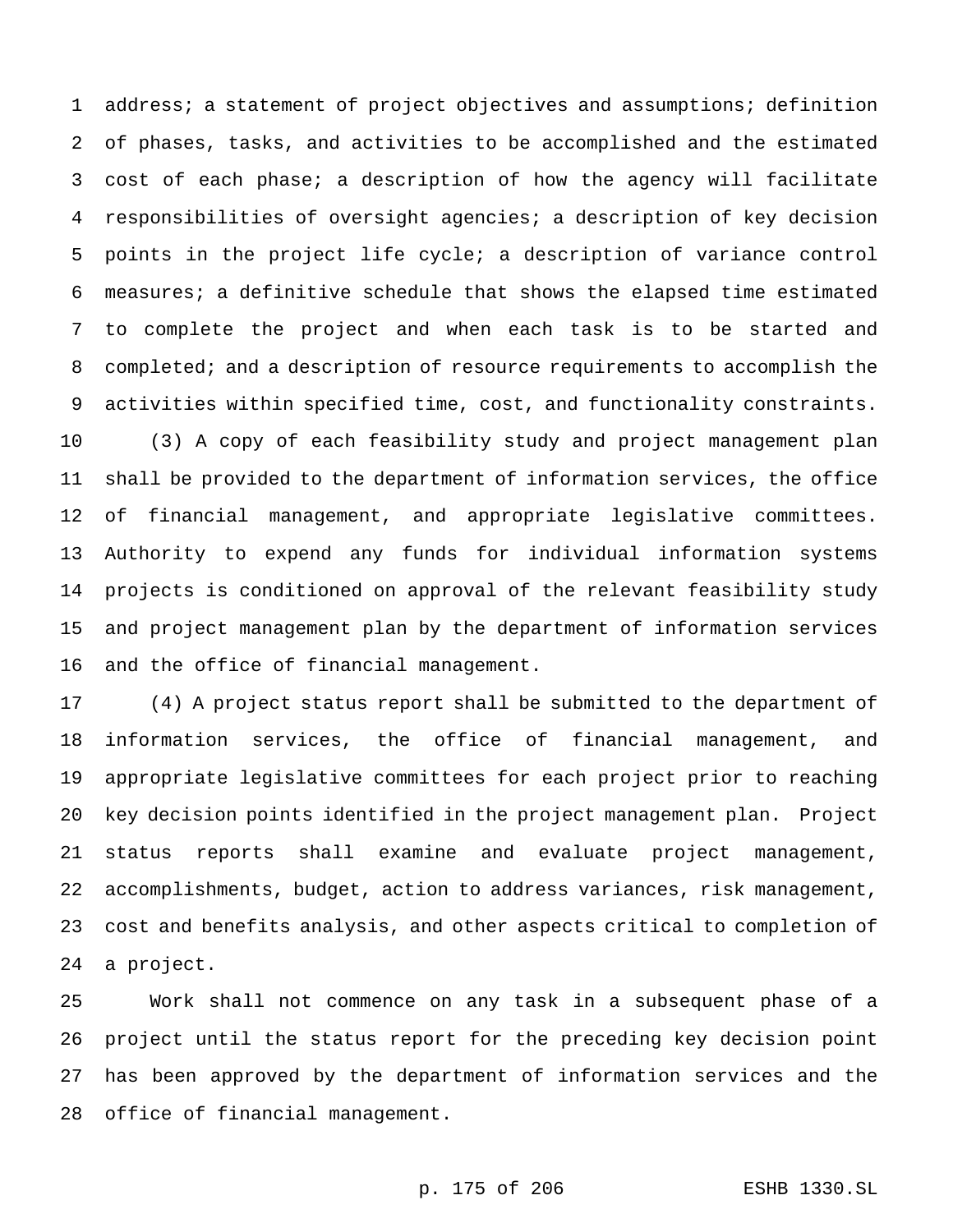(5) If a project review is requested in accordance with department of information services policies, the reviews shall examine and evaluate: System requirements specifications; scope; system architecture; change controls; documentation; user involvement; training; availability and capability of resources; programming languages and techniques; system inputs and outputs; plans for testing, conversion, implementation, and post-implementation; and other aspects critical to successful construction, integration, and implementation of automated systems. Copies of project review written reports shall be forwarded to the office of financial management and appropriate legislative committees by the agency.

 (6) A written post-implementation review report shall be prepared by the agency for each information systems project in accordance with published department of information services instructions. In addition to the information requested pursuant to the department of information services instructions, the post-implementation report shall evaluate the degree to which a project accomplished its major objectives including, but not limited to, a comparison of original cost and benefit estimates to actual costs and benefits achieved. Copies of the post-implementation review report shall be provided to the department of information services, the office of financial management, and appropriate legislative committees.

 NEW SECTION. **Sec. 903.** VIDEO TELECOMMUNICATIONS. The department of information services shall act as lead agency in coordinating video telecommunications services for state agencies. As lead agency, the department shall develop standards and common specifications for leased and purchased telecommunications equipment and assist state agencies in developing a video telecommunications expenditure plan. No agency may ESHB 1330.SL p. 176 of 206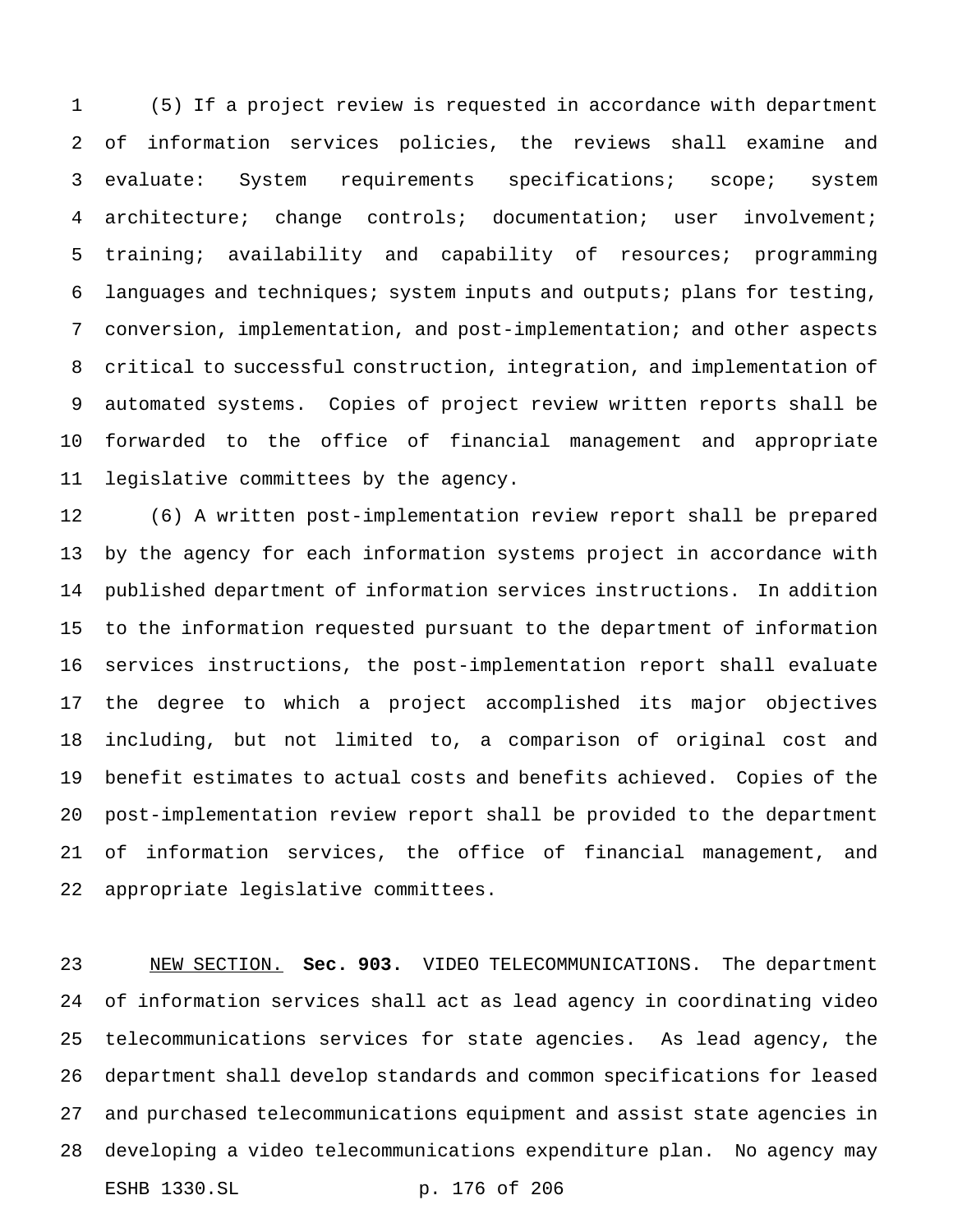spend any portion of any appropriation in this act for new video telecommunication equipment, new video telecommunication transmission, or new video telecommunication programming, or for expanding current video telecommunication systems without first complying with chapter 43.105 RCW, including but not limited to RCW 43.105.041(2), and without first submitting a video telecommunications expenditure plan, in accordance with the policies of the department of information services, for review and assessment by the department of information services under RCW 43.105.052. Prior to any such expenditure by a public school, a video telecommunications expenditure plan shall be approved by the superintendent of public instruction. The office of the superintendent of public instruction shall submit the plans to the department of information services in a form prescribed by the department. The office of the superintendent of public instruction shall coordinate the use of video telecommunications in public schools by providing educational information to local school districts and shall assist local school districts and educational service districts in telecommunications planning and curriculum development. Prior to any such expenditure by a public institution of postsecondary education, a telecommunications expenditure plan shall be approved by the higher education coordinating board. The higher education coordinating board shall coordinate the use of video telecommunications for instruction and instructional support in postsecondary education, including the review and approval of instructional telecommunications course offerings.

 NEW SECTION. **Sec. 904.** EXPENDITURES UNDER LEASE/PURCHASE FINANCING AGREEMENTS. (1) No moneys appropriated in this act may be expended for the acquisition of equipment or other personal property

p. 177 of 206 ESHB 1330.SL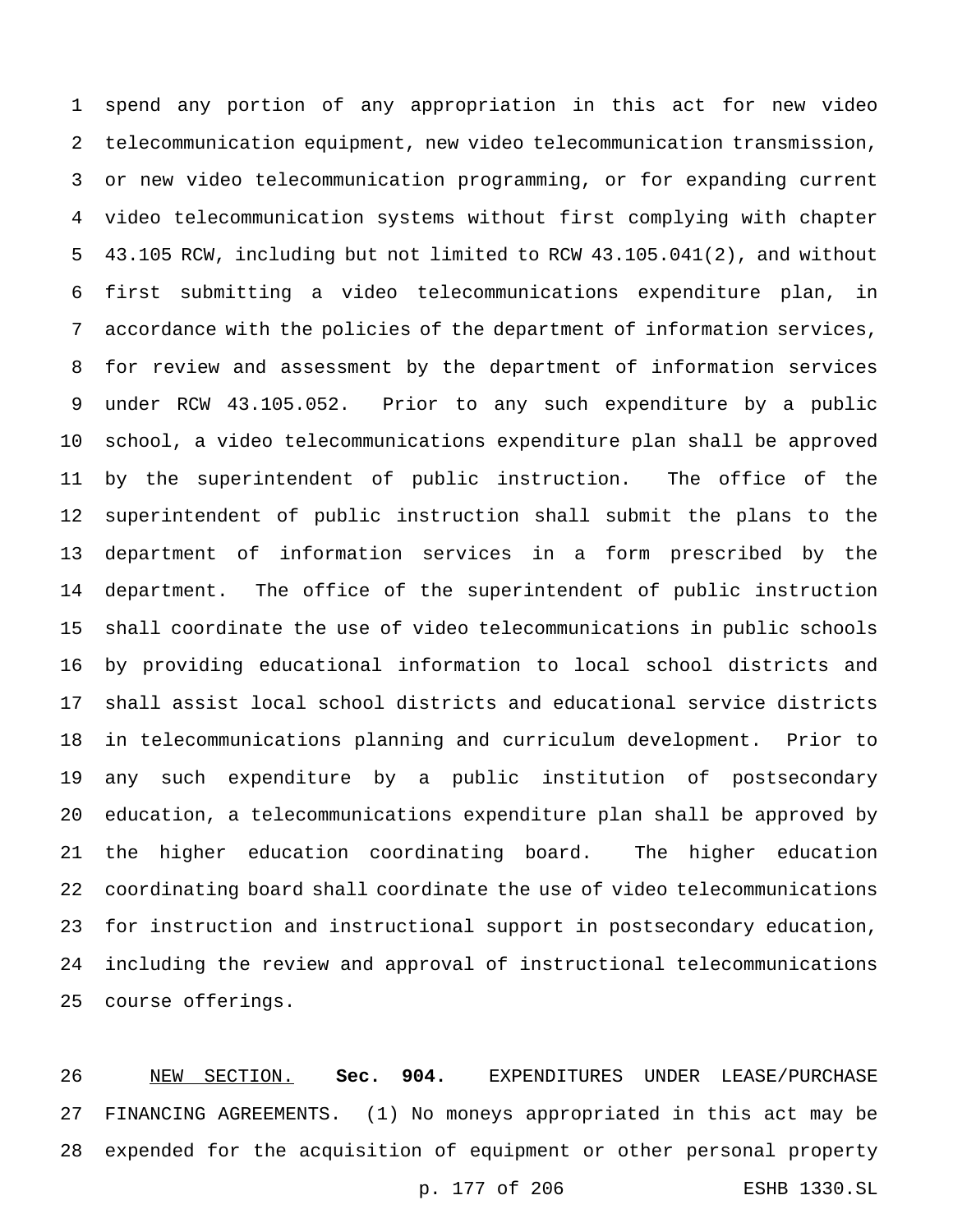under financing contracts pursuant to chapter 39.94 RCW, or under other installment purchase agreements unless:

 (a) The purchase price of each individual item of equipment or other personal property exceeds \$3,000; and

 (b) The term of the installment contract does not exceed the useful life of the items being purchased.

 (2) The total principal value of new equipment acquired by the state, as defined in RCW 39.94.020(4), during the 1991-93 biennium and financed pursuant to chapter 39.94 RCW through payments from the general fund shall not exceed \$50,000,000. For purposes of this section, equipment financed with payments from sources additional to the general fund shall be valued in proportion to the ratio of general fund payments to the total payments.

 (3) Subsections (1) and (2) of this section do not apply to contracts entered into by the state treasurer to refinance equipment acquired under an installment purchase agreement before July 1, 1991. (4) The director of financial management shall establish policies and procedures to ensure compliance with this section. This section applies only to contracts or agreements entered into after June 30, 1991.

 (5) The office of financial management shall ensure that the state's accounting system provides for the reporting of financing contract payments by state agencies at the subobject level.

 (6) The state treasurer shall report by September 1 of each year to the fiscal committees of the house of representatives and the senate on the outstanding principal amounts and annual payment obligations of state agencies acquiring equipment under chapter 39.94 RCW.

 (7) The state finance committee may waive the limit on equipment acquisitions established in subsections (1)(a) and (2) of this section ESHB 1330.SL p. 178 of 206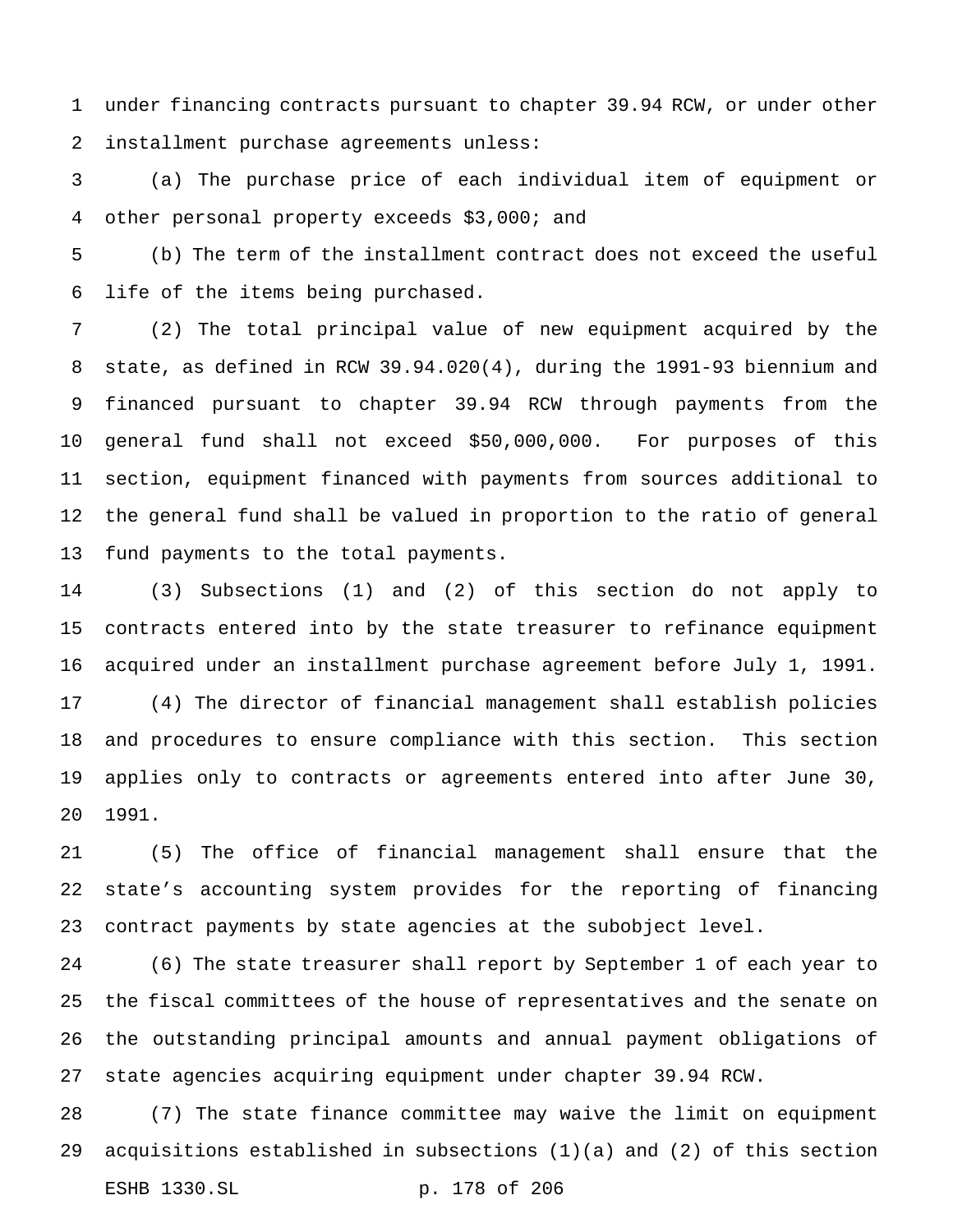for specific agencies and for specific equipment acquisitions if the committee finds that acquiring the equipment under chapter 39.94 RCW offers a substantial financial advantage and serves a compelling need. The state finance committee shall report any waiver granted under this subsection to the fiscal committees of the house of representatives and the senate.

8 \*NEW SECTION. Sec. 905. PUBLICATION EXPENDITURES. Appropriations in this act used by <sup>a</sup> state agency to print and distribute newsletters, reports, or other publications are subject to the following conditions 11 and *limitations*:

 (1) Beginning July 1, 1992, all newsletters, reports, or other publications shall be printed on recyclable materials and, if bound, bound with materials that, if available and cost-effective, are either 15 recyclable or easily separable from the recyclable components. For the purposes of this section, "recyclable materials" means materials that maintain useful properties after serving their original purpose and for 18 which viable recycling systems are operating. The department of general administration shall adopt guidelines to assist agencies in complying with this subsection.

 (2) Each state agency shall, on an annual basis, update each active mailing list used to distribute newsletters, reports, or other publications. The state agency shall notify persons and organizations on each mailing list of their presence on the list, and shall request confirmation indicating whether the person or organization wishes to continue to receive the publication. Persons or organizations not affirmatively indicating <sup>a</sup> desire to continue to receive the publication shall be removed from the mailing list. The department of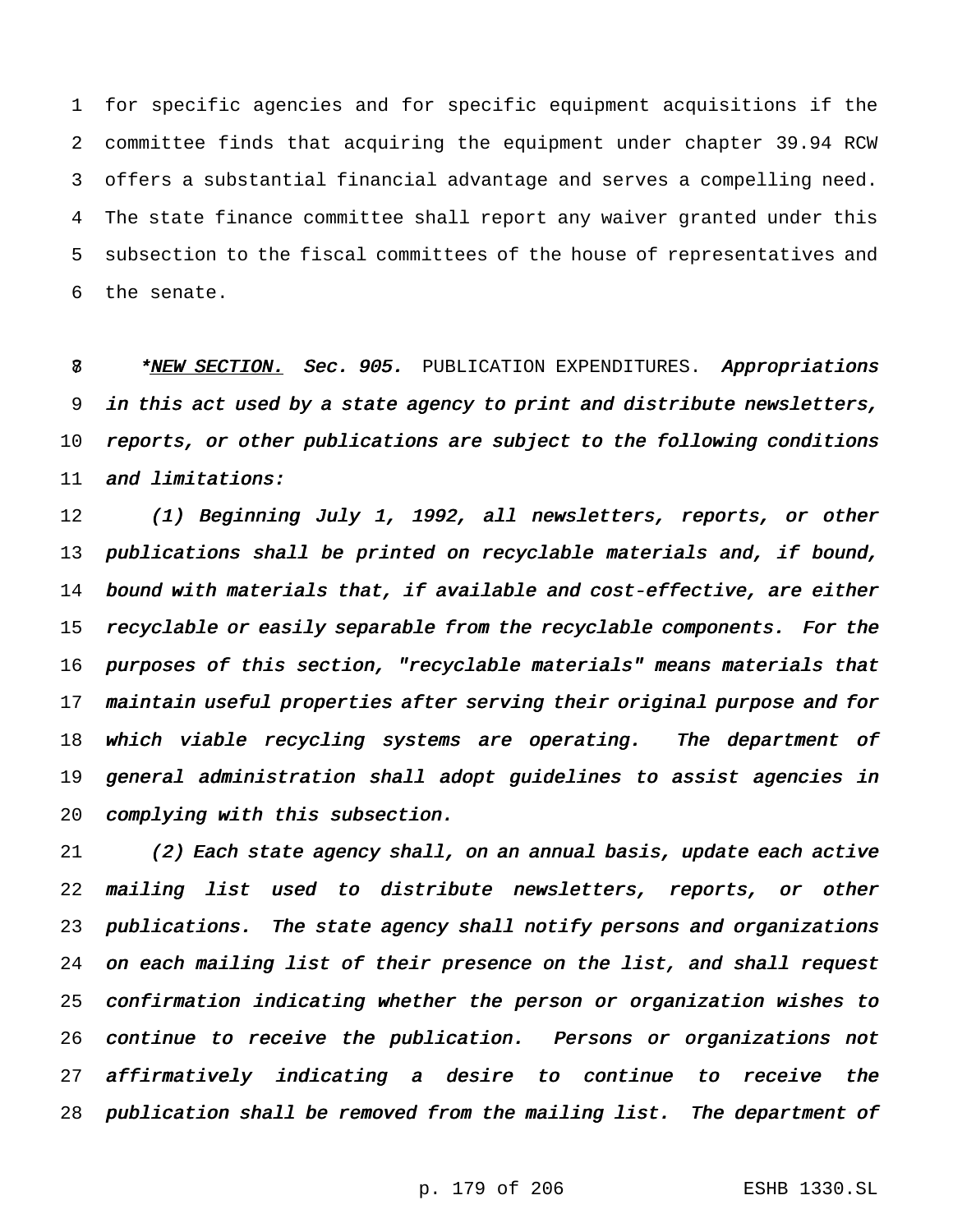general administration shall adopt guidelines to assist state agencies in complying with this subsection.

 (3) For purposes of this section, "state agency" is defined as provided in RCW 43.19.504(1).

**\*Sec. 905 was vetoed, see message at end of chapter.**

**67 \*NEW SECTION. Sec. 906.** EXPENDITURES FOR PERSONNEL RECRUITMENT. No state agency seeking to fill <sup>a</sup> vacant position within the agency may use the appropriations in this act to contract with an individual or organization outside of state government for assistance or advice in filling the vacancy. State agencies are encouraged to utilize the 12 staff of the recruitment division, and in particular the executive 13 search specialist, in the department of personnel. This section shall not apply to institutions of higher education, or to judicial or legislative branch agencies. <sup>A</sup> state agency may apply to the director of the department of personnel for <sup>a</sup> waiver of the prohibition in this 17 section. If a waiver is granted, the director shall file a report with 18 the office of financial management, the senate ways and means committee, and the house of representatives appropriations committee, 20 stating the reason the waiver was granted and the expected dollar 21 amount of the contract.

**\*Sec. 906 was vetoed, see message at end of chapter.**

 \*NEW SECTION. **Sec. 907.** EXPENDITURES FOR PERSONAL SERVICE CONTRACTS. No moneys appropriated in this act may be expended for personal service contracts, as defined under chapter 39.29 RCW, entered into after June 30, 1991, except in compliance with the requirements of this section.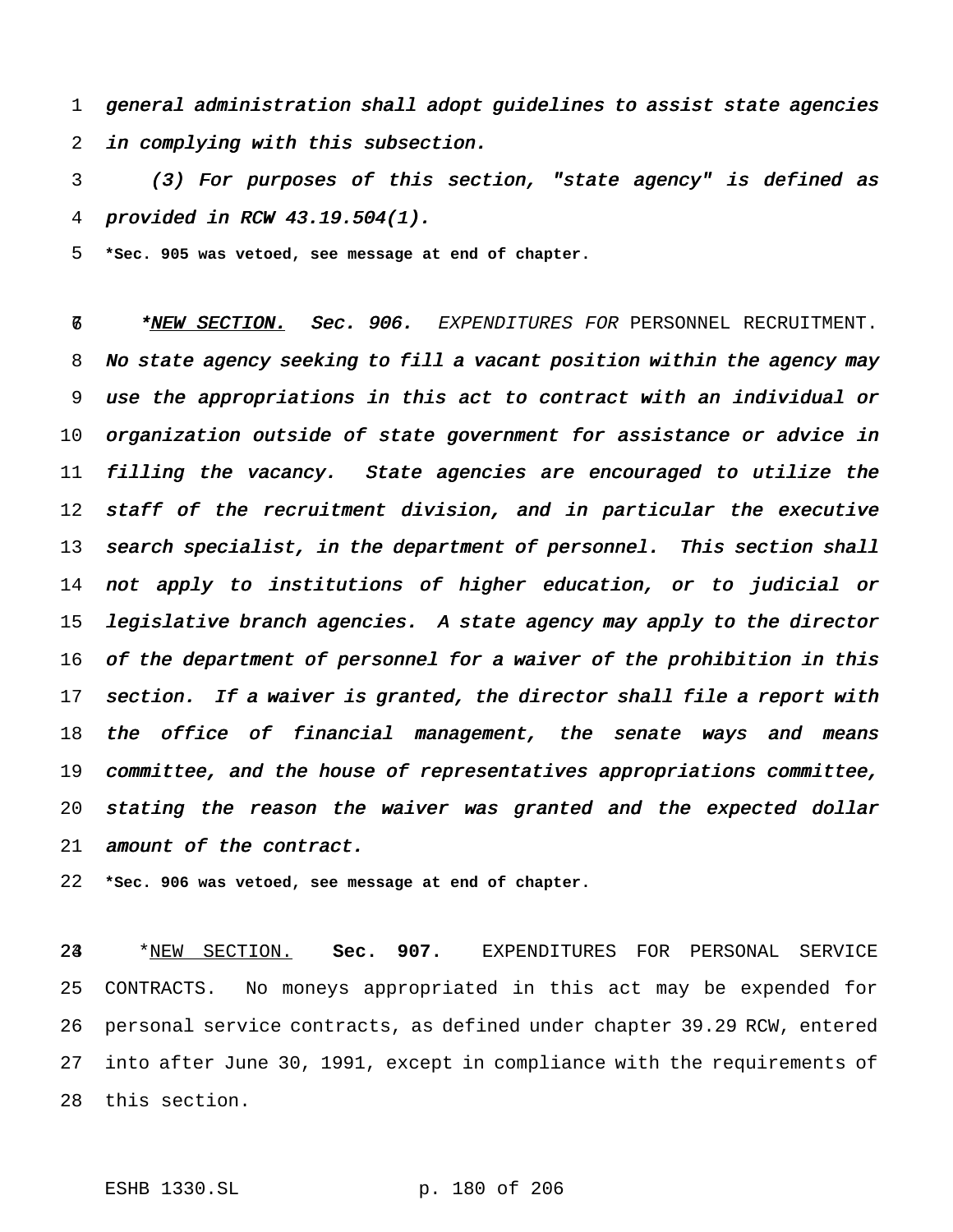(1) Personal service contracts, and modifications thereto, that provide services relating to management consulting, organizational development, marketing, communications, employee training, or employee recruiting shall be filed with the office of financial management and made available for public inspection at least ten working days prior to the proposed starting date of the contract. The office of financial management shall approve personal service contracts, and modifications thereto, filed under this subsection by agencies of the executive branch before such contracts, and modifications thereto, become binding and before any services may be performed under such contracts. The office of financial management shall adopt rules to implement this subsection.

 (2) Documentation of the approval required under RCW 39.29.018(2) for sole source contracts of ten thousand dollars or more shall be filed with the legislative fiscal committees within ten days after the contract is approved by the office of financial management.

 (3) Any amendment of or extension to an existing contract, if the value of the amendment or extension exceeds fifty percent of the value of the original contract, or if the amendment substantially changes the scope of the contract, must receive written approval by the office of financial management at least ten working days prior to the proposed starting date of the contract. A copy of the approval shall be transmitted to the legislative fiscal committees.

 (4) An agency of the executive branch shall not enter into any contract or combination of contracts with a single firm or individual having a value exceeding one hundred thousand dollars without the written approval of the office of financial management. A copy of the approval shall be transmitted to the legislative budget committee and the legislative fiscal committees.

p. 181 of 206 ESHB 1330.SL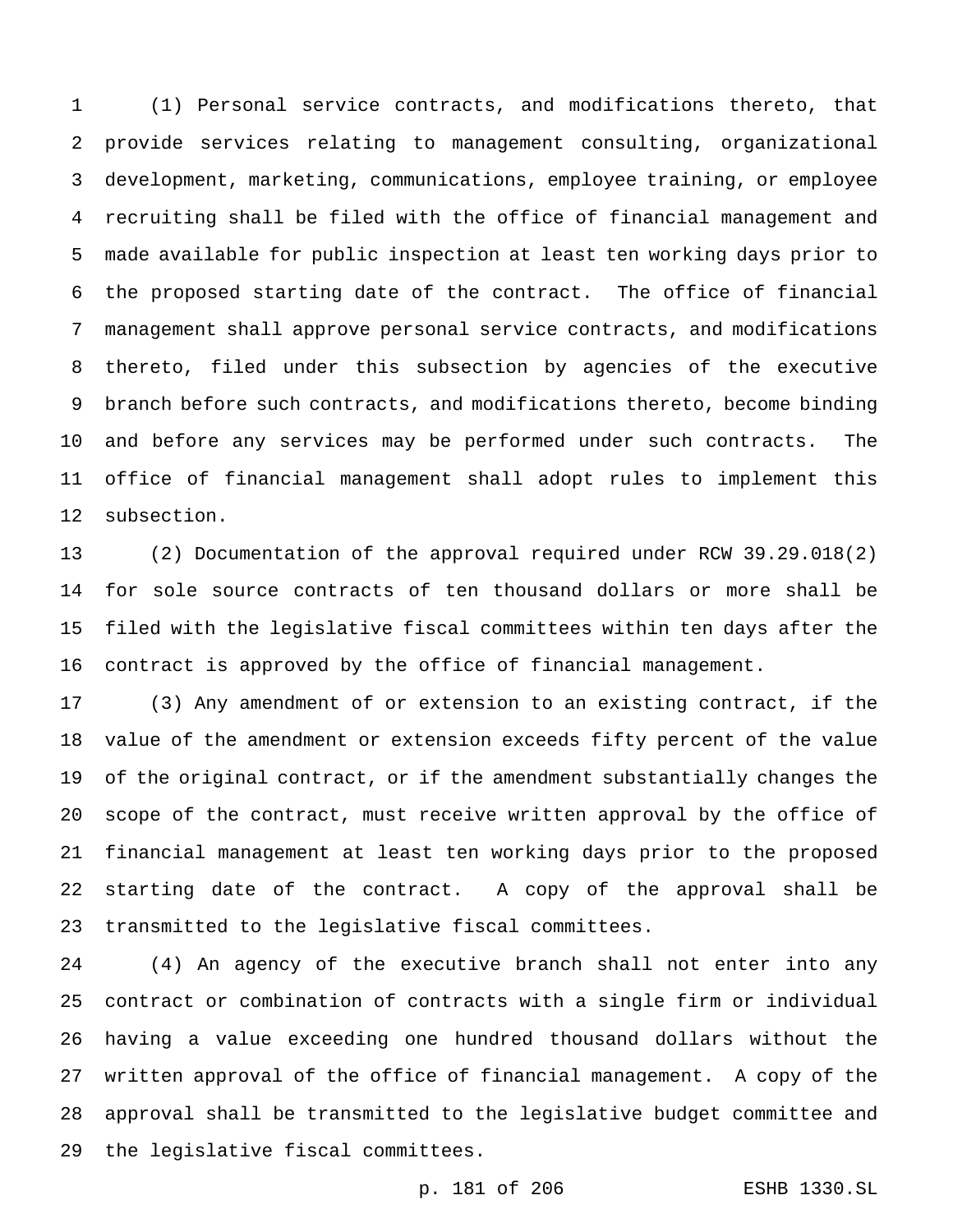(5) When preparing allotments for the 1991-93 biennium, the office of financial management shall ensure that the total state-wide expenditures for personal services, as defined in chapter 39.29 RCW, by agencies receiving appropriations in this act do not exceed the total expenditures for personal services incurred during the 1989-91 biennium. For the purposes of this subsection, "agencies" means any state office or activity of the executive and judicial branch of government, including state agencies, departments, offices, divisions, boards, commissions, and educational, correctional, and other types of institutions.

**\*Sec. 907 was partially vetoed, see message at end of chapter.**

12 \* NEW SECTION. Sec. 908. OUT-OF-STATE TRAVEL EXPENDITURES. No moneys appropriated in this act may be expended for costs incurred by employees or officials of the state in travel outside of the state of Washington except as provided in this section.

 (1) No expenditures for travel out-of-state involving air transportation or total expenditures exceeding five hundred dollars for any one employee or official may be made unless the travel received the prior written approval of the agency head. In agencies of the executive branch, the approval authority under this subsection shall not be delegated to any other official without the written approval of the director of financial management.

 (2) No expenditures for travel out-of-state involving five or more state employees or officials on the same trip and total expenditures exceeding one thousand dollars for each employee or official may be 27 made unless the travel received the prior written approval of: (a) The director of financial management in the case of agencies of the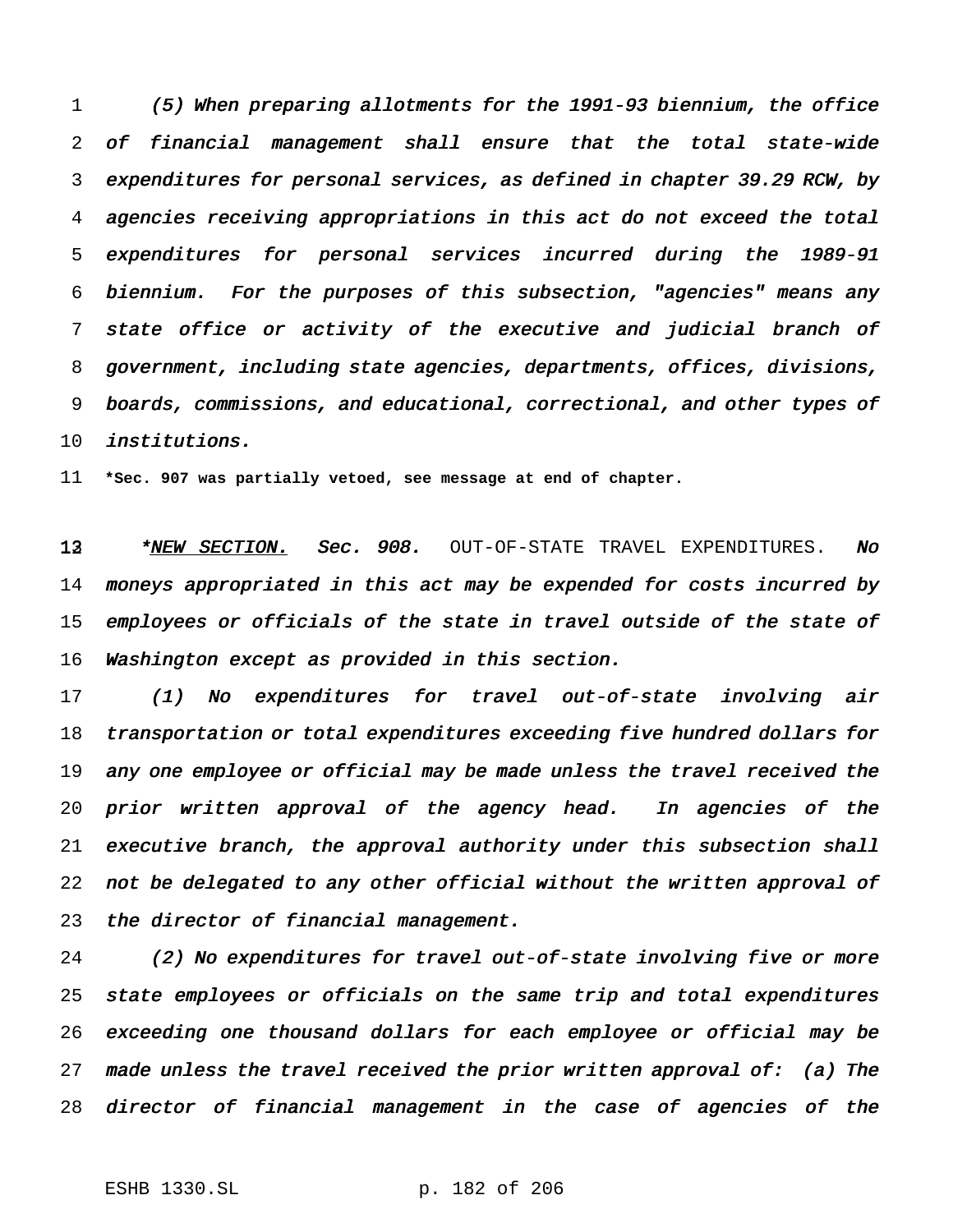executive branch; or (b) the agency head in the case of agencies of the legislative and judicial branches.

 (3) Within sixty days of the end of each fiscal quarter, each agency making an expenditure under subsection (1) or (2) of this section shall file the following information with the legislative budget committee: (a) The destination and duration of each trip; (b) the total expenditures for the trip, itemized by fund source; (c) the number of persons attending the trip for whom agency expenditures were made; and (d) the purpose of the trip and its relationship to the 10 duties of the agency.

 (4) In order to provide accountability of out-of-state travel costs, the office of financial management shall revise state accounting policies and procedures to ensure that one or more accounting objects 14 or subobjects are devoted exclusively to out-of-state travel expenditures, and that such expenditures are not reported, in whole or in part, in any other accounting objects or subobjects.

**\*Sec. 908 was vetoed, see message at end of chapter.**

 NEW SECTION. **Sec. 909.** SAVINGS RECOVERY ACCOUNT. (1) The savings recovery account is hereby established in the state treasury.

 (2) The director of the office of financial management shall identify savings realized by affected state agencies as a result of: (a) The implementation of the recommendations of the motor pool review team of the governor's commission on efficiency and accountability in government;

 (b) The implementation of the furniture acquisition study by the governor's commission on efficiency and accountability in government; (c) The state employees' suggestion award and incentive pay program under chapter 41.60 RCW;

p. 183 of 206 ESHB 1330.SL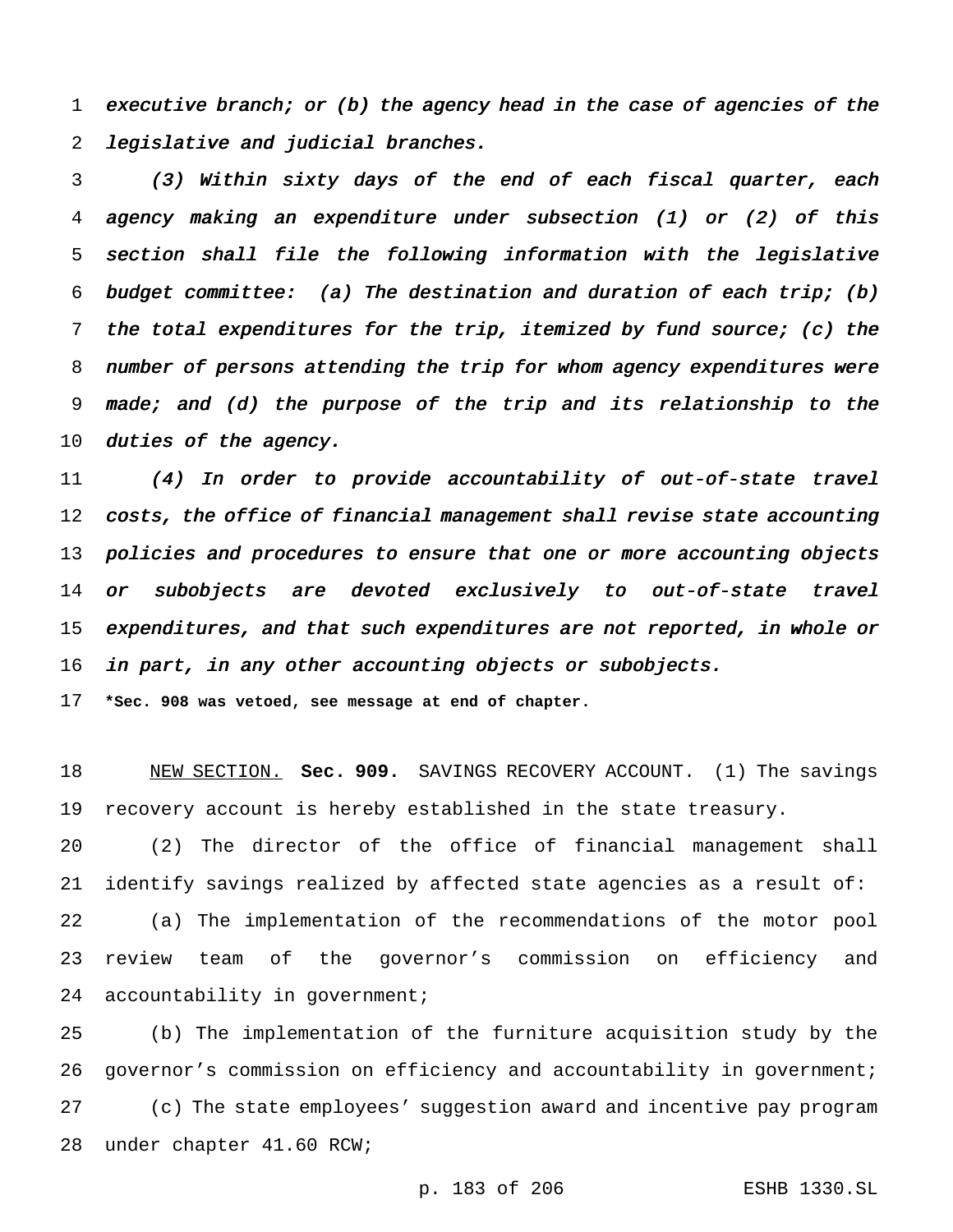(d) Reduced rates charged by the department of information services resulting from efficiencies in the delivery of services; and

(e) Other specifically identified management efficiencies.

 (3) Periodically during the 1991-93 fiscal biennium, and by June 30, 1993, the director of financial management shall withhold from agency appropriations and deposit into the savings recovery account at least \$3,572,000 as a result of implementation of the recommendations, suggestions, and efficiencies listed in subsection (2) of this section. The office of financial management shall report to the fiscal committees of the legislature by January 1, 1992, and January 1, 1993, on the amounts and sources of moneys deposited into the savings recovery account.

 NEW SECTION. **Sec. 910.** EMERGENCY FUND ALLOCATIONS. Whenever allocations are made from the governor's emergency fund appropriation to an agency that is financed in whole or in part by other than general fund moneys, the director of financial management may direct the repayment of such allocated amount to the general fund from any balance in the fund or funds which finance the agency. No appropriation shall be necessary to effect such repayment.

 NEW SECTION. **Sec. 911.** STATUTORY APPROPRIATIONS. In addition to the amounts appropriated in this act for revenue for distribution, state contributions to the law enforcement officers' and fire fighters' retirement system, and bond retirement and interest including ongoing bond registration and transfer charges, transfers, interest on registered warrants, and certificates of indebtedness, there is also appropriated such further amounts as may be required or available for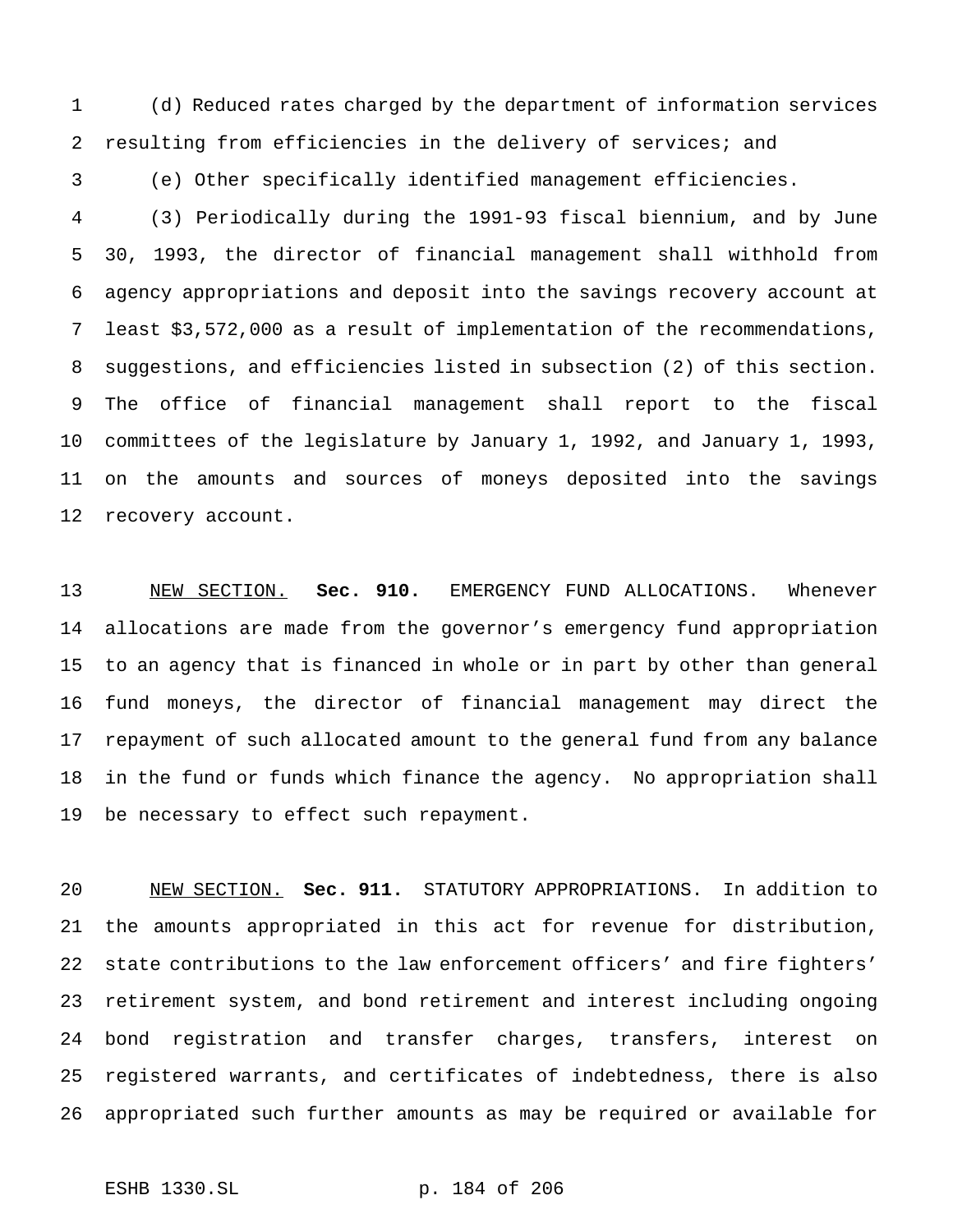these purposes under any statutory formula or under any proper bond covenant made under law.

 NEW SECTION. **Sec. 912.** BOND EXPENSES. In addition to such other appropriations as are made by this act, there is hereby appropriated to the state finance committee from legally available bond proceeds in the applicable construction or building funds and accounts such amounts as are necessary to pay the expenses incurred in the issuance and sale of the subject bonds.

 NEW SECTION. **Sec. 913.** LEGISLATIVE FACILITIES. Notwithstanding RCW 43.01.090 the house of representatives, the senate, and the permanent statutory committees shall pay expenses quarterly to the department of general administration facilities and services revolving fund for services rendered by the department for operations, maintenance, and supplies relating to buildings, structures, and facilities used by the legislature for the biennium beginning July 1, 1991.

 NEW SECTION. **Sec. 914.** AGENCY RECOVERIES. Except as otherwise provided by law, recoveries of amounts expended pursuant to an appropriation, including but not limited to payments for material supplied or services rendered under chapter 39.34 RCW, may be expended as part of the original appropriation of the fund to which such recoveries belong, without further or additional appropriation. Such expenditures shall be subject to conditions and procedures prescribed by the director of financial management. The director may authorize expenditure with respect to recoveries accrued but not received, in accordance with generally accepted accounting principles, except that

p. 185 of 206 ESHB 1330.SL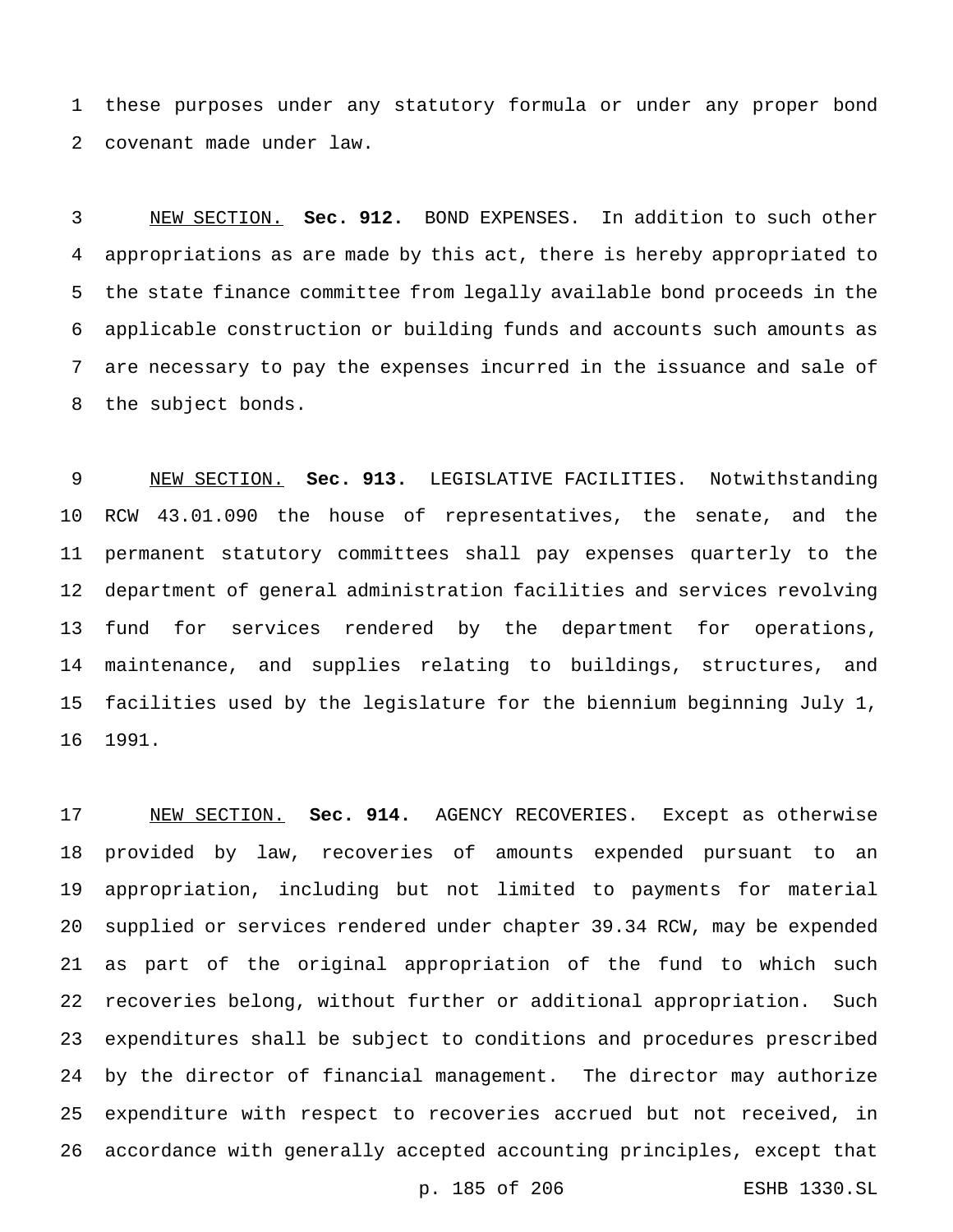such recoveries shall not included in revenues or expended against an appropriation for a subsequent fiscal period. This section does not apply to the repayment of loans, except for loans between state agencies.

 NEW SECTION. **Sec. 915.** GENERALLY ACCEPTED ACCOUNTING PRINCIPLES. The appropriations of moneys and the designation of funds and accounts by this and other acts of the 1991 legislature shall be construed in a manner consistent with legislation enacted by the 1985, 1987, and 1989 legislatures to conform state funds and accounts with generally accepted accounting principles.

 NEW SECTION. **Sec. 916.** CHILD CARE FACILITY FUND. Any funds in the child care facility fund which remain unspent on June 30, 1991, shall not lapse.

 **Sec. 917.** RCW 9.46.100 and 1985 c 405 s 505 are each amended to read as follows:

16 There is hereby created (( $a$  fund to be known as)) the  $((\bot))$  gambling 17 revolving fund( $(4)$ ) which shall consist of all moneys receivable for licensing, penalties, forfeitures, and all other moneys, income, or revenue received by the commission. The state treasurer shall be custodian of the fund. All moneys received by the commission or any employee thereof, except for change funds and an amount of petty cash as fixed by rule or regulation of the commission, shall be deposited each day in a depository approved by the state treasurer and transferred to the state treasurer to be credited to the gambling revolving fund. Disbursements from the revolving fund shall be on authorization of the commission or a duly authorized representative ESHB 1330.SL p. 186 of 206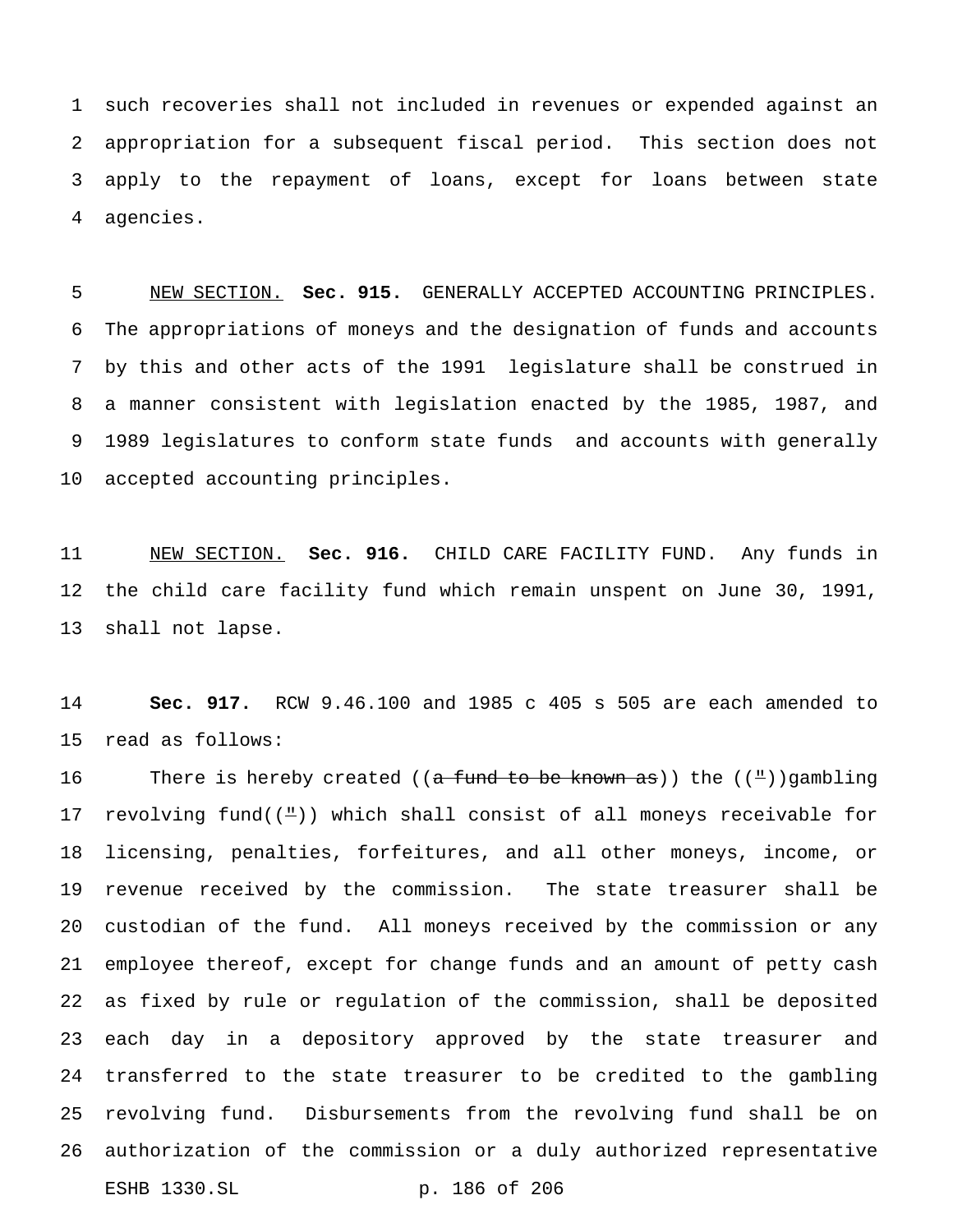thereof. In order to maintain an effective expenditure and revenue control the gambling revolving fund shall be subject in all respects to chapter 43.88 RCW but no appropriation shall be required to permit expenditures and payment of obligations from such fund. All expenses relative to commission business, including but not limited to salaries and expenses of the director and other commission employees shall be paid from the gambling revolving fund.

8 The ((office of financial management may direct the)) state 9 treasurer ((to loan)) shall transfer to the general fund ((an amount 10 not to exceed \$1,400,000)) one million dollars from the gambling 11 revolving fund for the ((1983-85)) 1991-93 fiscal biennium.

 **Sec. 918.** RCW 41.60.050 and 1987 c 387 s 4 are each amended to read as follows:

 The legislature shall appropriate from the department of personnel service fund for the payment of administrative costs of the productivity board. However, during the 1991-93 fiscal biennium, the 17 administrative costs of the productivity board shall be appropriated 18 from the savings recovery account.

 **Sec. 919.** RCW 43.08.250 and 1985 c 57 s 27 are each amended to read as follows:

 The money received by the state treasurer from fees, fines, forfeitures, penalties, reimbursements or assessments by any court organized under Title 3 or 35 RCW, or chapter 2.08 RCW, shall be deposited in the public safety and education account which is hereby created in the state treasury. The legislature shall appropriate the funds in the account to promote traffic safety education, highway safety, criminal justice training, crime victims' compensation,

p. 187 of 206 ESHB 1330.SL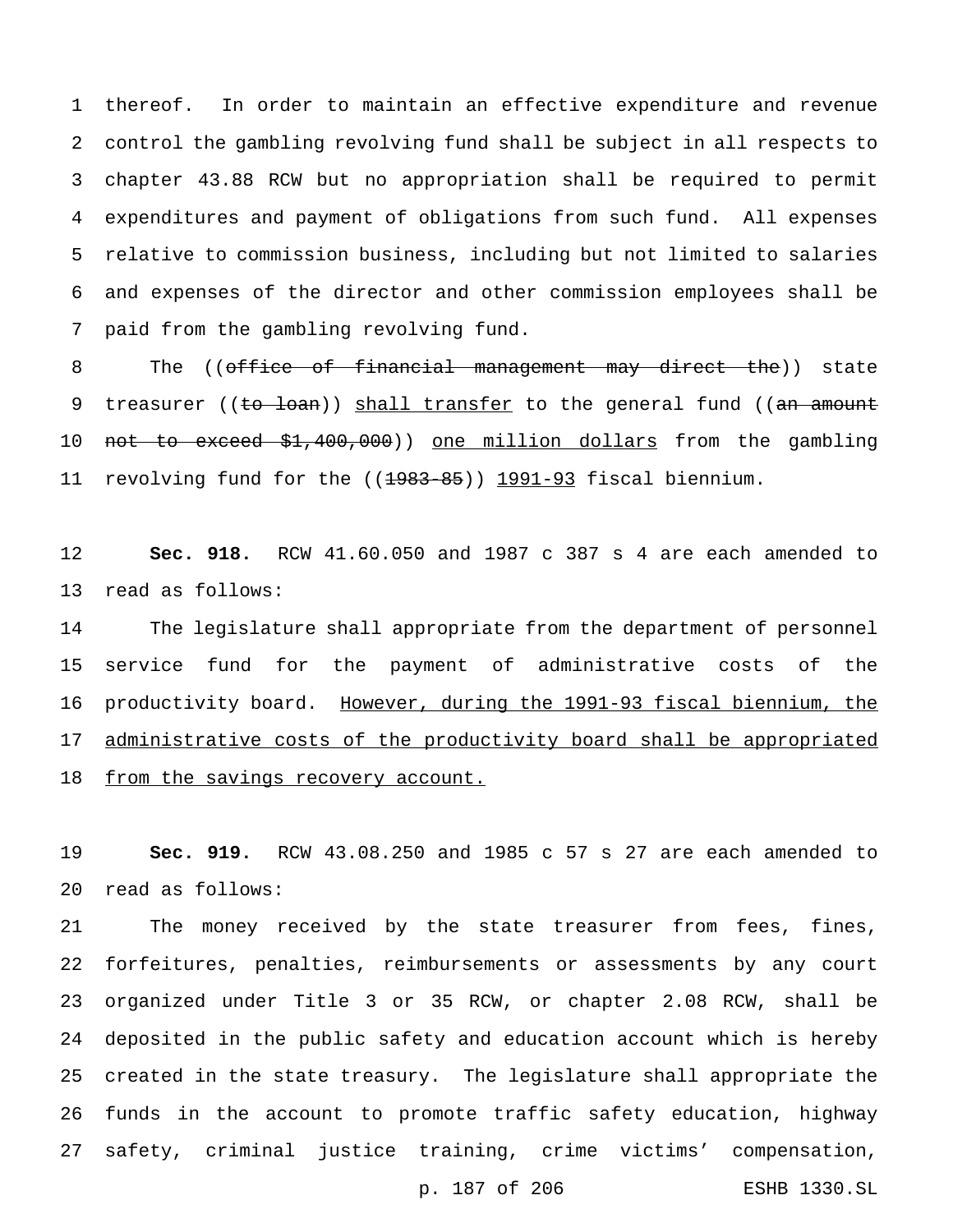judicial education, the judicial information system, winter recreation parking, and state game programs. All earnings of investments of balances in the public safety and education account shall be credited 4 to the general fund. During the fiscal biennium ending June 30, 1993, the legislature may appropriate moneys from the public safety and education account for the purposes of local jail population data collection under RCW 10.98.130, the department of corrections' county partnership program under RCW 72.09.300, the treatment alternatives to street crimes program, the criminal litigation unit of the attorney 10 general's office, and contracts with county officials to provide support enforcement services.

 **Sec. 920.** RCW 43.09.270 and 1982 c 206 s 1 are each amended to read as follows:

 The expense of maintaining and operating the division shall be paid out of the state general fund: PROVIDED, That those expenses directly related to the prescribing of accounting systems, training, maintenance of working capital including reserves for late and uncollectable accounts and necessary adjustments to billings, and field audit supervision, shall be considered as expenses of auditing public accounts within the meaning of RCW 43.09.280 and 43.09.282, and shall be prorated for that purpose equally among all entities directly affected by such service.

 During the fiscal biennium ending June 30, 1993, the expense of maintaining and operating the division of municipal corporations shall be paid from the municipal revolving fund under RCW 43.09.282.

 **Sec. 921.** RCW 43.19.1923 and 1987 c 504 s 17 are each amended to read as follows:

ESHB 1330.SL p. 188 of 206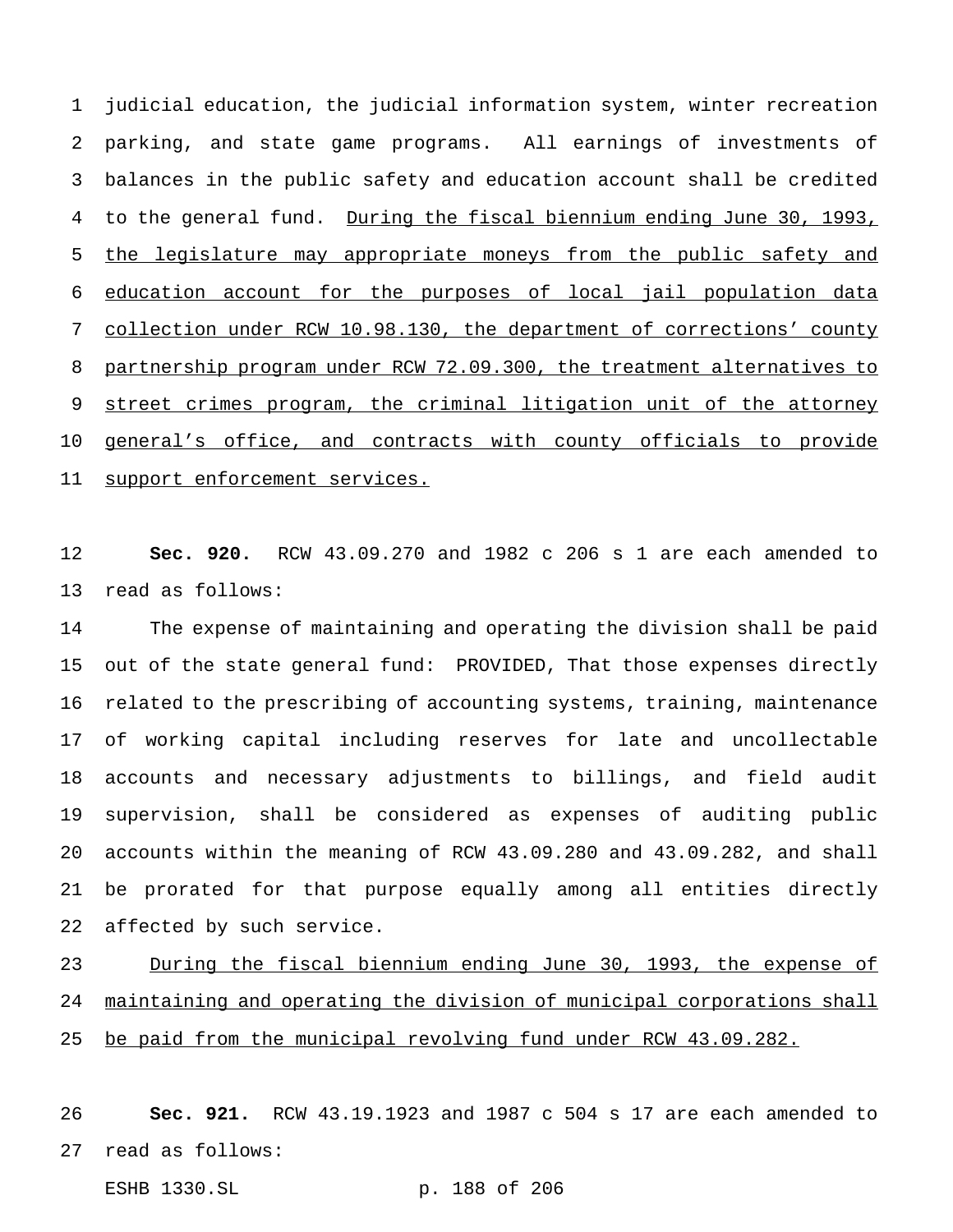There is created within the department of general administration a 2 revolving fund to be known as the  $((\bot))$ central stores revolving 3 fund( $(\lnot)$ ), which shall be used for the purchase of supplies and equipment handled or rented through central stores, and the payment of salaries, wages, and other costs incidental to the acquisition, operation, and maintenance of the central stores, and other activities connected therewith, which shall include utilities services. 8 Disbursements from the fund for the purchasing and contract administration activities of the division of purchasing within the 10 department are subject to appropriation and allotment procedures under chapter 43.88 RCW. Disbursements for all other activities within the 12 central stores are not subject to appropriation. The fund shall be credited with all receipts from the rental, sale or distribution of supplies, equipment, and services rendered to the various state agencies. Central stores, utilities services, and other activities within the central stores revolving fund shall be treated as separate operating entities for financial and accounting control. Financial records involving the central stores revolving fund shall be designed to provide data for achieving maximum effectiveness and economy of each individual activity within the fund.

 **Sec. 922.** RCW 43.51.280 and 1987 c 466 s 2 are each amended to read as follows:

 There is hereby created the trust land purchase account in the state treasury. Any revenues accruing to this account shall be used for the purchase of the property described in RCW 43.51.270(3)(a), to include all reasonable costs of acquisition, and a fee interest or such other interest in state trust lands presently used for park purposes as the state parks and recreation commission shall determine and to

p. 189 of 206 ESHB 1330.SL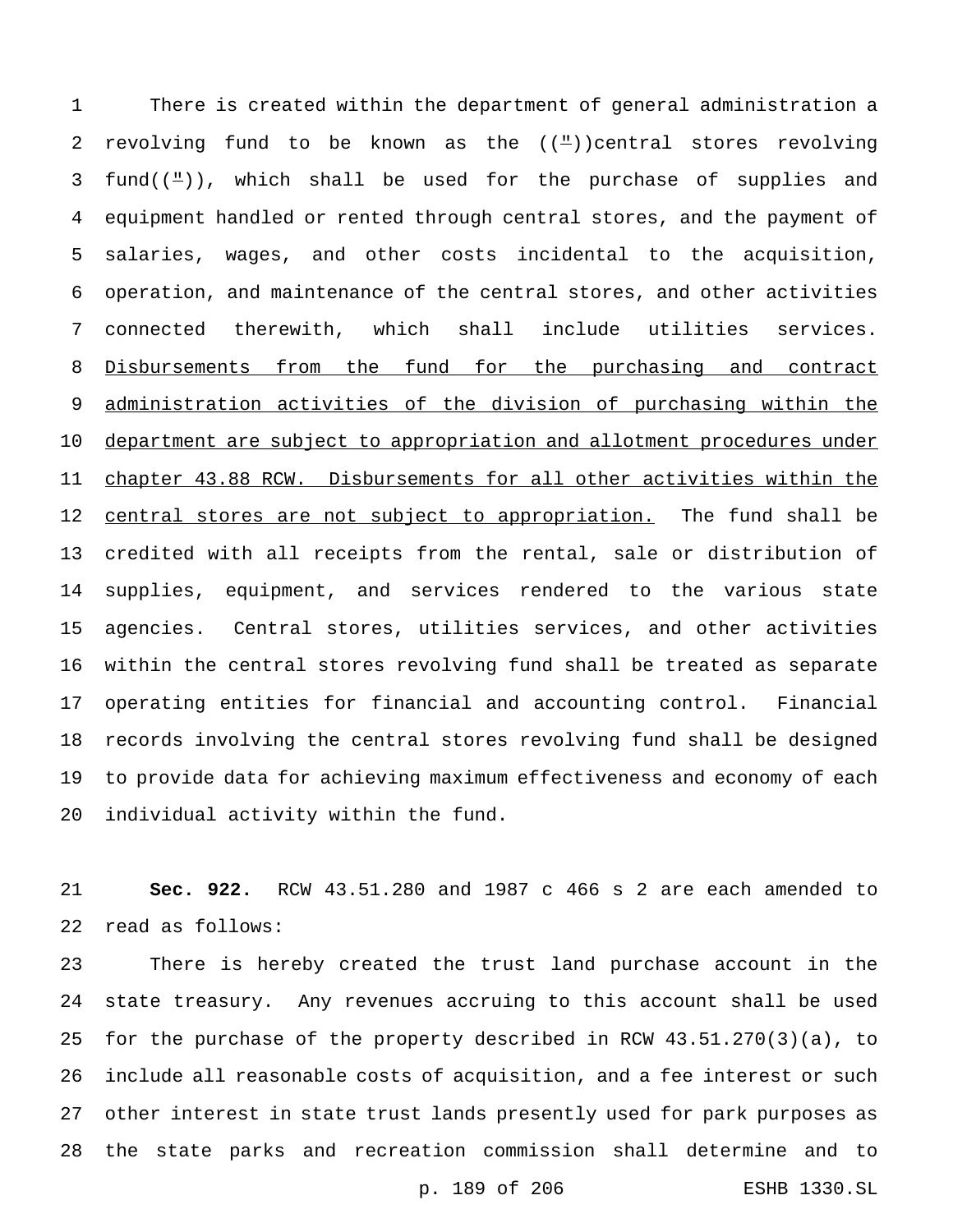reimburse the state parks and recreation commission for the cost of collecting such fees beginning with the 1973-75 fiscal biennium. Any funds remaining in the account shall be used for the renovation and redevelopment of state park structures and facilities to extend the original life expectancy or correct damage to the environment of state 6 parks and for the ((maintenance and operation of state parks)) administration, maintenance, and operation of state parks and other 8 state parks programs in the ((1981-83)) 1991-93 biennium. Thereafter, the funds shall not be used for such purposes until the money in the account satisfies the payment required to be made in the contract for sale of lands in RCW 43.51.270(2), the acquisition of the property described in RCW 43.51.270(3)(a), those amounts necessary to pay for the remaining trust assets of timber situated on the lands described in RCW 43.51.270(2), and for the acquisition of the property described in RCW 43.51.270(3) (b), (c), (d), and (e) and 43.51.270(4) on a schedule satisfactory to the board of natural resources. Payments may be delayed for property described in RCW 43.51.270(3) (b), (c), (d), and (e) until the existing contract for purchase of lands in RCW 43.51.270(2) has been paid off. Payments for the property in RCW 43.51.270(4) may be delayed until contracts for purchase of lands and timber described in RCW 43.51.270 (2) and (3) have been paid off. Payments from the account for those parcels included in RCW 43.51.270(4) shall be established on a schedule which is mutually acceptable to the board of natural resources and the parks and recreation commission. All earnings of investments of balances in the trust land purchase account shall be credited to the general fund.

 **Sec. 923.** RCW 70.146.080 and 1986 c 3 s 11 are each amended to read as follows:

ESHB 1330.SL p. 190 of 206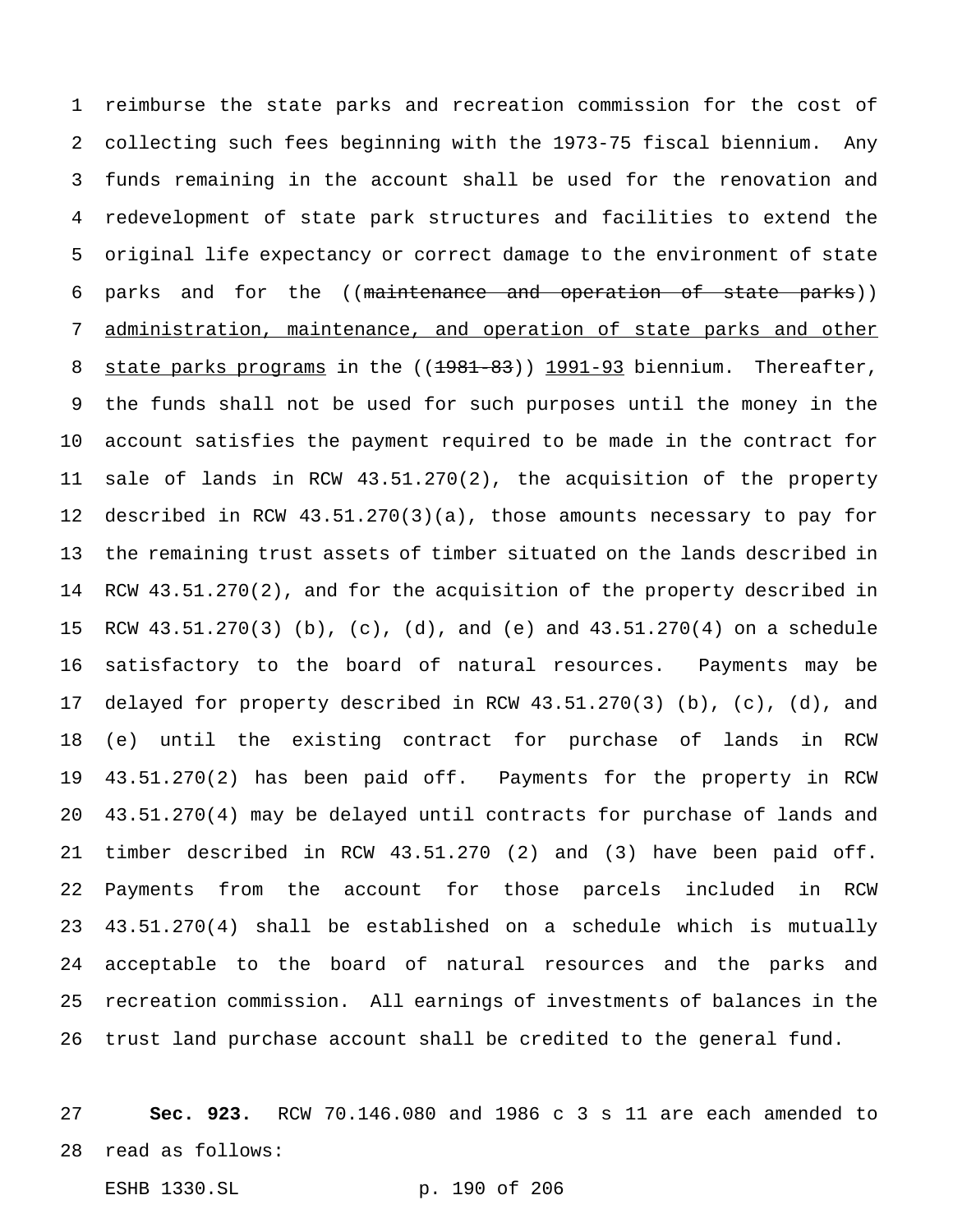Within thirty days after June 30, 1987, and within thirty days after each succeeding fiscal year thereafter, the state treasurer shall determine the tax receipts deposited into the water quality account for the preceding fiscal year. If the tax receipts deposited into the account in each of the fiscal years 1988 and 1989 are less than forty million dollars, the state treasurer shall transfer sufficient moneys from general state revenues into the water quality account to bring the total receipts in each fiscal year up to forty million dollars.

9 ((After June 30, 1989, if the tax receipts deposited into the water 10 quality account for the preceding fiscal year are less than forty-five 11 million dollars, the state treasurer shall transfer sufficient moneys 12 from general state revenues into the water quality account to bring the 13 total receipts up to forty-five million dollars.))

14 For the biennium ending June 30, 1991, if the tax receipts 15 deposited into the water quality account and the earnings on investment 16 of balances credited to the account are less than ninety million 17 dollars, the treasurer shall transfer sufficient moneys from general 18 state revenues into the water quality account to bring the total 19 revenue up to ninety million dollars. The determination and transfer 20 shall be made by July 31, 1991.

21 For fiscal year 1992 and thereafter, if the tax receipts deposited 22 into the water quality account for each fiscal year are less than 23 forty-five million dollars, the treasurer shall transfer sufficient 24 moneys from general state revenues into the water quality account to 25 bring the total revenue up to forty-five million dollars. 26 Determinations and transfers shall be made by July 31 for the preceding 27 fiscal year.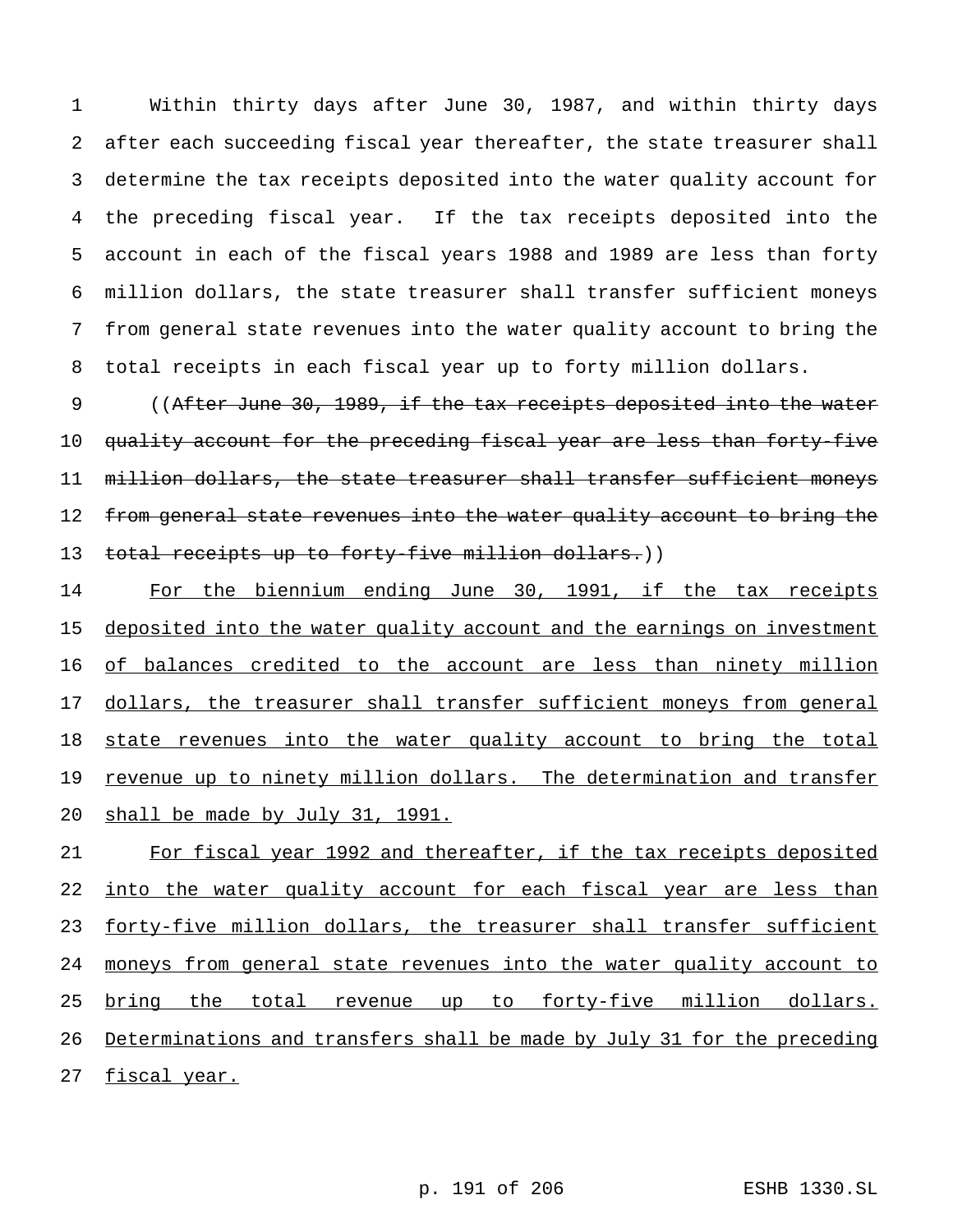**Sec. 924.** RCW 74.13.0903 and 1989 c 381 s 5 are each amended to read as follows:

 The office of the child care resources coordinator is established to operate under the authority of the department of social and health services. The office shall, within appropriated funds:

 (1) Staff and assist the child care coordinating committee in the implementation of its duties under RCW 74.13.090;

 (2) Work with local governments, nonprofit organizations, businesses, and community child care advocates to create local child care resource and referral organizations. These organizations may carry out needs assessments, resource development, provider training, technical assistance, and parent information and training;

 (3) Actively seek public and private money for distribution as grants to potential or existing local child care resource and referral 15 organizations. After the 1991-93 fiscal biennium, no grant shall be distributed that is greater than twenty-five thousand dollars;

 (4) Adopt rules regarding the application for and distribution of grants to local child care resource and referral organizations. The rules shall, at a minimum, require an applicant to submit a plan for achieving the following objectives:

 (a) Provide parents with information about child care resources, including location of services and subsidies;

 (b) Carry out child care provider recruitment and training programs;

 (c) Offer support services, such as parent and provider seminars, toy-lending libraries, and substitute banks;

 (d) Provide information for businesses regarding child care supply and demand;

ESHB 1330.SL p. 192 of 206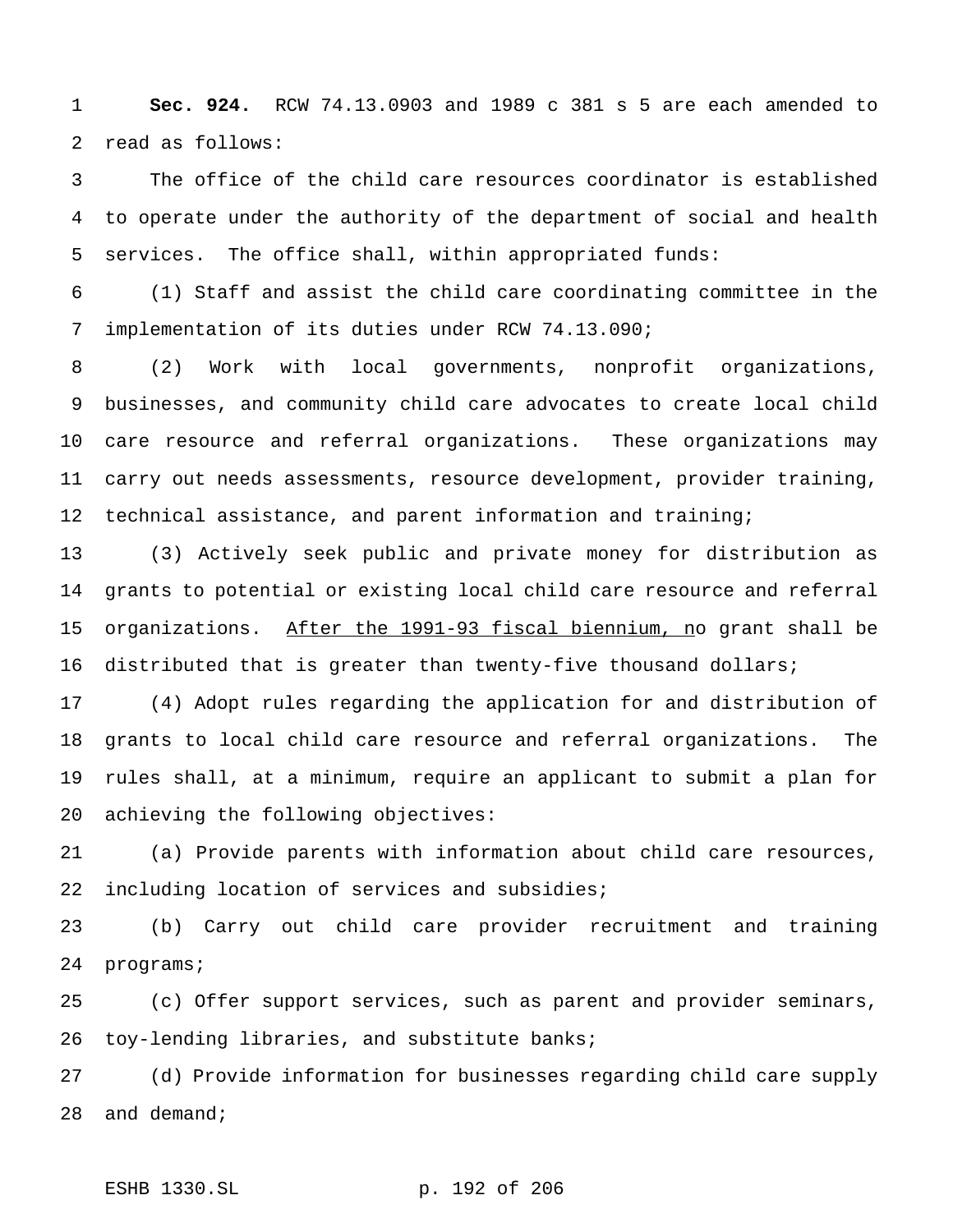(e) Advocate for increased public and private sector resources 2 devoted to child care; and

 (f) Provide technical assistance to employers regarding employee child care services;

 (5) Provide staff support and technical assistance to local child care resource and referral organizations;

 (6) Organize the local child care resource and referral organizations into a state-wide system;

 (7) Maintain a state-wide child care referral data bank and work with department of social and health services licensors to provide information to local child care resource and referral organizations about licensed child care providers in the state;

 (8) Through local resource and referral organizations, compile data about local child care needs and availability for future planning and development;

 (9) Coordinate the provision of training and technical assistance 17 to child care providers; and

 (10) Collect and assemble information regarding the availability of insurance and of federal and other child care funding to assist state and local agencies, businesses, and other child care providers in offering child care services.

 **Sec. 925.** RCW 82.49.030 and 1989 c 393 s 10 are each amended to read as follows:

 (1) The excise tax imposed under this chapter is due and payable to the department of licensing or its agents at the time of registration of a vessel. The department of licensing shall not issue or renew a registration for a vessel until the tax is paid in full.

## p. 193 of 206 ESHB 1330.SL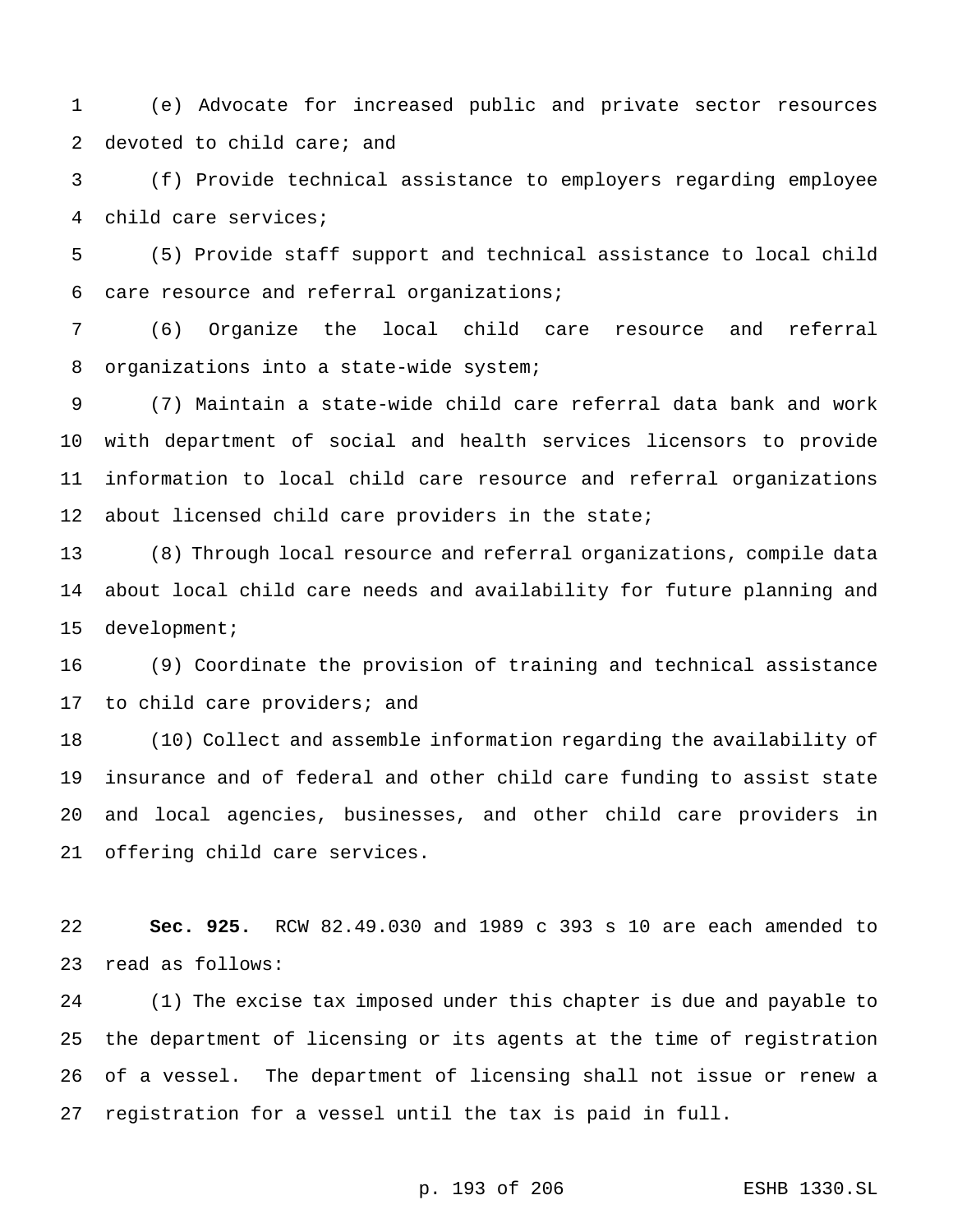(2) The excise tax collected under this chapter shall be deposited in the general fund.

 (3) ((Until June 30, 1995)) For the 1993-95 fiscal biennium, the watercraft excise tax revenues exceeding five million dollars in each fiscal year, but not exceeding six million dollars, may, subject to appropriation by the legislature, be used for the purposes specified in RCW 88.36.100.

 NEW SECTION. **Sec. 926.** SEVERABILITY. If any provision of this act or its application to any person or circumstance is held invalid, the remainder of the act or the application of the provision to other persons or circumstances is not affected.

 NEW SECTION. **Sec. 927.** EMERGENCY CLAUSE. This act is necessary for the immediate preservation of the public peace, health, or safety, or support of the state government and its existing public institutions, and shall take effect July 1, 1991 except for section 916, which shall take effect immediately.

(End of part)

ESHB 1330.SL p. 194 of 206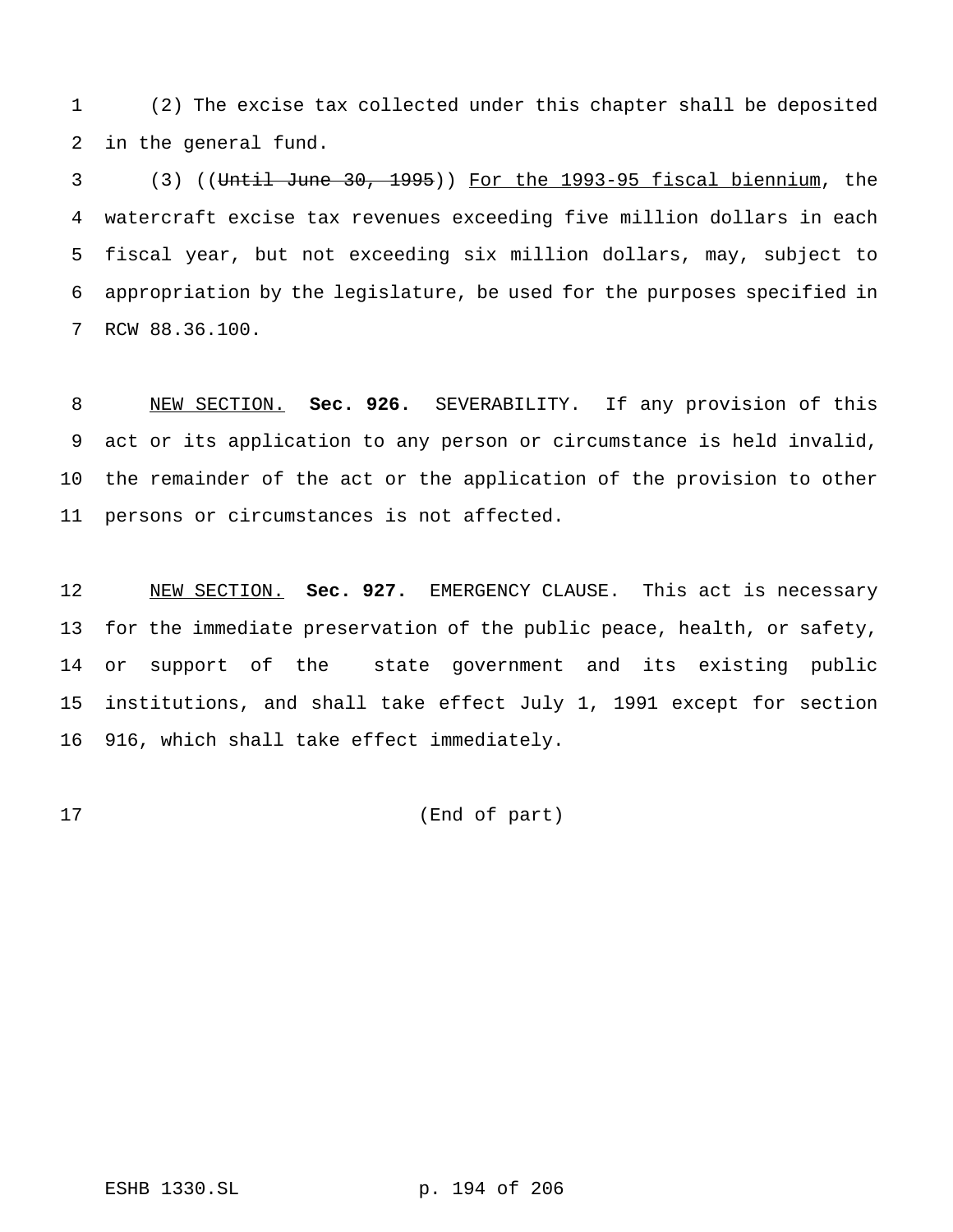## **INDEX**

# **Page #**

| ADMINISTRATOR FOR THE COURTS<br>ATTORNEY GENERAL                                                                                                                                                                                            | 5<br>- 9 |
|---------------------------------------------------------------------------------------------------------------------------------------------------------------------------------------------------------------------------------------------|----------|
| BOARD FOR VOLUNTEER FIRE FIGHTERS                                                                                                                                                                                                           | 20       |
|                                                                                                                                                                                                                                             | 19       |
| INDUSTRIAL INSURANCE APPEALS<br>BOARD OF                                                                                                                                                                                                    | 59       |
| BOARD OF                                                                                                                                                                                                                                    | 15       |
| CENTRAL WASHINGTON UNIVERSITY 137, 138, 146                                                                                                                                                                                                 |          |
| CITIZENS' COMMISSION ON SALARIES FOR ELECTED OFFICIALS                                                                                                                                                                                      | . 9      |
| COLUMBIA RIVER GORGE COMMISSION                                                                                                                                                                                                             | 72       |
| COMMISSION ON AFRICAN-AMERICAN AFFAIRS 7                                                                                                                                                                                                    |          |
| .8<br>COMMISSION ON ASIAN-AMERICAN AFFAIRS                                                                                                                                                                                                  |          |
| COMMISSION ON HISPANIC AFFAIRS 13                                                                                                                                                                                                           |          |
| COMMISSION ON JUDICIAL CONDUCT 5                                                                                                                                                                                                            |          |
| COMMITTEE FOR DEFERRED COMPENSATION                                                                                                                                                                                                         | 12       |
| 150                                                                                                                                                                                                                                         |          |
|                                                                                                                                                                                                                                             | 82       |
| .5                                                                                                                                                                                                                                          |          |
|                                                                                                                                                                                                                                             | 60       |
| CRIMINAL JUSTICE TRAINING COMMISSION                                                                                                                                                                                                        |          |
|                                                                                                                                                                                                                                             | 19       |
|                                                                                                                                                                                                                                             | 90       |
| DEPARTMENT OF COMMUNITY DEVELOPMENT                                                                                                                                                                                                         | 52       |
|                                                                                                                                                                                                                                             | 65       |
|                                                                                                                                                                                                                                             | 72       |
|                                                                                                                                                                                                                                             | 83       |
| DEPARTMENT OF GENERAL ADMINISTRATION                                                                                                                                                                                                        | 15       |
| DEPARTMENT OF HEALTH                                                                                                                                                                                                                        | 63       |
| DEPARTMENT OF INFORMATION SERVICES                                                                                                                                                                                                          | 17       |
| DEPARTMENT OF LABOR AND INDUSTRIES                                                                                                                                                                                                          | 60       |
|                                                                                                                                                                                                                                             | 93       |
| DEPARTMENT OF NATURAL RESOURCES                                                                                                                                                                                                             | 86       |
|                                                                                                                                                                                                                                             | 12       |
| DEPARTMENT OF RETIREMENT SYSTEMS                                                                                                                                                                                                            |          |
| Contributions to Retirement Systems<br>164                                                                                                                                                                                                  |          |
| . The contract of the contract of the contract of the contract of the contract of the contract of the contract of the contract of the contract of the contract of the contract of the contract of the contract of the contrac<br>Operations | 13       |
| 172                                                                                                                                                                                                                                         |          |
|                                                                                                                                                                                                                                             | 14       |
| DEPARTMENT OF SERVICES FOR THE BLIND                                                                                                                                                                                                        | 66       |
| DEPARTMENT OF SOCIAL AND HEALTH SERVICES                                                                                                                                                                                                    | 22       |
| Administration and Supporting Services Program                                                                                                                                                                                              | 46       |
| Alcohol and Substance Abuse Program                                                                                                                                                                                                         | 42       |
| Children and Family Services Program                                                                                                                                                                                                        | 25       |
| Community Services and Administration Program                                                                                                                                                                                               | 47       |
| Developmental Disabilities Program 33, 36,                                                                                                                                                                                                  | 37       |
| Developmental disabilities program--Community services                                                                                                                                                                                      | 37       |
|                                                                                                                                                                                                                                             | 40       |
| Juvenile Rehabilitation Program                                                                                                                                                                                                             | 28       |
|                                                                                                                                                                                                                                             | 39       |
| Medical Assistance Program                                                                                                                                                                                                                  | 42       |
|                                                                                                                                                                                                                                             | 30       |
| Payments to Other Agencies Program                                                                                                                                                                                                          | 50       |
| Revenue Collections Program                                                                                                                                                                                                                 | 50       |
| Vocational Rehabilitation Program                                                                                                                                                                                                           | 46       |
| DEPARTMENT OF TRADE AND ECONOMIC DEVELOPMENT                                                                                                                                                                                                | 79       |
| DEPARTMENT OF VETERANS AFFAIRS                                                                                                                                                                                                              | 62       |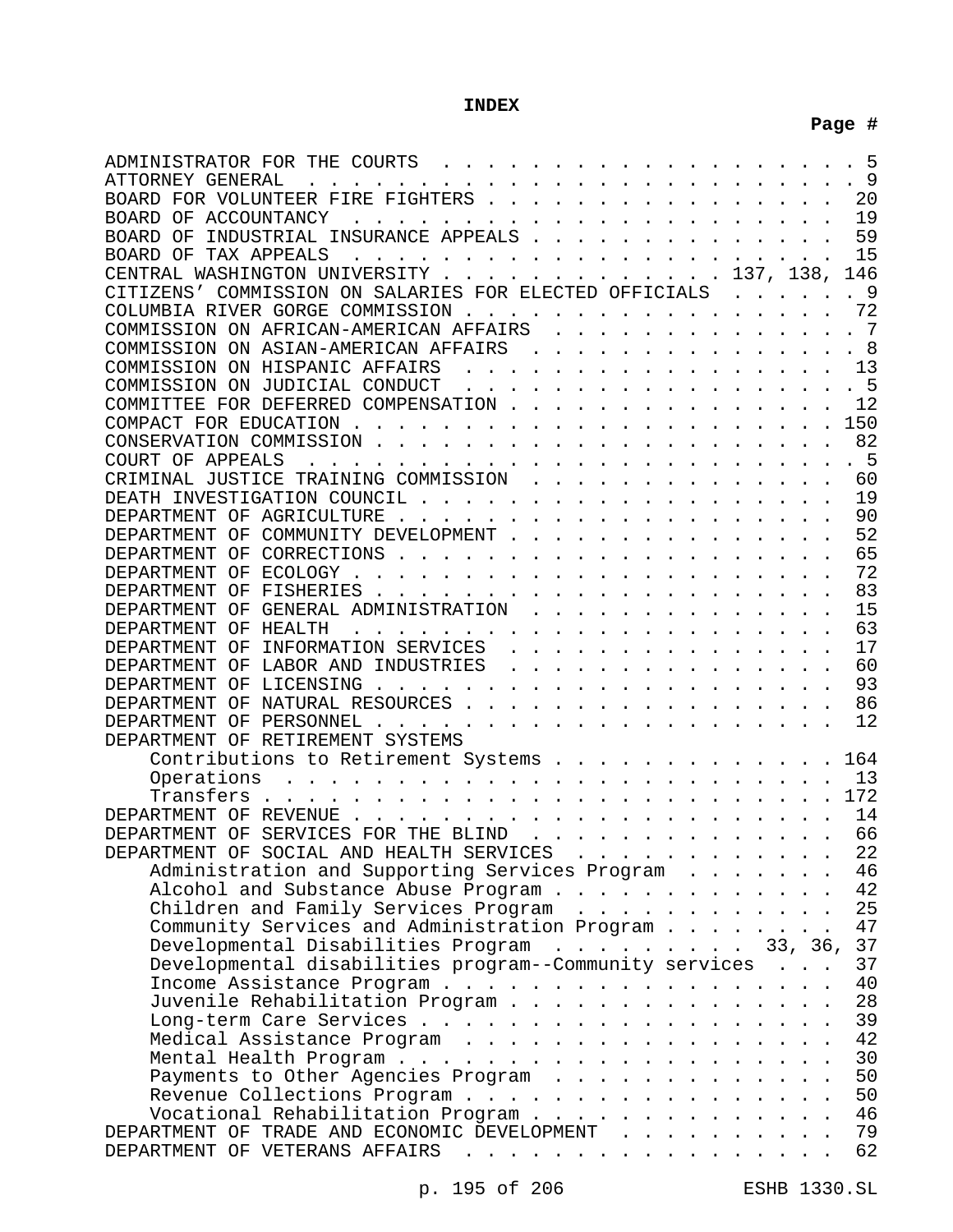| DEPARTMENT OF WILDLIFE                                                                                                                                                                                                                                                                                                                                                                                                                                                                                                  | 84                |
|-------------------------------------------------------------------------------------------------------------------------------------------------------------------------------------------------------------------------------------------------------------------------------------------------------------------------------------------------------------------------------------------------------------------------------------------------------------------------------------------------------------------------|-------------------|
| <b>DSHS</b>                                                                                                                                                                                                                                                                                                                                                                                                                                                                                                             | 38                |
| Developmental disabilities program--Community services                                                                                                                                                                                                                                                                                                                                                                                                                                                                  | 152               |
| EASTERN WASHINGTON STATE HISTORICAL SOCIETY 152<br>EASTERN WASHINGTON UNIVERSITY 137, 138, 145                                                                                                                                                                                                                                                                                                                                                                                                                          |                   |
| ECONOMIC AND REVENUE FORECAST COUNCIL                                                                                                                                                                                                                                                                                                                                                                                                                                                                                   | 10                |
| EMPLOYMENT SECURITY DEPARTMENT<br>$\mathbf{1} \quad \mathbf{1} \quad \mathbf{1} \quad \mathbf{1} \quad \mathbf{1} \quad \mathbf{1} \quad \mathbf{1} \quad \mathbf{1} \quad \mathbf{1} \quad \mathbf{1} \quad \mathbf{1} \quad \mathbf{1} \quad \mathbf{1} \quad \mathbf{1} \quad \mathbf{1} \quad \mathbf{1} \quad \mathbf{1} \quad \mathbf{1} \quad \mathbf{1} \quad \mathbf{1} \quad \mathbf{1} \quad \mathbf{1} \quad \mathbf{1} \quad \mathbf{1} \quad \mathbf{1} \quad \mathbf{1} \quad \mathbf{1} \quad \mathbf{$ | 67                |
|                                                                                                                                                                                                                                                                                                                                                                                                                                                                                                                         | 79                |
| <b>GOVERNOR</b>                                                                                                                                                                                                                                                                                                                                                                                                                                                                                                         |                   |
| Compensation--Salary and Insurance Benefits                                                                                                                                                                                                                                                                                                                                                                                                                                                                             | 160               |
|                                                                                                                                                                                                                                                                                                                                                                                                                                                                                                                         | 157               |
| Office of Indian Affairs 8                                                                                                                                                                                                                                                                                                                                                                                                                                                                                              |                   |
|                                                                                                                                                                                                                                                                                                                                                                                                                                                                                                                         |                   |
| Transfer to the Tort Claims Revolving Fund 156                                                                                                                                                                                                                                                                                                                                                                                                                                                                          |                   |
| GOVERNOR'S OFFICE OF INDIAN AFFAIRS                                                                                                                                                                                                                                                                                                                                                                                                                                                                                     | .8                |
| HIGHER EDUCATION<br>and the contract of the contract of the contract of the contract of the contract of the contract of the contract of the contract of the contract of the contract of the contract of the contract of the contract of the contra                                                                                                                                                                                                                                                                      | 136               |
| 141, 142<br>HIGHER EDUCATION COORDINATING BOARD                                                                                                                                                                                                                                                                                                                                                                                                                                                                         |                   |
| Financial Aid and Grant Programs                                                                                                                                                                                                                                                                                                                                                                                                                                                                                        | 149               |
| Policy Coordination and Administration                                                                                                                                                                                                                                                                                                                                                                                                                                                                                  | 147               |
| HIGHER EDUCATION PERSONNEL BOARD                                                                                                                                                                                                                                                                                                                                                                                                                                                                                        | 151               |
|                                                                                                                                                                                                                                                                                                                                                                                                                                                                                                                         | 19                |
| HOUSE OF REPRESENTATIVES<br>. The second contract is a second contract of the second contract of the second contract of the second contract of the second contract of the second contract of the second contract of the second contract of the second con                                                                                                                                                                                                                                                               | $\cdot$ 3         |
|                                                                                                                                                                                                                                                                                                                                                                                                                                                                                                                         | 59                |
|                                                                                                                                                                                                                                                                                                                                                                                                                                                                                                                         | 164               |
| INDETERMINATE SENTENCE REVIEW BOARD                                                                                                                                                                                                                                                                                                                                                                                                                                                                                     | 62                |
| INSURANCE COMMISSIONER<br>$\mathbf{1} \quad \mathbf{1} \quad \mathbf{1} \quad \mathbf{1} \quad \mathbf{1} \quad \mathbf{1} \quad \mathbf{1} \quad \mathbf{1} \quad \mathbf{1} \quad \mathbf{1} \quad \mathbf{1} \quad \mathbf{1} \quad \mathbf{1} \quad \mathbf{1} \quad \mathbf{1} \quad \mathbf{1} \quad \mathbf{1} \quad \mathbf{1} \quad \mathbf{1} \quad \mathbf{1} \quad \mathbf{1} \quad \mathbf{1} \quad \mathbf{1} \quad \mathbf{1} \quad \mathbf{1} \quad \mathbf{1} \quad \mathbf{1} \quad \mathbf{$         | 18                |
| INTERAGENCY COMMITTEE FOR OUTDOOR RECREATION                                                                                                                                                                                                                                                                                                                                                                                                                                                                            | 79                |
| JOINT CENTER FOR HIGHER EDUCATION                                                                                                                                                                                                                                                                                                                                                                                                                                                                                       | 150               |
| JOINT LEGISLATIVE SYSTEMS COMMITTEE                                                                                                                                                                                                                                                                                                                                                                                                                                                                                     | $4 \frac{4}{3}$   |
| LAW LIBRARY                                                                                                                                                                                                                                                                                                                                                                                                                                                                                                             |                   |
| LEGISLATIVE EVALUATION AND ACCOUNTABILITY PROGRAM COMMITTEE                                                                                                                                                                                                                                                                                                                                                                                                                                                             | $4 \frac{4}{3}$   |
| LIABILITY INSURANCE TRUST PROGRAM                                                                                                                                                                                                                                                                                                                                                                                                                                                                                       | 77                |
|                                                                                                                                                                                                                                                                                                                                                                                                                                                                                                                         | 7                 |
| LIQUOR CONTROL BOARD<br>$\mathbf{1} \left( \mathbf{1} \left( \mathbf{1} \left( \mathbf{1} \left( \mathbf{1} \left( \mathbf{1} \left( \mathbf{1} \left( \mathbf{1} \left( \mathbf{1} \left( \mathbf{1} \left( \mathbf{1} \left( \mathbf{1} \left( \mathbf{1} \left( \mathbf{1} \left( \mathbf{1} \left( \mathbf{1} \left( \mathbf{1} \left( \mathbf{1} \left( \mathbf{1} \left( \mathbf{1} \left( \mathbf{1} \left( \mathbf{1} \left( \mathbf{1} \left( \mathbf{1} \left( \mathbf{$                                      | 20                |
| MILITARY DEPARTMENT                                                                                                                                                                                                                                                                                                                                                                                                                                                                                                     | 20                |
|                                                                                                                                                                                                                                                                                                                                                                                                                                                                                                                         | 15                |
| OFFICE OF ADMINISTRATIVE HEARINGS                                                                                                                                                                                                                                                                                                                                                                                                                                                                                       | 12                |
| OFFICE OF FINANCIAL MANAGEMENT                                                                                                                                                                                                                                                                                                                                                                                                                                                                                          | 10                |
| Claims                                                                                                                                                                                                                                                                                                                                                                                                                                                                                                                  |                   |
| Contributions to retirement system                                                                                                                                                                                                                                                                                                                                                                                                                                                                                      | 165               |
| OFFICE OF MARINE SAFETY                                                                                                                                                                                                                                                                                                                                                                                                                                                                                                 | 91                |
| OFFICE OF MINORITY AND WOMEN'S BUSINESS ENTERPRISES                                                                                                                                                                                                                                                                                                                                                                                                                                                                     | 15                |
|                                                                                                                                                                                                                                                                                                                                                                                                                                                                                                                         | . 6               |
|                                                                                                                                                                                                                                                                                                                                                                                                                                                                                                                         | . 4               |
|                                                                                                                                                                                                                                                                                                                                                                                                                                                                                                                         | 13                |
|                                                                                                                                                                                                                                                                                                                                                                                                                                                                                                                         | 18                |
| PROFESSIONAL ATHLETIC COMMISSION                                                                                                                                                                                                                                                                                                                                                                                                                                                                                        | 19                |
|                                                                                                                                                                                                                                                                                                                                                                                                                                                                                                                         |                   |
| PUBLIC EMPLOYMENT RELATIONS COMMISSION                                                                                                                                                                                                                                                                                                                                                                                                                                                                                  | 21                |
| PUGET SOUND WATER QUALITY AUTHORITY                                                                                                                                                                                                                                                                                                                                                                                                                                                                                     | 82                |
|                                                                                                                                                                                                                                                                                                                                                                                                                                                                                                                         |                   |
|                                                                                                                                                                                                                                                                                                                                                                                                                                                                                                                         | $\overline{7}$    |
|                                                                                                                                                                                                                                                                                                                                                                                                                                                                                                                         |                   |
|                                                                                                                                                                                                                                                                                                                                                                                                                                                                                                                         |                   |
| STATE BOARD FOR COMMUNITY COLLEGE EDUCATION 137, 138, 142                                                                                                                                                                                                                                                                                                                                                                                                                                                               | $\cdot$ $\cdot$ 9 |
|                                                                                                                                                                                                                                                                                                                                                                                                                                                                                                                         |                   |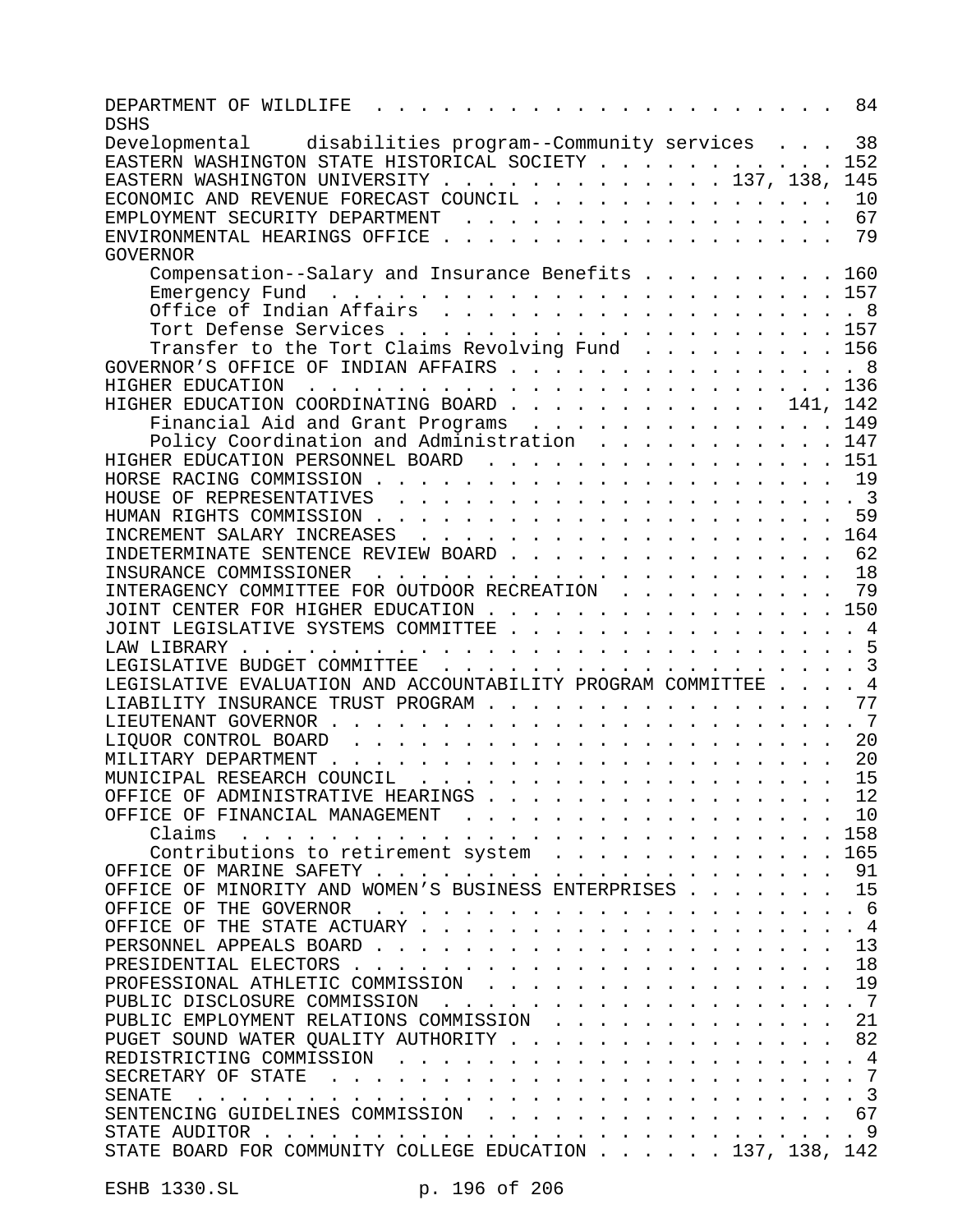| STATE BOARD FOR VOCATIONAL EDUCATION                                                                                                                                                                                                                                                                                                                                                                                                                                                                   | 150 |
|--------------------------------------------------------------------------------------------------------------------------------------------------------------------------------------------------------------------------------------------------------------------------------------------------------------------------------------------------------------------------------------------------------------------------------------------------------------------------------------------------------|-----|
| STATE CAPITOL HISTORICAL ASSOCIATION 152                                                                                                                                                                                                                                                                                                                                                                                                                                                               |     |
| STATE CONVENTION AND TRADE CENTER 91                                                                                                                                                                                                                                                                                                                                                                                                                                                                   |     |
|                                                                                                                                                                                                                                                                                                                                                                                                                                                                                                        | 71  |
|                                                                                                                                                                                                                                                                                                                                                                                                                                                                                                        | 13  |
| STATE PARKS AND RECREATION COMMISSION                                                                                                                                                                                                                                                                                                                                                                                                                                                                  | 77  |
|                                                                                                                                                                                                                                                                                                                                                                                                                                                                                                        | 92  |
|                                                                                                                                                                                                                                                                                                                                                                                                                                                                                                        |     |
|                                                                                                                                                                                                                                                                                                                                                                                                                                                                                                        |     |
|                                                                                                                                                                                                                                                                                                                                                                                                                                                                                                        |     |
| Bond Retirement and Interest 154-156, 168                                                                                                                                                                                                                                                                                                                                                                                                                                                              |     |
|                                                                                                                                                                                                                                                                                                                                                                                                                                                                                                        |     |
| Federal Revenues for Distribution 171                                                                                                                                                                                                                                                                                                                                                                                                                                                                  |     |
|                                                                                                                                                                                                                                                                                                                                                                                                                                                                                                        |     |
|                                                                                                                                                                                                                                                                                                                                                                                                                                                                                                        |     |
|                                                                                                                                                                                                                                                                                                                                                                                                                                                                                                        |     |
|                                                                                                                                                                                                                                                                                                                                                                                                                                                                                                        |     |
|                                                                                                                                                                                                                                                                                                                                                                                                                                                                                                        |     |
| SUPERINTENDENT OF PUBLIC INSTRUCTION                                                                                                                                                                                                                                                                                                                                                                                                                                                                   |     |
| Basic Education Employee Compensation Increases 105                                                                                                                                                                                                                                                                                                                                                                                                                                                    |     |
| Categorical Program Salary Increases 112                                                                                                                                                                                                                                                                                                                                                                                                                                                               |     |
|                                                                                                                                                                                                                                                                                                                                                                                                                                                                                                        |     |
| Educational Service Districts 119                                                                                                                                                                                                                                                                                                                                                                                                                                                                      |     |
| Encumbrance of Federal Grants 130                                                                                                                                                                                                                                                                                                                                                                                                                                                                      |     |
|                                                                                                                                                                                                                                                                                                                                                                                                                                                                                                        |     |
|                                                                                                                                                                                                                                                                                                                                                                                                                                                                                                        |     |
| General Apportionment (Basic Education) 97                                                                                                                                                                                                                                                                                                                                                                                                                                                             |     |
| Handicapped Education Programs 117                                                                                                                                                                                                                                                                                                                                                                                                                                                                     |     |
| Institutional Education Programs 120                                                                                                                                                                                                                                                                                                                                                                                                                                                                   |     |
| Learning Assistance Program 131                                                                                                                                                                                                                                                                                                                                                                                                                                                                        |     |
| Local Education Program Enhancement Funds 133                                                                                                                                                                                                                                                                                                                                                                                                                                                          |     |
| Local Effort Assistance 120                                                                                                                                                                                                                                                                                                                                                                                                                                                                            |     |
| Longevity Salary Increments 134                                                                                                                                                                                                                                                                                                                                                                                                                                                                        |     |
| Programs for Highly Capable Students 121                                                                                                                                                                                                                                                                                                                                                                                                                                                               |     |
|                                                                                                                                                                                                                                                                                                                                                                                                                                                                                                        |     |
| Retirement contributions 166                                                                                                                                                                                                                                                                                                                                                                                                                                                                           |     |
| School District Support 122                                                                                                                                                                                                                                                                                                                                                                                                                                                                            |     |
| School Employee Insurance Benefit Increases 114                                                                                                                                                                                                                                                                                                                                                                                                                                                        |     |
|                                                                                                                                                                                                                                                                                                                                                                                                                                                                                                        |     |
| School Food Service Programs 117                                                                                                                                                                                                                                                                                                                                                                                                                                                                       |     |
| Special and Pilot Programs                                                                                                                                                                                                                                                                                                                                                                                                                                                                             | 124 |
| State Administration<br>$\mathbf{r}$ , and a set of the set of the set of the set of the set of the set of the set of the set of the set of the set of the set of the set of the set of the set of the set of the set of the set of the set of the set of                                                                                                                                                                                                                                              | 95  |
| Traffic Safety Education Programs                                                                                                                                                                                                                                                                                                                                                                                                                                                                      | 119 |
| Transitional Bilingual Programs                                                                                                                                                                                                                                                                                                                                                                                                                                                                        | 131 |
| Vocational-Technical Institutes and Adult Education etc.                                                                                                                                                                                                                                                                                                                                                                                                                                               | 116 |
| SUPREME COURT<br>$\mathbf{1} \quad \mathbf{1} \quad \mathbf{1} \quad \mathbf{1} \quad \mathbf{1} \quad \mathbf{1} \quad \mathbf{1} \quad \mathbf{1} \quad \mathbf{1} \quad \mathbf{1} \quad \mathbf{1} \quad \mathbf{1} \quad \mathbf{1} \quad \mathbf{1} \quad \mathbf{1} \quad \mathbf{1} \quad \mathbf{1} \quad \mathbf{1} \quad \mathbf{1} \quad \mathbf{1} \quad \mathbf{1} \quad \mathbf{1} \quad \mathbf{1} \quad \mathbf{1} \quad \mathbf{1} \quad \mathbf{1} \quad \mathbf{1} \quad \mathbf{$ | .5  |
| THE EVERGREEN STATE COLLEGE 137, 138,                                                                                                                                                                                                                                                                                                                                                                                                                                                                  | 146 |
| UNIFORM LEGISLATION COMMISSION                                                                                                                                                                                                                                                                                                                                                                                                                                                                         | 15  |
| . 137, 138,<br>UNIVERSITY OF WASHINGTON                                                                                                                                                                                                                                                                                                                                                                                                                                                                | 143 |
| UTILITIES AND TRANSPORTATION COMMISSION                                                                                                                                                                                                                                                                                                                                                                                                                                                                | 20  |
| WASHINGTON BASIC HEALTH PLAN                                                                                                                                                                                                                                                                                                                                                                                                                                                                           | 66  |
| WASHINGTON INSTITUTE OF APPLIED TECHNOLOGY                                                                                                                                                                                                                                                                                                                                                                                                                                                             | 151 |
| WASHINGTON STATE ARTS COMMISSION                                                                                                                                                                                                                                                                                                                                                                                                                                                                       | 152 |
|                                                                                                                                                                                                                                                                                                                                                                                                                                                                                                        |     |
| WASHINGTON STATE HEALTH CARE AUTHORITY                                                                                                                                                                                                                                                                                                                                                                                                                                                                 | 51  |
| WASHINGTON STATE HISTORICAL SOCIETY                                                                                                                                                                                                                                                                                                                                                                                                                                                                    | 152 |
|                                                                                                                                                                                                                                                                                                                                                                                                                                                                                                        | 151 |
| .<br>WASHINGTON STATE LOTTERY                                                                                                                                                                                                                                                                                                                                                                                                                                                                          | 13  |
| WASHINGTON STATE UNIVERSITY<br>137,                                                                                                                                                                                                                                                                                                                                                                                                                                                                    | 144 |
| WESTERN WASHINGTON UNIVERSITY 137, 138,                                                                                                                                                                                                                                                                                                                                                                                                                                                                | 146 |
| WINTER RECREATION COMMISSION                                                                                                                                                                                                                                                                                                                                                                                                                                                                           | 82  |
|                                                                                                                                                                                                                                                                                                                                                                                                                                                                                                        |     |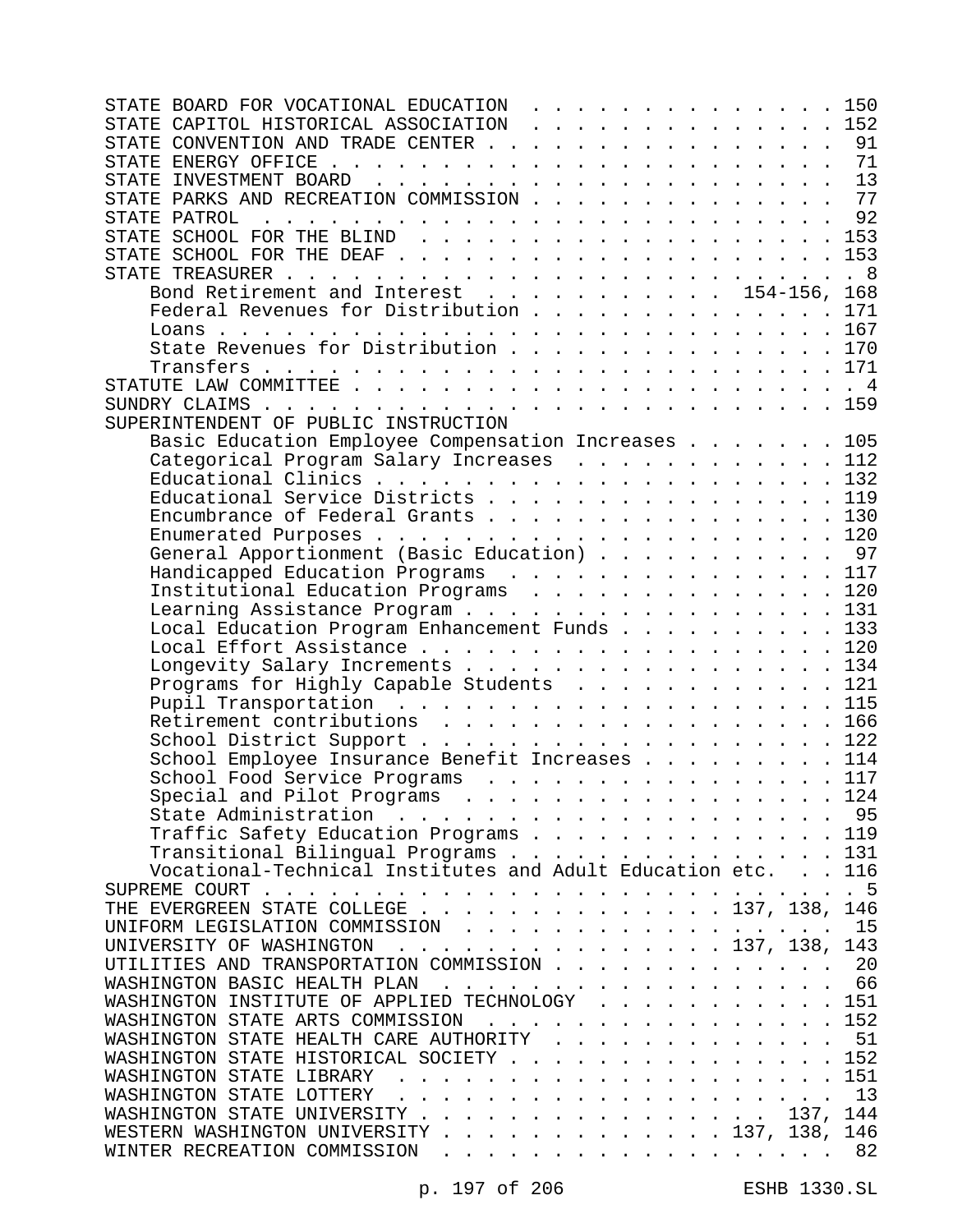Passed the House June 30, 1991. Passed the Senate June 30, 1991. Approved by the Governor June 30, 1991, with the exception of certain items which were vetoed. Filed in Office of Secretary of State June 30, 1991.

Note: Governor's explanation of partial veto is as follows:

"I am returning herewith, without my approval as to sections  $126(1)$ ,  $(2)$ ,  $(4)$ ,  $128(3)$ ,  $148$ , lines 1 through 4,  $201(3)(b)$ ,  $(c)$ ,  $(f)$ ,  $202(14)$ ,  $203(1)(b)$ ,  $205(1)(a)$ ,  $(1)(b)$ ,  $(2)(a)$ ,  $(2)(c)$ ,  $206$ ,  $212(2)$ , 213(11), (12), 215(1), 216(6), (12), 219(4), 220(26), 227(3), 232(1),  $(4)$ ,  $(5)$ ,  $(8)$ ,  $(9)$ ,  $(10)$ ,  $(11)$ ,  $(12)$ ,  $303(10)$ ,  $(17)$ ,  $308(2)$ ,  $(5)$ ,  $(6)$ ,  $(10)$ ,  $312(4)$ ,  $313(7)$ ,  $315(6)$ ,  $402(1)$ ,  $516(6)$ ,  $517(13)(a)$ ,  $(20)$ ,  $601(2)$ , (5), (8), 905, 906, 907(5), and section 908 of Engrossed Substitute House Bill No. 1330, entitled:

"AN ACT Relating to fiscal matters; making appropriations and authorized expenditures for the operations of state agencies for the fiscal biennium beginning July 1, 1991, and ending June 30, 1993."

My reasons for vetoing these sections are as follows:

## Section 126(1), page 11, Status of MWBE's Study

Subsection 1 requires the Office of Financial Management (OFM) to conduct, within the appropriations provided, a statewide study of the status of minority- and women-owned businesses. This subsection does not describe the intended uses of the study nor does it adequately define the scope of the study. Absent clearer direction regarding the scope of such a study and appropriations to support it, OFM cannot undertake this work.

#### Section 126(2), page 11, Commission on Student Learning

This subsection provides funding solely for costs related to the Commission on Student Learning. The education restructuring bill failed to pass the Legislature. However, during the 1991-93 Biennium the recently formed Governor's Council on Education Reform and Funding will require financial support which was not provided in this budget. It is important that the Office of Financial Management have flexibility in determining the relative priority of this task and the other ongoing work of OFM not supported by its appropriation.

## Section 126(4), page 11, and section 128(3), page 12, Authorized FTE Positions

These subsections require the Office of Financial Management (OFM) and the Department of Personnel (DOP) to jointly reconcile the two agencies' lists of authorized FTE positions for each agency under the jurisdiction of the Department of Personnel, and report to the legislative fiscal committees by September 1, 1991. It is not clear what is meant by a "reconciliation" of lists of authorized FTE positions. OFM allocates and monitors the use of FTEs by agency, irrespective of the classes or percent of time for the positions that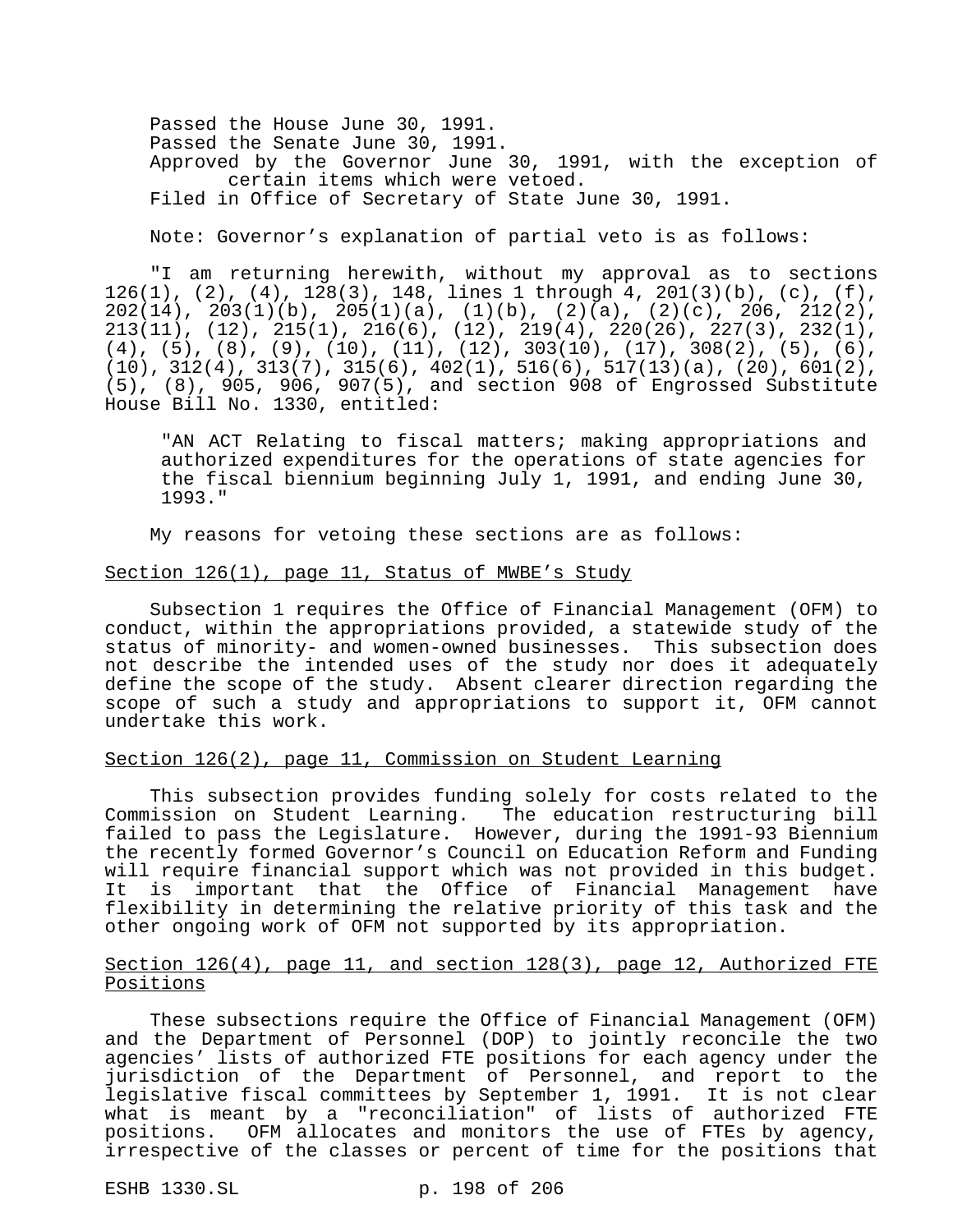consume the FTEs. DOP, on the other hand, maintains the integrity of the classification system by ensuring that established positions are allocated to correct classes, that new positions are established in appropriated classes, and that classes that have become obsolete are removed from the system. There is no present expectation that DOP will have exactly one position established for each FTE consumed by an agency. I will ask that representatives from OFM and DOP meet with representatives from the fiscal committees to determine the intent of these subsections and satisfy that intent to the extent that doing so is consistent with current practice and can be accommodated within budgetary constraints.

#### Section 148, lines 1 through 4, page 20, Cigarette Tax Enforcement

Lines 8 through 11 proviso a portion of the Liquor Control Board appropriation for the purpose of implementing Senate Bill No. 5560 (cigarette tax enforcement). I have vetoed Senate Bill No. 5560, therefore, this language is moot. I will direct the Liquor Control Board to place \$2,847,000 in reserve.

The appropriations provided for the Department of Revenue in section 135 are adjusted downward \$742,000 on the assumption that Senate Bill No. 5560 would be enacted. Because the Department of Revenue must continue cigarette tax enforcement and the \$742,000 is the Department's minimal fixed cost for the activity, the Department will be required to reduce expenditures in other activities. This places stress on the Department's ability to generate the revenues needed to fund this budget. The Department, OFM, the Forecast Council, and my office will monitor the effects of this reduction carefully, and request corrective action if it becomes necessary.

## Section 201(3)(b), page 23, Early Childhood Education and Assistance Program

Subsection 201(3)(b) provides \$6,200,000 from the federal child care and development block grant for the Early Childhood Education and Assistance Program (ECEAP) in the Department of Community Development. Federal statute and regulations governing these block grant funds set an amount to be spent for early childhood education services that appears to be approximately \$3,800,000. The remaining \$2,400,000 provided for ECEAP would have to meet all of the requirements in federal regulations for child care services which may be overly prescriptive for ECEAP. I am determined to ensure that ECEAP will be available for all eligible children and will, therefore, allow the transfer of \$3,800,000 to the Department of Community Development for ECEAP and direct the Department of Social and Health Services to allocate the \$2,400,000 according to priorities established in federal statute and regulations including ECEAP, if allowed.

## Section 201(3)(c), page 23, Local Child Care Block Grants

Section 201(3)(c) provides \$4,901,000 from the federal child care and development block grant for block grants to communities for locally designated child care services. The Federal Block Grant Advisory Group I convened earlier this year also recommended that a portion of the federal block grant funds go towards this purpose. Since then, we have received interim federal regulations, which have set some very specific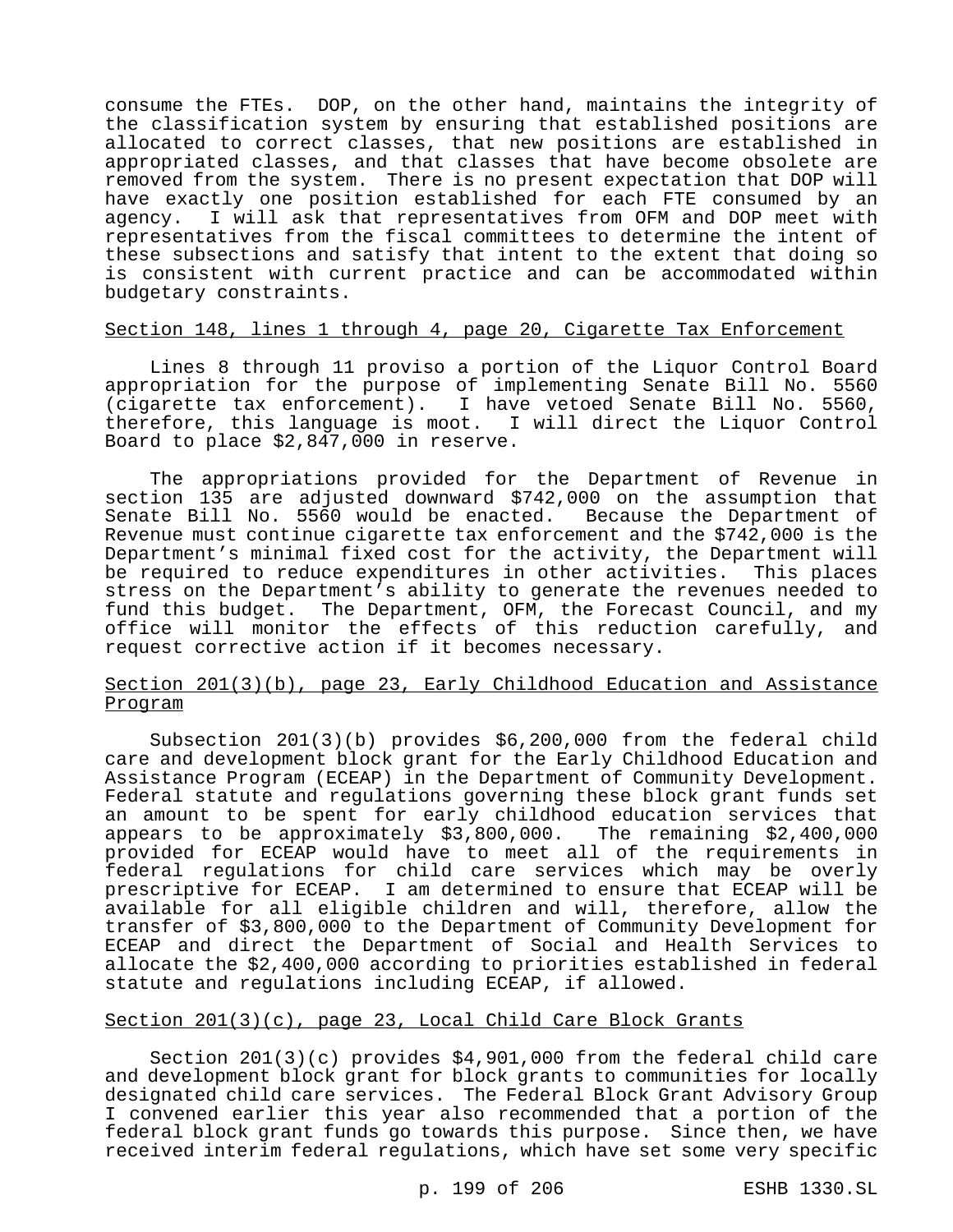priorities for use of these block grant funds. While I continue to support the concept of local discretion, it is unclear that the federal regulations will allow this level of funding to be used for local block grants. Therefore, I am directing the Department of Social and Health Services to allocate these funds according to the priorities established in federal statute and regulations.

### Section 201(3)(f), page 24, Resource and Referral Services

Section 201(3)(f) provides \$850,00 from the federal child care and development block grant for 50 percent matching grants to child care resource and referral programs. The proviso is overly prescriptive concerning what the resource and referral agencies must provide with these funds. Furthermore, it is unclear whether the 50 percent match requirement applies to an individual resource and referral agency or on a statewide basis. I am concerned that some distressed communities which need resource and referral services will be unable to meet the matching requirements as specified in this proviso. Therefore, I am directing the Department of Social and Health Services to use these funds for resource and referral purposes in a more flexible manner.

#### Section 202(14), page 28, Adoption Support Payment Prohibition

Section 202(14) prohibits the Department of Social and Health Services from continuing adoption support payments for children beyond the age of 18 years. I am vetoing this subsection for two reasons: it is not possible to discontinue existing agreements with adoptive parents and under some circumstances, it may be appropriate for the Department to continue adoption support payments.

## Section 203(1)(b), page 29, Expand Option B Community Service

This subsection mandates \$1,501,000 for the Division of Juvenile Rehabilitation be expended solely for option B community services diversion. The expansion of community capacity is the backbone of the Division's ten-year plan and I fully support the concept and the funding incentives which drive its implementation. Even though the Department has been directed to aggressively pursue this option, the Division must retain flexibility in managing the offender population across a continuum of custody and treatment levels.

## Section 205(1)(a), page 33, Developmental Disabilities Downsizing

Subsection 1(a) requires the Department of Social and Health Services (DSHS) to transfer at least 250 residents from the residential habilitation centers to community residential programs. By this action the Legislature is directing the agency to change its interpretation of the "Family Choice" statutes. To move this many clients with the funds provided appears very difficult and will require the Department to expedite placement planning. I am committed to good, safe, high quality placements for the developmentally disabled clients living at the institutions as well as in community settings.

## Section 205(1)(b), page 33, Residential Services

Subsection 1(b) requires the Department of Social and Health Services to continue to contract with King County to administer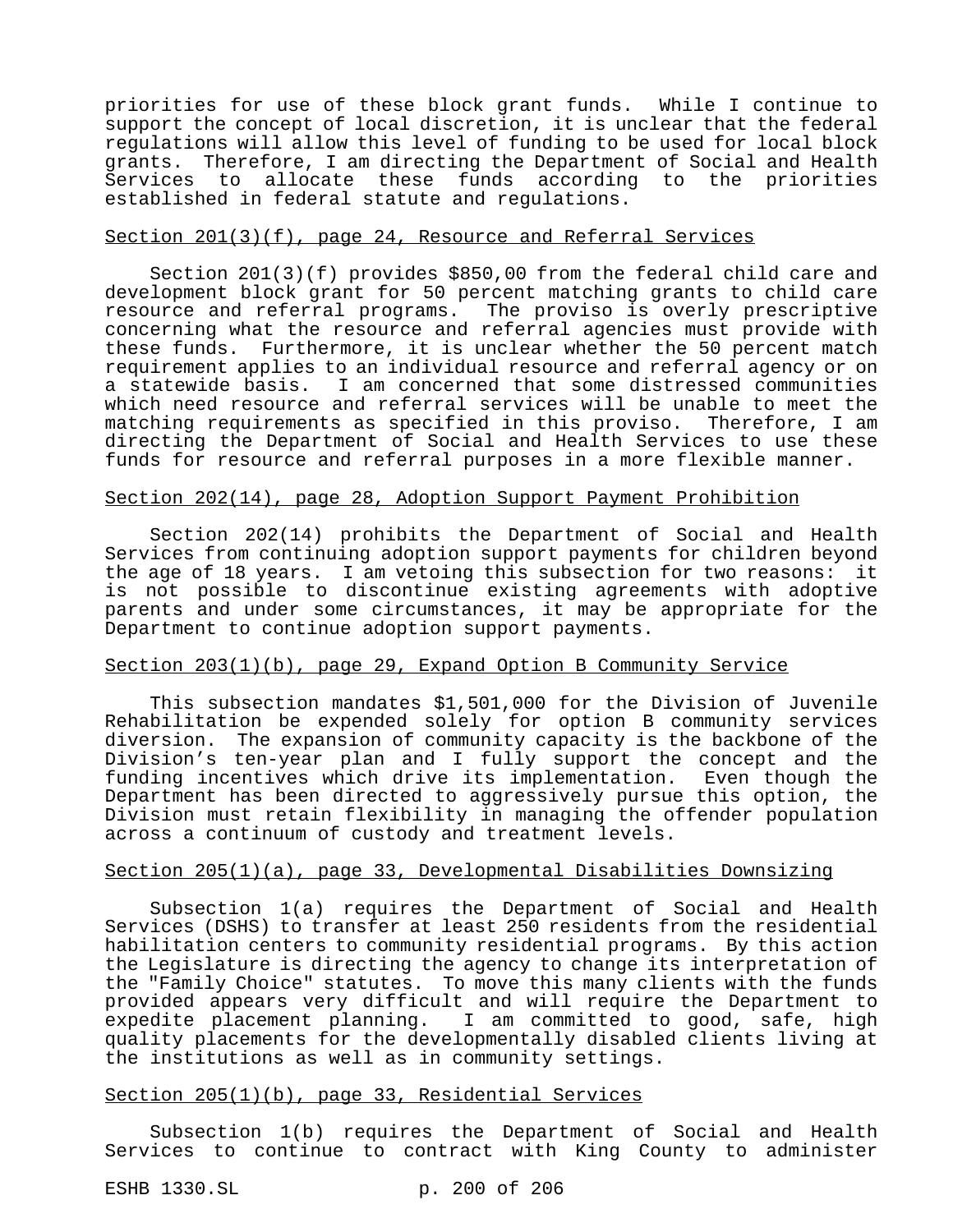community-based residential services. This contract, unique to King County, adds additional administrative expenses for both the state and the providers. The money provides a greater benefit if spent on the direct delivery of services to clients.

## Section 205(2)(a), page 35, Temporary Staff

This subsection provides funds to the Department of Social and Health Services for costs related to hiring temporary staff at the residential habilitation centers. To ensure continued certification at these institutions, staff must be well-trained. To protect our investment in this training as well as ensure continued certification, some temporary staff may have to be made permanent. I am directing the Department to use temporary staff at the institutions to the maximum extent possible to the degree it does not risk continued federal certification of the residential habilitation centers. The agency will provide the appropriate committees of the Legislature with a thorough accounting of these funds as well as the status of the temporary and permanent staff employed at the residential habilitation centers.

#### Section 205(2)(c), page 35, Loss of Federal Financial Participation

Subsection 2(c) provides funds solely for residential habilitation center clients who risk causing the institutions to lose federal financial participation. I am directing the Department of Social and Health Services to use its discretion in how to best serve these residents and ensure continued federal certification. Any savings that may accrue as a result of these actions will be set aside and not be expended until reviewed and approved by the Office of Financial Management. The agency will notify the appropriate committees of the Legislature about the status of its efforts to maintain federal certification and how these funds have been expended.

## Section 206, pages 36-37, Developmental Disabilities 10-Year Plan

This section provides funds for the Center for Disability Policy and Research of the University of Washington to complete a 10-year plan for the operation of state-funded services for the developmentally disabled. I feel strongly that this plan should be done, but it is the responsibility of the Department of Social and Health Services. I am directing the Department to develop this plan within their existing resources. In preparing this plan, I am directing the Department to involve representatives from community providers, institutional advocates, and other developmental disability advocacy groups.

## Section 212(2), page 42, Intensive Inpatient Treatment Beds

The proviso language contained in this subsection is overly prescriptive in directing the Division of Alcohol and Substance Abuse to contract with a specific service provider. While I agree that additional adult intensive inpatient treatment beds may be needed in Pierce County, it is imperative that the Department of Social and Health Services be allowed to follow established administrative procedures in selecting and acquiring treatment resources. I will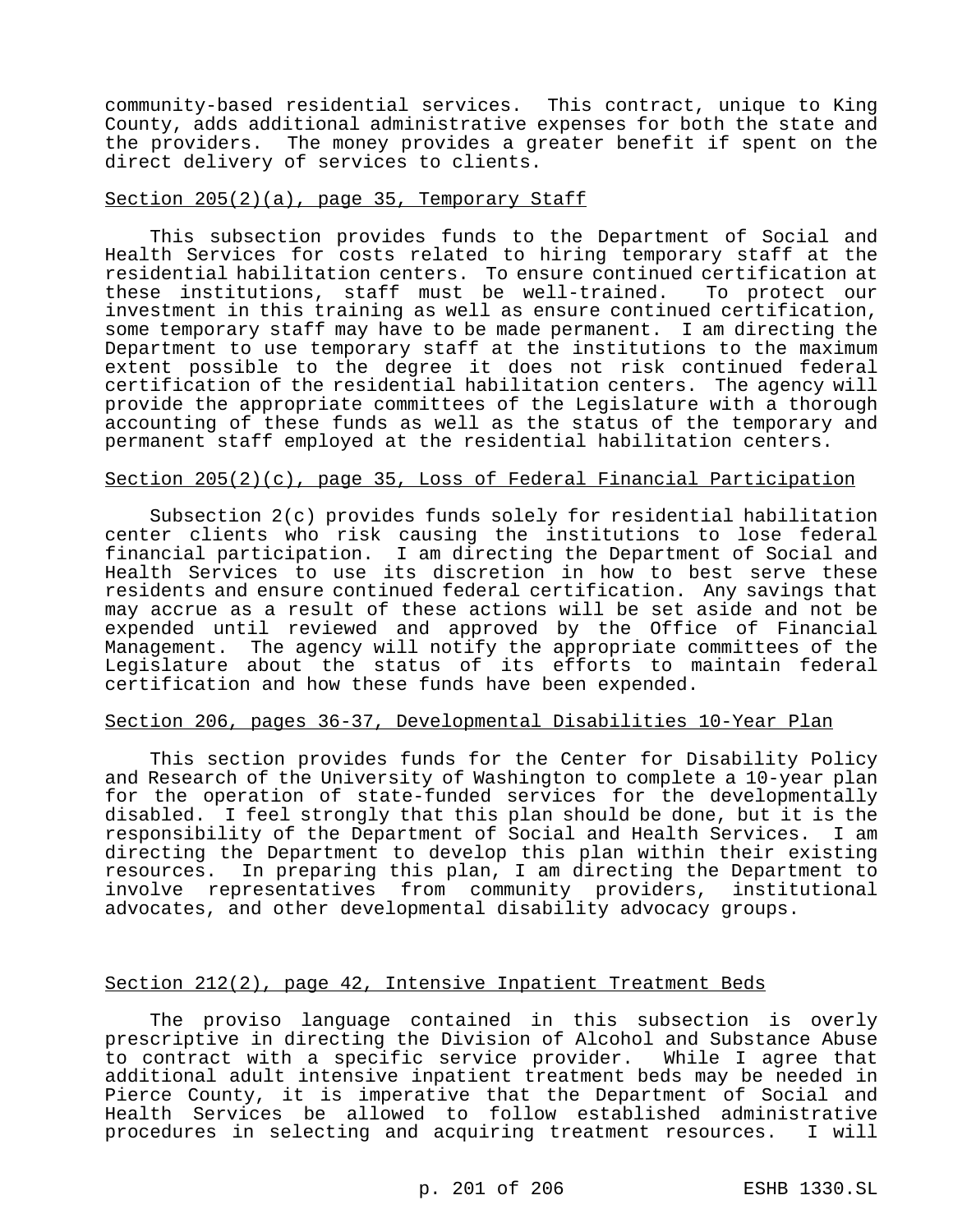direct the Department to examine the treatment needs consistent with this proviso and act accordingly.

## Section 213(11), page 45, Diabetic Services

Subsection 11 directs the Department of Social and Health Services to develop and put into effect medical assistance procedural codes and payment schedules for specific diabetic services. This proviso is unduly prescriptive in the limits it places on the Department's discretion to manage the medical assistance program. The Department will pursue a review of diabetic services and will, on a case-by-case basis, determine the most cost-effective means of providing this care. These reviews will address the issue of whether, and when, in-home care as opposed to hospital care is appropriate. These actions will meet the intent of this subsection.

#### Section 213(12), page 45, Managed Care

This subsection requires the Department of Social and Health Services to increase total payments to managed care providers whenever the current rate is below the statewide average fee-for-service equivalent rate. The increased payments are to be made in the form of signing bonuses. No discretion is provided to the Department, it is simply mandated to increase rates uniformly for all managed care contractors. The cost of going from regional managed care rates with federal matching participation to the statewide average rate where the difference is all General Fund-State would be substantial and is not funded. Without the specific funding for this purpose, not only would the Department have to absorb this cost, but it would also lose the opportunity to gain federal matching funds. In making this veto, I am in no way implying a lessening of interest in managed health care. I am directing the Department to look for ways, within available funds, to promote equity and provide incentives to encourage current providers and new providers to participate to a greater degree in managed care programs.

#### Section 215(1), page 46, Local Impact Account

This subsection provides funds solely to mitigate the impact of state institutions on local communities. Rather than set aside these funds I am directing the Department of Social and Health Services to pay for these impacts as the bills are received.

#### Section 216(6), page 48, Evening and/or Weekend Service Hours

Subsection 6 requires the Department of Social and Health Services to deploy 20 percent of the local office staffing added for increased caseload to expand evening and/or weekend service hours. While the intent of this proviso is supported, it cannot be met without additional funding. The Community Services Administration program did not receive funding for a number of requirements it must meet in the 1991-93 Biennium. In addition to numerous policy reductions and an across-the-board 3 percent decrease, funding for outstationing of eligibility staff required by the federal Omnibus Reconciliation Act of 1990 was not provided. The cumulative effect of these unfunded requirements makes it impossible for the Department to meet the added requirements of this subsection.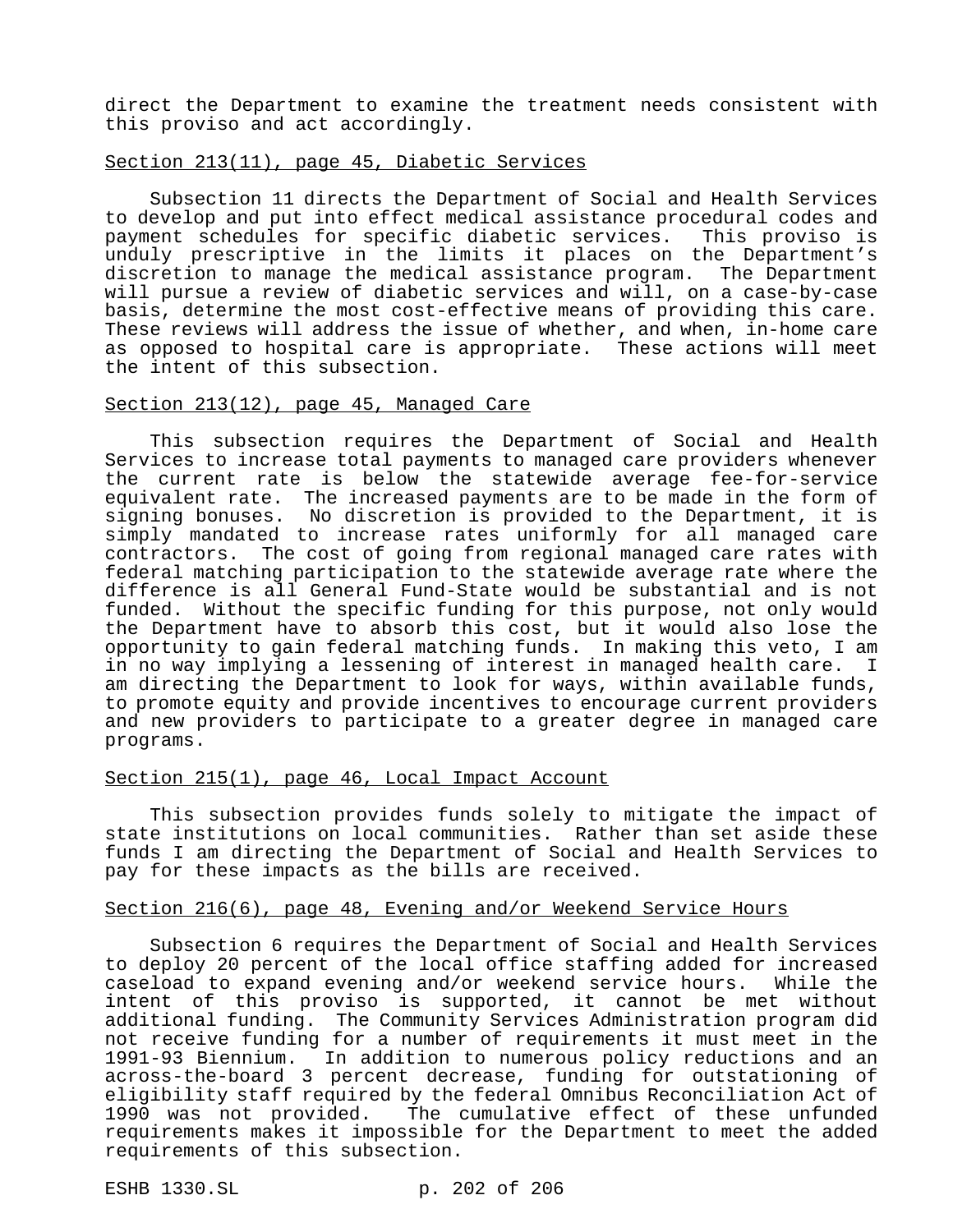#### Section 216(12), page 49, Grant Standard Increase

This subsection provisos funds for a grant standard increase in the Community Services Administration Program within the Department of Social and Health Services. The wording of the proviso addresses assistance programs while the funding is for additional staff associated with the increased caseload that comes with a grant standard increase. The wording is misleading and is being vetoed to eliminate any possible discrepancy between the grant standard increase and staffing requirements in this program.

## Section 219(4), pages 51-52, Study of Health Care Coverage

This subsection requires the Health Care Authority to conduct a study of health care coverage for retired and disabled state, local government, and public school employees. The study is to be completed by December 1, 1991. The study required is not funded and is too broad to be completed either by December 1, 1991, or by available staff.

#### Section 220(26), page 58, Grant Expenditure Notification

This subsection requires that the Department of Community Development notify the Legislature before reducing grants or contracts in assistance to units of government. While the Department will make every effort to adequately fund programs, this proviso unduly limits the agency's management prerogatives.

#### Section 227(3), page 64, Women, Infants, and Children Program

Subsection 227(3) purports to provide \$5,000,000 in General Fund-State specifically for enhancement of the Women, Infants, and Children (WIC) program. It is clear that the Department of Health is actually receiving only \$2,500,000 in additional General Fund-State authority. I am vetoing this subsection because we cannot provide \$5,000,000 General Fund-State for increased WIC services and I do not wish to mislead anyone into believing that the Department of Health has the available funding.

## Section 232(1), page 68, Administration of Extended Unemployment Compensation Benefits

This subsection requires that the Employment Security Department (ESD) use \$1,278,000 of the Unemployment Compensation Administration Fund-Federal appropriation to perform several duties related to the administration of the extended benefits for timber workers set out in chapter 315, Laws of 1991 (Engrossed Substitute Senate Bill No. 5555). Use of this source of funds for purposes set out in sections 3, 5, and 9 of chapter 315 is inappropriate and would lead to adverse federal audit findings. Neither the extended benefits program or the delivery of services to timber workers are adversely affected by this veto.

## Section 232(4), (5), (8), (9), and (10), pages 68-69, Administrative Contingency Fund

Subsections 2 through 10 direct the expenditure of \$7,829,000 of the Administrative Contingency Fund appropriation to specified purposes. Subsections 2, 3, 6, and 7 appropriate \$1,810,000 to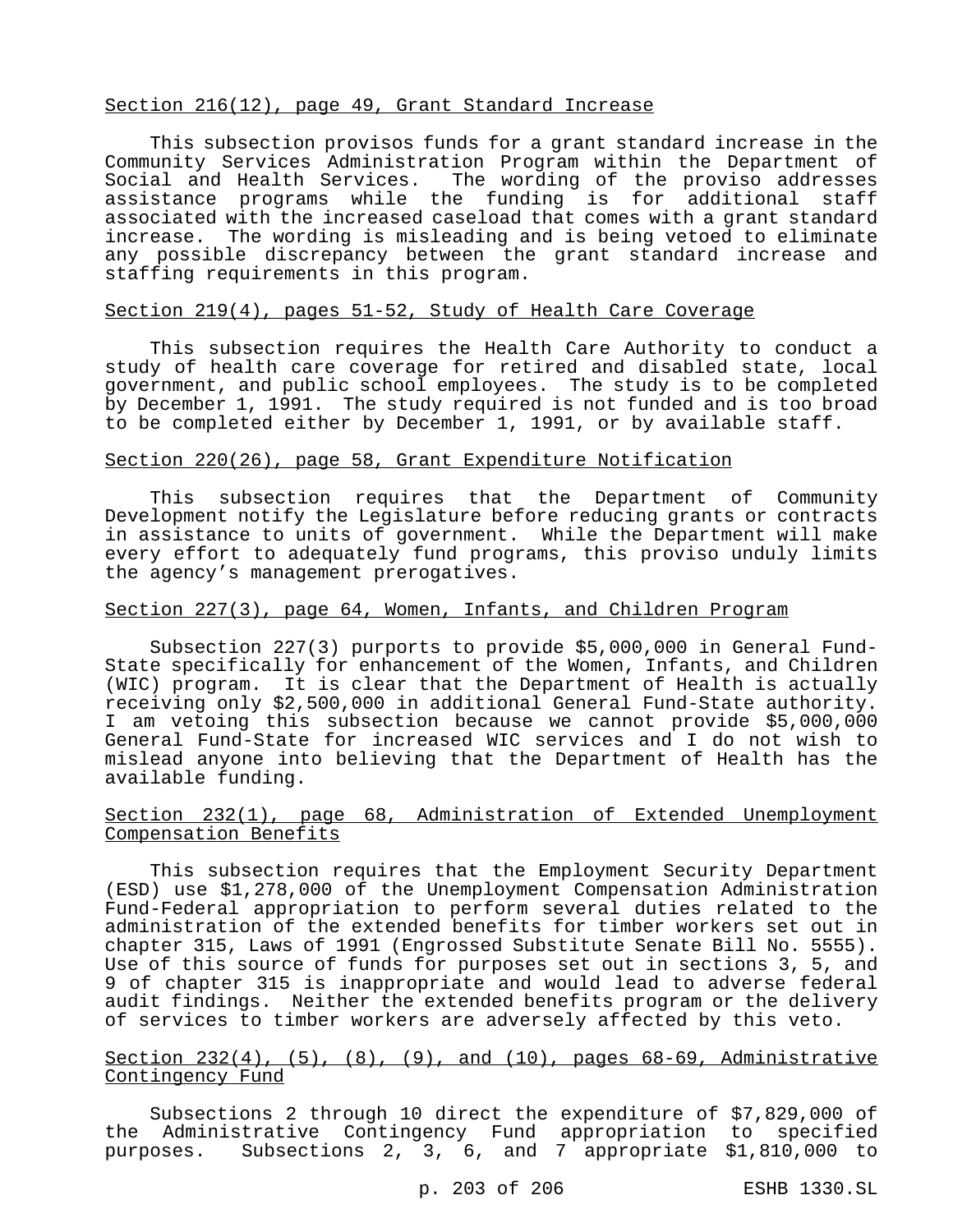essential elements of our state's assistance to timber-dependent communities and displaced timber workers. Funding of these four activities at the levels indicated is sufficiently important that I am letting these subsections stand. Because the total appropriation for this fund (page 67, line 21) of \$11,808,000 exceeds my understanding that only \$9,510,000 in revenue will be received by this fund, however, I am vetoing subsections 4, 5, 8, 9, and 10 to increase the Employment Security Department's flexibility to absorb the \$2.3 million shortfall. Whereas it would have been necessary for ESD to make cuts averaging 71 percent in the \$5.3 million of nonprovisoed current level programs, these vetoes reduce the percentage cut which must be taken in the revised nonprovisoed base of \$11 million to 30 percent. I will require that ESD present its planned allocation of the unprovisoed balance to programs to me for my approval.

#### Section 232(11), pages 69-70, Administrative Contingency Fund

This subsection would require the Employment Security Department (ESD) to adhere to the program allocations specified in subsections 2 through 10 through all of Fiscal Year 1992. The Legislature would consider making up any revenue shortfall with supplemental appropriations for Fiscal Year 1993. In view of the fact that the appropriation for the Administrative Contingency Fund already exceeds estimated revenue by \$2.3 million, and to avoid the future consequences of spending more than is available in the short term, I must ask that less be expended in Fiscal Year 1992. My veto of subsections 4, 5, 8, 9, and 10 (see above), the veto of this subsection, and my earlier stated requirement that ESD submit a balanced expenditure plan to me for approval should ensure continuity in the delivery of services supported by this fund.

### Section 232(12), page 70, Displaced Timber Worker Pilot Program

This subsection requires the Employment Security Department to make funds available from federal funds that have been received for a pilot program for dislocated timber worker training. The funds that would be used for this purpose have already been allocated to Service Delivery Areas, consistent with federal Department of Labor requirements. They are not available to implement a pilot program as specified in this subsection.

## Section 303(10), page 75, Columbia Basin Irrigation Matching Funds

This subsection provides \$100,000 as state matching funds for the Columbia Basin Irrigation project. There are significant questions about the appropriateness, cost-effectiveness and economic justification for this project as a whole. Given the planning process currently underway, it would be inappropriate to support a large expansion of the Columbia River Reclamation project at this time. Section 303(17), page 77, and Section 313(7), page 86, Wildlife Rehabilitation Center

Both of these subsections direct the Department of Wildlife to expend \$450,000 from the Coastal Protection Account for a marine mammal and bird rehabilitation center. Although the agencies support the concept and plan to develop such a center, this proviso conflicts with existing statue and fund obligations. Under RCW 90.48.142,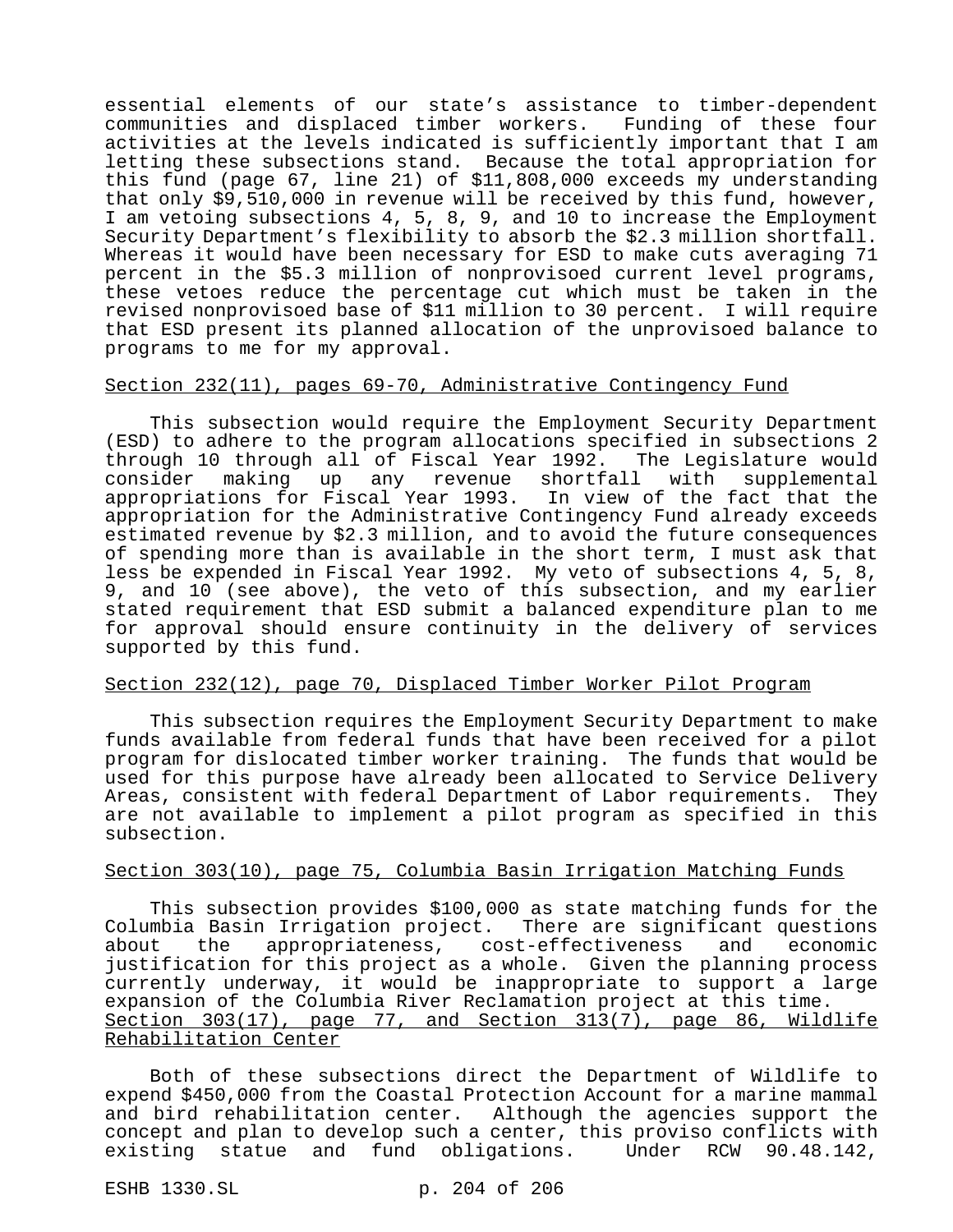expenditures from the Coastal Protection Account can only be authorized by a steering committee of natural resource agencies. In addition, the majority of funding available in the Coastal Protection Account is derived from the settlement of the Nestucca Oil Spill. Although the settlement makes a provision for a rehabilitation center, only \$360,000 was designated for this purpose in the agreement. This proviso would be in conflict with the settlement agreement. Although I am vetoing these sections, the agencies will continue the development of a center.

#### Section 308(2), page 80, Washington Research Foundation

This subsection provides \$200,000 for the Washington Research<br>dation. While I am supportive of encouraging greater Foundation. While I am supportive of encouraging greater commercialization of promising technologies developed in state research institutions, it is more appropriate that the Department of Trade and Economic Development contract directly with the appropriate university for services. If the university deems it appropriate, they may contract with the Washington Research Foundation.

#### Section 308(5), pages 80-81, Value Added Program

The language in this subsection is in conflict with the requirements stipulated in Engrossed Substitute House Bill No. 1341, timber-dependent communities. It provides for business contracts above the current level of expenditure, and unnecessarily restricts the flexibility of our highly successful value added program. I will require the Department of Trade and Economic Development to use a significant proportion of the funds for business contracts to promote value added manufacturing.

### Section 308(6), page 81, Program Coordination

This subsection provides funding for coordination of the state timber response currently being done by the Governor's timber team. I will require that the Department of Trade and Economic Development enter into an interagency agreement with the Office of Financial Management (OFM). I am requiring OFM to expend these funds in compliance with Engrossed Substitute House Bill No. 1341. This appears to be a technical error.

## Section 308(10), page 81, Grant Expenditure Notification

This subsection requires that the Department of Trade and Economic Development notify the Legislature before reducing grants or contracts in assistance to units of government. While the Department will make every effort to adequately fund programs, this proviso unduly limits the agency's management prerogatives.

#### Section 312(4), page 84, Coho Net Pens

This subsection provides \$785,000 in General Fund-State for increased coho salmon production through net pens and delayed release methods. While increasing the production of salmon is important, a project of this size is infeasible at this time. Further study is required to determine the role that such projects will have in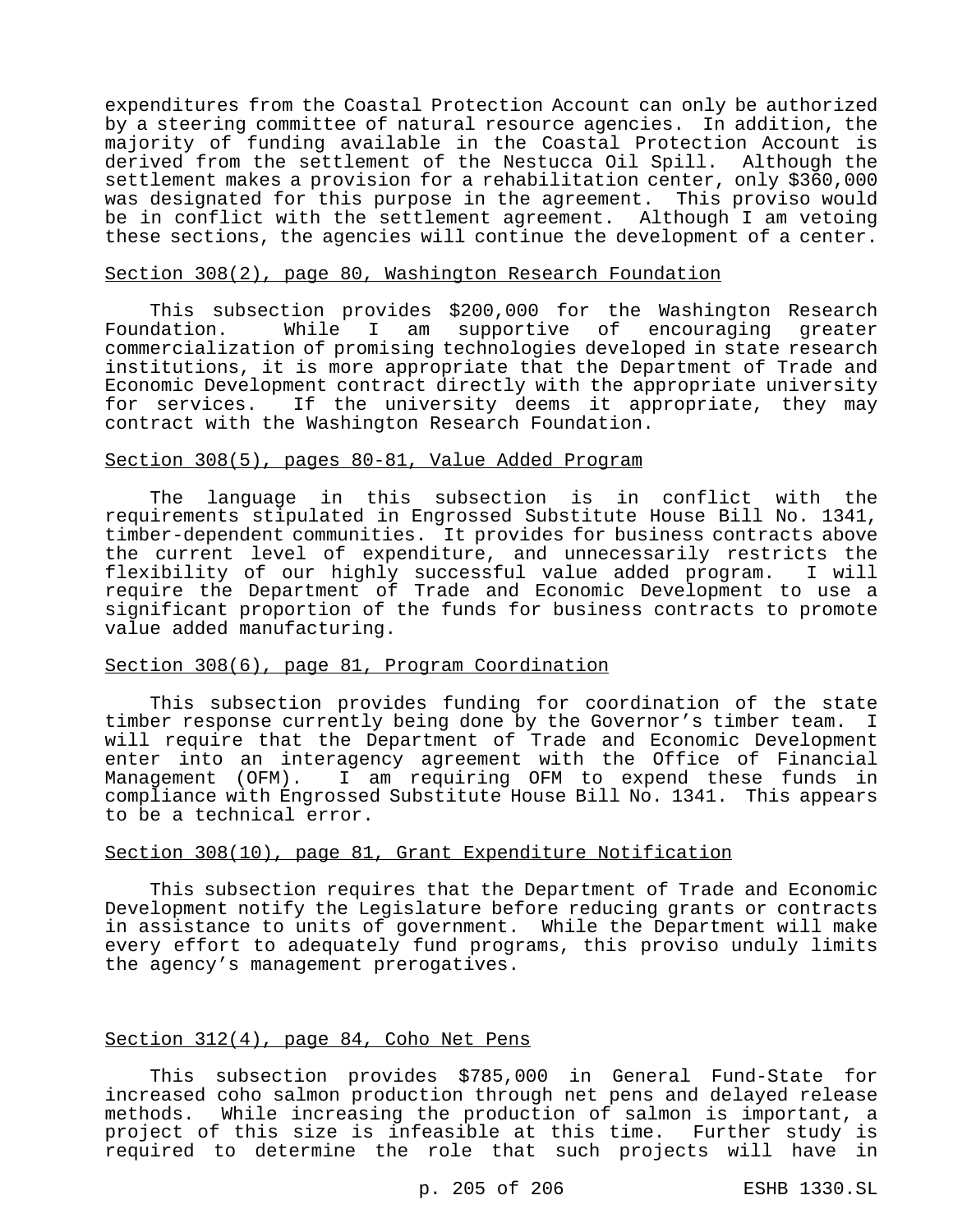artificial and natural production programs, to evaluate environmental consideration in siting net pens, and to ensure consistency with the Salmon 2000 Plan scheduled to be submitted to the Legislature in January 1992. Although I am vetoing the proviso, I am directing the Department of Fisheries to expend \$75,000 on developing a plan for penrearing coho to be completed no later then July 1, 1992. The remaining funds will be placed in unallotted status until a specific plan for expenditures has been completed and submitted to the executive and the Legislature.

## Section 315(6), page 91, Yakima Office - Livestock Marketing News

Subsection 6 directs that \$172,000 of the General Fund-State appropriation be maintained for this function out of the Yakima office. This proviso unreasonably restricts the Department from carrying out this function which will be maintained, as efficiently as possible, out of the Department's Olympia office. Furthermore, this provision would require the agency to reduce needed services in other areas due to other legislative cuts.

#### Section 402(1), page 93, Master License System

Subsection 402(1) requires that \$1,000,000 be transferred from nine state agencies to help fund the Department of Licensing's Master License System (MLS). No funding has been provided in any of the affected agencies budgets to fund this requirement. The appropriate role of fee support versus General Fund support for the Master License System has been a matter of controversy for several years. The time has come to resolve this matter. I believe the Master License System has proven itself to be a valuable service to business, greatly simplifying the time and effort required to meet the state's license, tax, and regulatory requirements. It is time for the Legislature to decide whether the MLS is a benefit to business worth additional fee support, a service provided by the state to business funded at least partially through the General Fund or not worth doing at all. In any case, requiring participating agencies to absorb the costs of the system is not an acceptable option.

#### Section 516(6), page 123, Drug Enforcement and Education Account

Subsection 6 provides \$10,300,000 to be provided to support school district substance abuse awareness programs. The funding is restricted in distribution to the same method used in the current biennium. Several districts, in a concentrated geographic region, received large grant amounts and other districts received no funding at all. By restricting the grants to the current districts, a true statewide impact on substance abuse education for our students cannot be achieved.

#### Section 517(13)(a), pages 126-127 Fair Start Program

Section 517(13)(a) requires that school districts and educational service districts receiving funding for early intervention and prevention services collaborate with regional support networks or counties for coordinated case management. Although this mandate is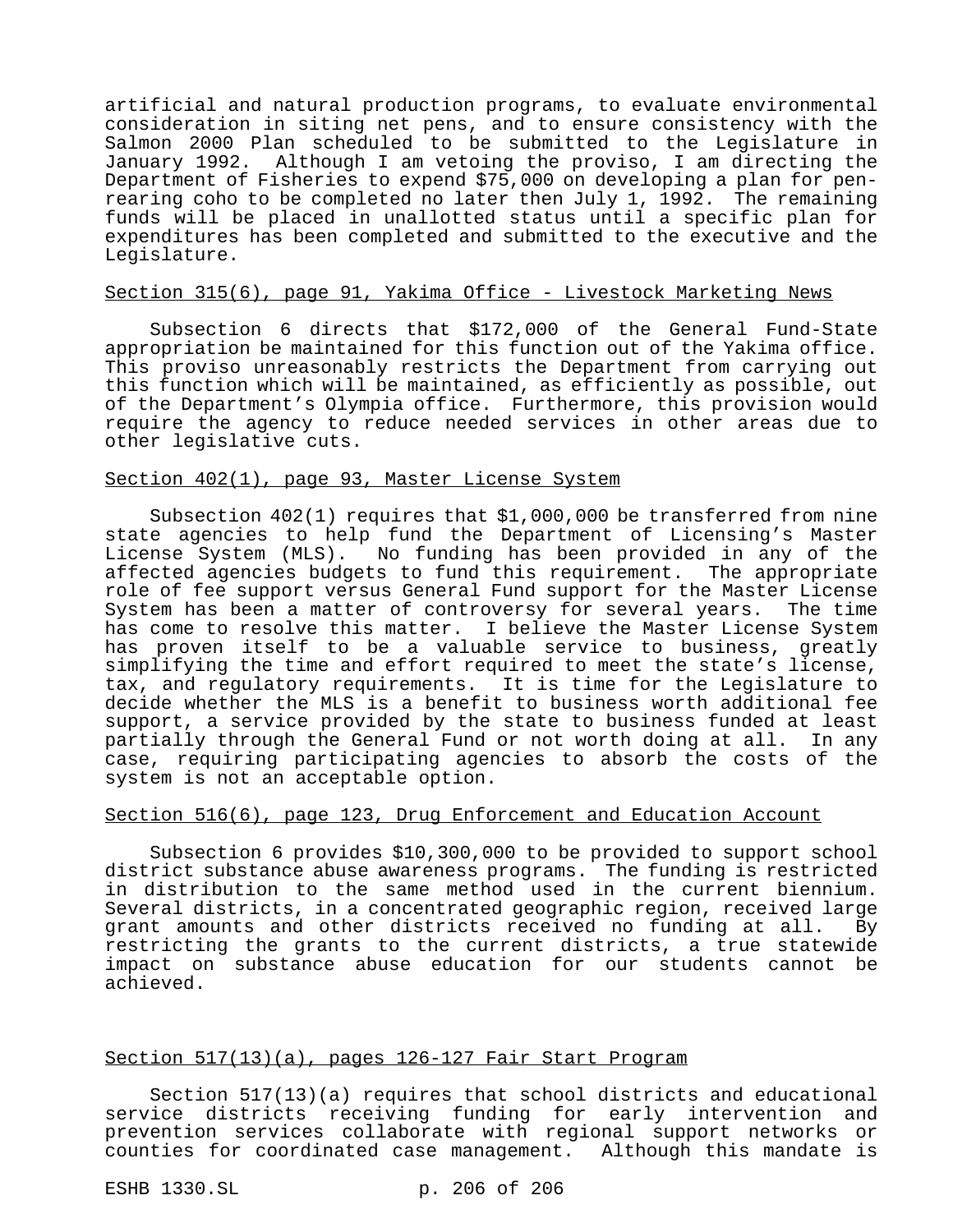commendable, this language would require labeling of children before early intervention services could be offered. It would also preclude the purchase of services from some youth and family service agencies. Fair Start funds have provided schools the opportunity to assist children and their families before serious problems emerge. Children benefit from a variety of interventions, including, but not limited to approved mental health providers. Again, I commend the intent of this proviso, and encourage continued collaboration between the schools and the mental health community.

## Section 517(20), page 129, REACH for Excellence Program

Subsection 20 provides grant funding to local school districts to develop outcome-based educational programs and methods of assessing students' achievement. I am committed to a system that is performance oriented and emphasizes student results. However, it would be inefficient and a questionable policy to have this complex task undertaken by individual districts without benefit of state direction and technical assistance such as was envisioned in the education restructuring bill which failed to pass the Legislature. I will ask the Governor's Council on Education Reform and Funding to address these issues as part of its charge.

## Section 601(2), page 136, HECB Recommendations on Expenditure **Categories**

This subsection requires the Higher Education Coordinating Board to define instructional support expenditures and indirect support expenditures, identify the rates of these expenditures in each higher education institution, and recommend guidelines for these categories of spending. This subsection is vetoed because it takes time from other important tasks assigned to the Higher Education Coordinating Board.

### Section 601(5), page 140, Salary Increase Restrictions

This subsection prohibits salary increases over \$3,900 in 1992 and 1993 for any person in the higher education system with an annual salary over \$100,000. This subsection impedes recruitment and retention of qualified administrators and instructors and is therefore vetoed.

#### Section 601(8), page 142, Administrative Overhead

Subsection 601(8) stipulates that institutions of higher education shall not deduct more than 15 percent for administrative overhead from any amount received for services performed under an interagency contract new or renewed since June 30, 1990, unless a higher rate receives Office of Financial Management approval prior to execution of the agreement. This subsection conflicts with statutory law, RCW 39.34.130 and RCW 43.09.210, requiring state agencies to pay full costs for services performed on its behalf by other state agencies. I recommend the Office of Financial Management review administrative overhead cost recovery rates paid to institutions of higher education.

Section 905, pages 180-181, Publication Expenditures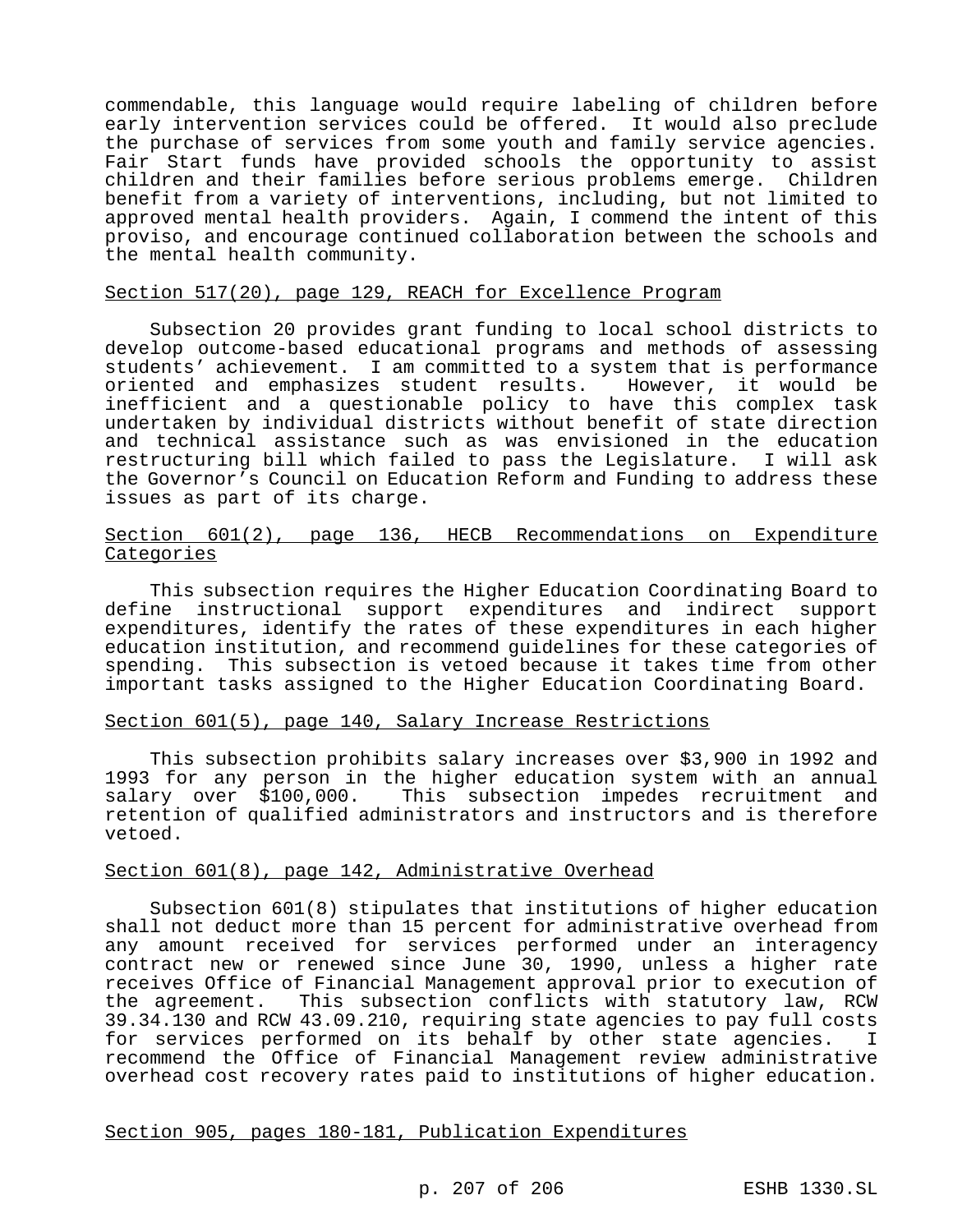Subsection 1 requires that all state publications be printed on recycled paper. I have already encouraged this practice and most state agencies actively support recycling efforts. However, universal access to recycled paper is not certain and some publications such as state maps cannot be reproduced on available quality paper. I prefer that state agencies have the flexibility to make the most cost effective choice in this matter without risking violation of the appropriations act.

Subsection 2, which requires recipient confirmation of their desire to be on a state mailing list, also makes a lot of sense from a broad policy perspective but could prove counterproductive in actual practice. Agencies may, for example, have a legal responsibility to provide information to specific clients, or find that surveying recipients poses additional costs.

Although I am vetoing this section in its entirety, I will instruct state agencies to initiate procedures which accomplish the general intentions of the Legislature.

## Section 906, page 181, Personnel Recruitment

This section restricts agencies from obtaining outside assistance in filling vacancies except when granted a waiver by the Department of Personnel (DOP). Under this provision, agencies are encouraged to obtain these services from DOP. This provision is unreasonably restrictive. While the bill provides resources to DOP for doing executive searches, these are likely to be insufficient for the purpose intended. In any case, requiring waivers creates additional bureaucratic hurdles and represents an unacceptable incursion in the executive's authority. Finally, the Legislature failed to identify any criteria for granting waivers.

## Section 907(5), pages 182-183, Limitations on Personal Service **Contracts**

I concur with strengthened management of the state's personal service contracting process embodied in this section. In fact I intend to go further in requiring executive agencies to provide information on all personal service contracts so that a complete database on activity in this area will be available.

Subsection 5 of section 907 requires the Office of Financial Management to ensure that statewide expenditures for personal service contracts in the 1991-93 allotments do not exceed personal service expenditures incurred during 1989-91. Object expenditures are dictated by specific budget policy decisions, not historical patterns. Personal service contracts tend to be project in nature and it would be arbitrary to stipulate that individual agency costs or statewide costs match the prior biennium.

In practical terms, this requirement could not be implemented until after the 1991-93 allotments were submitted since the Legislature does not appropriate at the object level of detail. This approach would require some executive-determined reduction to initial allotments if the statewide personal service contracts total exceeded 1989-91